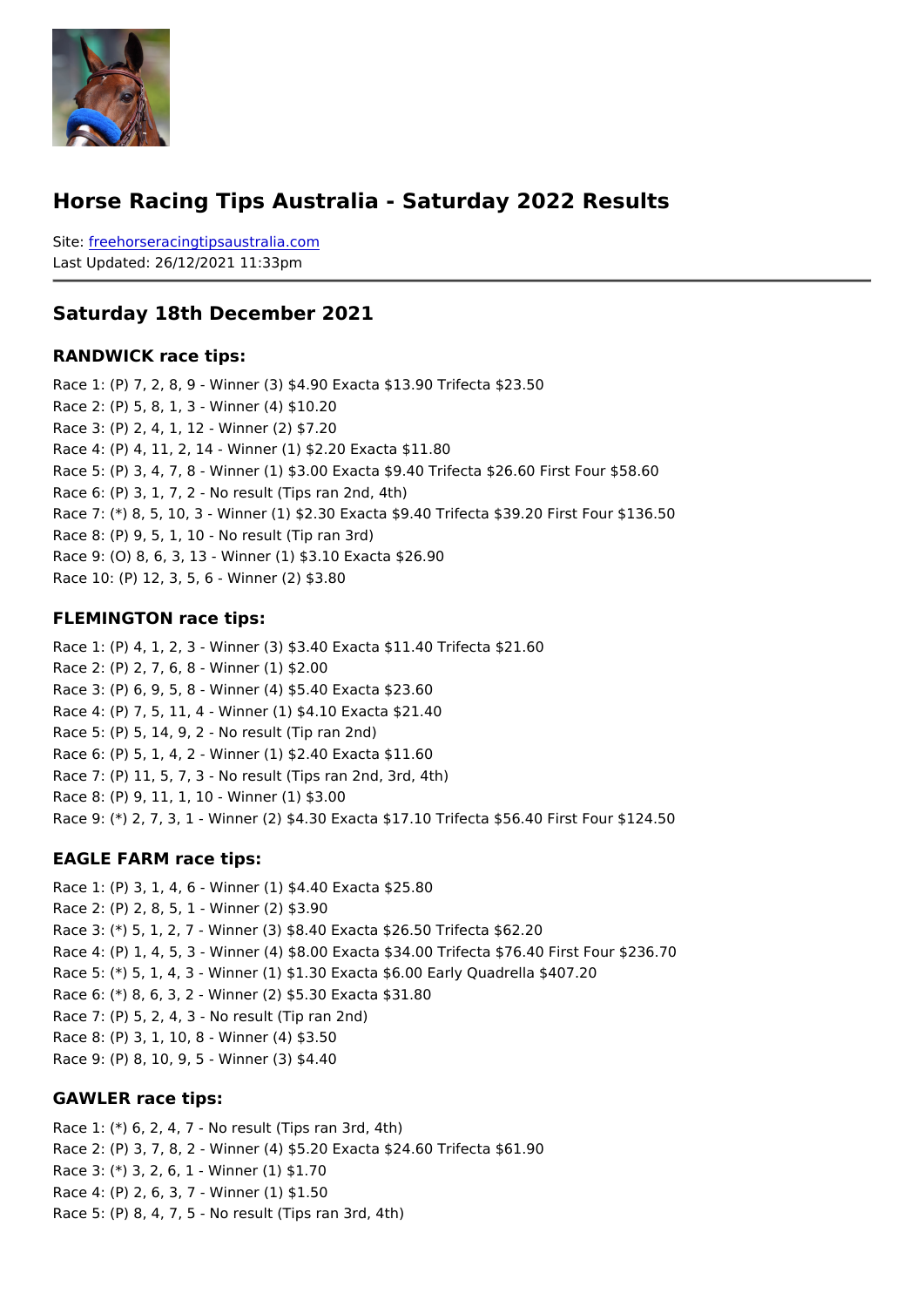Race 6: (P) 2, 7, 4, 9 - No result (Tips ran 3rd, 4th) Race 7: (O) 12, 11, 2, 7 - Winner (3) \$6.50 Race 8: (O) 7, 3, 5, 6 - Winner (1) \$2.70 Race 9: (P) 7, 9, 6, 11 - Winner (4) \$4.20 Exacta \$25.00 Trifecta \$77.80 First Four \$263.90

### **ASCOT race tips:**

Race 1: (\*) 1, 6, 11, 3 - Winner (1) \$1.50 Exacta \$4.30 Trifecta \$19.00 First Four \$63.20 Race 2: (P) 9, 7, 8, 10 - Winner (1) \$2.80 Exacta \$21.70 Trifecta \$114.90 First Four \$378.70 Race 3: (\*) 1, 5, 2, 3 - Winner (1) \$1.10 Exacta \$6.60 Race 4: (O) 10, 8, 6, 9 - Winner (2) \$10.30 Race 5: (P) 5, 3, 1, 4 - Winner (2) \$6.00 Race 6: (O) 12, 9, 14, 2 - Winner (1) \$3.10 Early Quadrella \$240.60 Race 7: (P) 1, 4, 9, 7 - Winner (4) \$4.30 Race 8: (O) 12, 7, 2, 3 - Winner (4) \$10.70 Race 9: (O) 7, 6, 3, 1 - Winner (3) \$16.80 Exacta \$47.10 Race 10: (O) 4, 3, 2, 12 - No result (Tip ran 4th)

## **NEWCASTLE race tips:**

Race 1: (P) 5, 1, 9, 2 - Winner (4) \$5.50 Exacta \$13.10 Trifecta \$54.10 First Four \$185.60 Race 2: (P) 2, 5, 4, 7 - Winner (3) \$3.60 Race 3: (P) 1, 6, 4, 3 - Winner (2) \$4.60 Exacta \$14.20 Trifecta \$53.90 Race 4: (P) 7, 1, 8, 4 - Winner (4) \$6.10 Early Quadrella \$680.80 Race 5: (O) 4, 8, 5, 2 - Winner (3) \$2.60 Race 6: (P) 14, 15, 5, 1 - Winner (4) \$5.10 Race 7: (P) 12, 14, 10, 1 - Winner (1) \$1.80 Quadrella \$266.70

## **DUBBO race tips:**

Race 1: (O) 1, 3, 9, 4 - Winner (4) \$7.50 Race 2: (P) 1, 14, 13, 10 - Winner (2) \$4.40 Exacta \$27.70 Race 3: (O) 9, 7, 1, 3 - Winner (4) \$2.30 Exacta \$11.20 Trifecta \$38.90 First Four \$141.70 Race 4: (P) 2, 1, 8, 10 - Winner (1) \$2.50 Exacta \$6.20 Early Quadrella \$300.80 Race 5: (O) 10, 2, 13, 12 - No result (Tips ran 2nd, 4th) Race 6: (P) 14, 3, 4, 12 - No result (Tip ran 4th)

### **MOREE race tips:**

Race 1: (P) 1, 5, 11, 7 - Winner (1) \$2.10 Race 2: (O) 7, 13, 1, 6 - Winner (1) \$4.40 Exacta \$14.10 Race 3: (P) 1, 2, 7, 8 - Winner (2) \$2.90 Exacta \$9.40 Race 4: (O) 7, 9, 3, 4 - Winner (3) \$4.70 Early Quadrella \$209.70 Race 5: (P) 10, 7, 11, 2 - Winner (3) \$4.20 Race 6: (P) 1, 14, 5, 4 - Winner (3) \$3.50 Quadrella \$273.40

## **BENALLA race tips:**

Race 1: (P) 2, 1, 5, 8 - Winner (3) \$8.40 Exacta \$19.80 Trifecta \$96.50 Race 2: (P) 11, 12, 2, 4 - No result (Tips ran 2nd, 4th) Race 3: (O) 10, 6, 5, 4 - Winner (1) \$2.80 Exacta \$9.70 Race 4: (O) 7, 10, 3, 8 - No result (Tips ran 2nd, 3rd, 4th) Race 5: (P) 6, 2, 7, 9 - Winner (2) \$4.50 Race 6: (P) 3, 2, 4, 6 - No result (Tips ran 2nd, 3rd)

## **GOLD COAST race tips:**

Race 1: (P) 9, 5, 7, 4 - Winner (1) \$2.50 Exacta \$8.00 Race 2: (P) 7, 2, 3, 9 - Winner (3) \$5.30 Exacta \$24.60 Trifecta \$92.90 First Four \$121.30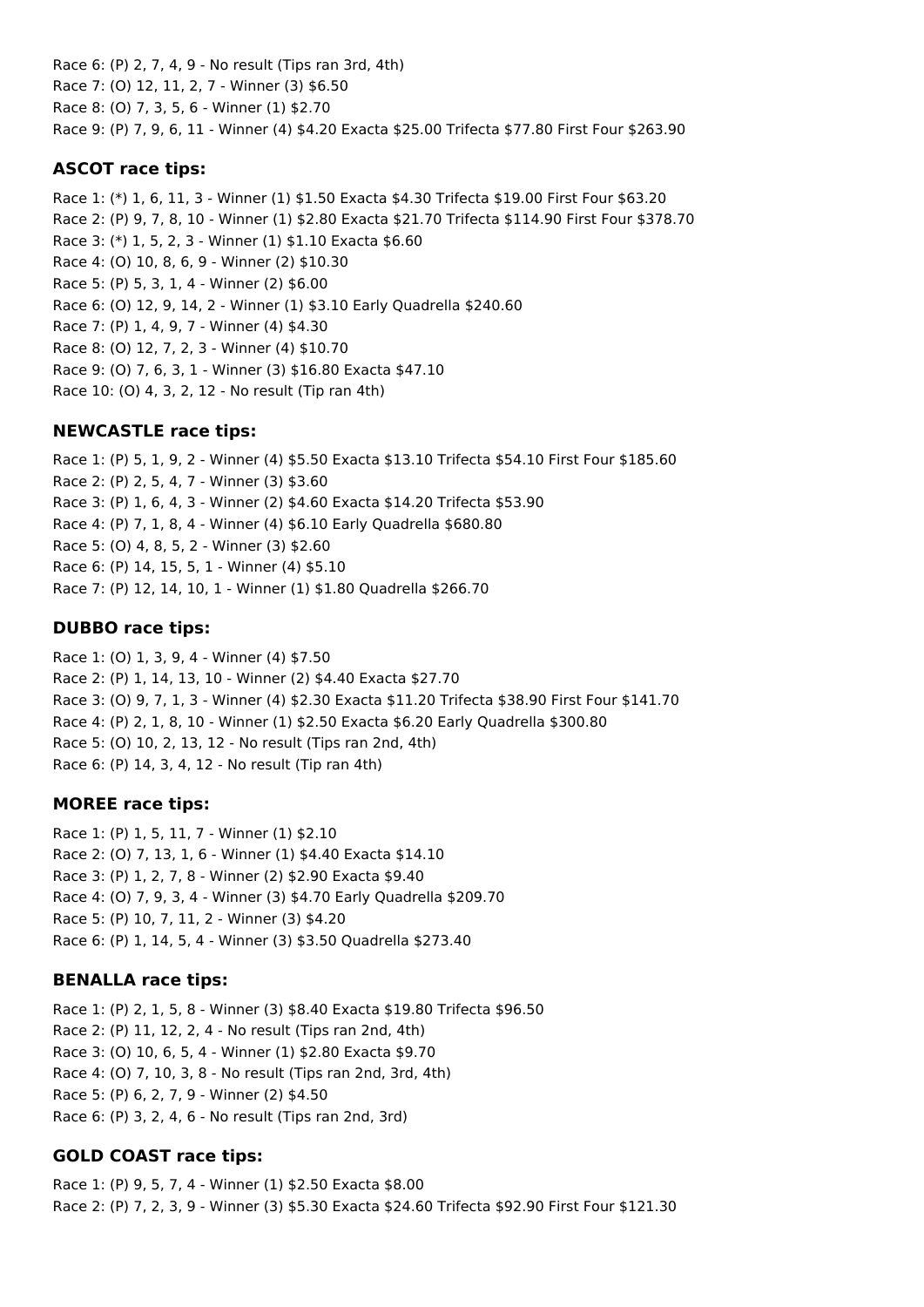Race 3: (P) 5, 6, 2, 4 - Winner (3) \$4.50 Exacta \$8.40 Race 4: (O) 12, 10, 6, 1 - Winner (1) \$1.40 Exacta \$4.60 Trifecta \$30.20 Early Quadrella \$108.40 Race 5: (P) 5, 2, 1, 4 - Winner (2) \$4.00 Exacta \$51.30 Trifecta \$113.50 First Four \$194.70 Race 6: (P) 2, 1, 3, 8 - Winner (3) \$3.90 Exacta \$27.60 Race 7: (P) 7, 4, 6, 2 - No result (Tips ran 2nd, 3rd, 4th) Race 8: (O) 11, 9, 15, 6 - No result (Tips ran 3rd, 4th)

#### **MACKAY race tips:**

Race 1: (P) 5, 1, 3, 2 - Winner (1) \$1.40 Race 2: (O) 4, 5, 10, 7 - Winner (1) \$5.00 Race 3: (P) 1, 6, 5, 2 - Winner (4) \$2.50 Exacta \$26.30 Trifecta \$64.80 First Four \$103.60 Race 4: (P) 3, 1, 2, 5 - Winner (1) \$1.80 Exacta \$11.10 Trifecta \$19.50 Early Quadrella \$25.30 Race 5: (P) 6, 2, 5, 4 - Winner (1) \$1.90 Race 6: (P) 3, 1, 4, 7 - Winner (1) \$2.80 Exacta \$4.70 Trifecta \$191.90 Quadrella \$21.20

#### **TOOWOOMBA race tips:**

Race 1: (P) 8, 7, 2, 3 - Winner (4) \$8.80 Exacta \$44.20 Trifecta \$58.20 First Four \$263.70 Race 2: (P) 2, 5, 1, 4 - Winner (3) \$3.30 Exacta \$16.30 Trifecta \$22.20 First Four \$60.90 Race 3: (P) 3, 4, 1, 2 - Winner (1) \$2.20 Exacta \$7.70 Trifecta \$15.60 Race 4: (O) 5, 2, 10, 8 - Winner (2) \$3.70 Exacta \$15.00 Early Quadrella \$742.10 Race 5: (P) 4, 6, 9, 8 - No result (Tips ran 2nd, 4th) Race 6: (O) 6, 7, 3, 9 - Winner (1) \$2.20 Exacta \$6.80 Race 7: (P) 6, 9, 8, 2 - No result (Tips ran 2nd, 4th)

### **COLAC race tips:**

Race 1: (P) 2, 8, 3, 4 - Winner (4) \$6.80 Exacta \$27.40 Trifecta \$86.40 First Four \$149.80 Race 2: (P) 7, 9, 6, 5 - Winner (1) \$1.60 Exacta \$8.40 Trifecta \$34.20 Race 3: (P) 10, 4, 9, 5 - Winner (2) \$4.00 Exacta \$7.10 Trifecta \$24.50 Race 4: (P) 6, 5, 3, 7 - No result (Tips ran 3rd, 4th) Race 5: (O) 8, 9, 2, 5 - Winner (3) \$8.20 Race 6: (O) 5, 1, 6, 9 - Winner (1) \$1.60 Exacta \$2.60 Race 7: (P) 9, 5, 4, 3 - No result (Tip ran 2nd)

### **DARWIN race tips:**

Race 1: (P) 1, 3, 6, 4 - Winner (2) \$6.20 Exacta \$103.60 Trifecta \$167.00 Race 2: (P) 3, 1, 8, 2 - Winner (2) \$2.90 Race 3: (P) 3, 2, 5, 1 - Winner (1) \$1.60 Race 4: (P) 1, 3, 5, 4 - Winner (2) \$2.70 Exacta \$5.50 Trifecta \$33.30 Race 5: (P) 5, 6, 1, 2 - Winner (3) \$5.00 Exacta \$25.70 Quadrella \$290.70

### **NARROGIN race tips:**

Race 1: (P) 2, 3, 5, 4 - Winner (1) \$1.70 Exacta \$7.60 Trifecta \$27.00 Race 2: (P) 6, 4, 2, 5 - Winner (1) \$3.70 Exacta \$22.50 Race 3: (P) 3, 2, 6, 7 - Winner (3) \$1.40 Exacta \$5.30 Trifecta \$35.80 First Four \$95.00 Race 4: (P) 4, 8, 3, 5 - No result (Tips ran 2nd, 3rd, 4th) Race 5: (P) 2, 8, 4, 5 - No result (Tips ran 3rd, 4th) Race 6: (P) 2, 9, 3, 7 - Winner (3) \$7.60 Race 7: (O) 8, 5, 1, 6 - Winner (1) \$5.30

# **Saturday 11th December 2021**

### **RANDWICK race tips:**

Race 1: (P) 22, 2, 5, 15 - Winner (4) \$7.50 Exacta \$75.60 Trifecta \$286.50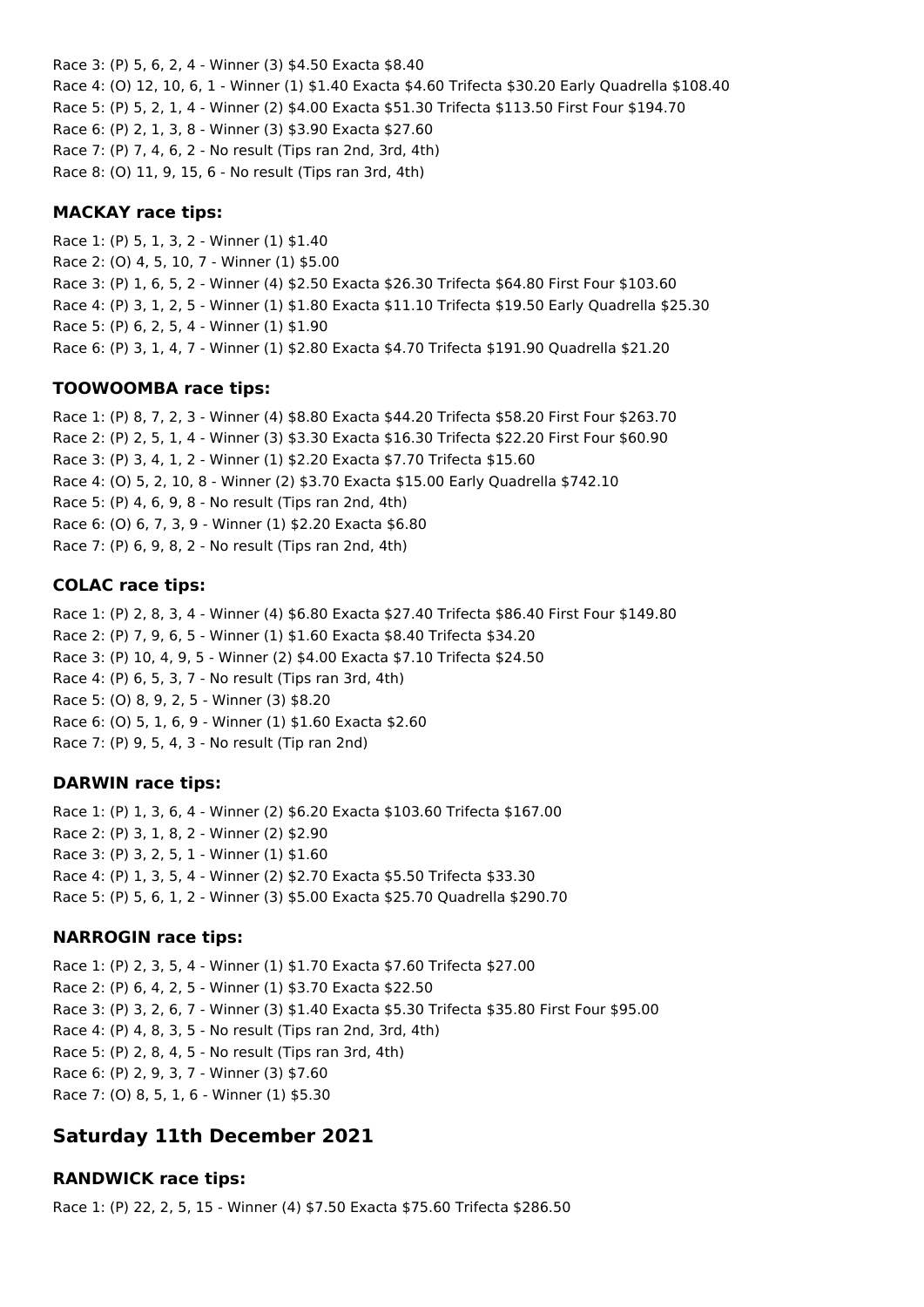Race 2: (P) 3, 1, 10, 7 - No result (Tip ran 3rd) Race 3: (P) 2, 9, 8, 7 - Winner (2) \$2.90 Exacta \$6.20 Trifecta \$27.00 First Four \$63.60 Race 4: (P) 1, 4, 5, 7 - Winner (1) \$3.50 Exacta \$3.30 Race 5: (\*) 2, 1, 5, 4 - Winner (3) \$7.70 Exacta \$58.60 Trifecta \$203.30 First Four \$321.70 Race 6: (P) 4, 3, 6, 7 - Winner (4) \$4.50 Exacta \$18.20 Trifecta \$55.10 First Four \$144.10 Early Quadrella \$400.60 Race 7: (P) 1, 10, 2, 6 - No result (Tips ran 2nd, 3rd) Race 8: (P) 15, 17, 6, 8 - Winner (2) \$5.30 Exacta \$31.20 Race 9: (P) 8, 9, 3, 12 - No result (Tips ran 3rd, 4th) Race 10: (P) 5, 6, 9, 4 - Winner (1) \$1.80 Exacta \$5.80

#### **FLEMINGTON race tips:**

Race 1: (P) 5, 1, 10, 8 - Winner (1) \$4.60 Race 2: (P) 2, 9, 5, 7 - Winner (4) \$13.30 Exacta \$45.20 Race 3: (O) 9, 2, 12, 6 - Winner (4) \$6.40 Race 4: (P) 5, 10, 2, 9 - Winner (1) \$2.90 Race 5: (P) 4, 3, 6, 5 - No result (Tip ran 3rd) Race 6: (P) 2, 4, 14, 15 - Winner (1) \$2.30 Exacta \$5.20 Race 7: (P) 11, 6, 2, 1 - Winner (2) \$4.40 Race 8: (O) 1, 6, 10, 11 - No result (Tip ran 4th) Race 9: (P) 8, 9, 13, 17 - Winner (2) \$4.70

#### **EAGLE FARM race tips:**

Race 1: (P) 6, 4, 7, 5 - Winner (4) \$3.20 Exacta \$12.20 Race 2: (P) 1, 2, 3, 5 - No result (Tips ran 2nd, 4th) Race 3: (\*) 1, 7, 4, 2 - Winner (1) \$2.10 Exacta \$9.90 Trifecta \$30.80 Race 4: (\*) 1, 2, 6, 8 - Winner (1) \$2.30 Race 5: (\*) 1, 8, 9, 5 - Winner (1) \$1.30 Exacta \$2.30 Race 6: (P) 3, 7, 6, 12 - No result (Tip ran 3rd) Race 7: (\*) 3, 5, 12, 1 - Winner (2) \$5.40 Exacta \$42.10 Race 8: (P) 7, 14, 12, 13 - Winner (1) \$1.90 Race 9: (P) 2, 6, 14, 10 - No result (Tip ran 3rd)

### **MORPHETTVILLE race tips:**

Race 1: (\*) 1, 3, 6, 4 - Winner (4) \$4.20 Exacta \$39.70 Trifecta \$188.70 First Four \$248.10 Race 2: (P) 6, 4, 1, 5 - Winner (2) \$3.10 Exacta \$12.50 Trifecta \$16.00 First Four \$53.40 Race 3: (O) 6, 4, 8, 9 - Winner (4) \$5.40 Race 4: (P) 9, 6, 12, 10 - Winner (1) \$1.90 Exacta \$3.20 Trifecta \$14.60 Race 5: (P) 9, 3, 5, 4 - Winner (2) \$4.90 Exacta \$14.20 Trifecta \$48.30 Early Quadrella \$208.80 Race 6: (P) 3, 6, 1, 2 - Winner (1) \$4.70 Exacta \$29.10 Race 7: (O) 1, 14, 3, 9 - Winner (4) \$7.00 Race 8: (O) 6, 5, 4, 8 - Winner (2) \$3.10 Race 9: (O) 12, 3, 1, 8 - No result

### **KEMBLA GRANGE race tips:**

Race 1: (P) 3, 8, 9, 1 - Winner (1) \$1.60 Race 2: (P) 3, 4, 1, 2 - Winner (3) \$4.50 Exacta \$28.50 Race 3: (P) 3, 4, 6, 11 - No result (Tips ran 2nd, 3rd, 4th) Race 4: (P) 4, 7, 1, 8 - Winner (1) \$2.50 Exacta \$8.90 Trifecta \$44.40 First Four \$170.20 Race 5: (P) 3, 5, 4, 1 - Winner (1) \$1.90 Exacta \$4.00 Trifecta \$9.70 First Four \$6.40 Race 6: (P) 6, 13, 2, 3 - Winner (1) \$1.40 Race 7: (P) 7, 3, 4, 2 - Winner (3) \$4.50 Exacta \$12.90 Quadrella \$38.20

#### **ALBURY race tips:**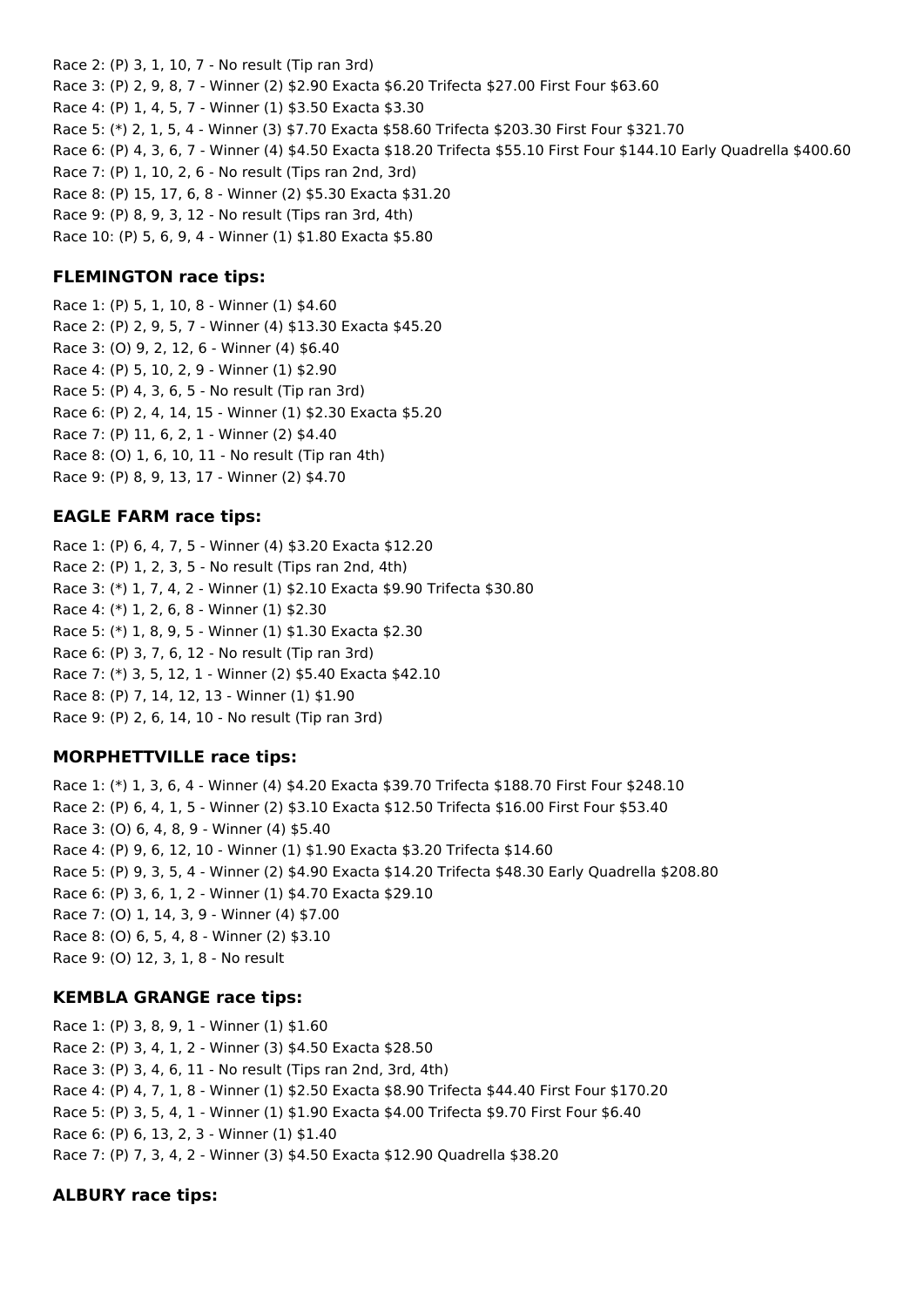Race 1: (O) 2, 7, 3, 12 - Winner (1) \$3.30 Race 2: (P) 1, 8, 7, 9 - No result (Tips ran 2nd, 3rd, 4th) Race 3: (P) 13, 4, 6, 7 - Winner (2) \$15.60 Exacta \$33.80 Trifecta \$176.00 Race 4: (P) 2, 4, 9, 5 - Winner (2) \$2.90 Exacta \$6.80 Race 5: (P) 2, 11, 12, 3 - Winner (2) \$3.00 Exacta \$5.40 Race 6: (P) 7, 10, 5, 6 - No result (Tip ran 4th) Race 7: (O) 4, 3, 1, 13 - Winner (1) \$4.30

### **COFFS HARBOUR race tips:**

Race 1: (P) 5, 6, 1, 11 - Winner (2) \$6.60 Race 2: (O) 8, 12, 2, 9 - Winner (3) \$2.50 Race 3: (P) 2, 4, 6, 3 - Winner (2) \$4.90 Exacta \$17.20 Trifecta \$160.60 Race 4: (O) 3, 4, 6, 7 - Winner (3) \$13.20 Early Quadrella \$834.70 Race 5: (P) 9, 4, 6, 2 - Winner (2) \$3.70 Race 6: (O) 14, 9, 1, 8 - Winner (1) \$3.60 Quadrella \$1,636.10

## **WANGARATTA race tips:**

Race 1: (O) 11, 4, 12, 10 - Winner (2) \$2.90 Race 2: (P) 5, 10, 2, 6 - Winner (1) \$1.70 Race 3: (O) 7, 12, 4, 11 - No result (Tip ran 2nd) Race 4: (P) 7, 5, 1, 9 - Winner (1) \$2.30 Race 5: (O) 5, 9, 2, 10 - No result (Tip ran 3rd) Race 6: (O) 10, 1, 7, 13 - Winner (4) \$25.70 Exacta \$68.90 Trifecta \$449.80 Race 7: (O) 11, 8, 4, 13 - Winner (3) \$3.40 Exacta \$16.20 Race 8: (O) 5, 10, 8, 4 - Winner (1) \$1.90

## **GOLD COAST race tips:**

Race 1: (P) 1, 5, 2, 4 - Winner (1) \$2.60 Exacta \$10.90 Trifecta \$13.70 Race 2: (P) 4, 1, 3, 6 - Winner (1) \$3.70 Exacta \$51.00 Race 3: (P) 14, 10, 15, 2 - Winner (1) \$2.30 Race 4: (P) 1, 11, 2, 5 - Winner (4) \$5.80 Exacta \$30.60 Early Quadrella \$95.20 Race 5: (P) 2, 7, 3, 6 - Winner (3) \$3.60 Race 6: (O) 9, 5, 10, 14 - No result (Tip ran 3rd) Race 7: (O) 8, 2, 11, 3 - Winner (2) \$3.60 Exacta \$28.60 Race 8: (P) 2, 7, 18, 12 - Winner (1) \$1.50

## **TOOWOOMBA race tips:**

Race 1: (O) 11, 9, 4, 1 - Winner (4) \$4.30 Exacta \$23.90 Trifecta \$76.50 Race 2: (O) 6, 12, 10, 5 - Winner (3) \$3.00 Exacta \$12.30 Race 3: (O) 6, 1, 12, 3 - No result (Tips ran 2nd, 4th) Race 4: (P) 6, 3, 9, 1 - Winner (2) \$1.40 Exacta \$10.00 Race 5: (P) 1, 5, 10, 7 - Winner (1) \$2.80 Race 6: (P) 7, 2, 8, 5 - Winner (4) \$4.50 Exacta \$42.10 Race 7: (P) 4, 10, 1, 11 - Winner (2) \$6.50 Race 8: (O) 1, 6, 8, 2 - No result (Tips ran 2nd, 3rd)

## **TOWNSVILLE race tips:**

Race 1: (O) 9, 8, 4, 2 - No result (Tips ran 2nd, 3rd, 4th) Race 2: (P) 4, 3, 2, 5 - Winner (3) \$4.50 Exacta \$34.60 Trifecta \$114.10 Race 3: (O) 4, 3, 5, 7 - Winner (1) \$2.40 Race 4: (P) 2, 3, 4, 5 - No result (Tips ran 2nd, 3rd, 4th) Race 5: (O) 4, 7, 3, 5 - Winner (4) \$5.40 Race 6: (O) 1, 11, 3, 14 - No result (Tip ran 4th)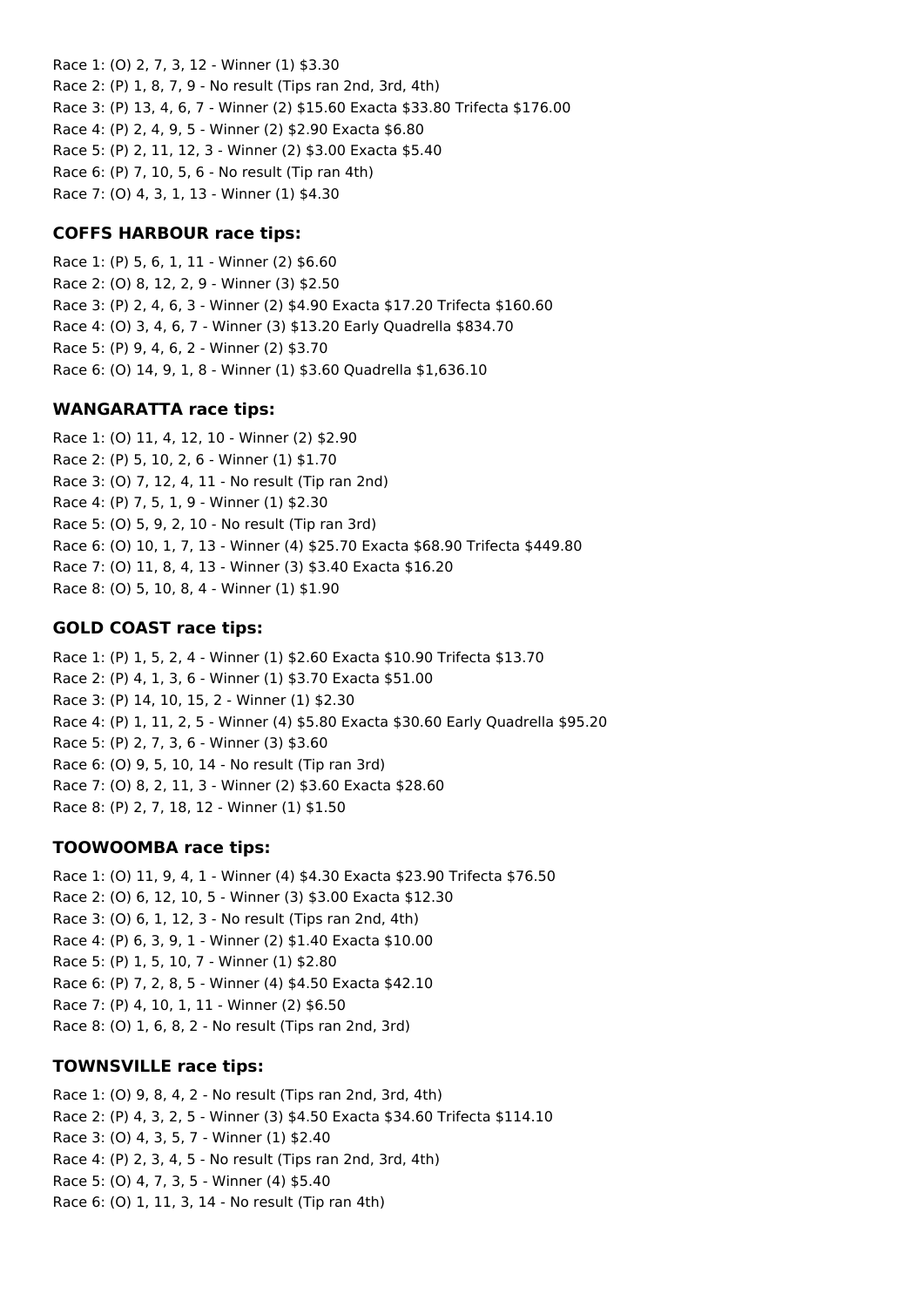### **ASCOT race tips:**

Race 1: (P) 8, 4, 1, 2 - Winner (2) \$3.20 Exacta \$7.30 Race 2: (P) 4, 3, 1, 6 - Winner (3) \$4.10 Exacta \$18.30 Trifecta \$32.00 First Four \$145.40 Race 3: (P) 4, 6, 9, 5 - Winner (1) \$2.00 Exacta \$3.20 Race 4: (P) 5, 3, 4, 1 - Winner (1) \$1.50 Exacta \$11.90 Trifecta \$58.40 Race 5: (P) 4, 1, 9, 8 - Winner (4) \$5.60 Exacta \$13.90 Trifecta \$48.30 Early Quadrella \$125.20 Race 6: (P) 7, 1, 8, 6 - Winner (3) \$10.70 Exacta \$35.40 Race 7: (O) 12, 4, 10, 8 - Winner (1) \$2.50 Race 8: (O) 13, 9, 11, 1 - Winner (3) \$7.20 Race 9: (O) 10, 1, 3, 4 - Winner (2) \$4.30 Quadrella \$1,255.00

### **DARWIN race tips:**

Race 1: (O) 2, 1, 3, 5 - No result (Tips ran 2nd, 3rd, 4th) Race 2: (P) 1, 2, 6, 5 - Winner (2) \$2.30 Exacta \$5.00 Race 3: (P) 1, 5, 8, 7 - No result (Tips ran 2nd, 4th) Race 4: (P) 4, 1, 5, 3 - Winner (3) \$5.60 Exacta \$36.30 Trifecta \$109.60 Race 5: (P) 1, 6, 2, 3 - Winner (1) \$3.10 Exacta \$8.10 Trifecta \$28.80 First Four \$118.50

# **Saturday 4th December 2021**

#### **ROSEHILL race tips:**

Race 1: (\*) 8, 1, 4, 3 - Winner (1) \$2.10 Exacta \$16.80 Trifecta \$56.60 Race 2: (P) 1, 2, 3, 5 - Winner (1) \$3.70 Exacta \$10.20 Race 3: (\*) 1, 6, 10, 2 - Winner (2) \$5.20 Race 4: (\*) 8, 4, 7, 9 - Winner (1) \$3.10 Exacta \$14.60 Trifecta \$73.30 Race 5: (P) 3, 4, 2, 1 - Winner (1) \$3.50 Race 6: (P) 2, 7, 11, 8 - No result (Tips ran 2nd, 3rd, 4th) Race 7: (P) 4, 11, 1, 2 - Winner (3) \$6.30 Race 8: (P) 1, 8, 3, 5 - Winner (2) \$5.10 Exacta \$10.70 Trifecta \$90.80 Race 9: (P) 1, 3, 8, 7 - Winner (3) \$2.90 Exacta \$9.60 Trifecta \$40.20 First Four \$98.00 Race 10: (P) 13, 7, 8, 2 - No result (Tips ran 2nd, 3rd, 4th)

### **DOOMBEN race tips:**

Race 1: (P) 1, 3, 11, 5 - Winner (1) \$1.90 Exacta \$6.60 Race 2: (O) 12, 4, 2, 1 - Winner (4) \$12.80 Race 3: (P) 3, 1, 6, 5 - Winner (3) \$3.70 Race 4: (P) 2, 10, 3, 9 - No result (Tips ran 2nd, 4th) Race 5: (P) 2, 6, 8, 10 - Winner (1) \$1.90 Exacta \$6.80 Trifecta \$57.20 First Four \$145.10 Race 6: (P) 3, 2, 8, 6 - Winner (2) \$4.30 Race 7: (P) 3, 5, 2, 4 - Winner (2) \$3.50 Race 8: (P) 2, 10, 7, 15 - Winner (3) \$2.80 Race 9: (\*) 5, 4, 9, 2 - Winner (1) \$1.60 Exacta \$4.40 Race 10: (O) 2, 4, 7, 1 - Winner (1) \$2.60 Quadrella \$61.10

### **MORPHETTVILLE race tips:**

Race 1: (P) 3, 2, 6, 1 - Winner (2) \$4.40 Race 2: (P) 1, 3, 2, 5 - Winner (2) \$4.30 Race 3: (P) 5, 7, 6, 1 - Winner (1) \$2.00 Race 4: (O) 12, 11, 4, 8 - No result (Tips ran 2nd, 3rd) Race 5: (P) 2, 4, 3, 1 - Winner (1) \$3.10 Exacta \$11.60 Trifecta \$29.70 Race 6: (\*) 3, 4, 9, 1 - Winner (1) \$2.40 Exacta \$12.30 Race 7: (P) 3, 6, 8, 9 - Winner (3) \$5.20 Exacta \$41.80 Trifecta \$115.90 First Four \$469.20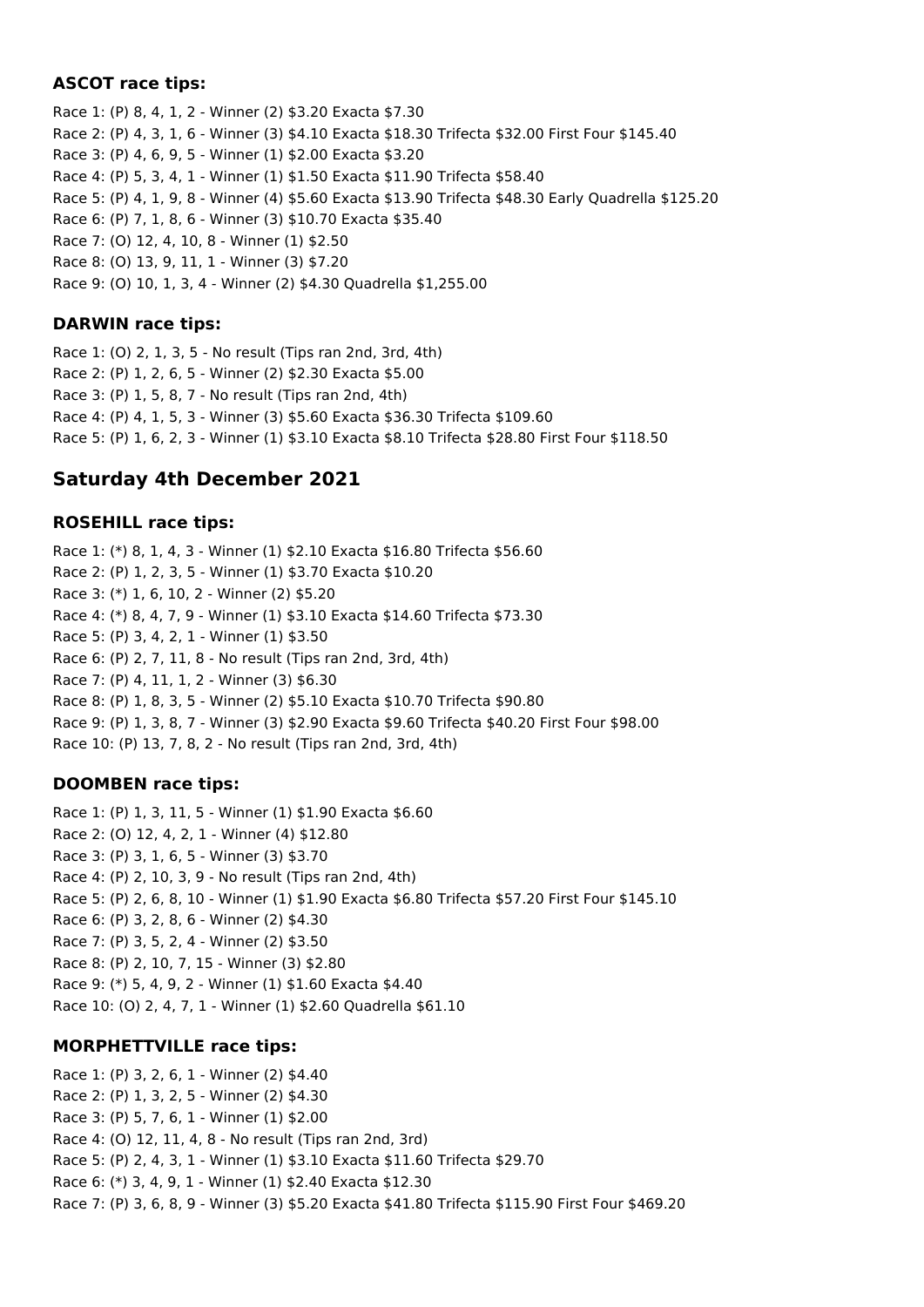Race 8: (O) 3, 10, 9, 2 - Winner (3) \$4.10 Exacta \$21.30 Race 9: (P) 9, 3, 12, 8 - Winner (2) \$3.40 Quadrella \$239.30

### **PAKENHAM race tips:**

Race 1: (P) 7, 4, 3, 8 - Winner (2) \$2.40 Exacta \$12.40 Race 2: (\*) 6, 5, 2, 8 - No result (Tips ran 2nd, 3rd, 4th) Race 3: (P) 10, 3, 8, 4 - Winner (1) \$2.80 Exacta \$14.10 Race 4: (\*) 1, 4, 9, 11 - Winner (1) \$2.20 Race 5: (\*) 7, 1, 2, 5 - Winner (1) \$1.80 Race 6: (P) 6, 8, 4, 1 - No result (Tips ran 2nd, 3rd, 4th) Race 7: (P) 8, 10, 6, 14 - Winner (1) \$3.30 Race 8: (P) 1, 11, 3, 7 - Winner (3) \$7.40 Race 9: (O) 5, 14, 8, 13 - Winner (2) \$9.20 Exacta \$28.20 Trifecta \$189.30

#### **NEWCASTLE race tips:**

Race 1: (P) 11, 8, 7, 6 - Winner (1) \$2.60 Exacta \$16.10 Trifecta \$88.80 Race 2: (O) 4, 8, 1, 2 - Winner (3) \$5.60 Race 3: (P) 5, 3, 7, 9 - Winner (4) \$7.90 Race 4: (P) 8, 1, 6, 11 - Winner (1) \$3.60 Early Quadrella \$371.60 Race 5: (O) 10, 3, 9, 12 - Winner (4) \$3.20 Race 6: (P) 2, 3, 1, 6 - Winner (1) \$2.20 Exacta \$4.10 Trifecta \$18.10 Race 7: (O) 7, 5, 14, 11 - Winner (3) \$13.90 Race 8: (P) 7, 3, 11, 2 - Winner (3) \$5.80 Quadrella \$924.20

#### **ALBURY race tips:**

Race 1: (P) 11, 5, 1, 12 - No result (Tips ran 2nd, 3rd, 4th) Race 2: (P) 4, 10, 6, 7 - No result (Tips ran 2nd, 3rd, 4th) Race 3: (P) 2, 9, 4, 5 - Winner (1) \$5.10 Race 4: (O) 1, 6, 2, 13 - Winner (2) \$10.00 Exacta \$29.90 Race 5: (O) 7, 6, 3, 2 - Winner (4) \$7.50 Race 6: (O) 7, 6, 14, 1 - Winner (1) \$4.30 Quadrella \$942.20

#### **SCONE race tips:**

Race 1: (P) 2, 5, 6, 15 - No result (Tips ran 2nd, 3rd, 4th) Race 2: (O) 6, 1, 14, 3 - Winner (2) \$5.50 Exacta \$16.80 Trifecta \$62.40 First Four \$412.50 Race 3: (P) 3, 8, 9, 11 - No result (Tip ran 2nd) Race 4: (O) 7, 4, 8, 9 - Winner (2) \$3.70 Exacta \$11.80 Trifecta \$41.90 Race 5: (O) 3, 8, 4, 5 - Winner (4) \$4.60 Race 6: (O) 9, 3, 4, 8 - No result (Tips ran 2nd, 4th) Race 7: (P) 2, 10, 6, 12 - Winner (2) \$9.80 Exacta \$32.90 Race 8: (P) 2, 5, 13, 9 - No result (Tips ran 2nd, 3rd) Race 9: (O) 14, 3, 5, 15 - No result (Tips ran 3rd, 4th)

#### **GOLD COAST race tips:**

Race 1: (P) 2, 11, 6, 9 - Winner (1) \$2.90 Race 2: (\*) 8, 6, 3, 5 - Winner (2) \$5.50 Race 3: (O) 4, 9, 6, 3 - Winner (2) \$4.70 Exacta \$20.70 Race 4: (O) 12, 15, 21, 8 - Winner (2) \$6.00 Exacta \$23.50 Trifecta \$97.20 Early Quadrella \$696.80 Race 5: (P) 8, 2, 3, 4 - Winner (2) \$3.70 Race 6: (O) 8, 4, 5, 15 - No result (Tips ran 2nd, 3rd) Race 7: (\*) 1, 5, 4, 7 - Winner (1) \$1.20 Race 8: (O) 5, 2, 15, 4 - Winner (1) \$2.20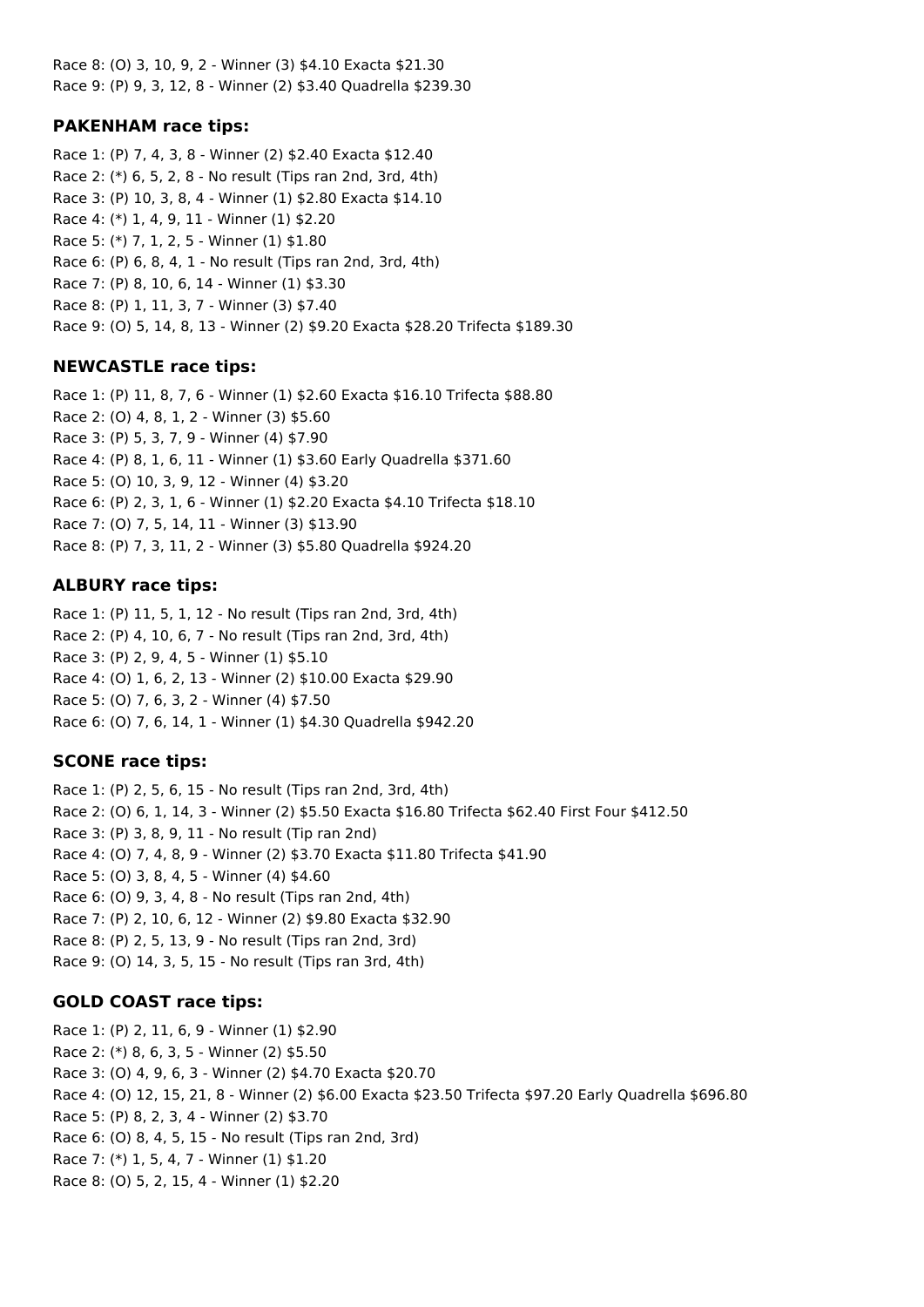#### **ROCKHAMPTON race tips:**

Race 1: (P) 1, 5, 7, 2 - Winner (1) \$3.50 Exacta \$7.90 Trifecta \$40.50 First Four \$64.30 Race 2: (P) 9, 2, 1, 10 - No result (Tips ran 2nd, 4th) Race 3: (O) 3, 6, 7, 8 - No result (Tip ran 4th) Race 4: (P) 1, 2, 9, 5 - Winner (3) \$3.80 Exacta \$8.70 Trifecta \$20.80 Race 5: (O) 10, 9, 7, 6 - Winner (3) \$8.00 Exacta \$31.10 Trifecta \$121.60 Race 6: (P) 2, 3, 5, 6 - Winner (2) \$2.80 Race 7: (P) 9, 1, 2, 8 - Winner (1) \$1.50 Exacta \$2.20 Race 8: (O) 2, 3, 14, 5 - Winner (1) \$2.80 Quadrella \$179.40

#### **TOOWOOMBA race tips:**

Race 1: (O) 4, 10, 2, 13 - Winner (1) \$3.50 Race 2: (P) 3, 1, 11, 10 - Winner (3) \$4.80 Exacta \$21.90 Trifecta \$63.40 Race 3: (P) 6, 2, 8, 3 - No result (Tips ran 2nd, 3rd, 4th) Race 4: (P) 1, 3, 4, 2 - Winner (4) \$2.40 Exacta \$21.80 Race 5: (P) 6, 7, 10, 5 - No result (Tips ran 2nd, 3rd, 4th) Race 6: (P) 6, 7, 5, 4 - Winner (4) \$6.30 Exacta \$93.80 Race 7: (O) 1, 6, 11, 10 - Winner (3) \$17.60 Race 8: (P) 2, 7, 1, 6 - Winner (1) \$3.70

#### **ASCOT race tips:**

Race 1: (P) 1, 8, 11, 6 - Winner (1) \$3.20 Race 2: (P) 4, 6, 1, 8 - No result (Tips ran 3rd, 4th) Race 3: (P) 4, 9, 1, 5 - Winner (1) \$2.00 Race 4: (P) 4, 2, 10, 5 - Winner (2) \$4.00 Exacta \$7.60 Race 5: (P) 4, 3, 6, 5 - No result (Tips ran 2nd, 3rd, 4th) Race 6: (P) 8, 2, 1, 3 - Winner (3) \$6.20 Exacta \$23.40 Trifecta \$79.50 Race 7: (P) 9, 4, 5, 1 - Winner (2) \$7.50 Exacta \$23.80 Race 8: (P) 7, 10, 1, 9 - Winner (3) \$10.60 Exacta \$23.40 Trifecta \$156.20 Race 9: (P) 2, 8, 9, 7 - Winner (3) \$7.30

#### **STAWELL race tips:**

Race 1: (\*) 8, 12, 7, 5 - Winner (3) \$7.30 Exacta \$33.20 Trifecta \$84.50 Race 2: (P) 14, 13, 7, 8 - No result (Tip ran 3rd) Race 3: (O) 8, 13, 7, 14 - Winner (1) \$3.90 Race 4: (O) 2, 11, 9, 5 - No result (Tip ran 3rd) Race 5: (O) 2, 1, 5, 12 - Winner (2) \$4.20 Race 6: (O) 6, 2, 14, 5 - Winner (1) \$4.00 Race 7: (O) 2, 8, 10, 15 - Winner (2) \$3.30

#### **DARWIN race tips:**

Race 1: (O) 4, 3, 5, 7 - Winner (4) \$7.10 Race 2: (P) 1, 3, 4, 5 - Winner (1) \$2.90 Race 3: (P) 4, 5, 3, 1 - Winner (4) \$4.30 Race 4: (P) 4, 3, 1, 2 - Winner (2) \$2.30 Exacta \$2.90 Race 5: (P) 8, 1, 5, 2 - Winner (1) \$2.20 Exacta \$4.70 Quadrella \$21.30

#### **ESPERANCE race tips:**

Race 1: (P) 4, 1, 6, 3 - Winner (1) \$2.10 Exacta \$6.20 Race 2: (P) 9, 8, 1, 2 - Winner (3) \$8.20 Exacta \$39.20 Trifecta \$157.60 Race 3: (P) 1, 3, 6, 7 - Winner (1) \$2.10 Exacta \$7.70 Race 4: (P) 2, 6, 1, 8 - Winner (1) \$1.80 Exacta \$7.60 Early Quadrella \$100.90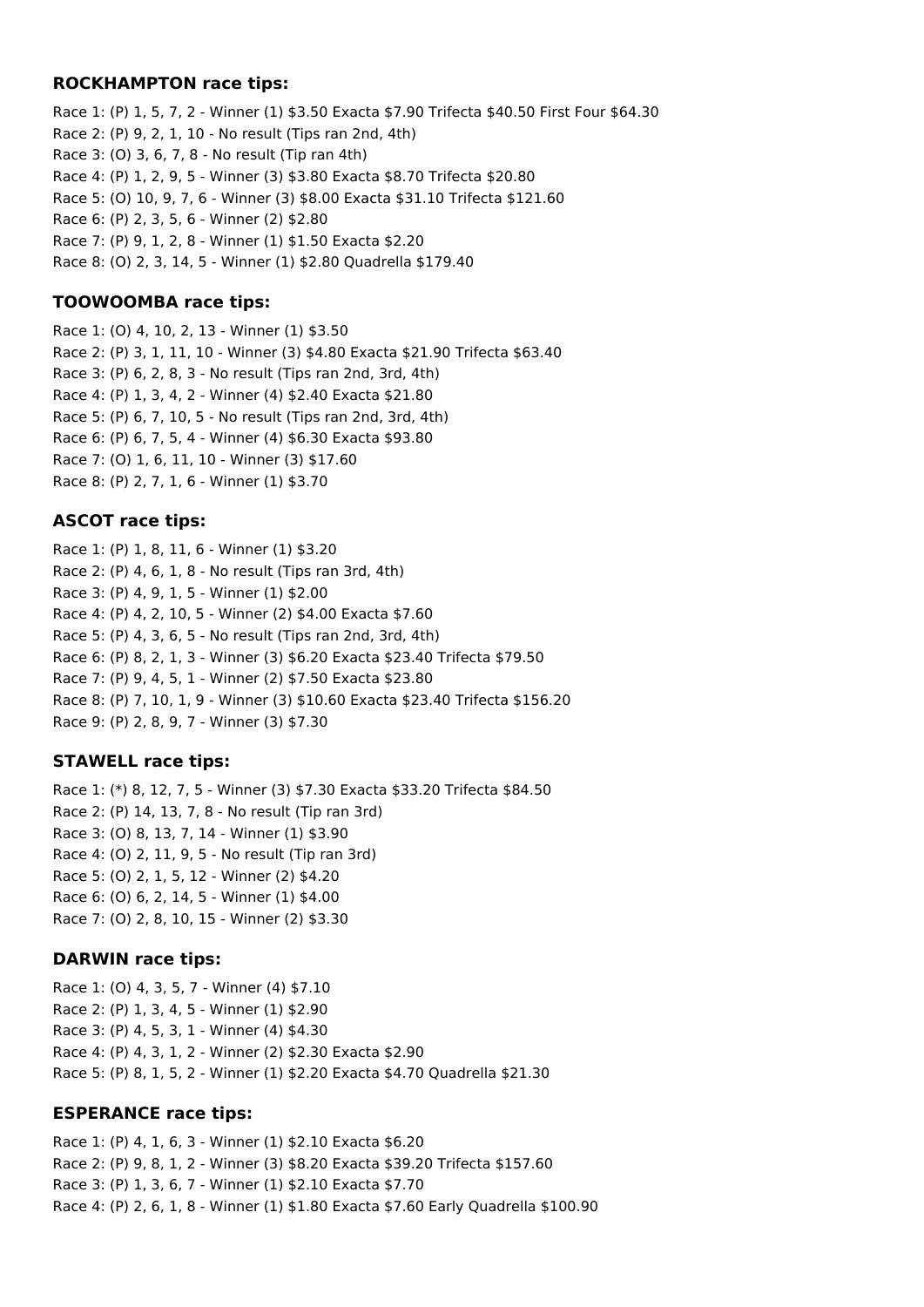Race 5: (O) 6, 8, 4, 5 - Winner (3) \$4.90 Exacta \$22.30 Race 6: (O) 8, 3, 10, 4 - Winner (1) \$2.40 Exacta \$6.70 Race 7: (P) 6, 2, 4, 3 - Winner (3) \$8.00 Exacta \$18.90 Race 8: (P) 10, 7, 9, 1 - Winner (2) \$2.50 Exacta \$7.20 Quadrella \$215.20

# **Saturday 27th November 2021**

#### **ROSEHILL race tips:**

Race 1: (P) 2, 5, 8, 12 - Winner (2) \$6.50 Race 2: (\*) 1, 5, 18, 16 - Winner (2) \$4.30 Race 3: (\*) 4, 7, 3, 5 - No result (Tips ran 2nd, 4th) Race 4: (P) 1, 5, 7, 4 - Winner (1) \$4.00 Exacta \$10.70 Trifecta \$51.00 Race 5: (P) 8, 3, 2, 9 - Winner (1) \$3.10 Exacta \$14.00 Trifecta \$53.80 First Four \$107.80 Race 6: (P) 5, 1, 9, 8 - No result (Tips ran 2nd, 4th) Race 7: (P) 2, 1, 10, 3 - No result (Tip ran 3rd) Race 8: (P) 13, 10, 8, 2 - Winner (2) \$2.30 Race 9: (P) 4, 2, 3, 8 - Winner (2) \$4.10 Exacta \$11.90 Trifecta \$93.40 Race 10: (P) 16, 8, 12, 11 - No result (Tips ran 2nd, 4th)

## **CAULFIELD race tips:**

Race 1: (P) 1, 6, 9, 5 - Winner (2) \$3.10 Race 2: (P) 4, 2, 1, 7 - No result (Tips ran 2nd, 3rd) Race 3: (P) 1, 3, 6, 2 - Winner (2) \$5.20 Exacta \$16.20 Trifecta \$94.20 Race 4: (P) 9, 13, 5, 7 - Winner (1) \$3.10 Race 5: (P) 9, 4, 1, 5 - Winner (1) \$2.50 Exacta \$11.40 Race 6: (\*) 12, 2, 6, 4 - No result (Tip ran 3rd) Race 7: (\*) 1, 2, 3, 6 - Winner (3) \$20.90 Exacta \$358.90 Race 8: (O) 6, 10, 7, 4 - Winner (4) \$10.80 Race 9: (O) 7, 5, 3, 1 - No result (Tips ran 2nd, 3rd)

## **GOLD COAST race tips:**

Race 1: (P) 12, 1, 2, 7 - Abandoned Race 2: (P) 1, 4, 3, 2 - Abandoned Race 3: (O) 14, 8, 11, 2 - Abandoned Race 4: (P) 6, 2, 4, 7 - Abandoned Race 5: (P) 5, 15, 2, 9 - Abandoned Race 6: (O) 14, 10, 2, 16 - Abandoned Race 7: (P) 2, 4, 11, 3 - Abandoned Race 8: (P) 1, 10, 14, 2 - Abandoned Race 9: (O) 10, 12, 18, 3 - Abandoned

## **MORPHETTVILLE race tips:**

Race 1: (\*) 4, 7, 6, 5 - Winner (2) \$5.20 Exacta \$24.10 Race 2: (\*) 8, 9, 2, 10 - Winner (1) \$1.90 Race 3: (P) 2, 8, 6, 1 - Winner (1) \$4.80 Race 4: (O) 13, 9, 8, 5 - Winner (2) \$5.70 Race 5: (O) 1, 3, 11, 9 - Winner (1) \$4.10 Exacta \$30.30 Early Quadrella \$291.00 Race 6: (P) 2, 6, 7, 1 - Winner (3) \$4.70 Exacta \$24.70 Trifecta \$98.10 First Four \$313.50 Race 7: (P) 8, 2, 4, 1 - Winner (3) \$2.80 Exacta \$16.40 Race 8: (O) 8, 2, 15, 12 - Winner (3) \$5.60 Exacta \$19.20 Race 9: (P) 6, 2, 14, 17 - Winner (4) \$15.30 Exacta \$50.50 Quadrella \$1,914.70

## **KEMBLA GRANGE race tips:**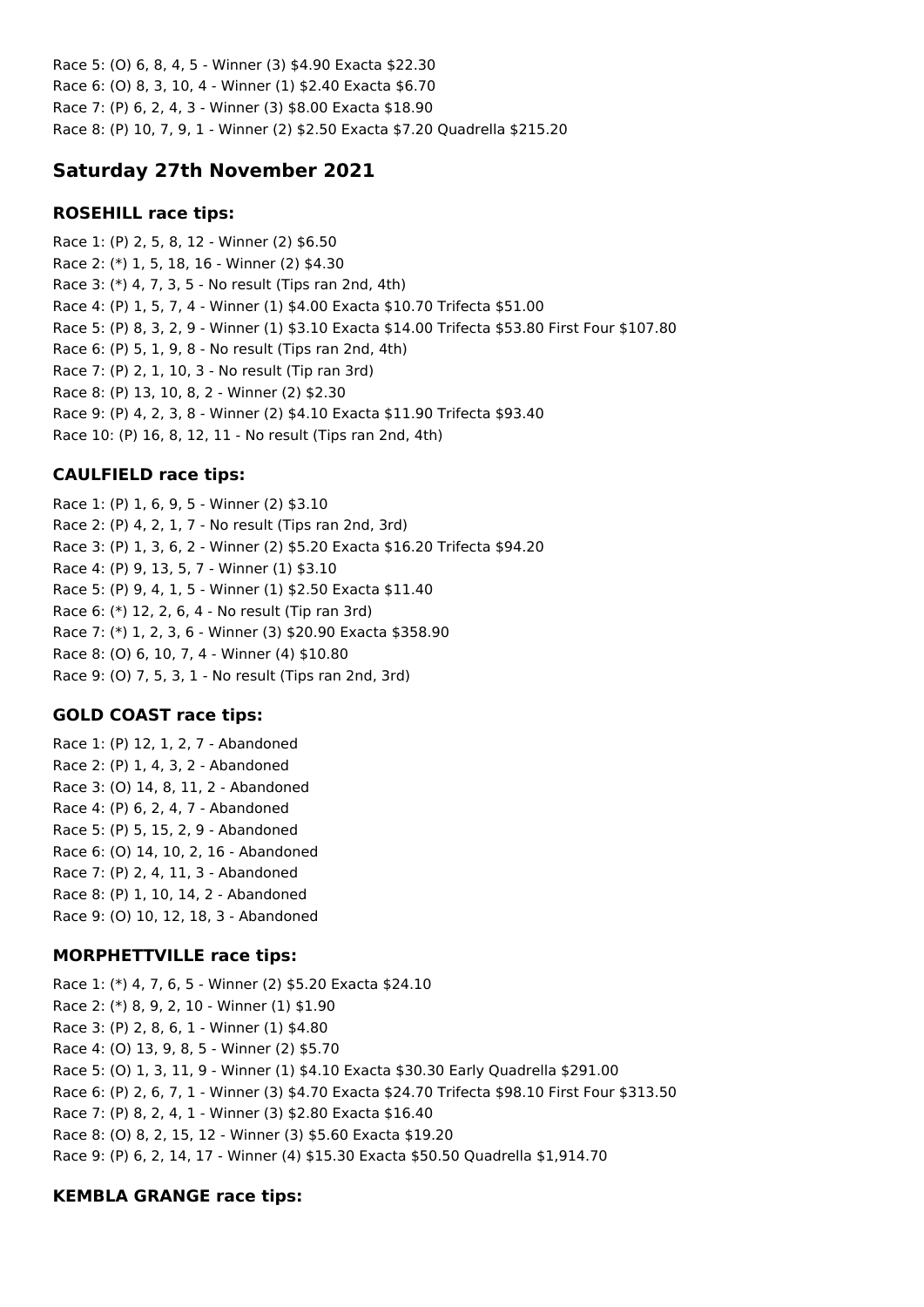Race 1: (P) 2, 1, 8, 6 - Abandoned Race 2: (P) 5, 2, 4, 1 - Abandoned Race 3: (P) 1, 5, 2, 6 - Abandoned Race 4: (P) 7, 5, 1, 6 - Abandoned Race 5: (P) 7, 1, 5, 6 - Abandoned Race 6: (O) 5, 8, 7, 11 - Abandoned Race 7: (P) 1, 5, 4, 8 - Abandoned Race 8: (P) 8, 5, 11, 2 - Abandoned

### **WAGGA race tips:**

Race 1: (P) 8, 6, 3, 2 - Abandoned Race 2: (P) 9, 4, 10, 8 - Abandoned Race 3: (P) 3, 2, 4, 6 - Abandoned Race 4: (P) 6, 5, 4, 3 - Abandoned Race 5: (P) 1, 5, 10, 2 - Abandoned Race 6: (P) 3, 2, 8, 6 - Abandoned Race 7: (P) 9, 10, 4, 5 - Abandoned

#### **COONAMBLE race tips:**

Race 1: (P) 5, 12, 4, 9 - Abandoned Race 2: (P) 1, 9, 8, 4 - Abandoned Race 3: (P) 2, 6, 9, 4 - Abandoned Race 4: (P) 5, 8, 11, 13 - Abandoned Race 5: (O) 11, 4, 9, 3 - Abandoned Race 6: (P) 2, 3, 1, 12 - Abandoned Race 7: (O) 13, 5, 7, 6 - Abandoned

#### **KEMPSEY race tips:**

Race 1: (P) 2, 4, 8, 3 - Abandoned Race 2: (O) 2, 8, 3, 7 - Abandoned Race 3: (O) 1, 7, 5, 3 - Abandoned Race 4: (P) 1, 6, 3, 5 - Abandoned Race 5: (O) 2, 5, 3, 1 - Abandoned Race 6: (O) 2, 3, 1, 5 - Abandoned

### **YARRA VALLEY race tips:**

Race 1: (P) 2, 10, 7, 6 - Winner (1) \$2.00 Exacta \$10.00 Trifecta \$60.40 First Four \$162.40 Race 2: (P) 10, 7, 5, 4 - No result (Tips ran 2nd, 3rd, 4th) Race 3: (O) 5, 12, 8, 9 - No result Race 4: (P) 2, 10, 1, 3 - Winner (1) \$2.80 Race 5: (O) 1, 3, 10, 7 - Winner (4) \$4.10 Exacta \$18.80 Race 6: (O) 3, 2, 11, 8 - Winner (2) \$1.80 Race 7: (P) 8, 5, 2, 6 - No result (Tips ran 2nd, 3rd) Race 8: (P) 4, 5, 2, 3 - Winner (3) \$5.90

### **IPSWICH race tips:**

Race 1: (P) 2, 3, 1, 6 - Winner (4) \$4.70 Exacta \$14.70 Trifecta \$25.20 First Four \$30.40 Race 2: (P) 2, 3, 7, 8 - Winner (1) \$1.20 Exacta \$2.40 Trifecta \$4.20 First Four \$4.40 Race 3: (P) 1, 3, 7, 12 - Winner (1) \$1.70 Exacta \$10.40 Trifecta \$43.10 First Four \$58.20 Race 4: (P) 10, 9, 7, 16 - Winner (1) \$2.30 Exacta \$8.10 Race 5: (P) 1, 4, 9, 5 - No result (Tips ran 2nd, 3rd, 4th) Race 6: (O) 11, 3, 5, 4 - Winner (3) \$3.20 Exacta \$10.60 Race 7: (O) 5, 6, 10, 8 - No result (Tips ran 2nd, 3rd)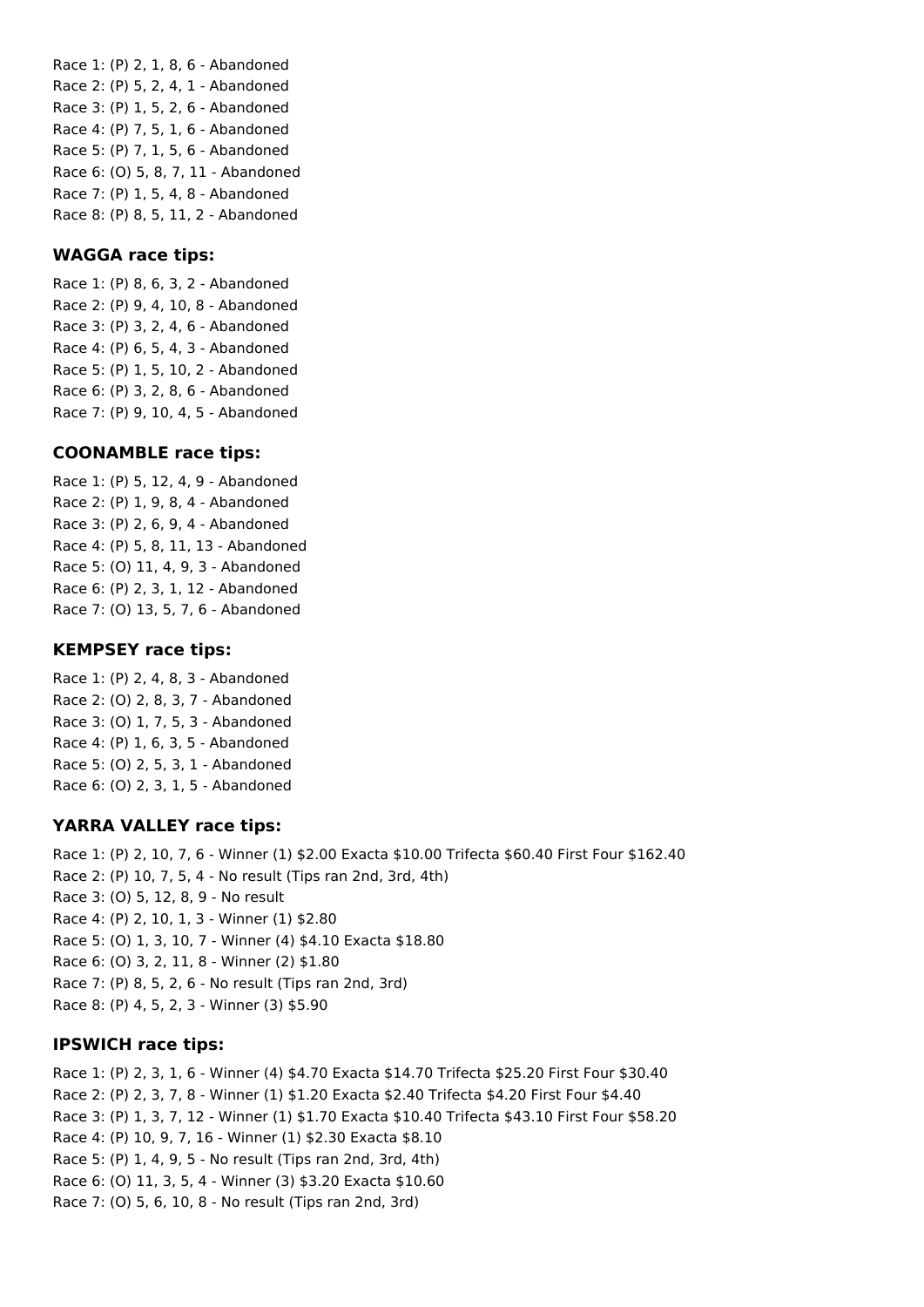Race 8: (P) 6, 7, 11, 14 - No result (Tips ran 2nd, 3rd, 4th) Race 9: (O) 5, 7, 3, 13 - Winner (1) \$3.70 Exacta \$16.60 Trifecta \$116.30 Race 10: (O) 13, 6, 2, 17 - No result (Tip ran 2nd)

### **KILCOY race tips:**

Race 1: (P) 5, 4, 9, 11 - Winner (2) \$3.30 Race 2: (P) 2, 11, 17, 6 - No result (Tips ran 2nd, 3rd) Race 3: (P) 1, 14, 10, 5 - Winner (1) \$4.40 Exacta \$18.60 Race 4: (P) 3, 8, 5, 2 - Winner (3) \$3.20 Race 5: (P) 2, 7, 11, 5 - Winner (1) \$2.10 Race 6: (O) 3, 14, 5, 9 - Winner (2) \$6.20 Exacta \$47.00 Trifecta \$312.70 Quadrella \$298.10

## **TOOWOOMBA race tips:**

Race 1: (O) 6, 2, 8, 9 - Winner (4) \$3.00 Race 2: (O) 4, 11, 8, 7 - Winner (1) \$2.70 Race 3: (O) 1, 5, 8, 3 - Winner (2) \$2.80 Exacta \$57.10 Trifecta \$242.50 Race 4: (O) 11, 6, 2, 5 - No result Race 5: (O) 5, 12, 2, 8 - Winner (1) \$2.00 Race 6: (P) 1, 2, 10, 9 - Winner (2) \$6.40 Race 7: (P) 1, 2, 4, 6 - Winner (3) \$4.50 Exacta \$32.90 Trifecta \$44.00 First Four \$37.30

## **ASCOT race tips:**

Race 1: (P) 1, 8, 7, 4 - Winner (1) \$2.20 Race 2: (P) 2, 5, 4, 3 - No result (Tips ran 2nd, 4th) Race 3: (P) 9, 6, 4, 5 - Winner (2) \$3.50 Exacta \$49.90 Race 4: (P) 12, 2, 5, 6 - Winner (2) \$2.60 Race 5: (\*) 3, 8, 1, 2 - Winner (1) \$1.60 Exacta \$3.60 Race 6: (P) 7, 10, 8, 5 - No result (Tips ran 2nd, 3rd) Race 7: (\*) 4, 7, 9, 3 - No result (Tips ran 2nd, 4th) Race 8: (P) 2, 16, 15, 3 - Winner (3) \$8.20 Race 9: (O) 6, 4, 2, 12 - Winner (1) \$3.10 Exacta \$18.30 Trifecta \$74.60

## **ALICE SPRINGS race tips:**

Race 1: (P) 1, 2, 3, 7 - Winner (4) \$25.00 Race 2: (P) 2, 1, 4, 3 - Winner (3) \$5.30 Exacta \$24.30 Race 3: (P) 1, 2, 4, 5 - Winner (1) \$1.70 Exacta \$3.20 Trifecta \$6.90 First Four \$14.10 Race 4: (P) 2, 1, 3, 4 - Winner (3) \$5.40 Exacta \$31.80 Trifecta \$103.80 Quadrella \$604.10

### **GILGANDRA race tips:**

Race 1: (P) 2, 1, 7, 12 - Abandoned Race 2: (P) 6, 7, 2, 3 - Abandoned Race 3: (P) 3, 2, 5, 7 - Abandoned Race 4: (P) 13, 1, 11, 6 - Abandoned Race 5: (P) 1, 5, 7, 3 - Abandoned Race 6: (P) 4, 3, 1, 6 - Abandoned Race 7: (P) 4, 5, 2, 3 - Abandoned

# **Saturday 20th November 2021**

## **KEMBLA GRANGE race tips:**

Race 1: (P) 6, 1, 7, 4 - No result (Tips ran 2nd, 3rd) Race 2: (O) 4, 6, 7, 1 - Winner (4) \$14.00 Race 3: (P) 8, 4, 9, 11 - Winner (1) \$2.20 Exacta \$5.00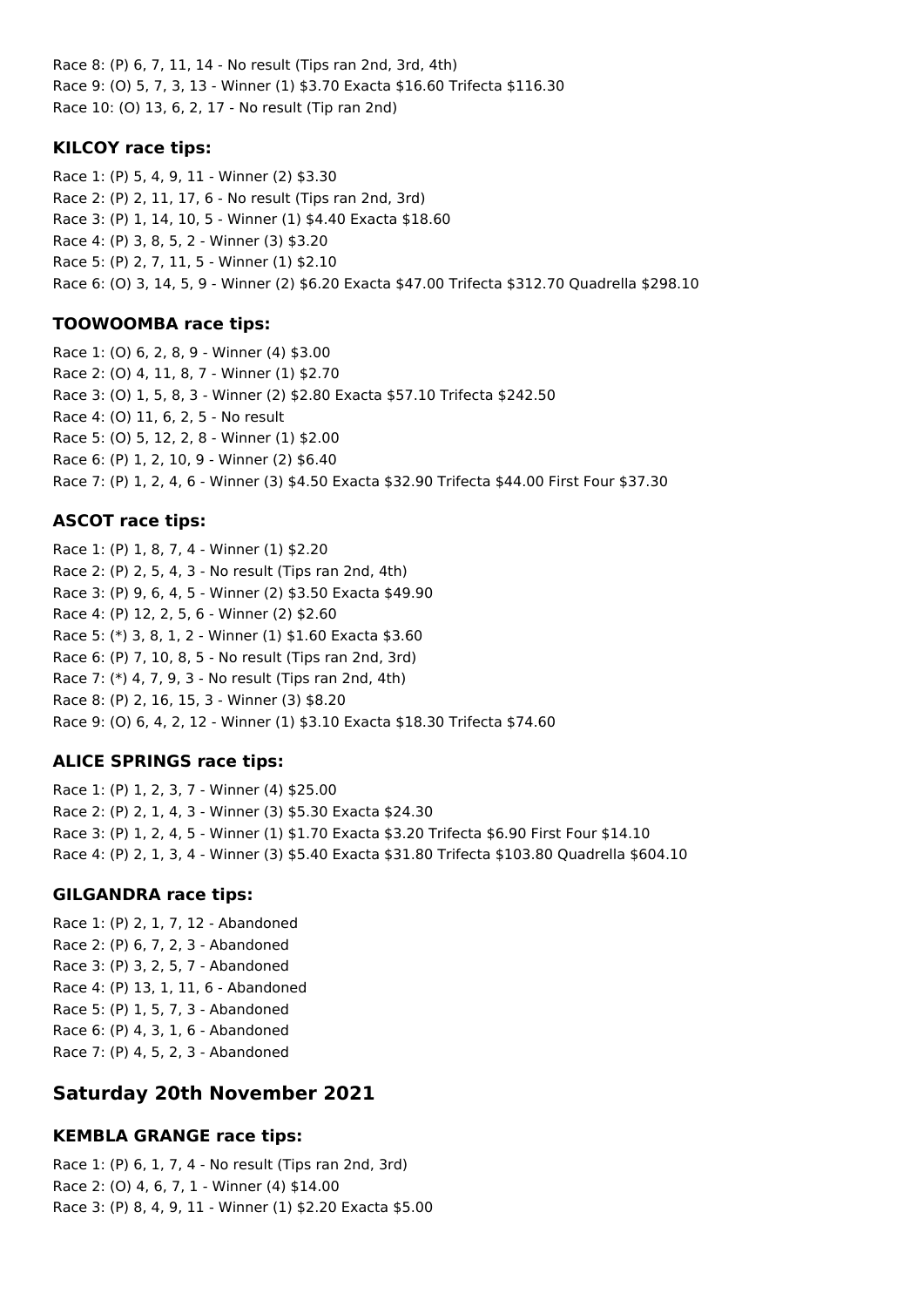Race 4: (P) 7, 4, 6, 5 - Winner (4) \$7.60 Exacta \$27.50 Trifecta \$110.70 Race 5: (P) 3, 1, 9, 2 - No result (Tips ran 2nd, 3rd) Race 6: (O) 1, 2, 11, 6 - Winner (3) \$4.50 Exacta \$40.10 Race 7: (\*) 3, 1, 4, 2 - Winner (2) \$7.50 Exacta \$21.80 Race 8: (P) 11, 4, 3, 1 - Winner (2) \$4.40 Race 9: (P) 9, 17, 4, 5 - Winner (3) \$7.10 Race 10: (\*) 8, 1, 6, 12 - Winner (1) \$2.70 Quadrella \$496.80

### **BALLARAT race tips:**

Race 1: (\*) 4, 1, 6, 5 - Winner (1) \$2.00 Exacta \$5.00 Trifecta \$20.60 Race 2: (P) 7, 3, 2, 1 - Winner (1) \$3.30 Exacta \$12.80 Race 3: (O) 11, 2, 5, 1 - Winner (3) \$9.50 Race 4: (\*) 6, 9, 11, 10 - Winner (1) \$1.80 Exacta \$6.90 Race 5: (P) 5, 9, 1, 10 - Winner (4) \$5.60 Exacta \$20.00 Race 6: (\*) 8, 3, 13, 7 - Winner (1) \$1.90 Exacta \$6.40 Early Quadrella \$316.40 Race 7: (P) 5, 13, 2, 9 - Winner (3) \$4.30 Exacta \$48.30 Race 8: (\*) 11, 6, 15, 16 - Winner (2) \$8.30 Race 9: (O) 11, 8, 15, 19 - Winner (1) \$4.00 Race 10: (O) 10, 13, 3, 2 - No result (Tips ran 2nd, 4th)

### **MORPHETTVILLE race tips:**

Race 1: (P) 3, 2, 1, 7 - Winner (2) \$2.70 Exacta \$12.20 Race 2: (P) 9, 2, 6, 5 - Winner (1) \$2.60 Exacta \$28.00 Trifecta \$83.50 Race 3: (P) 1, 6, 4, 5 - Winner (1) \$3.60 Exacta \$13.00 Race 4: (P) 3, 8, 7, 6 - Winner (3) \$4.60 Exacta \$22.40 Trifecta \$59.70 Race 5: (O) 10, 3, 5, 1 - No result (Tips ran 2nd, 3rd, 4th) Race 6: (P) 4, 8, 6, 10 - Winner (3) \$5.00 Exacta \$22.50 Race 7: (P) 7, 8, 2, 6 - Winner (2) \$6.80 Exacta \$16.00 Trifecta \$136.80 Race 8: (O) 6, 4, 7, 2 - Winner (3) \$7.90 Exacta \$74.40 Trifecta \$219.90 First Four \$1,360.10 Race 9: (P) 8, 6, 5, 1 - Winner (4) \$7.50 Quadrella \$3,533.00

#### **SUNSHINE COAST race tips:**

Race 1: (P) 8, 4, 2, 6 - No result (Tips ran 2nd, 4th) Race 2: (O) 9, 2, 5, 1 - Winner (1) \$4.30 Exacta \$21.80 Race 3: (P) 6, 11, 12, 2 - Winner (1) \$1.90 Exacta \$14.40 Race 4: (P) 4, 6, 3, 7 - Winner (2) \$2.50 Exacta \$5.30 Race 5: (O) 4, 13, 15, 2 - Winner (1) \$3.30 Early Quadrella \$141.60 Race 6: (O) 3, 5, 1, 2 - No result (Tip ran 2nd) Race 7: (\*) 2, 4, 8, 9 - Winner (1) \$2.00 Race 8: (P) 1, 10, 2, 5 - Winner (4) \$5.00 Exacta \$17.40 Race 9: (\*) 6, 11, 9, 1 - Winner (4) \$8.70 Exacta \$55.80

#### **GOSFORD race tips:**

Race 1: (P) 2, 9, 8, 3 - Winner (1) \$2.60 Race 2: (O) 9, 2, 3, 5 - Winner (2) \$9.60 Exacta \$52.90 Race 3: (O) 2, 9, 10, 5 - No result (Tips ran 2nd, 3rd) Race 4: (P) 10, 5, 12, 3 - Winner (3) \$2.80 Race 5: (P) 9, 6, 1, 7 - Winner (1) \$2.90 Exacta \$6.40 Race 6: (P) 6, 3, 8, 5 - No result (Tips ran 3rd, 4th) Race 7: (P) 9, 1, 4, 2 - Winner (1) \$3.70 Race 8: (P) 5, 8, 6, 4 - No result (Tips ran 2nd, 3rd, 4th)

### **INVERELL race tips:**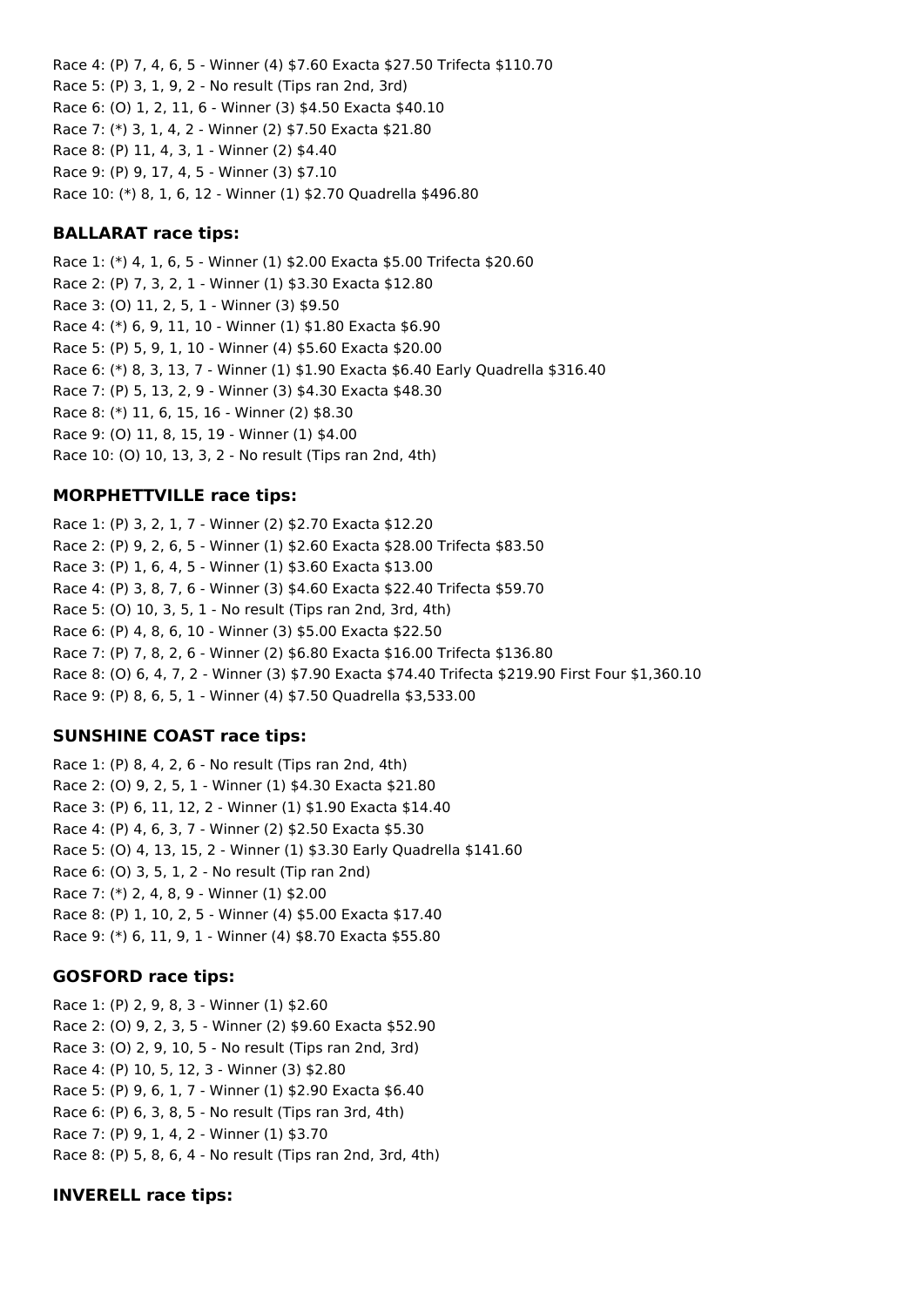Race 1: (O) 1, 7, 4, 6 - Winner (2) \$3.50 Exacta \$24.10 Trifecta \$179.30 First Four \$402.10 Race 2: (P) 8, 11, 6, 1 - No result (Tips ran 2nd, 3rd, 4th) Race 3: (P) 3, 6, 5, 11 - Winner (2) \$5.00 Exacta \$12.40 Race 4: (O) 4, 3, 1, 8 - Winner (1) \$4.60 Exacta \$32.60 Race 5: (O) 2, 4, 8, 9 - No result (Tip ran 3rd) Race 6: (P) 5, 1, 3, 9 - No result (Tips ran 2nd, 3rd, 4th) Race 7: (O) 2, 4, 5, 1 - Winner (1) \$4.20

### **GOLD COAST race tips:**

Race 1: (P) 5, 9, 4, 8 - Winner (2) \$3.40 Exacta \$13.70 Race 2: (P) 8, 6, 3, 10 - Winner (2) \$3.30 Race 3: (P) 4, 1, 3, 11 - Winner (2) \$3.20 Exacta \$26.80 Race 4: (P) 1, 11, 9, 13 - Winner (2) \$2.70 Exacta \$4.30 Trifecta \$20.90 Race 5: (P) 4, 1, 7, 10 - Winner (2) \$8.20 Race 6: (O) 1, 8, 11, 13 - No result (Tip ran 3rd) Race 7: (P) 2, 7, 4, 10 - No result (Tips ran 2nd, 4th) Race 8: (P) 8, 4, 10, 13 - Winner (1) \$4.20 Race 9: (O) 11, 9, 8, 7 - Winner (3) \$10.20 Race 10: (P) 10, 18, 8, 3 - No result (Tips ran 2nd, 4th)

#### **TOOWOOMBA race tips:**

Race 1: (P) 2, 5, 3, 6 - No result (Tips ran 2nd, 3rd, 4th) Race 2: (P) 5, 3, 6, 7 - Winner (4) \$4.40 Race 3: (P) 8, 3, 2, 1 - Winner (4) \$2.40 Exacta \$11.90 Trifecta \$58.70 First Four \$200.60 Race 4: (P) 7, 6, 10, 4 - Winner (2) \$5.10 Exacta \$11.30 Race 5: (P) 1, 2, 5, 7 - Winner (4) \$3.90 Exacta \$24.00 Trifecta \$46.00 Early Quadrella \$456.80 Race 6: (P) 2, 1, 7, 5 - Winner (4) \$10.00 Exacta \$47.00 Trifecta \$87.30 Race 7: (P) 1, 3, 7, 2 - Winner (1) \$1.50 Exacta \$10.30 Race 8: (P) 9, 1, 8, 4 - No result (Tips ran 2nd, 3rd) Race 9: (O) 8, 5, 7, 6 - Winner (2) \$3.40 Exacta \$39.20 Trifecta \$80.00 First Four \$454.60

### **ASCOT race tips:**

Race 1: (P) 1, 3, 2, 7 - Winner (1) \$1.60 Exacta \$3.20 Trifecta \$7.40 First Four \$25.50 Race 2: (P) 4, 6, 2, 1 - Winner (3) \$5.90 Exacta \$21.20 Trifecta \$35.60 Race 3: (P) 6, 8, 1, 10 - Winner (2) \$5.70 Race 4: (P) 3, 5, 2, 9 - Winner (1) \$2.40 Exacta \$10.60 Race 5: (O) 6, 3, 10, 5 - Winner (1) \$2.50 Exacta \$12.40 Race 6: (P) 10, 11, 9, 4 - Winner (1) \$2.20 Exacta \$2.90 Early Quadrella \$120.50 Race 7: (P) 13, 2, 10, 6 - Winner (1) \$2.70 Race 8: (P) 16, 10, 12, 2 - Winner (1) \$1.50 Race 9: (P) 9, 11, 3, 10 - Winner (2) \$3.20 Exacta \$50.10 Race 10: (P) 11, 14, 15, 8 - No result (Tips ran 2nd, 3rd)

#### **PENSHURST race tips:**

Race 1: (P) 9, 7, 5, 1 - Winner (3) \$4.90 Exacta \$37.50 Trifecta \$67.10 Race 2: (O) 12, 4, 5, 13 - Winner (4) \$8.70 Exacta \$39.50 Race 3: (P) 7, 10, 1, 9 - No result (Tips ran 2nd, 3rd) Race 4: (P) 8, 5, 11, 1 - Winner (1) \$3.10 Exacta \$6.70 Trifecta \$24.30 Race 5: (P) 3, 7, 4, 6 - Winner (1) \$3.50 Race 6: (P) 9, 5, 8, 3 - Winner (1) \$6.40 Exacta \$16.70 Trifecta \$100.00 First Four \$208.20 Race 7: (O) 4, 5, 1, 2 - Winner (1) \$6.00 Exacta \$38.20 Race 8: (P) 1, 7, 8, 6 - No result (Tips ran 2nd, 4th) Race 9: (P) 5, 6, 1, 2 - Winner (1) \$2.00 Exacta \$12.00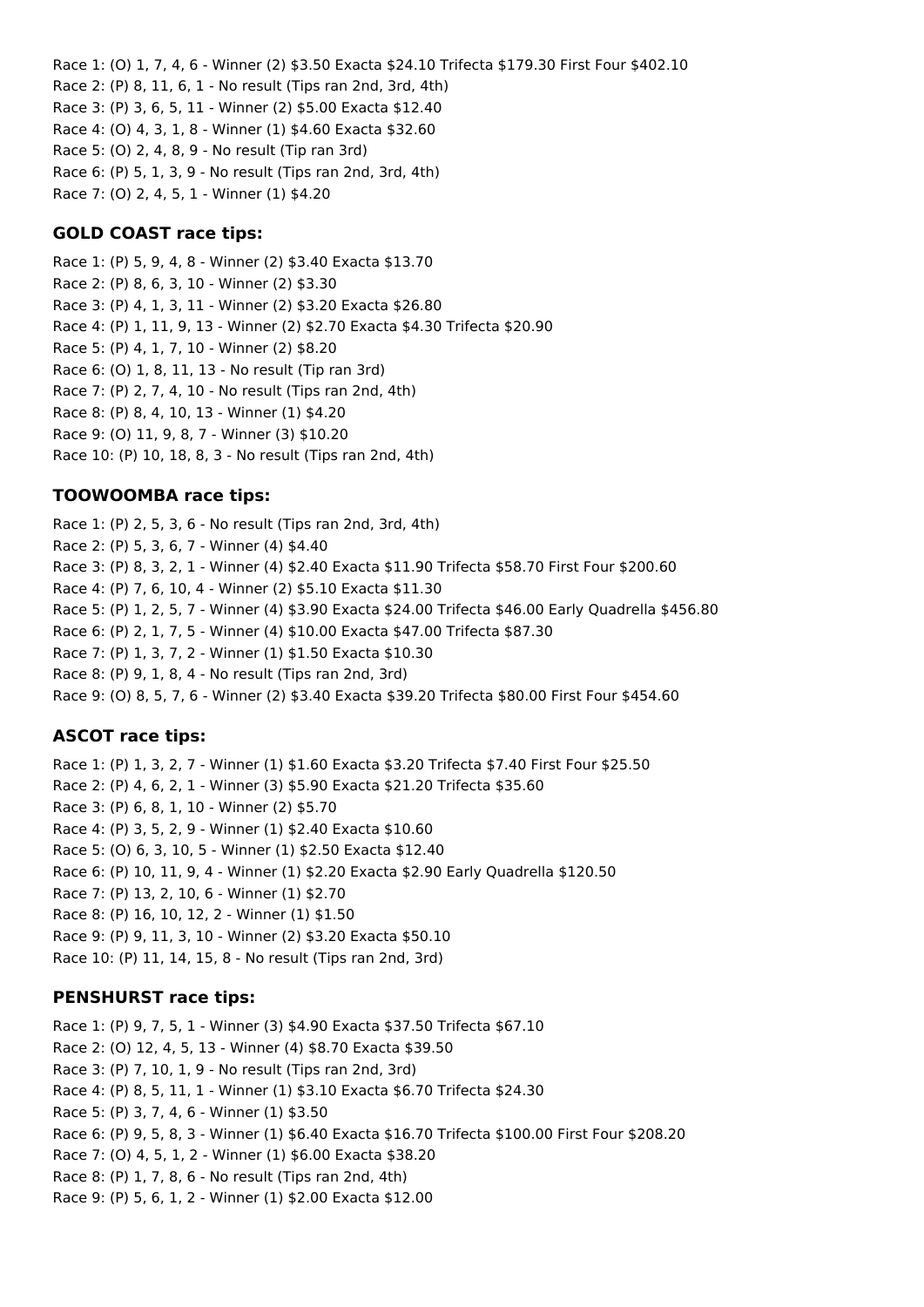### **TATURA race tips:**

Race 1: (P) 9, 8, 5, 2 - Winner (2) \$3.30 Race 2: (O) 12, 4, 3, 11 - Winner (1) \$4.10 Exacta \$21.00 Race 3: (P) 2, 7, 6, 9 - Winner (1) \$1.80 Exacta \$5.80 Trifecta \$13.30 Race 4: (O) 9, 4, 5, 6 - No result (Tips ran 2nd, 3rd, 4th) Race 5: (O) 1, 3, 7, 10 - Winner (2) \$3.70 Exacta \$12.10 Race 6: (O) 1, 5, 10, 6 - Winner (3) \$6.10 Race 7: (P) 3, 4, 1, 2 - Winner (1) \$3.20 Exacta \$7.60 Race 8: (O) 16, 6, 1, 7 - Winner (1) \$14.40 Exacta \$38.90 Quadrella \$1,163.20

### **ROMA race tips:**

Race 1: (O) 10, 3, 1, 6 - Winner (1) \$1.40 Race 2: (P) 2, 4, 1, 7 - Winner (3) \$2.10 Exacta \$7.50 Race 3: (P) 6, 4, 3, 7 - No result (Tips ran 2nd, 4th) Race 4: (P) 2, 4, 8, 3 - Winner (1) \$2.60 Exacta \$11.40 Race 5: (P) 2, 3, 5, 4 - Abandoned Race 6: (P) 1, 2, 4, 5 - Winner (1) \$2.60 Exacta \$26.40 Race 7: (O) 12, 4, 5, 7 - No result

### **DARWIN race tips:**

Race 1: (P) 1, 4, 7, 6 - Winner (1) \$1.90 Exacta \$9.30 Trifecta \$66.80 Race 2: (P) 1, 5, 3, 4 - Winner (3) \$4.10 Exacta \$15.20 Trifecta \$40.40 Race 3: (P) 5, 7, 3, 6 - Winner (1) \$3.50 Exacta \$20.70 Race 4: (P) 1, 2, 6, 5 - Winner (1) \$2.00 Exacta \$11.80 Trifecta \$132.00 First Four \$502.70 Early Quadrella \$104.00 Race 5: (P) 3, 2, 8, 4 - Winner (1) \$1.80 Exacta \$10.20 Race 6: (P) 2, 4, 6, 3 - Winner (1) \$1.90 Quadrella \$40.80

### **ESPERANCE race tips:**

Race 1: (P) 3, 2, 4, 5 - No result (Tips ran 2nd, 3rd, 4th) Race 2: (P) 3, 7, 4, 1 - Winner (4) \$6.20 Exacta \$11.20 Trifecta \$29.80 First Four \$102.00 Race 3: (P) 1, 5, 3, 9 - No result (Tips ran 2nd, 4th) Race 4: (P) 9, 6, 4, 1 - Winner (1) \$4.60 Exacta \$17.10 Race 5: (O) 3, 8, 7, 2 - No result (Tip ran 2nd) Race 6: (O) 1, 7, 5, 2 - No result (Tips ran 2nd, 4th)

# **Saturday 13th November 2021**

### **NEWCASTLE race tips:**

Race 1: (P) 9, 3, 4, 5 - No result (Tips ran 2nd, 4th) Race 2: (\*) 2, 10, 1, 3 - No result (Tips ran 2nd, 4th) Race 3: (O) 5, 2, 13, 9 - Winner (4) \$5.40 Exacta \$47.40 Trifecta \$200.40 Race 4: (P) 13, 4, 8, 11 - Winner (2) \$4.60 Exacta \$20.80 Trifecta \$62.40 Race 5: (P) 3, 1, 2, 4 - Winner (1) \$2.30 Exacta \$6.90 Trifecta \$12.70 Race 6: (\*) 1, 3, 4, 6 - Winner (4) \$4.50 Early Quadrella \$544.30 Race 7: (O) 10, 7, 6, 2 - Winner (1) \$4.70 Race 8: (\*) 1, 2, 5, 7 - Winner (1) \$2.30 Race 9: (P) 11, 7, 3, 10 - Winner (1) \$3.50 Exacta \$11.80 Trifecta \$45.30 First Four \$171.00 Race 10: (P) 6, 12, 5, 14 - Winner (4) \$8.60 Exacta \$31.50 Quadrella \$547.30

## **CRANBOURNE race tips:**

Race 1: (P) 12, 8, 6, 5 - Winner (3) \$5.30 Race 2: (P) 2, 3, 5, 4 - Winner (2) \$4.60 Exacta \$24.30 Trifecta \$28.70 First Four \$86.60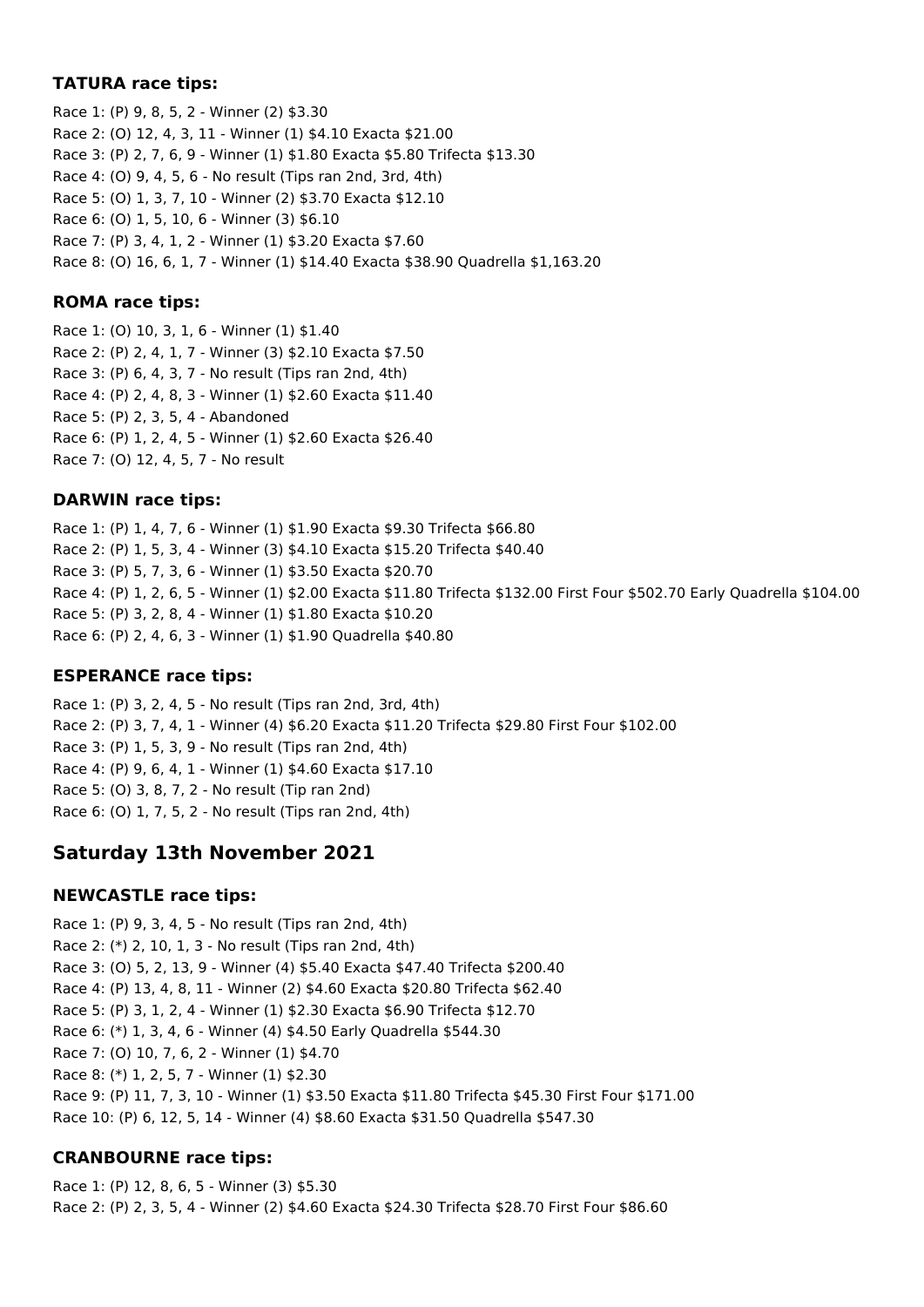Race 3: (P) 3, 7, 2, 8 - No result (Tips ran 3rd, 4th) Race 4: (P) 3, 5, 4, 10 - Winner (2) \$5.10 Exacta \$21.30 Trifecta \$94.40 First Four \$153.80 Race 5: (P) 6, 2, 10, 4 - Winner (4) \$8.90 Exacta \$66.50 Trifecta \$214.50 First Four \$470.70 Race 6: (P) 4, 2, 1, 7 - Winner (2) \$3.40 Exacta \$14.40 Trifecta \$29.70 First Four \$70.70 Race 7: (O) 11, 10, 3, 13 - Winner (2) \$9.90 Exacta \$41.20 Race 8: (\*) 3, 5, 8, 12 - Winner (1) \$1.90 Race 9: (P) 1, 5, 8, 13 - Winner (3) \$5.70 Exacta \$21.40 Quadrella \$331.20

#### **DOOMBEN race tips:**

Race 1: (P) 1, 8, 4, 5 - Winner (4) \$9.60 Exacta \$37.90 Trifecta \$94.10 Race 2: (P) 2, 7, 5, 6 - Winner (3) \$7.40 Exacta \$20.10 Race 3: (P) 6, 1, 4, 9 - Winner (2) \$5.20 Race 4: (O) 10, 12, 13, 5 - Winner (2) \$3.30 Race 5: (P) 10, 9, 2, 7 - Winner (2) \$3.00 Exacta \$29.70 Trifecta \$44.30 Early Quadrella \$449.00 Race 6: (P) 6, 9, 8, 3 - Winner (1) \$3.50 Exacta \$15.50 Trifecta \$22.80 Race 7: (O) 2, 10, 13, 3 - No result (Tips ran 2nd, 3rd, 4th) Race 8: (P) 4, 12, 3, 1 - Winner (1) \$3.30 Race 9: (P) 12, 5, 4, 10 - Winner (4) \$21.80 Exacta \$346.60 Trifecta \$410.50

### **MORPHETTVILLE race tips:**

Race 1: (P) 1, 6, 5, 3 - Winner (1) \$2.80 Race 2: (P) 11, 3, 5, 6 - Winner (4) \$13.00 Exacta \$28.30 Race 3: (O) 2, 12, 7, 5 - No result (Tips ran 2nd, 3rd) Race 4: (P) 5, 2, 1, 7 - Winner (3) \$3.70 Exacta \$13.20 Trifecta \$25.00 Race 5: (P) 4, 1, 5, 7 - Winner (1) \$1.70 Exacta \$7.50 Race 6: (P) 5, 2, 1, 7 - Winner (4) \$5.40 Race 7: (O) 12, 8, 1, 6 - Winner (4) \$7.70 Exacta \$27.40 Trifecta \$165.00 Race 8: (P) 3, 13, 7, 6 - Winner (2) \$4.10 Exacta \$17.40 Race 9: (O) 5, 6, 15, 10 - No result (Tip ran 4th)

### **KEMBLA GRANGE race tips:**

Race 1: (P) 5, 2, 3, 8 - Abandoned Race 2: (P) 5, 3, 4, 2 - Abandoned Race 3: (P) 4, 3, 8, 7 - Abandoned Race 4: (O) 12, 4, 13, 6 - Abandoned Race 5: (P) 7, 1, 9, 5 - Abandoned Race 6: (P) 9, 1, 7, 6 - Abandoned Race 7: (P) 8, 4, 1, 6 - Abandoned Race 8: (O) 1, 3, 12, 5 - Abandoned

### **BATHURST race tips:**

Race 1: (P) 4, 7, 5, 6 - Abandoned Race 2: (P) 2, 1, 6, 5 - Abandoned Race 3: (O) 11, 9, 10, 12 - Abandoned Race 4: (P) 5, 3, 4, 6 - Abandoned Race 5: (P) 8, 10, 6, 9 - Abandoned Race 6: (O) 5, 7, 6, 10 - Abandoned

#### **GUNDAGAI race tips:**

Race 1: (P) 8, 3, 1, 4 - Abandoned Race 2: (P) 4, 6, 3, 2 - Abandoned Race 3: (P) 3, 8, 7, 5 - Abandoned Race 4: (P) 5, 11, 9, 3 - Abandoned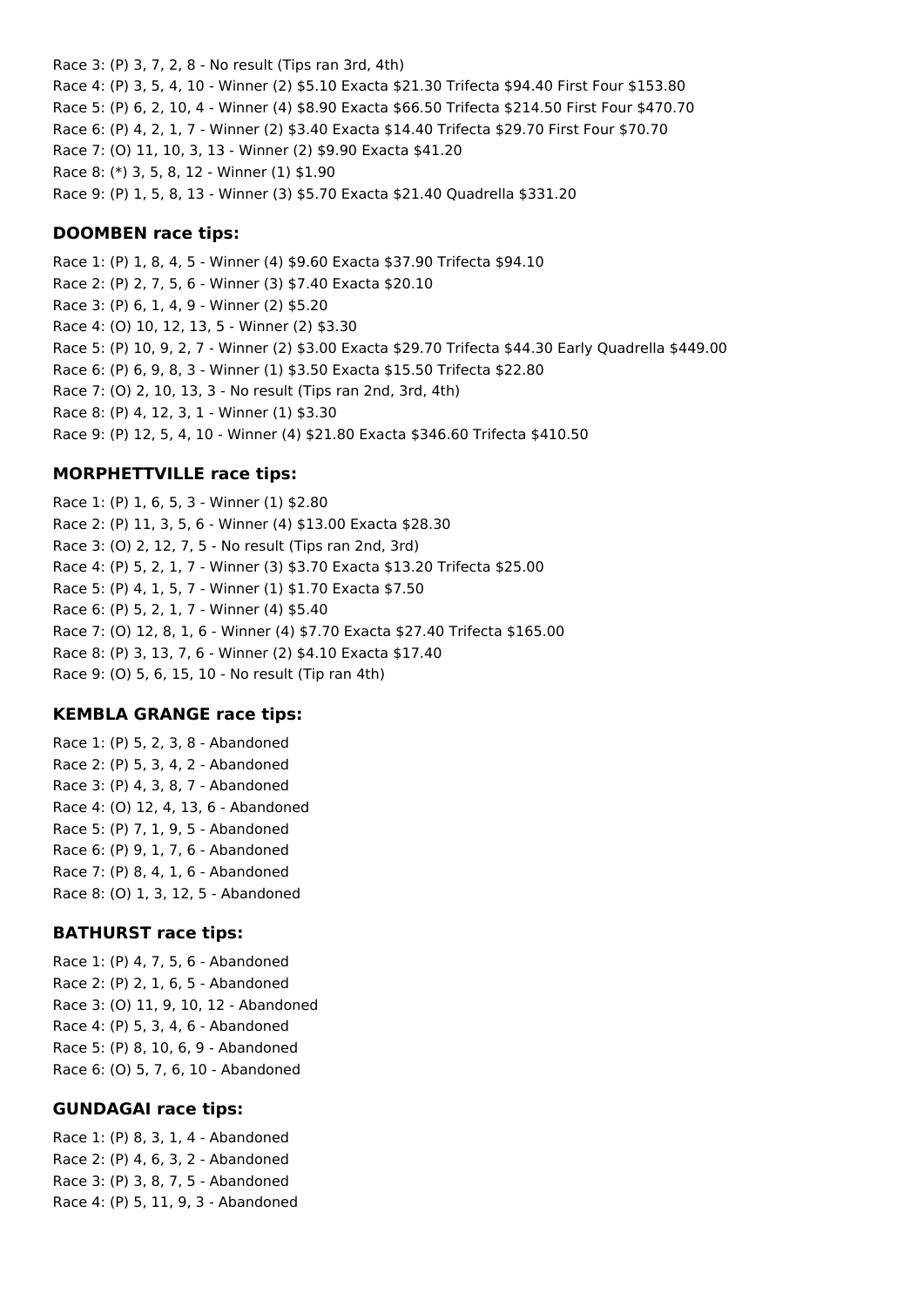Race 5: (P) 7, 12, 5, 9 - Abandoned Race 6: (P) 5, 3, 12, 9 - Abandoned Race 7: (O) 9, 7, 12, 6 - Abandoned

### **GOLD COAST race tips:**

Race 1: (P) 3, 1, 4, 6 - Winner (3) \$2.10 Exacta \$3.10 Trifecta \$6.20 First Four \$6.60 Race 2: (P) 1, 2, 6, 3 - Winner (1) \$1.70 Exacta \$6.10 Trifecta \$45.30 First Four \$205.70 Race 3: (P) 1, 9, 4, 10 - Winner (4) \$12.90 Exacta \$122.50 Race 4: (P) 1, 7, 3, 5 - Winner (2) \$19.20 Exacta \$32.80 Trifecta \$108.50 First Four \$451.00 Early Quadrella \$820.80 Race 5: (P) 4, 2, 3, 6 - Winner (3) \$9.10 Exacta \$83.40 Trifecta \$176.00 Race 6: (O) 3, 10, 15, 4 - Winner (1) \$2.20 Exacta \$8.30 Race 7: (O) 1, 6, 8, 4 - No result Race 8: (P) 2, 12, 5, 10 - No result (Tips ran 2nd, 3rd, 4th)

## **TOOWOOMBA race tips:**

Race 1: (P) 5, 3, 9, 2 - Winner (1) \$2.50 Exacta \$7.60 Trifecta \$27.00 Race 2: (P) 2, 6, 11, 8 - Winner (1) \$4.00 Exacta \$19.80 Race 3: (P) 11, 1, 2, 7 - Winner (1) \$3.40 Exacta \$6.50 Race 4: (O) 2, 1, 6, 10 - No result (Tips ran 2nd, 4th) Race 5: (P) 3, 6, 5, 2 - Winner (1) \$1.90 Race 6: (P) 3, 14, 16, 1 - Winner (1) \$1.40 Race 7: (P) 10, 13, 11, 14 - No result (Tip ran 2nd)

## **ASCOT race tips:**

Race 1: (P) 4, 2, 6, 9 - Winner (3) \$5.00 Race 2: (P) 2, 5, 4, 1 - Winner (4) \$6.70 Exacta \$60.30 Race 3: (P) 7, 8, 3, 1 - Winner (3) \$4.30 Exacta \$16.00 Race 4: (P) 11, 4, 3, 7 - Winner (4) \$5.30 Exacta \$20.20 Race 5: (P) 6, 3, 4, 2 - Winner (1) \$1.80 Early Quadrella \$465.40 Race 6: (P) 8, 9, 13, 4 - Winner (1) \$3.30 Race 7: (P) 3, 2, 7, 4 - Winner (2) \$4.00 Exacta \$7.70 Race 8: (O) 15, 1, 7, 3 - Winner (2) \$2.70 Exacta \$15.90 Race 9: (P) 10, 5, 3, 2 - Winner (1) \$3.50 Exacta \$6.70 Quadrella \$167.80

## **GERALDTON race tips:**

Race 1: (P) 8, 3, 2, 1 - Winner (2) \$4.50 Exacta \$7.70 Trifecta \$76.50 Race 2: (P) 4, 3, 2, 1 - No result (Tips ran 2nd, 3rd, 4th) Race 3: (O) 6, 10, 1, 7 - Winner (4) \$1.40 Race 4: (O) 1, 7, 10, 4 - Winner (3) \$11.10 Exacta \$29.80 Trifecta \$180.00 Race 5: (O) 7, 1, 3, 5 - Winner (2) \$3.10 Exacta \$8.00 Race 6: (P) 5, 6, 3, 10 - Winner (1) \$4.10 Race 7: (P) 2, 3, 9, 5 - Winner (2) \$9.40 Race 8: (O) 5, 2, 13, 7 - Winner (1) \$3.00 Exacta \$8.40 Trifecta \$50.80 First Four \$1,171.10 Quadrella \$754.20

## **DUNKELD race tips:**

Race 1: (P) 10, 8, 5, 3 - No result (Tips ran 2nd, 3rd, 4th) Race 2: (P) 7, 10, 5, 8 - Winner (1) \$1.60 Race 3: (P) 2, 4, 9, 10 - Winner (1) \$1.80 Exacta \$4.10 Race 4: (P) 5, 6, 7, 4 - Winner (2) \$3.50 Exacta \$16.70 Trifecta \$57.00 First Four \$75.60 Race 5: (P) 2, 5, 1, 3 - Winner (1) \$2.60 Exacta \$21.10 Trifecta \$25.60 First Four \$81.30 Race 6: (O) 3, 9, 7, 6 - Winner (1) \$2.70 Race 7: (P) 3, 7, 5, 6 - Winner (4) \$1.90 Exacta \$7.40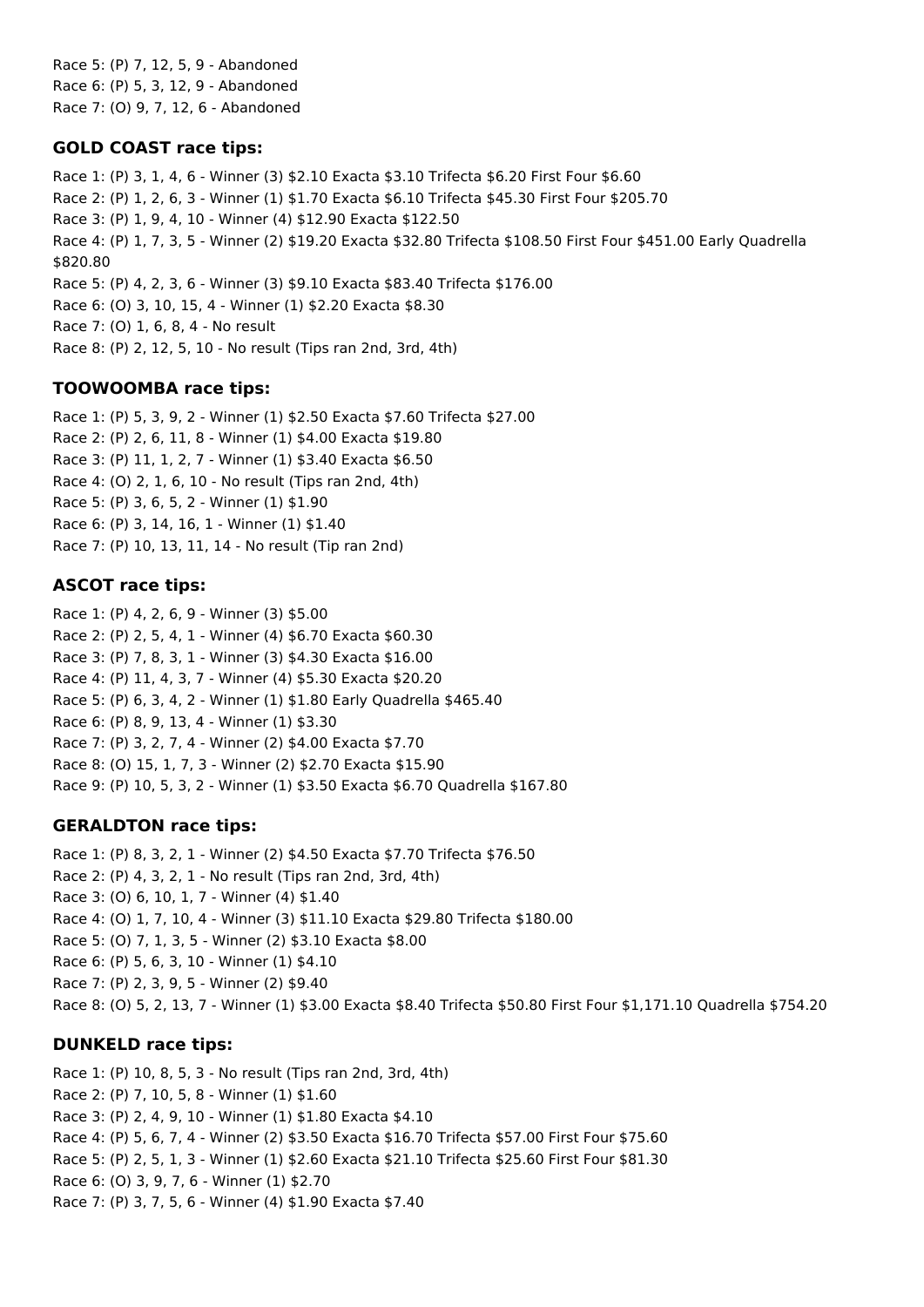#### **EMERALD race tips:**

Race 1: (P) 1, 2, 4, 5 - Abandoned Race 2: (P) 6, 1, 2, 3 - Abandoned Race 3: (P) 5, 1, 4, 6 - Abandoned Race 4: (P) 1, 2, 5, 6 - Abandoned Race 5: (P) 1, 2, 3, 4 - Abandoned Race 6: (O) 1, 2, 6, 8 - Abandoned

#### **DARWIN race tips:**

Race 1: (P) 5, 2, 3, 6 - Winner (2) \$4.00 Exacta \$10.40 Race 2: (P) 3, 2, 4, 1 - Winner (2) \$3.90 Exacta \$11.90 Trifecta \$18.10 First Four \$20.20 Race 3: (P) 3, 4, 5, 8 - No result (Tips ran 2nd, 3rd, 4th) Race 4: (P) 5, 6, 4, 7 - Winner (3) \$5.80 Exacta \$17.20 Race 5: (P) 3, 2, 1, 5 - Abandoned Race 6: (P) 8, 1, 3, 2 - Abandoned

## **Saturday 6th November 2021**

#### **FLEMINGTON race tips:**

Race 1: (\*) 5, 9, 7, 10 - No result (Tips ran 2nd, 3rd, 4th) Race 2: (P) 1, 4, 3, 5 - Winner (1) \$2.90 Race 3: (\*) 6, 13, 11, 5 - Winner (1) \$1.90 Exacta \$19.70 Race 4: (P) 6, 9, 7, 3 - No result (Tip ran 2nd) Race 5: (O) 1, 5, 8, 10 - Winner (3) \$8.90 Race 6: (\*) 1, 6, 9, 5 - Winner (1) \$1.30 Race 7: (O) 11, 5, 1, 4 - No result (Tip ran 3rd) Race 8: (P) 4, 9, 10, 7 - Winner (1) \$2.20 Race 9: (P) 14, 4, 5, 11 - Winner (3) \$8.20

### **ROSEHILL race tips:**

Race 1: (P) 4, 1, 6, 2 - Winner (1) \$3.20 Exacta \$8.50 Trifecta \$42.00 Race 2: (P) 7, 6, 12, 8 - Winner (1) \$4.90 Exacta \$22.10 Trifecta \$67.50 Race 3: (\*) 4, 3, 1, 5 - Winner (1) \$2.90 Exacta \$13.30 Trifecta \$57.30 Race 4: (P) 4, 3, 2, 8 - Winner (2) \$4.10 Exacta \$24.00 Race 5: (P) 2, 3, 10, 17 - No result (Tip ran 2nd) Race 6: (\*) 4, 3, 6, 7 - Winner (2) \$5.50 Exacta \$38.90 Trifecta \$161.40 Race 7: (P) 5, 1, 8, 2 - Winner (2) \$5.20 Exacta \$16.70 Trifecta \$63.10 Race 8: (P) 1, 3, 6, 4 - No result (Tips ran 2nd, 3rd) Race 9: (P) 8, 5, 4, 1 - Winner (3) \$3.00 Exacta \$9.60 Race 10: (P) 7, 1, 3, 2 - Winner (2) \$3.40 Exacta \$8.50 Trifecta \$41.70

#### **EAGLE FARM race tips:**

Race 1: (P) 3, 5, 6, 1 - Winner (2) \$5.40 Race 2: (\*) 1, 3, 7, 6 - Winner (1) \$1.10 Exacta \$2.60 Trifecta \$3.50 Race 3: (\*) 6, 8, 4, 1 - Winner (2) \$7.90 Race 4: (\*) 6, 7, 5, 1 - Winner (1) \$1.40 Exacta \$12.10 Trifecta \$56.50 Early Quadrella \$86.90 Race 5: (\*) 7, 2, 4, 8 - Winner (1) \$1.70 Race 6: (O) 2, 3, 6, 9 - Winner (1) \$4.20 Exacta \$16.00 Race 7: (O) 9, 2, 1, 4 - Winner (1) \$3.70 Race 8: (O) 11, 9, 12, 10 - Winner (1) \$4.20 Quadrella \$144.10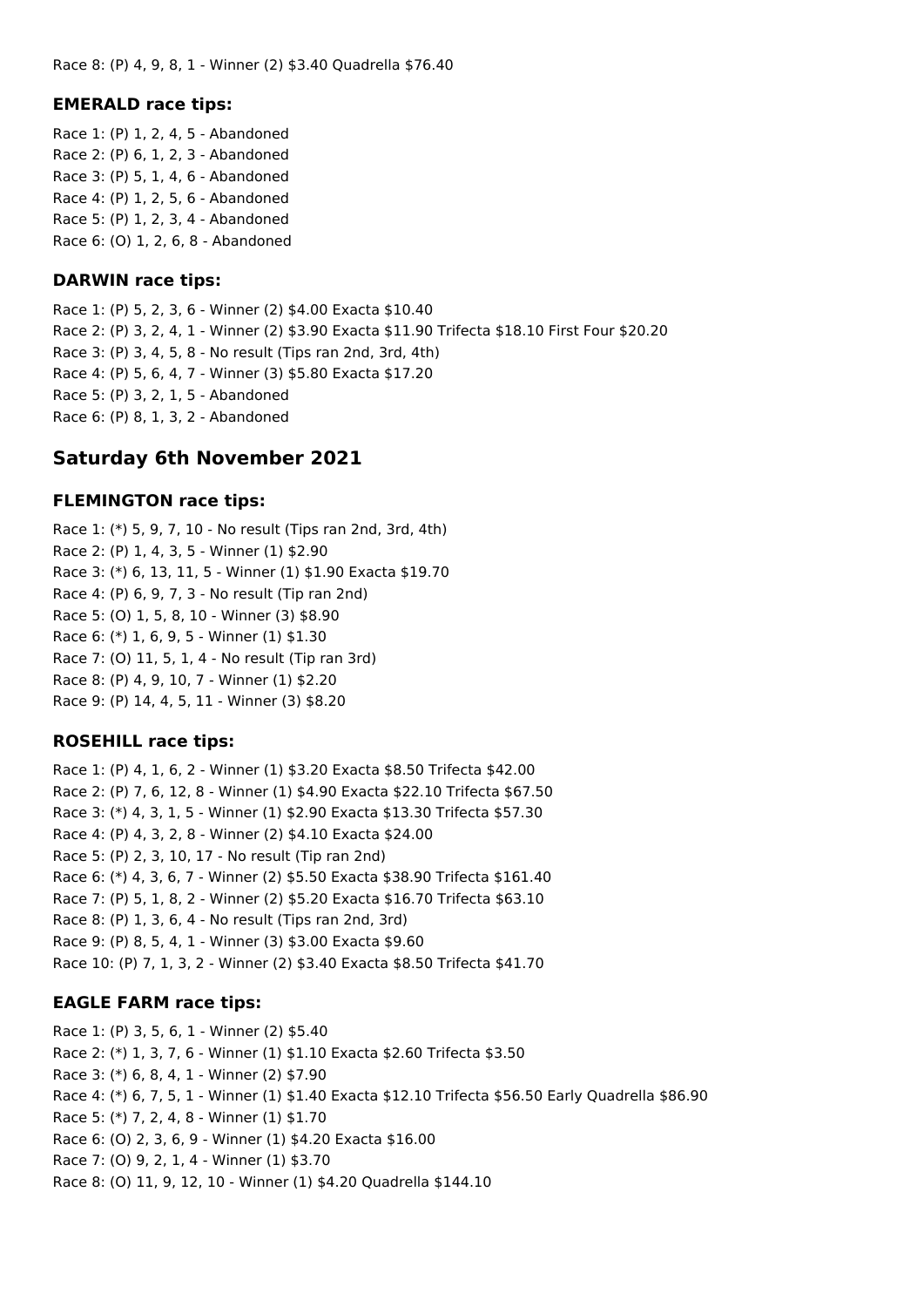#### **MORPHETTVILLE race tips:**

Race 1: (\*) 1, 5, 4, 6 - Winner (2) \$6.00 Exacta \$10.80 Trifecta \$34.70 Race 2: (\*) 3, 7, 5, 4 - Winner (1) \$2.10 Race 3: (P) 7, 2, 3, 4 - Winner (3) \$7.60 Exacta \$22.00 Trifecta \$46.70 First Four \$116.00 Race 4: (O) 3, 6, 2, 5 - Winner (4) \$4.60 Exacta \$39.10 Race 5: (P) 7, 5, 6, 9 - Winner (2) \$2.80 Exacta \$13.30 Early Quadrella \$394.20 Race 6: (P) 7, 11, 4, 3 - No result (Tips ran 3rd, 4th) Race 7: (O) 6, 8, 1, 3 - Winner (1) \$4.60 Race 8: (O) 13, 12, 9, 14 - Winner (4) \$5.20 Race 9: (P) 9, 13, 5, 3 - Winner (4) \$8.50 Exacta \$43.80 Trifecta \$80.80 First Four \$331.60

### **ASCOT race tips:**

Race 1: (P) 1, 4, 11, 10 - Winner (4) \$8.70 Exacta \$32.00 Race 2: (P) 2, 1, 4, 9 - Winner (4) \$5.70 Exacta \$20.50 Trifecta \$94.10 First Four \$271.10 Race 3: (P) 1, 3, 9, 6 - Winner (1) \$2.70 Race 4: (P) 3, 2, 7, 1 - Winner (2) \$6.70 Exacta \$29.90 Race 5: (P) 3, 9, 6, 2 - No result (Tip ran 3rd) Race 6: (O) 3, 6, 9, 2 - Winner (1) \$2.50 Exacta \$22.70 Trifecta \$94.20 Race 7: (\*) 3, 8, 4, 10 - Winner (1) \$1.50 Race 8: (O) 1, 2, 10, 9 - No result (Tips ran 2nd, 3rd, 4th) Race 9: (O) 14, 7, 5, 13 - Winner (1) \$2.50

## **GOULBURN race tips:**

Race 1: (P) 2, 3, 1, 8 - No result (Tips ran 2nd, 3rd, 4th) Race 2: (P) 8, 6, 7, 4 - Winner (1) \$2.00 Exacta \$17.10 Race 3: (P) 3, 7, 2, 8 - No result (Tips ran 2nd, 4th) Race 4: (O) 6, 7, 2, 3 - Winner (3) \$11.70 Exacta \$46.80 Race 5: (P) 1, 9, 7, 4 - Winner (1) \$4.10 Exacta \$18.40 Race 6: (P) 1, 2, 7, 5 - Winner (1) \$4.40

## **WYONG race tips:**

Race 1: (P) 2, 8, 1, 6 - Winner (3) \$2.40 Exacta \$5.60 Trifecta \$13.10 First Four \$23.60 Race 2: (P) 2, 6, 3, 1 - Winner (1) \$1.30 Exacta \$3.70 Trifecta \$7.30 Race 3: (P) 7, 4, 1, 2 - Winner (1) \$3.20 Exacta \$6.10 Trifecta \$18.40 Race 4: (\*) 3, 2, 1, 8 - No result (Tips ran 2nd, 3rd) Race 5: (P) 5, 10, 14, 8 - No result (Tips ran 2nd, 3rd) Race 6: (P) 9, 6, 1, 10 - Winner (3) \$6.80 Race 7: (P) 1, 9, 11, 2 - Winner (2) \$3.00 Exacta \$7.30 Race 8: (O) 1, 3, 8, 13 - Winner (4) \$1.90

## **GEELONG race tips:**

Race 1: (P) 4, 8, 9, 3 - Winner (1) \$1.70 Exacta \$7.10 Trifecta \$22.40 First Four \$62.60 Race 2: (O) 12, 11, 6, 10 - No result (Tips ran 2nd, 4th) Race 3: (P) 12, 13, 7, 5 - Winner (4) \$16.70 Race 4: (O) 8, 4, 9, 6 - Winner (2) \$4.20 Exacta \$13.50 Race 5: (O) 3, 2, 11, 9 - Winner (2) \$2.20 Race 6: (P) 4, 3, 1, 6 - Winner (3) \$2.60 Exacta \$15.60 Trifecta \$49.50 First Four \$109.40 Race 7: (P) 4, 7, 2, 5 - Winner (2) \$2.20 Exacta \$10.60 Trifecta \$22.90 Race 8: (O) 6, 1, 10, 2 - No result (Tips ran 2nd, 3rd)

## **GOLD COAST race tips:**

Race 1: (P) 1, 2, 5, 6 - No result (Tips ran 2nd, 3rd, 4th)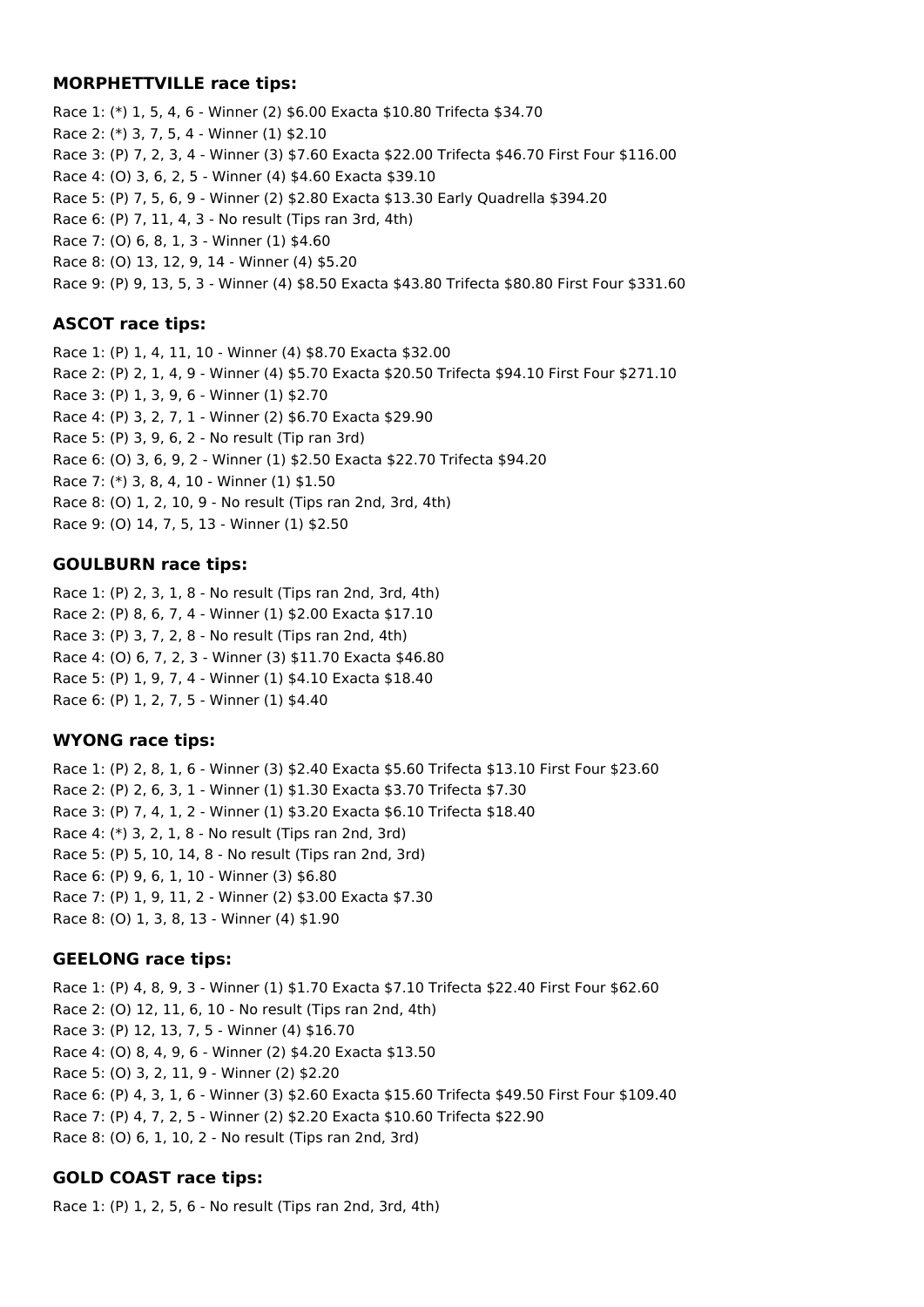Race 2: (P) 3, 1, 5, 8 - Winner (3) \$3.70 Exacta \$6.50 Race 3: (P) 2, 1, 4, 7 - Winner (3) \$3.30 Exacta \$8.90 Trifecta \$53.90 Race 4: (O) 13, 10, 7, 11 - Winner (1) \$1.50 Exacta \$10.60 Race 5: (P) 4, 5, 10, 2 - Winner (2) \$1.90 Exacta \$5.30 Trifecta \$15.80 Race 6: (O) 10, 7, 1, 9 - Winner (4) \$3.70 Exacta \$29.20 Trifecta \$137.90 First Four \$723.50 Race 7: (O) 4, 3, 11, 6 - Winner (2) \$8.40 Quadrella \$228.40

### **TOOWOOMBA race tips:**

Race 1: (O) 3, 1, 10, 6 - No result (Tips ran 2nd, 4th) Race 2: (P) 1, 6, 4, 5 - Winner (3) \$3.60 Exacta \$22.00 Race 3: (\*) 1, 2, 5, 6 - Winner (1) \$1.40 Race 4: (P) 4, 3, 1, 6 - Winner (1) \$4.50 Exacta \$19.40 Trifecta \$38.20 Race 5: (P) 4, 3, 2, 1 - Winner (4) \$4.00 Exacta \$22.30 Trifecta \$25.80 First Four \$37.70 Race 6: (P) 5, 10, 8, 4 - Winner (3) \$7.70 Race 7: (P) 4, 6, 2, 8 - No result (Tips ran 2nd, 4th)

## **ALICE SPRINGS race tips:**

Race 1: (P) 1, 3, 5, 2 - Winner (1) \$1.90 Exacta \$3.60 Race 2: (\*) 2, 4, 3, 1 - Winner (1) \$1.10 Exacta \$1.90 Trifecta \$2.90 First Four \$2.60 Race 3: (P) 6, 7, 3, 4 - Winner (4) \$2.40 Exacta \$11.60 Race 4: (P) 5, 4, 1, 3 - Winner (1) \$2.20 Race 5: (P) 1, 3, 5, 4 - No result (Tips ran 2nd, 3rd, 4th)

# **Saturday 30th October 2021**

## **ROSEHILL race tips:**

Race 1: (P) 2, 3, 1, 6 - Winner (1) \$2.40 Exacta \$6.80 Trifecta \$15.90 Race 2: (P) 2, 5, 6, 8 - Winner (3) \$7.00 Exacta \$15.30 Race 3: (O) 8, 2, 6, 4 - No result (Tips ran 2nd, 4th) Race 4: (P) 4, 11, 15, 12 - No result (Tip ran 2nd) Race 5: (\*) 2, 5, 6, 8 - Winner (1) \$2.50 Exacta \$12.80 Race 6: (\*) 2, 1, 13, 10 - Winner (2) \$2.50 Exacta \$17.40 Race 7: (P) 2, 1, 9, 4 - Winner (1) \$3.40 Race 8: (\*) 6, 4, 12, 7 - Winner (2) \$3.90 Race 9: (\*) 5, 7, 3, 8 - Winner (1) \$2.00 Exacta \$6.50 Trifecta \$20.60 Race 10: (O) 4, 11, 8, 16 - Winner (4) \$7.20 Exacta \$34.10 Quadrella \$419.00

## **FLEMINGTON race tips:**

Race 1: (P) 11, 1, 3, 5 - Winner (1) \$1.70 Exacta \$7.00 Race 2: (P) 4, 7, 9, 3 - Winner (1) \$2.90 Exacta \$9.40 Race 3: (P) 3, 4, 1, 2 - No result (Tips ran 2nd, 4th) Race 4: (P) 7, 4, 2, 3 - No result (Tips ran 2nd, 4th) Race 5: (O) 3, 1, 2, 8 - Winner (2) \$9.20 Exacta \$50.40 Trifecta \$421.30 Race 6: (O) 4, 1, 3, 2 - No result (Tip ran 2nd) Race 7: (P) 9, 6, 4, 2 - No result (Tip ran 3rd) Race 8: (P) 14, 3, 6, 2 - Winner (2) \$7.80 Race 9: (O) 1, 5, 9, 4 - Winner (2) \$3.70 Exacta \$27.50

## **EAGLE FARM race tips:**

Race 1: (\*) 2, 5, 1, 6 - Winner (4) \$12.20 Exacta \$28.40 Trifecta \$69.00 First Four \$124.30 Race 2: (P) 3, 4, 5, 2 - No result (Tips ran 2nd, 3rd, 4th) Race 3: (P) 3, 2, 1, 4 - Winner (2) \$2.80 Exacta \$7.20 Race 4: (P) 1, 4, 2, 3 - Winner (1) \$2.60 Exacta \$19.70 Trifecta \$61.20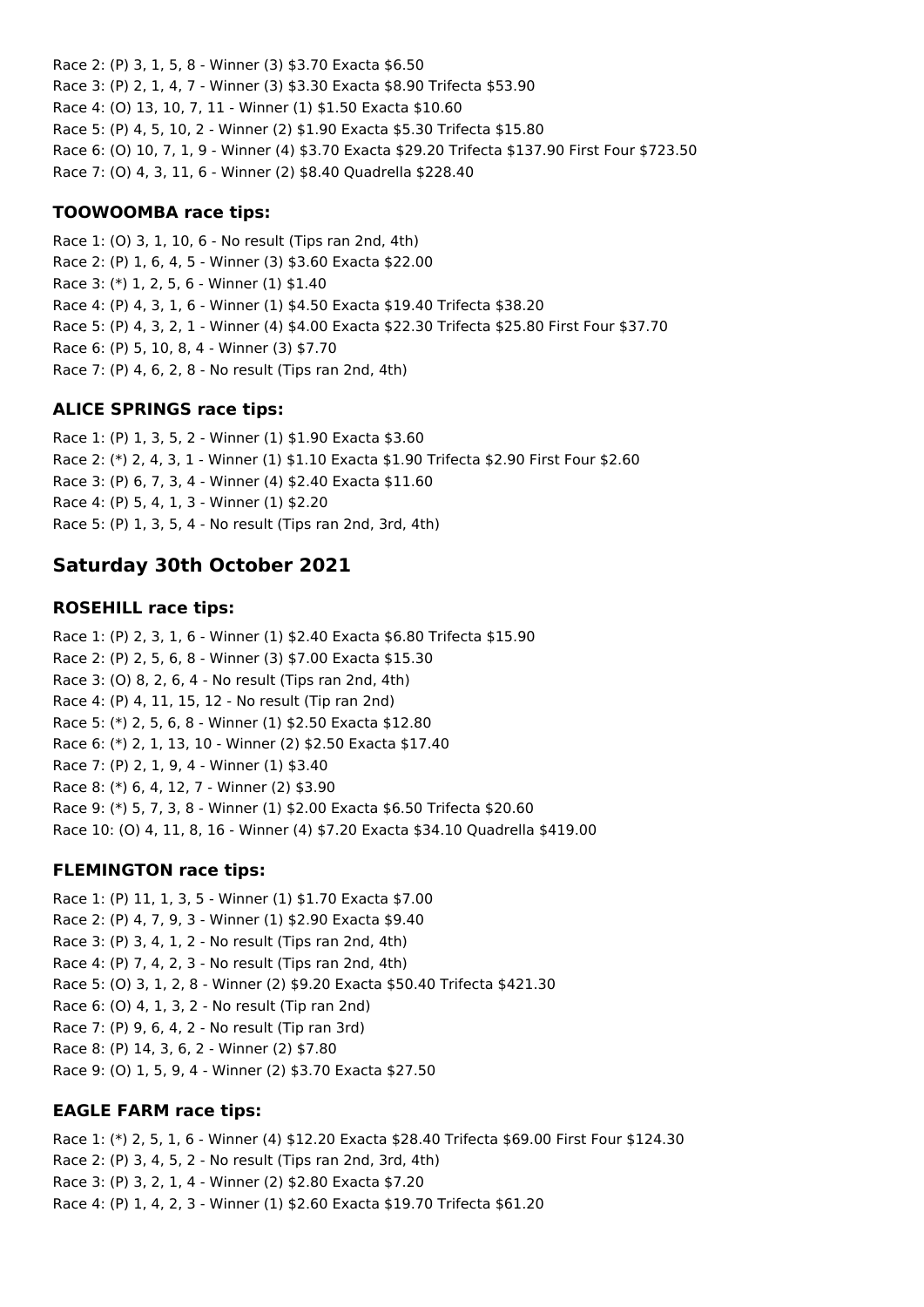Race 5: (P) 3, 2, 5, 6 - Winner (1) \$4.10 Race 6: (P) 6, 1, 7, 3 - Winner (1) \$3.60 Early Quadrella \$122.10 Race 7: (P) 1, 6, 4, 5 - No result (Tips ran 3rd, 4th) Race 8: (O) 11, 10, 7, 4 - Winner (1) \$8.40 Exacta \$27.00 Race 9: (O) 1, 9, 5, 2 - No result (Tips ran 3rd, 4th) Race 10: (P) 6, 9, 5, 7 - No result (Tips ran 2nd, 3rd, 4th)

## **MORPHETTVILLE race tips:**

Race 1: (P) 3, 6, 1, 7 - Winner (2) \$5.30 Exacta \$25.80 Race 2: (\*) 6, 7, 4, 1 - Winner (1) \$2.30 Exacta \$6.80 Trifecta \$22.40 Race 3: (P) 7, 3, 4, 2 - Winner (1) \$2.20 Exacta \$7.90 Race 4: (P) 4, 7, 2, 6 - Winner (1) \$3.90 Race 5: (O) 5, 4, 1, 8 - Winner (1) \$6.40 Exacta \$21.50 Trifecta \$205.70 Early Quadrella \$145.80 Race 6: (O) 1, 4, 2, 11 - No result (Tips ran 2nd, 3rd) Race 7: (\*) 9, 3, 4, 7 - Winner (1) \$2.00 Exacta \$6.60 Trifecta \$46.50 Race 8: (O) 5, 7, 8, 6 - No result (Tips ran 2nd, 3rd, 4th) Race 9: (O) 5, 6, 14, 8 - Winner (1) \$4.70 Exacta \$38.70

## **DUBBO race tips:**

Race 1: (O) 11, 8, 12, 2 - No result (Tip ran 3rd) Race 2: (O) 2, 3, 5, 6 - No result (Tips ran 2nd, 3rd) Race 3: (O) 9, 5, 4, 10 - No result (Tip ran 2nd) Race 4: (P) 14, 6, 4, 3 - Winner (2) \$3.20 Race 5: (P) 7, 6, 8, 1 - Winner (3) \$3.40 Race 6: (O) 9, 6, 7, 2 - Winner (1) \$3.90 Race 7: (O) 5, 8, 9, 16 - Winner (1) \$4.00 Quadrella \$353.90

## **NEWCASTLE race tips:**

Race 1: (P) 1, 3, 8, 2 - Winner (1) \$1.70 Exacta \$12.00 Race 2: (P) 11, 5, 9, 2 - No result (Tip ran 2nd) Race 3: (P) 4, 2, 9, 11 - Winner (1) \$2.00 Exacta \$9.30 Race 4: (P) 8, 2, 3, 12 - Winner (4) \$19.90 Race 5: (P) 5, 3, 2, 4 - Winner (2) \$3.30 Exacta \$8.50 Race 6: (P) 7, 5, 4, 2 - Winner (1) \$3.00 Race 7: (P) 3, 4, 2, 7 - Winner (2) \$2.70 Exacta \$19.30 Trifecta \$88.30 Race 8: (P) 5, 4, 1, 11 - No result

## **TOOWOOMBA race tips:**

Race 1: (P) 1, 4, 2, 6 - Winner (1) \$1.60 Race 2: (P) 7, 1, 5, 13 - Winner (1) \$4.50 Exacta \$8.90 Trifecta \$30.20 Race 3: (O) 11, 6, 9, 4 - No result (Tips ran 2nd, 3rd, 4th) Race 4: (P) 1, 5, 8, 2 - Winner (3) \$9.10 Exacta \$36.30 Trifecta \$81.50 Race 5: (P) 7, 6, 1, 2 - Winner (1) \$3.40 Exacta \$12.80 Trifecta \$27.10 Race 6: (P) 4, 1, 2, 3 - Winner (1) \$4.60 Exacta \$21.70 Trifecta \$28.10 First Four \$38.10 Race 7: (P) 1, 3, 7, 6 - No result (Tips ran 2nd, 4th)

### **ASCOT race tips:**

Race 1: (P) 4, 1, 2, 7 - Winner (1) \$2.10 Exacta \$23.00 Race 2: (P) 3, 4, 5, 1 - Winner (1) \$3.50 Exacta \$7.00 Trifecta \$27.50 Race 3: (P) 4, 6, 1, 8 - Winner (2) \$2.60 Exacta \$18.90 Trifecta \$59.40 Race 4: (P) 10, 2, 12, 6 - Winner (2) \$3.90 Exacta \$7.30 Race 5: (P) 9, 2, 1, 7 - Winner (1) \$2.20 Exacta \$5.40 Trifecta \$24.20 Race 6: (P) 7, 1, 5, 4 - No result (Tip ran 2nd)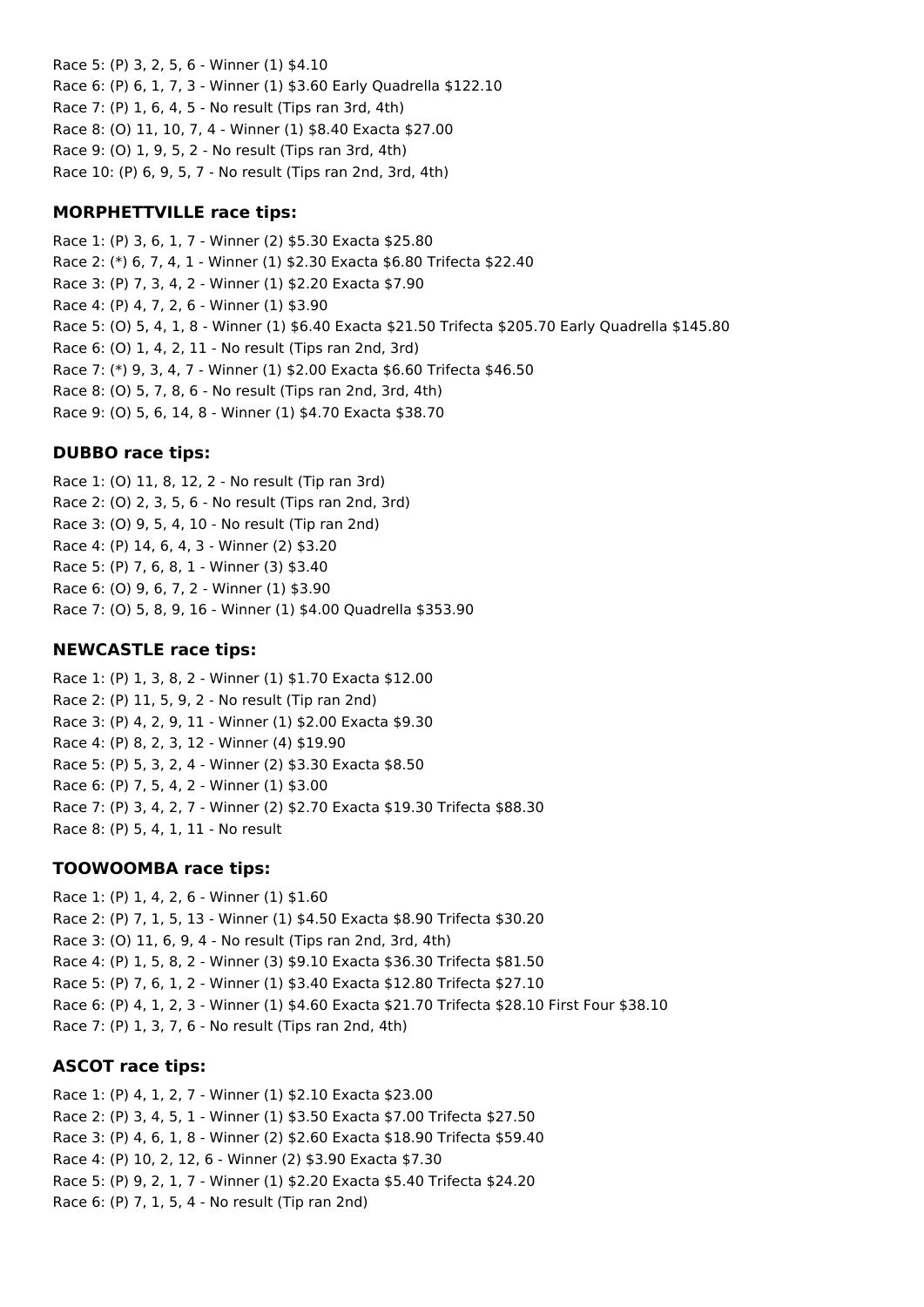Race 7: (\*) 8, 2, 6, 10 - No result (Tip ran 2nd) Race 8: (P) 4, 7, 9, 8 - Winner (2) \$2.40 Exacta \$4.40 Race 9: (P) 2, 5, 4, 8 - Winner (1) \$1.90 Exacta \$6.00 Trifecta \$14.40 Race 10: (P) 9, 5, 6, 8 - Winner (1) \$2.90 Exacta \$25.10 Trifecta \$92.20 Race 11: (O) 4, 3, 8, 2 - No result (Tips ran 2nd, 3rd, 4th)

### **TRARALGON race tips:**

Race 1: (P) 12, 14, 2, 10 - Winner (3) \$3.40 Exacta \$9.60 Trifecta \$42.30 First Four \$179.50 Race 2: (P) 5, 3, 8, 7 - Winner (1) \$4.30 Race 3: (P) 1, 7, 13, 11 - Winner (1) \$3.10 Race 4: (O) 1, 13, 8, 9 - No result (Tips ran 2nd, 3rd, 4th) Race 5: (P) 2, 1, 5, 3 - Winner (4) \$5.60 Race 6: (P) 10, 9, 8, 3 - Winner (1) \$1.50 Exacta \$5.10 Race 7: (O) 7, 2, 6, 16 - No result (Tip ran 3rd)

#### **KALGOORLIE race tips:**

Race 1: (P) 7, 5, 6, 3 - Winner (1) \$4.40 Race 2: (P) 2, 5, 6, 3 - Winner (3) \$9.60 Race 3: (O) 7, 2, 3, 5 - Winner (3) \$2.10 Race 4: (P) 5, 6, 2, 1 - Winner (4) \$3.70 Early Quadrella \$0.00 Race 5: (P) 5, 8, 1, 4 - No result (Tips ran 2nd, 4th) Race 6: (P) 3, 1, 6, 5 - Winner (4) \$5.20 Exacta \$41.50 Trifecta \$211.00 Race 7: (O) 8, 4, 1, 7 - Abandoned

#### **COFFS HARBOUR race tips:**

Race 1: (P) 7, 5, 10, 2 - Winner (2) \$4.50 Race 2: (P) 3, 5, 8, 9 - Winner (2) \$4.30 Race 3: (O) 14, 10, 13, 4 - Winner (1) \$3.50 Race 4: (P) 11, 1, 7, 8 - No result (Tips ran 2nd, 3rd, 4th) Race 5: (P) 2, 6, 9, 3 - Winner (1) \$2.90 Exacta \$12.00 Trifecta \$40.00 Race 6: (O) 1, 6, 12, 5 - No result (Tips ran 2nd, 4th)

#### **GOLD COAST race tips:**

Race 1: (P) 1, 5, 3, 7 - Winner (1) \$3.40 Exacta \$15.40 Trifecta \$83.80 First Four \$223.50 Race 2: (P) 5, 7, 3, 2 - Winner (3) \$1.70 Race 3: (P) 3, 4, 6, 1 - Winner (1) \$3.00 Race 4: (P) 5, 1, 7, 8 - Winner (2) \$1.60 Exacta \$3.70 Trifecta \$5.50 Early Quadrella \$9.40 Race 5: (P) 6, 1, 2, 7 - No result (Tips ran 2nd, 3rd, 4th) Race 6: (P) 9, 3, 1, 4 - Winner (1) \$1.50 Race 7: (P) 6, 1, 4, 7 - No result (Tips ran 3rd, 4th) Race 8: (\*) 10, 11, 7, 14 - No result (Tips ran 3rd, 4th)

#### **BEAUDESERT race tips:**

Race 1: (P) 5, 7, 2, 4 - Winner (1) \$3.50 Exacta \$15.70 Trifecta \$32.70 First Four \$69.80 Race 2: (O) 1, 4, 9, 7 - No result (Tips ran 2nd, 3rd, 4th) Race 3: (P) 5, 1, 3, 7 - Winner (1) \$3.10 Race 4: (P) 7, 4, 5, 2 - Winner (3) \$3.50 Exacta \$7.20 Race 5: (O) 3, 10, 8, 12 - Winner (3) \$4.10 Exacta \$33.40 Trifecta \$124.40 First Four \$311.10 Race 6: (P) 3, 9, 2, 4 - Winner (1) \$2.30 Quadrella \$107.40

#### **ALICE SPRINGS race tips:**

Race 1: (P) 10, 3, 2, 5 - Winner (2) \$2.50 Race 2: (P) 6, 3, 4, 1 - Winner (1) \$7.00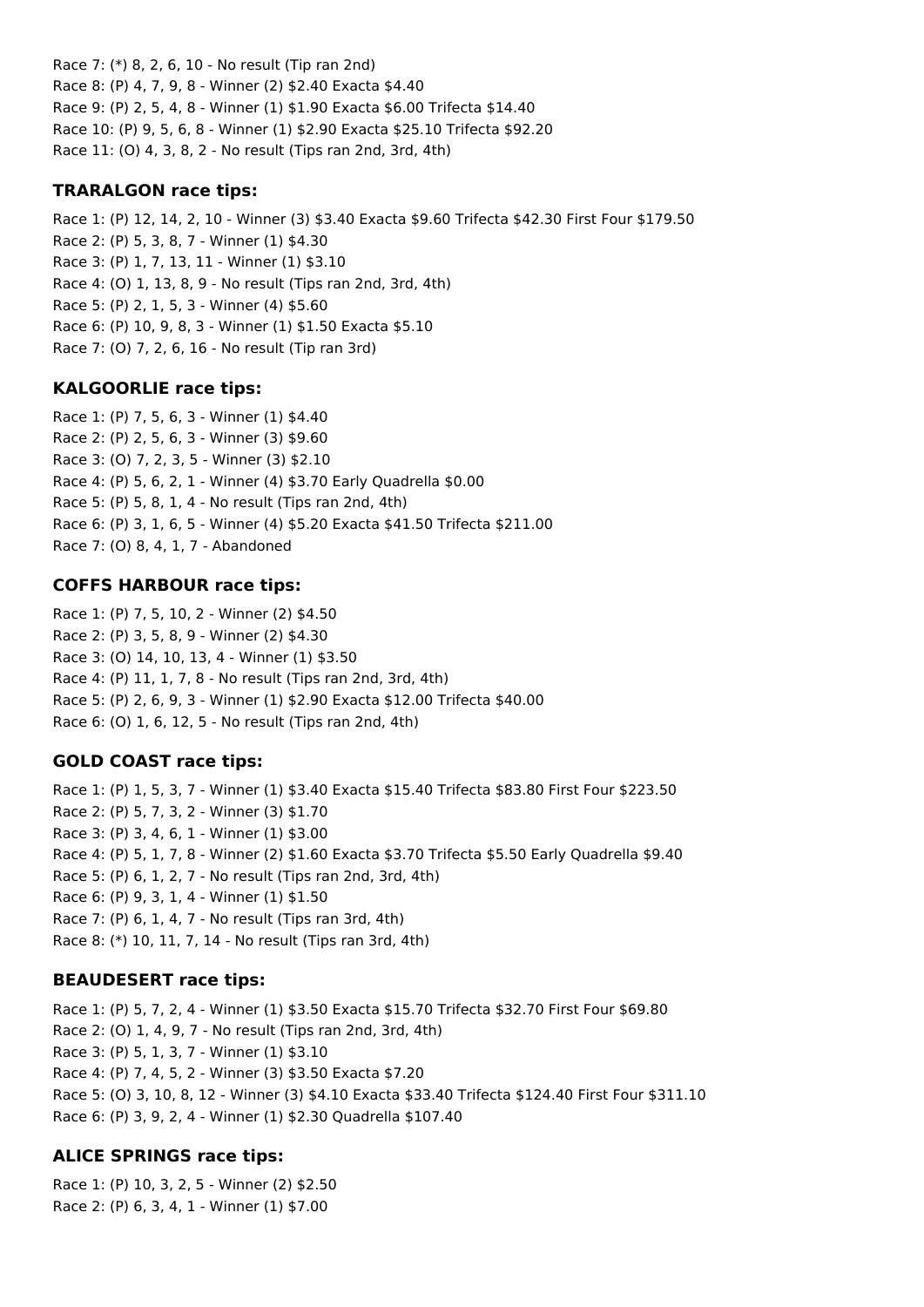Race 3: (P) 1, 3, 2, 4 - Winner (1) \$2.10 Exacta \$8.90 Trifecta \$11.10 Race 4: (O) 7, 1, 8, 2 - Winner (1) \$2.30 Exacta \$42.80 Race 5: (P) 3, 4, 5, 2 - Winner (1) \$2.70 Quadrella \$210.70

## **WYCHEPROOF race tips:**

Race 1: (P) 6, 2, 5, 3 - Winner (1) \$3.40 Race 2: (O) 2, 8, 1, 3 - No result (Tips ran 3rd, 4th) Race 3: (P) 5, 1, 7, 4 - No result (Tips ran 2nd, 4th) Race 4: (P) 4, 3, 6, 2 - Winner (1) \$4.90 Race 5: (P) 3, 9, 6, 5 - Winner (2) \$2.60 Exacta \$14.80 Race 6: (P) 2, 5, 8, 3 - No result (Tips ran 2nd, 3rd, 4th) Race 7: (P) 8, 6, 5, 7 - No result (Tips ran 3rd, 4th) Race 8: (P) 4, 6, 3, 8 - Winner (3) \$4.20

# **Saturday 23rd October 2021**

## **RANDWICK race tips:**

Race 1: (P) 1, 5, 12, 11 - No result (Tips ran 2nd, 3rd) Race 2: (O) 8, 2, 14, 3 - Winner (2) \$4.50 Exacta \$29.20 Race 3: (P) 5, 2, 1, 6 - Winner (2) \$3.70 Exacta \$23.40 Trifecta \$45.20 Race 4: (P) 3, 12, 2, 4 - Winner (2) \$3.70 Exacta \$28.10 Trifecta \$211.80 First Four \$619.40 Race 5: (P) 1, 4, 8, 2 - Winner (3) \$5.90 Race 6: (P) 6, 8, 7, 13 - Winner (2) \$9.80 Early Quadrella \$989.40 Race 7: (P) 3, 6, 2, 4 - No result (Tips ran 3rd, 4th) Race 8: (P) 1, 2, 4, 3 - Winner (1) \$2.30 Race 9: (\*) 6, 10, 2, 12 - Winner (2) \$5.70 Race 10: (\*) 9, 6, 11, 10 - Winner (3) \$7.30

## **MOONEE VALLEY race tips:**

Race 1: (P) 17, 6, 1, 7 - No result (Tips ran 3rd, 4th) Race 2: (\*) 10, 2, 6, 3 - Winner (4) \$8.80 Race 3: (P) 2, 1, 8, 3 - No result (Tips ran 2nd, 3rd, 4th) Race 4: (P) 4, 9, 6, 8 - Winner (1) \$2.00 Race 5: (P) 2, 7, 5, 12 - No result (Tips ran 2nd, 3rd, 4th) Race 6: (\*) 5, 10, 1, 3 - No result (Tip ran 3rd) Race 7: (\*) 1, 10, 14, 2 - Winner (1) \$2.00 Race 8: (P) 10, 7, 12, 13 - Winner (4) \$8.20 Exacta \$36.50 Race 9: (P) 9, 6, 5, 7 - No result (Tips ran 2nd, 3rd, 4th) Race 10: (P) 4, 6, 9, 3 - No result (Tips ran 2nd, 3rd)

## **DOOMBEN race tips:**

Race 1: (P) 3, 2, 6, 1 - Winner (4) \$9.50 Exacta \$21.80 Trifecta \$61.10 First Four \$103.10 Race 2: (P) 3, 6, 4, 5 - Winner (1) \$1.70 Exacta \$5.20 Trifecta \$19.50 First Four \$50.10 Race 3: (O) 11, 8, 6, 1 - Winner (2) \$7.90 Exacta \$19.50 Race 4: (P) 4, 8, 5, 3 - No result (Tips ran 3rd, 4th) Race 5: (P) 1, 2, 6, 5 - Winner (2) \$2.30 Exacta \$3.60 Trifecta \$13.90 Race 6: (P) 3, 4, 1, 2 - Winner (1) \$6.00 Race 7: (P) 6, 9, 11, 7 - No result (Tips ran 2nd, 4th) Race 8: (O) 13, 19, 14, 6 - Winner (2) \$2.80 Race 9: (\*) 8, 12, 3, 16 - Winner (1) \$2.60 Exacta \$42.10 Trifecta \$187.60 Race 10: (\*) 2, 3, 5, 6 - Winner (1) \$2.30 Exacta \$5.50 Trifecta \$64.30

## **KEMBLA GRANGE race tips:**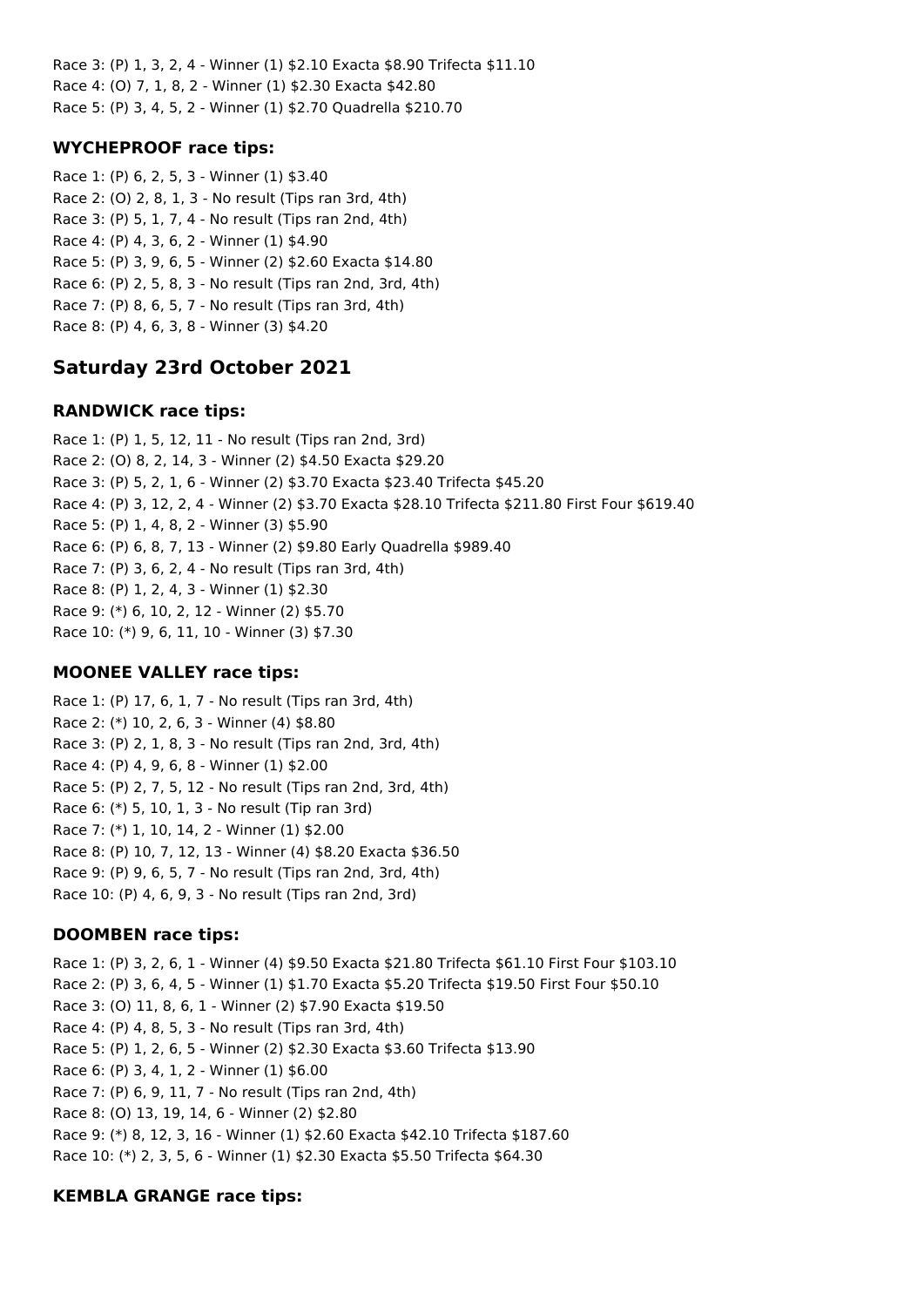Race 1: (P) 2, 5, 1, 7 - Winner (1) \$2.20 Exacta \$5.50 Race 2: (O) 3, 2, 10, 7 - Winner (4) \$4.00 Race 3: (P) 1, 3, 6, 2 - Winner (2) \$4.60 Exacta \$11.70 Trifecta \$51.80 Race 4: (P) 3, 2, 8, 6 - Winner (1) \$2.60 Early Quadrella \$173.80 Race 5: (P) 2, 7, 4, 1 - Winner (2) \$3.90 Race 6: (P) 2, 3, 8, 6 - No result (Tips ran 3rd, 4th) Race 7: (P) 10, 3, 1, 15 - Winner (1) \$3.90 Exacta \$16.70 Race 8: (P) 3, 2, 5, 12 - No result (Tips ran 2nd, 3rd)

## **MORPHETTVILLE race tips:**

Race 1: (P) 10, 6, 3, 9 - No result (Tips ran 2nd, 3rd, 4th) Race 2: (P) 2, 6, 1, 10 - Winner (1) \$3.50 Race 3: (P) 3, 10, 2, 5 - Winner (1) \$1.80 Exacta \$8.50 Trifecta \$95.10 Race 4: (O) 11, 9, 7, 5 - No result (Tip ran 4th) Race 5: (P) 8, 1, 7, 3 - Winner (3) \$10.40 Exacta \$38.70 Race 6: (P) 6, 2, 7, 1 - Winner (2) \$6.70 Exacta \$43.50 Race 7: (P) 2, 12, 8, 7 - No result (Tips ran 2nd, 3rd, 4th) Race 8: (O) 9, 5, 8, 10 - No result (Tip ran 2nd) Race 9: (O) 7, 2, 10, 12 - No result (Tips ran 3rd, 4th)

## **ASCOT race tips:**

Race 1: (P) 1, 4, 2, 5 - No result (Tips ran 2nd, 3rd) Race 2: (P) 7, 5, 3, 2 - Winner (3) \$3.40 Exacta \$30.90 Race 3: (P) 2, 5, 6, 3 - Winner (1) \$2.70 Exacta \$8.70 Trifecta \$18.90 First Four \$26.60 Race 4: (O) 9, 5, 2, 1 - No result (Tip ran 4th) Race 5: (P) 11, 13, 2, 6 - Winner (3) \$6.10 Race 6: (P) 7, 4, 8, 1 - Winner (2) \$5.90 Exacta \$8.30 Trifecta \$15.00 First Four \$43.40 Race 7: (P) 12, 5, 11, 9 - Winner (2) \$2.70 Race 8: (P) 6, 15, 9, 10 - Winner (4) \$7.00 Exacta \$32.80 Trifecta \$161.20 Race 9: (O) 8, 5, 6, 7 - Winner (4) \$5.00 Exacta \$26.70 Quadrella \$1,437.90

## **YARRA VALLEY race tips:**

Race 1: (O) 16, 12, 2, 7 - Winner (3) \$3.60 Race 2: (O) 9, 18, 12, 4 - Winner (4) \$2.20 Race 3: (P) 12, 7, 6, 9 - Winner (1) \$2.90 Exacta \$9.40 Trifecta \$26.80 Race 4: (P) 1, 6, 10, 4 - No result (Tips ran 2nd, 3rd) Race 5: (O) 4, 13, 9, 3 - No result (Tips ran 2nd, 3rd, 4th) Race 6: (O) 9, 1, 4, 3 - No result (Tips ran 3rd, 4th) Race 7: (O) 5, 1, 7, 13 - No result (Tips ran 2nd, 3rd) Race 8: (P) 8, 6, 7, 5 - Winner (1) \$2.80 Exacta \$8.60 Race 9: (O) 6, 4, 1, 2 - Winner (2) \$6.50 Exacta \$21.70

## **TOOWOOMBA race tips:**

Race 1: (O) 5, 8, 3, 6 - No result (Tips ran 2nd, 3rd) Race 2: (O) 1, 3, 5, 9 - Winner (2) \$3.50 Exacta \$20.80 Trifecta \$64.50 Race 3: (P) 4, 6, 5, 2 - Winner (1) \$1.80 Exacta \$10.30 Race 4: (P) 4, 3, 7, 2 - Winner (4) \$7.70 Exacta \$81.10 Race 5: (O) 5, 9, 12, 7 - Winner (4) \$4.20 Exacta \$21.20 Race 6: (P) 1, 2, 6, 5 - Winner (1) \$3.00 Exacta \$14.70 Trifecta \$37.80 Race 7: (P) 1, 4, 6, 7 - No result (Tips ran 2nd, 3rd, 4th)

## **TOWNSVILLE race tips:**

Race 1: (P) 1, 9, 2, 4 - Winner (2) \$5.00 Exacta \$32.70 Trifecta \$84.30 First Four \$149.00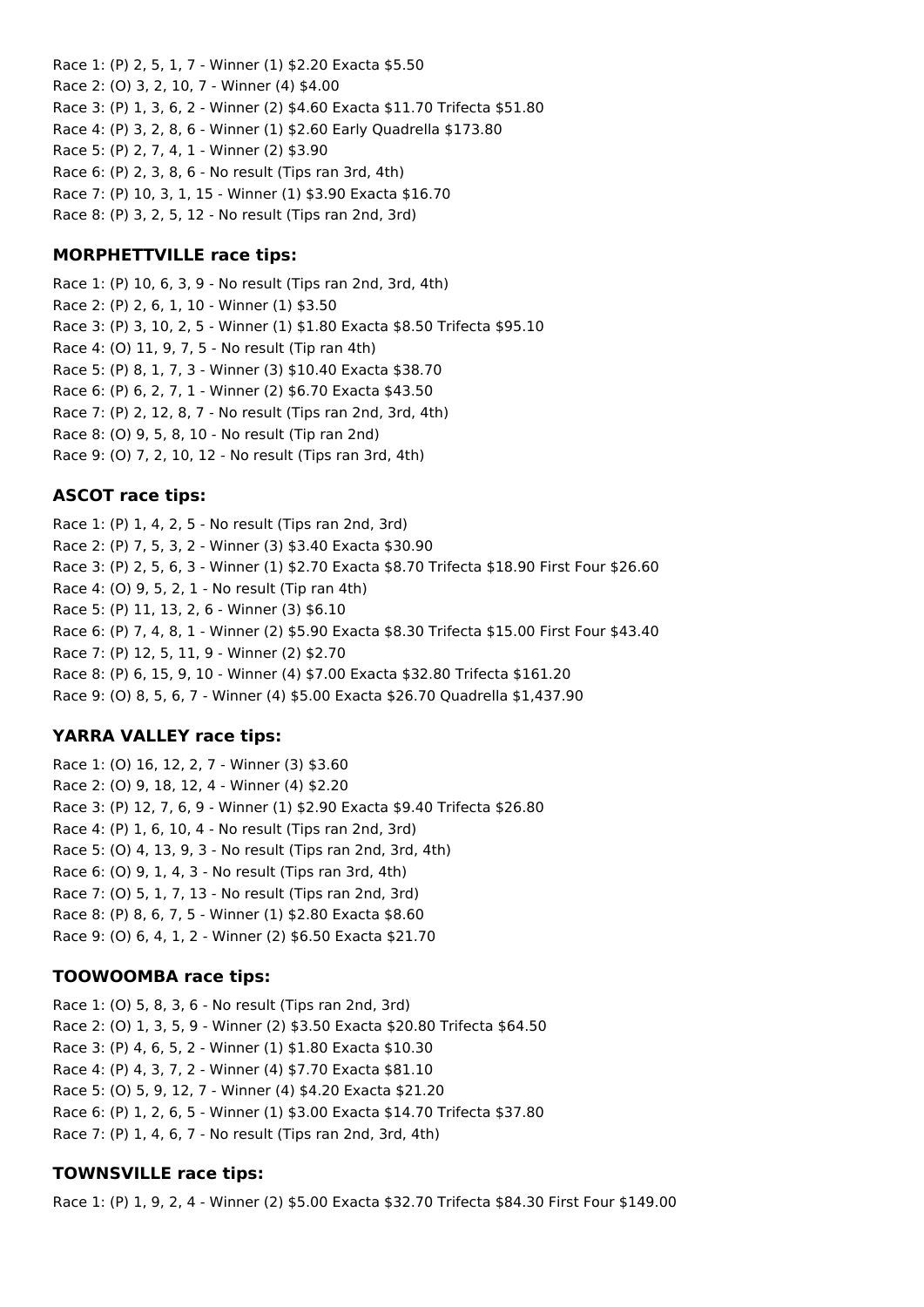Race 2: (P) 1, 3, 9, 5 - No result (Tip ran 3rd) Race 3: (P) 7, 5, 3, 4 - No result (Tips ran 2nd, 4th) Race 4: (P) 1, 10, 6, 2 - Winner (1) \$1.60 Exacta \$8.70 Race 5: (O) 9, 2, 6, 3 - No result (Tip ran 3rd) Race 6: (P) 3, 9, 4, 8 - Winner (4) \$4.30 Exacta \$13.70

#### **ALBURY race tips:**

Race 1: (P) 4, 8, 2, 3 - No result (Tips ran 2nd, 3rd, 4th) Race 2: (O) 11, 3, 7, 10 - Winner (4) \$11.70 Race 3: (P) 5, 10, 2, 3 - Winner (1) \$2.40 Exacta \$14.80 Race 4: (P) 1, 7, 8, 5 - No result (Tips ran 3rd, 4th) Race 5: (O) 2, 4, 9, 1 - Winner (3) \$22.20 Exacta \$299.70 Race 6: (O) 1, 9, 13, 16 - No result Race 7: (O) 4, 3, 6, 1 - No result (Tip ran 2nd)

### **ARMIDALE race tips:**

Race 1: (O) 10, 6, 5, 3 - Winner (2) \$2.50 Exacta \$7.20 Race 2: (P) 1, 7, 5, 11 - Winner (4) \$6.20 Exacta \$16.20 Race 3: (P) 3, 8, 11, 2 - Winner (3) \$9.40 Exacta \$93.30 Race 4: (P) 1, 8, 5, 4 - Winner (2) \$5.50 Exacta \$34.10 Trifecta \$145.80 Early Quadrella \$1,410.00 Race 5: (O) 6, 4, 8, 1 - Winner (2) \$9.30 Race 6: (O) 11, 6, 1, 4 - No result (Tips ran 2nd, 3rd)

### **GOLD COAST race tips:**

Race 1: (P) 5, 8, 6, 7 - Winner (2) \$5.80 Exacta \$12.70 Trifecta \$44.40 First Four \$33.70 Race 2: (P) 1, 2, 5, 3 - Winner (2) \$7.90 Race 3: (P) 2, 1, 8, 6 - Winner (2) \$2.90 Exacta \$2.20 Race 4: (P) 11, 7, 4, 10 - Winner (1) \$1.20 Exacta \$2.40 Early Quadrella \$166.20 Race 5: (P) 4, 2, 7, 5 - Winner (3) \$5.70 Race 6: (P) 8, 3, 5, 14 - Winner (1) \$3.00 Exacta \$8.80 Trifecta \$18.00 Race 7: (P) 3, 7, 10, 11 - Winner (2) \$6.20 Race 8: (P) 4, 7, 9, 1 - Winner (1) \$2.90 Quadrella \$628.70

#### **DARWIN race tips:**

Race 1: (P) 6, 7, 8, 3 - Winner (1) \$2.40 Race 2: (O) 4, 8, 5, 3 - Winner (1) \$5.40 Exacta \$18.70 Trifecta \$44.80 Race 3: (P) 5, 4, 7, 3 - Winner (4) \$2.40 Exacta \$8.20 Trifecta \$34.70 First Four \$73.90 Race 4: (P) 5, 2, 6, 3 - Winner (4) \$5.40 Exacta \$40.50 Race 5: (P) 2, 3, 8, 5 - Winner (2) \$3.70 Exacta \$70.80 Quadrella \$222.30

#### **COLLIE race tips:**

Race 1: (P) 6, 2, 4, 3 - Winner (4) \$8.20 Exacta \$75.80 Trifecta \$88.20 First Four \$167.00 Race 2: (P) 4, 3, 1, 5 - No result (Tips ran 2nd, 3rd, 4th) Race 3: (O) 4, 6, 2, 1 - Winner (4) \$3.90 Exacta \$20.70 Race 4: (P) 1, 7, 3, 9 - Winner (3) \$5.20 Race 5: (P) 5, 2, 9, 1 - No result (Tips ran 2nd, 3rd, 4th) Race 6: (O) 1, 9, 3, 7 - Winner (2) \$4.70

# **Saturday 16th October 2021**

### **CAULFIELD race tips:**

Race 1: (P) 10, 5, 7, 8 - No result (Tips ran 2nd, 4th) Race 2: (P) 1, 4, 2, 6 - Winner (1) \$2.60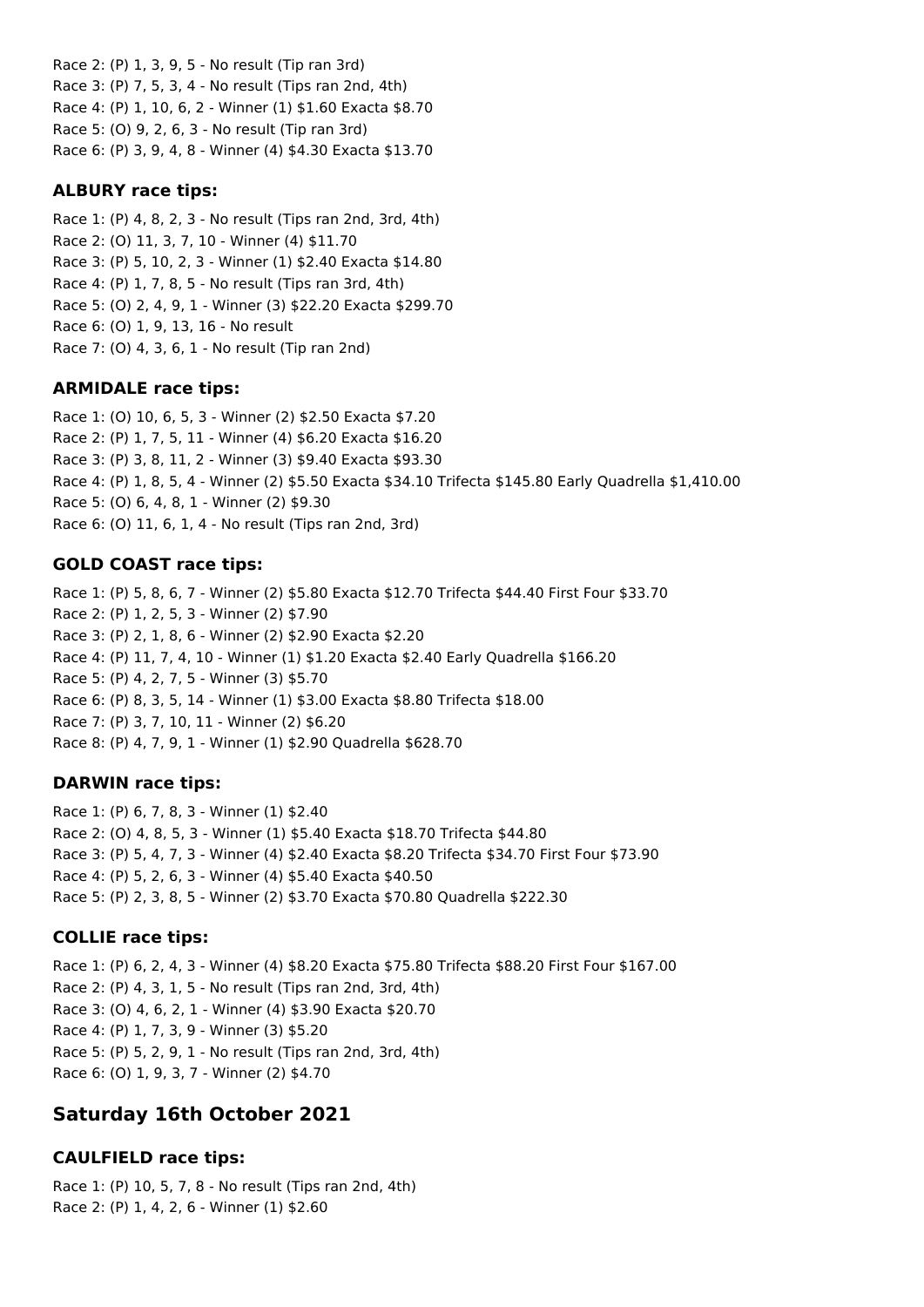Race 3: (P) 3, 4, 2, 6 - Winner (1) \$2.70 Race 4: (\*) 10, 3, 11, 6 - Winner (3) \$9.70 Exacta \$98.10 Race 5: (P) 6, 1, 4, 13 - Winner (1) \$3.40 Exacta \$24.10 Race 6: (\*) 8, 1, 10, 4 - Winner (1) \$2.50 Exacta \$11.30 Trifecta \$102.90 First Four \$302.70 Early Quadrella \$328.00 Race 7: (\*) 2, 3, 8, 6 - Winner (1) \$2.20 Race 8: (P) 2, 6, 10, 9 - No result (Tips ran 2nd, 4th) Race 9: (\*) 2, 10, 3, 15 - Winner (1) \$2.40 Race 10: (P) 3, 9, 6, 8 - Winner (2) \$4.30 Exacta \$16.30

#### **EAGLE FARM race tips:**

Race 1: (\*) 4, 5, 2, 3 - Winner (3) \$2.30 Exacta \$5.20 Trifecta \$11.30 Race 2: (P) 7, 3, 1, 5 - Winner (3) \$3.80 Race 3: (P) 2, 1, 9, 3 - Winner (1) \$2.70 Exacta \$12.80 Race 4: (P) 9, 4, 8, 6 - Winner (2) \$12.80 Exacta \$59.50 Trifecta \$88.20 Race 5: (P) 11, 9, 4, 6 - No result (Tip ran 2nd) Race 6: (P) 3, 8, 5, 7 - No result (Tips ran 2nd, 3rd, 4th) Race 7: (\*) 8, 3, 1, 7 - Winner (2) \$3.00 Exacta \$24.40 Trifecta \$63.50 Race 8: (P) 1, 5, 3, 4 - Winner (1) \$2.60 Exacta \$22.60 Race 9: (P) 1, 9, 5, 6 - Winner (4) \$4.50 Exacta \$16.40 Race 10: (P) 5, 2, 7, 6 - Winner (1) \$2.10 Exacta \$6.60 Quadrella \$145.70

#### **RANDWICK race tips:**

Race 1: (P) 7, 14, 3, 2 - Winner (1) \$3.20 Race 2: (\*) 10, 8, 3, 5 - No result (Tips ran 2nd, 3rd, 4th) Race 3: (P) 2, 12, 16, 9 - Winner (2) \$7.50 Race 4: (P) 5, 1, 3, 9 - Winner (1) \$3.50 Race 5: (P) 3, 1, 7, 14 - Winner (1) \$3.70 Exacta \$11.50 Race 6: (P) 5, 1, 2, 8 - Winner (1) \$2.10 Early Quadrella \$393.20 Race 7: (P) 1, 2, 3, 4 - Winner (1) \$3.30 Race 8: (P) 1, 2, 4, 9 - Winner (1) \$1.70 Race 9: (P) 1, 14, 9, 2 - Winner (4) \$4.30 Exacta \$27.80 Trifecta \$101.20 Race 10: (P) 1, 8, 3, 15 - Winner (2) \$5.20 Exacta \$30.60 Quadrella \$203.30

#### **ASCOT race tips:**

Race 1: (P) 2, 5, 4, 1 - Winner (3) \$3.70 Exacta \$18.90 Trifecta \$27.40 Race 2: (P) 1, 2, 6, 7 - Winner (1) \$2.10 Exacta \$4.90 Race 3: (P) 2, 1, 3, 6 - Winner (2) \$5.20 Exacta \$41.50 Trifecta \$78.20 Race 4: (P) 2, 5, 4, 7 - Winner (3) \$3.90 Exacta \$22.60 Race 5: (\*) 6, 1, 2, 4 - Winner (1) \$1.30 Early Quadrella \$112.50 Race 6: (\*) 2, 1, 5, 6 - Winner (1) \$1.90 Race 7: (P) 4, 2, 1, 10 - Winner (3) \$6.30 Race 8: (P) 2, 11, 7, 9 - Winner (2) \$3.60 Exacta \$20.70 Trifecta \$50.50 Race 9: (\*) 12, 6, 5, 9 - Winner (1) \$2.00 Exacta \$5.00 Trifecta \$24.20 Quadrella \$182.70

#### **AVOCA race tips:**

Race 1: (P) 9, 3, 4, 6 - Winner (1) \$6.80 Exacta \$37.00 Race 2: (P) 3, 5, 9, 7 - Winner (2) \$6.90 Race 3: (O) 2, 3, 5, 4 - Winner (1) \$1.60 Race 4: (P) 3, 6, 8, 7 - Winner (1) \$1.80 Race 5: (P) 1, 5, 10, 4 - No result (Tips ran 2nd, 3rd) Race 6: (O) 11, 1, 4, 5 - No result (Tip ran 4th) Race 7: (P) 8, 4, 3, 7 - Winner (4) \$4.40 Race 8: (O) 3, 5, 4, 2 - Winner (4) \$4.90 Exacta \$20.10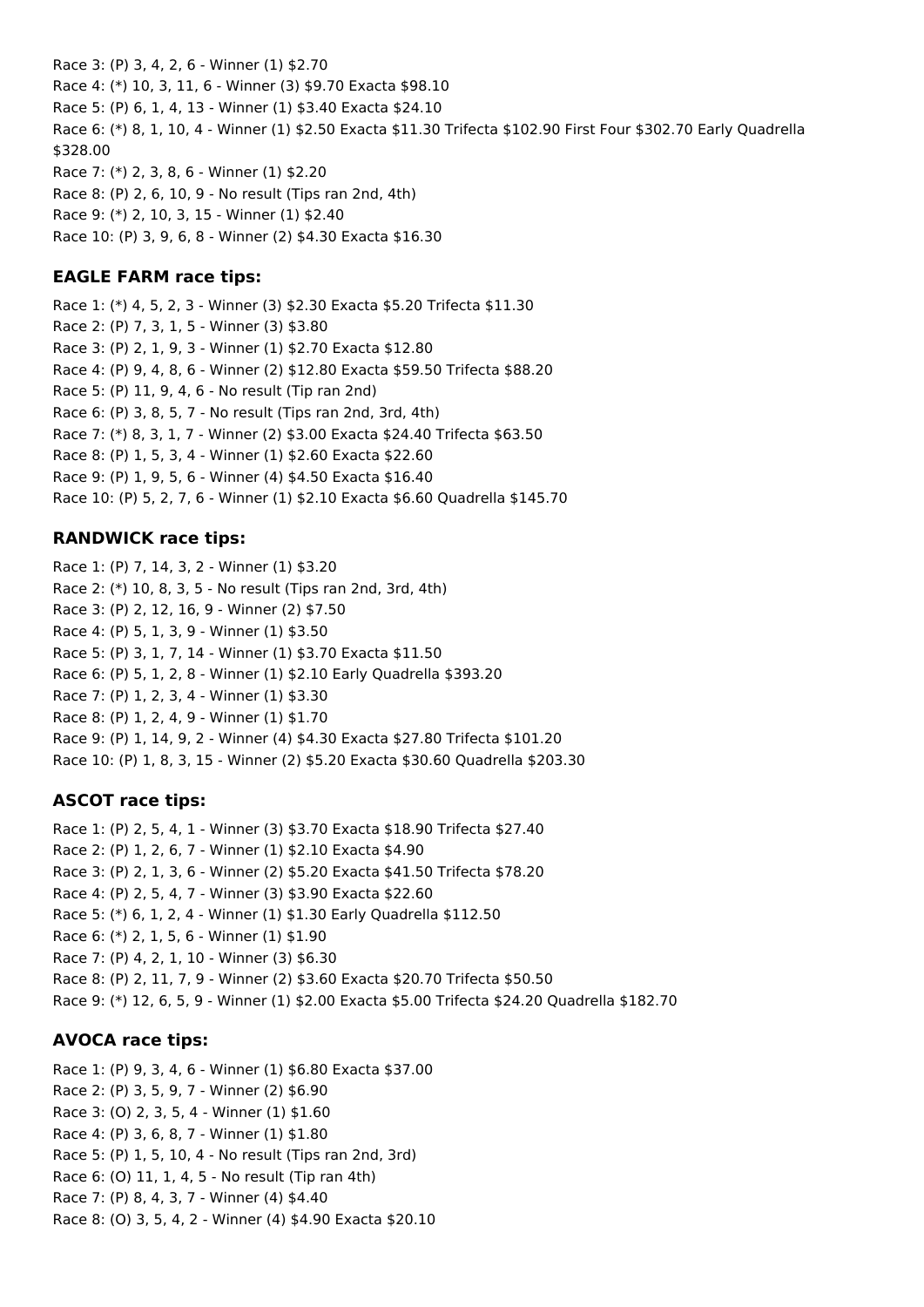#### **BENDIGO race tips:**

Race 1: (P) 1, 5, 3, 2 - Winner (4) \$4.60 Exacta \$13.20 Trifecta \$33.20 Race 2: (O) 11, 2, 7, 8 - No result (Tip ran 2nd) Race 3: (P) 3, 5, 10, 8 - Winner (2) \$4.30 Race 4: (P) 4, 9, 1, 3 - No result (Tip ran 3rd) Race 5: (O) 2, 5, 3, 8 - Winner (4) \$8.50 Race 6: (O) 1, 12, 5, 14 - No result (Tip ran 2nd) Race 7: (O) 6, 3, 2, 1 - Winner (4) \$4.90 Exacta \$21.90 Trifecta \$83.40 Race 8: (O) 5, 6, 3, 2 - No result (Tip ran 3rd)

#### **DARWIN race tips:**

Race 1: (O) 3, 4, 8, 2 - Winner (4) \$7.00 Exacta \$29.60 Race 2: (P) 1, 3, 9, 8 - Winner (3) \$11.80 Exacta \$97.20 Race 3: (O) 1, 5, 3, 6 - No result (Tips ran 2nd, 3rd) Race 4: (P) 1, 3, 2, 7 - Winner (2) \$4.10 Race 5: (O) 4, 1, 6, 3 - Winner (2) \$5.80

#### **GOLD COAST race tips:**

Race 1: (P) 2, 3, 6, 4 - Winner (3) \$6.90 Exacta \$33.20 Trifecta \$64.90 Race 2: (P) 2, 5, 3, 4 - Winner (1) \$3.70 Exacta \$20.60 Race 3: (P) 2, 3, 1, 8 - Winner (4) \$5.90 Exacta \$16.50 Trifecta \$36.00 First Four \$27.50 Race 4: (P) 2, 5, 8, 3 - Winner (2) \$6.20 Exacta \$20.30 Trifecta \$75.60 First Four \$160.40 Early Quadrella \$1,349.10 Race 5: (O) 7, 3, 4, 11 - No result Race 6: (P) 6, 14, 11, 1 - Winner (3) \$3.40 Exacta \$21.80 Trifecta \$68.30 Race 7: (P) 4, 6, 5, 7 - Winner (1) \$2.20 Exacta \$3.70 Race 8: (P) 1, 3, 9, 2 - Winner (1) \$1.20 Exacta \$4.90 Trifecta \$12.00 First Four \$11.60

#### **HOBART race tips:**

Race 1: (P) 1, 4, 10, 2 - Abandoned Race 2: (P) 1, 4, 2, 3 - Abandoned Race 3: (P) 1, 3, 8, 2 - Abandoned Race 4: (P) 1, 2, 6, 4 - Abandoned Race 5: (P) 1, 2, 6, 3 - Abandoned Race 6: (P) 2, 4, 1, 3 - Abandoned Race 7: (P) 3, 1, 7, 2 - Abandoned

#### **MORPHETTVILLE race tips:**

Race 1: (P) 3, 5, 4, 1 - No result (Tips ran 2nd, 3rd, 4th) Race 2: (P) 8, 2, 11, 17 - No result (Tips ran 2nd, 3rd) Race 3: (P) 1, 5, 7, 2 - Winner (2) \$3.50 Race 4: (P) 2, 7, 8, 3 - Winner (3) \$4.50 Exacta \$25.00 Trifecta \$41.00 Race 5: (P) 2, 4, 3, 8 - No result (Tips ran 2nd, 3rd) Race 6: (P) 2, 5, 7, 1 - Winner (1) \$3.70 Exacta \$11.80 Race 7: (O) 6, 4, 1, 3 - No result (Tip ran 4th) Race 8: (O) 9, 5, 1, 4 - Winner (1) \$3.00 Exacta \$34.40 Trifecta \$135.80 First Four \$489.60 Race 9: (O) 2, 15, 13, 6 - Winner (3) \$15.90

#### **NARROMINE race tips:**

Race 1: (P) 10, 7, 2, 4 - No result (Tip ran 2nd) Race 2: (P) 5, 7, 1, 3 - Winner (2) \$2.80 Exacta \$15.40 Race 3: (P) 2, 3, 9, 8 - Winner (2) \$2.30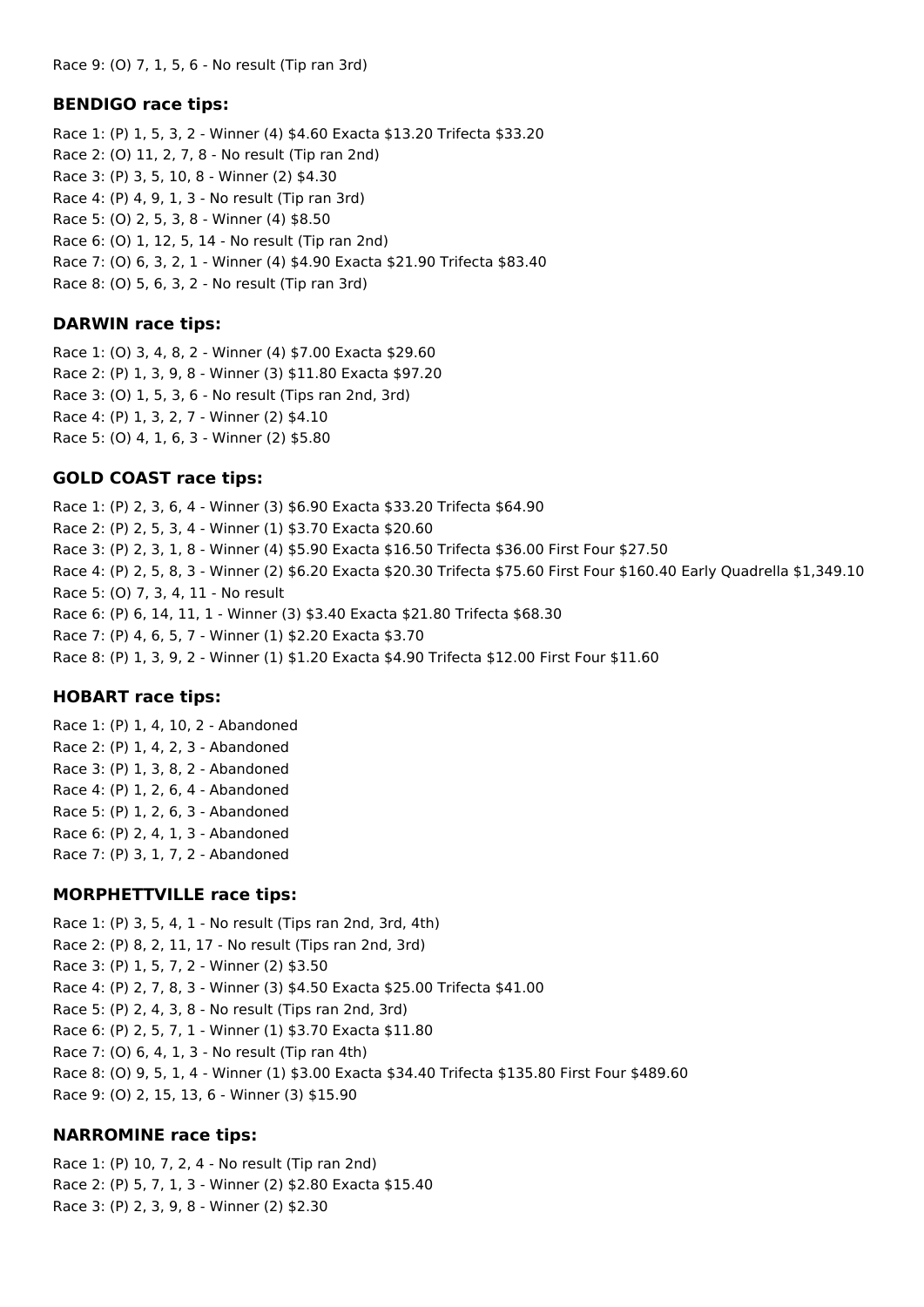Race 4: (P) 2, 4, 12, 6 - Winner (1) \$3.20 Race 5: (O) 5, 1, 14, 10 - No result (Tips ran 3rd, 4th) Race 6: (O) 1, 2, 7, 3 - No result (Tip ran 2nd) Race 7: (P) 9, 3, 10, 2 - No result (Tip ran 2nd) Race 8: (O) 6, 2, 10, 15 - Winner (1) \$6.20 Exacta \$87.00

### **NEWCASTLE race tips:**

Race 1: (P) 3, 4, 1, 2 - Winner (1) \$1.50 Exacta \$5.10 Race 2: (P) 10, 3, 9, 2 - Winner (1) \$2.30 Exacta \$6.90 Race 3: (P) 5, 3, 4, 7 - Winner (3) \$7.30 Exacta \$18.20 Trifecta \$60.70 First Four \$135.00 Race 4: (P) 6, 5, 7, 3 - Winner (3) \$10.40 Exacta \$44.50 Early Quadrella \$192.10 Race 5: (P) 3, 4, 6, 2 - Winner (3) \$5.40 Race 6: (O) 6, 9, 4, 2 - Winner (3) \$2.30 Exacta \$14.50 Race 7: (O) 11, 3, 10, 9 - No result (Tips ran 3rd, 4th) Race 8: (O) 11, 5, 1, 8 - Winner (1) \$3.30

## **ROCKHAMPTON race tips:**

Race 1: (P) 4, 5, 2, 6 - Winner (1) \$2.20 Exacta \$4.30 Trifecta \$7.20 Race 2: (P) 5, 4, 3, 2 - Winner (3) \$3.10 Exacta \$7.60 Trifecta \$23.10 First Four \$11.70 Race 3: (P) 9, 5, 3, 1 - Winner (3) \$5.00 Race 4: (O) 1, 9, 2, 3 - No result (Tip ran 2nd) Race 5: (P) 3, 6, 12, 5 - Winner (4) \$16.30 Race 6: (P) 8, 9, 1, 3 - Winner (3) \$2.40 Exacta \$8.30

## **TOOWOOMBA race tips:**

Race 1: (P) 7, 2, 5, 11 - No result (Tips ran 2nd, 3rd) Race 2: (P) 1, 9, 2, 3 - No result (Tips ran 2nd, 3rd, 4th) Race 3: (P) 1, 10, 4, 3 - Abandoned Race 4: (P) 9, 6, 2, 1 - Abandoned Race 5: (P) 1, 8, 5, 11 - Abandoned Race 6: (P) 2, 1, 7, 5 - Abandoned Race 7: (P) 2, 5, 4, 3 - Abandoned

## **WAGGA race tips:**

Race 1: (P) 1, 6, 7, 4 - No result (Tips ran 2nd, 3rd) Race 2: (O) 12, 14, 17, 5 - Winner (2) \$4.60 Race 3: (P) 4, 1, 5, 2 - Winner (4) \$3.90 Exacta \$16.80 Race 4: (O) 11, 10, 2, 12 - Winner (1) \$8.30 Exacta \$194.50 Trifecta \$1,193.60 Race 5: (O) 7, 13, 5, 9 - Winner (1) \$3.00 Exacta \$10.40 Race 6: (O) 10, 1, 11, 6 - No result (Tip ran 3rd) Race 7: (O) 1, 2, 11, 12 - Winner (2) \$2.40 Exacta \$13.20 Trifecta \$70.40

# **Saturday 9th October 2021**

## **CAULFIELD race tips:**

Race 1: (P) 1, 12, 4, 2 - No result (Tips ran 2nd, 4th) Race 2: (P) 2, 1, 3, 5 - No result (Tips ran 2nd, 3rd, 4th) Race 3: (\*) 7, 3, 9, 4 - Winner (1) \$1.80 Exacta \$3.70 Trifecta \$31.50 Race 4: (P) 3, 12, 4, 5 - No result (Tip ran 3rd) Race 5: (P) 4, 5, 8, 6 - No result (Tips ran 2nd, 3rd) Race 6: (\*) 2, 5, 1, 3 - Winner (2) \$5.20 Exacta \$77.60 Trifecta \$58.10 First Four \$106.80 Race 7: (P) 3, 4, 1, 6 - No result (Tips ran 2nd, 4th) Race 8: (P) 1, 2, 3, 6 - Winner (1) \$2.00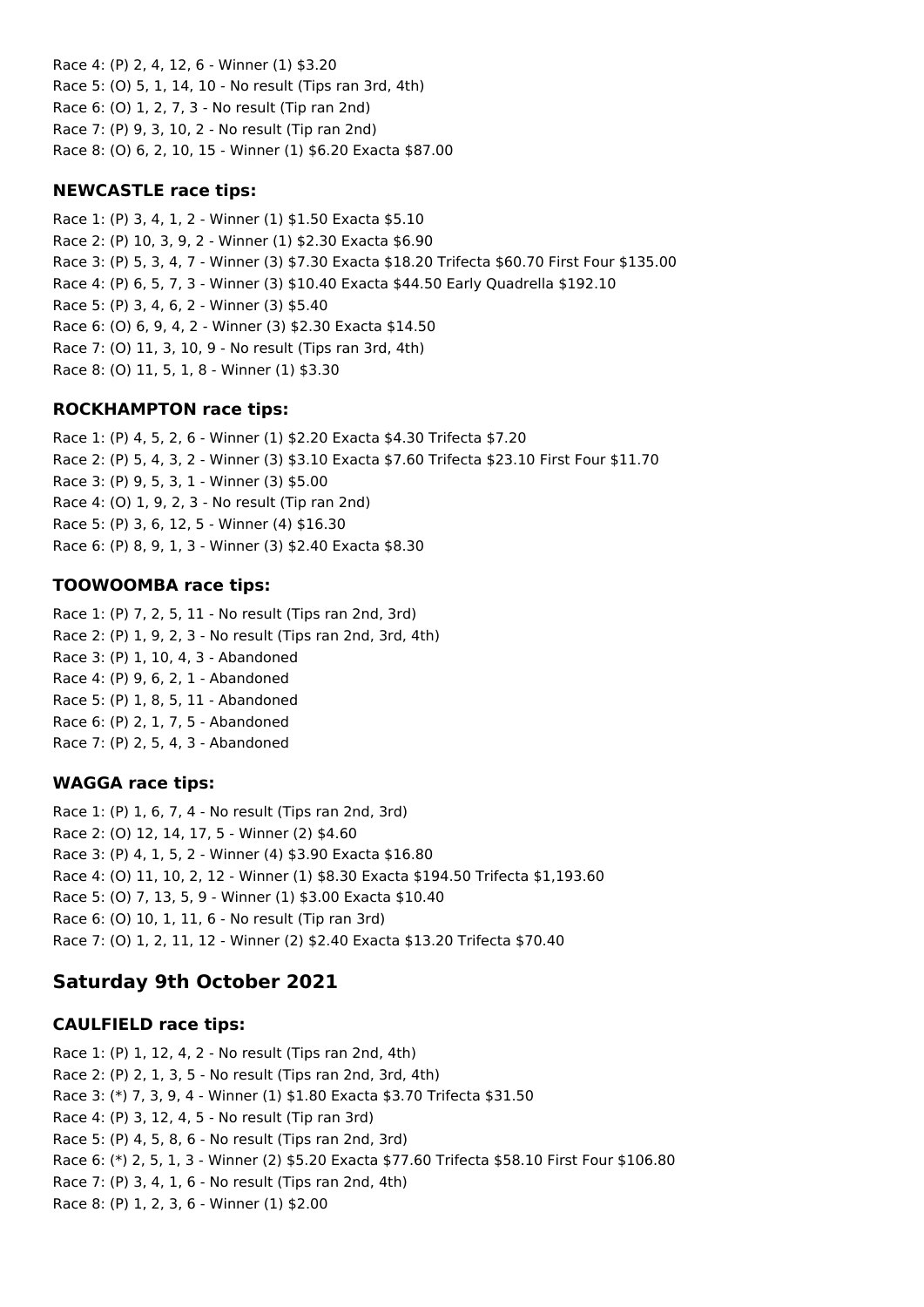Race 9: (\*) 11, 4, 2, 6 - Winner (1) \$2.90 Race 10: (\*) 5, 11, 4, 1 - Winner (1) \$2.00 Exacta \$10.30

### **EAGLE FARM race tips:**

Race 1: (P) 4, 1, 8, 3 - Winner (4) \$6.70 Race 2: (P) 3, 2, 9, 1 - Winner (1) \$2.40 Exacta \$7.70 Trifecta \$16.60 Race 3: (O) 1, 5, 3, 9 - Winner (1) \$3.30 Exacta \$20.40 Trifecta \$117.80 Race 4: (P) 6, 3, 4, 2 - Winner (2) \$5.00 Exacta \$22.20 Trifecta \$80.90 First Four \$166.30 Race 5: (P) 7, 2, 9, 10 - No result (Tips ran 2nd, 3rd, 4th) Race 6: (P) 10, 7, 9, 6 - Winner (4) \$4.70 Exacta \$33.30 Trifecta \$160.70 Race 7: (\*) 2, 3, 1, 7 - Winner (1) \$2.10 Exacta \$4.20 Trifecta \$17.70 Race 8: (P) 2, 3, 4, 11 - Winner (1) \$2.50 Exacta \$18.00 Race 9: (\*) 9, 7, 6, 1 - No result (Tips ran 2nd, 3rd, 4th)

## **RANDWICK race tips:**

Race 1: (O) 1, 4, 7, 18 - Winner (4) \$9.10 Exacta \$83.60 Race 2: (P) 10, 12, 2, 9 - Winner (1) \$2.70 Race 3: (P) 7, 3, 2, 9 - Winner (2) \$6.20 Race 4: (\*) 2, 4, 6, 3 - Winner (4) \$8.40 Exacta \$20.40 Trifecta \$75.00 First Four \$147.40 Race 5: (\*) 2, 4, 1, 3 - Winner (1) \$1.80 Exacta \$8.60 Race 6: (P) 3, 1, 9, 6 - Winner (3) \$4.30 Early Quadrella \$652.90 Race 7: (O) 6, 4, 14, 9 - No result (Tip ran 2nd) Race 8: (P) 1, 2, 11, 4 - Winner (2) \$2.70 Exacta \$10.70 Race 9: (P) 10, 5, 12, 2 - Winner (2) \$6.30 Race 10: (P) 3, 5, 10, 12 - Winner (3) \$5.80 Exacta \$14.40 Trifecta \$47.30 First Four \$131.00

## **ALICE SPRINGS race tips:**

Race 1: (P) 4, 7, 1, 2 - No result (Tips ran 2nd, 3rd) Race 2: (P) 2, 4, 3, 1 - No result (Tips ran 2nd, 3rd, 4th) Race 3: (P) 5, 2, 6, 1 - Winner (1) \$2.30 Exacta \$7.10 Race 4: (P) 7, 1, 8, 2 - No result (Tips ran 3rd, 4th) Race 5: (P) 1, 2, 5, 6 - No result (Tips ran 2nd, 3rd)

### **ASCOT race tips:**

Race 1: (P) 3, 8, 10, 1 - Winner (2) \$4.30 Exacta \$16.10 Race 2: (P) 2, 4, 5, 3 - Winner (1) \$2.20 Exacta \$21.70 Race 3: (O) 2, 4, 10, 8 - Winner (1) \$6.70 Race 4: (P) 9, 4, 2, 5 - Winner (3) \$3.00 Exacta \$17.30 Race 5: (P) 4, 5, 6, 3 - Winner (2) \$2.10 Exacta \$37.70 Trifecta \$83.20 Race 6: (O) 6, 1, 2, 8 - Winner (2) \$15.60 Exacta \$129.40 Early Quadrella \$2,347.30 Race 7: (P) 4, 7, 1, 8 - Winner (1) \$1.80 Race 8: (P) 4, 2, 5, 9 - Winner (3) \$11.40 Exacta \$51.30 Trifecta \$182.60 Race 9: (P) 13, 3, 7, 10 - No result (Tip ran 2nd) Race 10: (O) 10, 11, 1, 3 - Winner (1) \$1.80

## **GOLD COAST race tips:**

Race 1: (O) 3, 2, 9, 11 - Winner (2) \$6.40 Race 2: (P) 3, 1, 2, 4 - Winner (1) \$2.70 Exacta \$7.20 Trifecta \$12.50 First Four \$15.90 Race 3: (P) 4, 2, 3, 7 - Winner (1) \$1.80 Exacta \$8.00 Race 4: (P) 2, 6, 9, 4 - Winner (1) \$2.20 Exacta \$10.00 Trifecta \$38.20 First Four \$86.10 Early Quadrella \$181.30 Race 5: (P) 1, 3, 2, 5 - Winner (1) \$2.00 Exacta \$14.20 Race 6: (O) 6, 5, 3, 2 - Winner (1) \$2.00 Race 7: (P) 3, 2, 8, 5 - No result (Tips ran 2nd, 3rd)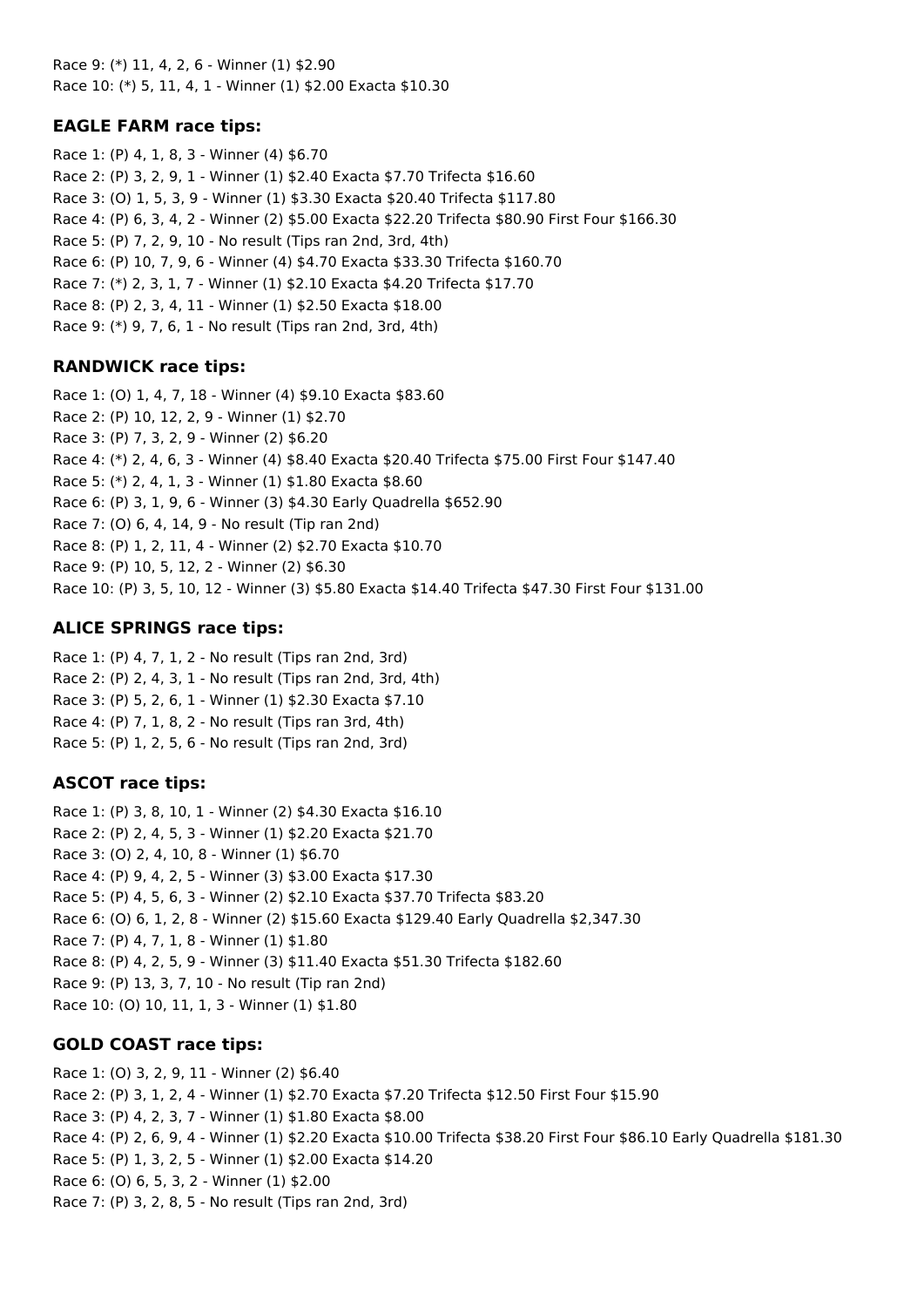#### **GOULBURN race tips:**

Race 1: (P) 7, 1, 4, 3 - Winner (4) \$5.00 Exacta \$27.30 Trifecta \$68.60 First Four \$118.30 Race 2: (P) 2, 5, 4, 1 - Winner (1) \$4.50 Exacta \$11.70 Trifecta \$27.20 Race 3: (P) 3, 7, 8, 9 - Winner (2) \$4.40 Race 4: (O) 6, 10, 1, 2 - Winner (4) \$6.80 Early Quadrella \$882.30 Race 5: (P) 2, 1, 4, 3 - No result (Tips ran 2nd, 3rd, 4th) Race 6: (P) 7, 1, 9, 11 - Winner (1) \$1.70 Race 7: (O) 1, 4, 6, 3 - Winner (1) \$4.60 Exacta \$15.50 Trifecta \$80.20 Race 8: (O) 9, 2, 6, 11 - No result

#### **HAMILTON race tips:**

Race 1: (P) 4, 11, 14, 9 - Winner (4) \$6.90 Exacta \$43.20 Race 2: (P) 3, 1, 8, 14 - Winner (1) \$1.30 Race 3: (O) 14, 3, 4, 10 - Winner (1) \$3.40 Race 4: (O) 4, 9, 3, 1 - Winner (3) \$4.30 Early Quadrella \$313.00 Race 5: (O) 11, 7, 9, 4 - Winner (2) \$9.10 Race 6: (P) 4, 5, 10, 6 - Winner (4) \$10.80 Exacta \$40.70 Race 7: (O) 5, 4, 7, 9 - Winner (1) \$4.30 Exacta \$12.70 Race 8: (O) 7, 8, 9, 6 - No result (Tip ran 4th)

#### **MOORA race tips:**

Race 1: (P) 1, 5, 3, 4 - Winner (1) \$2.60 Exacta \$4.20 Trifecta \$22.90 Race 2: (P) 1, 2, 6, 4 - Winner (1) \$1.70 Exacta \$19.90 Race 3: (P) 4, 1, 6, 3 - Winner (2) \$2.80 Exacta \$27.40 Race 4: (P) 1, 3, 6, 2 - No result (Tip ran 3rd) Race 5: (P) 8, 7, 1, 5 - Winner (4) \$5.90 Exacta \$32.00 Race 6: (P) 3, 5, 6, 9 - Winner (2) \$15.40

#### **MORPHETTVILLE race tips:**

Race 1: (P) 5, 6, 3, 1 - Winner (1) \$2.20 Exacta \$10.10 Trifecta \$27.50 Race 2: (P) 3, 6, 9, 5 - Winner (1) \$1.90 Exacta \$13.30 Trifecta \$47.70 First Four \$179.10 Race 3: (P) 3, 2, 9, 8 - Winner (1) \$2.20 Exacta \$3.90 Race 4: (\*) 7, 4, 3, 1 - Winner (2) \$4.30 Exacta \$27.30 Race 5: (P) 10, 13, 4, 8 - No result (Tip ran 2nd) Race 6: (O) 9, 4, 5, 1 - Winner (2) \$4.00 Exacta \$15.30 Race 7: (P) 6, 10, 1, 7 - Winner (2) \$2.10 Exacta \$5.30 Race 8: (O) 4, 5, 8, 14 - No result (Tip ran 3rd) Race 9: (O) 11, 3, 14, 1 - No result (Tip ran 4th)

#### **PORT MACQUARIE race tips:**

Race 1: (P) 5, 11, 9, 3 - Winner (1) \$2.30 Race 2: (P) 8, 13, 9, 14 - Winner (3) \$6.90 Race 3: (P) 13, 6, 7, 2 - Winner (1) \$2.20 Race 4: (O) 1, 6, 3, 9 - No result (Tip ran 2nd) Race 5: (P) 1, 9, 10, 5 - No result (Tip ran 3rd) Race 6: (P) 3, 1, 5, 7 - Winner (2) \$4.10 Exacta \$14.20 Race 7: (O) 7, 6, 3, 11 - No result (Tip ran 3rd)

#### **WARWICK race tips:**

Race 1: (O) 8, 1, 10, 12 - Winner (4) \$2.50 Exacta \$13.30 Trifecta \$38.10 First Four \$79.10 Race 2: (O) 2, 3, 9, 12 - No result (Tips ran 2nd, 3rd)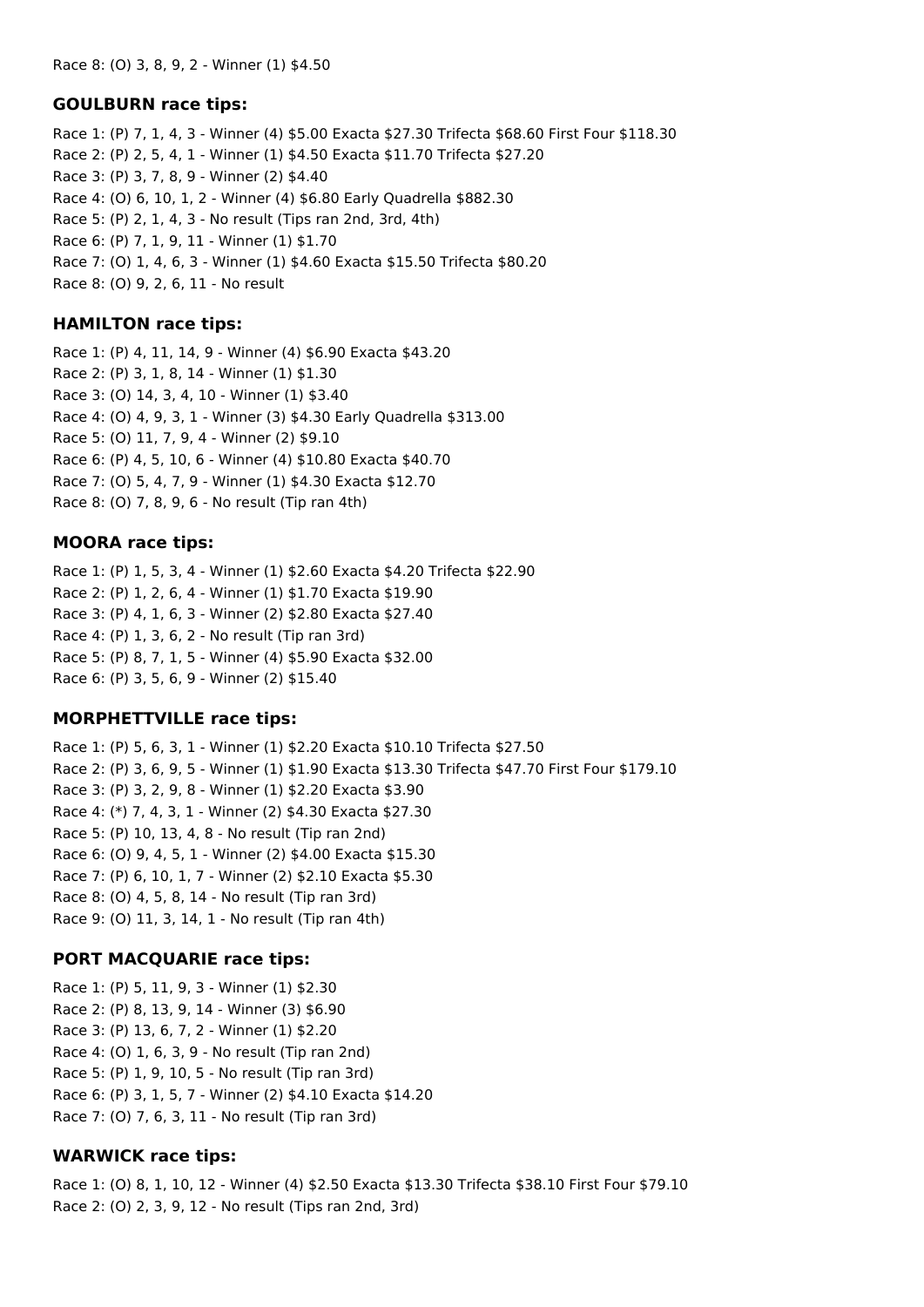Race 3: (O) 2, 5, 1, 9 - Winner (1) \$3.00 Exacta \$6.90 Race 4: (O) 3, 2, 4, 9 - Winner (3) \$3.30 Race 5: (O) 1, 7, 3, 4 - Winner (2) \$7.60 Exacta \$41.90 Trifecta \$76.20 First Four \$362.70 Race 6: (P) 2, 3, 6, 5 - Winner (2) \$2.00 Exacta \$2.10 Race 7: (P) 1, 8, 7, 4 - Winner (3) \$2.00 Exacta \$4.40 Race 8: (O) 2, 5, 3, 7 - Winner (3) \$3.80 Race 9: (O) 8, 9, 12, 3 - Winner (2) \$7.80 Exacta \$31.00 Quadrella \$127.30

# **Saturday 2nd October 2021**

## **DOOMBEN race tips:**

Race 1: (P) 4, 8, 2, 13 - Winner (3) \$5.10 Exacta \$25.00 Race 2: (\*) 3, 2, 6, 5 - Winner (3) \$9.50 Race 3: (\*) 3, 4, 7, 21 - Winner (1) \$2.60 Exacta \$10.70 Trifecta \$53.00 Race 4: (P) 10, 9, 3, 2 - Winner (2) \$4.60 Race 5: (P) 2, 3, 13, 7 - Winner (2) \$4.60 Early Quadrella \$608.30 Race 6: (O) 10, 11, 8, 1 - Winner (1) \$7.80 Exacta \$54.10 Race 7: (P) 16, 9, 15, 10 - Winner (4) \$31.80 Exacta \$159.70 Trifecta \$781.40 Race 8: (O) 5, 2, 1, 6 - Winner (2) \$5.90 Race 9: (\*) 2, 1, 9, 3 - No result (Tips ran 2nd, 4th)

## **FLEMINGTON race tips:**

Race 1: (P) 7, 6, 9, 1 - No result (Tips ran 3rd, 4th) Race 2: (P) 8, 1, 14, 3 - Winner (3) \$9.80 Race 3: (\*) 2, 12, 4, 1 - Winner (1) \$3.30 Exacta \$19.80 Trifecta \$126.00 First Four \$731.60 Race 4: (\*) 1, 6, 3, 2 - No result (Tips ran 2nd, 3rd, 4th) Race 5: (\*) 1, 4, 2, 12 - No result (Tips ran 2nd, 4th) Race 6: (P) 3, 9, 2, 7 - Winner (4) \$10.10 Race 7: (P) 4, 3, 1, 7 - Winner (2) \$2.70 Race 8: (O) 11, 10, 13, 5 - Winner (1) \$5.00 Exacta \$31.60 Race 9: (O) 1, 9, 3, 2 - No result (Tip ran 4th)

### **RANDWICK race tips:**

Race 1: (P) 4, 5, 3, 1 - No result (Tips ran 3rd, 4th) Race 2: (P) 2, 4, 11, 7 - Winner (1) \$2.30 Exacta \$10.90 Race 3: (P) 13, 14, 9, 4 - No result (Tip ran 2nd) Race 4: (P) 3, 2, 8, 1 - Winner (3) \$6.00 Exacta \$36.00 Race 5: (\*) 1, 8, 3, 2 - Winner (1) \$1.70 Exacta \$5.60 Race 6: (P) 1, 5, 7, 4 - Winner (1) \$2.40 Race 7: (P) 2, 5, 1, 8 - No result (Tip ran 3rd) Race 8: (O) 9, 6, 1, 10 - No result (Tip ran 2nd) Race 9: (O) 14, 8, 12, 17 - Winner (2) \$5.40 Exacta \$34.60 Race 10: (\*) 12, 1, 3, 2 - Winner (2) \$4.00 Exacta \$10.40 Trifecta \$69.80 First Four \$181.30

## **DARWIN race tips:**

Race 1: (P) 4, 6, 7, 8 - Winner (2) \$5.30 Race 2: (P) 3, 1, 2, 5 - Winner (3) \$7.40 Race 3: (P) 3, 4, 9, 8 - Winner (4) \$5.00 Race 4: (O) 3, 1, 11, 6 - Winner (1) \$4.10 Race 5: (O) 7, 3, 1, 5 - No result (Tips ran 2nd, 4th)

## **GOLD COAST race tips:**

Race 1: (P) 5, 3, 1, 4 - Winner (3) \$7.10 Exacta \$18.50 Trifecta \$80.80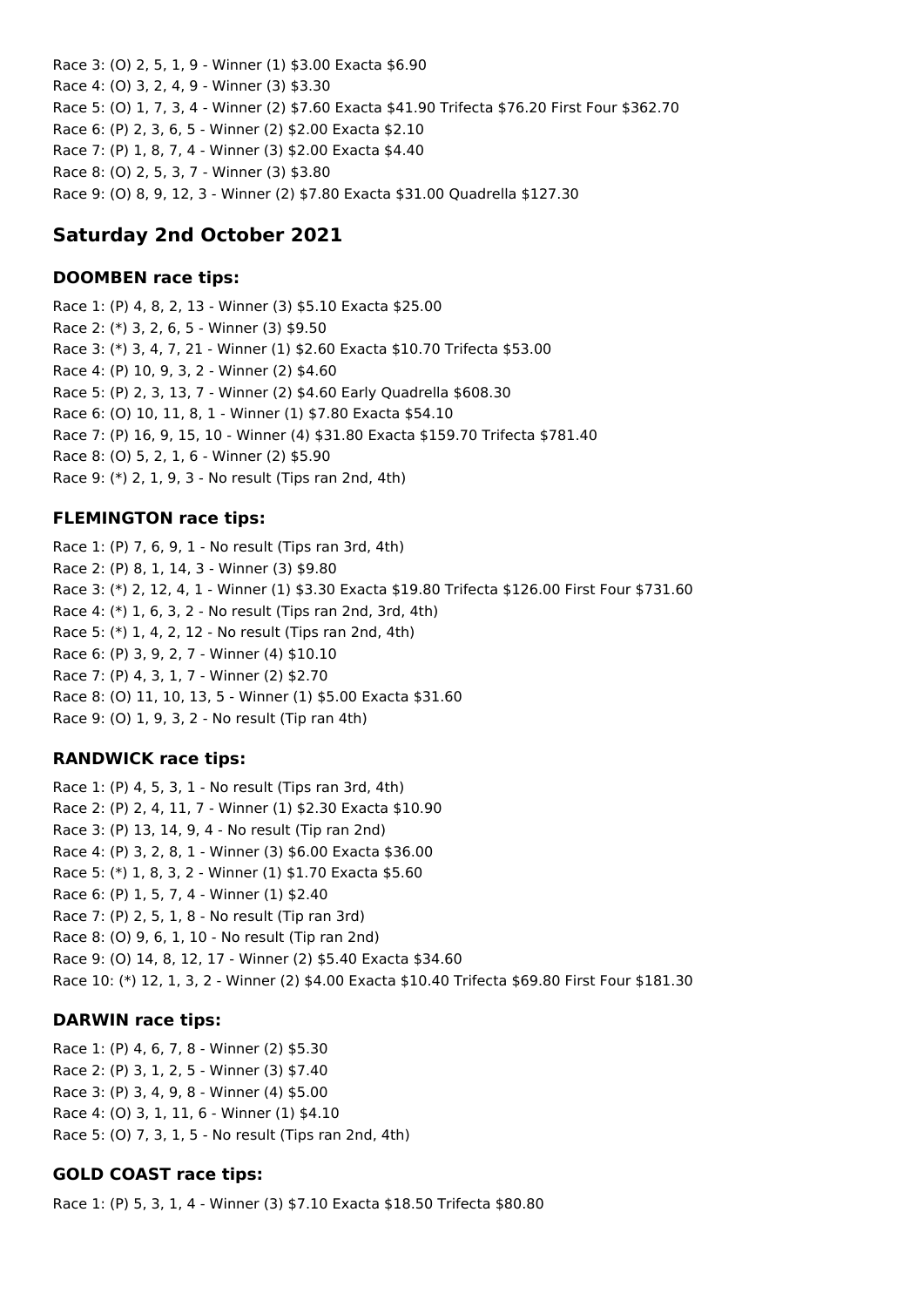Race 2: (P) 2, 7, 3, 5 - Winner (1) \$2.00 Race 3: (P) 11, 5, 4, 2 - Winner (2) \$2.40 Exacta \$10.10 Trifecta \$27.80 Race 4: (P) 7, 5, 6, 2 - Winner (4) \$7.70 Exacta \$14.20 Trifecta \$50.70 First Four \$110.40 Early Quadrella \$352.70 Race 5: (P) 2, 1, 6, 3 - Winner (1) \$2.00 Exacta \$6.30 Trifecta \$17.80 First Four \$25.50 Race 6: (P) 1, 2, 5, 3 - Winner (1) \$2.00 Race 7: (P) 7, 6, 8, 3 - Winner (4) \$9.20 Exacta \$8.10 Trifecta \$61.30 First Four \$148.90 Quadrella \$187.60

### **KALGOORLIE race tips:**

Race 1: (P) 5, 7, 1, 4 - Winner (1) \$3.30 Exacta \$8.30 Trifecta \$38.50 Race 2: (P) 7, 3, 6, 2 - Winner (1) \$2.80 Exacta \$15.80 Trifecta \$57.00 Race 3: (P) 4, 6, 2, 1 - Winner (2) \$3.10 Exacta \$9.10 Race 4: (O) 9, 8, 1, 3 - No result (Tip ran 2nd) Race 5: (P) 2, 5, 7, 3 - Winner (1) \$2.70 Race 6: (O) 1, 8, 7, 2 - Winner (3) \$20.70 Race 7: (P) 4, 8, 5, 3 - Winner (4) \$20.80 Exacta \$89.70 Race 8: (P) 3, 9, 7, 5 - Winner (4) \$10.20 Race 9: (P) 5, 7, 3, 8 - No result (Tips ran 3rd, 4th)

#### **MACKAY race tips:**

Race 1: (P) 5, 4, 2, 6 - No result (Tips ran 2nd, 3rd, 4th) Race 2: (P) 3, 4, 2, 7 - Winner (2) \$3.10 Exacta \$2.90 Trifecta \$34.20 First Four \$83.10 Race 3: (P) 6, 3, 11, 8 - Winner (1) \$2.20 Exacta \$8.30 Race 4: (\*) 1, 4, 3, 2 - Winner (1) \$2.30 Race 5: (\*) 2, 3, 5, 1 - Winner (1) \$1.60 Exacta \$4.90 Race 6: (O) 4, 9, 13, 1 - Winner (1) \$2.30 Race 7: (O) 1, 10, 12, 3 - No result (Tip ran 4th)

### **MORPHETTVILLE race tips:**

Race 1: (P) 5, 3, 4, - Winner (1) \$3.20 Exacta \$3.30 Trifecta \$4.30 Race 2: (P) 2, 5, 6, 3 - No result (Tips ran 2nd, 3rd, 4th) Race 3: (P) 11, 6, 1, 10 - Winner (2) \$2.60 Exacta \$11.80 Trifecta \$124.30 First Four \$246.40 Race 4: (P) 4, 6, 2, 9 - Winner (3) \$4.10 Exacta \$21.30 Trifecta \$53.30 Race 5: (P) 1, 3, 7, 8 - No result (Tip ran 3rd) Race 6: (P) 1, 2, 3, 5 - No result (Tip ran 3rd) Race 7: (P) 6, 3, 11, 1 - Winner (3) \$3.90 Exacta \$37.70 Race 8: (P) 11, 8, 6, 3 - No result (Tip ran 3rd) Race 9: (P) 6, 9, 1, 11 - Winner (1) \$6.90

#### **MURTOA race tips:**

Race 1: (P) 2, 4, 9, 1 - Winner (4) \$6.30 Race 2: (P) 13, 7, 10, 12 - Winner (1) \$3.00 Exacta \$14.70 Trifecta \$85.10 Race 3: (P) 3, 10, 1, 5 - Winner (2) \$2.70 Race 4: (P) 6, 9, 2, 8 - Winner (1) \$1.80 Early Quadrella \$104.10 Race 5: (P) 5, 1, 2, 13 - No result (Tips ran 2nd, 3rd, 4th) Race 6: (O) 1, 3, 2, 4 - No result (Tip ran 4th) Race 7: (P) 3, 10, 9, 4 - No result (Tips ran 3rd, 4th) Race 8: (O) 8, 1, 6, 4 - No result (Tips ran 3rd, 4th)

#### **NEWCASTLE race tips:**

Race 1: (P) 4, 2, 5, 6 - No result (Tips ran 2nd, 3rd, 4th) Race 2: (P) 9, 13, 5, 1 - Winner (2) \$3.30 Exacta \$13.50 Race 3: (O) 8, 5, 3, 1 - No result (Tips ran 2nd, 3rd, 4th) Race 4: (P) 1, 2, 8, 13 - Winner (1) \$2.20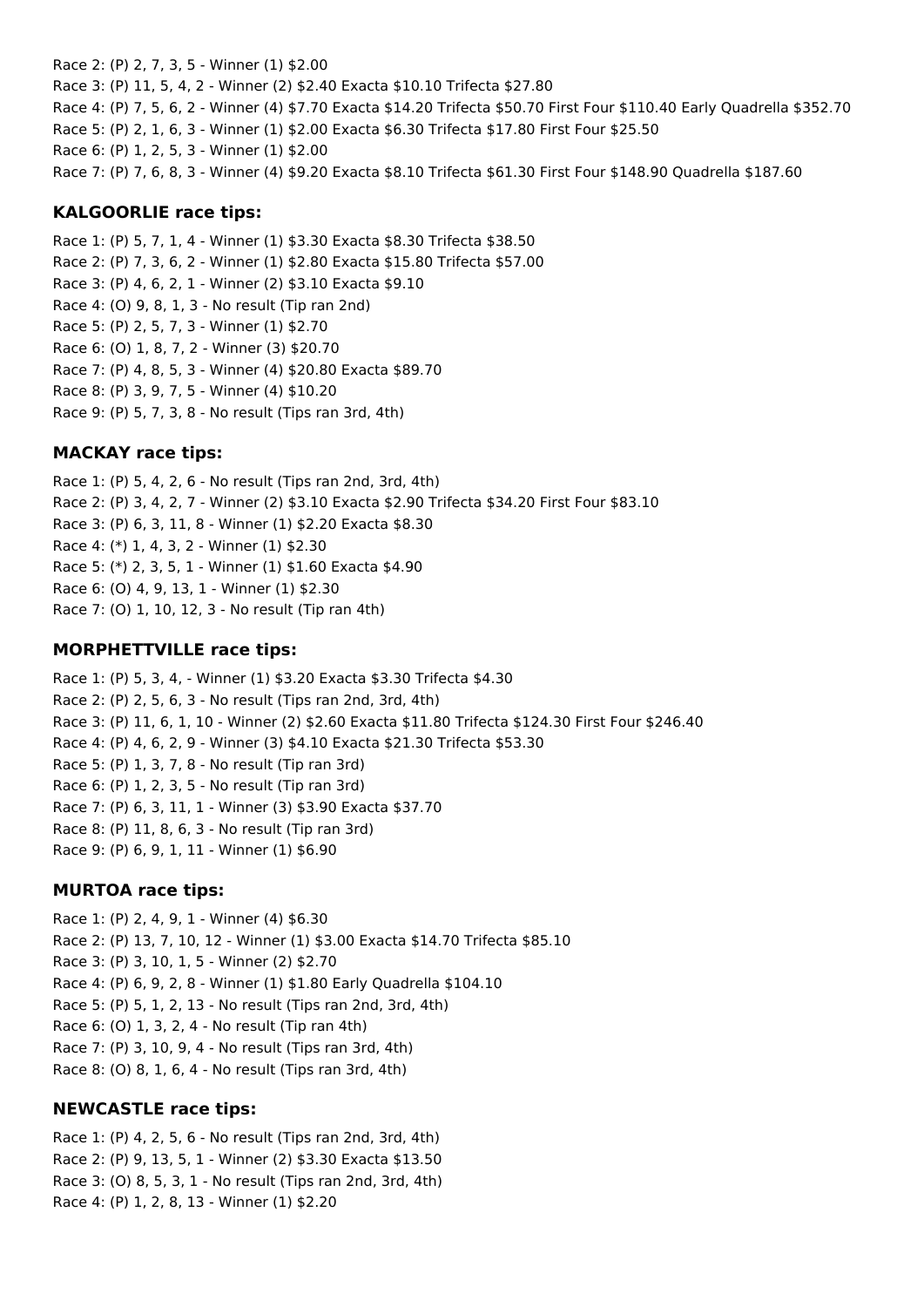Race 5: (O) 4, 9, 6, 1 - No result (Tips ran 2nd, 3rd) Race 6: (P) 9, 7, 5, 13 - Winner (2) \$3.00 Race 7: (O) 6, 4, 7, 2 - No result (Tips ran 3rd, 4th) Race 8: (O) 5, 1, 11, 3 - No result (Tips ran 2nd, 3rd)

### **TOOWOOMBA race tips:**

Race 1: (P) 4, 8, 2, 1 - Winner (1) \$1.50 Exacta \$5.50 Trifecta \$35.90 Race 2: (P) 7, 2, 5, 4 - Winner (1) \$2.20 Race 3: (P) 6, 2, 5, 7 - Winner (4) \$9.40 Race 4: (P) 1, 7, 5, 9 - Winner (1) \$2.50 Exacta \$15.00 Early Quadrella \$153.90 Race 5: (P) 2, 5, 3, 7 - Winner (2) \$3.20 Exacta \$15.30 Trifecta \$55.10 Race 6: (P) 3, 6, 5, 2 - Winner (1) \$2.90 Exacta \$10.10 Race 7: (P) 3, 4, 2, 5 - Winner (1) \$3.10 Race 8: (P) 7, 3, 4, 5 - No result (Tips ran 2nd, 4th)

#### **WAGGA race tips:**

Race 1: (P) 2, 3, 1, 7 - No result (Tips ran 2nd, 3rd, 4th) Race 2: (P) 5, 1, 2, 4 - No result (Tips ran 2nd, 4th) Race 3: (P) 10, 6, 9, 11 - No result (Tips ran 2nd, 4th) Race 4: (O) 13, 6, 7, 12 - Winner (2) \$3.60 Race 5: (O) 8, 2, 1, 9 - Winner (2) \$13.50 Exacta \$108.20 Race 6: (P) 7, 11, 2, 10 - Winner (1) \$1.40 Exacta \$13.40 Trifecta \$59.70 First Four \$330.30

## **Saturday 25th September 2021**

#### **ROSEHILL race tips:**

Race 1: (P) 8, 3, 2, 5 - Winner (1) \$3.90 Race 2: (P) 4, 15, 2, 11 - No result Race 3: (O) 7, 1, 3, 2 - No result (Tips ran 2nd, 3rd) Race 4: (\*) 2, 7, 3, 1 - Winner (1) \$3.80 Race 5: (P) 3, 2, 1, 7 - Winner (2) \$6.60 Exacta \$23.40 Trifecta \$245.60 Race 6: (P) 1, 10, 2, 4 - No result (Tip ran 4th) Race 7: (\*) 2, 5, 4, 9 - No result (Tips ran 2nd, 3rd, 4th) Race 8: (\*) 1, 7, 5, 6 - Winner (3) \$7.10 Exacta \$20.30 Race 9: (O) 6, 2, 9, 4 - Winner (2) \$4.90 Exacta \$22.30 Race 10: (P) 5, 2, 8, 10 - Winner (2) \$2.80

#### **SANDOWN race tips:**

Race 1: (\*) 4, 3, 5, 7 - Winner (1) \$2.40 Race 2: (O) 12, 14, 15, 5 - Winner (1) \$1.90 Race 3: (\*) 3, 7, 4, 1 - No result (Tip ran 3rd) Race 4: (\*) 2, 3, 5, 8 - No result (Tip ran 2nd) Race 5: (P) 2, 6, 3, 5 - Winner (1) \$2.20 Race 6: (P) 5, 7, 9, 1 - Winner (1) \$2.10 Exacta \$7.10 Race 7: (\*) 2, 5, 4, 3 - Winner (1) \$1.20 Exacta \$2.20 Trifecta \$4.60 First Four \$7.10 Race 8: (\*) 6, 2, 5, 8 - Winner (1) \$3.50 Race 9: (P) 11, 3, 15, 8 - Winner (4) \$5.30 Quadrella \$90.40

#### **TOOWOOMBA race tips:**

Race 1: (P) 2, 6, 4, 5 - Winner (2) \$5.30 Exacta \$44.70 Race 2: (P) 6, 2, 7, 3 - Winner (1) \$3.40 Exacta \$10.60 Trifecta \$81.50 Race 3: (P) 4, 6, 7, 3 - Winner (3) \$10.10 Race 4: (P) 8, 4, 1, 5 - No result (Tip ran 2nd)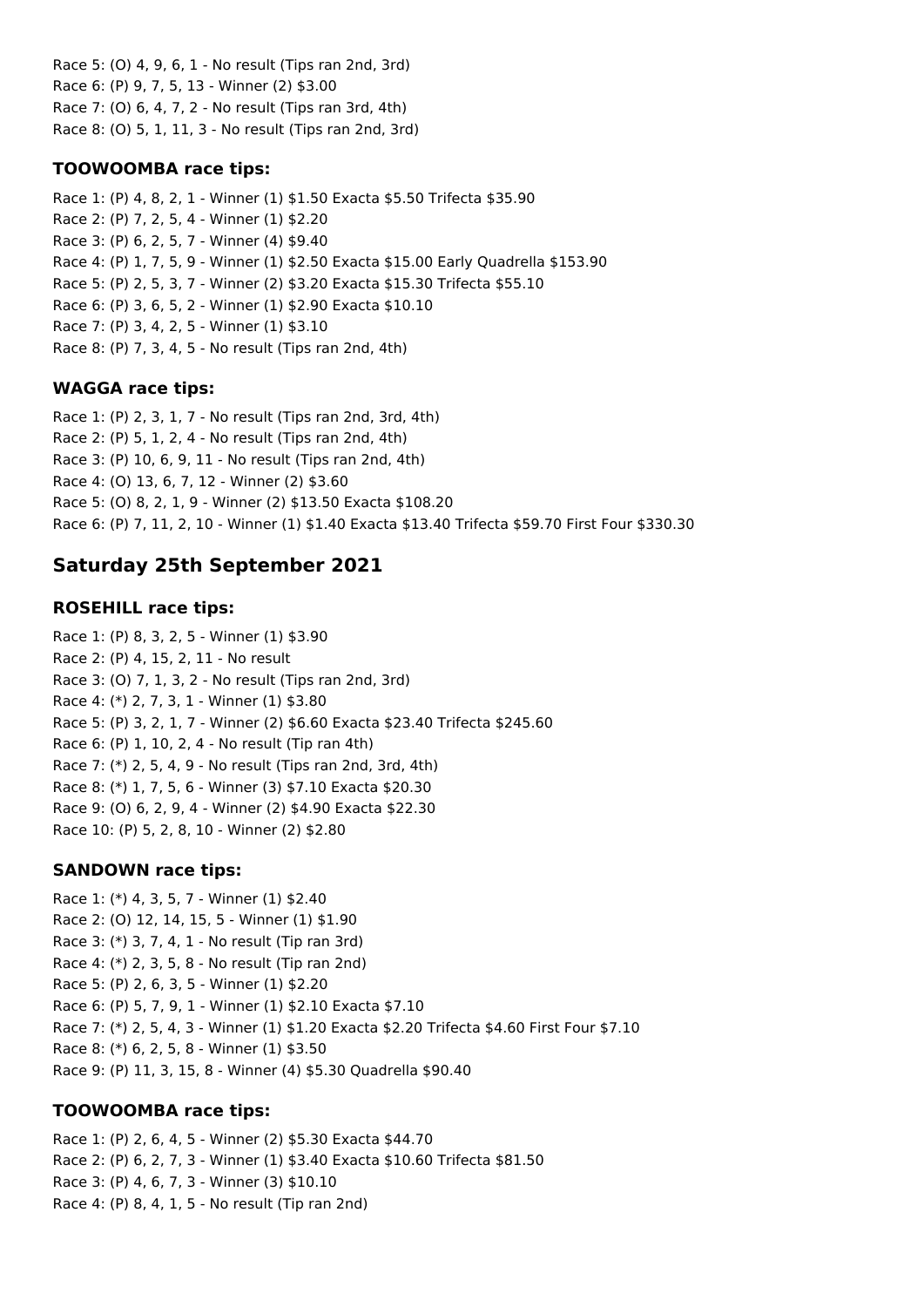Race 5: (P) 2, 3, 4, 6 - Winner (4) \$3.80 Exacta \$13.10 Trifecta \$49.50 First Four \$81.20 Race 6: (O) 4, 3, 5, 2 - Winner (3) \$4.50 Race 7: (P) 4, 8, 2, 3 - Winner (3) \$3.70 Exacta \$16.80 Trifecta \$51.30 Race 8: (P) 3, 1, 6, 2 - Winner (1) \$3.90 Exacta \$21.10 Race 9: (O) 7, 16, 9, 17 - Winner (2) \$6.70 Exacta \$99.50 Trifecta \$525.40 Quadrella \$477.30

### **BELMONT race tips:**

Race 1: (P) 2, 4, 1, 5 - Winner (1) \$2.70 Exacta \$4.60 Trifecta \$12.50 Race 2: (P) 1, 6, 4, 3 - Winner (1) \$2.40 Exacta \$6.30 Race 3: (P) 2, 5, 3, 10 - Winner (4) \$4.00 Exacta \$21.50 Trifecta \$78.60 Race 4: (P) 4, 1, 2, 9 - Winner (4) \$19.90 Race 5: (\*) 2, 8, 5, 1 - Winner (2) \$4.60 Exacta \$10.90 Early Quadrella \$2,473.50 Race 6: (P) 6, 5, 10, 11 - Winner (1) \$2.20 Exacta \$12.20 Race 7: (\*) 2, 3, 1, 4 - No result (Tips ran 2nd, 3rd) Race 8: (P) 11, 1, 2, 12 - Winner (1) \$3.50 Race 9: (O) 5, 4, 1, 7 - Winner (1) \$4.40

### **GOLD COAST race tips:**

Race 1: (P) 10, 2, 4, 13 - Winner (2) \$3.60 Race 2: (P) 6, 10, 4, 5 - Winner (1) \$1.80 Race 3: (O) 11, 7, 3, 13 - Winner (1) \$3.60 Race 4: (P) 5, 2, 1, 3 - Winner (3) \$4.60 Exacta \$34.70 Trifecta \$185.40 Early Quadrella \$205.30 Race 5: (P) 1, 2, 5, 3 - Winner (2) \$5.80 Race 6: (P) 5, 9, 8, 13 - Winner (1) \$3.80 Race 7: (P) 1, 2, 9, 10 - Winner (1) \$3.10 Exacta \$12.90 Race 8: (P) 1, 8, 12, 9 - Winner (1) \$1.40 Quadrella \$95.00

### **GOULBURN race tips:**

Race 1: (P) 6, 11, 3, 9 - Winner (4) \$7.20 Exacta \$42.30 Race 2: (P) 1, 8, 9, 5 - Winner (1) \$1.80 Exacta \$6.10 Trifecta \$28.60 Race 3: (P) 3, 10, 7, 6 - Winner (1) \$1.90 Exacta \$2.80 Race 4: (O) 11, 7, 4, 12 - Winner (4) \$13.20 Exacta \$36.50 Trifecta \$208.90 First Four \$737.70 Early Quadrella \$676.10 Race 5: (P) 5, 2, 1, 3 - Winner (1) \$3.10 Race 6: (O) 4, 7, 5, 1 - No result (Tips ran 2nd, 3rd) Race 7: (P) 5, 9, 7, 4 - Winner (1) \$1.70 Exacta \$6.10 Trifecta \$19.60

### **GUNNEDAH race tips:**

Race 1: (P) 14, 9, 8, 3 - Winner (1) \$1.60 Race 2: (P) 2, 9, 11, 5 - Winner (2) \$7.10 Race 3: (O) 9, 4, 8, 1 - Winner (1) \$5.70 Race 4: (O) 9, 5, 7, 12 - Winner (1) \$3.20 Early Quadrella \$91.80 Race 5: (O) 7, 2, 6, 3 - Winner (2) \$4.90 Race 6: (O) 8, 1, 7, 9 - Winner (2) \$4.80 Quadrella \$220.70

### **LONGREACH race tips:**

Race 1: (O) 3, 1, 9, 7 - Winner (3) \$17.10 Exacta \$69.30 Race 2: (O) 1, 2, 5, 7 - Winner (3) \$25.90 Exacta \$171.10 Trifecta \$575.70 Race 3: (O) 1, 9, 6, 8 - Winner (2) \$4.40 Exacta \$34.70 Race 4: (P) 4, 8, 7, 1 - Winner (2) \$8.50 Exacta \$12.60 Early Quadrella \$0.00 Race 5: (O) 5, 7, 8, 6 - No result (Tips ran 2nd, 3rd) Race 6: (P) 8, 4, 1, 2 - No result (Tips ran 3rd, 4th) Race 6: (P) 8, 4, 1, 2 - No result (Tips ran 3rd, 4th)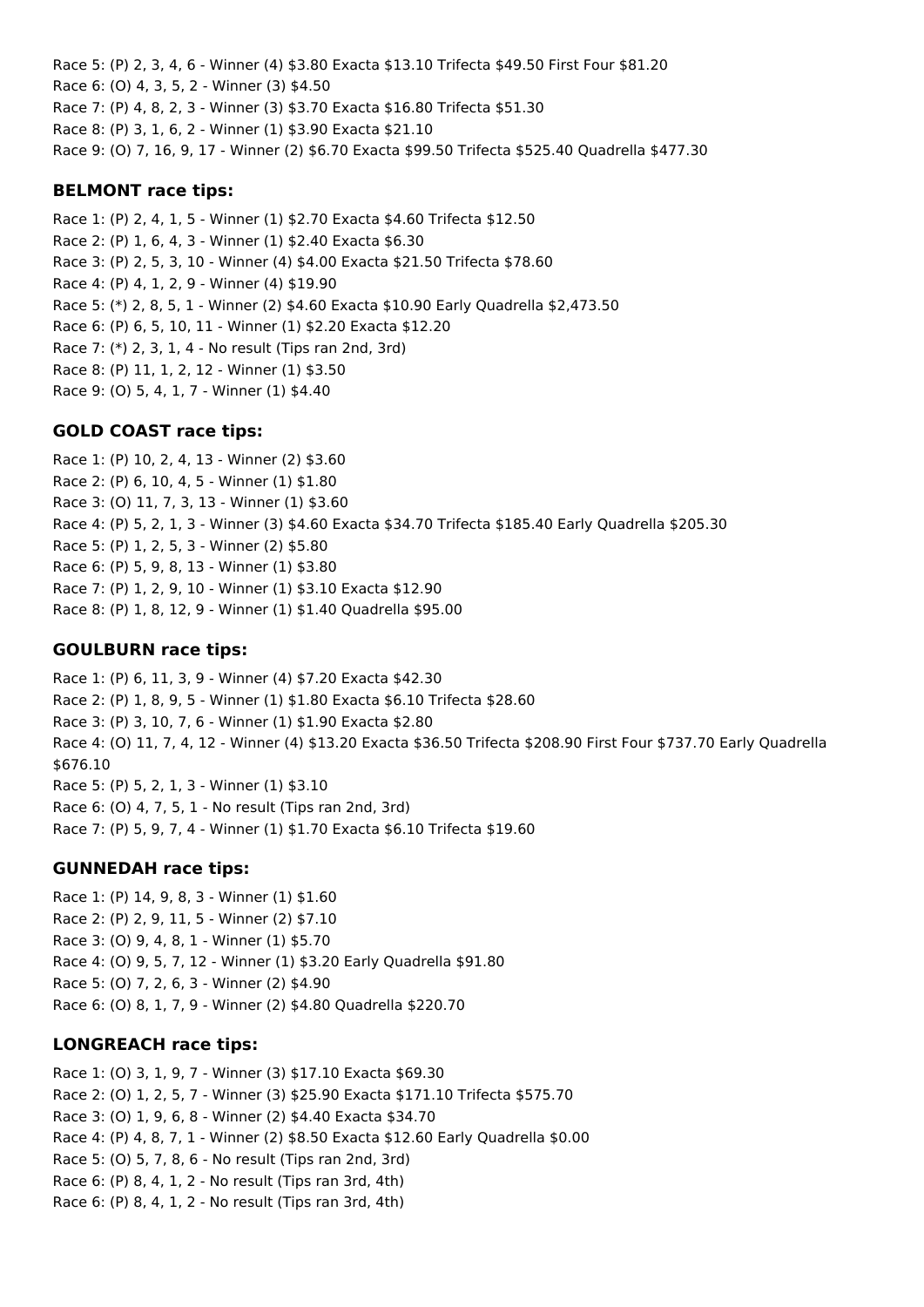Race 7: (P) 3, 9, 7, 8 - Winner (3) \$4.70 Exacta \$15.70

#### **MORPHETTVILLE race tips:**

Race 1: (P) 2, 3, 5, 6 - Winner (2) \$3.00 Exacta \$9.90 Trifecta \$18.50 Race 2: (P) 5, 7, 2, 8 - Winner (2) \$3.60 Race 3: (P) 4, 11, 9, 3 - Winner (2) \$1.70 Exacta \$3.50 Trifecta \$16.00 Race 4: (P) 2, 3, 4, 5 - Winner (1) \$3.70 Exacta \$18.60 Race 5: (P) 3, 2, 4, 6 - Winner (1) \$2.20 Exacta \$11.10 Early Quadrella \$100.70 Race 6: (P) 5, 3, 4, 6 - Winner (1) \$1.50 Race 7: (P) 1, 6, 2, 3 - Winner (1) \$2.20 Exacta \$6.70 Trifecta \$35.40 First Four \$77.10 Race 8: (P) 2, 7, 1, 3 - Winner (1) \$3.30 Exacta \$23.70 Trifecta \$109.90 Race 9: (P) 6, 5, 10, 4 - Winner (3) \$5.30 Exacta \$18.90 Trifecta \$98.80 Quadrella \$98.50

## **Saturday 18th September 2021**

#### **CAULFIELD race tips:**

Race 1: (P) 2, 3, 4, 10 - Winner (4) \$6.40 Exacta \$24.20 Race 2: (P) 4, 7, 2, 5 - Winner (2) \$6.10 Exacta \$22.20 Trifecta \$70.30 Race 3: (\*) 1, 7, 3, 6 - No result (Tip ran 2nd) Race 4: (P) 1, 2, 3, 9 - Winner (2) \$5.00 Exacta \$28.40 Race 5: (P) 1, 3, 7, 5 - Winner (1) \$2.60 Exacta \$9.40 Race 6: (\*) 3, 7, 11, 6 - Winner (1) \$2.10 Race 7: (O) 11, 15, 4, 12 - Winner (1) \$4.20 Exacta \$36.90 Trifecta \$134.80 Race 8: (P) 2, 5, 1, 17 - No result (Tip ran 3rd) Race 9: (P) 3, 4, 9, 13 - Winner (1) \$3.10

### **RANDWICK race tips:**

Race 1: (P) 1, 2, 3, 10 - Winner (2) \$5.60 Exacta \$25.20 Trifecta \$134.50 First Four \$291.40 Race 2: (P) 4, 1, 8, 5 - Winner (4) \$6.20 Exacta \$22.90 Trifecta \$105.40 First Four \$289.30 Race 3: (P) 9, 6, 13, 4 - No result (Tips ran 2nd, 3rd) Race 4: (O) 9, 3, 12, 10 - No result (Tip ran 4th) Race 5: (P) 5, 11, 12, 4 - Winner (2) \$3.50 Race 6: (P) 3, 4, 1, 7 - Winner (3) \$4.70 Exacta \$23.10 Race 7: (\*) 7, 2, 3, 9 - Winner (1) \$1.80 Race 8: (P) 1, 4, 2, 5 - Winner (3) \$5.80 Exacta \$13.40 Race 9: (\*) 14, 3, 4, 5 - Winner (1) \$2.70 Exacta \$12.10 Race 10: (O) 12, 3, 11, 19 - No result (Tip ran 2nd)

### **GOLD COAST race tips:**

Race 1: (P) 11, 12, 4, 7 - Winner (1) \$2.90 Race 2: (P) 1, 6, 5, 7 - Winner (2) \$4.30 Exacta \$16.90 Trifecta \$49.50 First Four \$141.60 Race 3: (P) 1, 3, 5, 7 - No result (Tips ran 2nd, 3rd, 4th) Race 4: (\*) 8, 2, 1, 4 - Winner (1) \$1.80 Exacta \$10.20 Trifecta \$63.20 Race 5: (P) 11, 13, 10, 5 - No result (Tips ran 2nd, 3rd) Race 6: (\*) 2, 8, 3, 4 - Winner (1) \$1.80 Exacta \$2.40 Trifecta \$5.80 Race 7: (\*) 4, 1, 2, 3 - Winner (1) \$1.50 Exacta \$8.00 Race 8: (O) 2, 1, 9, 11 - Winner (1) \$2.00 Exacta \$3.40 Race 9: (\*) 2, 3, 11, 4 - No result (Tip ran 4th)

### **ALICE SPRINGS race tips:**

Race 1: (P) 5, 4, 3, 6 - Winner (1) \$2.20 Exacta \$10.60 Trifecta \$26.30 First Four \$30.40 Race 2: (P) 6, 8, 2, 3 - No result (Tips ran 2nd, 4th) Race 3: (P) 8, 3, 9, 1 - Winner (4) \$2.40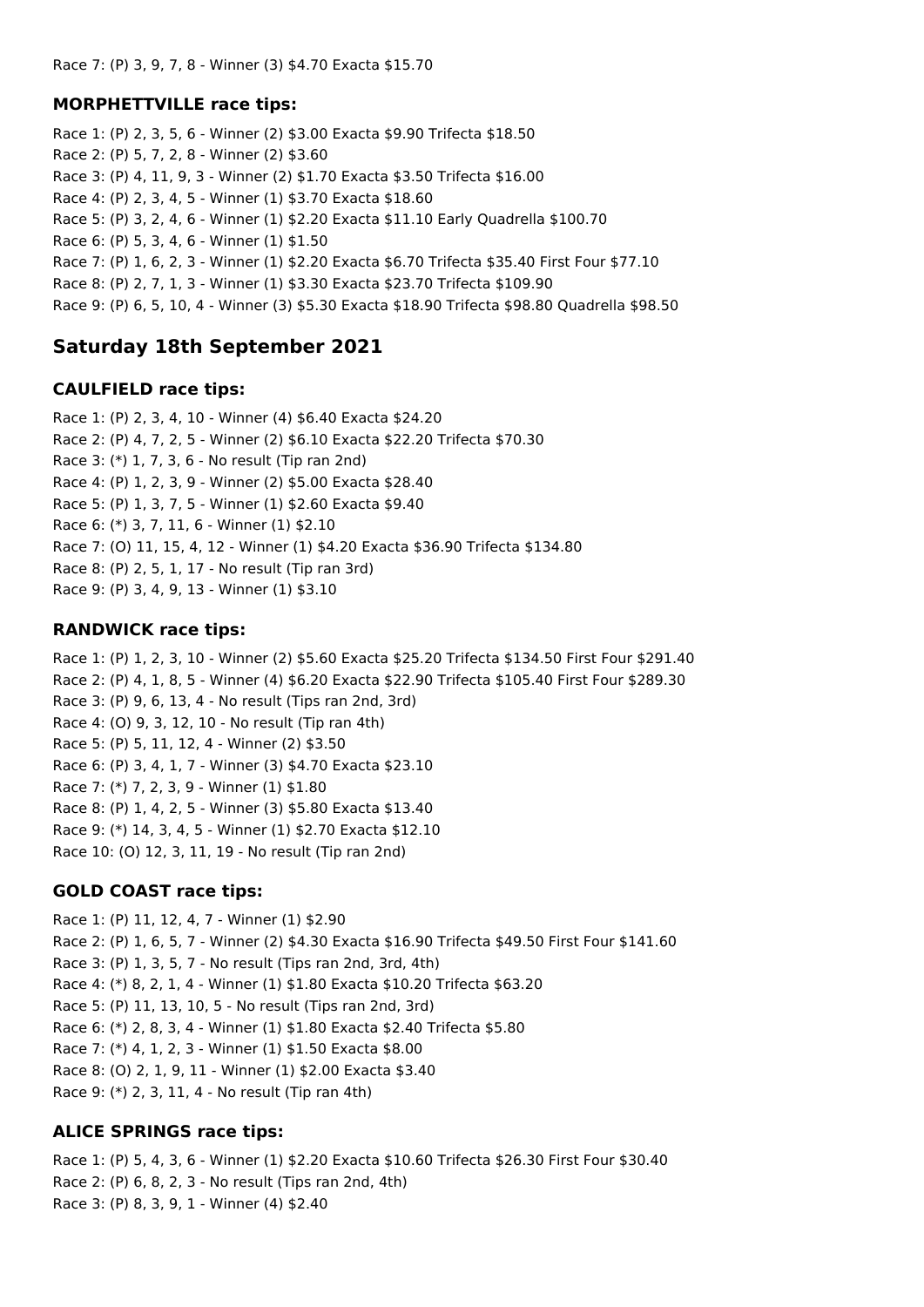Race 4: (P) 2, 1, 3, 4 - Winner (2) \$2.30 Race 5: (P) 2, 5, 4, 1 - No result (Tips ran 2nd, 3rd, 4th)

### **BELMONT race tips:**

Race 1: (P) 4, 1, 5, 2 - Winner (4) \$5.10 Exacta \$16.40 Trifecta \$56.00 First Four \$119.90 Race 2: (P) 2, 4, 1, 6 - Winner (1) \$1.50 Exacta \$5.70 Race 3: (P) 1, 4, 3, 2 - No result (Tips ran 2nd, 3rd, 4th) Race 4: (P) 4, 1, 2, 5 - Winner (3) \$4.60 Exacta \$12.30 Trifecta \$25.90 First Four \$134.80 Race 5: (P) 5, 6, 4, 3 - No result (Tips ran 2nd, 3rd, 4th) Race 6: (O) 1, 2, 8, 5 - Winner (3) \$9.60 Race 7: (O) 8, 5, 3, 7 - Winner (1) \$4.70 Race 8: (O) 2, 1, 7, 13 - Winner (1) \$5.20 Race 9: (O) 6, 2, 5, 9 - Winner (3) \$3.70 Exacta \$13.80 Quadrella \$810.20

#### **BOWRAVILLE race tips:**

Race 1: (P) 3, 1, 4, 2 - Winner (2) \$2.10 Exacta \$10.00 Race 2: (P) 3, 4, 2, 5 - Winner (4) \$4.10 Race 3: (P) 4, 6, 5, 9 - Winner (1) \$3.90 Race 4: (P) 1, 3, 8, 6 - No result (Tips ran 2nd, 3rd, 4th) Race 5: (P) 1, 2, 5, 10 - Winner (3) \$6.50 Exacta \$25.60 Trifecta \$83.80 First Four \$135.10 Race 6: (P) 5, 3, 1, 7 - Winner (1) \$3.50 Race 7: (O) 2, 1, 8, 4 - Winner (4) \$4.40

#### **DALBY race tips:**

Race 1: (P) 7, 8, 6, 3 - Winner (4) \$9.80 Exacta \$24.20 Race 2: (O) 1, 9, 7, 6 - No result (Tip ran 2nd) Race 3: (P) 5, 10, 6, 1 - Winner (3) \$17.70 Race 4: (P) 1, 6, 10, 9 - No result (Tips ran 2nd, 4th) Race 5: (O) 5, 1, 4, 6 - Winner (2) \$4.50 Exacta \$14.00 Race 6: (P) 2, 1, 4, 10 - Winner (1) \$4.10 Exacta \$38.50 Trifecta \$144.10 Race 7: (O) 7, 9, 1, 3 - Winner (3) \$2.40 Exacta \$9.60 Race 8: (P) 7, 3, 5, 8 - Winner (2) \$3.20 Race 9: (P) 4, 5, 3, 2 - No result (Tip ran 2nd) Race 10: (P) 6, 8, 2, 1 - No result (Tips ran 2nd, 3rd)

### **MACKAY race tips:**

Race 1: (P) 3, 4, 1, 2 - Winner (1) \$2.10 Exacta \$3.90 Trifecta \$9.60 First Four \$30.10 Race 2: (P) 8, 3, 7, 1 - Winner (3) \$5.60 Exacta \$23.80 Trifecta \$92.10 First Four \$304.40 Race 3: (P) 1, 5, 3, 2 - Winner (1) \$2.80 Exacta \$7.70 Race 4: (P) 1, 2, 3, 4 - Winner (3) \$9.60 Exacta \$51.70 Trifecta \$43.40 First Four \$165.70 Early Quadrella \$200.90 Race 5: (P) 1, 4, 3, 2 - Winner (2) \$7.70 Exacta \$15.70 Trifecta \$94.70 First Four \$65.20 Race 6: (P) 3, 4, 11, 1 - Winner (4) \$9.90 Quadrella \$657.70

#### **MORPHETTVILLE race tips:**

Race 1: (P) 1, 3, 2, 4 - Winner (1) \$2.00 Exacta \$4.50 Trifecta \$5.90 Race 2: (P) 4, 2, 7, 6 - Winner (2) \$3.20 Race 3: (\*) 12, 4, 6, 13 - Winner (1) \$1.90 Exacta \$2.70 Trifecta \$19.00 Race 4: (P) 6, 1, 9, 4 - Winner (2) \$5.10 Race 5: (P) 4, 3, 6, 7 - Winner (3) \$3.80 Early Quadrella \$161.20 Race 6: (P) 6, 2, 7, 5 - No result (Tips ran 2nd, 3rd, 4th) Race 7: (P) 5, 6, 12, 3 - Winner (3) \$3.80 Race 8: (P) 7, 12, 1, 3 - No result (Tip ran 2nd) Race 9: (P) 9, 1, 7, 6 - Winner (4) \$6.00 Exacta \$29.10 Trifecta \$174.90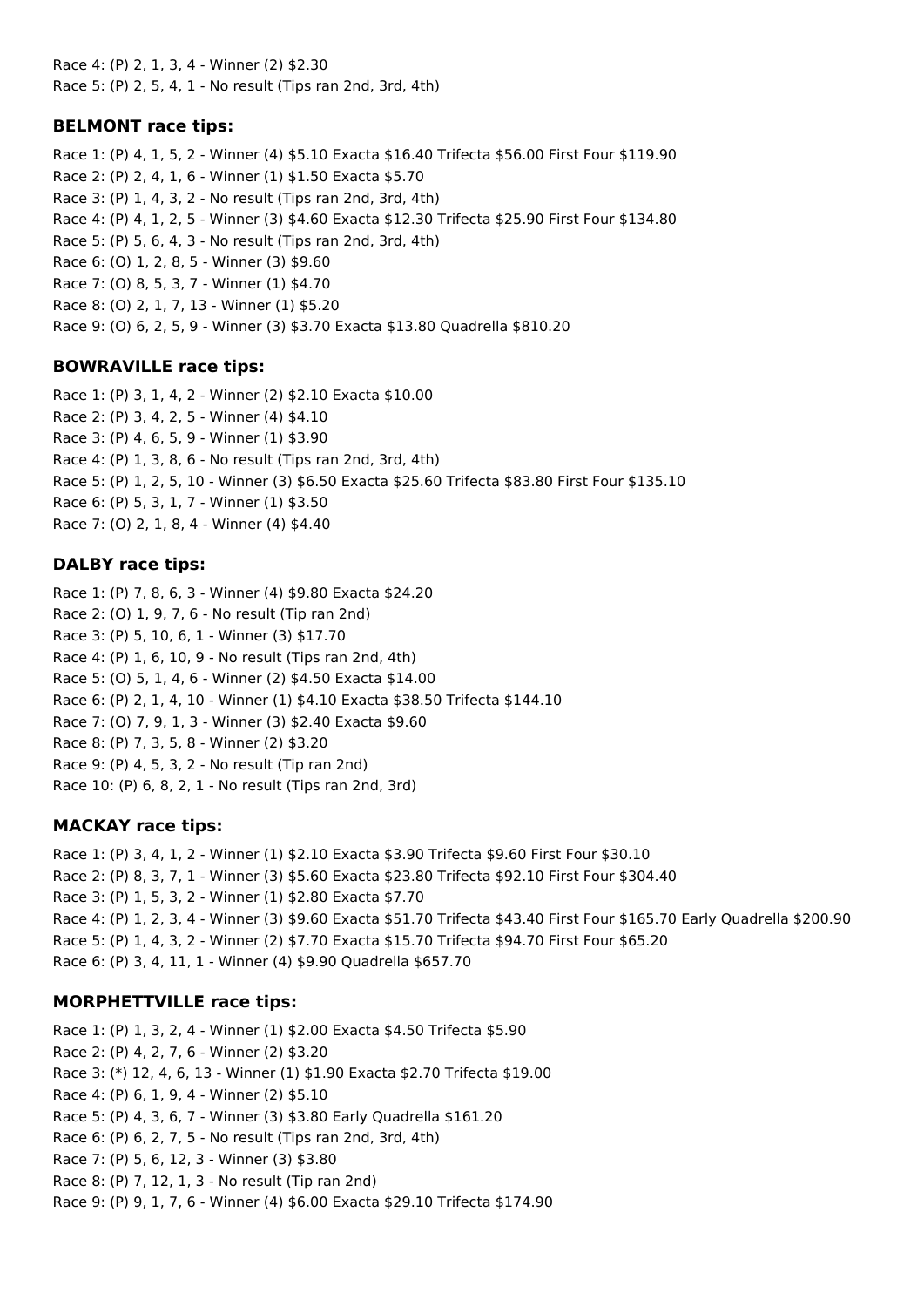### **NEWCASTLE race tips:**

Race 1: (P) 5, 1, 2, 9 - Winner (2) \$6.80 Race 2: (\*) 5, 1, 7, 4 - Winner (1) \$1.50 Exacta \$12.40 Trifecta \$85.90 Race 3: (P) 1, 3, 6, 2 - No result (Tips ran 3rd, 4th) Race 4: (O) 11, 15, 2, 7 - No result (Tip ran 2nd) Race 5: (P) 9, 13, 6, 8 - Winner (3) \$4.70 Exacta \$17.20 Race 6: (P) 5, 2, 4, 9 - Winner (1) \$3.60 Exacta \$22.80 Race 7: (P) 2, 8, 1, 9 - No result (Tips ran 2nd, 3rd, 4th) Race 8: (\*) 1, 13, 5, 4 - Winner (1) \$1.40 Exacta \$4.00

### **TATURA race tips:**

Race 1: (P) 11, 5, 7, 12 - Winner (2) \$5.00 Exacta \$41.00 Trifecta \$222.30 Race 2: (O) 8, 5, 14, 10 - No result (Tips ran 2nd, 3rd, 4th) Race 3: (O) 7, 8, 3, 11 - No result (Tip ran 4th) Race 4: (O) 5, 10, 1, 8 - Winner (2) \$7.20 Race 5: (O) 5, 3, 1, 8 - Winner (4) \$9.90 Exacta \$74.40 Trifecta \$376.00 First Four \$921.40 Race 6: (O) 5, 11, 1, 4 - No result (Tips ran 2nd, 3rd, 4th) Race 7: (O) 2, 6, 5, 3 - No result (Tips ran 3rd, 4th) Race 8: (O) 1, 2, 4, 11 - Winner (1) \$4.50 Race 9: (O) 11, 3, 7, 6 - No result (Tips ran 2nd, 3rd)

## **WAGGA race tips:**

Race 1: (P) 4, 8, 2, 7 - No result (Tips ran 2nd, 4th) Race 2: (P) 1, 2, 5, 10 - Winner (1) \$2.30 Race 3: (P) 1, 11, 9, 4 - Winner (2) \$2.50 Exacta \$4.70 Race 4: (P) 5, 7, 3, 2 - Winner (3) \$5.60 Exacta \$45.00 Race 5: (P) 3, 10, 11, 6 - Winner (1) \$4.60 Exacta \$17.30 Race 6: (P) 6, 5, 3, 7 - Winner (3) \$11.00 Race 7: (O) 1, 7, 2, 6 - Winner (2) \$7.10 Quadrella \$1,957.70

# **Saturday 11th September 2021**

### **DOOMBEN race tips:**

Race 1: (P) 3, 9, 7, 1 - Winner (1) \$2.40 Exacta \$12.00 Race 2: (P) 4, 1, 8, 3 - Winner (2) \$4.10 Race 3: (\*) 1, 7, 2, 4 - Winner (1) \$2.00 Race 4: (P) 1, 2, 3, 6 - Winner (2) \$2.20 Exacta \$15.50 Race 5: (P) 14, 1, 13, 2 - Winner (4) \$9.90 Early Quadrella \$208.50 Race 6: (\*) 2, 1, 5, 8 - Winner (1) \$2.20 Exacta \$8.30 Race 7: (P) 8, 3, 4, 10 - No result (Tips ran 2nd, 3rd) Race 8: (P) 1, 6, 4, 3 - Winner (2) \$3.40 Race 9: (\*) 10, 5, 7, 2 - Winner (2) \$8.10 Exacta \$27.00

### **FLEMINGTON race tips:**

Race 1: (P) 3, 6, 1, 2 - Winner (1) \$2.90 Race 2: (\*) 1, 7, 3, 4 - No result (Tips ran 2nd, 3rd, 4th) Race 3: (P) 2, 3, 4, 7 - No result (Tip ran 2nd) Race 4: (P) 5, 1, 11, 4 - Winner (1) \$3.20 Race 5: (\*) 2, 7, 5, 1 - No result (Tips ran 2nd, 3rd) Race 6: (P) 1, 8, 14, 5 - Winner (3) \$5.10 Race 7: (P) 9, 2, 5, 1 - No result (Tips ran 2nd, 3rd, 4th) Race 8: (P) 6, 10, 12, 9 - Winner (1) \$4.30 Exacta \$20.20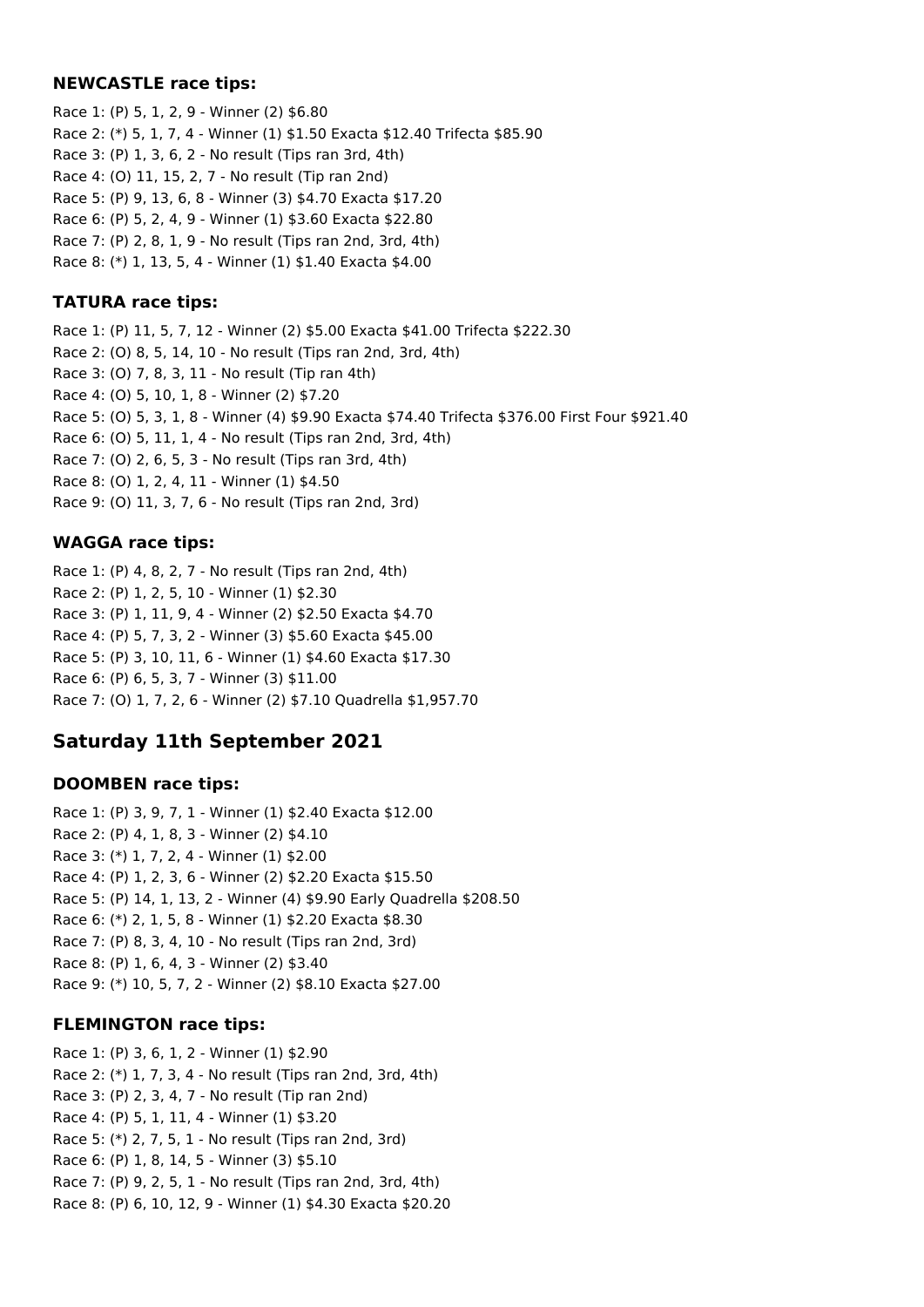#### **KEMBLA GRANGE race tips:**

Race 1: (P) 6, 11, 15, 5 - Winner (1) \$3.20 Exacta \$32.50 Trifecta \$114.50 First Four \$498.90 Race 2: (P) 1, 7, 2, 8 - Winner (2) \$8.70 Exacta \$19.00 Race 3: (P) 4, 9, 1, 11 - No result (Tips ran 3rd, 4th) Race 4: (P) 6, 5, 1, 2 - No result (Tips ran 2nd, 3rd) Race 5: (P) 1, 7, 4, 3 - Winner (3) \$7.70 Exacta \$27.70 Trifecta \$213.60 Race 6: (\*) 4, 8, 6, 5 - Winner (1) \$2.30 Exacta \$15.20 Race 7: (\*) 10, 6, 3, 4 - No result (Tip ran 3rd) Race 8: (P) 2, 8, 4, 1 - Winner (1) \$3.40 Race 9: (P) 4, 8, 6, 7 - Winner (2) \$3.20 Race 10: (P) 6, 7, 9, 4 - Winner (4) \$12.50

## **ARMIDALE race tips:**

Race 1: (P) 3, 7, 4, 13 - No result (Tip ran 2nd) Race 2: (O) 1, 13, 9, 4 - No result (Tips ran 2nd, 3rd) Race 3: (O) 8, 5, 4, 1 - Winner (1) \$3.80 Exacta \$14.50 Race 4: (O) 2, 9, 1, 5 - No result (Tip ran 4th) Race 5: (O) 14, 10, 6, 1 - Winner (2) \$6.70 Race 6: (P) 8, 5, 4, 2 - Winner (3) \$8.40 Race 7: (O) 6, 9, 4, 8 - No result (Tips ran 2nd, 3rd)

#### **BELMONT race tips:**

Race 1: (\*) 7, 4, 2, 5 - Winner (2) \$3.50 Exacta \$19.40 Trifecta \$40.90 Race 2: (P) 8, 3, 12, 1 - Winner (2) \$1.50 Race 3: (P) 4, 6, 1, 2 - Winner (1) \$1.80 Exacta \$11.30 Race 4: (P) 3, 4, 6, 2 - Winner (1) \$3.50 Exacta \$14.60 Race 5: (P) 8, 4, 5, 7 - Winner (1) \$1.80 Exacta \$5.70 Trifecta \$14.10 First Four \$77.00 Early Quadrella \$22.20 Race 6: (P) 3, 1, 4, 8 - Winner (1) \$4.10 Race 7: (P) 7, 5, 4, 6 - Winner (2) \$4.50 Exacta \$8.60 Race 8: (P) 1, 8, 3, 2 - Winner (2) \$7.60 Race 9: (P) 11, 3, 7, 1 - Winner (3) \$8.20 Exacta \$31.20 Quadrella \$801.60

## **CAIRNS race tips:**

Race 1: (P) 2, 6, 3, 4 - Winner (3) \$2.20 Exacta \$7.40 Trifecta \$7.00 Race 2: (P) 2, 1, 4, 3 - Winner (2) \$1.80 Exacta \$9.90 Race 3: (P) 4, 1, 2, 7 - Winner (1) \$3.10 Race 4: (P) 6, 1, 7, 2 - Winner (2) \$3.70 Exacta \$46.10 Trifecta \$48.50 Early Quadrella \$90.00 Race 5: (O) 4, 5, 1, 6 - Winner (2) \$6.00 Race 6: (P) 1, 2, 8, 3 - No result (Tips ran 3rd, 4th) Race 7: (O) 11, 3, 1, 9 - No result (Tips ran 2nd, 3rd) Race 8: (P) 5, 6, 3, 1 - Winner (1) \$4.80

## **CARNARVON race tips:**

Race 1: (P) 1, 2, 3, 5 - Winner (3) \$5.80 Exacta \$47.70 Trifecta \$160.00 Race 2: (P) 2, 4, 6, 1 - Winner (2) \$3.00 Exacta \$32.70 Race 3: (P) 1, 3, 6, 5 - No result (Tips ran 2nd, 3rd) Race 4: (P) 5, 1, 6, 4 - Winner (2) \$4.10 Race 5: (O) 1, 5, 6, 7 - No result (Tip ran 3rd) Race 6: (O) 8, 6, 3, 11 - Winner (2) \$4.40 Race 7: (O) 6, 3, 1, 8 - No result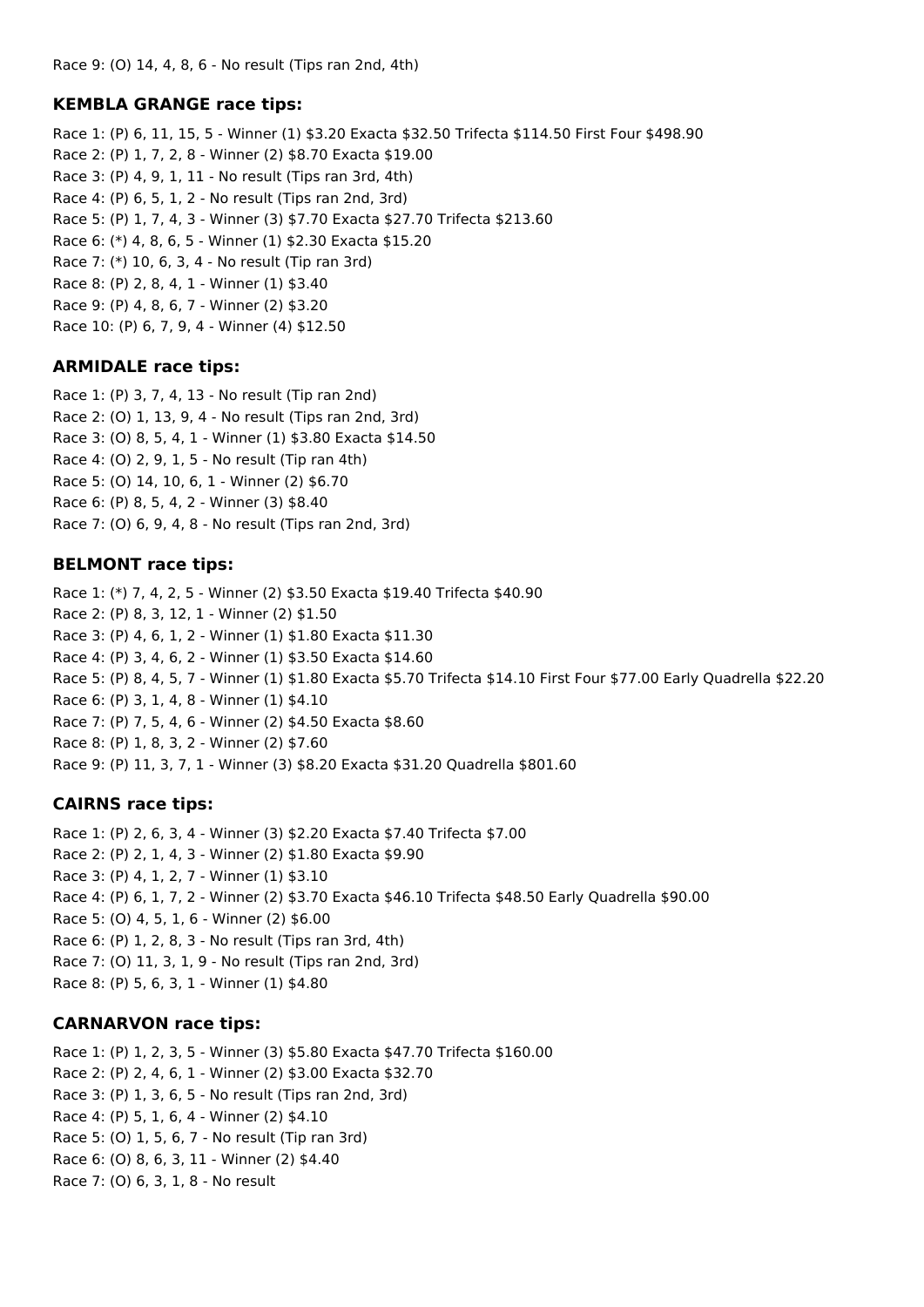#### **DARWIN race tips:**

Race 1: (P) 2, 1, 6, 4 - Winner (4) \$4.10 Exacta \$50.70 Trifecta \$266.00 Race 2: (P) 2, 3, 1, 4 - Winner (2) \$2.10 Exacta \$11.30 Race 3: (P) 1, 4, 5, 2 - Winner (4) \$4.00 Race 4: (P) 4, 1, 5, 6 - Winner (3) \$5.40 Exacta \$18.00 Early Quadrella \$0.00 Race 5: (O) 4, 5, 1, 9 - No result (Tips ran 2nd, 3rd, 4th) Race 6: (P) 1, 2, 4, 7 - Winner (1) \$1.80 Exacta \$3.80

#### **ECHUCA race tips:**

Race 1: (O) 5, 13, 12, 1 - No result (Tips ran 2nd, 3rd) Race 2: (P) 11, 6, 10, 4 - Winner (1) \$3.30 Race 3: (P) 10, 13, 6, 9 - No result (Tips ran 2nd, 4th) Race 4: (P) 10, 11, 9, 3 - Winner (2) \$2.90 Race 5: (O) 11, 7, 9, 1 - No result (Tips ran 2nd, 3rd) Race 6: (O) 8, 1, 6, 12 - Winner (1) \$4.70 Race 7: (P) 1, 4, 9, 3 - No result (Tips ran 2nd, 3rd, 4th) Race 8: (O) 10, 3, 5, 2 - Winner (1) \$3.90 Exacta \$19.90 Race 9: (P) 1, 11, 4, 6 - Winner (4) \$3.70 Exacta \$16.90

## **GOLD COAST race tips:**

Race 1: (P) 1, 4, 5, 2 - Winner (4) \$3.10 Exacta \$4.40 Trifecta \$20.00 First Four \$44.30 Race 2: (P) 1, 4, 9, 8 - No result (Tips ran 2nd, 3rd) Race 3: (P) 8, 3, 4, 9 - Winner (2) \$2.00 Exacta \$4.40 Trifecta \$19.90 Race 4: (P) 7, 2, 9, 6 - No result (Tip ran 2nd) Race 5: (P) 8, 2, 5, 1 - Winner (2) \$2.80 Exacta \$9.90 Race 6: (O) 2, 4, 6, 5 - Winner (2) \$7.80 Exacta \$17.60 Trifecta \$138.20 Race 7: (P) 7, 8, 11, 4 - Winner (2) \$3.50 Race 8: (O) 8, 6, 4, 1 - No result (Tip ran 4th) Race 9: (O) 7, 13, 2, 6 - No result (Tip ran 4th)

## **GOULBURN race tips:**

Race 1: (P) 7, 3, 4, 9 - Winner (1) \$1.60 Exacta \$7.60 Trifecta \$9.70 Race 2: (P) 6, 1, 2, 9 - Winner (1) \$2.10 Exacta \$6.30 Race 3: (P) 1, 9, 5, 3 - Winner (1) \$1.80 Exacta \$14.60 Trifecta \$54.90 Race 4: (P) 9, 2, 3, 1 - Winner (1) \$2.10 Exacta \$10.00 Early Quadrella \$18.10 Race 5: (P) 12, 9, 1, 3 - Winner (1) \$1.70 Race 6: (O) 13, 2, 3, 11 - Winner (3) \$5.90 Exacta \$28.20 Race 7: (P) 4, 7, 5, 1 - Winner (2) \$3.10 Race 8: (P) 7, 6, 13, 5 - Winner (4) \$6.30 Exacta \$13.70 Trifecta \$114.10 First Four \$536.10 Quadrella \$176.30

## **GRIFFITH race tips:**

Race 1: (P) 11, 8, 7, 4 - Winner (1) \$6.50 Race 2: (O) 2, 3, 13, 7 - No result (Tips ran 2nd, 4th) Race 3: (P) 2, 9, 5, 8 - Winner (1) \$2.40 Exacta \$15.40 Trifecta \$34.50 First Four \$96.00 Race 4: (P) 1, 4, 6, 2 - No result (Tips ran 2nd, 4th) Race 5: (P) 3, 4, 1, 12 - Winner (3) \$2.80 Exacta \$12.40 Race 6: (O) 3, 2, 8, 7 - No result (Tips ran 2nd, 4th)

## **MORPHETTVILLE race tips:**

Race 1: (P) 3, 5, 6, 1 - Winner (1) \$1.50 Race 2: (P) 2, 1, 3, 4 - Winner (1) \$2.50 Exacta \$11.50 Trifecta \$37.90 Race 3: (P) 3, 7, 1, 5 - Winner (4) \$9.70 Exacta \$35.70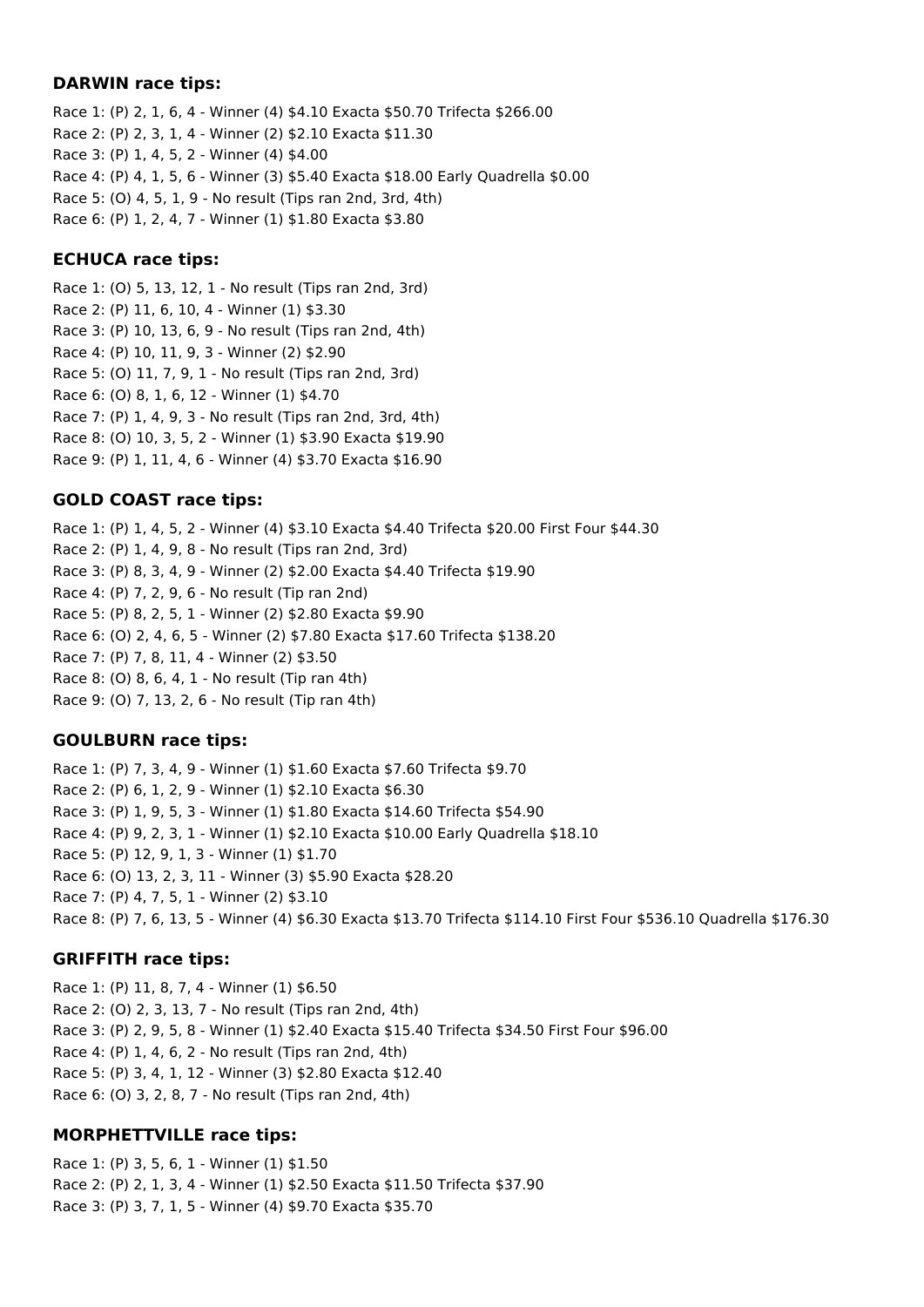Race 4: (P) 4, 5, 2, 1 - Winner (1) \$2.30 Exacta \$7.70 Trifecta \$38.90 Race 5: (O) 11, 13, 9, 3 - Winner (2) \$7.60 Exacta \$22.40 Early Quadrella \$536.60 Race 6: (P) 2, 8, 4, 3 - Winner (1) \$3.30 Race 7: (P) 1, 7, 8, 3 - Winner (3) \$4.70 Exacta \$30.10 Trifecta \$130.20 First Four \$305.60 Race 8: (O) 12, 9, 8, 3 - Winner (2) \$3.40 Race 9: (P) 5, 3, 12, 10 - Winner (3) \$4.10 Exacta \$15.70 Quadrella \$318.90

## **TOOWOOMBA race tips:**

Race 1: (P) 6, 13, 8, 2 - Winner (2) \$7.50 Exacta \$71.30 Trifecta \$283.20 Race 2: (P) 5, 2, 7, 9 - Winner (3) \$13.70 Race 3: (P) 4, 9, 2, 7 - Winner (3) \$7.20 Exacta \$31.50 Trifecta \$73.10 Race 4: (O) 3, 9, 2, 10 - Winner (1) \$4.80 Early Quadrella \$2,483.90 Race 5: (P) 2, 3, 5, 1 - No result (Tips ran 2nd, 3rd, 4th) Race 6: (P) 3, 1, 5, 13 - Winner (4) \$2.40 Race 7: (O) 5, 4, 9, 8 - No result (Tips ran 2nd, 4th)

# **Saturday 4th September 2021**

## **EAGLE FARM race tips:**

Race 1: (P) 8, 9, 6, 4 - Winner (1) \$2.40 Exacta \$12.60 Race 2: (P) 1, 8, 2, 4 - Winner (3) \$5.10 Exacta \$43.60 Trifecta \$104.70 Race 3: (P) 1, 6, 4, 3 - Winner (2) \$2.40 Exacta \$14.90 Race 4: (P) 4, 2, 3, 1 - No result (Tips ran 2nd, 3rd) Race 5: (P) 1, 4, 6, 2 - Winner (2) \$2.00 Exacta \$3.30 Trifecta \$16.00 Race 6: (P) 3, 4, 8, 7 - Winner (2) \$3.10 Exacta \$6.20 Trifecta \$34.70 First Four \$104.60 Race 7: (\*) 4, 6, 7, 10 - Winner (1) \$2.50 Exacta \$16.60 Race 8: (P) 3, 1, 6, 10 - No result (Tips ran 2nd, 4th) Race 9: (P) 3, 1, 4, 5 - No result (Tips ran 2nd, 4th)

# **MOONEE VALLEY race tips:**

Race 1: (\*) 3, 9, 6, 1 - Winner (3) \$4.50 Exacta \$15.80 Trifecta \$84.60 First Four \$286.00 Race 2: (\*) 8, 15, 13, 11 - Winner (1) \$2.30 Race 3: (P) 6, 2, 5, 10 - No result (Tips ran 2nd, 3rd, 4th) Race 4: (P) 9, 12, 5, 8 - Winner (1) \$2.80 Exacta \$18.50 Race 5: (\*) 3, 8, 9, 1 - Winner (4) \$6.00 Exacta \$22.10 Trifecta \$48.80 First Four \$138.60 Race 6: (P) 8, 3, 4, 7 - Winner (4) \$11.30 Race 7: (P) 14, 11, 6, 4 - No result (Tips ran 2nd, 4th) Race 8: (O) 11, 4, 14, 8 - Winner (2) \$6.00 Exacta \$23.70 Race 9: (O) 2, 6, 12, 4 - Winner (3) \$5.60

## **RANDWICK race tips:**

Race 1: (P) 2, 19, 4, 3 - No result (Tips ran 2nd, 3rd) Race 2: (P) 7, 8, 5, 2 - Winner (1) \$3.40 Race 3: (P) 3, 6, 10, 1 - Winner (4) \$7.70 Race 4: (O) 4, 5, 10, 2 - No result (Tips ran 2nd, 3rd, 4th) Race 5: (P) 1, 3, 2, 9 - Winner (1) \$1.50 Exacta \$3.40 Trifecta \$10.60 Race 6: (P) 4, 7, 12, 2 - No result Race 7: (P) 1, 2, 3, 8 - Winner (1) \$2.10 Race 8: (P) 2, 1, 13, 12 - Winner (2) \$4.40 Race 9: (\*) 13, 11, 6, 17 - Winner (2) \$6.60 Exacta \$21.30 Race 10: (O) 13, 4, 5, 9 - No result (Tip ran 4th)

## **MORPHETTVILLE race tips:**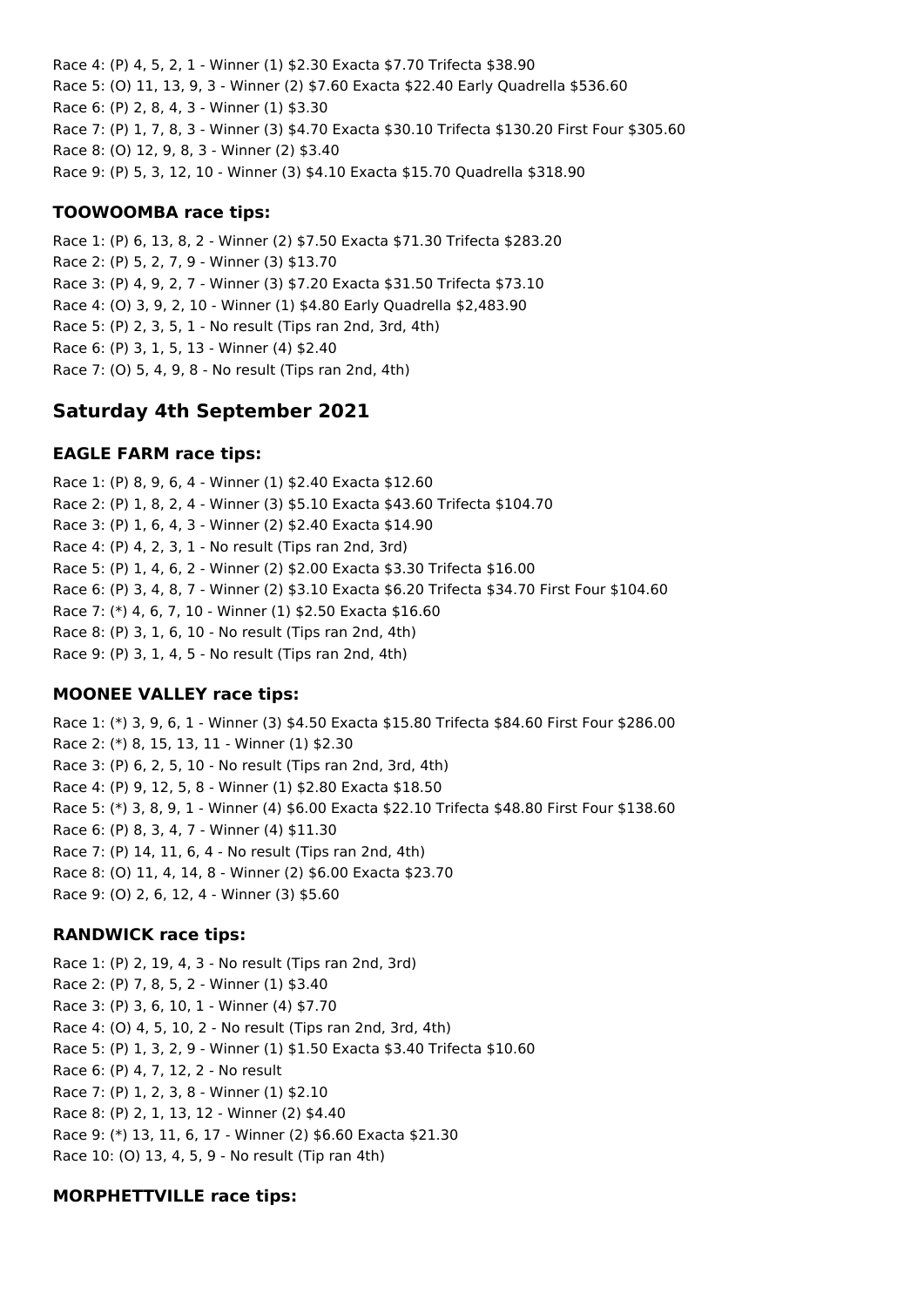Race 1: (\*) 6, 4, 1, 3 - Winner (4) \$10.60 Exacta \$32.60 Trifecta \$77.10 Race 2: (P) 10, 11, 8, 4 - Winner (1) \$2.40 Race 3: (P) 4, 6, 2, 7 - No result (Tips ran 2nd, 3rd) Race 4: (P) 7, 1, 8, 5 - Winner (2) \$3.60 Exacta \$20.80 Race 5: (\*) 3, 7, 8, 4 - Winner (1) \$1.60 Race 6: (P) 4, 3, 1, 2 - No result (Tip ran 3rd) Race 7: (P) 2, 6, 9, 4 - Winner (2) \$4.70 Race 8: (P) 5, 10, 7, 8 - No result (Tips ran 2nd, 4th) Race 9: (\*) 6, 7, 5, 9 - Winner (1) \$1.80

#### **BARCALDINE race tips:**

Race 1: (P) 4, 1, 8, 5 - Winner (1) \$2.20 Exacta \$8.00 Race 2: (P) 2, 1, 4, 3 - Winner (1) \$10.80 Race 3: (P) 3, 1, 2, 4 - Winner (3) \$3.10 Exacta \$4.20 Race 4: (O) 6, 11, 4, 12 - No result (Tips ran 2nd, 3rd) Race 5: (O) 1, 11, 7, 8 - Winner (1) \$2.40 Race 6: (O) 3, 6, 7, 2 - No result (Tip ran 2nd) Race 7: (O) 9, 8, 3, 7 - Winner (1) \$2.70 Exacta \$57.70 Race 8: (P) 11, 10, 2, 9 - No result (Tips ran 3rd, 4th)

#### **BELMONT race tips:**

Race 1: (P) 2, 6, 7, 3 - Winner (1) \$2.50 Exacta \$9.50 Race 2: (P) 1, 2, 4, 7 - Winner (2) \$2.50 Exacta \$6.80 Race 3: (P) 2, 5, 6, 8 - No result (Tips ran 2nd, 4th) Race 4: (P) 5, 8, 2, 7 - Winner (2) \$5.80 Race 5: (P) 3, 1, 5, 9 - Winner (2) \$5.10 Race 6: (P) 6, 9, 3, 5 - Winner (2) \$5.90 Exacta \$28.40 Race 7: (O) 10, 1, 2, 9 - Winner (3) \$6.50 Race 8: (O) 8, 3, 4, 5 - Winner (1) \$1.60 Race 9: (O) 12, 10, 11, 2 - Winner (1) \$2.40 Exacta \$72.10 Quadrella \$278.30

#### **DARWIN race tips:**

Race 1: (P) 2, 7, 5, 4 - Winner (1) \$4.00 Exacta \$23.20 Race 2: (P) 6, 7, 4, 3 - Winner (2) \$5.20 Race 3: (P) 4, 7, 5, 2 - Winner (1) \$2.70 Exacta \$13.80 Trifecta \$83.30 Race 4: (P) 8, 2, 4, 5 - No result (Tips ran 3rd, 4th) Race 5: (P) 2, 3, 1, 8 - Winner (4) \$4.80 Exacta \$32.60

#### **GOLD COAST race tips:**

Race 1: (P) 2, 1, 4, 7 - Winner (4) \$16.50 Exacta \$51.30 Trifecta \$151.80 First Four \$215.80 Race 2: (O) 3, 4, 1, 14 - No result (Tip ran 3rd) Race 3: (P) 13, 1, 11, 2 - Winner (1) \$2.70 Exacta \$8.70 Race 4: (O) 3, 1, 4, 10 - Winner (1) \$4.10 Race 5: (P) 5, 4, 11, 3 - Winner (4) \$5.10 Exacta \$33.60 Trifecta \$61.30 Race 6: (O) 8, 7, 10, 2 - Winner (1) \$3.70 Race 7: (O) 12, 14, 7, 3 - Winner (4) \$5.50 Exacta \$27.40 Trifecta \$134.90 Race 8: (O) 3, 4, 2, 11 - Winner (2) \$4.50 Quadrella \$492.30

#### **GRAFTON race tips:**

Race 1: (P) 8, 10, 1, 2 - Winner (2) \$6.40 Race 2: (O) 3, 1, 7, 2 - No result (Tip ran 4th) Race 3: (O) 7, 3, 10, 4 - No result (Tips ran 2nd, 3rd) Race 4: (O) 2, 10, 4, 6 - No result (Tip ran 4th)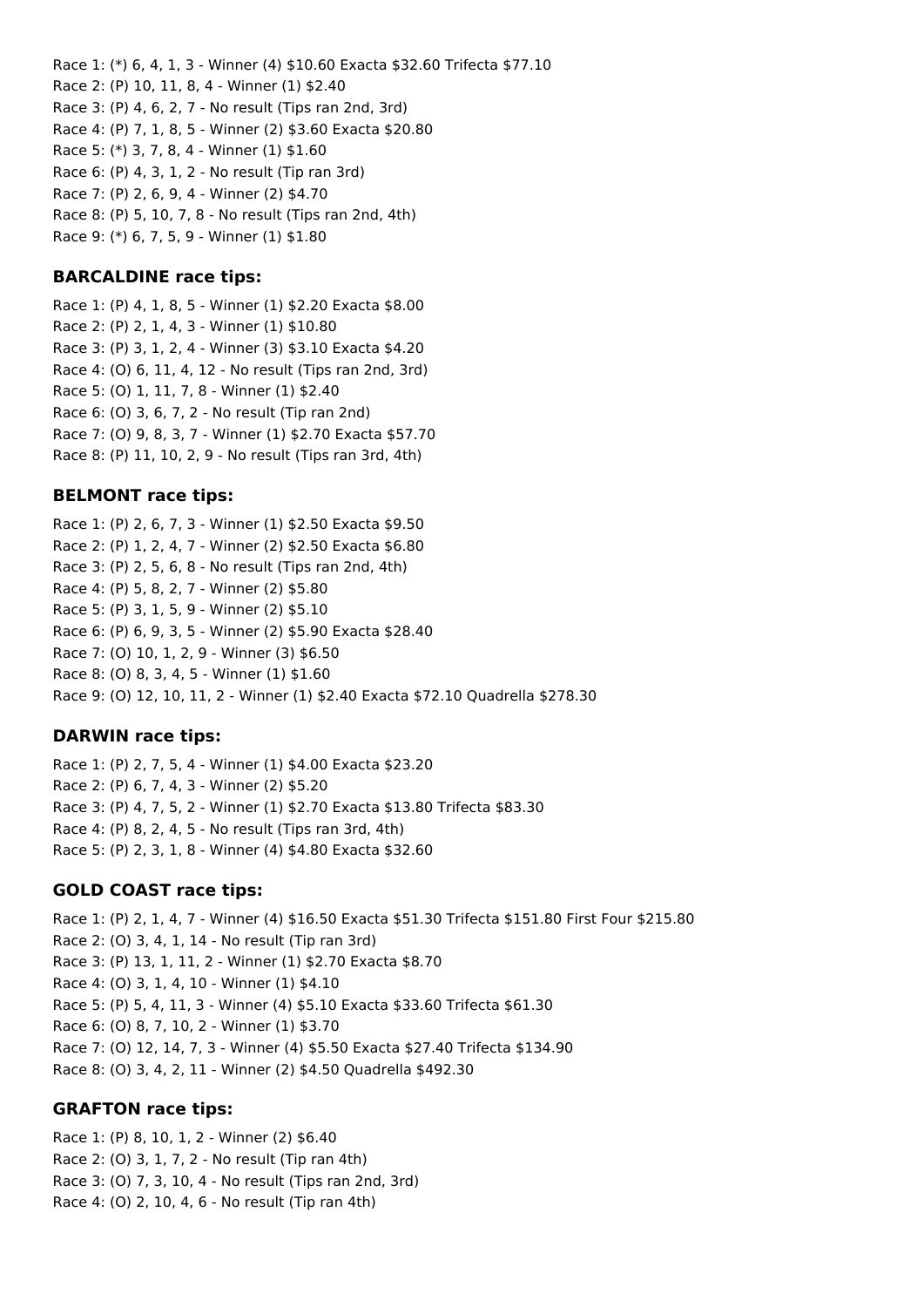Race 5: (O) 8, 2, 7, 6 - Winner (4) \$4.90 Exacta \$27.80 Trifecta \$73.30 First Four \$621.60 Race 6: (P) 5, 3, 9, 6 - No result (Tips ran 2nd, 3rd, 4th)

#### **MILDURA race tips:**

Race 1: (P) 2, 7, 5, 8 - Winner (1) \$2.20 Exacta \$8.40 Trifecta \$14.70 First Four \$27.00 Race 2: (P) 5, 10, 8, 3 - Winner (1) \$1.50 Exacta \$3.70 Trifecta \$28.40 Race 3: (P) 13, 12, 11, 2 - Winner (1) \$3.20 Race 4: (P) 5, 3, 1, 4 - Winner (4) \$3.80 Exacta \$13.40 Early Quadrella \$7.50 Race 5: (P) 5, 3, 4, 8 - Winner (4) \$16.10 Exacta \$43.20 Race 6: (P) 2, 4, 1, 3 - Winner (1) \$1.80 Quadrella \$950.50

#### **NEWCASTLE race tips:**

Race 1: (P) 4, 3, 1, 5 - Winner (1) \$2.30 Exacta \$9.60 Race 2: (P) 1, 7, 2, 8 - Winner (3) \$9.10 Race 3: (P) 4, 8, 9, 5 - Winner (2) \$2.80 Exacta \$8.40 Race 4: (P) 2, 6, 1, 5 - Winner (2) \$4.00 Early Quadrella \$400.50 Race 5: (P) 2, 6, 5, 3 - Winner (1) \$2.90 Exacta \$7.70 Race 6: (P) 5, 2, 9, 1 - No result (Tips ran 2nd, 4th) Race 7: (O) 9, 11, 13, 7 - No result (Tips ran 2nd, 3rd)

#### **TOOWOOMBA race tips:**

Race 1: (P) 1, 9, 4, 15 - Winner (2) \$3.00 Race 2: (O) 3, 4, 5, 1 - Winner (2) \$4.50 Race 3: (O) 8, 1, 7, 9 - No result (Tips ran 2nd, 4th) Race 4: (P) 1, 4, 8, 3 - Winner (4) \$3.80 Race 5: (P) 3, 5, 4, 1 - No result (Tips ran 2nd, 3rd) Race 6: (P) 5, 2, 1, 3 - Winner (3) \$10.00 Exacta \$36.00 Trifecta \$94.60 Race 7: (P) 1, 6, 3, 7 - No result (Tips ran 2nd, 3rd) Race 8: (P) 8, 4, 5, 1 - Winner (2) \$4.10 Exacta \$13.10

## **Saturday 28th August 2021**

#### **CAULFIELD race tips:**

Race 1: (\*) 3, 4, 2, 1 - Winner (1) \$2.00 Race 2: (O) 3, 8, 5, 7 - No result (Tips ran 2nd, 4th) Race 3: (\*) 7, 2, 3, 4 - Winner (1) \$1.60 Exacta \$5.20 Race 4: (P) 1, 2, 9, 5 - No result (Tips ran 2nd, 3rd) Race 5: (\*) 1, 4, 5, 8 - Winner (1) \$1.90 Race 6: (\*) 1, 2, 4, 9 - Winner (1) \$1.90 Race 7: (P) 2, 9, 7, 12 - No result (Tips ran 2nd, 3rd) Race 8: (P) 10, 2, 11, 7 - Winner (2) \$3.10 Race 9: (\*) 11, 3, 12, 1 - Winner (1) \$1.70 Exacta \$7.70

#### **DOOMBEN race tips:**

Race 1: (P) 9, 3, 4, 5 - Winner (2) \$3.50 Race 2: (P) 4, 11, 14, 1 - Winner (2) \$5.00 Exacta \$20.30 Race 3: (P) 13, 8, 7, 2 - Winner (1) \$1.50 Exacta \$8.60 Race 4: (P) 5, 10, 2, 6 - Winner (1) \$2.20 Exacta \$10.40 Trifecta \$43.20 Race 5: (O) 2, 3, 10, 8 - No result (Tips ran 3rd, 4th) Race 6: (\*) 5, 6, 9, 8 - Winner (1) \$1.50 Exacta \$3.60 Race 7: (\*) 1, 2, 12, 9 - Winner (3) \$6.70 Exacta \$25.60 Trifecta \$148.00 First Four \$301.40 Race 8: (P) 6, 13, 3, 11 - Winner (3) \$4.30 Exacta \$34.10 Trifecta \$123.10 First Four \$266.10 Race 9: (P) 10, 2, 19, 13 - No result (Tips ran 2nd, 4th)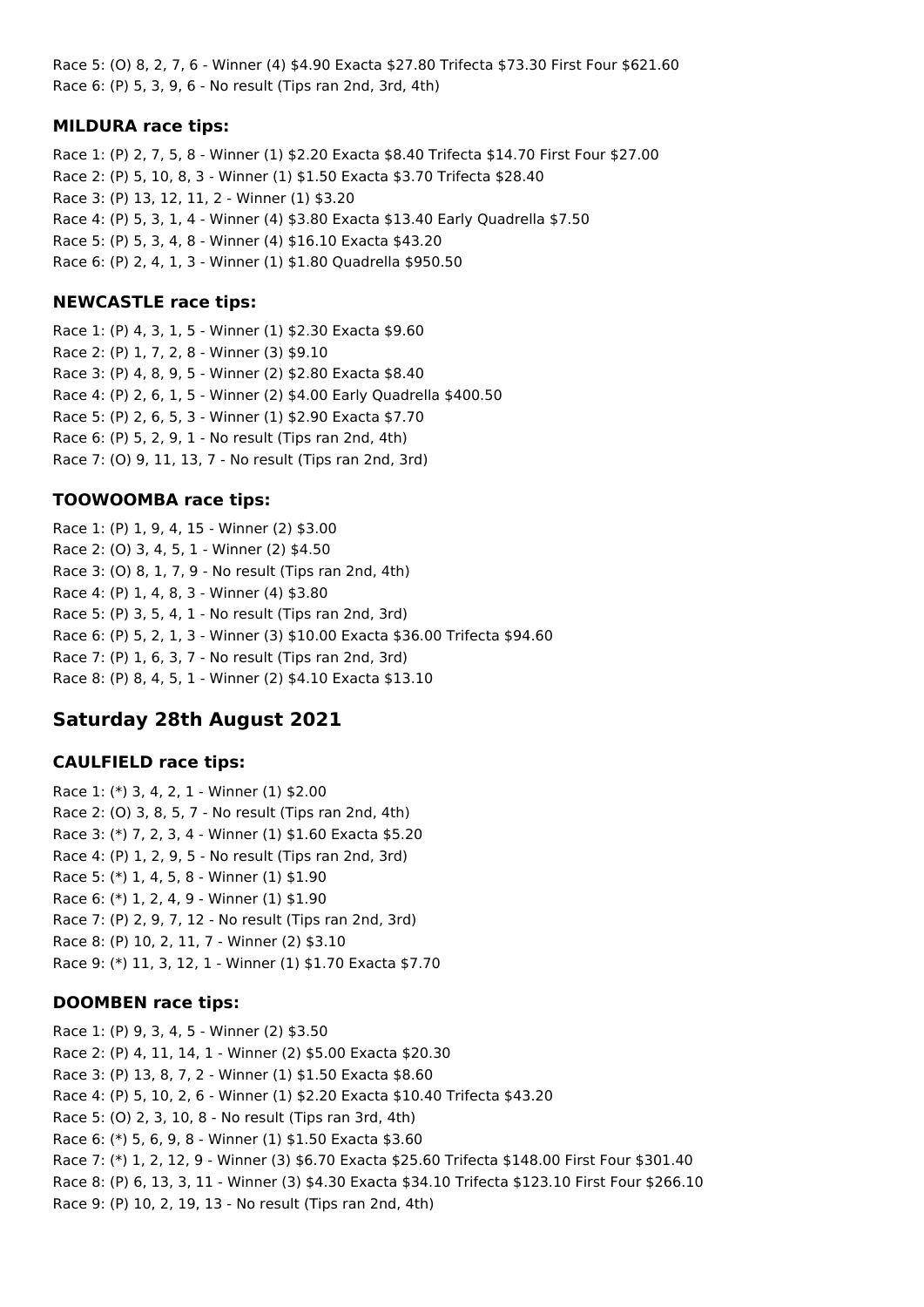#### **KEMBLA GRANGE race tips:**

Race 1: (P) 5, 9, 4, 8 - Winner (4) \$8.10 Race 2: (\*) 6, 5, 2, 4 - Winner (1) \$2.10 Race 3: (P) 5, 12, 10, 3 - No result (Tips ran 2nd, 3rd) Race 4: (P) 2, 6, 1, 3 - No result (Tips ran 3rd, 4th) Race 5: (P) 2, 1, 6, 9 - Winner (1) \$3.40 Exacta \$16.50 Trifecta \$67.40 Race 6: (\*) 1, 4, 8, 2 - Winner (3) \$6.50 Exacta \$18.80 Trifecta \$100.00 Race 7: (P) 13, 1, 12, 9 - Winner (3) \$4.20 Exacta \$13.10 Race 8: (P) 7, 2, 3, 4 - Winner (3) \$5.50 Exacta \$20.70 Trifecta \$150.80 First Four \$330.40 Race 9: (P) 6, 4, 10, 11 - Winner (1) \$2.60 Race 10: (P) 8, 13, 17, 7 - No result (Tips ran 2nd, 3rd, 4th)

## **BELMONT race tips:**

Race 1: (\*) 4, 2, 3, 5 - Winner (1) \$1.50 Exacta \$2.20 Trifecta \$2.40 First Four \$2.50 Race 2: (P) 5, 2, 7, 6 - Winner (2) \$5.60 Exacta \$14.60 Trifecta \$40.90 Race 3: (P) 5, 9, 7, 2 - Winner (4) \$4.40 Exacta \$24.80 Trifecta \$60.50 Race 4: (P) 2, 3, 5, 1 - Winner (2) \$2.80 Exacta \$11.80 Race 5: (P) 1, 2, 7, 6 - No result (Tip ran 2nd) Race 6: (P) 5, 1, 9, 3 - No result (Tip ran 3rd) Race 7: (P) 4, 2, 1, 9 - Winner (1) \$1.90 Exacta \$12.00 Race 8: (P) 4, 2, 6, 5 - Winner (2) \$2.60 Exacta \$9.30 Trifecta \$19.40 Race 9: (\*) 5, 2, 1, 9 - Winner (1) \$2.60

## **CAIRNS race tips:**

Race 1: (\*) 6, 1, 5, 7 - Winner (1) \$1.30 Race 2: (P) 1, 7, 3, 5 - Winner (1) \$3.90 Exacta \$16.80 Race 3: (O) 5, 8, 9, 2 - Winner (2) \$7.70 Exacta \$45.10 Race 4: (O) 4, 8, 12, 5 - No result (Tip ran 2nd) Race 5: (O) 11, 8, 10, 7 - Winner (1) \$2.60 Race 6: (O) 8, 6, 9, 10 - Winner (2) \$6.50 Race 7: (O) 3, 1, 14, 4 - No result (Tips ran 2nd, 4th) Race 8: (\*) 12, 2, 6, 11 - Winner (4) \$9.60 Race 9: (\*) 2, 9, 6, 4 - Winner (3) \$4.70 Exacta \$11.00

## **DARWIN race tips:**

Race 1: (P) 2, 1, 3, 4 - No result (Tips ran 3rd, 4th) Race 2: (O) 7, 5, 4, 2 - Winner (3) \$12.10 Race 3: (O) 2, 5, 6, 4 - Winner (4) \$10.50 Race 4: (P) 1, 7, 2, 4 - No result (Tip ran 3rd) Race 5: (P) 1, 2, 5, 3 - Winner (1) \$2.40 Exacta \$6.20 Trifecta \$31.80 First Four \$71.60

## **MORPHETTVILLE race tips:**

Race 1: (P) 2, 1, 6, 3 - Winner (4) \$5.90 Exacta \$9.90 Race 2: (P) 2, 5, 6, 4 - No result (Tips ran 2nd, 4th) Race 3: (P) 1, 3, 7, 4 - Winner (4) \$3.90 Race 4: (P) 2, 8, 5, 6 - No result (Tips ran 2nd, 4th) Race 5: (P) 9, 6, 2, 7 - Winner (4) \$12.20 Race 6: (P) 9, 2, 7, 5 - Winner (4) \$10.50 Exacta \$66.50 Trifecta \$255.30 Race 7: (P) 5, 1, 6, 11 - Winner (1) \$1.90 Exacta \$8.00 Race 8: (O) 3, 11, 6, 2 - No result (Tip ran 2nd) Race 9: (O) 10, 14, 2, 9 - No result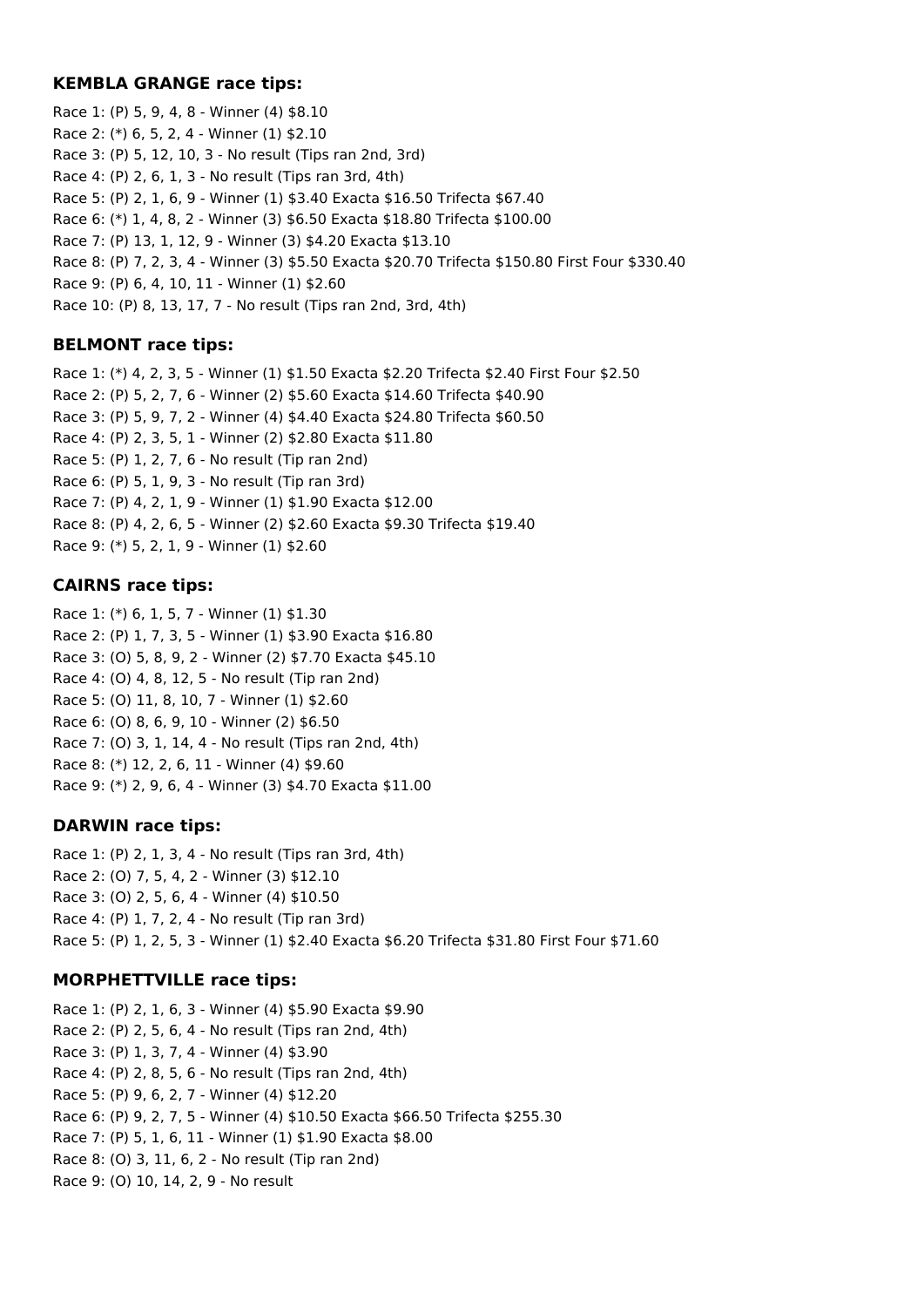#### **PORT MACQUARIE race tips:**

Race 1: (P) 3, 4, 6, 7 - Winner (1) \$3.50 Race 2: (P) 1, 10, 2, 8 - No result (Tip ran 4th) Race 3: (P) 9, 2, 7, 8 - Winner (4) \$9.20 Race 4: (O) 1, 7, 2, 10 - Winner (1) \$5.60 Race 5: (O) 7, 3, 4, 6 - Winner (2) \$6.50 Race 6: (O) 2, 3, 4, 8 - Winner (1) \$3.30 Quadrella \$1,316.20

## **TOOWOOMBA race tips:**

Race 1: (P) 5, 7, 9, 3 - Winner (3) \$2.80 Exacta \$7.30 Race 2: (P) 4, 5, 1, 8 - Winner (1) \$2.60 Exacta \$41.50 Trifecta \$192.80 Race 3: (P) 4, 6, 8, 9 - No result (Tips ran 2nd, 3rd, 4th) Race 4: (P) 1, 4, 8, 6 - Winner (2) \$2.40 Race 5: (P) 2, 5, 1, 10 - Winner (3) \$2.10 Race 6: (P) 7, 3, 6, 8 - Winner (4) \$10.80 Exacta \$35.40 Race 7: (P) 3, 6, 8, 5 - Winner (3) \$6.60 Exacta \$32.30 Quadrella \$590.80

## **WARRACKNABEAL race tips:**

Race 1: (P) 3, 8, 4, 10 - Winner (3) \$2.50 Race 2: (P) 2, 9, 13, 1 - No result (Tip ran 4th) Race 3: (O) 9, 6, 11, 1 - Winner (1) \$1.50 Exacta \$4.70 Trifecta \$48.50 Race 4: (P) 5, 2, 7, 9 - Winner (2) \$5.50 Exacta \$27.20 Race 5: (O) 8, 10, 3, 5 - Winner (1) \$4.00 Race 6: (O) 8, 6, 3, 9 - Winner (1) \$3.20 Race 7: (O) 8, 3, 5, 1 - Winner (3) \$8.90 Exacta \$37.50 Quadrella \$628.20

## **GOULBURN race tips:**

Race 1: (P) 2, 5, 7, 6 - Winner (4) \$12.30 Race 2: (P) 9, 7, 4, 1 - Winner (3) \$3.90 Exacta \$9.50 Trifecta \$16.20 Race 3: (P) 4, 3, 8, 10 - Winner (4) \$4.60 Exacta \$26.70 Trifecta \$71.00 Race 4: (P) 1, 8, 6, 10 - Winner (1) \$1.60 Exacta \$8.80 Trifecta \$43.40 First Four \$95.90 Early Quadrella \$910.70 Race 5: (P) 11, 7, 13, 10 - Winner (4) \$9.50 Exacta \$38.50 Trifecta \$154.10 Race 6: (P) 3, 7, 9, 12 - No result (Tip ran 3rd) Race 7: (P) 1, 7, 13, 14 - No result (Tips ran 2nd, 3rd)

# **Saturday 21st August 2021**

## **EAGLE FARM race tips:**

Race 1: (\*) 5, 3, 7, 1 - Winner (1) \$1.40 Exacta \$5.90 Race 2: (P) 1, 2, 5, 8 - Winner (2) \$4.80 Race 3: (P) 3, 6, 9, 8 - Winner (2) \$5.70 Exacta \$22.00 Trifecta \$45.30 Race 4: (\*) 2, 3, 7, 5 - Winner (2) \$4.00 Exacta \$8.50 Trifecta \$68.60 First Four \$206.00 Race 5: (P) 9, 6, 1, 3 - Winner (3) \$9.90 Early Quadrella \$1,039.10 Race 6: (P) 1, 2, 6, 5 - Winner (1) \$2.00 Exacta \$11.60 Race 7: (\*) 9, 4, 8, 3 - Winner (3) \$3.30 Exacta \$9.70 Trifecta \$42.30 Race 8: (P) 11, 5, 8, 6 - Winner (2) \$4.00 Exacta \$16.30 Trifecta \$29.80 Race 9: (O) 11, 9, 1, 5 - No result (Tip ran 2nd)

# **MOONEE VALLEY race tips:**

Race 1: (P) 1, 9, 4, 2 - Winner (2) \$7.00 Exacta \$23.10 Race 2: (P) 1, 5, 2, 7 - Winner (4) \$6.40 Exacta \$26.70 Race 3: (P) 3, 4, 6, 7 - Winner (1) \$2.70 Exacta \$9.70 Trifecta \$35.50 First Four \$74.40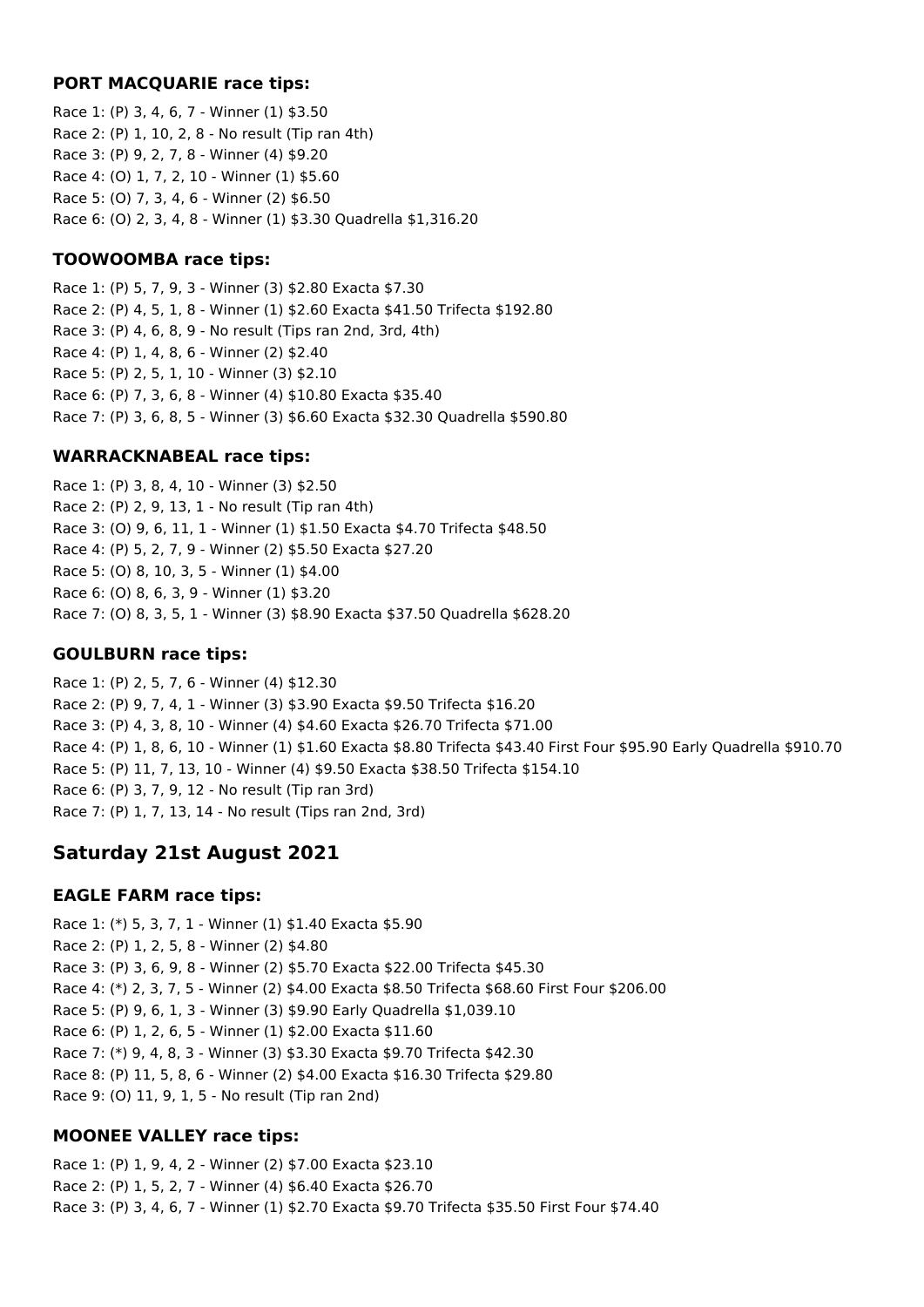Race 4: (P) 3, 12, 6, 8 - No result (Tips ran 2nd, 3rd) Race 5: (\*) 1, 9, 13, 14 - Winner (1) \$2.20 Exacta \$9.90 Race 6: (P) 4, 1, 6, 3 - No result (Tips ran 2nd, 3rd) Race 7: (P) 3, 9, 7, 6 - Winner (3) \$4.10 Exacta \$16.60 Race 8: (P) 9, 1, 6, 3 - Winner (3) \$4.20 Race 9: (P) 11, 9, 6, 7 - No result (Tips ran 2nd, 3rd)

#### **RANDWICK race tips:**

Race 1: (P) 17, 1, 3, 6 - No result (Tip ran 4th) Race 2: (P) 7, 2, 9, 8 - No result (Tips ran 2nd, 3rd) Race 3: (O) 4, 1, 7, 16 - No result (Tip ran 4th) Race 4: (\*) 11, 4, 2, 7 - No result (Tips ran 2nd, 4th) Race 5: (P) 8, 13, 12, 10 - Winner (1) \$4.10 Exacta \$30.40 Trifecta \$210.30 Race 6: (\*) 1, 6, 3, 12 - Winner (2) \$7.40 Race 7: (P) 5, 1, 6, 8 - Winner (4) \$7.30 Race 8: (P) 12, 2, 3, 1 - No result (Tip ran 2nd) Race 9: (O) 3, 8, 7, 12 - No result (Tips ran 2nd, 3rd) Race 10: (O) 8, 12, 6, 1 - Winner (2) \$5.10 Exacta \$27.20

## **ALICE SPRINGS race tips:**

Race 1: (P) 5, 1, 2, 3 - Winner (2) \$4.20 Exacta \$20.50 Race 2: (P) 3, 2, 6, 4 - No result (Tips ran 2nd, 4th) Race 3: (P) 6, 2, 5, 1 - Winner (2) \$2.30 Race 4: (P) 1, 3, 2, 5 - Winner (1) \$2.20 Exacta \$5.80 Trifecta \$14.50 First Four \$15.30

## **BELMONT race tips:**

Race 1: (P) 2, 1, 3, 5 - Winner (3) \$3.30 Exacta \$8.00 Trifecta \$11.40 Race 2: (P) 1, 2, 7, 5 - Winner (1) \$2.00 Exacta \$7.20 Trifecta \$20.70 First Four \$45.40 Race 3: (P) 9, 1, 2, 6 - Winner (1) \$2.70 Race 4: (O) 2, 10, 9, 8 - Winner (2) \$5.90 Race 5: (P) 4, 8, 9, 2 - No result (Tips ran 3rd, 4th) Race 6: (P) 3, 5, 6, 4 - Winner (4) \$8.50 Exacta \$19.40 Trifecta \$139.00 Race 7: (P) 8, 6, 4, 3 - No result (Tips ran 2nd, 4th) Race 8: (P) 6, 5, 7, 8 - Winner (1) \$4.10 Exacta \$11.60 Race 9: (P) 9, 2, 3, 6 - Winner (3) \$1.80 Exacta \$5.20

## **CAIRNS race tips:**

Race 1: (P) 7, 10, 9, 6 - Winner (1) \$1.80 Race 2: (P) 7, 2, 4, 9 - No result (Tips ran 2nd, 3rd) Race 3: (O) 2, 5, 9, 12 - Winner (1) \$2.50 Race 4: (O) 11, 3, 12, 4 - Winner (1) \$2.70 Exacta \$14.30 Race 5: (O) 11, 9, 1, 13 - Winner (1) \$2.00 Exacta \$23.70 Race 6: (P) 1, 4, 6, 5 - Winner (1) \$4.30 Race 7: (P) 6, 2, 7, 3 - No result (Tips ran 2nd, 3rd) Race 8: (O) 3, 1, 2, 5 - Winner (1) \$2.40 Exacta \$15.20

## **GILGANDRA race tips:**

Race 1: (P) 10, 4, 7, 2 - Winner (2) \$4.20 Exacta \$10.80 Trifecta \$33.40 First Four \$66.50 Race 2: (O) 5, 4, 7, 11 - No result (Tips ran 2nd, 3rd) Race 3: (O) 11, 3, 5, 2 - Winner (2) \$5.90 Race 4: (O) 5, 6, 7, 8 - No result Race 5: (P) 3, 6, 5, 7 - Winner (1) \$7.70 Exacta \$79.00 Race 6: (P) 2, 1, 8, 7 - No result (Tips ran 2nd, 3rd)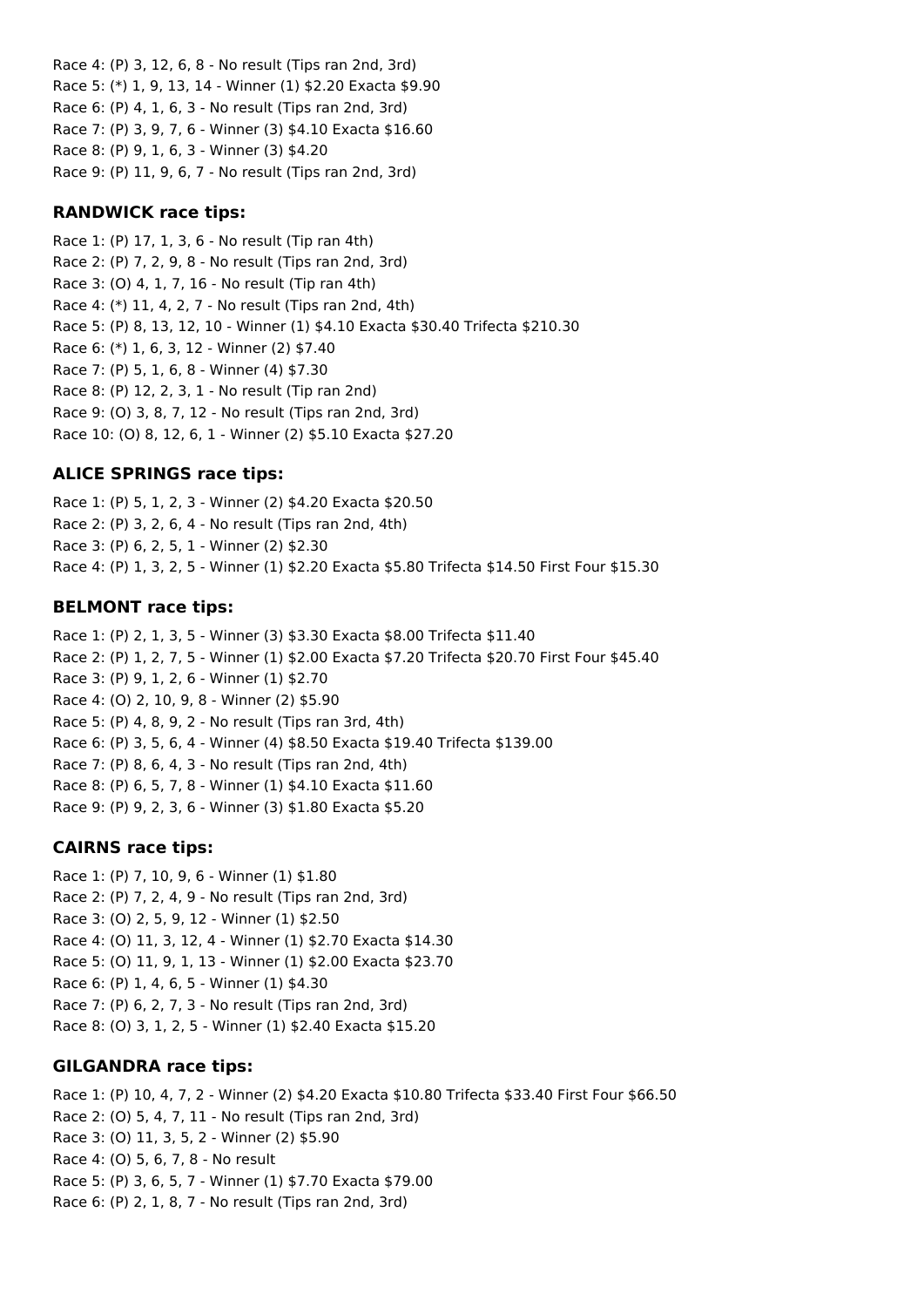Race 7: (O) 7, 8, 10, 11 - No result (Tips ran 2nd, 4th)

#### **GOLD COAST race tips:**

Race 1: (P) 4, 3, 5, 1 - Winner (1) \$1.60 Exacta \$7.90 Trifecta \$22.10 First Four \$46.70 Race 2: (P) 4, 1, 9, 6 - No result (Tips ran 2nd, 3rd) Race 3: (P) 7, 9, 1, 6 - Winner (1) \$2.40 Exacta \$2.80 Trifecta \$24.60 First Four \$84.00 Race 4: (P) 2, 3, 5, 4 - No result (Tips ran 2nd, 3rd, 4th) Race 5: (O) 4, 6, 2, 8 - Winner (3) \$10.80 Exacta \$38.00 Trifecta \$70.80 Race 6: (P) 5, 6, 3, 8 - Winner (2) \$2.30 Exacta \$10.10 Trifecta \$45.60 First Four \$140.70 Race 7: (P) 5, 9, 2, 6 - Winner (1) \$1.50 Race 8: (P) 8, 1, 6, 3 - Winner (4) \$5.40 Exacta \$30.80 Quadrella \$393.30

## **MORPHETTVILLE race tips:**

Race 1: (P) 1, 4, 2, 6 - Winner (2) \$4.50 Race 2: (P) 7, 8, 2, 3 - Winner (3) \$4.60 Exacta \$32.30 Race 3: (\*) 2, 14, 7, 4 - No result (Tip ran 2nd) Race 4: (P) 4, 2, 12, 6 - No result (Tip ran 4th) Race 5: (O) 1, 8, 9, 11 - Winner (2) \$8.30 Exacta \$43.50 Trifecta \$536.70 Race 6: (O) 5, 11, 9, 3 - Winner (2) \$4.90 Exacta \$18.00 Race 7: (P) 4, 5, 3, 8 - Winner (1) \$3.00 Race 8: (\*) 10, 8, 7, 9 - Winner (1) \$2.70 Exacta \$16.60 Race 9: (P) 8, 11, 2, 6 - Winner (1) \$4.30 Quadrella \$325.10

## **NEWCASTLE race tips:**

Race 1: (P) 7, 12, 8, 9 - No result (Tips ran 2nd, 3rd, 4th) Race 2: (P) 8, 4, 13, 10 - No result (Tip ran 3rd) Race 3: (P) 9, 1, 11, 8 - No result (Tips ran 2nd, 3rd) Race 4: (P) 6, 9, 8, 5 - No result (Tip ran 2nd) Race 5: (P) 2, 4, 10, 3 - Winner (2) \$3.80 Exacta \$23.30 Trifecta \$142.80 Race 6: (O) 8, 4, 1, 17 - Winner (2) \$2.80 Exacta \$8.40 Trifecta \$34.70 Race 7: (O) 4, 14, 11, 8 - No result (Tip ran 3rd)

# **TOOWOOMBA race tips:**

Race 1: (P) 7, 4, 5, 3 - Winner (1) \$4.00 Exacta \$13.10 Trifecta \$45.90 Race 2: (P) 2, 4, 1, 3 - Winner (1) \$2.30 Exacta \$5.70 Trifecta \$21.30 Race 3: (P) 5, 2, 7, 6 - Winner (1) \$3.30 Exacta \$8.30 Race 4: (P) 2, 1, 4, 6 - Winner (3) \$6.50 Exacta \$30.80 Trifecta \$94.50 First Four \$338.50 Early Quadrella \$282.60 Race 5: (O) 6, 14, 2, 9 - Winner (1) \$2.60 Exacta \$29.10 Trifecta \$129.60 Race 6: (P) 1, 4, 2, 6 - Winner (2) \$2.60 Exacta \$6.90 Trifecta \$26.30 Race 7: (P) 3, 1, 7, 5 - Winner (2) \$3.80 Exacta \$23.10 Trifecta \$142.00 First Four \$465.70 Quadrella \$412.90

# **WANGARATTA race tips:**

Race 1: (O) 1, 5, 16, 11 - Winner (4) \$4.80 Exacta \$61.30 Race 2: (P) 2, 7, 17, 8 - Winner (1) \$5.00 Exacta \$21.60 Race 3: (P) 13, 2, 12, 6 - No result (Tips ran 2nd, 4th) Race 4: (P) 14, 7, 10, 13 - Winner (4) \$3.80 Exacta \$17.00 Race 5: (O) 2, 12, 1, 5 - No result (Tips ran 2nd, 3rd) Race 6: (O) 1, 4, 6, 11 - No result (Tips ran 2nd, 4th) Race 7: (O) 5, 12, 1, 10 - No result (Tips ran 2nd, 3rd) Race 8: (O) 4, 7, 5, 11 - No result

# **Saturday 14th August 2021**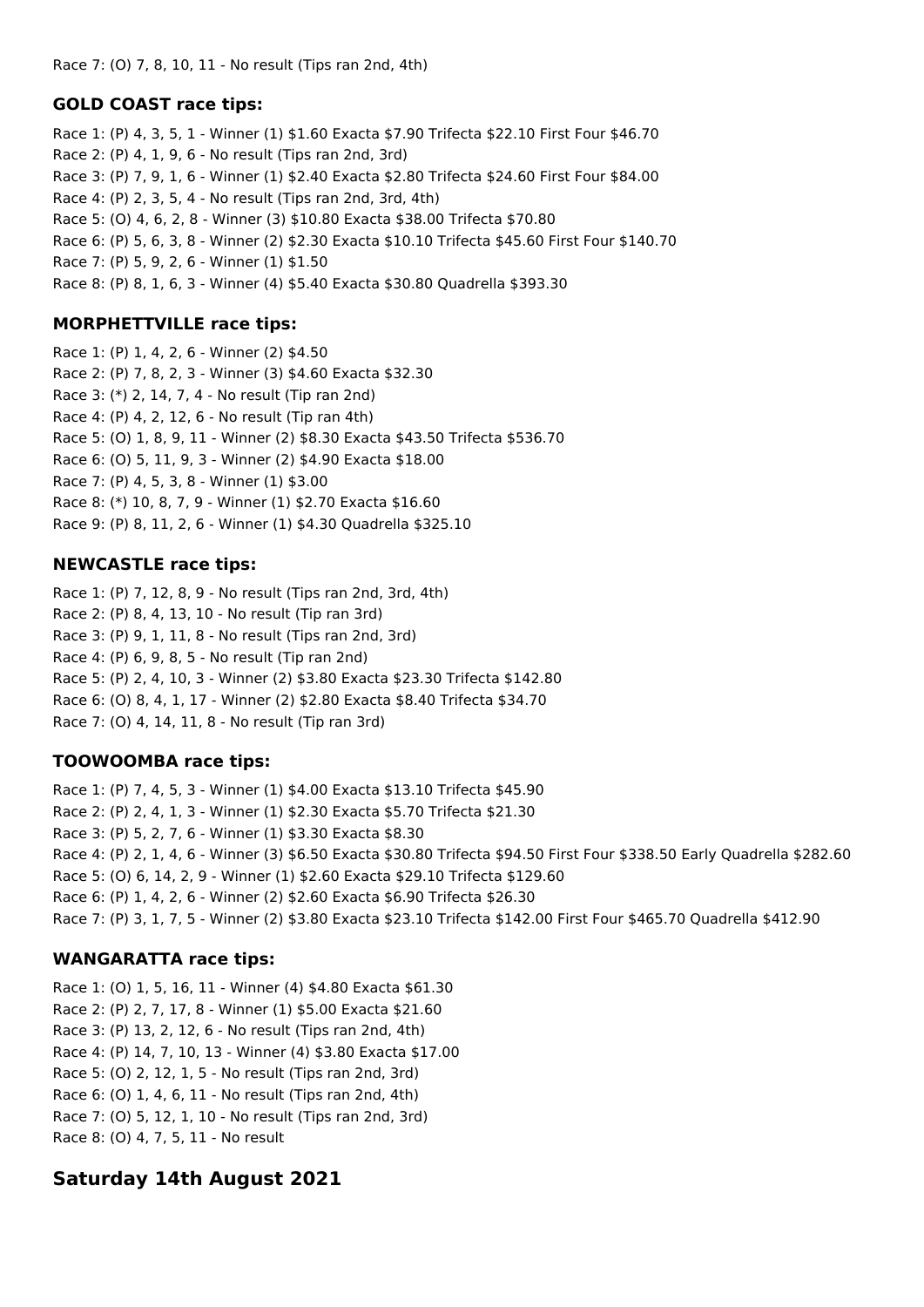## **EAGLE FARM race tips:**

Race 1: (\*) 1, 2, 3, 7 - Winner (2) \$8.60 Exacta \$12.50 Race 2: (P) 1, 2, 4, 5 - Winner (1) \$2.70 Exacta \$15.00 Trifecta \$44.30 Race 3: (\*) 8, 3, 1, 5 - Winner (3) \$4.10 Exacta \$29.20 Race 4: (\*) 3, 2, 1, 7 - Winner (3) \$7.90 Race 5: (P) 2, 1, 4, 5 - Winner (3) \$3.50 Early Quadrella \$912.00 Race 6: (P) 4, 9, 5, 11 - Winner (1) \$3.60 Race 7: (P) 8, 10, 11, 2 - Winner (1) \$2.30 Exacta \$18.10 Race 8: (P) 4, 3, 1, 8 - Winner (1) \$3.80 Exacta \$11.70 Race 9: (P) 8, 3, 2, 11 - No result (Tips ran 2nd, 4th)

## **CAULFIELD race tips:**

Race 1: (P) 5, 1, 4, 2 - Winner (1) \$3.00 Race 2: (\*) 4, 5, 1, 2 - Winner (1) \$2.30 Race 3: (P) 8, 1, 9, 13 - Winner (2) \$5.80 Race 4: (P) 3, 4, 1, 8 - Winner (1) \$2.30 Exacta \$14.30 Trifecta \$62.10 First Four \$194.40 Race 5: (P) 5, 11, 14, 4 - Winner (2) \$3.40 Exacta \$31.60 Early Quadrella \$179.50 Race 6: (P) 5, 3, 1, 7 - Winner (2) \$3.00 Exacta \$14.40 Trifecta \$24.00 First Four \$93.70 Race 7: (O) 7, 4, 1, 11 - Winner (1) \$2.60 Race 8: (P) 2, 6, 4, 7 - No result (Tips ran 3rd, 4th) Race 9: (P) 7, 3, 2, 9 - No result (Tips ran 2nd, 4th)

# **KEMBLA GRANGE race tips:**

Race 1: (P) 3, 11, 9, 1 - Winner (3) \$7.00 Race 2: (\*) 2, 1, 3, 4 - Winner (2) \$3.00 Race 3: (P) 3, 2, 6, 7 - Winner (2) \$5.20 Exacta \$23.70 Trifecta \$58.10 First Four \$89.80 Race 4: (P) 5, 3, 7, 11 - Winner (1) \$3.30 Exacta \$22.10 Trifecta \$90.00 Race 5: (P) 11, 8, 3, 2 - Winner (1) \$5.20 Exacta \$39.00 Race 6: (O) 4, 9, 11, 10 - Winner (3) \$6.50 Early Quadrella \$611.80 Race 7: (P) 1, 5, 2, 9 - Winner (2) \$4.10 Exacta \$36.40 Trifecta \$137.40 Race 8: (P) 1, 8, 2, 9 - Winner (1) \$2.90 Race 9: (O) 2, 1, 6, 9 - Winner (2) \$5.10 Exacta \$54.80 Race 10: (O) 10, 4, 6, 3 - No result (Tips ran 3rd, 4th)

# **GOLD COAST race tips:**

Race 1: (P) 1, 2, 4, 6 - Winner (4) \$16.30 Exacta \$53.70 Trifecta \$122.40 First Four \$459.30 Race 2: (P) 1, 8, 3, 9 - Winner (1) \$2.20 Exacta \$3.40 Race 3: (P) 2, 8, 5, 4 - Winner (1) \$2.60 Exacta \$8.10 Race 4: (O) 1, 2, 5, 3 - Winner (1) \$2.30 Exacta \$9.70 Trifecta \$47.80 Early Quadrella \$177.30 Race 5: (P) 3, 6, 4, 2 - Winner (3) \$4.40 Exacta \$15.90 Trifecta \$55.50 First Four \$89.40 Race 6: (P) 4, 2, 8, 11 - Winner (4) \$5.30 Race 7: (O) 4, 8, 5, 1 - No result (Tips ran 2nd, 3rd, 4th) Race 8: (O) 4, 1, 5, 12 - Winner (1) \$4.90 Exacta \$22.40

# **TOOWOOMBA race tips:**

Race 1: (P) 3, 1, 2, 5 - Winner (2) \$2.00 Exacta \$4.90 Trifecta \$15.80 First Four \$66.90 Race 2: (O) 2, 4, 6, 3 - Winner (3) \$12.50 Race 3: (P) 5, 7, 12, 6 - Winner (3) \$9.90 Exacta \$52.50 Race 4: (P) 4, 2, 3, 1 - Winner (3) \$3.40 Exacta \$15.70 Early Quadrella \$1,796.00 Race 5: (P) 5, 4, 6, 2 - Winner (4) \$1.90 Exacta \$5.30 Race 6: (P) 2, 9, 8, 1 - Winner (1) \$2.90 Exacta \$21.20 Race 7: (P) 7, 1, 8, 6 - Winner (1) \$2.30 Exacta \$8.40 Trifecta \$13.00 First Four \$44.00 Quadrella \$103.00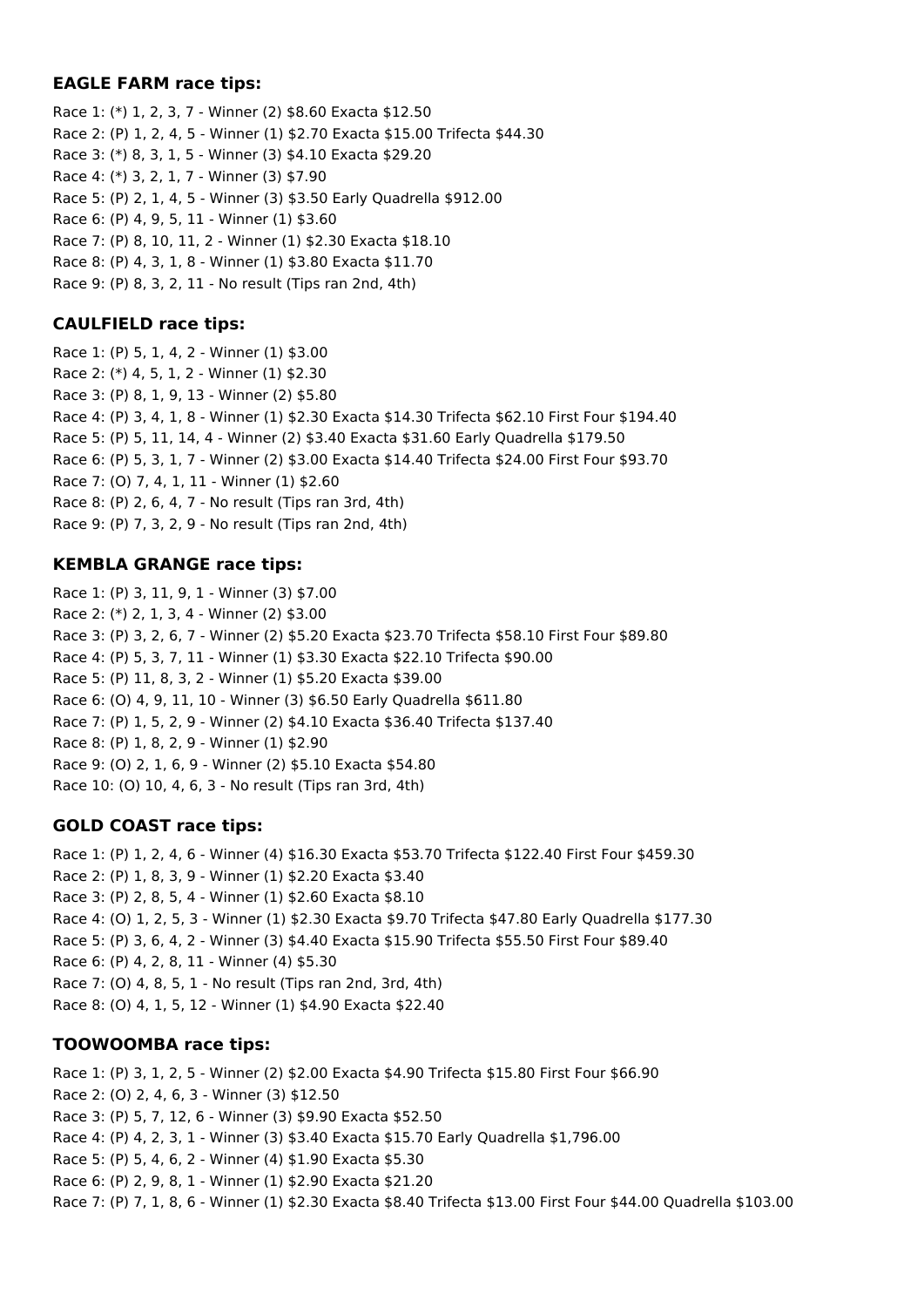#### **INNISFAIL race tips:**

Race 1: (P) 9, 7, 6, 3 - Winner (1) \$1.70 Exacta \$4.80 Race 2: (P) 7, 9, 10, 3 - No result (Tip ran 2nd) Race 3: (P) 5, 1, 4, 7 - Winner (3) \$5.40 Exacta \$29.70 Trifecta \$199.60 Race 4: (P) 1, 7, 4, 3 - Winner (3) \$4.70 Race 5: (P) 3, 4, 6, 2 - Winner (2) \$7.00 Exacta \$7.40 Race 6: (O) 3, 7, 11, 12 - Abandoned

#### **WODONGA race tips:**

Race 1: (P) 1, 8, 7, 3 - Winner (2) \$1.90 Exacta \$10.80 Race 2: (P) 8, 3, 9, 10 - No result (Tips ran 2nd, 3rd, 4th) Race 3: (O) 4, 8, 13, 5 - No result (Tips ran 2nd, 4th) Race 4: (P) 7, 4, 5, 10 - Winner (4) \$16.30 Exacta \$85.90 Trifecta \$454.40 Race 5: (P) 4, 5, 8, 2 - Winner (3) \$9.50 Race 6: (O) 11, 2, 8, 10 - No result (Tip ran 4th) Race 7: (O) 6, 8, 9, 12 - Winner (4) \$7.20 Exacta \$21.80 Race 8: (O) 2, 6, 9, 14 - Winner (2) \$4.10

## **MORPHETTVILLE race tips:**

Race 1: (\*) 3, 4, 6, 5 - Winner (1) \$1.50 Exacta \$4.30 Trifecta \$6.30 First Four \$10.60 Race 2: (P) 2, 5, 6, 1 - Winner (2) \$4.40 Race 3: (O) 1, 4, 5, 7 - No result (Tips ran 2nd, 4th) Race 4: (P) 11, 8, 6, 9 - Winner (1) \$3.70 Race 5: (P) 5, 2, 1, 9 - Winner (2) \$4.80 Exacta \$12.20 Race 6: (P) 3, 1, 2, 6 - Winner (2) \$1.60 Exacta \$2.00 Race 7: (O) 10, 3, 9, 2 - No result (Tips ran 2nd, 3rd, 4th) Race 8: (P) 9, 7, 5, 11 - Winner (1) \$4.20 Race 9: (O) 1, 12, 15, 14 - Winner (2) \$5.30

## **NARRANDERA race tips:**

Race 1: (O) 7, 1, 5, 6 - No result (Tips ran 2nd, 4th) Race 2: (P) 1, 5, 3, 6 - Winner (3) \$6.30 Race 3: (P) 8, 2, 1, 4 - Winner (1) \$3.00 Exacta \$24.80 Race 4: (P) 7, 10, 1, 3 - No result (Tips ran 2nd, 3rd) Race 5: (O) 3, 8, 1, 7 - No result (Tip ran 3rd) Race 6: (O) 3, 4, 12, 5 - Winner (1) \$3.40 Exacta \$21.10

## **BELMONT race tips:**

Race 1: (P) 6, 7, 3, 2 - Winner (3) \$4.00 Exacta \$10.80 Trifecta \$38.80 Race 2: (P) 5, 4, 1, 2 - Winner (1) \$1.40 Exacta \$24.80 Race 3: (P) 2, 3, 5, 1 - Winner (2) \$9.90 Exacta \$25.10 Trifecta \$66.60 Race 4: (P) 3, 7, 6, 4 - No result (Tips ran 2nd, 3rd, 4th) Race 5: (P) 5, 1, 2, 6 - Winner (1) \$2.10 Exacta \$10.90 Race 6: (P) 6, 5, 1, 7 - Winner (3) \$5.80 Exacta \$21.60 Race 7: (P) 8, 7, 5, 4 - Winner (3) \$9.40 Race 8: (O) 1, 10, 4, 8 - Winner (3) \$5.60 Exacta \$49.00 Trifecta \$160.40 Race 9: (O) 10, 1, 4, 8 - Winner (1) \$4.50 Quadrella \$2,719.10

## **BROOME race tips:**

Race 1: (P) 1, 2, 7, 6 - Winner (3) \$15.30 Race 2: (P) 5, 2, 3, 6 - No result (Tips ran 3rd, 4th) Race 3: (P) 3, 8, 6, 9 - Winner (3) \$3.30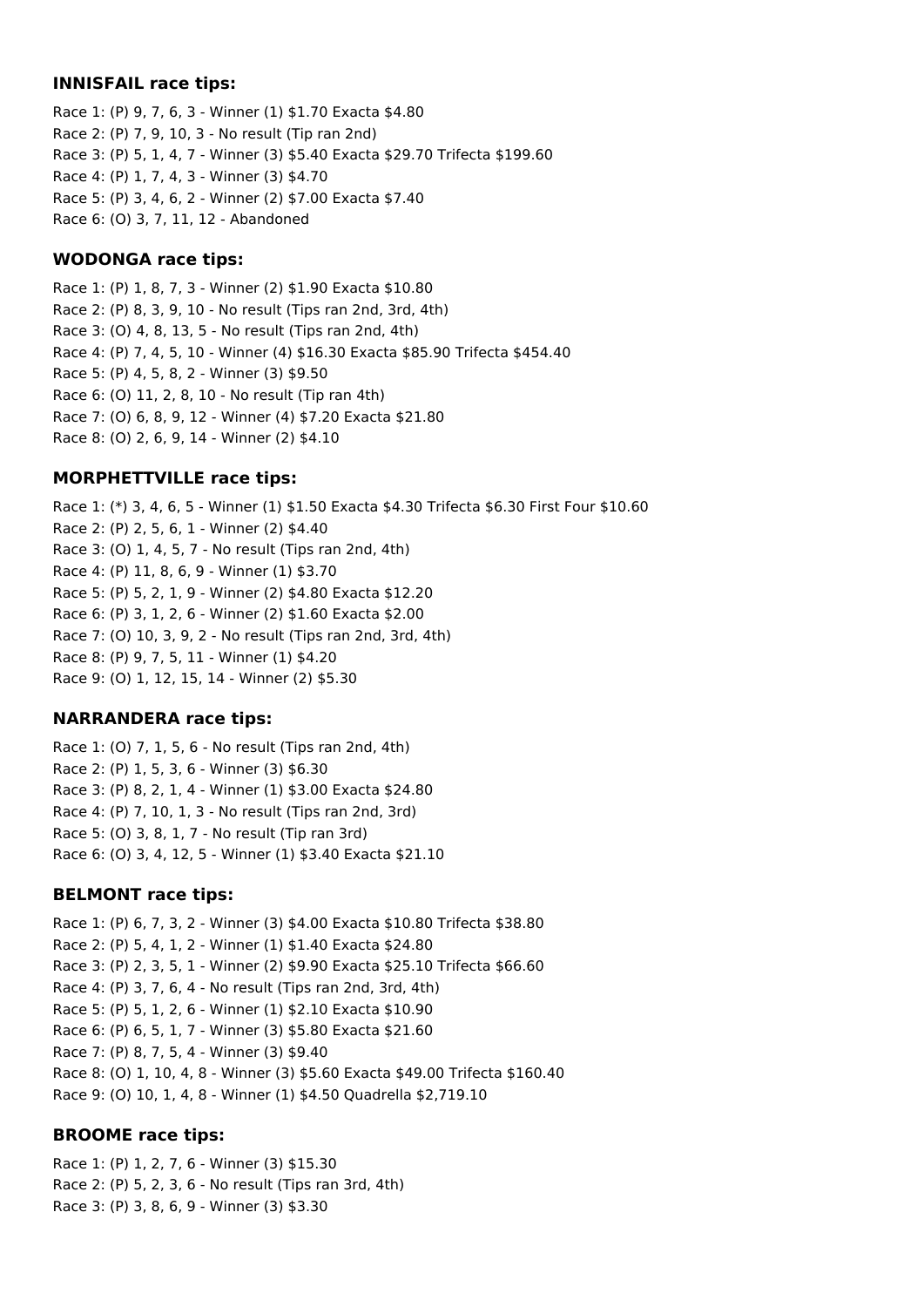Race 4: (O) 4, 6, 2, 1 - Winner (4) \$2.70 Race 5: (P) 1, 4, 12, 5 - No result (Tip ran 3rd) Race 6: (O) 4, 14, 9, 6 - Winner (1) \$5.60 Exacta \$20.40 Race 7: (O) 12, 3, 13, 10 - Winner (4) \$3.30 Race 8: (P) 2, 9, 3, 7 - No result (Tips ran 2nd, 4th)

#### **KATHERINE race tips:**

Race 1: (P) 3, 4, 7, 5 - Winner (2) \$5.20 Race 2: (P) 1, 5, 2, 4 - No result (Tips ran 2nd, 3rd, 4th) Race 3: (O) 5, 1, 3, 2 - No result (Tips ran 2nd, 3rd) Race 4: (P) 4, 5, 6, 3 - Winner (1) \$3.00 Race 5: (P) 1, 5, 7, 4 - Winner (3) \$9.70 Race 6: (P) 2, 7, 1, 6 - Winner (3) \$3.50 Exacta \$13.70 Trifecta \$65.60

## **GOULBURN race tips:**

Race 1: (P) 1, 3, 7, 2 - Winner (3) \$3.50 Exacta \$8.80 Trifecta \$22.70 Race 2: (O) 13, 5, 8, 11 - No result (Tip ran 3rd) Race 3: (P) 7, 11, 6, 1 - Winner (2) \$2.00 Exacta \$8.50 Race 4: (P) 3, 7, 4, 8 - Winner (4) \$5.30 Exacta \$21.70 Trifecta \$62.70 First Four \$144.80 Race 5: (P) 3, 8, 11, 14 - Winner (2) \$3.60 Race 6: (O) 11, 10, 14, 9 - No result (Tips ran 3rd, 4th) Race 7: (O) 2, 5, 7, 9 - No result (Tips ran 2nd, 3rd) Race 8: (P) 7, 2, 1, 12 - Winner (3) \$2.40 Exacta \$8.80 Trifecta \$51.40

# **Saturday 7th August 2021**

#### **DOOMBEN race tips:**

Race 1: (\*) 3, 1, 2, 4 - Winner (2) \$4.10 Race 2: (\*) 5, 4, 1, 3 - Winner (1) \$1.90 Race 3: (P) 5, 1, 7, 4 - Winner (1) \$2.00 Exacta \$5.50 Race 4: (P) 11, 10, 6, 4 - Winner (2) \$3.00 Race 5: (P) 3, 2, 9, 10 - Winner (3) \$6.40 Exacta \$26.40 Early Quadrella \$83.40 Race 6: (P) 1, 3, 5, 9 - No result (Tips ran 2nd, 4th) Race 7: (P) 11, 12, 13, 1 - No result (Tips ran 2nd, 3rd, 4th) Race 8: (P) 7, 6, 5, 3 - Winner (3) \$1.90 Exacta \$5.60 Race 9: (\*) 13, 8, 4, 3 - Winner (4) \$11.80

#### **FLEMINGTON race tips:**

Race 1: (P) 3, 4, 1, 5 - Winner (1) \$3.10 Race 2: (P) 3, 11, 1, 8 - Winner (1) \$4.80 Exacta \$24.90 Race 3: (O) 4, 3, 10, 9 - Winner (2) \$7.70 Race 4: (\*) 7, 5, 3, 1 - No result (Tips ran 2nd, 3rd) Race 5: (P) 15, 12, 2, 13 - Winner (1) \$5.00 Exacta \$36.00 Trifecta \$74.50 Race 6: (P) 7, 6, 1, 3 - Winner (4) \$4.10 Exacta \$10.00 Trifecta \$34.60 First Four \$90.10 Race 7: (\*) 7, 4, 6, 8 - Winner (1) \$1.60 Exacta \$9.10 Trifecta \$81.30 Race 8: (O) 3, 5, 2, 11 - Winner (2) \$5.80 Race 9: (O) 7, 13, 3, 12 - Winner (2) \$3.30 Quadrella \$212.00

#### **RANDWICK race tips:**

Race 1: (P) 9, 8, 2, 1 - No result (Tip ran 4th) Race 2: (P) 1, 4, 2, 8 - Winner (1) \$2.20 Race 3: (P) 8, 15, 11, 9 - Winner (2) \$2.90 Race 4: (P) 7, 9, 2, 6 - No result (Tips ran 2nd, 3rd, 4th)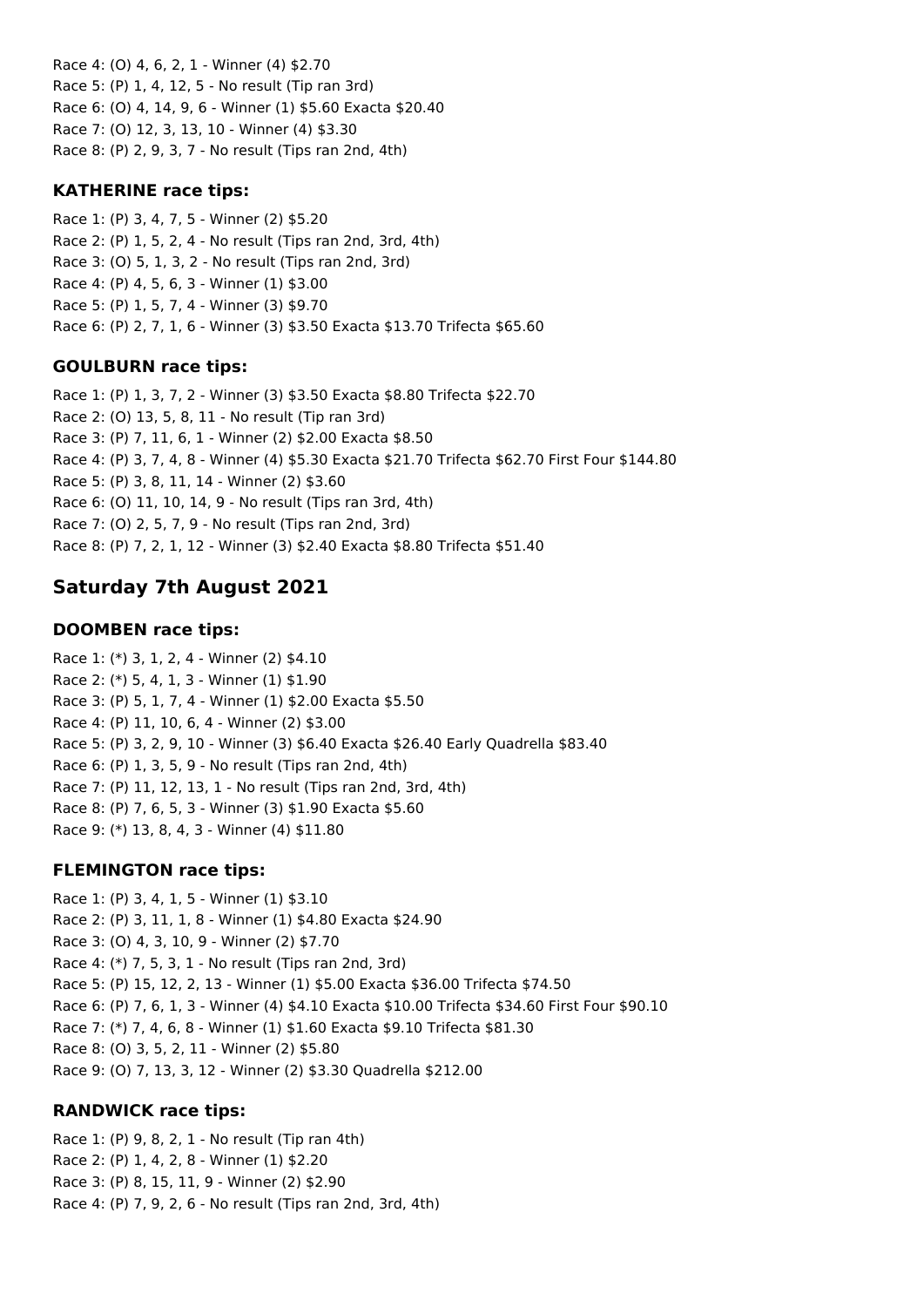Race 5: (P) 10, 9, 1, 7 - No result (Tip ran 3rd) Race 6: (P) 5, 7, 4, 2 - Winner (4) \$4.20 Exacta \$22.00 Race 7: (P) 7, 1, 5, 2 - Winner (3) \$5.40 Race 8: (\*) 3, 1, 4, 7 - Winner (2) \$8.00 Exacta \$35.80 Trifecta \$81.10 Race 9: (O) 2, 4, 3, 1 - No result (Tip ran 2nd) Race 10: (P) 4, 11, 3, 1 - Winner (2) \$5.00

#### **BELMONT race tips:**

Race 1: (P) 1, 9, 3, 8 - Winner (4) \$15.30 Race 2: (P) 2, 8, 6, 9 - Winner (1) \$2.90 Exacta \$41.70 Race 3: (P) 2, 4, 3, 1 - Winner (2) \$2.40 Race 4: (P) 4, 1, 3, 5 - Winner (3) \$7.50 Race 5: (P) 6, 4, 5, 9 - No result (Tip ran 4th) Race 6: (P) 3, 6, 8, 7 - Winner (1) \$3.70 Exacta \$33.90 Trifecta \$125.50 Race 7: (O) 2, 6, 7, 11 - Winner (1) \$5.10 Race 8: (P) 3, 6, 8, 10 - No result (Tips ran 2nd, 3rd) Race 9: (O) 4, 6, 3, 9 - Winner (2) \$7.70

#### **CASINO race tips:**

Race 1: (O) 4, 1, 5, 9 - No result (Tip ran 3rd) Race 2: (O) 7, 2, 4, 3 - No result (Tips ran 2nd, 3rd, 4th) Race 3: (P) 3, 5, 6, 2 - Winner (2) \$8.20 Race 4: (O) 2, 8, 10, 1 - Winner (3) \$11.00 Race 5: (O) 3, 5, 9, 1 - Winner (4) \$3.30 Exacta \$7.40 Race 6: (P) 4, 3, 1, 8 - Winner (2) \$2.00 Race 7: (O) 2, 1, 3, 17 - Winner (3) \$7.60 Quadrella \$642.40

#### **GOLD COAST race tips:**

Race 1: (P) 9, 5, 6, 3 - Winner (2) \$9.80 Exacta \$24.70 Trifecta \$66.80 First Four \$87.00 Race 2: (\*) 2, 4, 5, 1 - Winner (4) \$3.30 Race 3: (P) 3, 7, 1, 6 - Winner (2) \$3.10 Exacta \$8.50 Trifecta \$16.40 Race 4: (P) 5, 4, 9, 1 - No result (Tips ran 2nd, 3rd) Race 5: (P) 1, 3, 7, 5 - Winner (3) \$4.20 Exacta \$70.50 Trifecta \$142.50 Race 6: (P) 5, 1, 10, 9 - Winner (2) \$2.40 Exacta \$5.00 Race 7: (P) 4, 5, 2, 7 - Winner (1) \$1.90 Exacta \$9.70 Trifecta \$33.50 Race 8: (O) 2, 1, 4, 3 - Winner (1) \$2.10 Quadrella \$118.40

#### **MURRAY BRIDGE race tips:**

Race 1: (O) 7, 4, 5, 8 - No result (Tips ran 3rd, 4th) Race 2: (P) 3, 7, 5, 6 - No result (Tips ran 3rd, 4th) Race 3: (O) 10, 5, 4, 8 - Winner (2) \$5.30 Race 4: (\*) 1, 13, 5, 6 - No result (Tips ran 2nd, 3rd) Race 5: (O) 1, 3, 6, 2 - No result (Tip ran 4th) Race 6: (P) 5, 14, 3, 8 - Winner (2) \$8.50 Race 7: (O) 10, 4, 6, 7 - Winner (3) \$14.90 Race 8: (\*) 3, 8, 10, 6 - Winner (1) \$1.70 Exacta \$12.00 Trifecta \$42.40 Race 9: (O) 6, 7, 9, 8 - Winner (1) \$5.10 Quadrella \$1,431.80

#### **NEWCASTLE race tips:**

Race 1: (P) 4, 9, 5, 3 - Winner (3) \$6.60 Exacta \$21.60 Race 2: (O) 6, 2, 7, 1 - Winner (2) \$2.30 Race 3: (P) 7, 1, 6, 4 - Winner (1) \$1.90 Race 4: (P) 2, 6, 10, 12 - Winner (2) \$4.70 Exacta \$16.80 Early Quadrella \$128.90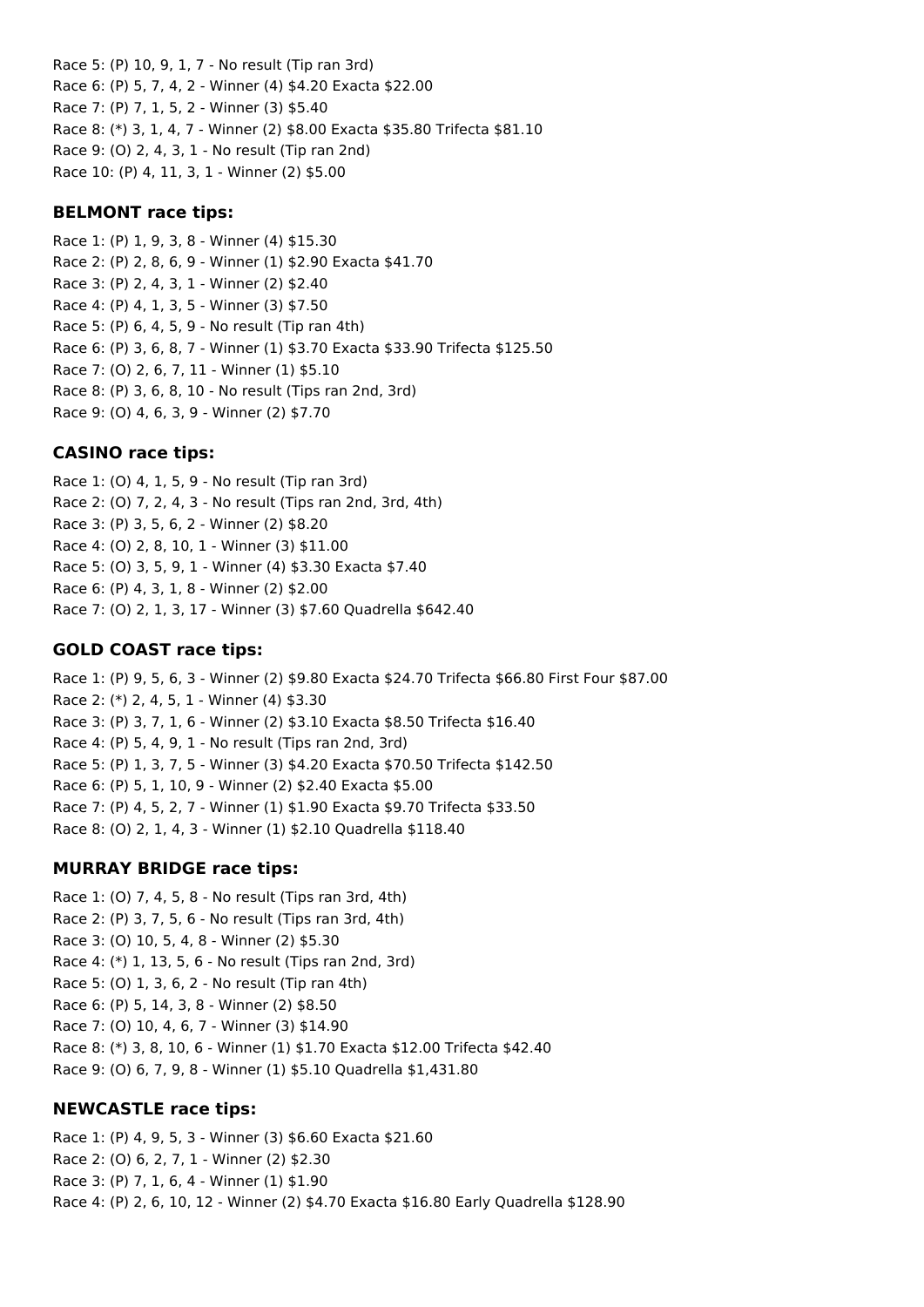Race 5: (P) 3, 5, 4, 6 - Winner (2) \$7.10 Exacta \$27.60 Race 6: (O) 6, 9, 12, 7 - Winner (1) \$2.90 Race 7: (P) 4, 10, 6, 2 - Winner (1) \$1.80 Exacta \$4.30 Trifecta \$48.40 First Four \$95.20 Race 8: (P) 6, 7, 4, 8 - Winner (3) \$2.40 Quadrella \$122.00

## **TOOWOOMBA race tips:**

Race 1: (\*) 2, 7, 9, 1 - No result (Tips ran 3rd, 4th) Race 2: (P) 9, 6, 3, 11 - No result (Tips ran 2nd, 4th) Race 3: (P) 7, 8, 5, 1 - Winner (2) \$11.10 Exacta \$26.00 Race 4: (P) 6, 5, 1, 7 - Winner (3) \$4.30 Race 5: (P) 8, 9, 7, 1 - No result (Tips ran 3rd, 4th) Race 6: (O) 6, 3, 8, 2 - Winner (2) \$4.40 Race 7: (P) 2, 7, 4, 5 - Winner (1) \$3.40

# **TOWNSVILLE race tips:**

Race 1: (P) 2, 1, 3, 4 - Winner (1) \$2.20 Exacta \$3.60 Trifecta \$8.20 Race 2: (P) 5, 1, 3, 6 - Winner (1) \$9.20 Race 3: (O) 11, 9, 3, 7 - Winner (1) \$2.30 Exacta \$8.00 Race 4: (O) 2, 3, 8, 5 - No result (Tips ran 2nd, 3rd) Race 5: (P) 9, 4, 14, 12 - No result (Tips ran 2nd, 4th) Race 6: (\*) 1, 12, 3, 4 - Winner (1) \$1.60 Race 7: (\*) 1, 7, 9, 12 - No result (Tip ran 3rd) Race 8: (O) 2, 1, 13, 3 - Winner (4) \$5.00

## **ALICE SPRINGS race tips:**

Race 1: (P) 8, 5, 7, 2 - Winner (3) \$6.90 Race 2: (P) 6, 1, 4, 2 - Winner (1) \$2.90 Exacta \$22.80 Race 3: (P) 5, 2, 1, 4 - Winner (4) \$5.20 Exacta \$18.10 Trifecta \$83.60 Race 4: (P) 2, 5, 7, 1 - No result (Tips ran 2nd, 3rd, 4th)

# **BAIRNSDALE race tips:**

Race 1: (P) 7, 8, 10, 9 - Winner (2) \$3.60 Race 2: (P) 11, 2, 12, 8 - Winner (4) \$4.90 Race 3: (O) 3, 5, 6, 4 - No result (Tips ran 2nd, 3rd) Race 4: (P) 3, 2, 5, 4 - Winner (1) \$2.70 Exacta \$11.90 Race 5: (O) 7, 8, 6, 3 - Winner (4) \$4.00 Exacta \$25.00 Race 6: (O) 5, 7, 10, 4 - No result (Tips ran 2nd, 3rd) Race 7: (O) 5, 1, 14, 7 - No result (Tips ran 2nd, 4th)

# **Saturday 31st July 2021**

# **EAGLE FARM race tips:**

Race 1: (\*) 13, 4, 9, 6 - Winner (1) \$1.70 Race 2: (P) 3, 1, 6, 4 - Winner (2) \$3.40 Exacta \$15.70 Trifecta \$36.50 First Four \$63.30 Race 3: (P) 8, 11, 10, 14 - No result (Tip ran 4th) Race 4: (\*) 1, 6, 2, 4 - Winner (1) \$2.80 Race 5: (O) 10, 3, 4, 5 - No result (Tips ran 2nd, 3rd) Race 6: (\*) 8, 11, 1, 14 - No result (Tips ran 2nd, 3rd) Race 7: (P) 10, 7, 1, 5 - Winner (2) \$3.00 Exacta \$26.70 Trifecta \$88.90 First Four \$393.90 Race 8: (O) 6, 1, 3, 2 - Winner (2) \$2.80 Exacta \$18.70 Race 9: (O) 1, 3, 2, 4 - Winner (1) \$2.50 Exacta \$13.50

# **MOONEE VALLEY race tips:**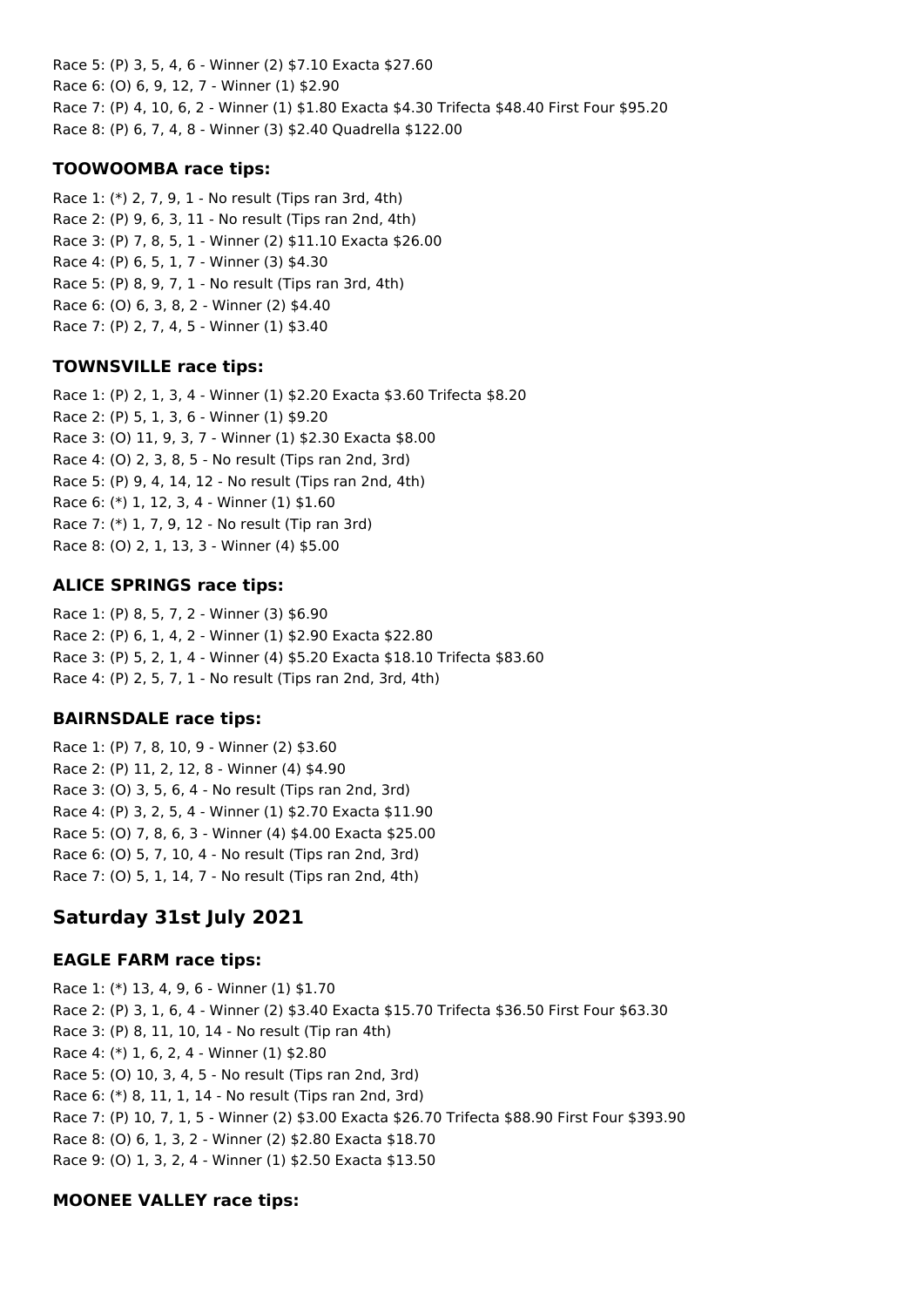Race 1: (\*) 1, 4, 3, 7 - No result (Tips ran 2nd, 3rd, 4th) Race 2: (O) 10, 2, 6, 14 - Winner (3) \$10.40 Race 3: (P) 3, 4, 8, 5 - Winner (2) \$3.30 Exacta \$11.40 Trifecta \$46.30 First Four \$148.10 Race 4: (P) 6, 1, 8, 5 - No result (Tips ran 2nd, 3rd) Race 5: (P) 1, 5, 2, 4 - Winner (1) \$2.20 Exacta \$5.00 Trifecta \$28.50 Race 6: (P) 10, 11, 3, 1 - Winner (2) \$6.10 Race 7: (\*) 5, 3, 14, 13 - Winner (1) \$2.10 Race 8: (O) 4, 2, 6, 1 - No result (Tips ran 2nd, 4th)

Race 9: (O) 8, 1, 10, 5 - Winner (2) \$4.80

#### **RANDWICK race tips:**

Race 1: (P) 9, 4, 1, 5 - No result (Tips ran 3rd, 4th) Race 2: (P) 2, 13, 11, 8 - Winner (3) \$9.60 Race 3: (\*) 2, 4, 3, 1 - Winner (3) \$6.10 Race 4: (P) 3, 5, 1, 9 - No result (Tips ran 3rd, 4th) Race 5: (P) 2, 6, 8, 5 - No result (Tips ran 3rd, 4th) Race 6: (P) 2, 11, 10, 8 - Winner (2) \$4.10 Race 7: (P) 9, 2, 1, 6 - No result (Tips ran 2nd, 3rd, 4th) Race 8: (P) 2, 8, 9, 4 - Winner (3) \$2.60 Race 9: (P) 1, 2, 6, 5 - No result (Tips ran 2nd, 4th) Race 10: (P) 1, 6, 7, 5 - Winner (2) \$8.70

#### **BELMONT race tips:**

Race 1: (P) 3, 2, 5, 1 - Winner (3) \$3.60 Exacta \$4.10 Trifecta \$5.50 First Four \$6.00 Race 2: (P) 1, 2, 6, 8 - Winner (4) \$6.60 Exacta \$19.00 Trifecta \$46.90 Race 3: (P) 1, 9, 4, 3 - Winner (3) \$3.40 Exacta \$10.30 Race 4: (P) 3, 5, 4, 1 - Winner (1) \$2.90 Race 5: (P) 5, 3, 6, 4 - Winner (2) \$5.50 Exacta \$16.40 Trifecta \$31.20 Early Quadrella \$545.50 Race 6: (P) 6, 1, 4, 2 - Winner (3) \$6.50 Exacta \$17.30 Trifecta \$125.60 Race 7: (P) 7, 5, 1, 3 - Winner (2) \$3.20 Race 8: (P) 4, 6, 7, 8 - Winner (1) \$3.90 Race 9: (P) 5, 1, 9, 7 - Winner (3) \$9.80 Exacta \$48.50 Quadrella \$1,934.10

#### **BROOME race tips:**

Race 1: (P) 1, 4, 3, 2 - Winner (4) \$9.60 Exacta \$46.20 Race 2: (P) 4, 2, 3, 5 - No result (Tips ran 2nd, 3rd, 4th) Race 3: (P) 1, 3, 8, 9 - Winner (4) \$4.60 Exacta \$16.60 Race 4: (P) 5, 1, 9, 8 - Winner (1) \$4.70 Exacta \$21.60 Race 5: (P) 3, 2, 9, 8 - Winner (1) \$2.10 Race 6: (P) 7, 5, 6, 9 - Winner (4) \$9.40 Race 7: (O) 5, 3, 7, 6 - Winner (2) \$4.00 Quadrella \$506.10

#### **DARWIN race tips:**

Race 1: (P) 5, 6, 4, 2 - Winner (1) \$3.50 Exacta \$10.60 Trifecta \$72.60 Race 2: (P) 4, 11, 6, 2 - No result (Tips ran 2nd, 3rd) Race 3: (P) 4, 8, 3, 5 - Winner (1) \$2.60 Exacta \$10.20 Race 4: (P) 7, 4, 9, 1 - No result (Tip ran 4th) Race 5: (P) 1, 7, 2, 5 - Winner (3) \$5.90 Race 6: (P) 2, 8, 7, 3 - No result (Tips ran 3rd, 4th) Race 7: (O) 8, 1, 13, 9 - No result

## **GOLD COAST race tips:**

Race 1: (P) 10, 6, 1, 7 - No result (Tips ran 2nd, 3rd)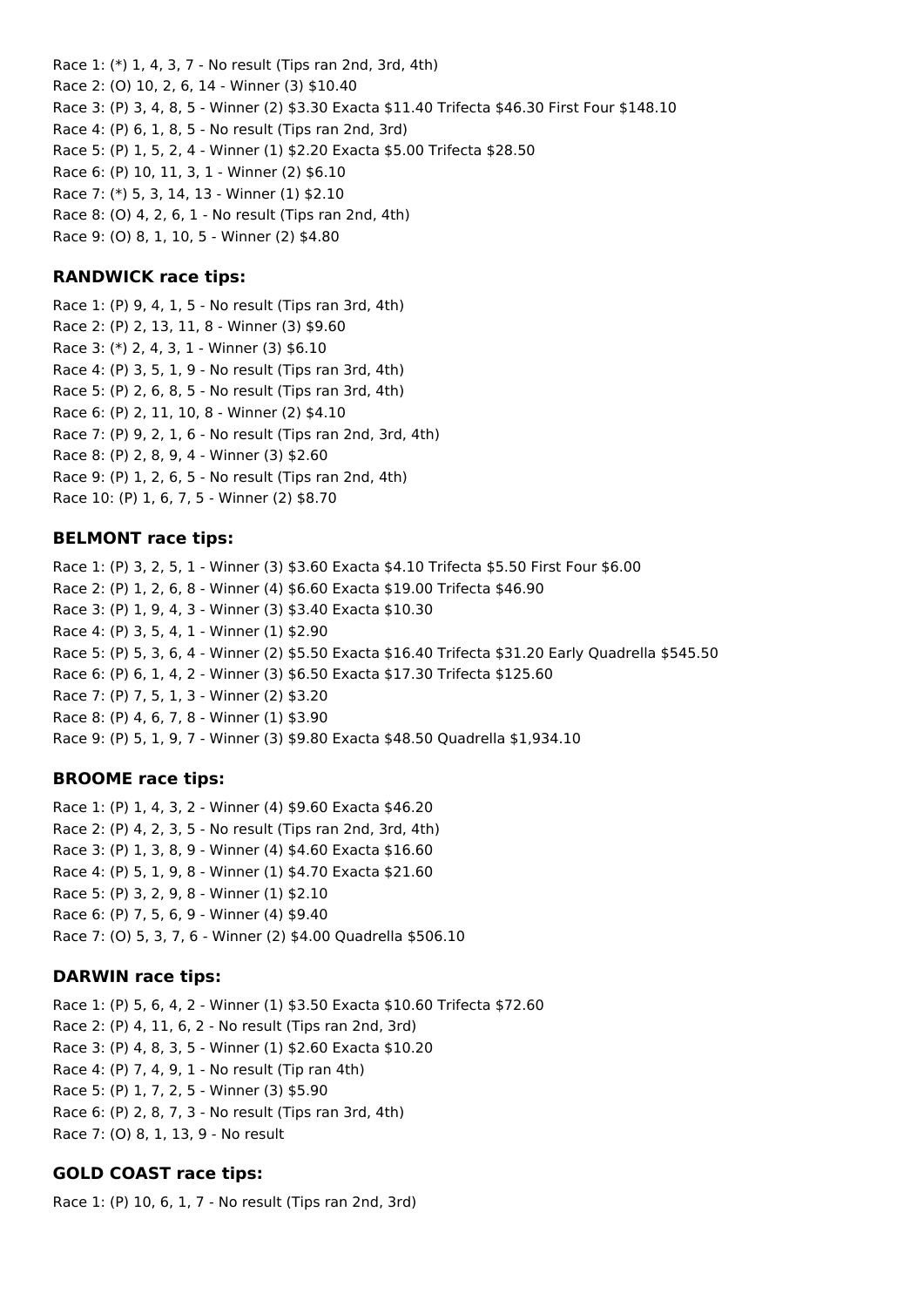Race 2: (P) 2, 7, 1, 6 - Winner (3) \$3.50 Exacta \$11.20 Trifecta \$15.30 Race 3: (P) 3, 7, 6, 2 - Winner (1) \$3.00 Exacta \$11.70 Race 4: (P) 10, 1, 4, 11 - Winner (4) \$3.50 Exacta \$18.80 Trifecta \$54.00 Race 5: (P) 7, 8, 4, 3 - Winner (3) \$2.20 Race 6: (P) 1, 4, 8, 2 - No result (Tip ran 3rd) Race 7: (P) 3, 2, 5, 1 - Winner (1) \$4.10 Exacta \$10.20 Trifecta \$22.20 Race 8: (P) 9, 12, 11, 1 - Winner (1) \$2.70 Exacta \$10.60

#### **MORPHETTVILLE race tips:**

Race 1: (P) 5, 11, 6, 12 - Winner (3) \$5.30 Exacta \$12.90 Trifecta \$29.10 Race 2: (P) 4, 3, 2, 8 - Winner (4) \$6.30 Exacta \$25.70 Race 3: (P) 10, 5, 1, 4 - Winner (4) \$4.60 Exacta \$25.10 Trifecta \$127.30 First Four \$287.30 Race 4: (P) 8, 11, 12, 5 - Winner (3) \$5.10 Race 5: (P) 1, 2, 4, 5 - No result (Tips ran 2nd, 3rd) Race 6: (P) 8, 3, 5, 1 - Winner (3) \$4.80 Exacta \$32.30 Race 7: (O) 10, 8, 4, 5 - No result (Tips ran 3rd, 4th) Race 8: (P) 1, 8, 6, 7 - Winner (1) \$3.80 Race 9: (P) 8, 10, 9, 4 - Winner (4) \$5.70 Exacta \$28.20

#### **MUSWELLBROOK race tips:**

Race 1: (O) 4, 9, 3, 7 - Winner (1) \$4.30 Exacta \$15.50 Trifecta \$71.80 First Four \$152.80 Race 2: (P) 9, 1, 13, 3 - Winner (2) \$1.80 Exacta \$10.20 Race 3: (O) 2, 7, 10, 12 - Winner (3) \$3.60 Race 4: (O) 14, 12, 11, 16 - No result (Tip ran 4th) Race 5: (O) 1, 5, 9, 2 - Winner (1) \$1.50 Race 6: (O) 5, 11, 12, 2 - Winner (1) \$3.50 Exacta \$15.40 Race 7: (O) 4, 12, 10, 1 - Winner (1) \$2.90 Race 8: (O) 7, 1, 4, 8 - No result (Tip ran 4th)

#### **PAKENHAM race tips:**

Race 1: (P) 9, 8, 7, 5 - Winner (3) \$11.00 Exacta \$48.30 Trifecta \$97.70 Race 2: (O) 10, 7, 6, 11 - No result (Tip ran 4th) Race 3: (O) 12, 11, 5, 7 - Winner (3) \$8.60 Race 4: (O) 5, 3, 7, 4 - Winner (1) \$4.50 Race 5: (P) 3, 11, 12, 5 - Winner (2) \$7.00 Race 6: (O) 5, 6, 7, 3 - No result (Tips ran 2nd, 3rd) Race 7: (O) 10, 6, 5, 1 - No result (Tips ran 2nd, 3rd) Race 8: (O) 1, 5, 9, 3 - No result (Tips ran 3rd, 4th) Race 9: (O) 3, 2, 1, 6 - No result

#### **TOOWOOMBA race tips:**

Race 1: (P) 4, 2, 8, 9 - No result (Tip ran 4th) Race 2: (P) 4, 2, 5, 7 - No result (Tip ran 4th) Race 3: (P) 4, 1, 8, 5 - Winner (1) \$1.40 Exacta \$4.40 Race 4: (P) 2, 3, 9, 13 - No result (Tip ran 4th) Race 5: (P) 2, 5, 7, 10 - No result (Tips ran 2nd, 3rd) Race 6: (P) 7, 3, 10, 1 - Winner (4) \$2.80 Race 7: (P) 1, 3, 4, 6 - No result (Tip ran 2nd)

## **TOWNSVILLE race tips:**

Race 1: (P) 4, 1, 2, 6 - Winner (2) \$3.20 Exacta \$8.30 Trifecta \$14.90 Race 2: (P) 3, 1, 9, 6 - No result (Tips ran 2nd, 3rd) Race 3: (P) 2, 4, 5, 6 - Winner (2) \$4.40 Exacta \$18.60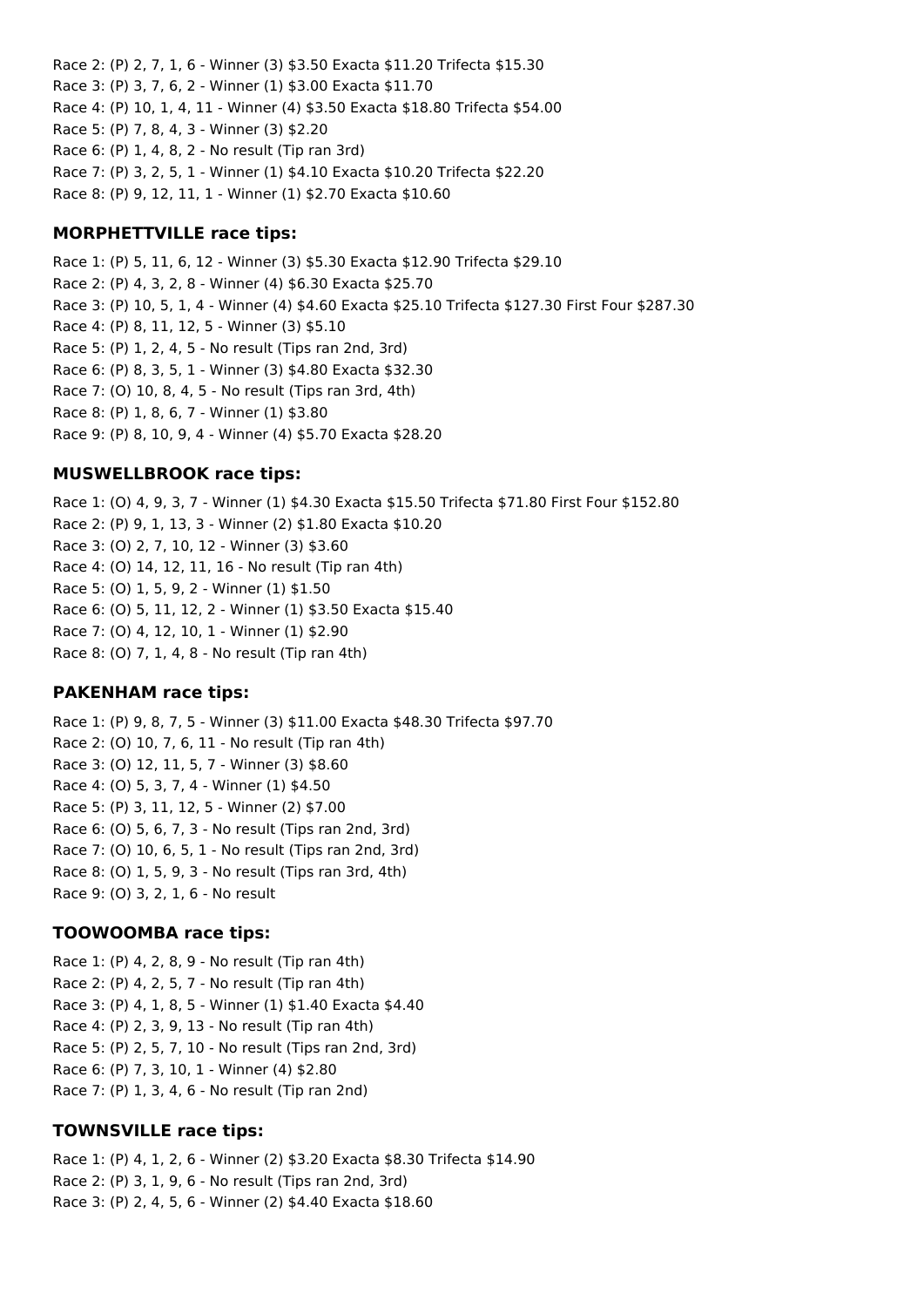Race 4: (P) 3, 6, 2, 4 - No result (Tips ran 2nd, 3rd, 4th) Race 5: (P) 7, 6, 1, 3 - No result (Tips ran 2nd, 3rd) Race 6: (P) 4, 1, 3, 7 - Winner (1) \$4.20 Race 7: (P) 3, 1, 5, 2 - Winner (2) \$3.30 Exacta \$25.20 Trifecta \$110.70

## **MOREE race tips:**

Race 1: (O) 5, 11, 9, 2 - Winner (1) \$4.30 Exacta \$37.40 Race 2: (O) 8, 2, 12, 14 - No result (Tip ran 2nd) Race 3: (O) 9, 14, 6, 3 - Winner (1) \$1.90 Race 4: (O) 12, 1, 6, 11 - Winner (4) \$8.50 Race 5: (P) 5, 7, 8, 9 - Winner (2) \$3.50 Exacta \$20.40 Race 6: (O) 11, 3, 9, 8 - Winner (2) \$5.70 Exacta \$38.80 Quadrella \$441.90

# **Saturday 24th July 2021**

# **CAULFIELD race tips:**

Race 1: (P) 2, 8, 1, 7 - Winner (1) \$3.40 Exacta \$13.30 Race 2: (P) 1, 7, 3, 8 - Winner (2) \$3.60 Race 3: (P) 5, 1, 4, 10 - No result (Tip ran 3rd) Race 4: (P) 6, 1, 2, 4 - No result (Tips ran 2nd, 3rd, 4th) Race 5: (P) 4, 8, 17, 18 - No result (Tips ran 3rd, 4th) Race 6: (P) 3, 10, 4, 2 - Winner (2) \$7.10 Race 7: (O) 2, 11, 9, 3 - No result (Tip ran 3rd) Race 8: (O) 5, 2, 7, 3 - No result (Tip ran 3rd) Race 9: (O) 12, 8, 6, 4 - No result (Tips ran 2nd, 3rd)

# **DOOMBEN race tips:**

Race 1: (P) 1, 2, 4, 8 - Winner (1) \$1.70 Exacta \$5.10 Race 2: (P) 3, 1, 2, 7 - No result (Tips ran 3rd, 4th) Race 3: (P) 3, 2, 6, 1 - No result (Tips ran 2nd, 3rd, 4th) Race 4: (\*) 6, 10, 4, 2 - Winner (3) \$5.00 Exacta \$16.70 Race 5: (P) 13, 8, 3, 10 - No result (Tip ran 3rd) Race 6: (\*) 17, 15, 10, 7 - Winner (2) \$6.10 Exacta \$18.30 Race 7: (\*) 4, 9, 3, 10 - Winner (2) \$9.60 Exacta \$26.80 Race 8: (P) 4, 5, 14, 10 - Winner (2) \$2.90 Exacta \$35.90 Race 9: (P) 6, 4, 2, 1 - Winner (2) \$5.70 Exacta \$25.30 Trifecta \$140.90 Quadrella \$1,910.70

# **ROSEHILL race tips:**

Race 1: (P) 6, 2, 7, 3 - Winner (3) \$8.00 Race 2: (P) 2, 1, 3, 11 - No result (Tips ran 2nd, 3rd, 4th) Race 3: (P) 5, 6, 4, 8 - Winner (2) \$4.00 Exacta \$26.10 Race 4: (\*) 5, 7, 1, 2 - No result (Tips ran 2nd, 3rd, 4th) Race 5: (P) 1, 10, 2, 6 - Winner (3) \$5.30 Exacta \$32.30 Race 6: (P) 1, 9, 8, 2 - Winner (3) \$3.40 Exacta \$16.00 Race 7: (O) 5, 8, 9, 3 - Winner (4) \$6.40 Race 8: (O) 1, 3, 12, 7 - No result (Tip ran 2nd) Race 9: (P) 6, 4, 1, 10 - Winner (4) \$8.50 Race 10: (P) 3, 9, 6, 2 - Winner (1) \$2.20 Exacta \$6.80

# **BELMONT race tips:**

Race 1: (P) 8, 7, 1, 4 - Winner (1) \$3.60 Exacta \$15.50 Trifecta \$33.20 Race 2: (P) 3, 2, 1, 10 - Winner (2) \$5.60 Exacta \$29.90 Race 3: (P) 4, 7, 5, 2 - Winner (4) \$5.20 Exacta \$25.90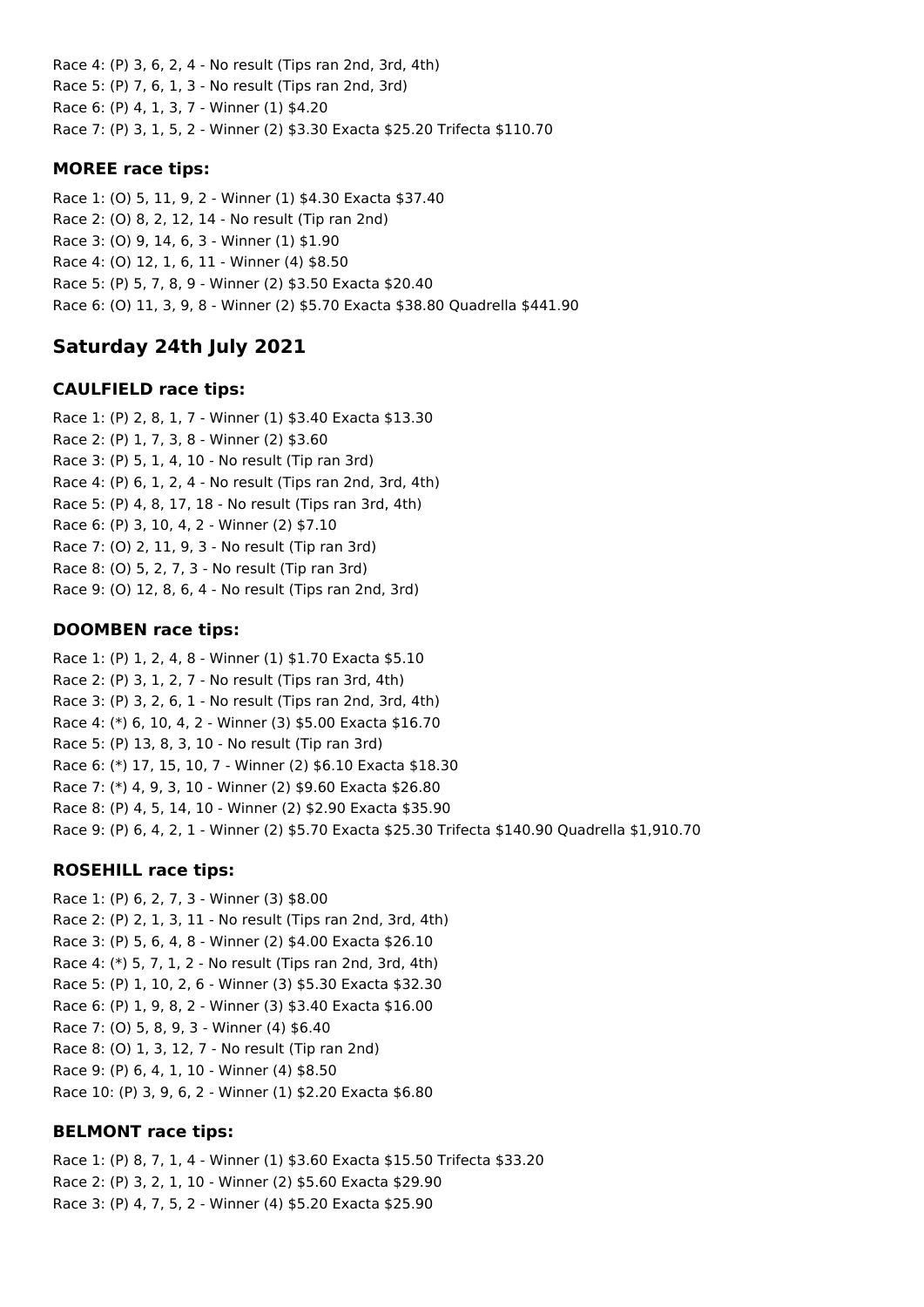Race 4: (P) 2, 4, 10, 8 - Winner (2) \$4.10 Exacta \$9.80 Trifecta \$22.90 Race 5: (O) 6, 4, 5, 1 - Winner (4) \$13.30 Early Quadrella \$3,209.90 Race 6: (P) 1, 10, 5, 4 - Winner (3) \$7.40 Exacta \$42.50 Trifecta \$95.20 First Four \$236.60 Race 7: (O) 12, 2, 7, 4 - Winner (1) \$3.50 Race 8: (P) 3, 7, 8, 10 - Winner (2) \$4.70 Race 9: (O) 7, 5, 12, 1 - Winner (3) \$16.50 Quadrella \$2,632.70

## **COFFS HARBOUR race tips:**

Race 1: (O) 11, 3, 8, 1 - No result (Tip ran 3rd) Race 2: (O) 1, 4, 2, 7 - No result (Tips ran 2nd, 4th) Race 3: (O) 8, 6, 13, 1 - No result (Tips ran 2nd, 4th) Race 4: (O) 2, 3, 4, 6 - Winner (2) \$5.40 Exacta \$22.80 Trifecta \$286.80 Race 5: (P) 2, 9, 5, 8 - Winner (3) \$5.40 Exacta \$16.30 Trifecta \$82.00 Race 6: (O) 1, 2, 5, 6 - No result (Tip ran 3rd) Race 7: (O) 12, 3, 5, 7 - No result (Tip ran 4th) Race 8: (O) 8, 9, 11, 12 - Winner (4) \$4.90 Exacta \$42.40

## **DARWIN race tips:**

Race 1: (P) 2, 3, 1, 4 - No result (Tips ran 2nd, 3rd, 4th) Race 2: (P) 1, 3, 4, 2 - Winner (2) \$5.90 Exacta \$16.70 Race 3: (P) 3, 4, 5, 1 - Winner (3) \$17.30 Race 4: (P) 7, 1, 4, 8 - No result (Tips ran 2nd, 3rd) Race 5: (P) 8, 5, 3, 2 - Winner (1) \$2.40 Race 6: (P) 2, 5, 1, 6 - No result (Tips ran 2nd, 4th) Race 7: (O) 2, 4, 8, 12 - Winner (1) \$4.10 Exacta \$82.10

# **GOLD COAST race tips:**

Race 1: (P) 3, 1, 8, 5 - Winner (1) \$2.80 Exacta \$2.60 Race 2: (P) 2, 5, 3, 1 - Winner (2) \$3.40 Exacta \$10.90 Trifecta \$17.90 First Four \$43.80 Race 3: (P) 4, 6, 8, 7 - Winner (1) \$2.00 Exacta \$5.00 Race 4: (P) 1, 11, 2, 6 - Winner (2) \$6.20 Exacta \$25.70 Early Quadrella \$105.90 Race 5: (P) 1, 6, 12, 5 - Winner (2) \$7.10 Exacta \$19.80 Trifecta \$47.20 Race 6: (\*) 2, 3, 5, 4 - Winner (2) \$5.20 Exacta \$7.80 Trifecta \$39.40 Race 7: (\*) 1, 6, 3, 9 - Winner (1) \$2.40 Exacta \$3.50 Race 8: (P) 4, 3, 5, 1 - Winner (2) \$3.10 Exacta \$6.00 Quadrella \$462.60

# **MACKAY race tips:**

Race 1: (P) 1, 4, 2, 5 - Winner (3) \$11.20 Exacta \$28.20 Race 2: (P) 1, 3, 4, 6 - Winner (1) \$2.90 Race 3: (P) 3, 7, 5, 2 - Winner (3) \$5.50 Race 4: (P) 2, 3, 6, 4 - Winner (2) \$3.50 Exacta \$15.50 Early Quadrella \$509.10 Race 5: (P) 4, 1, 3, 2 - Winner (4) \$3.50 Exacta \$16.70 Trifecta \$86.90 Race 6: (P) 1, 2, 3, 5 - Winner (2) \$2.10 Exacta \$4.10 Trifecta \$16.30 Race 7: (P) 8, 3, 11, 9 - No result (Tips ran 2nd, 3rd) Race 8: (P) 1, 3, 2, 4 - Winner (1) \$4.00

## **MILDURA race tips:**

Race 1: (O) 5, 6, 3, 2 - Winner (4) \$5.30 Exacta \$27.50 Race 2: (P) 2, 10, 1, 9 - No result (Tips ran 2nd, 3rd, 4th) Race 3: (P) 10, 9, 7, 1 - Winner (1) \$3.90 Exacta \$19.20 Race 4: (P) 4, 2, 5, 9 - Winner (4) \$9.30 Exacta \$29.30 Trifecta \$106.90 Race 5: (P) 9, 5, 4, 1 - No result (Tip ran 2nd) Race 6: (O) 3, 2, 10, 1 - Winner (2) \$3.50 Exacta \$18.80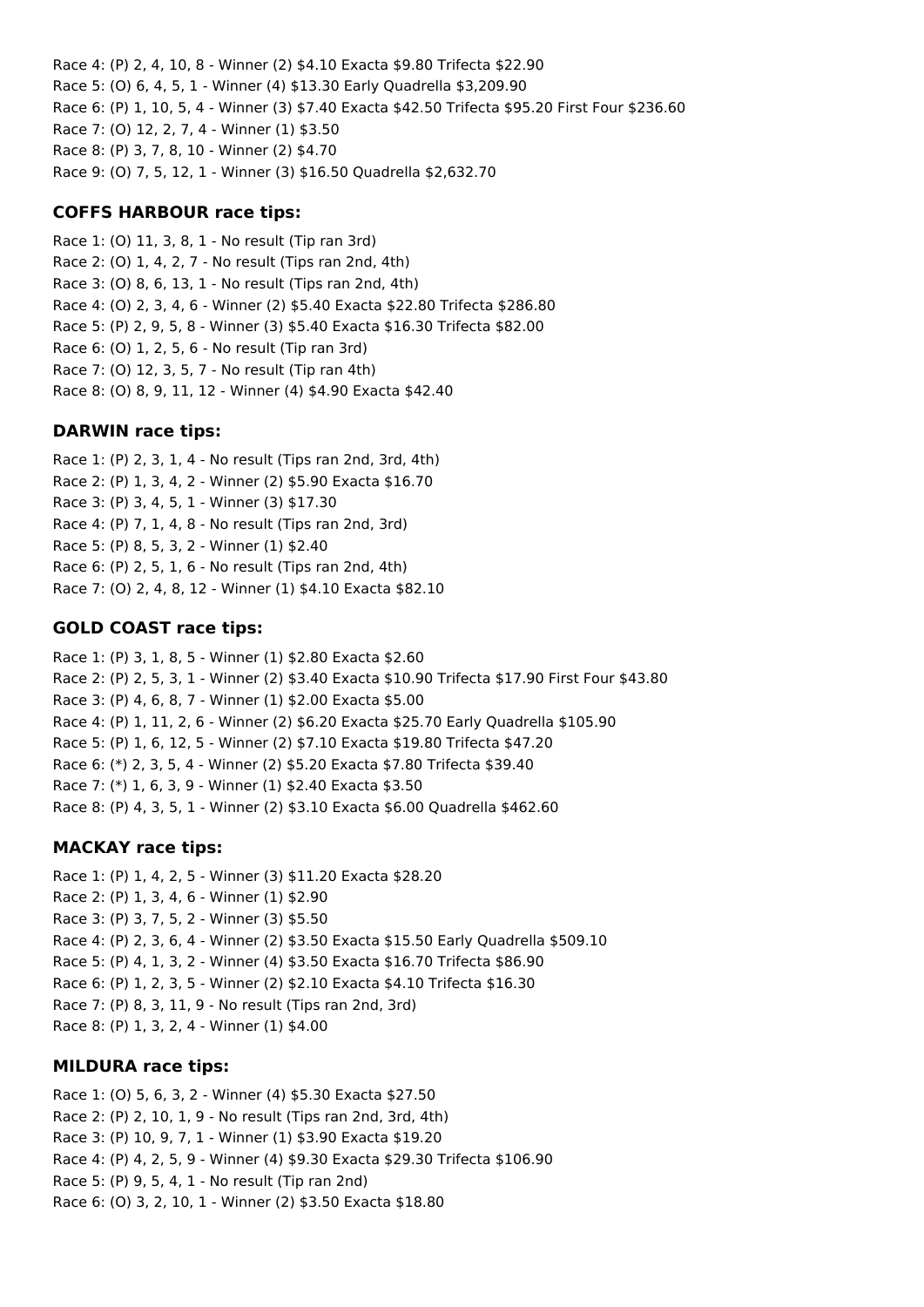#### **MORPHETTVILLE race tips:**

Race 1: (P) 3, 8, 15, 6 - Winner (1) \$1.70 Exacta \$4.40 Trifecta \$16.80 Race 2: (P) 8, 1, 3, 4 - Winner (3) \$8.60 Race 3: (P) 1, 2, 9, 3 - Winner (4) \$4.20 Exacta \$14.20 Race 4: (\*) 5, 1, 7, 6 - Winner (4) \$5.90 Race 5: (O) 1, 13, 5, 7 - Abandoned Race 6: (P) 9, 5, 12, 14 - Abandoned Race 7: (O) 2, 3, 13, 8 - Abandoned Race 8: (O) 7, 12, 4, 2 - Abandoned Race 9: (P) 9, 10, 18, 1 - Abandoned

#### **ROEBOURNE race tips:**

Race 1: (P) 1, 2, 3, 4 - Winner (3) \$2.80 Exacta \$8.80 Trifecta \$11.00 First Four \$18.60 Race 2: (P) 3, 4, 1, 2 - Winner (1) \$1.80 Exacta \$6.50 Trifecta \$7.50 Race 3: (P) 5, 3, 4, 2 - No result (Tips ran 2nd, 3rd, 4th) Race 4: (P) 5, 3, 2, 1 - Winner (3) \$2.60 Exacta \$16.90 Trifecta \$29.10 First Four \$35.10 Race 5: (P) 5, 2, 4, 1 - No result (Tips ran 2nd, 3rd, 4th) Race 6: (P) 3, 6, 5, 2 - Winner (2) \$3.10 Exacta \$6.20 Race 7: (P) 5, 1, 8, 4 - No result (Tips ran 2nd, 4th)

#### **TOOWOOMBA race tips:**

Race 1: (O) 8, 3, 13, 10 - No result (Tip ran 3rd) Race 2: (P) 1, 8, 3, 2 - Winner (3) \$4.90 Race 3: (O) 3, 2, 1, 7 - Winner (3) \$3.30 Race 4: (P) 2, 1, 6, 8 - Winner (1) \$3.00 Exacta \$14.30 Race 5: (P) 12, 11, 7, 4 - Winner (1) \$1.90 Exacta \$13.50 Race 6: (P) 1, 2, 8, 7 - Winner (1) \$1.40 Exacta \$4.70 Trifecta \$9.50 Race 7: (P) 10, 6, 9, 4 - Winner (1) \$1.70 Quadrella \$28.70

#### **GILGANDRA race tips:**

Race 1: (O) 3, 9, 4, 8 - No result (Tip ran 3rd) Race 2: (P) 6, 4, 14, 2 - No result (Tip ran 3rd) Race 3: (O) 2, 6, 3, 5 - Winner (1) \$4.60 Race 4: (P) 6, 1, 5, 9 - No result (Tips ran 3rd, 4th) Race 5: (O) 1, 4, 12, 7 - No result Race 6: (O) 8, 7, 4, 2 - Winner (4) \$10.50 Race 7: (O) 3, 6, 14, 11 - Winner (2) \$3.90 Exacta \$31.30

## **Saturday 17th July 2021**

#### **FLEMINGTON race tips:**

Race 1: (P) 1, 2, 9, 4 - Winner (3) \$7.70 Exacta \$32.10 Race 2: (P) 8, 9, 5, 7 - Winner (1) \$3.50 Exacta \$19.90 Race 3: (\*) 7, 6, 9, 2 - No result (Tips ran 2nd, 3rd, 4th) Race 4: (O) 11, 3, 6, 2 - Winner (2) \$5.30 Race 5: (O) 10, 7, 13, 2 - No result (Tip ran 3rd) Race 6: (\*) 2, 10, 9, 4 - No result (Tip ran 3rd) Race 7: (P) 10, 4, 8, 2 - No result (Tips ran 2nd, 3rd, 4th) Race 8: (\*) 3, 4, 7, 2 - No result (Tip ran 2nd) Race 9: (O) 1, 6, 8, 7 - No result (Tip ran 2nd)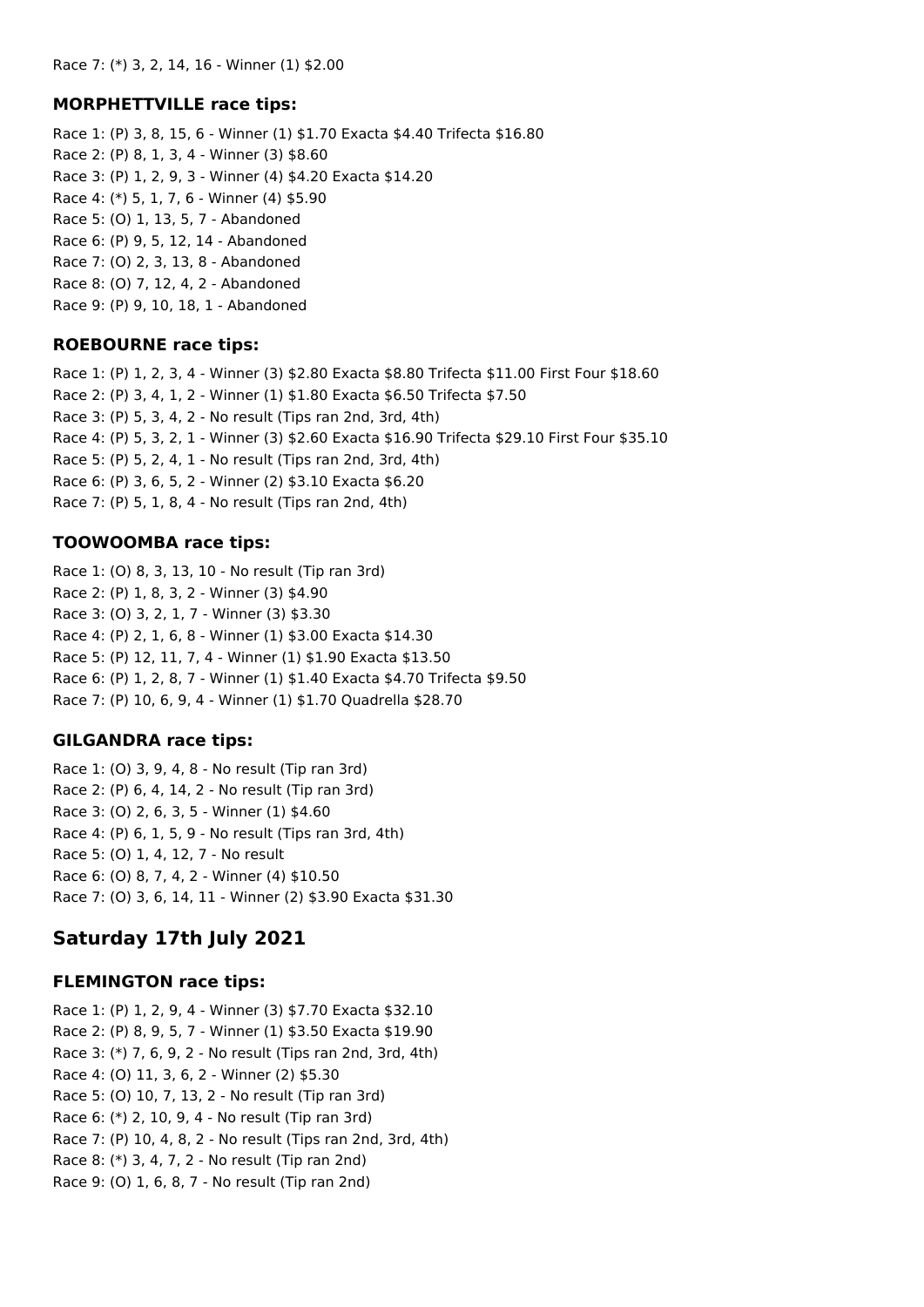#### **EAGLE FARM race tips:**

Race 1: (P) 3, 4, 1, 5 - Winner (1) \$2.40 Exacta \$7.90 Trifecta \$39.70 Race 2: (\*) 2, 6, 3, 5 - Winner (1) \$1.40 Exacta \$5.20 Trifecta \$11.70 Race 3: (O) 8, 12, 10, 7 - No result (Tips ran 2nd, 4th) Race 4: (P) 6, 3, 2, 8 - Winner (2) \$4.70 Race 5: (P) 6, 3, 7, 5 - Winner (1) \$4.10 Race 6: (P) 5, 6, 1, 3 - No result (Tips ran 2nd, 3rd, 4th) Race 7: (P) 2, 5, 10, 3 - Winner (1) \$3.50 Race 8: (\*) 1, 2, 7, 8 - No result (Tip ran 2nd) Race 9: (P) 4, 13, 17, 5 - No result (Tip ran 4th)

#### **RANDWICK race tips:**

Race 1: (P) 6, 4, 2, 3 - Winner (3) \$2.90 Race 2: (P) 2, 12, 10, 18 - No result (Tips ran 2nd, 3rd, 4th) Race 3: (O) 4, 12, 1, 8 - Winner (1) \$5.20 Exacta \$38.60 Race 4: (P) 8, 1, 3, 5 - Winner (1) \$2.00 Exacta \$9.10 Trifecta \$45.60 Race 5: (O) 4, 10, 8, 7 - No result (Tip ran 3rd) Race 6: (P) 6, 8, 4, 5 - No result (Tips ran 2nd, 3rd) Race 7: (P) 7, 6, 1, 8 - Winner (4) \$5.50 Exacta \$18.50 Race 8: (\*) 4, 6, 11, 5 - Winner (3) \$3.50 Exacta \$28.50 Trifecta \$123.10 Race 9: (\*) 1, 13, 9, 14 - No result Race 10: (P) 9, 8, 1, 14 - Winner (2) \$4.40 Exacta \$29.90

#### **MOE race tips:**

Race 1: (P) 4, 7, 3, 11 - No result (Tips ran 2nd, 4th) Race 2: (O) 3, 8, 6, 9 - Winner (2) \$4.60 Race 3: (O) 10, 5, 12, 7 - Winner (1) \$1.90 Race 4: (O) 4, 10, 9, 6 - No result (Tips ran 2nd, 4th) Race 5: (P) 4, 8, 3, 5 - No result (Tips ran 2nd, 3rd) Race 6: (O) 2, 6, 9, 1 - Winner (1) \$4.60 Race 7: (P) 2, 5, 11, 6 - Winner (1) \$2.00 Exacta \$9.40 Race 8: (O) 3, 6, 10, 7 - No result (Tips ran 2nd, 3rd, 4th) Race 9: (O) 2, 14, 6, 5 - Winner (1) \$2.60

## **MORPHETTVILLE race tips:**

Race 1: (\*) 2, 3, 8, 4 - Winner (1) \$1.80 Race 2: (\*) 8, 7, 2, 5 - No result (Tips ran 2nd, 4th) Race 3: (O) 10, 2, 9, 4 - No result (Tips ran 2nd, 3rd) Race 4: (O) 1, 12, 8, 2 - No result (Tips ran 2nd, 4th) Race 5: (P) 9, 5, 6, 1 - Winner (1) \$1.80 Exacta \$6.10 Race 6: (P) 10, 5, 1, 8 - No result (Tips ran 3rd, 4th) Race 7: (P) 6, 3, 4, 1 - Winner (2) \$4.60 Race 8: (P) 5, 8, 9, 2 - No result (Tips ran 2nd, 3rd, 4th) Race 9: (P) 6, 2, 9, 3 - Winner (2) \$3.70 Exacta \$12.70

## **BELMONT race tips:**

Race 1: (P) 1, 3, 7, 5 - Winner (4) \$6.20 Exacta \$77.50 Race 2: (P) 2, 3, 5, 8 - No result (Tips ran 2nd, 4th) Race 3: (P) 5, 4, 6, 7 - No result (Tips ran 2nd, 3rd) Race 4: (P) 1, 4, 5, 7 - No result (Tips ran 3rd, 4th) Race 5: (P) 2, 5, 3, 6 - Winner (4) \$5.60 Race 6: (P) 5, 7, 2, 6 - Winner (1) \$2.50 Exacta \$12.80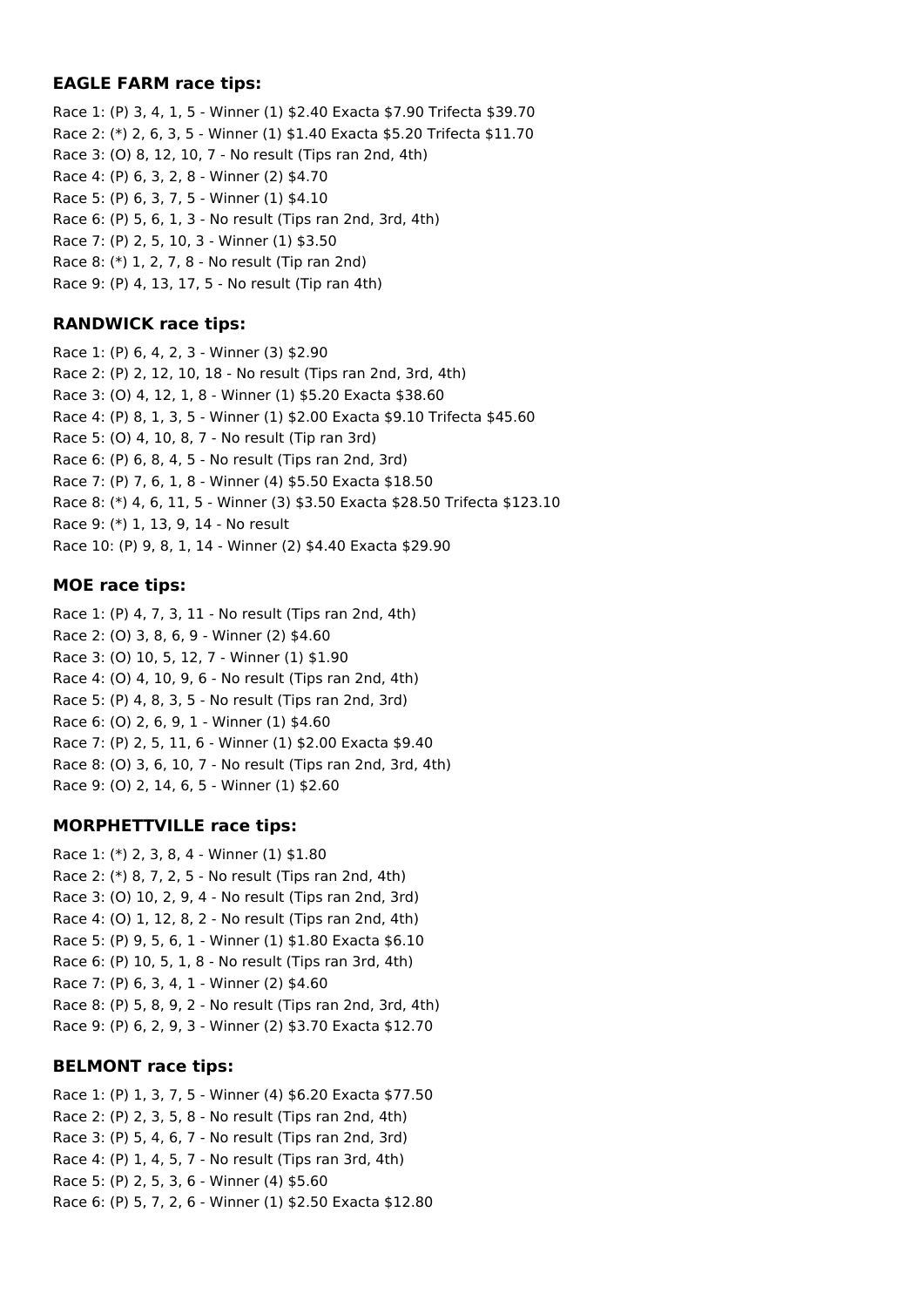Race 7: (P) 9, 3, 1, 5 - Winner (2) \$5.20 Exacta \$14.60 Trifecta \$46.00 First Four \$258.30 Race 8: (P) 9, 6, 8, 7 - No result (Tip ran 4th) Race 9: (P) 2, 4, 8, 7 - Winner (1) \$3.10

#### **PORT HEDLAND race tips:**

Race 1: (P) 7, 4, 8, 1 - No result (Tips ran 2nd, 4th) Race 2: (P) 2, 3, 4, 5 - Winner (2) \$4.60 Exacta \$9.30 Race 3: (P) 2, 4, 1, 9 - Winner (2) \$4.50 Race 4: (P) 7, 4, 2, 1 - Winner (1) \$8.20 Exacta \$42.60 Race 5: (P) 7, 1, 5, 2 - No result (Tips ran 2nd, 3rd, 4th) Race 6: (P) 1, 8, 2, 5 - Winner (1) \$2.20 Exacta \$6.20

#### **GOLD COAST race tips:**

Race 1: (P) 4, 7, 6, 1 - No result (Tips ran 2nd, 4th) Race 2: (P) 1, 4, 3, 7 - Winner (1) \$1.80 Race 3: (P) 8, 1, 6, 3 - No result (Tips ran 2nd, 3rd) Race 4: (P) 6, 8, 5, 7 - No result (Tips ran 2nd, 3rd) Race 5: (P) 4, 3, 6, 7 - No result (Tips ran 2nd, 4th) Race 6: (O) 2, 1, 4, 6 - Winner (2) \$3.90 Race 7: (O) 7, 5, 1, 3 - No result (Tips ran 2nd, 4th) Race 8: (O) 6, 15, 4, 3 - No result (Tip ran 2nd)

#### **TOOWOOMBA race tips:**

Race 1: (O) 9, 3, 7, 6 - Winner (1) \$2.60 Exacta \$9.20 Trifecta \$76.60 First Four \$245.40 Race 2: (O) 8, 2, 5, 9 - Winner (2) \$2.00 Race 3: (P) 3, 2, 6, 12 - Winner (1) \$2.00 Exacta \$3.10 Trifecta \$54.70 First Four \$191.70 Race 4: (P) 5, 7, 4, 1 - Winner (4) \$4.70 Early Quadrella \$52.50 Race 5: (P) 2, 5, 17, 11 - No result (Tips ran 2nd, 4th) Race 6: (P) 2, 10, 5, 12 - Winner (4) \$18.50 Exacta \$62.30 Race 7: (P) 8, 4, 1, 2 - Winner (4) \$2.40

#### **GYMPIE race tips:**

Race 1: (P) 3, 9, 2, 4 - No result (Tip ran 2nd) Race 2: (O) 6, 10, 2, 3 - No result Race 3: (O) 5, 11, 3, 4 - Winner (2) \$3.20 Race 4: (P) 1, 5, 3, 7 - Winner (3) \$5.20 Exacta \$12.60 Trifecta \$29.60 Race 5: (O) 1, 5, 11, 8 - No result (Tips ran 2nd, 3rd, 4th) Race 6: (P) 4, 2, 3, 5 - No result (Tips ran 2nd, 3rd, 4th)

#### **LISMORE race tips:**

Race 1: (P) 3, 5, 4, 2 - Winner (2) \$5.40 Race 2: (P) 10, 8, 4, 5 - Winner (1) \$3.00 Race 3: (O) 3, 14, 8, 10 - Winner (4) \$2.20 Race 4: (O) 3, 11, 2, 8 - Winner (1) \$2.50 Exacta \$8.60 Early Quadrella \$34.20 Race 5: (O) 6, 3, 1, 16 - Winner (4) \$40.50 Race 6: (O) 1, 3, 9, 2 - No result (Tip ran 3rd)

#### **DARWIN race tips:**

Race 1: (P) 3, 1, 2, 5 - Winner (3) \$5.00 Exacta \$57.00 Trifecta \$85.50 Race 2: (P) 4, 6, 1, 3 - Winner (2) \$7.50 Race 3: (P) 1, 2, 5, 4 - Winner (3) \$2.60 Exacta \$9.40 Trifecta \$32.70 Race 4: (P) 3, 2, 1, 4 - Winner (3) \$4.40 Exacta \$15.40 Trifecta \$19.20 First Four \$20.90 Early Quadrella \$460.40 Race 5: (O) 5, 7, 8, 2 - Winner (2) \$4.70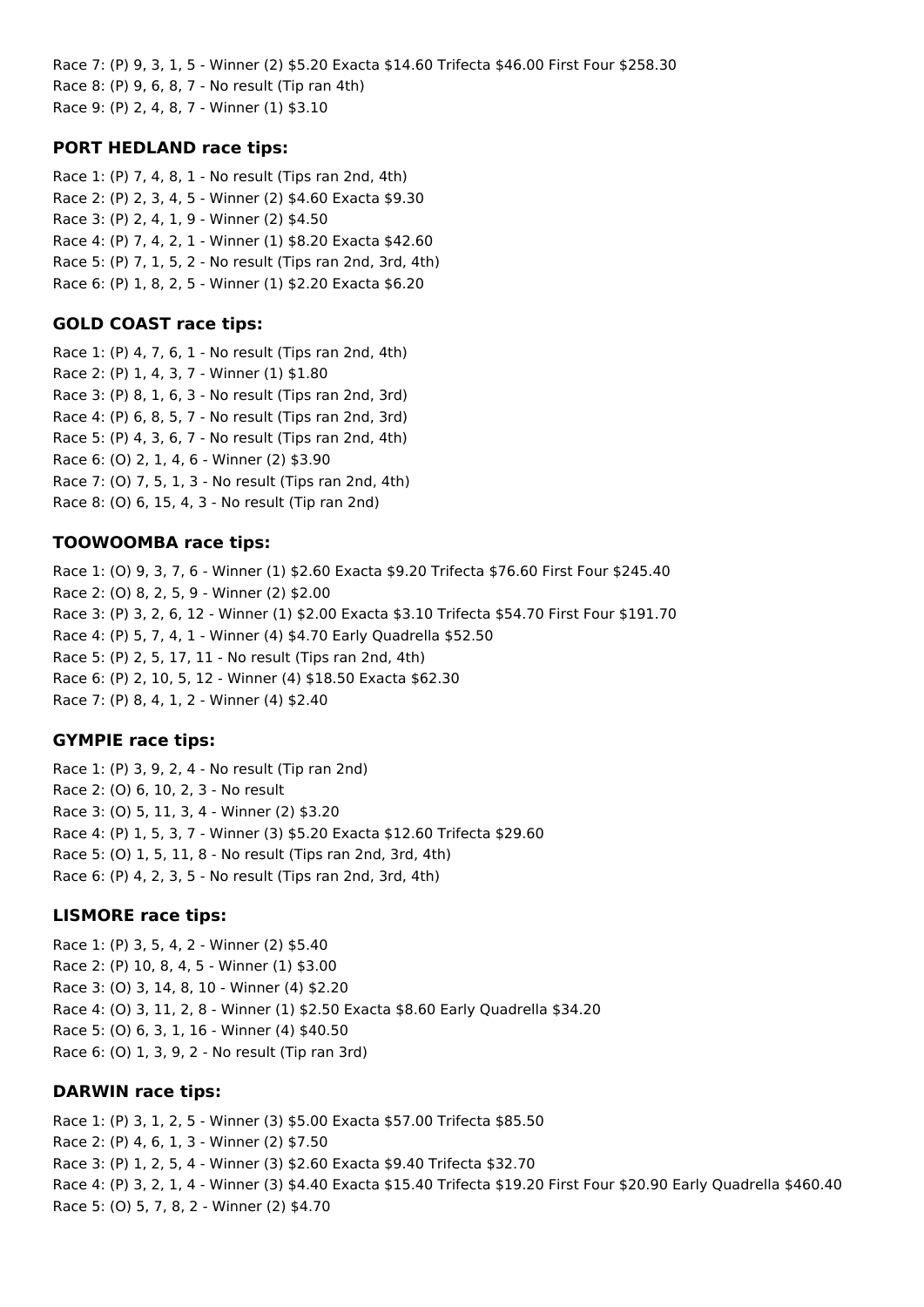Race 6: (P) 2, 7, 5, 1 - Winner (3) \$5.30 Race 7: (P) 10, 1, 11, 6 - Winner (4) \$7.10 Exacta \$10.50 Trifecta \$93.70 First Four \$168.00 Quadrella \$1,424.60

## **GOULBURN race tips:**

Race 1: (P) 3, 4, 8, 7 - Winner (3) \$6.50 Exacta \$16.20 Trifecta \$26.60 Race 2: (P) 1, 9, 2, 5 - Winner (3) \$4.20 Exacta \$21.50 Trifecta \$46.00 First Four \$62.80 Race 3: (P) 6, 8, 1, 14 - Winner (1) \$2.80 Exacta \$6.10 Race 4: (P) 3, 4, 2, 8 - No result (Tip ran 3rd) Race 5: (P) 4, 1, 7, 8 - Winner (2) \$3.90 Exacta \$16.60 Trifecta \$41.50 Race 6: (O) 16, 4, 7, 5 - No result (Tips ran 2nd, 4th) Race 7: (P) 6, 1, 9, 2 - No result (Tips ran 2nd, 3rd, 4th) Race 8: (P) 8, 6, 5, 2 - No result (Tips ran 3rd, 4th)

# **Saturday 10th July 2021**

## **CAULFIELD race tips:**

Race 1: (P) 2, 10, 3, 6 - No result (Tips ran 2nd, 4th) Race 2: (P) 4, 2, 1, 3 - Winner (1) \$2.50 Exacta \$12.10 Race 3: (\*) 9, 10, 6, 4 - No result (Tip ran 2nd) Race 4: (P) 10, 1, 4, 7 - No result (Tips ran 2nd, 3rd, 4th) Race 5: (P) 6, 3, 4, 2 - Winner (4) \$11.00 Exacta \$48.60 Race 6: (P) 7, 1, 5, 2 - Winner (1) \$1.90 Exacta \$11.50 Race 7: (P) 3, 9, 4, 7 - Winner (3) \$8.70 Race 8: (P) 10, 1, 12, 5 - No result (Tips ran 2nd, 3rd) Race 9: (O) 13, 7, 17, 8 - No result (Tips ran 2nd, 3rd)

# **DOOMBEN race tips:**

Race 1: (P) 1, 3, 6, 2 - Winner (1) \$2.60 Exacta \$11.00 Race 2: (P) 2, 1, 4, 6 - Winner (2) \$3.20 Race 3: (\*) 6, 12, 3, 11 - No result (Tips ran 2nd, 4th) Race 4: (P) 6, 5, 9, 8 - Winner (1) \$1.90 Exacta \$3.90 Trifecta \$6.50 First Four \$14.90 Race 5: (P) 9, 5, 15, 3 - Winner (4) \$8.50 Race 6: (O) 1, 4, 5, 14 - No result (Tip ran 3rd) Race 7: (\*) 1, 5, 7, 6 - No result (Tips ran 2nd, 3rd, 4th) Race 8: (\*) 4, 9, 11, 5 - No result (Tips ran 2nd, 3rd) Race 9: (P) 7, 1, 2, 4 - Winner (4) \$8.50 Exacta \$72.50 Trifecta \$164.30

## **RANDWICK race tips:**

Race 1: (P) 9, 4, 13, 7 - No result (Tips ran 2nd, 4th) Race 2: (P) 9, 2, 1, 4 - No result (Tip ran 2nd) Race 3: (O) 1, 10, 3, 6 - No result (Tips ran 2nd, 3rd) Race 4: (P) 4, 7, 6, 1 - Winner (2) \$3.60 Race 5: (P) 3, 13, 8, 4 - Winner (1) \$2.40 Exacta \$14.40 Race 6: (P) 3, 1, 7, 9 - No result (Tip ran 2nd) Race 7: (O) 13, 12, 6, 10 - Winner (2) \$7.10 Exacta \$59.00 Trifecta \$233.20 Race 8: (O) 6, 1, 14, 7 - Winner (2) \$7.00 Exacta \$65.20 Race 9: (P) 11, 2, 12, 5 - Abandoned Race 10: (P) 4, 2, 8, 9 - Abandoned

## **GAWLER race tips:**

Race 1: (P) 2, 3, 1, 4 - Winner (3) \$5.70 Race 2: (P) 5, 2, 12, 8 - No result (Tips ran 2nd, 4th) Race 3: (P) 6, 7, 1, 8 - No result (Tips ran 2nd, 3rd)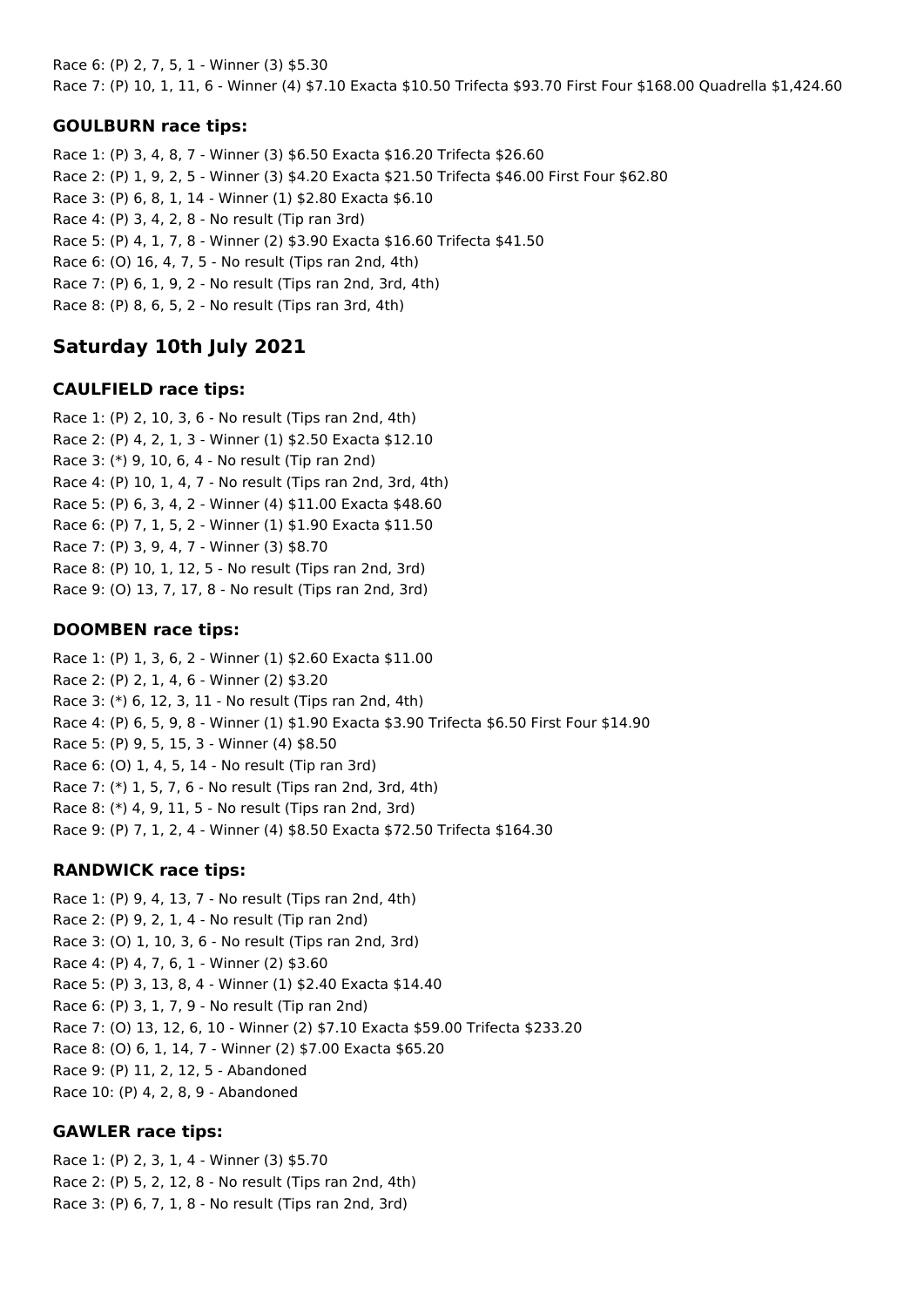Race 4: (\*) 2, 3, 9, 7 - Winner (1) \$2.10 Exacta \$6.00 Trifecta \$22.70 Race 5: (\*) 10, 5, 2, 11 - No result (Tips ran 2nd, 3rd, 4th) Race 6: (P) 1, 3, 4, 2 - No result (Tip ran 4th) Race 7: (P) 10, 7, 9, 8 - Winner (1) \$2.30 Exacta \$10.40 Race 8: (O) 2, 10, 14, 9 - No result (Tips ran 2nd, 3rd) Race 9: (\*) 1, 3, 5, 7 - No result (Tips ran 2nd, 4th)

#### **PAKENHAM race tips:**

Race 1: (O) 3, 11, 5, 8 - No result (Tips ran 2nd, 4th) Race 2: (O) 8, 6, 4, 14 - Winner (2) \$4.60 Race 3: (P) 7, 9, 12, 10 - Winner (2) \$3.30 Exacta \$17.80 Race 4: (P) 2, 6, 10, 5 - No result (Tip ran 2nd) Race 5: (O) 1, 2, 7, 9 - Winner (2) \$10.40 Race 6: (O) 3, 4, 7, 8 - No result (Tips ran 2nd, 3rd) Race 7: (O) 1, 6, 11, 5 - No result (Tip ran 3rd)

#### **BELMONT race tips:**

Race 1: (P) 9, 10, 3, 8 - Winner (4) \$5.60 Exacta \$27.50 Trifecta \$223.50 Race 2: (O) 6, 1, 9, 10 - Winner (1) \$4.50 Exacta \$17.80 Race 3: (P) 2, 1, 5, 6 - Winner (3) \$9.50 Race 4: (P) 3, 6, 5, 7 - Winner (4) \$5.70 Exacta \$28.20 Trifecta \$104.70 Race 5: (P) 6, 12, 7, 4 - Winner (1) \$3.90 Race 6: (O) 8, 13, 2, 1 - Winner (1) \$2.10 Race 7: (O) 1, 4, 7, 2 - Winner (3) \$22.30 Exacta \$244.60 Early Quadrella \$2,116.90 Race 8: (P) 7, 3, 9, 5 - No result (Tips ran 2nd, 3rd, 4th) Race 9: (O) 1, 9, 5, 7 - Winner (2) \$5.40 Exacta \$28.30 Race 10: (O) 11, 2, 8, 14 - Winner (1) \$2.70 Exacta \$15.50 Race 11: (P) 4, 8, 9, 1 - No result (Tips ran 2nd, 3rd, 4th)

## **BROOME race tips:**

Race 1: (P) 1, 3, 2, 7 - Winner (2) \$2.70 Exacta \$16.70 Trifecta \$86.80 First Four \$108.10 Race 2: (P) 5, 1, 7, 2 - No result (Tips ran 2nd, 3rd) Race 3: (P) 1, 6, 2, 3 - Winner (1) \$2.00 Race 4: (P) 2, 4, 7, 6 - No result (Tips ran 2nd, 3rd, 4th) Race 5: (O) 9, 1, 10, 11 - No result Race 6: (P) 9, 8, 7, 2 - Winner (4) \$7.90 Exacta \$36.10 Trifecta \$211.10 Race 7: (O) 6, 2, 3, 13 - No result (Tip ran 2nd)

#### **ROEBOURNE race tips:**

Race 1: (P) 3, 6, 1, 5 - Winner (1) \$2.00 Race 2: (P) 8, 6, 3, 2 - No result (Tips ran 2nd, 3rd, 4th) Race 3: (P) 2, 1, 10, 4 - No result (Tips ran 3rd, 4th) Race 4: (P) 1, 2, 7, 6 - Winner (2) \$3.90 Exacta \$88.30 Trifecta \$201.40 Race 5: (O) 8, 5, 1, 6 - Winner (2) \$4.50 Race 6: (O) 4, 1, 10, 9 - Winner (1) \$3.50

## **TOOWOOMBA race tips:**

Race 1: (P) 1, 7, 3, 2 - Winner (1) \$1.70 Exacta \$2.80 Trifecta \$10.60 Race 2: (P) 12, 7, 10, 13 - No result (Tips ran 2nd, 3rd, 4th) Race 3: (P) 14, 15, 16, 10 - Winner (1) \$8.20 Exacta \$89.90 Trifecta \$361.90 Race 4: (O) 2, 8, 5, 6 - Winner (1) \$1.80 Exacta \$8.70 Trifecta \$25.20 Race 5: (O) 7, 5, 8, 1 - Winner (2) \$2.90 Race 6: (P) 1, 2, 3, 6 - Winner (4) \$2.90 Exacta \$35.10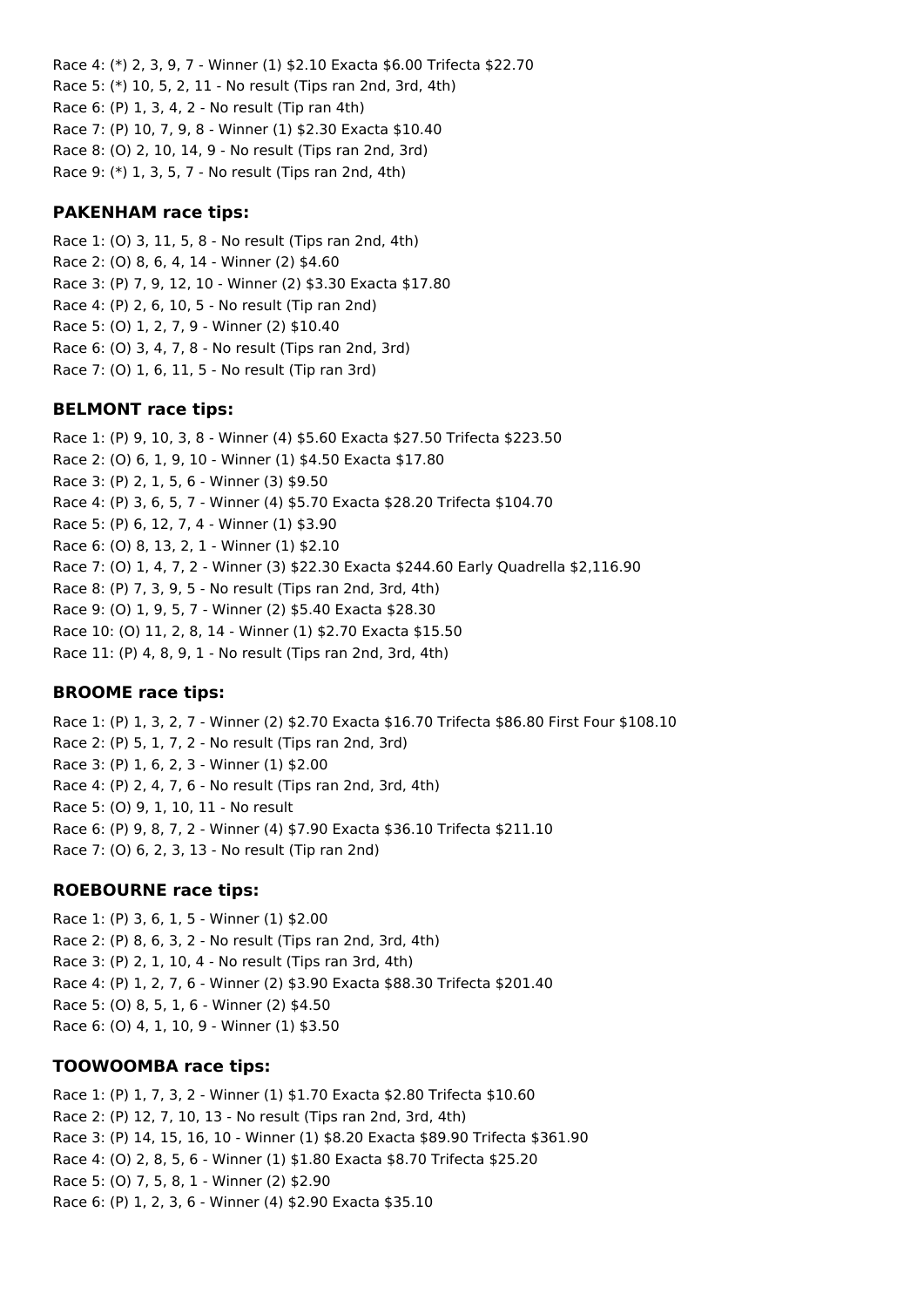Race 7: (P) 2, 1, 3, 7 - Winner (3) \$3.00 Exacta \$16.00 Trifecta \$51.90 Race 8: (O) 6, 2, 3, 7 - No result (Tips ran 2nd, 4th) Race 9: (P) 2, 4, 3, 6 - No result (Tips ran 2nd, 3rd, 4th)

## **ROCKHAMPTON race tips:**

Race 1: (P) 4, 3, 1, 2 - Winner (4) \$8.40 Exacta \$9.70 Race 2: (P) 1, 6, 4, 5 - Winner (4) \$3.90 Exacta \$11.50 Trifecta \$72.20 First Four \$74.50 Race 3: (\*) 4, 3, 5, 8 - Winner (1) \$1.30 Exacta \$3.00 Trifecta \$11.50 First Four \$23.60 Race 4: (P) 3, 2, 5, 7 - Winner (2) \$3.10 Exacta \$8.90 Race 4: (P) 3, 2, 5, 7 - Winner (2) \$3.10 Exacta \$8.90 Race 5: (P) 7, 2, 9, 5 - No result (Tip ran 4th) Race 6: (O) 4, 7, 6, 3 - Winner (3) \$5.50 Race 7: (O) 8, 2, 5, 7 - Winner (1) \$5.20 Race 8: (\*) 1, 5, 6, 10 - Winner (3) \$4.40

# **BEAUDESERT race tips:**

Race 1: (P) 8, 3, 11, 4 - No result (Tips ran 2nd, 4th) Race 2: (O) 3, 4, 8, 11 - No result (Tips ran 2nd, 4th) Race 3: (P) 2, 1, 9, 4 - Winner (4) \$3.00 Race 4: (P) 6, 3, 4, 2 - No result (Tips ran 2nd, 3rd, 4th) Race 5: (P) 3, 6, 5, 11 - No result (Tips ran 2nd, 3rd) Race 6: (P) 11, 9, 7, 1 - No result (Tip ran 3rd) Race 7: (P) 3, 14, 9, 1 - Winner (4) \$4.80 Exacta \$41.00 Trifecta \$72.00 Race 8: (P) 5, 8, 9, 6 - Winner (1) \$2.50 Exacta \$9.60 Race 9: (P) 3, 5, 11, 2 - Winner (2) \$2.00 Exacta \$6.30 Trifecta \$11.90 First Four \$52.50 Race 10: (P) 2, 8, 9, 3 - Winner (1) \$1.60 Quadrella \$52.20

# **COWRA race tips:**

Race 1: (P) 14, 9, 13, 2 - Winner (4) \$3.90 Exacta \$26.20 Race 2: (P) 1, 6, 12, 7 - Winner (4) \$8.20 Race 3: (O) 4, 1, 6, 2 - No result (Tips ran 3rd, 4th) Race 4: (P) 5, 4, 1, 6 - Winner (1) \$2.00 Race 5: (O) 7, 1, 14, 11 - Winner (1) \$2.50 Race 6: (O) 3, 17, 2, 14 - Winner (3) \$3.90 Exacta \$15.70 Trifecta \$110.40

## **DARWIN race tips:**

Race 1: (O) 4, 5, 2, 7 - No result (Tips ran 2nd, 3rd, 4th) Race 2: (P) 11, 1, 7, 12 - No result Race 3: (O) 10, 7, 2, 8 - Winner (1) \$3.20 Race 4: (P) 2, 4, 3, 5 - Winner (2) \$6.00 Exacta \$13.70 Race 5: (O) 3, 1, 7, 4 - Winner (2) \$4.00 Exacta \$8.70 Trifecta \$65.00 Race 6: (O) 1, 2, 3, 9 - Winner (4) \$3.40 Exacta \$15.90 Race 7: (P) 4, 3, 9, 8 - No result (Tip ran 3rd)

# **NEWCASTLE race tips:**

Race 1: (P) 10, 5, 6, 2 - Winner (1) \$2.00 Exacta \$5.00 Race 2: (P) 7, 2, 1, 8 - No result (Tips ran 2nd, 4th) Race 3: (P) 2, 3, 7, 4 - Winner (2) \$2.80 Exacta \$4.30 Trifecta \$13.00 Race 4: (P) 2, 3, 13, 5 - No result (Tips ran 2nd, 4th) Race 5: (P) 5, 11, 1, 9 - No result (Tips ran 2nd, 3rd) Race 6: (O) 4, 10, 5, 3 - No result (Tip ran 3rd) Race 7: (O) 5, 8, 9, 4 - No result (Tips ran 2nd, 3rd) Race 8: (P) 2, 13, 4, 8 - Winner (4) \$3.90 Exacta \$11.90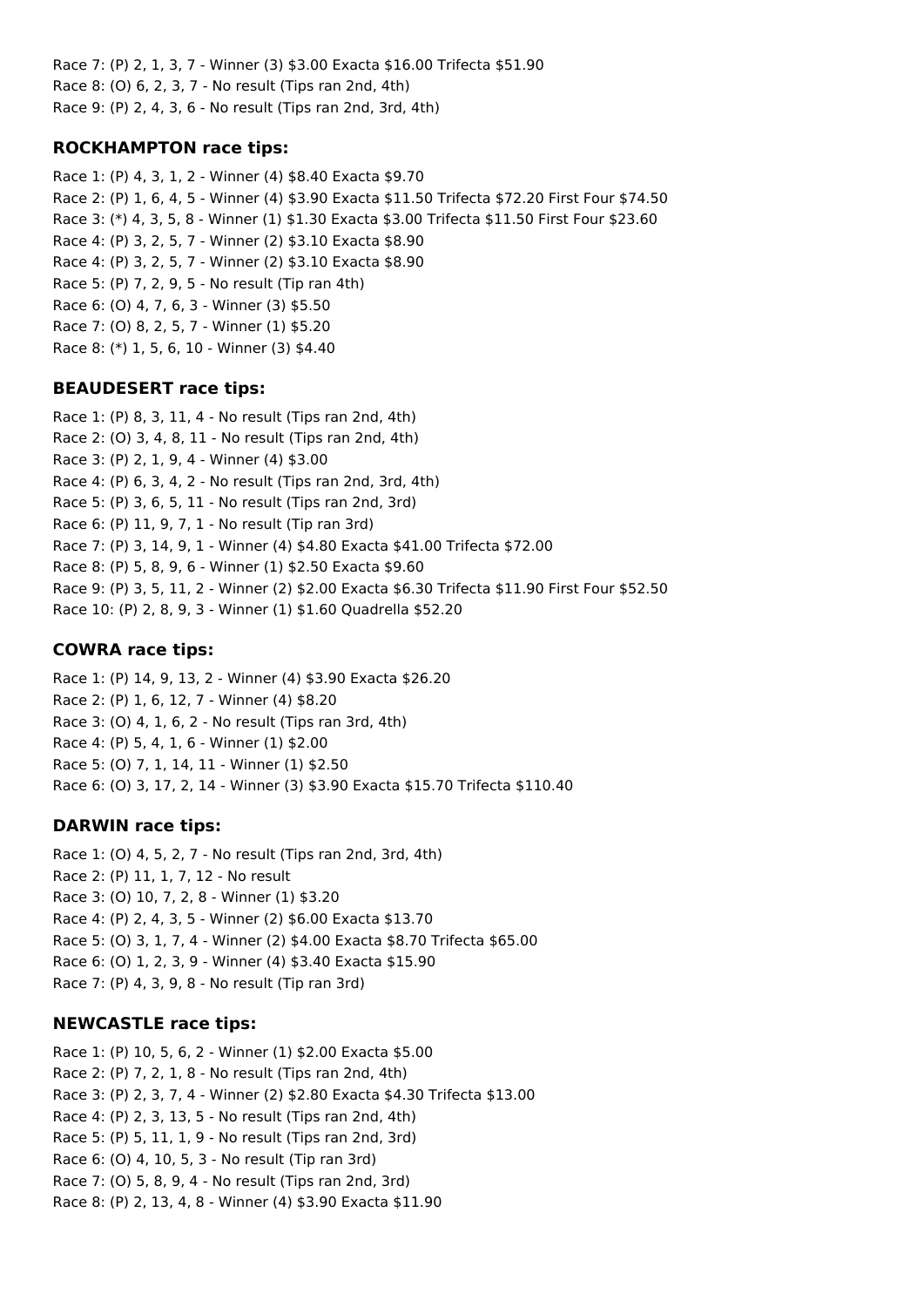# **Saturday 3rd July 2021**

## **ECHUCA race tips:**

Race 1: (P) 5, 8, 1, 6 - Winner (2) \$2.90 Race 2: (P) 5, 10, 6, 3 - Winner (1) \$3.30 Race 3: (P) 11, 4, 8, 10 - Winner (1) \$7.60 Race 4: (O) 8, 9, 11, 4 - Winner (2) \$3.80 Exacta \$24.90 Trifecta \$268.70 Early Quadrella \$544.30 Race 5: (O) 2, 8, 10, 1 - Winner (4) \$4.60 Exacta \$47.40 Race 6: (O) 6, 10, 2, 4 - Winner (3) \$3.30 Exacta \$15.70 Race 7: (O) 2, 9, 4, 13 - No result (Tips ran 2nd, 3rd) Race 8: (O) 10, 1, 8, 2 - No result (Tips ran 2nd, 4th)

# **FLEMINGTON race tips:**

Race 1: (\*) 1, 9, 3, 6 - No result (Tips ran 2nd, 3rd) Race 2: (P) 3, 12, 1, 2 - No result (Tips ran 2nd, 3rd) Race 3: (\*) 2, 5, 7, 9 - Winner (1) \$1.60 Exacta \$6.90 Trifecta \$34.70 Race 4: (P) 1, 11, 5, 6 - Winner (1) \$3.20 Race 5: (P) 1, 5, 2, 11 - Winner (2) \$5.80 Race 6: (\*) 2, 3, 10, 8 - No result (Tip ran 4th) Race 7: (P) 3, 5, 4, 1 - Winner (1) \$3.70 Race 8: (O) 1, 5, 4, 3 - Winner (2) \$3.90 Exacta \$20.50 Trifecta \$133.40 Race 9: (P) 13, 6, 5, 10 - Winner (1) \$3.40 Exacta \$18.00

# **MURRAY BRIDGE race tips:**

Race 1: (P) 2, 8, 4, 5 - Winner (1) \$1.70 Race 2: (P) 2, 5, 4, 1 - No result (Tips ran 2nd, 4th) Race 3: (\*) 5, 1, 3, 9 - Winner (1) \$3.30 Race 4: (P) 3, 1, 12, 8 - Winner (1) \$2.70 Exacta \$19.60 Race 5: (O) 9, 10, 2, 17 - Winner (1) \$7.10 Race 6: (P) 6, 2, 5, 4 - Winner (2) \$4.80 Exacta \$24.40 Race 7: (O) 12, 1, 8, 5 - Winner (2) \$4.10 Exacta \$12.20 Trifecta \$61.10 Race 8: (P) 2, 11, 7, 12 - Winner (3) \$5.60 Exacta \$33.50 Race 9: (O) 13, 2, 14, 5 - Winner (2) \$4.70 Exacta \$76.80 Quadrella \$782.10

# **BELMONT race tips:**

Race 1: (P) 1, 2, 4, 3 - No result (Tips ran 2nd, 3rd, 4th) Race 2: (O) 1, 9, 2, 4 - No result (Tips ran 2nd, 3rd) Race 3: (O) 5, 3, 8, 11 - No result Race 4: (P) 3, 7, 8, 4 - Winner (1) \$4.80 Race 5: (P) 1, 6, 3, 7 - Winner (2) \$5.20 Exacta \$67.80 Trifecta \$146.10 First Four \$371.60 Race 6: (P) 7, 3, 10, 8 - No result (Tips ran 2nd, 3rd, 4th) Race 7: (P) 1, 7, 2, 4 - No result (Tips ran 2nd, 3rd) Race 8: (O) 3, 4, 1, 12 - No result (Tips ran 2nd, 4th) Race 9: (O) 2, 15, 8, 3 - Winner (4) \$10.70

## **BROOME race tips:**

Race 1: (P) 3, 2, 1, 4 - Winner (3) \$6.20 Race 2: (P) 7, 6, 1, 4 - Winner (4) \$3.00 Race 3: (P) 2, 3, 7, 5 - Winner (1) \$2.80 Exacta \$4.30 Trifecta \$9.00 First Four \$18.80 Race 4: (P) 1, 3, 5, 2 - Winner (1) \$4.20 Exacta \$13.70 Early Quadrella \$54.30 Race 5: (P) 3, 1, 9, 8 - No result (Tips ran 2nd, 4th) Race 6: (P) 7, 5, 3, 6 - Winner (3) \$3.60 Exacta \$7.90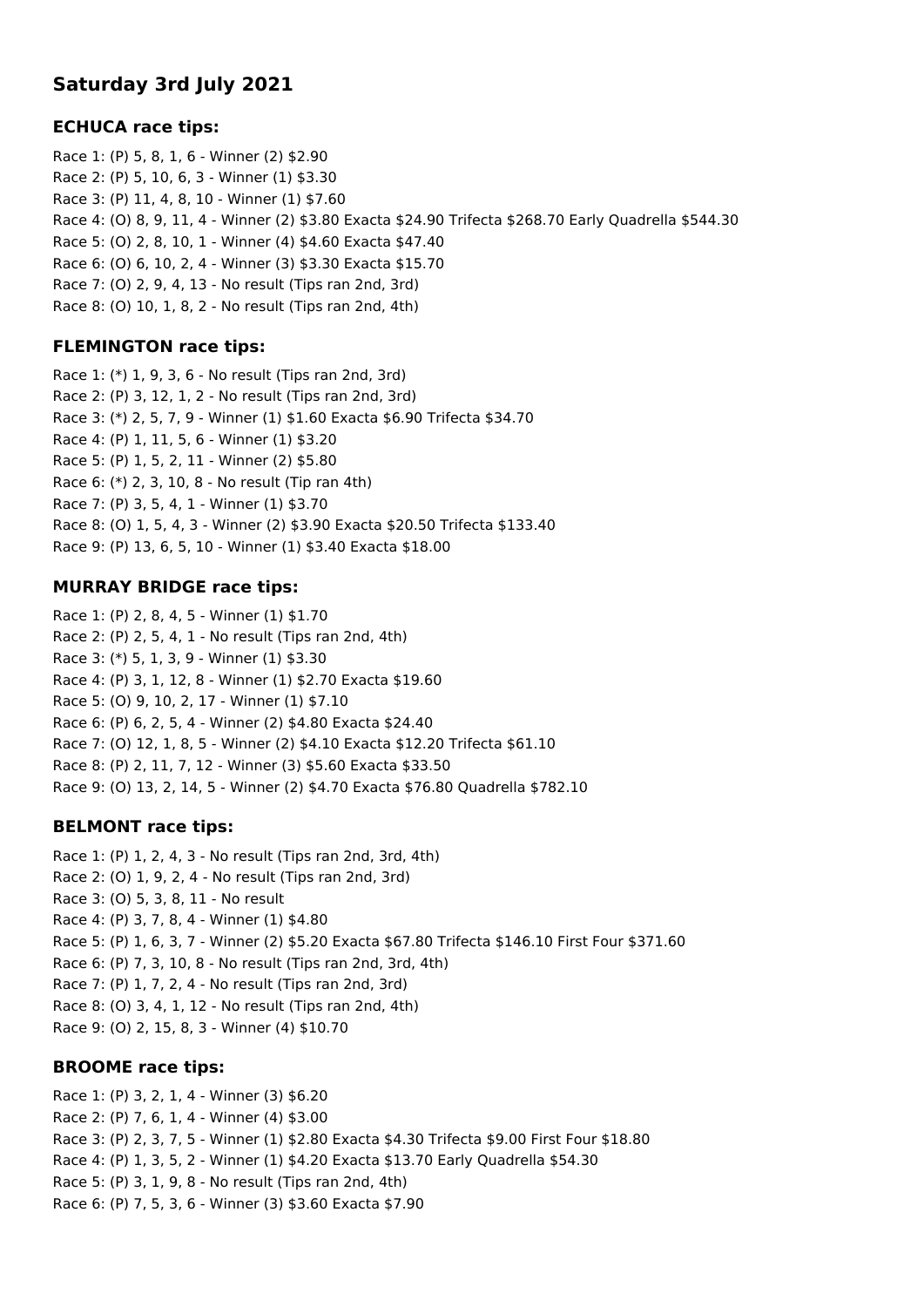#### **SUNSHINE COAST race tips:**

Race 1: (P) 6, 1, 3, 8 - Abandoned Race 2: (P) 7, 11, 4, 5 - Abandoned Race 3: (P) 2, 7, 1, 3 - Abandoned Race 4: (P) 4, 5, 8, 9 - Abandoned Race 5: (P) 2, 1, 3, 6 - Abandoned Race 6: (P) 2, 9, 11, 12 - Abandoned Race 7: (P) 4, 5, 2, 9 - Abandoned Race 8: (O) 1, 6, 2, 9 - Abandoned Race 9: (P) 10, 9, 8, 13 - Abandoned

#### **GOLD COAST race tips:**

Race 1: (P) 11, 7, 14, 9 - Abandoned Race 2: (P) 7, 2, 4, 5 - Abandoned Race 3: (P) 10, 8, 6, 7 - Abandoned Race 4: (P) 3, 4, 7, 1 - Abandoned Race 5: (P) 7, 9, 11, 6 - Abandoned Race 6: (P) 2, 9, 6, 4 - Abandoned Race 7: (P) 3, 8, 9, 11 - Abandoned Race 8: (P) 9, 11, 1, 2 - Abandoned

#### **TOOWOOMBA race tips:**

Race 1: (P) 9, 4, 8, 7 - Winner (3) \$5.30 Race 2: (\*) 1, 6, 2, 3 - No result (Tips ran 3rd, 4th) Race 3: (P) 5, 10, 8, 7 - Abandoned Race 4: (P) 1, 5, 4, 2 - Abandoned Race 5: (P) 3, 1, 6, 5 - Abandoned Race 6: (O) 1, 13, 9, 6 - Abandoned Race 7: (P) 7, 11, 5, 9 - Abandoned

#### **MACKAY race tips:**

Race 1: (P) 5, 9, 2, 1 - Winner (3) \$2.40 Exacta \$7.60 Race 2: (P) 6, 3, 5, 8 - Winner (1) \$1.70 Exacta \$3.30 Race 3: (P) 2, 4, 5, 9 - Winner (1) \$1.60 Exacta \$3.40 Trifecta \$11.70 Race 4: (P) 2, 3, 9, 7 - No result (Tips ran 2nd, 4th) Race 5: (P) 1, 7, 4, 8 - Winner (3) \$5.30 Exacta \$27.40 Trifecta \$98.00 Race 6: (P) 6, 4, 2, 1 - Winner (1) \$3.60 Exacta \$18.00 Race 7: (P) 7, 3, 11, 12 - Winner (1) \$2.20 Exacta \$6.20

## **ROSEHILL race tips:**

Race 1: (P) 1, 3, 11, 5 - Winner (1) \$2.00 Race 2: (P) 2, 3, 14, 15 - Winner (2) \$3.60 Exacta \$50.70 Trifecta \$174.10 Race 3: (\*) 2, 9, 5, 6 - No result (Tip ran 2nd) Race 4: (O) 4, 5, 3, 9 - No result (Tips ran 2nd, 3rd) Race 5: (\*) 9, 3, 10, 2 - Winner (1) \$3.70 Race 6: (P) 8, 7, 9, 1 - Winner (2) \$3.90 Exacta \$17.40 Trifecta \$40.90 Race 7: (O) 4, 5, 12, 2 - Winner (2) \$4.20 Race 8: (P) 6, 14, 12, 8 - No result (Tips ran 2nd, 3rd, 4th) Race 9: (\*) 13, 7, 6, 2 - No result (Tips ran 2nd, 3rd, 4th) Race 10: (P) 8, 9, 3, 12 - Winner (1) \$3.10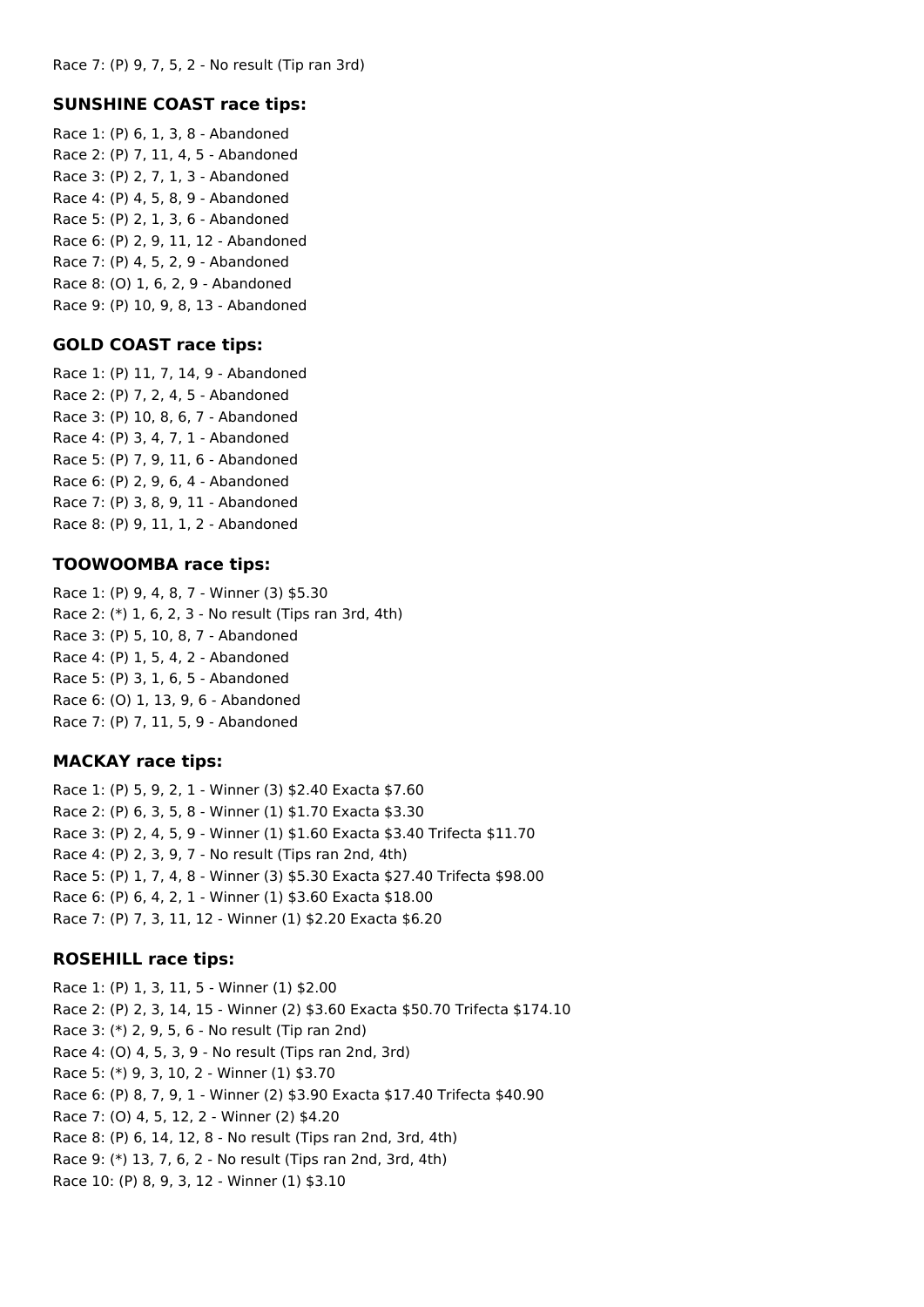#### **PORT MACQUARIE race tips:**

Race 1: (P) 7, 5, 6, 2 - Winner (4) \$9.10 Race 2: (P) 2, 7, 5, 9 - No result (Tips ran 2nd, 3rd, 4th) Race 3: (P) 1, 2, 3, 4 - Winner (4) \$4.40 Race 4: (O) 3, 5, 8, 9 - Winner (1) \$2.70 Race 5: (P) 3, 5, 2, 11 - No result (Tips ran 2nd, 3rd, 4th) Race 6: (P) 4, 11, 3, 2 - Winner (3) \$5.80

#### **NEWCASTLE race tips:**

Race 1: (P) 6, 4, 8, 3 - Winner (1) \$2.90 Race 2: (P) 1, 8, 4, 6 - Winner (3) \$6.50 Race 3: (P) 6, 1, 2, 3 - Winner (4) \$3.20 Exacta \$10.00 Trifecta \$26.30 First Four \$59.00 Race 4: (P) 8, 2, 9, 3 - Winner (4) \$4.10 Exacta \$15.40 Early Quadrella \$362.60 Race 5: (P) 4, 3, 11, 12 - Winner (3) \$5.10 Exacta \$24.30 Race 6: (P) 2, 4, 1, 5 - Winner (4) \$3.30 Exacta \$21.00 Race 7: (P) 15, 6, 11, 4 - Winner (2) \$3.10 Exacta \$22.70 Trifecta \$95.60 First Four \$306.20 Quadrella \$243.40

#### **GUNDAGAI race tips:**

Race 1: (P) 5, 1, 2, 4 - Abandoned Race 2: (P) 2, 1, 12, 7 - Abandoned Race 3: (P) 10, 8, 5, 9 - Abandoned Race 4: (P) 8, 1, 10, 18 - Abandoned Race 5: (P) 7, 2, 3, 9 - Abandoned Race 6: (P) 6, 3, 4, 11 - Abandoned

#### **DARWIN race tips:**

Race 1: (P) 2, 1, 4, 3 - Winner (3) \$4.30 Exacta \$5.20 Trifecta \$14.30 First Four \$21.20 Race 2: (P) 2, 1, 6, 3 - Winner (1) \$4.60 Exacta \$61.50 Trifecta \$147.50 Race 3: (P) 3, 7, 2, 5 - No result (Tips ran 2nd, 3rd, 4th) Race 4: (P) 3, 10, 6, 8 - Winner (1) \$3.60 Race 5: (O) 4, 10, 2, 1 - Winner (2) \$5.90 Race 6: (P) 2, 8, 6, 3 - No result (Tips ran 2nd, 3rd, 4th) Race 7: (P) 2, 3, 6, 1 - Winner (2) \$3.30 Exacta \$13.60 Race 8: (P) 6, 1, 4, 8 - Winner (2) \$5.20 Exacta \$122.80 Race 9: (P) 1, 10, 4, 5 - Winner (2) \$7.60 Race 10: (P) 2, 8, 3, 5 - Winner (1) \$3.90 Exacta \$20.70 Trifecta \$233.10 Quadrella \$1,979.80

# **Saturday 26th June 2021**

#### **CAULFIELD race tips:**

Race 1: (\*) 2, 1, 5, 8 - Winner (1) \$1.60 Race 2: (P) 6, 3, 13, 1 - No result (Tip ran 2nd) Race 3: (P) 6, 1, 2, 3 - Winner (2) \$3.20 Exacta \$21.70 Race 4: (P) 11, 13, 7, 17 - No result (Tips ran 3rd, 4th) Race 5: (\*) 6, 2, 12, 10 - Winner (4) \$24.40 Race 6: (P) 2, 4, 5, 6 - Winner (2) \$2.70 Race 7: (P) 10, 5, 9, 8 - No result (Tips ran 3rd, 4th) Race 8: (O) 12, 9, 7, 11 - Winner (4) \$3.40 Race 9: (O) 10, 11, 7, 8 - Winner (1) \$2.50 Exacta \$11.80

## **MORPHETTVILLE race tips:**

Race 1: (P) 4, 5, 3, 1 - Winner (1) \$2.20 Exacta \$6.10 Trifecta \$14.70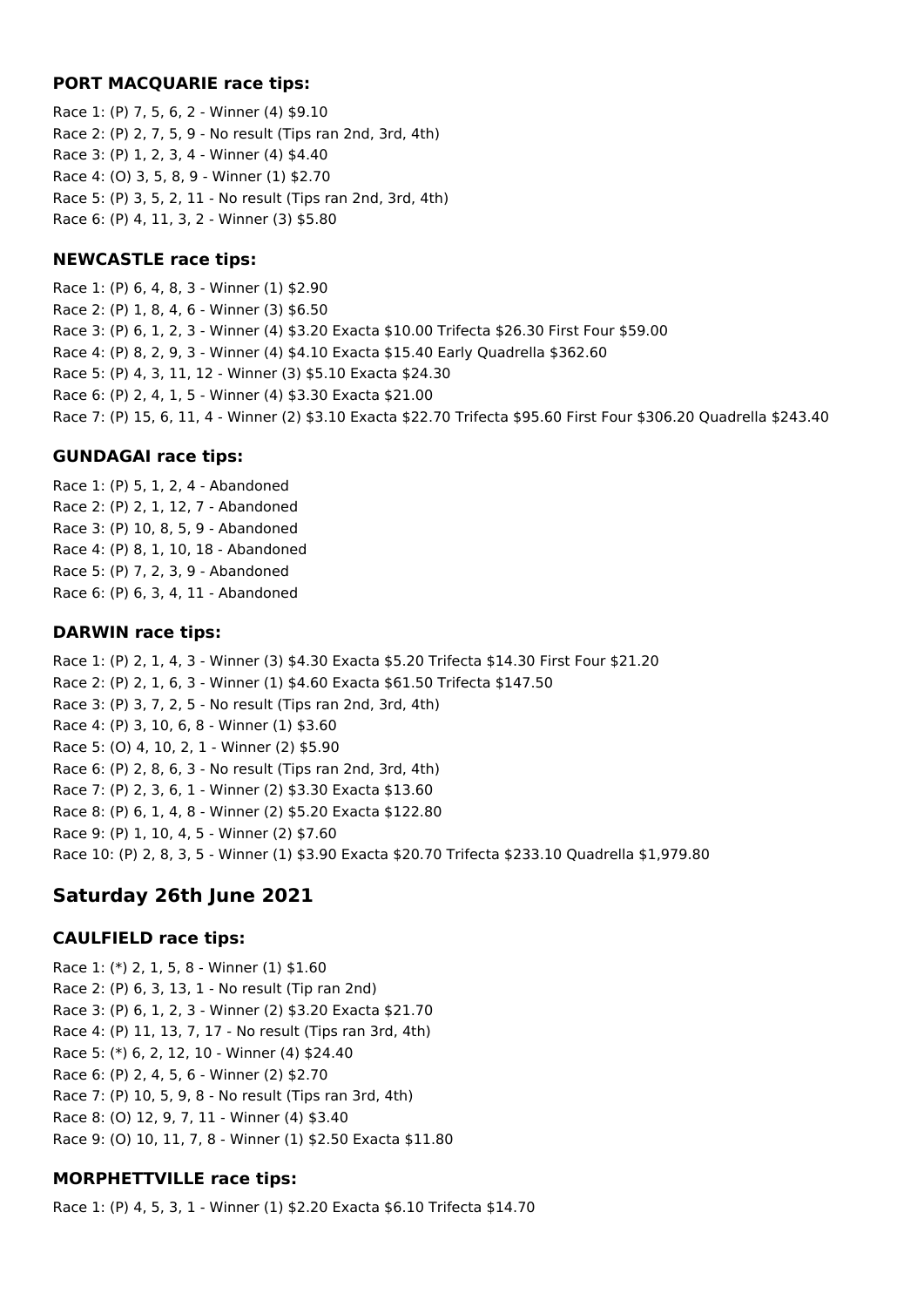Race 2: (P) 1, 10, 6, 2 - No result (Tips ran 3rd, 4th) Race 3: (O) 6, 14, 3, 8 - Winner (2) \$4.00 Race 4: (P) 6, 4, 8, 10 - Winner (3) \$6.60 Exacta \$46.80 Race 5: (O) 2, 7, 9, 6 - No result (Tip ran 4th) Race 6: (P) 5, 2, 4, 6 - Winner (2) \$5.00 Exacta \$15.10 Race 7: (P) 9, 5, 2, 10 - Winner (2) \$2.60 Exacta \$9.40 Race 8: (O) 13, 6, 5, 11 - No result (Tips ran 2nd, 3rd, 4th) Race 9: (P) 3, 1, 2, 4 - Winner (3) \$3.60

#### **EAGLE FARM race tips:**

Race 1: (\*) 3, 1, 2, 5 - Winner (1) \$1.40 Exacta \$2.40 Trifecta \$3.00 Race 2: (P) 1, 9, 10, 4 - Winner (1) \$2.10 Exacta \$10.50 Race 3: (P) 1, 5, 6, 3 - Winner (3) \$6.90 Exacta \$20.40 Trifecta \$38.30 First Four \$187.00 Race 4: (P) 1, 7, 6, 5 - Winner (2) \$4.10 Race 5: (P) 4, 6, 2, 7 - Winner (4) \$15.60 Early Quadrella \$1,647.10 Race 6: (\*) 4, 7, 1, 2 - Winner (1) \$1.30 Exacta \$3.30 Race 7: (\*) 6, 5, 4, 9 - Winner (1) \$1.70 Exacta \$8.50 Race 8: (O) 1, 16, 8, 9 - Winner (1) \$3.30 Exacta \$51.20 Race 9: (O) 9, 6, 3, 15 - Winner (2) \$4.20 Exacta \$26.10 Trifecta \$204.70 Quadrella \$55.10

## **BELMONT race tips:**

Race 1: (P) 7, 9, 3, 8 - No result (Tip ran 2nd) Race 2: (O) 2, 5, 10, 1 - No result (Tip ran 3rd) Race 3: (P) 2, 9, 1, 8 - Winner (2) \$4.40 Race 4: (P) 7, 3, 2, 10 - Winner (2) \$4.50 Exacta \$56.10 Trifecta \$120.50 Race 5: (P) 4, 3, 1, 5 - No result (Tips ran 2nd, 3rd, 4th) Race 6: (O) 13, 15, 2, 3 - Winner (2) \$4.70 Race 7: (O) 10, 8, 6, 3 - Winner (1) \$5.00 Exacta \$38.90 Race 8: (P) 9, 8, 2, 7 - No result (Tip ran 3rd) Race 9: (O) 10, 8, 7, 9 - Winner (2) \$5.00 Exacta \$13.00

## **NEWCASTLE race tips:**

Race 1: (P) 8, 6, 3, 9 - Winner (1) \$1.90 Exacta \$4.90 Trifecta \$13.60 First Four \$35.70 Race 2: (P) 1, 5, 8, 2 - Winner (4) \$7.20 Exacta \$35.80 Race 3: (O) 7, 6, 8, 1 - Winner (1) \$2.40 Race 4: (P) 4, 2, 6, 11 - Winner (1) \$5.30 Early Quadrella \$224.90 Race 5: (P) 2, 4, 6, 10 - Winner (2) \$4.50 Race 6: (O) 2, 9, 5, 12 - Winner (2) \$5.10 Exacta \$28.80 Trifecta \$203.90 Race 7: (P) 9, 2, 4, 10 - Winner (2) \$1.80 Exacta \$6.60 Race 8: (\*) 1, 4, 14, 12 - Winner (3) \$15.50 Exacta \$93.00 Trifecta \$1,732.70 Quadrella \$868.40

## **WODONGA race tips:**

Race 1: (P) 1, 2, 3, 4 - Abandoned Race 2: (P) 1, 2, 3, 4 - Abandoned Race 3: (P) 1, 2, 3, 4 - Abandoned Race 4: (P) 1, 3, 2, 9 - Abandoned Race 5: (P) 1, 2, 3, 4 - Abandoned Race 6: (P) 1, 3, 2, 6 - Abandoned Race 7: (P) 2, 3, 1, 8 - Abandoned Race 8: (P) 1, 2, 3, 4 - Abandoned Race 9: (P) 8, 1, 2, 3 - Abandoned

## **GATTON race tips:**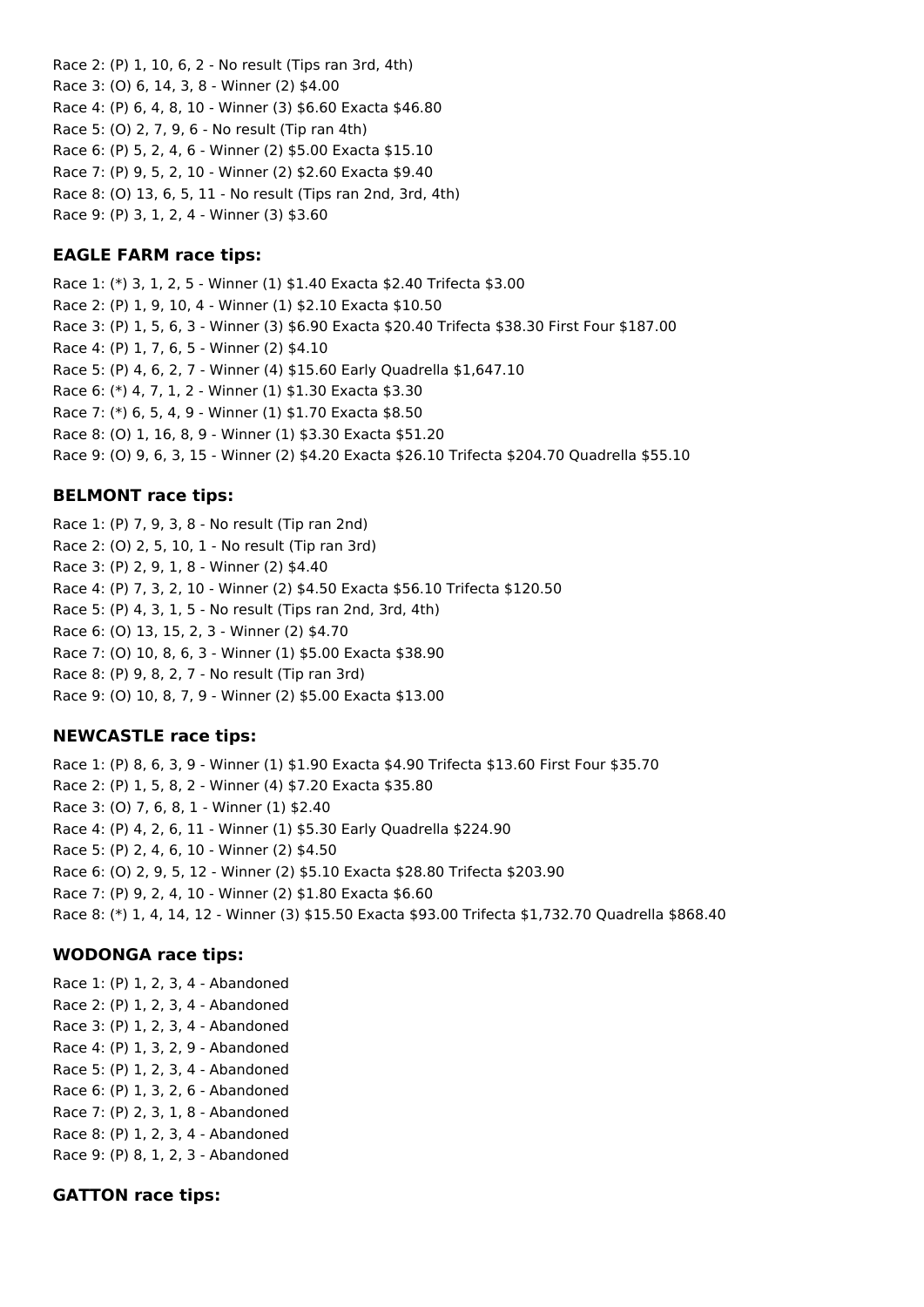Race 1: (P) 8, 2, 6, 12 - No result (Tips ran 2nd, 3rd) Race 2: (O) 8, 17, 6, 11 - No result (Tips ran 2nd, 4th) Race 3: (O) 4, 8, 1, 10 - No result (Tips ran 3rd, 4th) Race 4: (P) 1, 9, 7, 8 - Winner (2) \$2.60 Exacta \$11.70 Race 5: (P) 14, 12, 3, 8 - No result (Tips ran 2nd, 4th) Race 6: (O) 2, 10, 5, 1 - Winner (4) \$7.70 Exacta \$35.30 Trifecta \$201.70 Race 7: (P) 5, 6, 10, 8 - No result (Tips ran 2nd, 3rd)

#### **GOLD COAST race tips:**

Race 1: (P) 6, 4, 2, 3 - Winner (2) \$2.80 Exacta \$35.60 Race 2: (P) 10, 4, 8, 3 - Winner (1) \$7.10 Race 3: (P) 6, 8, 1, 10 - Winner (3) \$4.60 Race 4: (O) 7, 4, 9, 3 - No result (Tips ran 2nd, 3rd) Race 5: (P) 9, 3, 6, 5 - No result (Tips ran 2nd, 3rd, 4th) Race 6: (P) 1, 5, 10, 3 - Winner (1) \$1.70 Exacta \$5.40 Race 7: (O) 7, 6, 14, 9 - Winner (2) \$4.40

#### **PORT HEDLAND race tips:**

Race 1: (P) 4, 2, 6, 1 - Winner (4) \$2.40 Race 2: (P) 1, 3, 2, 5 - Winner (3) \$9.90 Exacta \$36.20 Trifecta \$200.60 Race 3: (P) 1, 2, 3, 5 - Winner (1) \$4.30 Race 4: (P) 7, 5, 6, 3 - Winner (2) \$6.80 Early Quadrella \$0.00 Race 5: (P) 3, 2, 4, 1 - Winner (1) \$3.90 Race 6: (P) 7, 3, 6, 2 - No result (Tips ran 2nd, 3rd, 4th)

#### **ROMA race tips:**

Race 1: (P) 1, 4, 3, 2 - Abandoned Race 2: (P) 3, 4, 1, 2 - Abandoned Race 3: (P) 1, 2, 3, 4 - Abandoned Race 4: (P) 2, 3, 7, 1 - Abandoned Race 5: (P) 1, 2, 3, 4 - Abandoned Race 6: (P) 1, 2, 6, 9 - Abandoned

#### **DARWIN race tips:**

Race 1: (P) 2, 3, 6, 5 - No result (Tips ran 2nd, 4th) Race 2: (O) 8, 7, 1, 6 - Winner (2) \$4.00 Race 3: (P) 11, 12, 4, 2 - Winner (1) \$4.50 Race 4: (P) 6, 8, 5, 7 - Winner (2) \$4.50 Exacta \$38.80 Trifecta \$173.00 Race 5: (P) 4, 5, 7, 1 - No result (Tips ran 2nd, 3rd, 4th) Race 6: (O) 4, 6, 12, 2 - Winner (3) \$5.50 Race 7: (P) 2, 4, 8, 6 - Abandoned

#### **ROSEHILL race tips:**

Race 1: (P) 1, 9, 7, 10 - Winner (4) \$8.00 Race 2: (P) 6, 16, 3, 2 - No result (Tip ran 4th) Race 3: (P) 1, 4, 5, 6 - Winner (1) \$2.40 Exacta \$6.80 Race 4: (P) 4, 6, 1, 2 - Winner (1) \$2.10 Exacta \$6.70 Race 5: (P) 3, 2, 4, 12 - Winner (4) \$7.20 Race 6: (P) 3, 5, 8, 1 - Winner (1) \$4.20 Race 7: (\*) 10, 1, 5, 8 - No result (Tips ran 2nd, 3rd, 4th) Race 8: (P) 7, 5, 2, 11 - No result (Tips ran 2nd, 3rd, 4th) Race 9: (O) 6, 8, 10, 11 - Winner (4) \$8.10 Exacta \$38.20 Trifecta \$147.70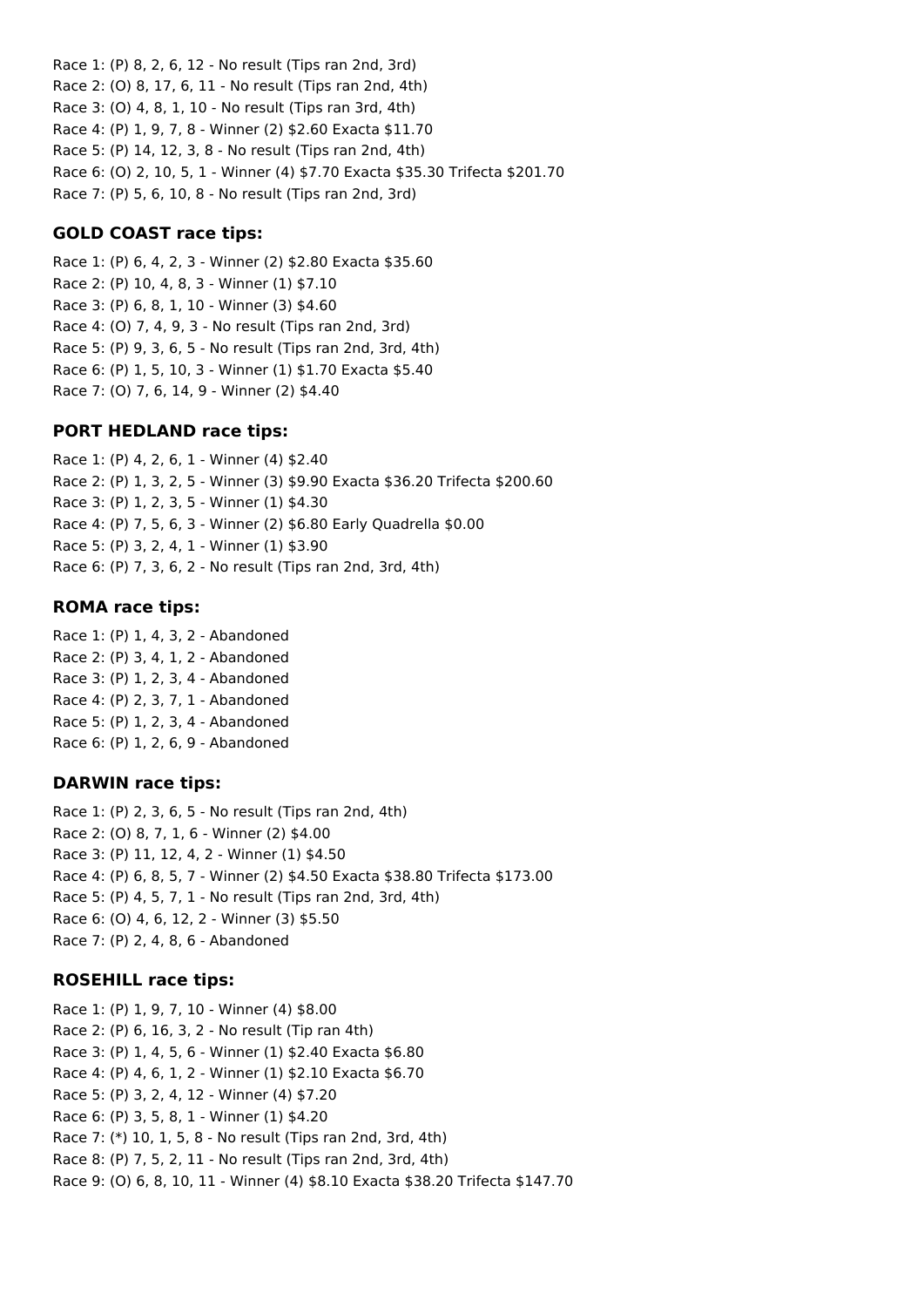## **ECHUCA race tips:**

Race 1: (O) 10, 4, 8, 6 - No result (Tip ran 3rd) Race 2: (P) 9, 10, 3, 6 - No result (Tips ran 2nd, 4th) Race 3: (P) 9, 3, 5, 4 - Winner (2) \$2.70 Exacta \$7.10 Race 4: (P) 2, 9, 6, 3 - Winner (1) \$1.80 Exacta \$7.20 Race 5: (P) 12, 10, 5, 9 - Winner (3) \$2.70 Exacta \$7.40 Race 6: (P) 6, 8, 5, 7 - No result (Tips ran 2nd, 3rd, 4th) Race 7: (O) 4, 2, 3, 9 - No result (Tips ran 2nd, 3rd) Race 8: (P) 1, 10, 4, 13 - No result (Tips ran 2nd, 4th) Race 9: (O) 6, 10, 8, 11 - Winner (3) \$6.30 Exacta \$35.30

# **Saturday 19th June 2021**

## **ROSEHILL race tips:**

Race 1: (P) 5, 1, 2, 3 - Winner (1) \$5.30 Exacta \$24.20 Trifecta \$142.30 Race 2: (\*) 4, 7, 1, 6 - Winner (1) \$1.30 Exacta \$4.60 Trifecta \$7.70 First Four \$15.60 Race 3: (P) 7, 2, 15, 5 - No result (Tips ran 2nd, 3rd) Race 4: (P) 6, 1, 3, 2 - Winner (1) \$2.80 Exacta \$8.50 Race 5: (P) 5, 1, 6, 3 - No result (Tips ran 2nd, 4th) Race 6: (P) 12, 7, 3, 8 - No result (Tips ran 2nd, 3rd) Race 7: (O) 2, 12, 3, 8 - Winner (4) \$4.30 Race 8: (P) 7, 12, 15, 3 - Winner (3) \$4.40 Race 9: (P) 12, 8, 4, 7 - Winner (2) \$3.20 Exacta \$15.20

# **FLEMINGTON race tips:**

Race 1: (P) 9, 8, 2, 7 - No result (Tips ran 2nd, 3rd, 4th) Race 2: (P) 2, 10, 5, 12 - Winner (1) \$2.30 Race 3: (P) 1, 9, 10, 5 - Winner (1) \$2.70 Exacta \$16.20 Race 4: (P) 9, 4, 7, 12 - Winner (3) \$8.10 Exacta \$66.20 Race 5: (\*) 9, 6, 7, 8 - Winner (4) \$4.00 Exacta \$19.10 Trifecta \$39.60 Early Quadrella \$1,504.60 Race 6: (P) 1, 2, 6, 5 - No result (Tip ran 3rd) Race 7: (P) 3, 1, 11, 7 - No result Race 8: (P) 13, 11, 8, 7 - Winner (1) \$2.00 Exacta \$6.90 Trifecta \$27.00 Race 9: (O) 7, 1, 9, 10 - Winner (3) \$4.50

# **MURRAY BRIDGE race tips:**

Race 1: (P) 1, 7, 6, 5 - Winner (1) \$1.80 Race 2: (P) 1, 4, 8, 5 - Winner (2) \$4.30 Exacta \$4.90 Trifecta \$17.10 First Four \$31.10 Race 3: (P) 3, 9, 6, 8 - Winner (2) \$2.70 Race 4: (\*) 9, 2, 4, 1 - No result (Tip ran 3rd) Race 5: (\*) 8, 5, 11, 3 - Winner (2) \$13.50 Exacta \$37.50 Race 6: (O) 6, 8, 10, 4 - Winner (2) \$4.90 Exacta \$27.40 Race 7: (P) 8, 10, 7, 4 - Winner (3) \$4.70 Exacta \$22.70 Race 8: (P) 6, 5, 13, 4 - Winner (2) \$3.80 Exacta \$7.40 Race 9: (O) 4, 3, 5, 11 - Winner (1) \$3.70 Exacta \$8.40 Quadrella \$323.50

# **IPSWICH race tips:**

Race 1: (P) 7, 2, 3, 5 - No result (Tips ran 2nd, 3rd) Race 2: (P) 10, 4, 6, 2 - Winner (1) \$3.10 Exacta \$13.40 Race 3: (\*) 2, 5, 1, 10 - Winner (1) \$1.30 Race 4: (P) 9, 8, 12, 10 - No result (Tip ran 2nd) Race 5: (P) 8, 12, 2, 3 - Winner (2) \$3.30 Exacta \$8.20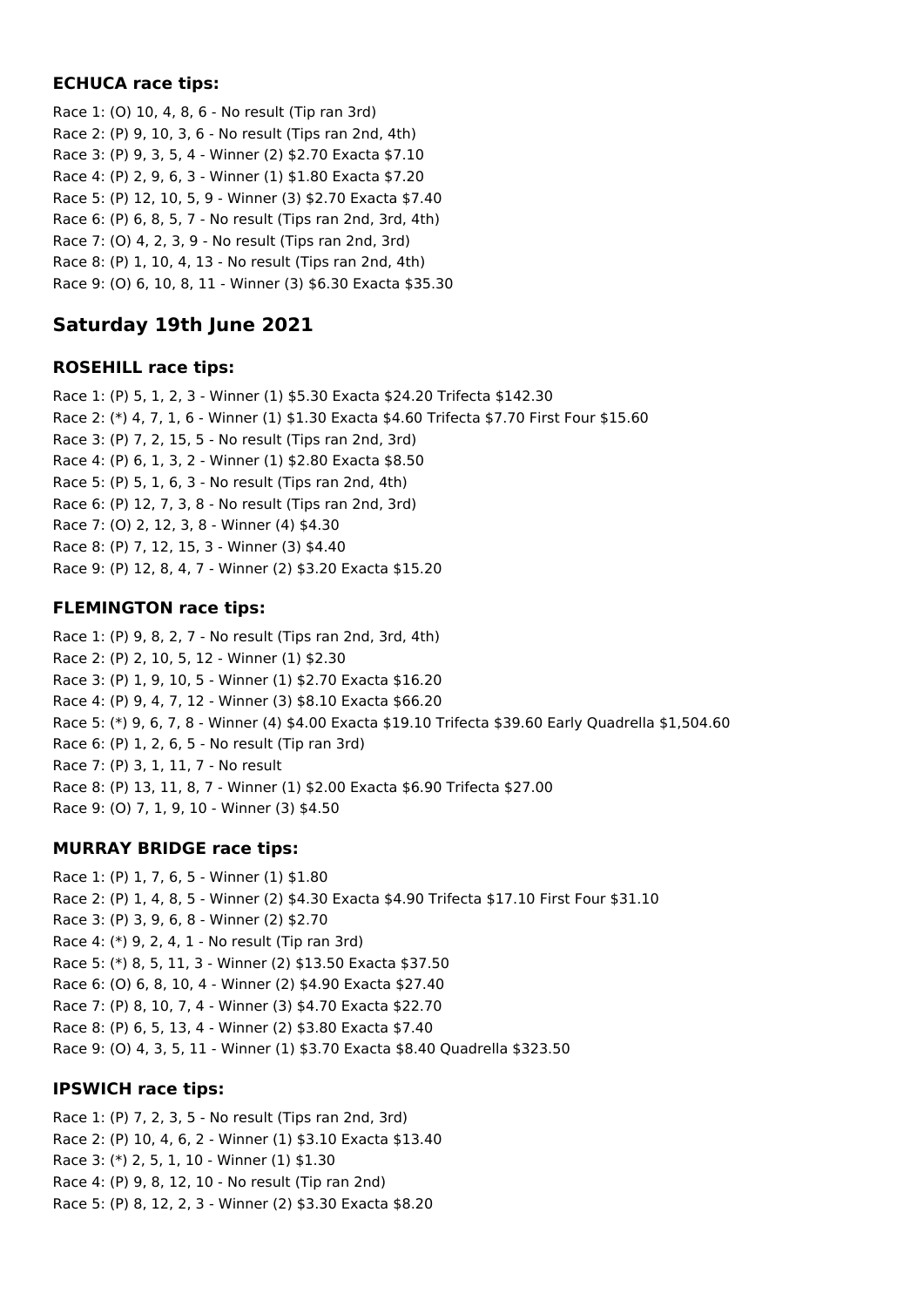Race 6: (P) 3, 9, 5, 10 - Winner (1) \$2.10 Exacta \$18.60 Race 7: (P) 2, 3, 4, 7 - No result (Tip ran 2nd) Race 8: (P) 2, 10, 4, 7 - No result (Tips ran 2nd, 4th) Race 9: (O) 2, 9, 7, 12 - Winner (2) \$3.60 Exacta \$23.10

## **BELMONT race tips:**

Race 1: (P) 1, 11, 5, 3 - Winner (4) \$8.10 Race 2: (P) 1, 7, 3, 8 - Winner (1) \$2.60 Race 3: (P) 5, 3, 8, 1 - Winner (1) \$2.60 Exacta \$10.60 Race 4: (P) 6, 1, 2, 4 - Winner (3) \$10.60 Exacta \$53.70 Race 5: (P) 9, 5, 11, 1 - No result (Tips ran 3rd, 4th) Race 6: (P) 8, 2, 5, 6 - Winner (3) \$6.10 Race 7: (P) 3, 5, 2, 4 - Winner (1) \$2.50 Exacta \$13.30 Trifecta \$44.20 First Four \$88.70 Race 8: (P) 2, 8, 1, 10 - Winner (2) \$3.60 Race 9: (P) 6, 9, 3, 2 - No result (Tip ran 2nd)

# **KEMBLA GRANGE race tips:**

Race 1: (P) 3, 4, 2, 5 - Winner (2) \$4.10 Exacta \$3.60 Race 2: (P) 3, 1, 5, 6 - Winner (2) \$3.10 Exacta \$6.50 Trifecta \$16.30 Race 3: (P) 7, 2, 8, 3 - Winner (2) \$2.60 Exacta \$22.50 Race 4: (O) 3, 1, 4, 6 - Winner (1) \$2.20 Exacta \$30.40 Early Quadrella \$51.50 Race 5: (O) 1, 4, 5, 10 - Winner (1) \$4.60 Exacta \$14.10 Race 6: (O) 7, 5, 6, 12 - No result Race 7: (O) 5, 8, 9, 12 - No result (Tip ran 2nd)

# **DONALD race tips:**

Race 1: (O) 8, 15, 12, 11 - Winner (1) \$1.70 Exacta \$10.30 Race 2: (O) 12, 13, 2, 8 - Winner (3) \$10.50 Exacta \$46.20 Trifecta \$183.40 Race 3: (O) 9, 11, 5, 1 - No result (Tips ran 2nd, 4th) Race 4: (O) 12, 1, 4, 8 - Winner (4) \$5.70 Exacta \$24.90 Race 5: (O) 11, 1, 2, 8 - Winner (4) \$9.40 Race 6: (O) 3, 2, 8, 6 - No result Race 7: (O) 3, 1, 4, 6 - Winner (1) \$3.90 Race 8: (O) 1, 14, 13, 7 - Winner (1) \$2.40 Exacta \$14.40 Trifecta \$44.50 Race 9: (O) 6, 4, 13, 9 - No result (Tips ran 2nd, 4th)

# **TOOWOOMBA race tips:**

Race 1: (P) 1, 3, 6, 5 - Winner (3) \$5.90 Exacta \$26.60 Trifecta \$90.20 First Four \$281.80 Race 2: (P) 1, 4, 9, 5 - No result (Tips ran 2nd, 3rd) Race 3: (P) 2, 4, 7, 10 - No result (Tips ran 2nd, 4th) Race 4: (P) 1, 5, 7, 10 - Winner (3) \$3.10 Race 5: (O) 11, 4, 9, 6 - Winner (1) \$2.40 Race 6: (P) 2, 7, 1, 6 - No result (Tips ran 3rd, 4th) Race 7: (P) 9, 1, 3, 6 - Winner (1) \$1.40 Exacta \$16.90 Trifecta \$55.30

# **ROCKHAMPTON race tips:**

Race 1: (P) 1, 2, 6, 7 - Winner (1) \$1.70 Exacta \$3.70 Trifecta \$7.80 First Four \$16.70 Race 2: (P) 7, 2, 5, 3 - Winner (2) \$2.00 Exacta \$34.50 Trifecta \$179.00 Race 3: (P) 4, 1, 8, 6 - Winner (1) \$1.80 Exacta \$4.90 Race 4: (O) 9, 6, 2, 8 - Winner (2) \$4.70 Exacta \$19.80 Trifecta \$220.50 Early Quadrella \$48.60 Race 5: (O) 6, 8, 9, 2 - Winner (1) \$3.70 Race 6: (O) 10, 8, 5, 2 - No result (Tips ran 2nd, 3rd)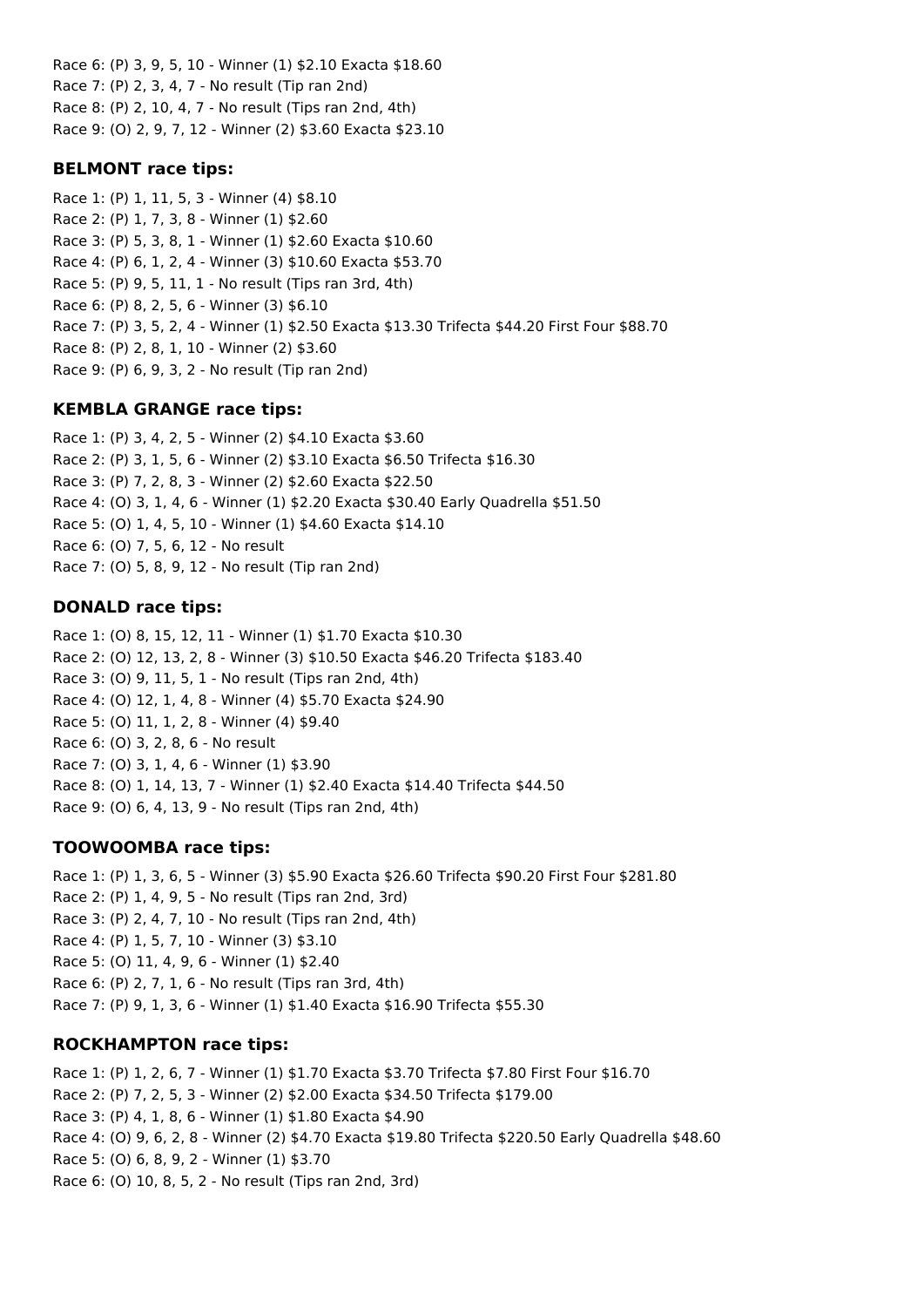#### **DARWIN race tips:**

Race 1: (P) 4, 6, 5, 1 - Winner (3) \$7.70 Exacta \$49.80 Race 2: (P) 4, 2, 1, 10 - Winner (2) \$7.10 Race 3: (P) 2, 3, 7, 9 - Winner (1) \$5.70 Race 4: (O) 4, 7, 5, 2 - Winner (4) \$6.20 Exacta \$66.90 Early Quadrella \$0.00 Race 5: (P) 6, 1, 4, 2 - Winner (3) \$7.80 Race 6: (O) 9, 7, 4, 8 - Winner (1) \$6.00 Race 7: (P) 3, 6, 2, 5 - Winner (2) \$2.80 Quadrella \$895.40

## **NARRANDERA race tips:**

Race 1: (P) 3, 2, 4, 7 - Winner (4) \$5.10 Exacta \$22.90 Trifecta \$49.50 Race 2: (P) 4, 2, 7, 9 - No result (Tips ran 2nd, 4th) Race 3: (P) 4, 2, 9, 10 - Winner (3) \$25.50 Exacta \$188.90 Race 4: (O) 4, 12, 5, 9 - Winner (3) \$3.70 Exacta \$22.00 Trifecta \$129.60 Race 5: (P) 4, 1, 6, 8 - Winner (3) \$7.80 Exacta \$30.60 Trifecta \$123.10 First Four \$343.10 Race 6: (O) 6, 12, 8, 5 - No result (Tip ran 2nd)

## **ROEBOURNE race tips:**

Race 1: (P) 5, 1, 2, 4 - Winner (2) \$3.50 Race 2: (P) 6, 4, 1, 3 - Winner (1) \$8.00 Exacta \$21.70 Trifecta \$87.70 Race 3: (P) 3, 1, 6, 7 - Winner (4) \$24.10 Exacta \$170.10 Trifecta \$574.70 Race 4: (P) 4, 2, 5, 7 - Winner (4) \$6.20 Exacta \$23.60 Early Quadrella \$0.00 Race 5: (P) 2, 6, 4, 1 - Winner (1) \$3.00 Exacta \$10.20 Trifecta \$38.10 Race 6: (P) 7, 5, 1, 3 - Winner (1) \$3.70 Exacta \$28.20 Quadrella \$849.80

# **GYMPIE race tips:**

Race 1: (O) 2, 4, 10, 9 - Winner (3) \$9.60 Exacta \$81.50 Trifecta \$490.50 First Four \$614.90 Race 2: (P) 2, 3, 5, 4 - Winner (1) \$1.30 Exacta \$4.30 Race 3: (P) 10, 5, 9, 1 - No result (Tips ran 2nd, 4th) Race 4: (P) 8, 2, 4, 7 - Winner (4) \$12.90 Race 5: (O) 1, 9, 7, 11 - Winner (1) \$3.80 Race 6: (P) 8, 3, 1, 6 - Winner (2) \$3.20 Exacta \$7.30 Trifecta \$45.50

# **Saturday 12th June 2021**

# **BELMONT race tips:**

Race 1: (P) 1, 7, 6, 3 - Winner (3) \$3.30 Exacta \$16.80 Race 2: (P) 2, 4, 1, 8 - Winner (1) \$2.70 Exacta \$22.80 Race 3: (P) 1, 7, 4, 3 - Winner (3) \$4.10 Race 4: (P) 5, 2, 1, 4 - No result (Tips ran 2nd, 4th) Race 5: (P) 5, 1, 2, 3 - Winner (2) \$2.30 Exacta \$21.70 Race 6: (P) 9, 4, 8, 2 - Winner (4) \$2.70 Exacta \$5.40 Race 7: (P) 9, 6, 3, 5 - Winner (3) \$3.20 Exacta \$18.10 Trifecta \$79.80 Race 8: (P) 13, 3, 10, 6 - No result Race 9: (O) 4, 3, 1, 2 - Winner (3) \$4.50 Exacta \$60.10 Trifecta \$210.20

# **BROOME race tips:**

Race 1: (O) 5, 7, 1, 3 - No result (Tips ran 3rd, 4th) Race 2: (P) 2, 1, 8, 6 - No result (Tips ran 2nd, 3rd) Race 3: (O) 3, 6, 2, 10 - Winner (3) \$10.20 Exacta \$63.30 Trifecta \$572.90 First Four \$1,545.60 Race 4: (O) 5, 2, 11, 7 - No result (Tips ran 2nd, 4th) Race 5: (O) 3, 4, 12, 5 - No result (Tips ran 2nd, 3rd)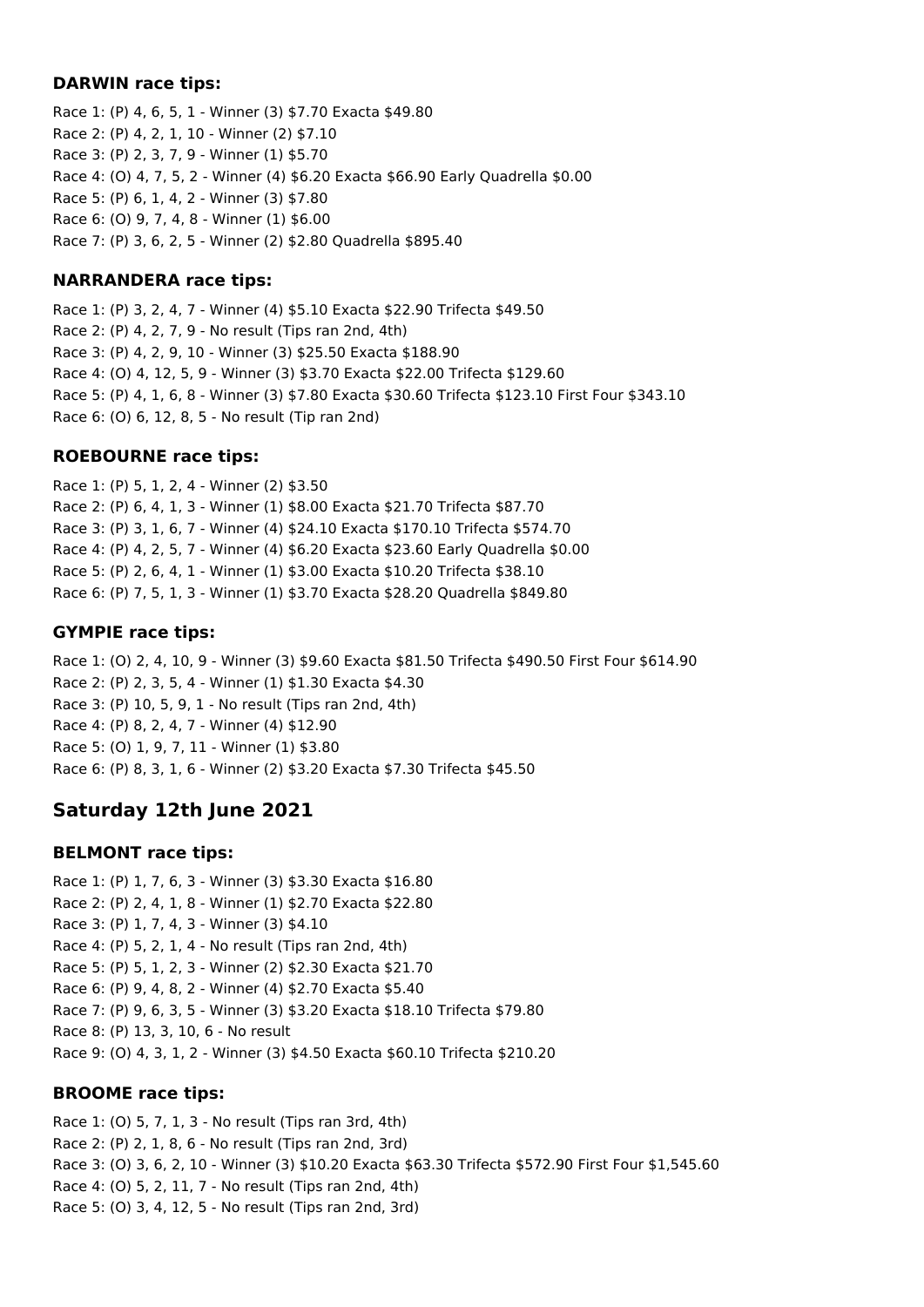Race 6: (O) 9, 10, 3, 4 - Winner (2) \$4.10 Exacta \$60.40 Trifecta \$160.90 Race 7: (O) 1, 5, 10, 11 - Winner (4) \$4.40

#### **DARWIN race tips:**

Race 1: (P) 3, 5, 4, 6 - Winner (3) \$4.20 Exacta \$10.90 Race 2: (P) 5, 1, 6, 2 - Winner (4) \$15.70 Exacta \$91.60 Trifecta \$213.90 First Four \$1,312.10 Race 3: (P) 5, 7, 1, 4 - Winner (1) \$7.50 Race 4: (P) 3, 2, 4, 7 - Winner (3) \$4.40 Early Quadrella \$0.00 Race 5: (P) 10, 3, 7, 6 - Winner (2) \$2.10 Race 6: (P) 1, 3, 9, 6 - Winner (1) \$4.20 Race 7: (P) 7, 3, 4, 1 - Winner (4) \$4.60 Exacta \$19.50 Quadrella \$101.20

## **EAGLE FARM race tips:**

Race 1: (\*) 8, 1, 12, 3 - No result (Tip ran 2nd) Race 2: (O) 8, 3, 5, 2 - No result (Tip ran 3rd) Race 3: (\*) 2, 1, 5, 4 - Winner (1) \$1.60 Exacta \$3.30 Race 4: (P) 4, 3, 1, 5 - Winner (1) \$3.30 Exacta \$9.00 Race 5: (\*) 1, 14, 11, 6 - Winner (1) \$1.30 Race 6: (\*) 9, 11, 6, 4 - No result (Tip ran 3rd) Race 7: (P) 2, 5, 1, 10 - Winner (1) \$2.80 Race 8: (O) 11, 12, 3, 1 - Winner (3) \$12.90 Exacta \$83.40 Race 9: (O) 6, 7, 3, 9 - No result (Tip ran 3rd)

#### **GOLD COAST race tips:**

Race 1: (O) 10, 8, 9, 4 - No result (Tips ran 2nd, 3rd) Race 2: (O) 3, 8, 4, 9 - Winner (1) \$4.60 Exacta \$30.70 Race 3: (P) 2, 10, 1, 7 - Winner (2) \$3.30 Exacta \$29.30 Trifecta \$63.60 Race 4: (O) 1, 3, 8, 4 - Winner (1) \$2.20 Exacta \$8.70 Trifecta \$23.00 Race 5: (P) 6, 1, 7, 3 - Winner (3) \$2.90 Early Quadrella \$319.30 Race 6: (\*) 3, 6, 1, 5 - Winner (1) \$1.60 Exacta \$5.50 Trifecta \$14.40 Race 7: (P) 1, 4, 7, 2 - Winner (4) \$3.70 Exacta \$30.50 Trifecta \$104.80 Race 8: (O) 5, 11, 8, 7 - Winner (2) \$3.20 Race 9: (P) 8, 9, 1, 4 - Winner (2) \$4.80 Exacta \$34.30 Trifecta \$102.30 Quadrella \$141.20

## **GRAFTON race tips:**

Race 1: (O) 6, 3, 1, 11 - Winner (4) \$4.30 Race 2: (0) 9, 10, 13, 7 - Winner (1) \$4.10 Exacta \$13.80 Trifecta \$96.70 Race 3: (P) 2, 13, 6, 4 - No result (Tip ran 3rd) Race 4: (P) 6, 8, 10, 7 - No result (Tips ran 2nd, 4th) Race 5: (O) 8, 10, 6, 4 - Winner (3) \$10.20 Race 6: (O) 4, 5, 15, 9 - No result

#### **MORPHETTVILLE race tips:**

Race 1: (P) 9, 12, 3, 6 - No result (Tips ran 2nd, 4th) Race 2: (O) 2, 11, 10, 9 - Winner (2) \$2.10 Race 3: (P) 1, 9, 2, 4 - Winner (1) \$3.80 Exacta \$10.90 Race 4: (P) 4, 1, 9, 11 - Winner (2) \$4.70 Exacta \$37.40 Trifecta \$179.00 Race 5: (P) 7, 2, 4, 3 - Winner (2) \$1.90 Exacta \$6.70 Trifecta \$11.20 Early Quadrella \$137.60 Race 6: (P) 9, 10, 6, 1 - Winner (2) \$4.10 Exacta \$18.00 Trifecta \$53.10 Race 7: (O) 11, 12, 5, 4 - No result (Tips ran 2nd, 4th) Race 8: (P) 4, 7, 10, 5 - Winner (1) \$4.20 Exacta \$28.50 Race 9: (P) 9, 1, 12, 2 - Winner (4) \$5.10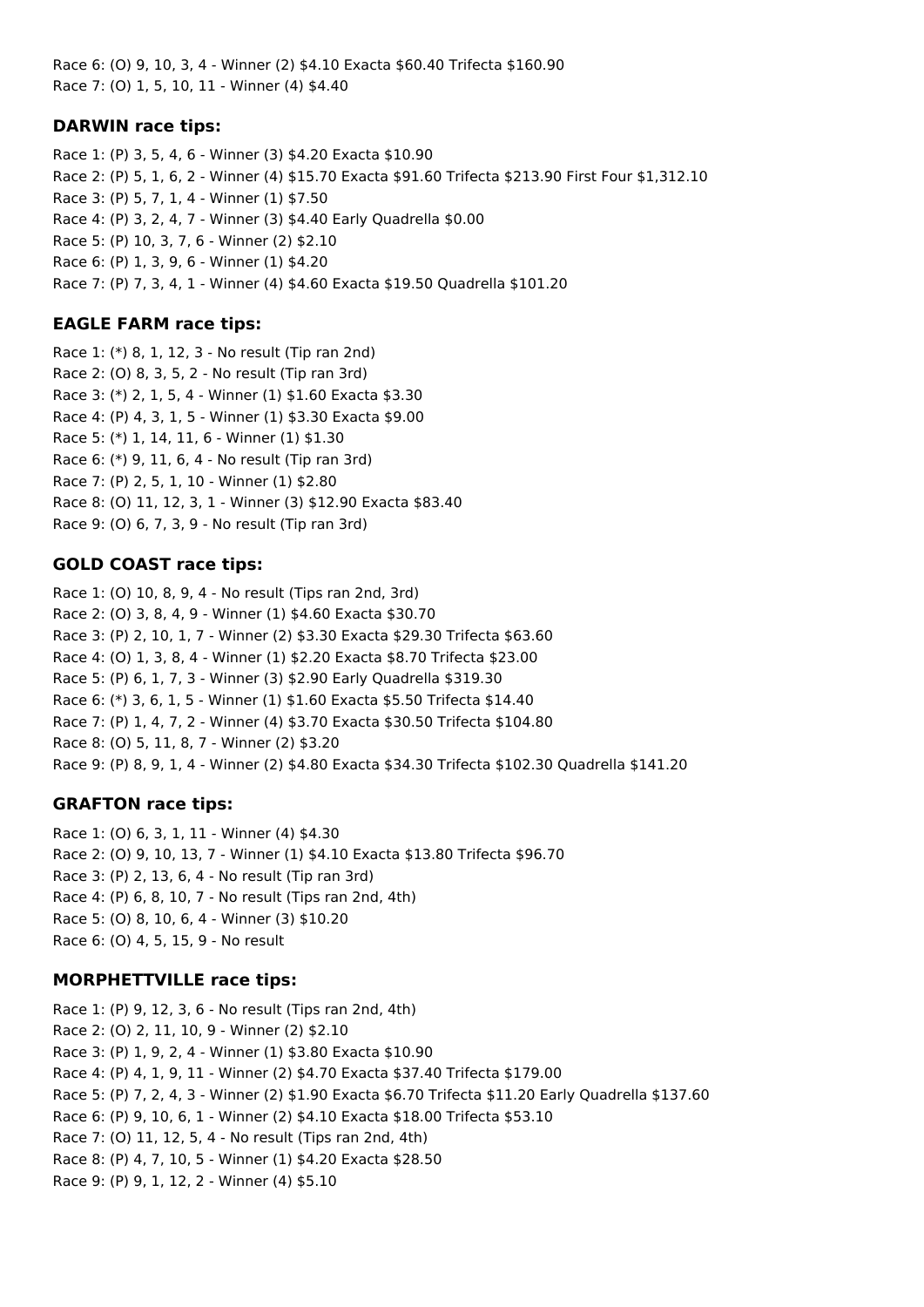#### **NEWCASTLE race tips:**

Race 1: (P) 4, 6, 8, 2 - Winner (3) \$3.20 Race 2: (P) 3, 4, 1, 6 - Winner (4) \$8.20 Race 3: (P) 4, 5, 6, 3 - Winner (1) \$2.20 Exacta \$16.30 Race 4: (P) 3, 11, 14, 4 - Winner (2) \$3.60 Exacta \$11.70 Early Quadrella \$623.90 Race 5: (P) 10, 7, 8, 3 - Winner (4) \$5.60 Exacta \$20.10 Race 6: (P) 3, 2, 8, 1 - Winner (3) \$4.60 Exacta \$16.40 Trifecta \$85.30 Race 7: (O) 11, 13, 1, 2 - Winner (2) \$9.30 Race 8: (O) 5, 2, 13, 10 - Winner (4) \$6.00 Exacta \$30.90 Quadrella \$2,781.50

#### **RANDWICK race tips:**

Race 1: (P) 4, 2, 3, 10 - Winner (1) \$3.20 Exacta \$12.10 Trifecta \$32.10 Race 2: (O) 8, 15, 13, 10 - Winner (1) \$5.50 Race 3: (P) 2, 11, 4, 10 - Winner (1) \$3.30 Exacta \$14.50 Race 4: (\*) 7, 11, 8, 3 - Winner (1) \$1.50 Exacta \$4.70 Race 5: (P) 4, 5, 6, 9 - No result (Tips ran 2nd, 3rd, 4th) Race 6: (P) 7, 11, 12, 2 - No result (Tips ran 2nd, 3rd, 4th) Race 7: (P) 5, 7, 8, 14 - Winner (1) \$5.40 Exacta \$20.00 Race 8: (P) 1, 3, 4, 8 - No result (Tips ran 2nd, 3rd) Race 9: (P) 10, 5, 8, 4 - Winner (3) \$3.40 Exacta \$18.00 Trifecta \$31.70 First Four \$144.30

## **SANDOWN race tips:**

Race 1: (\*) 5, 2, 1, 13 - Winner (1) \$3.00 Exacta \$20.30 Race 2: (P) 5, 15, 14, 12 - Winner (3) \$7.50 Exacta \$75.20 Race 3: (O) 7, 6, 5, 10 - No result Race 4: (P) 8, 9, 3, 2 - No result Race 5: (P) 5, 1, 9, 8 - Winner (4) \$3.90 Exacta \$16.60 Race 6: (P) 14, 11, 7, 5 - No result (Tip ran 2nd) Race 7: (P) 13, 3, 6, 11 - No result (Tip ran 4th) Race 8: (P) 11, 10, 2, 15 - No result (Tip ran 3rd) Race 9: (P) 1, 12, 14, 10 - Winner (2) \$3.40 Exacta \$12.00

## **SWAN HILL race tips:**

Race 1: (P) 2, 1, 3, 5 - Winner (3) \$5.70 Exacta \$15.50 Trifecta \$26.80 First Four \$52.10 Race 2: (P) 4, 3, 10, 5 - Winner (4) \$3.10 Exacta \$19.10 Race 3: (P) 3, 6, 1, 5 - Winner (1) \$1.60 Race 4: (O) 3, 8, 11, 6 - Winner (1) \$2.20 Early Quadrella \$126.00 Race 5: (O) 11, 14, 7, 8 - No result Race 6: (O) 7, 4, 6, 10 - Winner (1) \$3.10 Race 7: (P) 6, 8, 4, 7 - No result (Tips ran 2nd, 3rd) Race 8: (O) 14, 9, 5, 1 - Winner (3) \$6.00

## **TOOWOOMBA race tips:**

Race 1: (P) 7, 5, 9, 4 - Winner (3) \$6.10 Exacta \$46.30 Trifecta \$154.40 Race 2: (P) 9, 7, 5, 6 - Winner (1) \$1.30 Exacta \$2.40 Trifecta \$15.90 First Four \$45.60 Race 3: (O) 2, 4, 6, 3 - Winner (2) \$4.20 Exacta \$32.30 Race 4: (P) 4, 2, 7, 8 - No result (Tip ran 3rd) Race 5: (P) 8, 9, 6, 1 - Winner (1) \$9.00 Exacta \$21.30 Race 6: (P) 1, 3, 6, 7 - Winner (2) \$5.70 Race 7: (P) 7, 5, 2, 9 - No result (Tips ran 2nd, 3rd, 4th)

## **TOWNSVILLE race tips:**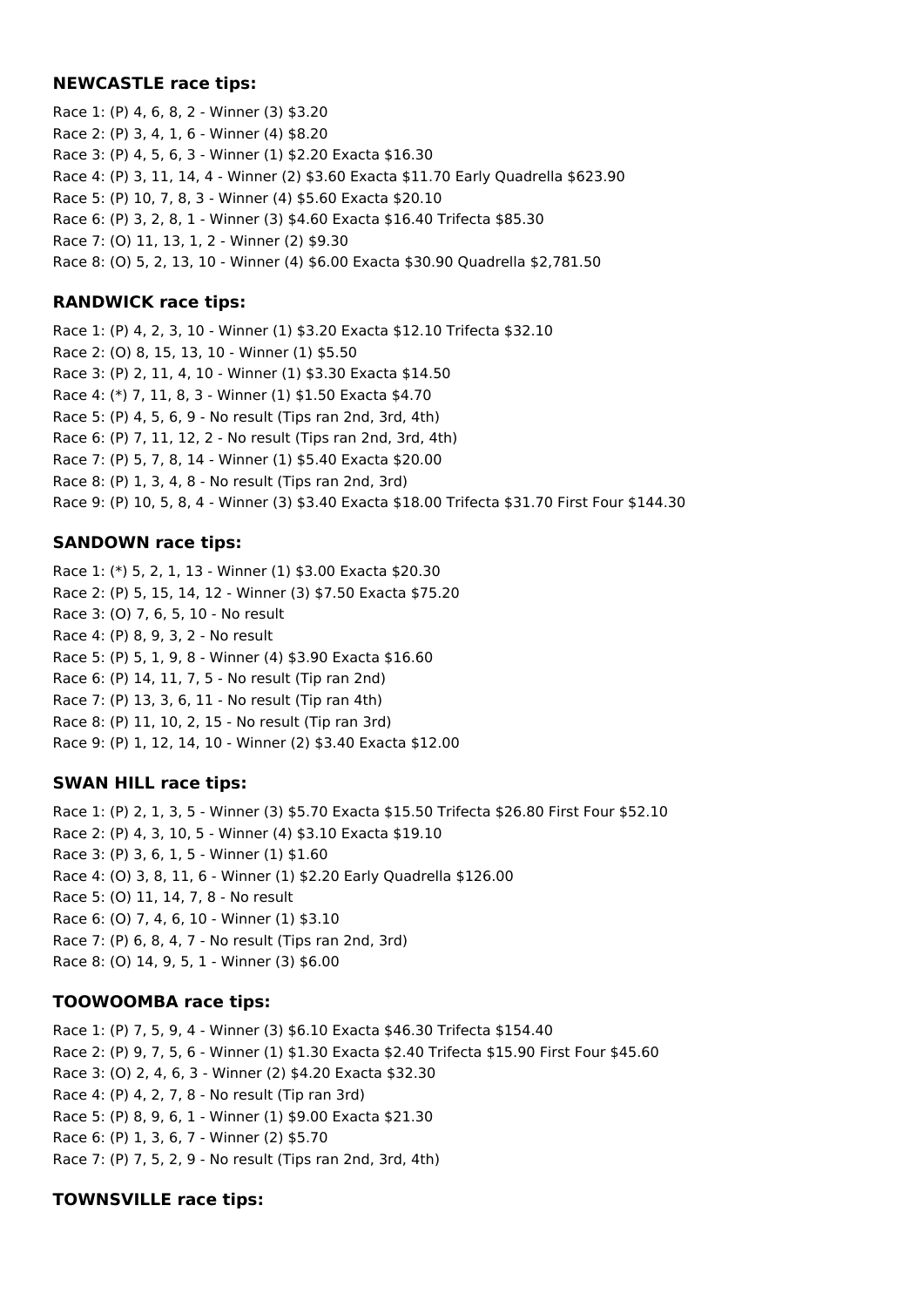Race 1: (P) 3, 2, 9, 1 - Winner (2) \$6.00 Exacta \$26.70 Race 2: (P) 8, 2, 4, 11 - Winner (2) \$2.30 Exacta \$30.40 Race 3: (P) 3, 2, 5, 1 - Winner (1) \$6.70 Exacta \$51.50 Race 4: (O) 1, 4, 11, 5 - Winner (2) \$4.70 Early Quadrella \$157.70 Race 5: (O) 10, 11, 2, 12 - Winner (3) \$5.90 Exacta \$27.10 Race 6: (O) 16, 4, 1, 15 - Winner (2) \$2.90 Quadrella \$664.40

# **Saturday 5th June 2021**

## **ROSEHILL race tips:**

Race 1: (P) 1, 4, 7, 9 - Winner (1) \$3.20 Exacta \$22.20 Race 2: (P) 3, 10, 6, 2 - No result (Tips ran 3rd, 4th) Race 3: (P) 13, 6, 10, 3 - Winner (3) \$2.90 Exacta \$16.20 Trifecta \$78.60 Race 4: (P) 3, 1, 6, 5 - Winner (1) \$4.40 Race 5: (O) 12, 11, 4, 9 - Winner (3) \$9.70 Race 6: (P) 11, 5, 13, 10 - Winner (2) \$3.70 Race 7: (P) 8, 11, 12, 4 - Winner (3) \$4.60 Exacta \$22.70 Trifecta \$53.90 Race 8: (P) 12, 6, 2, 7 - Winner (1) \$3.90 Exacta \$23.40 Race 9: (P) 9, 4, 8, 10 - No result (Tip ran 4th)

# **FLEMINGTON race tips:**

Race 1: (\*) 2, 1, 8, 7 - Winner (1) \$1.30 Exacta \$5.50 Trifecta \$26.00 Race 2: (P) 3, 2, 5, 6 - Winner (1) \$2.90 Race 3: (\*) 12, 9, 3, 5 - No result (Tips ran 2nd, 4th) Race 4: (P) 10, 7, 9, 11 - No result (Tips ran 3rd, 4th) Race 5: (P) 3, 6, 8, 1 - Winner (1) \$2.30 Exacta \$8.90 Trifecta \$26.50 Race 6: (P) 8, 10, 12, 1 - Winner (3) \$13.00 Race 7: (P) 5, 3, 10, 6 - No result (Tips ran 2nd, 3rd) Race 8: (P) 2, 14, 3, 9 - No result (Tips ran 3rd, 4th) Race 9: (P) 10, 13, 16, 9 - Winner (3) \$5.60

# **MORPHETTVILLE race tips:**

Race 1: (P) 2, 4, 1, 7 - No result (Tips ran 2nd, 3rd, 4th) Race 2: (P) 9, 1, 2, 8 - No result (Tips ran 2nd, 4th) Race 3: (P) 12, 5, 11, 8 - Winner (4) \$14.70 Race 4: (P) 9, 8, 1, 4 - Winner (1) \$6.60 Exacta \$22.10 Trifecta \$75.50 Race 5: (P) 2, 5, 3, 4 - Winner (1) \$2.70 Race 6: (O) 2, 8, 6, 9 - No result (Tip ran 2nd) Race 7: (O) 13, 2, 11, 7 - No result (Tips ran 2nd, 4th) Race 8: (O) 9, 11, 8, 14 - Winner (2) \$4.50 Exacta \$41.00 Race 9: (P) 3, 7, 1, 2 - Winner (1) \$3.90 Exacta \$17.30 Trifecta \$39.50

# **EAGLE FARM race tips:**

Race 1: (P) 4, 11, 2, 10 - Winner (2) \$3.00 Race 2: (P) 9, 4, 5, 11 - Winner (1) \$2.30 Exacta \$11.30 Trifecta \$35.30 Race 3: (P) 1, 3, 9, 4 - No result Race 4: (P) 5, 1, 7, 3 - Winner (2) \$3.30 Exacta \$9.20 Trifecta \$33.40 Race 5: (P) 8, 1, 7, 3 - No result (Tip ran 4th) Race 6: (P) 6, 1, 7, 9 - Winner (1) \$6.10 Exacta \$23.60 Trifecta \$71.30 Race 7: (O) 5, 1, 3, 4 - Winner (1) \$5.60 Race 8: (P) 3, 6, 1, 8 - Winner (3) \$2.70 Exacta \$19.60 Race 9: (P) 12, 11, 5, 3 - No result (Tip ran 2nd)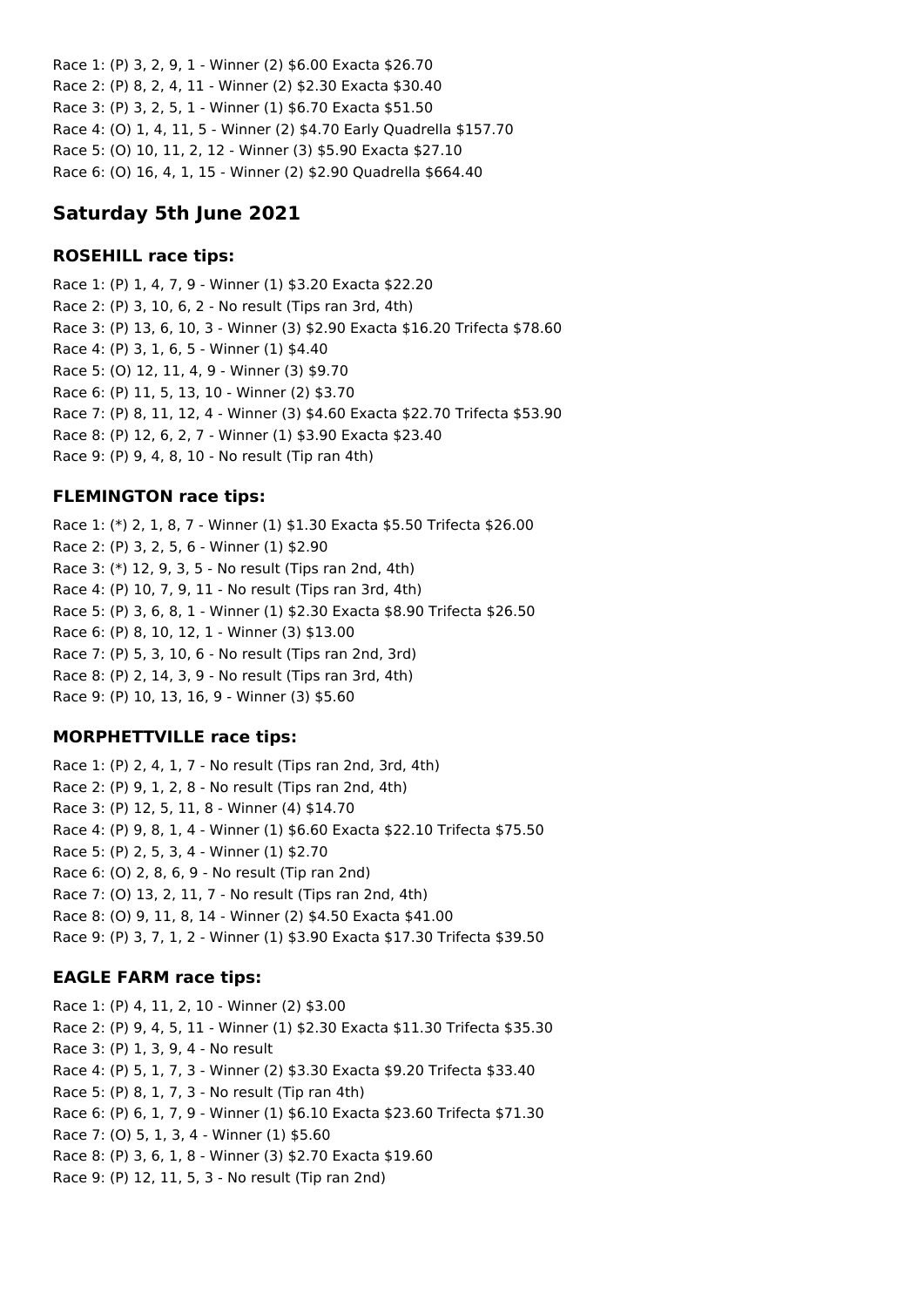#### **BELMONT race tips:**

Race 1: (P) 3, 4, 2, 8 - Winner (1) \$4.50 Race 2: (P) 3, 2, 1, 7 - Winner (2) \$3.20 Exacta \$11.90 Race 3: (O) 1, 5, 13, 9 - Winner (2) \$9.90 Race 4: (P) 2, 1, 7, 8 - Winner (1) \$2.70 Race 5: (O) 4, 7, 1, 10 - Winner (2) \$5.60 Exacta \$43.60 Early Quadrella \$226.10 Race 6: (P) 5, 7, 6, 3 - Winner (4) \$6.10 Exacta \$12.30 Race 7: (P) 7, 2, 3, 5 - Winner (1) \$1.90 Exacta \$4.20 Race 8: (O) 3, 1, 5, 7 - No result (Tip ran 4th) Race 9: (P) 11, 14, 7, 9 - No result (Tips ran 2nd, 3rd, 4th)

## **NEWCASTLE race tips:**

Race 1: (P) 3, 5, 7, 2 - Winner (2) \$1.90 Race 2: (P) 3, 4, 7, 2 - Winner (3) \$2.70 Exacta \$12.60 Race 3: (P) 6, 5, 9, 2 - Winner (1) \$2.90 Exacta \$10.30 Trifecta \$76.70 Race 4: (P) 1, 7, 5, 6 - Winner (2) \$2.40 Exacta \$5.60 Trifecta \$30.00 First Four \$164.20 Early Quadrella \$55.10 Race 5: (P) 1, 5, 9, 2 - No result (Tips ran 2nd, 3rd, 4th) Race 6: (P) 2, 6, 3, 1 - Winner (1) \$2.80 Exacta \$5.90 Trifecta \$23.10 First Four \$61.60 Race 7: (P) 4, 8, 12, 5 - Winner (1) \$2.70 Race 8: (P) 1, 8, 3, 10 - No result (Tip ran 4th)

## **BENDIGO race tips:**

Race 1: (P) 11, 3, 8, 2 - No result (Tips ran 2nd, 3rd, 4th) Race 2: (O) 3, 8, 13, 7 - Winner (4) \$3.10 Race 3: (P) 5, 1, 2, 11 - Winner (3) \$3.00 Race 4: (O) 4, 1, 3, 10 - No result (Tips ran 2nd, 3rd) Race 5: (P) 6, 5, 11, 3 - No result Race 6: (O) 11, 3, 7, 1 - Winner (2) \$4.70 Exacta \$23.30 Trifecta \$89.80 Race 7: (P) 7, 9, 2, 5 - Winner (3) \$6.00 Exacta \$25.20 Trifecta \$76.80 Race 8: (O) 2, 10, 11, 4 - No result (Tips ran 2nd, 3rd) Race 9: (O) 10, 6, 1, 2 - No result

## **TOOWOOMBA race tips:**

Race 1: (P) 4, 9, 1, 8 - Winner (4) \$3.80 Exacta \$15.60 Trifecta \$57.50 Race 2: (P) 11, 1, 10, 3 - No result (Tips ran 2nd, 3rd) Race 3: (P) 1, 5, 7, 6 - Winner (2) \$2.70 Exacta \$8.30 Trifecta \$19.90 Race 4: (O) 3, 7, 8, 10 - Winner (2) \$7.40 Race 5: (P) 2, 3, 14, 12 - Winner (1) \$1.60 Race 6: (P) 3, 6, 1, 4 - Winner (2) \$1.80 Race 7: (P) 3, 10, 1, 6 - Winner (1) \$1.80 Exacta \$9.50 Trifecta \$95.90 Quadrella \$107.20

# **GOLD COAST race tips:**

Race 1: (P) 1, 2, 11, 8 - Winner (2) \$2.90 Exacta \$3.90 Trifecta \$11.60 Race 2: (O) 3, 4, 7, 5 - Winner (3) \$2.70 Race 3: (\*) 1, 3, 5, 12 - Winner (1) \$1.30 Race 4: (P) 1, 3, 7, 4 - Winner (2) \$1.40 Exacta \$3.50 Early Quadrella \$13.40 Race 5: (P) 3, 8, 7, 2 - Winner (1) \$3.40 Race 6: (O) 3, 4, 2, 9 - No result (Tips ran 2nd, 4th) Race 7: (O) 3, 5, 1, 9 - Winner (1) \$3.90 Race 8: (P) 3, 5, 4, 9 - Winner (2) \$1.80

## **BOWEN race tips:**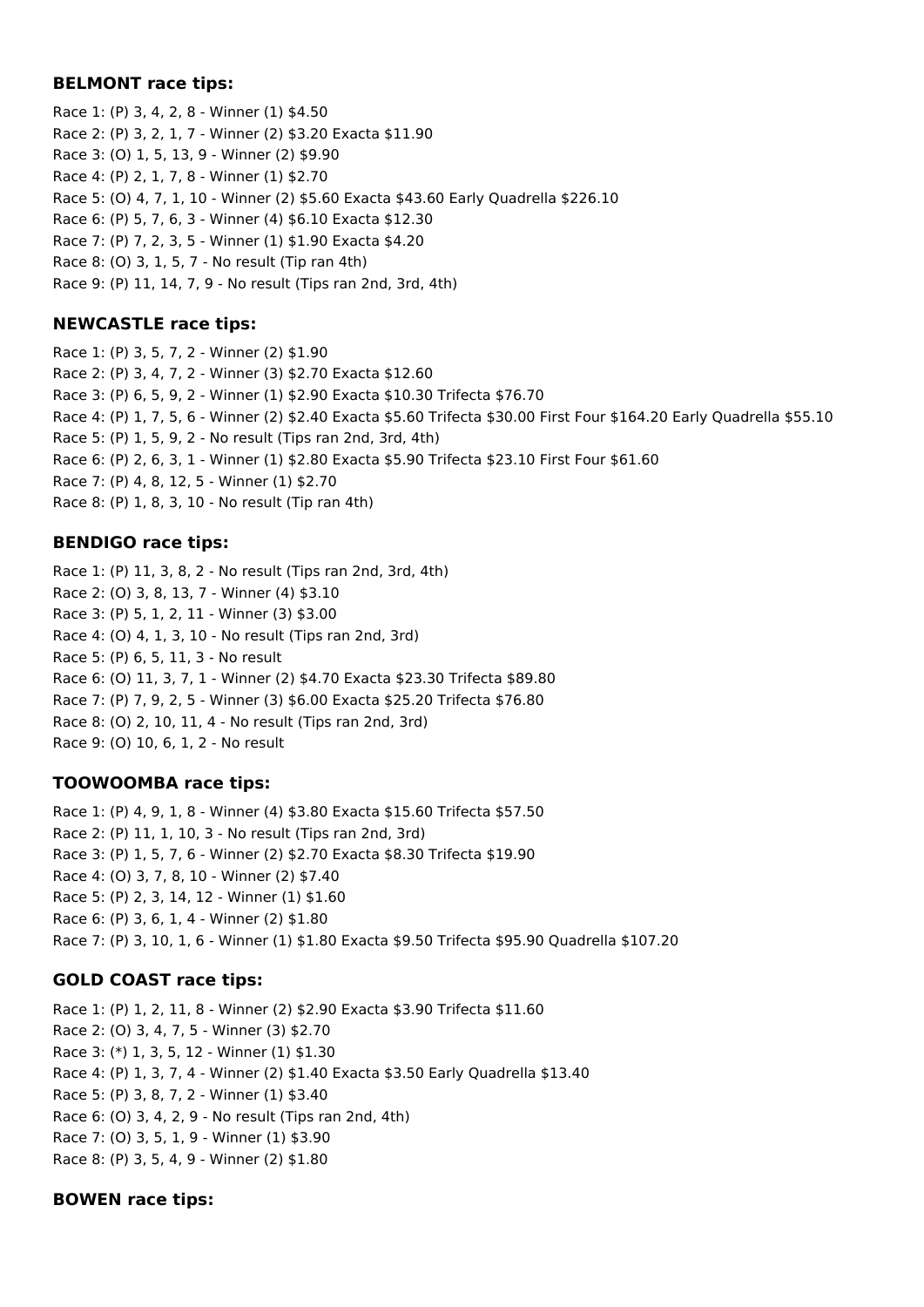Race 1: (P) 2, 10, 5, 8 - Winner (4) \$8.20 Exacta \$42.10 Trifecta \$172.00 Race 2: (P) 2, 3, 4, 5 - Winner (1) \$1.40 Exacta \$1.80 Trifecta \$12.10 First Four \$7.60 Race 3: (P) 1, 5, 3, 7 - Winner (1) \$1.80 Exacta \$4.90 Race 4: (P) 2, 5, 1, 8 - Winner (1) \$1.40 Early Quadrella \$177.60 Race 5: (P) 2, 4, 6, 8 - Winner (3) \$5.20 Exacta \$10.10 Trifecta \$103.90 Race 6: (P) 1, 3, 2, 7 - Winner (1) \$3.80 Exacta \$23.20 Trifecta \$95.70 Quadrella \$80.40

## **QUIRINDI race tips:**

Race 1: (O) 7, 16, 12, 13 - Winner (4) \$2.00 Exacta \$6.80 Race 2: (P) 8, 7, 6, 5 - Winner (1) \$2.80 Exacta \$18.90 Race 3: (O) 4, 9, 1, 3 - No result (Tip ran 4th) Race 4: (O) 1, 3, 4, 7 - Winner (1) \$3.30 Race 5: (O) 2, 7, 8, 11 - No result (Tips ran 2nd, 4th) Race 6: (O) 8, 5, 7, 12 - Winner (3) \$10.50

## **ADELAIDE RIVER race tips:**

Race 1: (P) 2, 5, 1, 6 - Winner (3) \$5.10 Exacta \$30.90 Race 2: (P) 3, 1, 5, 2 - Winner (2) \$3.10 Exacta \$8.50 Trifecta \$44.90 First Four \$80.80 Race 3: (P) 2, 1, 4, 5 - Winner (1) \$5.30 Exacta \$26.90 Race 4: (P) 1, 2, 4, 3 - Winner (1) \$2.80 Exacta \$13.60 Early Quadrella \$113.90 Race 5: (P) 5, 6, 4, 2 - Winner (3) \$5.20 Exacta \$70.80 Trifecta \$174.10 Race 6: (P) 1, 3, 4, 5 - Winner (3) \$5.10 Exacta \$15.50 Race 7: (P) 4, 3, 1, 5 - Winner (1) \$1.40 Quadrella \$57.20

# **Saturday 29th May 2021**

## **RANDWICK race tips:**

Race 1: (P) 7, 2, 5, 3 - No result (Tips ran 3rd, 4th) Race 2: (P) 14, 6, 3, 2 - No result (Tips ran 2nd, 3rd) Race 3: (P) 1, 10, 11, 5 - Winner (2) \$2.40 Exacta \$9.90 Trifecta \$36.20 Race 4: (\*) 2, 11, 5, 6 - Winner (3) \$7.40 Exacta \$41.10 Race 5: (P) 7, 8, 10, 1 - No result (Tip ran 2nd) Race 6: (P) 8, 6, 3, 9 - Winner (4) \$10.40 Exacta \$50.80 Trifecta \$146.70 Race 7: (\*) 3, 5, 13, 11 - Winner (2) \$3.80 Race 8: (O) 11, 3, 5, 13 - Winner (4) \$3.70 Exacta \$17.40 Trifecta \$92.90 Race 9: (P) 7, 8, 3, 4 - Winner (3) \$11.90 Exacta \$54.50 Trifecta \$126.10 First Four \$238.60 Quadrella \$3,078.40

## **CAULFIELD race tips:**

Race 1: (P) 4, 2, 1, 8 - Winner (2) \$5.90 Exacta \$42.70 Trifecta \$81.30 First Four \$127.30 Race 2: (O) 3, 14, 9, 7 - Winner (2) \$4.00 Race 3: (P) 2, 10, 6, 16 - Winner (2) \$2.60 Exacta \$11.50 Race 4: (P) 8, 11, 10, 3 - Winner (1) \$3.00 Race 5: (P) 4, 14, 3, 10 - No result (Tips ran 2nd, 3rd, 4th) Race 6: (\*) 4, 5, 1, 3 - Winner (1) \$2.30 Race 7: (O) 3, 6, 9, 5 - No result Race 8: (P) 4, 12, 5, 1 - Winner (3) \$2.40 Race 9: (O) 8, 9, 2, 6 - No result (Tips ran 2nd, 3rd)

## **MORPHETTVILLE race tips:**

Race 1: (P) 9, 1, 10, 4 - Winner (4) \$14.00 Race 2: (\*) 6, 2, 1, 8 - Winner (4) \$11.70 Exacta \$27.70 Trifecta \$121.60 First Four \$340.50 Race 3: (P) 14, 6, 9, 1 - Winner (2) \$7.70 Race 4: (P) 8, 4, 9, 5 - No result (Tips ran 2nd, 3rd)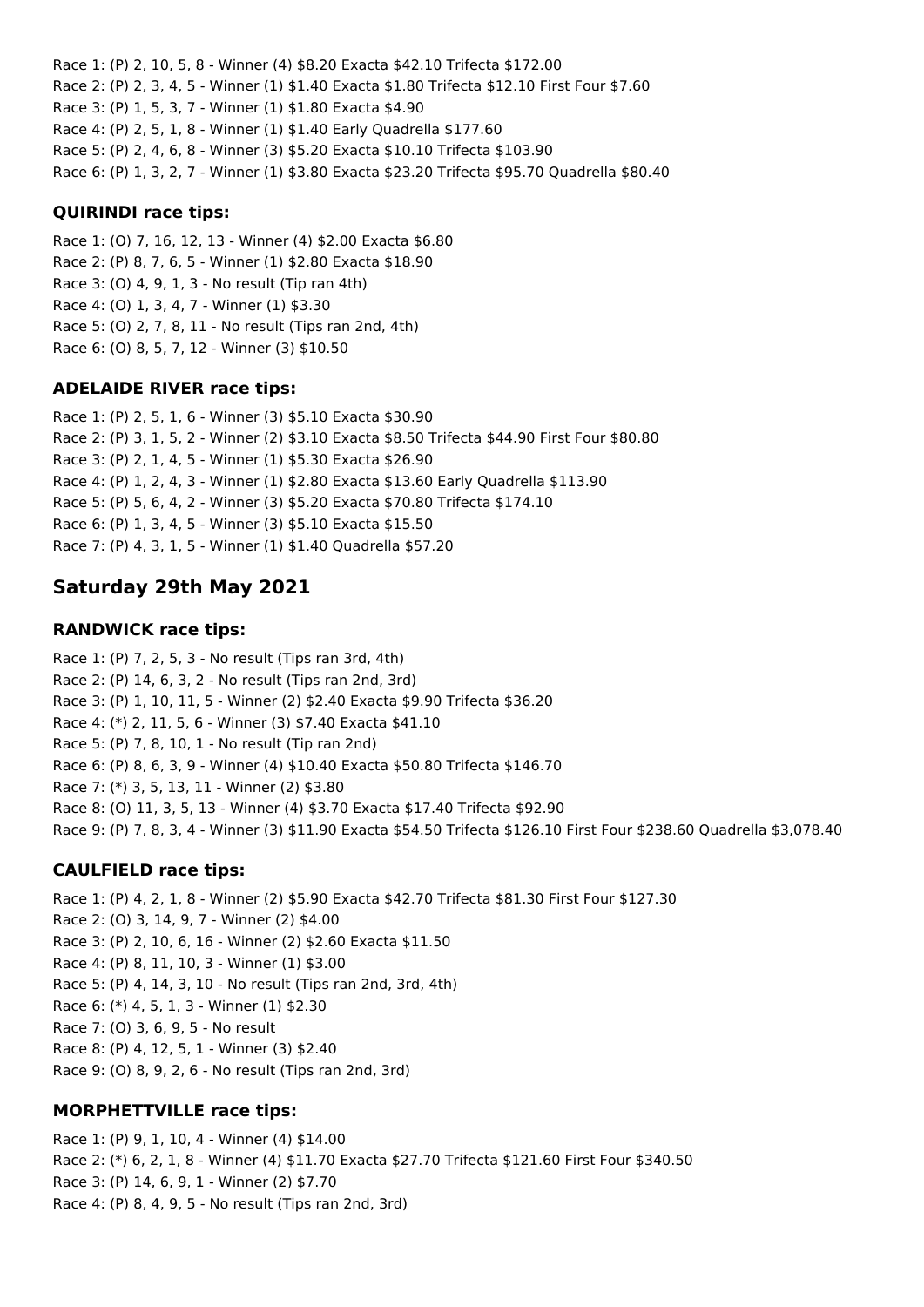Race 5: (O) 5, 6, 11, 1 - No result (Tips ran 2nd, 3rd) Race 6: (O) 13, 7, 2, 10 - Winner (1) \$1.80 Race 7: (P) 3, 7, 13, 6 - No result (Tips ran 3rd, 4th) Race 8: (P) 5, 12, 14, 8 - No result (Tips ran 2nd, 3rd, 4th) Race 9: (P) 7, 1, 4, 6 - Winner (1) \$3.20

### **EAGLE FARM race tips:**

Race 1: (P) 10, 6, 5, 12 - Winner (2) \$2.90 Race 2: (P) 9, 8, 7, 14 - No result (Tips ran 2nd, 3rd) Race 3: (\*) 9, 3, 7, 1 - Winner (2) \$8.50 Exacta \$21.20 Race 4: (O) 11, 1, 4, 8 - No result (Tips ran 2nd, 3rd) Race 5: (P) 2, 4, 3, 6 - Winner (3) \$6.30 Race 6: (P) 3, 7, 5, 10 - No result (Tip ran 3rd) Race 7: (O) 1, 2, 9, 8 - No result (Tips ran 2nd, 3rd) Race 8: (O) 13, 2, 1, 9 - Winner (4) \$11.60 Race 9: (P) 10, 1, 3, 6 - No result (Tips ran 2nd, 4th)

### **BELMONT race tips:**

Race 1: (P) 1, 3, 2, 4 - Winner (1) \$1.70 Exacta \$13.70 Race 2: (P) 6, 1, 5, 2 - Winner (1) \$2.60 Exacta \$8.20 Race 3: (O) 6, 7, 9, 11 - No result (Tips ran 2nd, 3rd, 4th) Race 4: (P) 2, 8, 6, 9 - Winner (1) \$2.20 Exacta \$13.00 Trifecta \$35.60 Race 5: (P) 6, 11, 3, 2 - Winner (2) \$3.40 Exacta \$14.10 Trifecta \$55.90 Race 6: (P) 2, 9, 5, 6 - Winner (2) \$3.60 Race 7: (P) 2, 4, 6, 9 - Winner (1) \$2.70 Exacta \$15.60 Trifecta \$66.80 Race 8: (O) 13, 3, 6, 7 - Winner (3) \$5.80 Race 9: (O) 5, 13, 12, 3 - Winner (4) \$4.80 Exacta \$19.40 Quadrella \$291.00

### **KEMBLA GRANGE race tips:**

Race 1: (P) 3, 2, 9, 5 - Winner (2) \$1.90 Exacta \$11.30 Trifecta \$61.20 Race 2: (P) 1, 4, 6, 7 - Winner (2) \$1.90 Race 3: (P) 4, 9, 3, 1 - No result (Tips ran 2nd, 3rd, 4th) Race 4: (P) 4, 2, 7, 6 - No result (Tips ran 3rd, 4th) Race 5: (P) 1, 6, 2, 9 - Winner (1) \$5.80 Exacta \$23.40 Race 6: (O) 2, 8, 6, 1 - No result (Tip ran 2nd) Race 7: (O) 2, 3, 10, 14 - Winner (2) \$5.40

### **ECHUCA race tips:**

Race 1: (O) 7, 6, 8, 12 - No result (Tips ran 2nd, 3rd, 4th) Race 2: (P) 2, 11, 6, 14 - Winner (1) \$2.50 Race 3: (O) 5, 14, 8, 10 - No result (Tips ran 2nd, 4th) Race 4: (O) 5, 1, 15, 7 - Winner (1) \$4.80 Exacta \$22.40 Race 5: (O) 2, 3, 9, 6 - Winner (2) \$2.80 Exacta \$14.10 Trifecta \$68.00 Race 6: (O) 10, 3, 14, 5 - Winner (2) \$7.10 Exacta \$28.90 Trifecta \$98.30 Race 7: (O) 9, 2, 4, 14 - No result (Tip ran 2nd) Race 8: (P) 1, 10, 7, 3 - Winner (4) \$6.40

### **TOOWOOMBA race tips:**

Race 1: (P) 6, 8, 5, 11 - Winner (1) \$3.20 Exacta \$14.00 Race 2: (O) 1, 9, 2, 5 - No result (Tip ran 4th) Race 3: (P) 7, 3, 2, 1 - Winner (2) \$1.60 Exacta \$6.70 Trifecta \$17.60 First Four \$114.00 Race 4: (O) 2, 6, 9, 5 - No result (Tip ran 4th) Race 5: (P) 1, 5, 3, 9 - Winner (1) \$2.50 Exacta \$8.60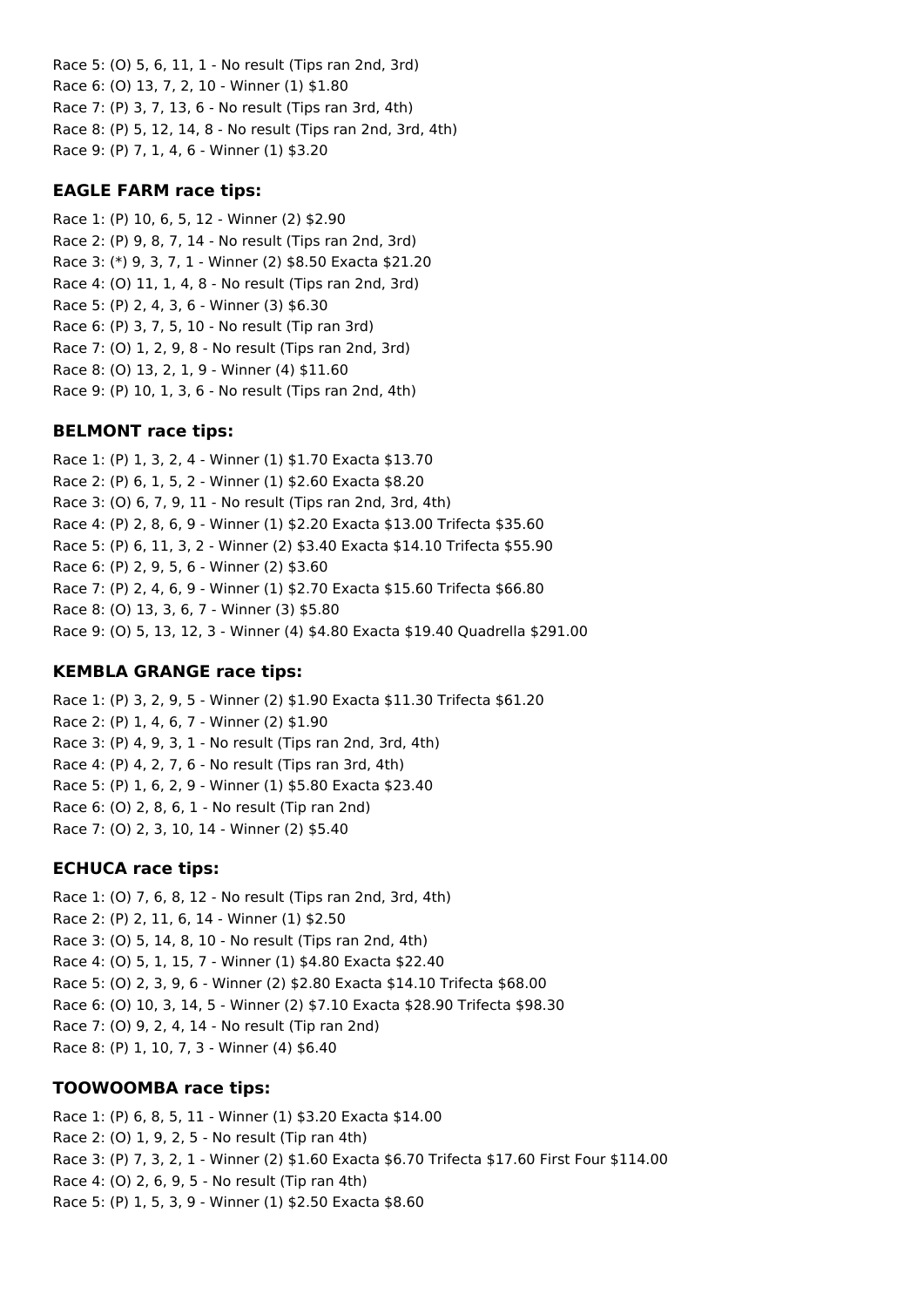Race 6: (P) 1, 3, 7, 2 - Winner (1) \$4.30 Exacta \$7.50 Trifecta \$22.10 Race 7: (P) 12, 10, 7, 4 - Winner (2) \$1.70 Exacta \$2.80 Trifecta \$16.20 Race 8: (P) 9, 4, 5, 3 - No result (Tips ran 2nd, 3rd)

## **GOLD COAST race tips:**

Race 1: (O) 10, 14, 5, 16 - Winner (1) \$2.50 Race 2: (O) 9, 2, 8, 7 - Winner (1) \$1.90 Race 3: (O) 2, 5, 3, 10 - Winner (3) \$5.50 Race 4: (P) 1, 4, 8, 7 - Winner (2) \$3.20 Exacta \$22.00 Early Quadrella \$119.50 Race 5: (O) 2, 9, 11, 5 - Winner (1) \$4.30 Exacta \$24.10 Race 6: (O) 2, 7, 11, 10 - Winner (1) \$2.50 Race 7: (P) 3, 1, 12, 8 - Winner (2) \$6.70 Exacta \$119.90 Trifecta \$316.00 Race 8: (O) 4, 9, 10, 8 - No result (Tip ran 3rd)

### **DARWIN race tips:**

Race 1: (P) 4, 8, 2, 5 - No result (Tips ran 2nd, 4th) Race 2: (P) 2, 1, 4, 7 - Winner (1) \$2.20 Race 3: (P) 5, 1, 3, 6 - Winner (1) \$2.80 Exacta \$18.40 Trifecta \$194.10 Race 4: (P) 2, 1, 3, 4 - Winner (4) \$8.70 Race 5: (P) 2, 1, 4, 3 - No result (Tips ran 3rd, 4th) Race 6: (P) 3, 5, 6, 2 - Winner (4) \$2.70 Exacta \$9.90

### **WAGGA race tips:**

Race 1: (P) 5, 4, 3, 6 - Winner (4) \$2.10 Exacta \$5.00 Race 2: (P) 3, 5, 10, 9 - Winner (2) \$2.00 Exacta \$20.60 Trifecta \$81.10 First Four \$180.60 Race 3: (P) 4, 7, 8, 2 - Winner (3) \$5.30 Exacta \$12.80 Race 4: (P) 3, 5, 8, 12 - Winner (4) \$17.00 Early Quadrella \$781.00 Race 5: (P) 9, 4, 5, 1 - Winner (4) \$5.60 Exacta \$20.00 Race 6: (P) 4, 1, 7, 6 - No result (Tips ran 2nd, 3rd, 4th) Race 7: (O) 1, 3, 5, 7 - Winner (2) \$5.10 Exacta \$46.40

## **COFFS HARBOUR race tips:**

Race 1: (P) 6, 3, 4, 2 - Winner (3) \$2.50 Exacta \$6.50 Race 2: (O) 4, 2, 7, 3 - Winner (4) \$6.10 Race 3: (P) 6, 3, 2, 7 - Winner (1) \$2.20 Exacta \$2.60 Trifecta \$6.50 Race 4: (P) 2, 1, 4, 8 - Winner (1) \$2.50 Early Quadrella \$186.80 Race 5: (O) 9, 5, 6, 4 - Winner (2) \$5.60 Exacta \$28.10 Race 6: (P) 1, 4, 11, 7 - No result (Tips ran 3rd, 4th)

### **MACKAY race tips:**

Race 1: (P) 1, 4, 3, 2 - Winner (3) \$3.40 Exacta \$10.20 Trifecta \$29.90 Race 2: (P) 7, 8, 1, 10 - Winner (1) \$3.20 Race 3: (P) 1, 2, 5, 4 - Winner (3) \$11.10 Exacta \$63.70 Race 4: (O) 1, 2, 7, 9 - Winner (2) \$8.50 Early Quadrella \$501.10 Race 5: (P) 1, 4, 10, 9 - Winner (1) \$3.60 Race 6: (O) 2, 4, 3, 7 - Winner (2) \$14.80 Exacta \$93.70 Trifecta \$722.60 Quadrella \$477.40

### **BROOME race tips:**

Race 1: (P) 1, 8, 9, 4 - No result (Tips ran 2nd, 3rd, 4th) Race 2: (P) 3, 1, 7, 6 - No result (Tips ran 2nd, 3rd, 4th) Race 3: (O) 2, 3, 5, 11 - No result Race 4: (P) 3, 7, 6, 1 - Winner (4) \$26.60 Exacta \$88.50 Race 5: (O) 2, 4, 5, 11 - No result (Tip ran 2nd)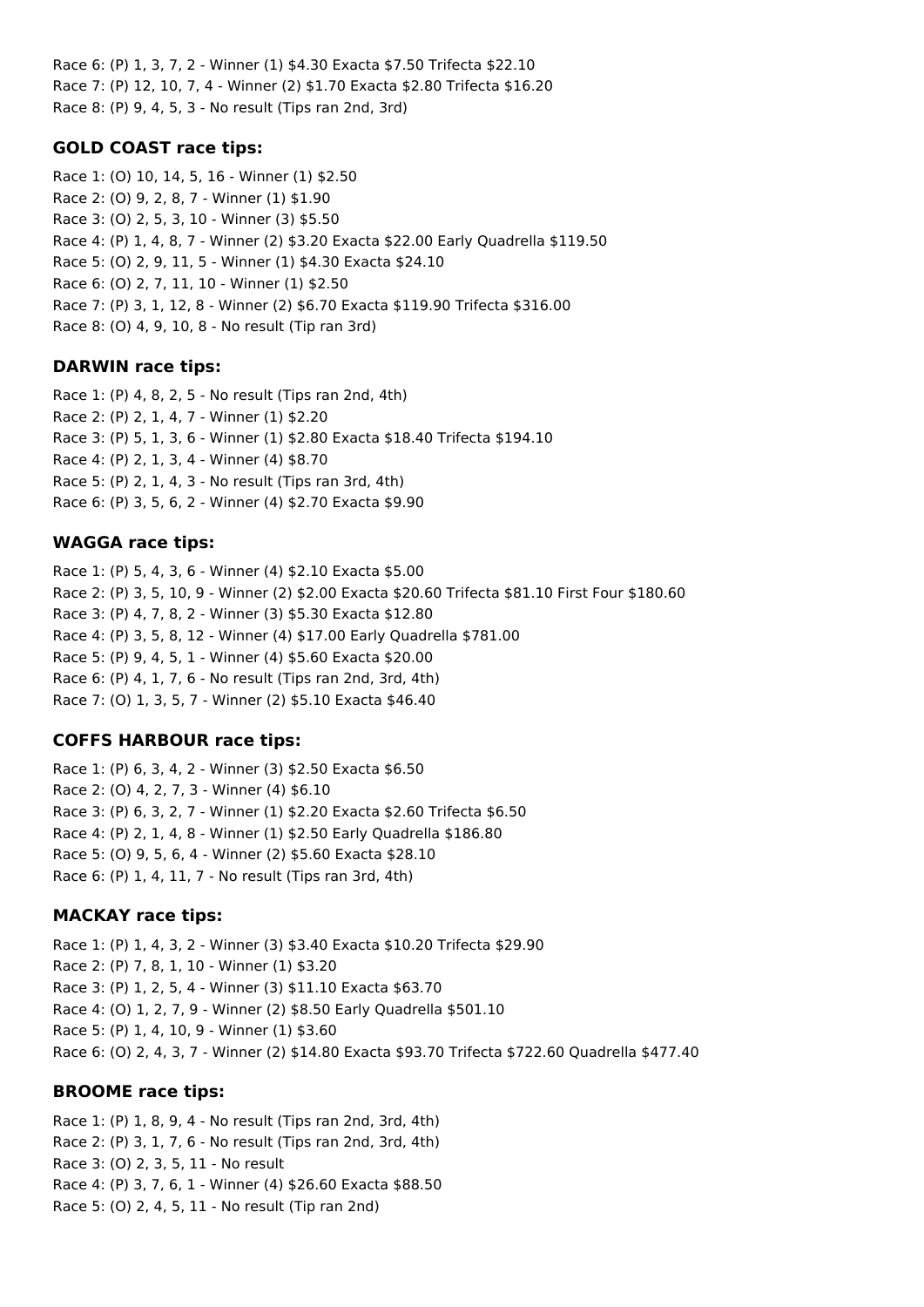# **Saturday 22nd May 2021**

### **ROSEHILL race tips:**

Race 1: (P) 1, 7, 13, 6 - No result (Tips ran 2nd, 3rd) Race 2: (\*) 7, 3, 8, 5 - Winner (1) \$2.00 Exacta \$10.80 Race 3: (P) 6, 2, 8, 1 - Winner (4) \$10.00 Exacta \$51.00 Race 4: (\*) 6, 2, 7, 3 - Winner (2) \$5.00 Race 5: (P) 6, 7, 10, 13 - No result (Tip ran 4th) Race 6: (P) 2, 9, 15, 10 - No result (Tips ran 2nd, 3rd) Race 7: (P) 2, 14, 13, 3 - Winner (1) \$5.50 Exacta \$23.00 Race 8: (\*) 11, 14, 8, 7 - Winner (3) \$8.10 Exacta \$24.30 Race 9: (O) 5, 7, 6, 10 - Winner (4) \$6.20

## **FLEMINGTON race tips:**

Race 1: (P) 2, 6, 4, 8 - No result (Tips ran 2nd, 3rd) Race 2: (\*) 2, 10, 4, 3 - Winner (4) \$14.00 Exacta \$86.20 Race 3: (P) 2, 9, 1, 12 - Winner (3) \$7.70 Race 4: (\*) 2, 3, 1, 6 - Winner (1) \$2.00 Race 5: (P) 10, 5, 2, 16 - Winner (4) \$8.50 Early Quadrella \$1,688.40 Race 6: (P) 7, 8, 3, 6 - Winner (1) \$4.40 Race 7: (O) 4, 7, 5, 1 - Winner (1) \$4.30 Exacta \$50.40 Race 8: (P) 6, 7, 14, 3 - No result Race 9: (O) 12, 3, 9, 4 - No result (Tips ran 2nd, 4th)

## **MURRAY BRIDGE race tips:**

Race 1: (P) 3, 2, 1, 6 - No result (Tip ran 2nd) Race 2: (P) 4, 14, 13, 5 - No result (Tips ran 2nd, 3rd) Race 3: (\*) 5, 2, 3, 1 - Winner (4) \$7.50 Exacta \$18.90 Race 4: (O) 3, 11, 13, 7 - Winner (1) \$3.40 Race 5: (P) 2, 7, 10, 11 - Winner (1) \$3.80 Race 6: (O) 4, 3, 10, 8 - No result (Tips ran 2nd, 4th) Race 7: (\*) 1, 10, 11, 5 - No result (Tips ran 2nd, 3rd, 4th) Race 8: (P) 15, 11, 8, 5 - Winner (2) \$3.60 Race 9: (P) 9, 12, 10, 15 - Winner (2) \$3.40

## **DOOMBEN race tips:**

Race 1: (P) 10, 4, 7, 9 - Winner (1) \$2.20 Race 2: (P) 2, 6, 4, 12 - Winner (1) \$9.30 Exacta \$65.20 Race 3: (P) 1, 5, 7, 6 - No result (Tip ran 2nd) Race 4: (P) 14, 5, 1, 11 - Winner (1) \$4.70 Race 5: (P) 1, 4, 10, 2 - Winner (2) \$6.30 Race 6: (O) 13, 6, 4, 2 - No result (Tip ran 2nd) Race 7: (P) 5, 1, 2, 12 - Winner (1) \$2.20 Exacta \$22.30 Race 8: (P) 14, 4, 8, 17 - No result (Tip ran 4th) Race 9: (P) 3, 2, 6, 10 - No result (Tip ran 2nd)

## **BELMONT race tips:**

Race 1: (\*) 1, 3, 4, 2 - Winner (1) \$1.60 Exacta \$2.90 Trifecta \$17.60 First Four \$24.40 Race 2: (\*) 1, 8, 3, 7 - Winner (1) \$1.80 Race 3: (\*) 3, 5, 8, 4 - Winner (1) \$1.70 Race 4: (O) 13, 7, 4, 1 - Winner (1) \$2.50 Exacta \$26.30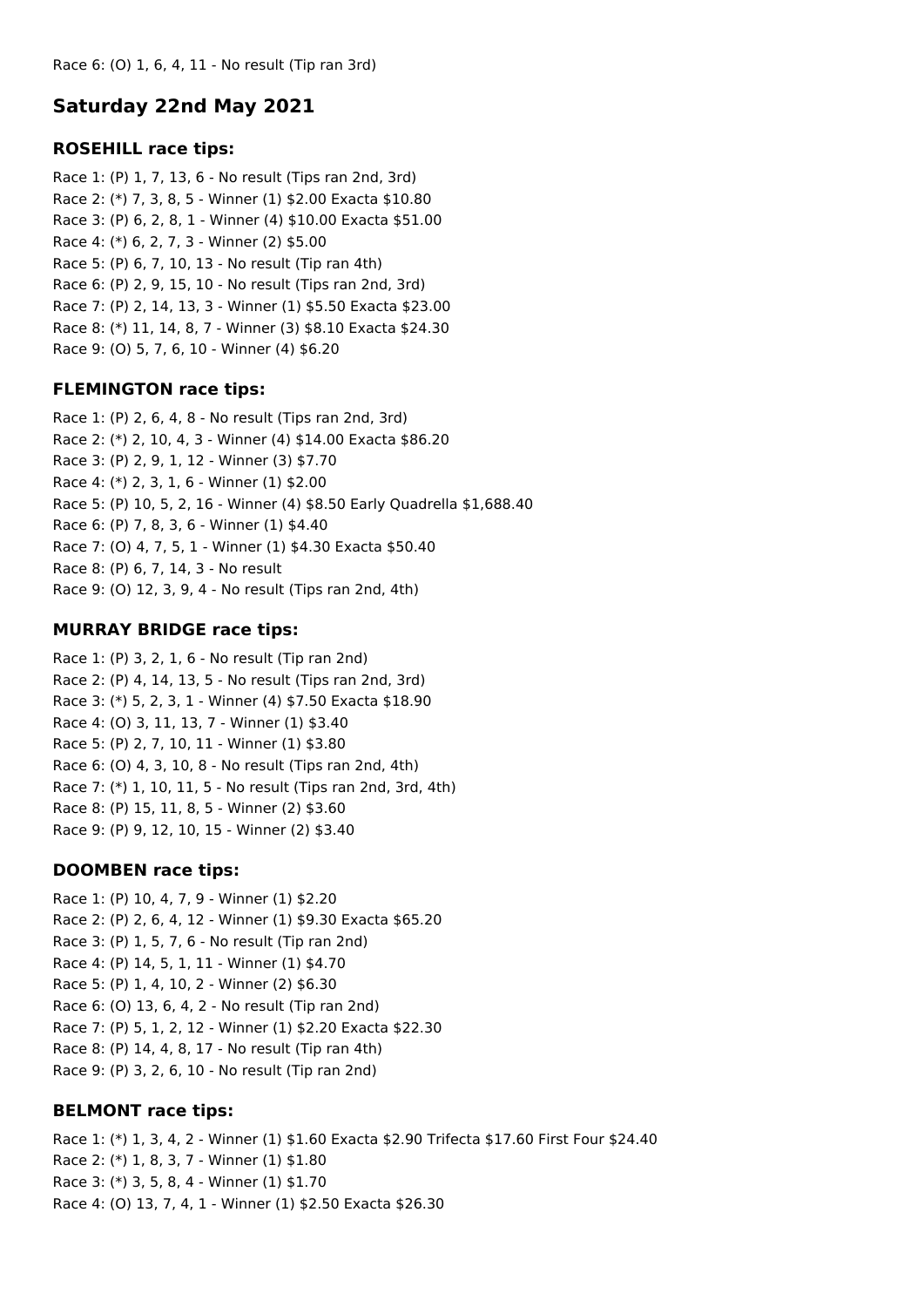Race 5: (P) 5, 2, 9, 3 - No result (Tip ran 2nd) Race 6: (O) 11, 8, 5, 6 - No result (Tips ran 2nd, 3rd) Race 7: (P) 9, 6, 3, 11 - Winner (1) \$2.10 Race 8: (O) 13, 5, 9, 7 - Winner (2) \$5.60 Race 9: (O) 11, 6, 5, 9 - No result (Tip ran 3rd)

### **NEWCASTLE race tips:**

Race 1: (P) 3, 2, 6, 7 - Winner (2) \$3.20 Exacta \$7.60 Trifecta \$30.40 First Four \$98.20 Race 2: (O) 2, 1, 3, 5 - Winner (4) \$2.10 Exacta \$16.60 Trifecta \$112.60 First Four \$475.70 Race 3: (P) 2, 4, 1, 5 - Winner (2) \$2.70 Exacta \$4.40 Trifecta \$21.80 Race 4: (O) 5, 3, 7, 6 - Winner (1) \$3.10 Early Quadrella \$63.60 Race 5: (P) 1, 7, 2, 8 - No result (Tips ran 2nd, 3rd) Race 6: (O) 3, 5, 6, 2 - Winner (1) \$5.30 Race 7: (P) 7, 6, 8, 11 - Winner (1) \$3.30 Race 8: (O) 13, 3, 1, 7 - Winner (2) \$8.50

### **WODONGA race tips:**

Race 1: (P) 9, 2, 7, 1 - No result (Tips ran 2nd, 3rd, 4th) Race 2: (P) 4, 10, 2, 8 - No result (Tips ran 2nd, 3rd, 4th) Race 3: (\*) 6, 7, 1, 10 - Winner (2) \$1.80 Exacta \$4.10 Trifecta \$25.80 First Four \$53.60 Race 4: (P) 5, 4, 1, 10 - No result (Tip ran 2nd) Race 5: (O) 6, 3, 5, 8 - No result (Tip ran 3rd) Race 6: (P) 5, 4, 9, 11 - No result (Tips ran 2nd, 3rd, 4th) Race 7: (P) 6, 12, 13, 4 - No result (Tips ran 2nd, 4th)

### **TOOWOOMBA race tips:**

Race 1: (P) 2, 1, 3, 6 - Winner (3) \$6.90 Exacta \$32.60 Trifecta \$74.00 Race 2: (P) 3, 1, 7, 2 - Winner (3) \$7.80 Race 3: (P) 4, 7, 1, 6 - Winner (2) \$3.00 Exacta \$8.10 Race 4: (P) 1, 2, 3, 5 - No result (Tips ran 2nd, 3rd, 4th) Race 5: (P) 3, 1, 8, 9 - Winner (2) \$2.90 Race 6: (P) 1, 6, 5, 9 - Winner (1) \$2.20 Race 7: (P) 8, 7, 3, 1 - Winner (1) \$1.40 Race 8: (P) 7, 6, 1, 12 - No result (Tip ran 2nd)

### **GOLD COAST race tips:**

Race 1: (P) 3, 1, 6, 7 - No result (Tips ran 2nd, 4th) Race 2: (P) 4, 8, 11, 3 - Winner (3) \$3.70 Exacta \$7.50 Race 3: (P) 1, 4, 2, 5 - Winner (3) \$5.00 Exacta \$16.30 Trifecta \$39.30 First Four \$50.20 Race 4: (P) 6, 8, 11, 4 - No result (Tips ran 2nd, 4th) Race 5: (P) 4, 5, 6, 3 - Winner (4) \$5.40 Race 6: (O) 5, 6, 3, 4 - No result (Tips ran 2nd, 3rd, 4th) Race 7: (P) 4, 7, 10, 5 - Winner (1) \$3.20 Race 8: (O) 8, 4, 5, 6 - Winner (1) \$4.10 Race 9: (P) 12, 15, 13, 11 - No result (Tips ran 2nd, 3rd)

### **CARNARVON race tips:**

Race 1: (P) 4, 6, 1, 2 - Winner (4) \$4.10 Exacta \$20.10 Trifecta \$112.30 First Four \$191.70 Race 2: (O) 1, 2, 5, 4 - No result (Tips ran 2nd, 3rd, 4th) Race 3: (P) 4, 8, 6, 7 - Winner (4) \$2.80 Exacta \$11.30 Race 4: (O) 2, 3, 4, 6 - Winner (2) \$4.20 Race 5: (P) 2, 1, 4, 9 - Winner (1) \$3.00 Race 6: (O) 1, 3, 9, 7 - Winner (4) \$10.40 Exacta \$38.30 Quadrella \$542.60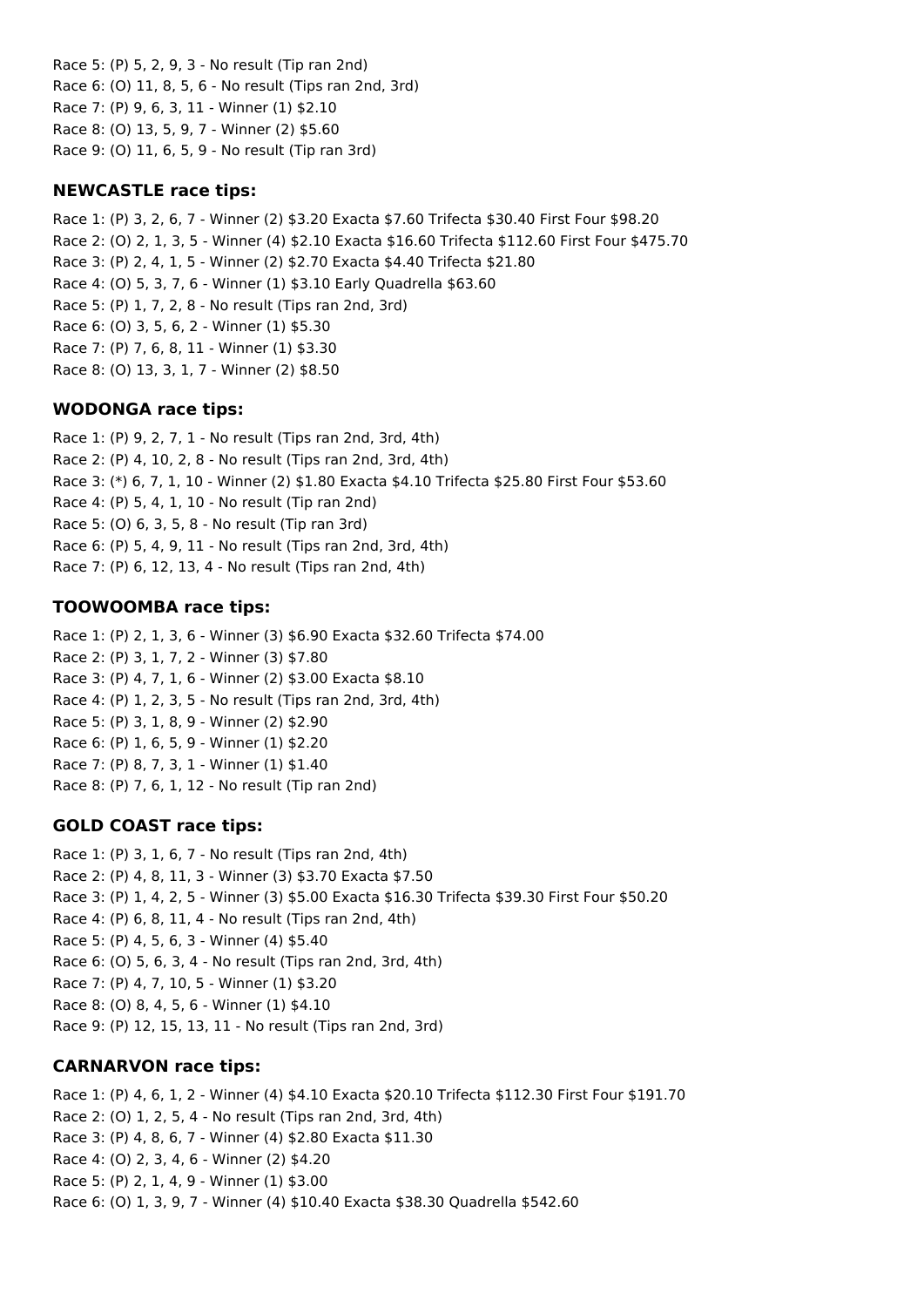### **DUBBO race tips:**

Race 1: (P) 1, 12, 2, 9 - Winner (3) \$2.50 Exacta \$3.10 Race 2: (O) 14, 8, 12, 11 - No result (Tip ran 3rd) Race 3: (O) 7, 2, 13, 6 - No result (Tips ran 2nd, 3rd) Race 4: (O) 13, 14, 8, 10 - No result Race 5: (P) 2, 9, 11, 7 - Winner (1) \$2.10 Exacta \$6.50 Race 6: (O) 9, 13, 1, 8 - Winner (3) \$5.90 Exacta \$39.20 Trifecta \$96.20 Race 7: (O) 12, 3, 11, 13 - Winner (1) \$6.40 Race 8: (O) 11, 6, 12, 10 - Winner (3) \$9.30 Quadrella \$1,418.20

## **NANANGO race tips:**

Race 1: (O) 7, 10, 9, 5 - No result (Tips ran 2nd, 3rd) Race 2: (P) 2, 9, 8, 3 - Winner (3) \$6.70 Exacta \$33.00 Race 3: (P) 7, 11, 6, 4 - No result (Tips ran 2nd, 3rd) Race 4: (O) 4, 5, 8, 12 - Winner (1) \$4.90 Race 5: (O) 3, 1, 7, 4 - No result (Tip ran 2nd) Race 6: (P) 6, 3, 4, 2 - Winner (4) \$3.70 Exacta \$21.60 Race 7: (O) 5, 1, 9, 4 - Winner (1) \$4.50

## **DARWIN race tips:**

Race 1: (P) 1, 9, 3, 4 - No result (Tips ran 2nd, 4th) Race 2: (P) 5, 2, 6, 1 - Winner (2) \$2.80 Race 3: (P) 8, 4, 3, 7 - Winner (4) \$34.00 Exacta \$989.70 Trifecta \$2,505.70 Race 4: (P) 1, 3, 4, 6 - Winner (1) \$4.20 Exacta \$6.00 Trifecta \$23.00 First Four \$79.70 Race 5: (P) 1, 4, 3, 2 - Winner (4) \$1.30 Race 6: (P) 3, 2, 6, 7 - Winner (2) \$17.10 Exacta \$142.80 Quadrella \$0.00

# **Saturday 15th May 2021**

## **ROSEHILL race tips:**

Race 1: (P) 6, 7, 10, 3 - Winner (1) \$3.40 Race 2: (P) 7, 9, 4, 1 - No result (Tips ran 2nd, 3rd) Race 3: (P) 3, 8, 9, 1 - Winner (2) \$3.90 Exacta \$23.30 Race 4: (P) 7, 4, 6, 16 - No result (Tip ran 3rd) Race 5: (P) 1, 2, 12, 11 - No result (Tips ran 2nd, 3rd) Race 6: (P) 7, 1, 4, 11 - Winner (1) \$1.30 Race 7: (P) 13, 5, 14, 16 - No result (Tips ran 3rd, 4th) Race 8: (O) 8, 5, 6, 3 - No result (Tips ran 2nd, 3rd) Race 9: (P) 16, 22, 15, 19 - Winner (1) \$2.00

## **FLEMINGTON race tips:**

Race 1: (P) 4, 7, 2, 6 - No result Race 2: (P) 8, 1, 2, 9 - No result (Tips ran 3rd, 4th) Race 3: (P) 2, 5, 4, 8 - No result (Tip ran 3rd) Race 4: (P) 4, 1, 2, 5 - Winner (4) \$6.60 Race 5: (\*) 3, 7, 11, 9 - Winner (2) \$2.70 Exacta \$14.20 Race 6: (P) 6, 5, 3, 9 - Winner (1) \$3.20 Race 7: (P) 1, 6, 9, 5 - No result (Tips ran 3rd, 4th) Race 8: (P) 7, 1, 12, 11 - Winner (1) \$2.50 Race 9: (O) 14, 10, 17, 2 - No result (Tip ran 2nd)

## **MORPHETTVILLE race tips:**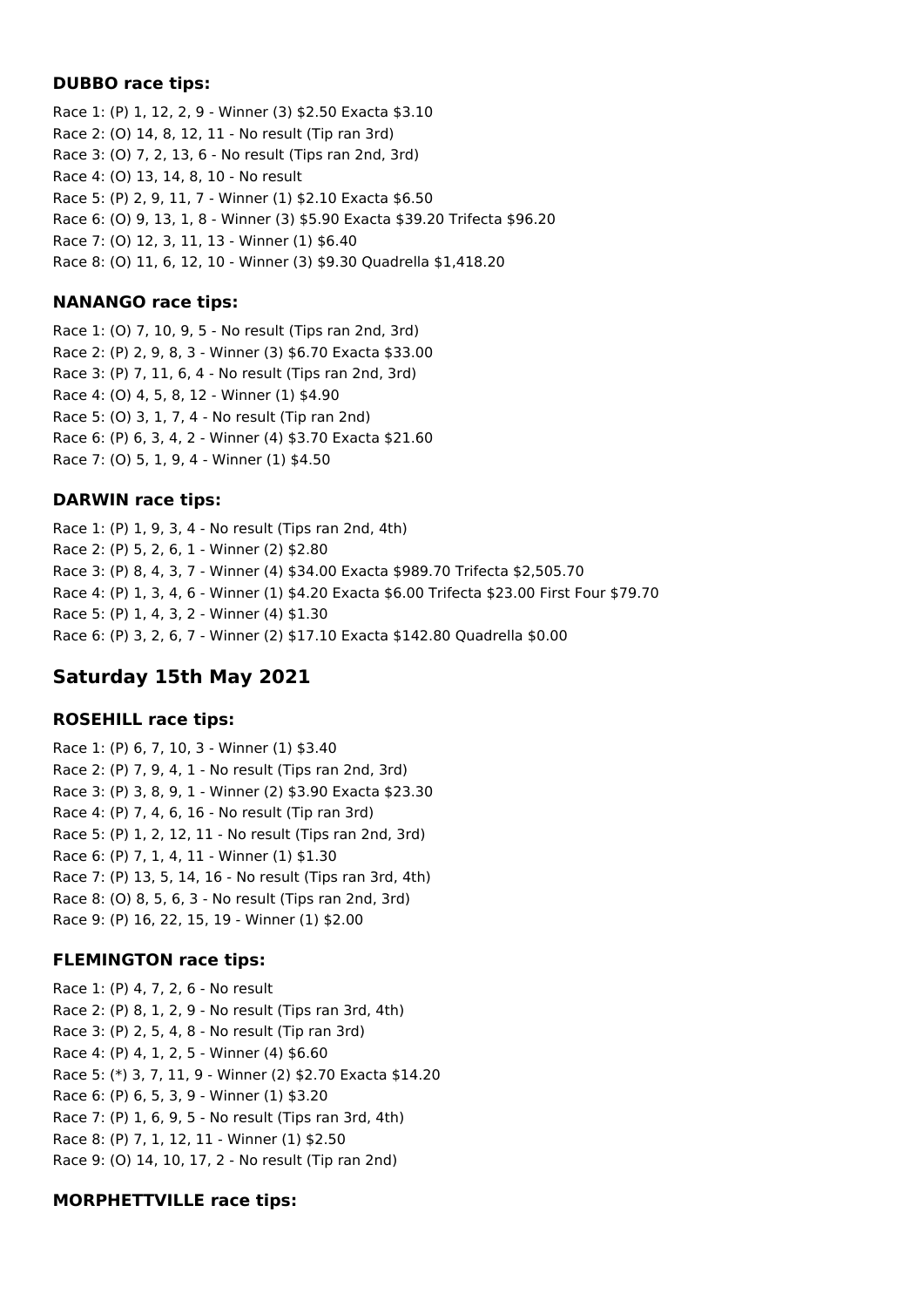Race 1: (\*) 7, 5, 2, 8 - Winner (2) \$4.30 Race 2: (P) 1, 6, 7, 4 - Winner (3) \$4.30 Exacta \$16.60 Race 3: (\*) 11, 2, 3, 9 - No result (Tip ran 2nd) Race 4: (P) 1, 4, 10, 2 - Winner (2) \$2.20 Race 5: (O) 3, 4, 2, 12 - Winner (2) \$4.20 Race 6: (O) 4, 9, 1, 16 - Winner (3) \$4.40 Race 7: (O) 3, 6, 15, 10 - No result (Tips ran 2nd, 3rd) Race 8: (\*) 2, 9, 1, 8 - No result (Tips ran 2nd, 3rd) Race 9: (O) 12, 15, 7, 8 - No result (Tip ran 3rd)

### **DOOMBEN race tips:**

Race 1: (P) 6, 5, 3, 9 - Winner (1) \$3.20 Race 2: (P) 2, 3, 1, 7 - Winner (1) \$3.00 Exacta \$13.90 Race 3: (P) 3, 11, 7, 6 - No result (Tip ran 3rd) Race 4: (P) 1, 4, 6, 3 - Winner (4) \$8.00 Exacta \$35.90 Race 5: (O) 4, 7, 6, 11 - Winner (2) \$3.80 Race 6: (P) 8, 10, 7, 4 - No result (Tips ran 2nd, 3rd) Race 7: (P) 2, 1, 9, 6 - Winner (1) \$1.60 Race 8: (O) 3, 4, 13, 10 - Winner (2) \$3.80 Exacta \$30.10 Race 9: (P) 11, 3, 10, 7 - Winner (1) \$3.60

### **ASCOT race tips:**

Race 1: (P) 1, 7, 3, 2 - Winner (4) \$5.90 Race 2: (P) 6, 1, 3, 2 - Winner (2) \$4.80 Exacta \$17.40 Trifecta \$28.20 First Four \$52.00 Race 3: (P) 9, 1, 5, 3 - Winner (2) \$1.90 Exacta \$14.90 Trifecta \$44.70 Race 4: (P) 6, 7, 1, 4 - Winner (4) \$9.70 Exacta \$29.10 Race 5: (O) 8, 2, 7, 5 - No result (Tips ran 2nd, 4th) Race 6: (P) 7, 6, 4, 5 - Winner (3) \$3.20 Exacta \$15.40 Trifecta \$78.80 Race 7: (O) 5, 7, 3, 1 - Winner (2) \$4.10 Exacta \$21.70 Race 8: (O) 6, 15, 2, 3 - No result (Tips ran 2nd, 4th) Race 9: (P) 2, 1, 4, 9 - No result (Tips ran 2nd, 3rd)

### **KEMBLA GRANGE race tips:**

Race 1: (P) 3, 5, 7, 1 - No result (Tips ran 3rd, 4th) Race 2: (P) 9, 6, 4, 10 - No result (Tip ran 2nd) Race 3: (O) 2, 5, 3, 9 - No result (Tip ran 2nd) Race 4: (O) 4, 3, 5, 7 - Winner (4) \$4.70 Exacta \$19.40 Race 5: (P) 2, 7, 6, 1 - Winner (4) \$4.50 Exacta \$16.00 Race 6: (O) 3, 9, 5, 4 - No result (Tip ran 4th) Race 7: (P) 6, 1, 9, 10 - Winner (3) \$7.00 Exacta \$52.30 Race 8: (O) 9, 7, 1, 11 - Winner (1) \$1.70 Exacta \$10.10

### **WARRACKNABEAL race tips:**

Race 1: (P) 5, 7, 2, 4 - Winner (4) \$6.50 Exacta \$31.20 Trifecta \$66.90 Race 2: (P) 1, 5, 4, 3 - Winner (2) \$4.90 Race 3: (O) 2, 7, 9, 10 - No result (Tip ran 3rd) Race 4: (O) 2, 1, 4, 3 - No result (Tip ran 3rd) Race 5: (P) 3, 2, 6, 5 - Winner (3) \$2.20 Race 6: (P) 6, 1, 9, 11 - No result (Tips ran 2nd, 4th) Race 7: (O) 6, 1, 7, 2 - Winner (4) \$3.70 Exacta \$17.50 Race 8: (O) 5, 8, 12, 3 - Winner (3) \$17.80

### **TOOWOOMBA race tips:**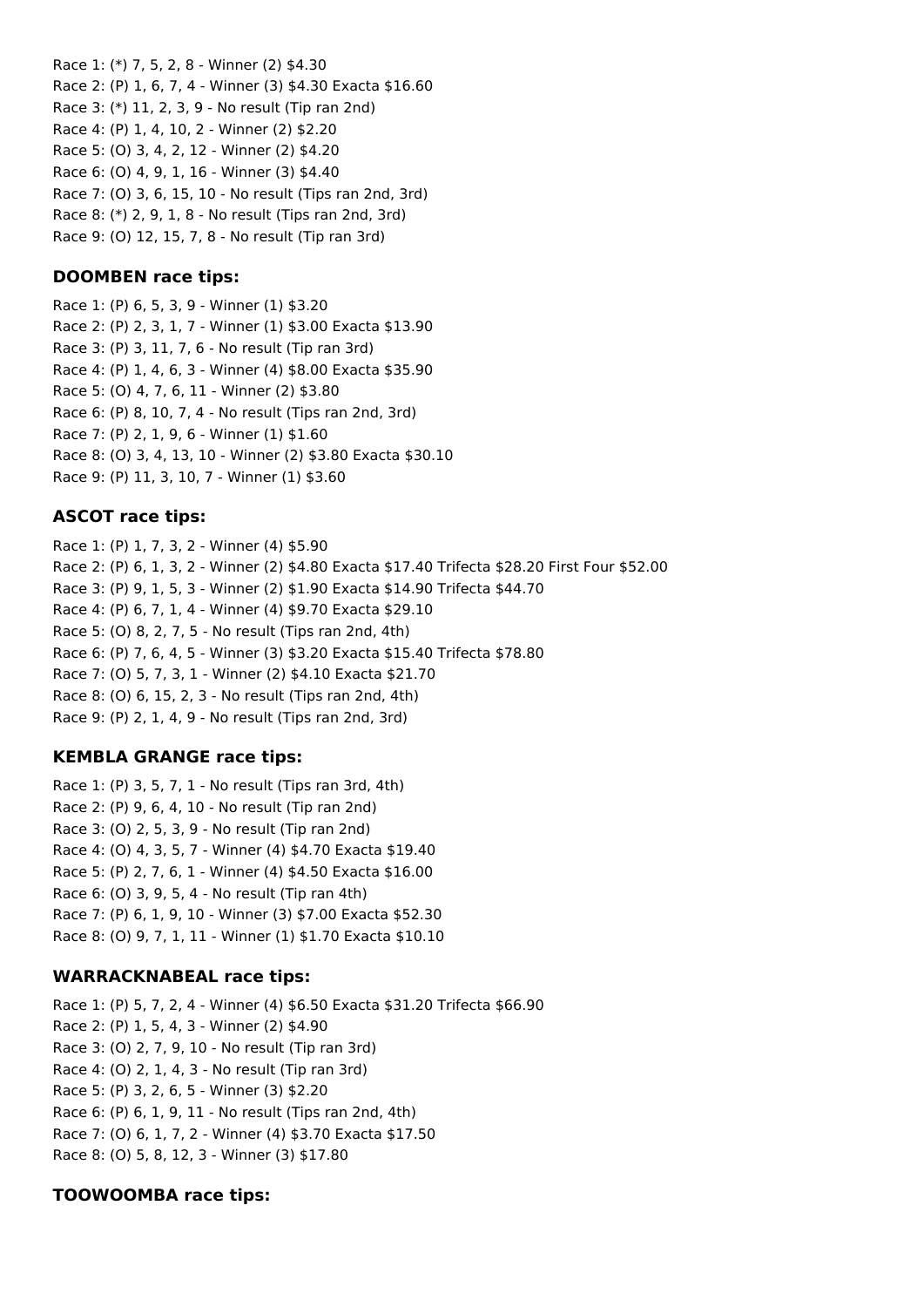Race 1: (P) 2, 6, 7, 5 - Winner (1) \$1.40 Race 2: (O) 13, 4, 14, 11 - No result (Tips ran 2nd, 4th) Race 3: (P) 3, 4, 9, 5 - Winner (1) \$4.90 Race 4: (P) 4, 5, 1, 3 - Winner (1) \$1.90 Exacta \$3.90 Trifecta \$22.60 Race 5: (P) 4, 1, 6, 3 - Winner (2) \$9.20 Race 6: (O) 6, 12, 3, 1 - Winner (4) \$2.20 Race 7: (P) 9, 7, 8, 10 - No result (Tips ran 2nd, 4th) Race 8: (O) 6, 4, 10, 13 - No result (Tip ran 3rd)

## **GOLD COAST race tips:**

Race 1: (P) 4, 1, 5, 2 - Winner (2) \$4.70 Exacta \$10.40 Trifecta \$33.50 Race 2: (P) 11, 3, 8, 13 - Winner (1) \$1.80 Race 3: (P) 3, 2, 6, 4 - Winner (3) \$11.10 Race 4: (P) 7, 17, 9, 5 - Winner (4) \$4.30 Early Quadrella \$809.80 Race 5: (P) 2, 7, 5, 10 - Winner (3) \$4.60 Exacta \$18.10 Race 6: (P) 5, 8, 2, 7 - No result (Tips ran 2nd, 3rd, 4th) Race 7: (O) 2, 4, 8, 12 - No result (Tips ran 2nd, 3rd) Race 8: (P) 8, 4, 11, 2 - No result (Tips ran 2nd, 3rd)

## **PORT HEDLAND race tips:**

Race 1: (P) 1, 2, 5, 4 - Winner (2) \$2.20 Exacta \$14.10 Trifecta \$24.00 First Four \$63.00 Race 2: (P) 4, 1, 5, 3 - Winner (3) \$2.50 Exacta \$6.40 Trifecta \$37.70 First Four \$52.80 Race 3: (P) 6, 1, 2, 4 - Winner (4) \$3.80 Race 4: (P) 1, 3, 4, 5 - Winner (1) \$3.60 Exacta \$9.80 Early Quadrella \$165.10 Race 5: (P) 5, 1, 3, 2 - Winner (3) \$6.40 Exacta \$19.80 Trifecta \$64.20 First Four \$57.40 Race 6: (P) 1, 2, 6, 3 - Winner (3) \$4.10 Exacta \$29.70 Trifecta \$60.80 Quadrella \$640.30

### **TUNCURRY race tips:**

Race 1: (P) 1, 2, 6, 7 - No result (Tips ran 2nd, 3rd) Race 2: (O) 3, 4, 6, 5 - Winner (2) \$15.10 Exacta \$70.10 Trifecta \$578.30 Race 3: (P) 4, 2, 5, 7 - Winner (1) \$5.00 Exacta \$2.90 Race 4: (O) 5, 4, 12, 1 - Winner (4) \$4.10 Exacta \$16.60 Race 5: (O) 4, 1, 7, 8 - Winner (4) \$13.80 Race 6: (O) 6, 1, 8, 16 - Winner (2) \$7.60 Quadrella \$2,091.10

## **ROCKHAMPTON race tips:**

Race 1: (P) 2, 1, 6, 9 - Winner (2) \$2.10 Exacta \$5.60 Trifecta \$27.00 First Four \$72.90 Race 2: (P) 2, 1, 3, 7 - Winner (2) \$2.30 Exacta \$6.00 Race 3: (P) 6, 5, 2, 3 - Winner (1) \$8.30 Exacta \$15.00 Race 4: (P) 2, 5, 3, 1 - No result (Tips ran 2nd, 3rd) Race 5: (P) 7, 4, 5, 1 - Winner (3) \$4.50 Exacta \$48.90 Trifecta \$184.20 First Four \$663.60 Race 6: (P) 6, 8, 3, 12 - Winner (2) \$2.60 Exacta \$5.70 Race 7: (P) 7, 12, 6, 1 - No result (Tip ran 3rd) Race 8: (P) 4, 6, 1, 5 - Winner (2) \$7.80 Exacta \$12.30 Race 9: (O) 2, 11, 14, 10 - Winner (1) \$4.00 Exacta \$35.20 Trifecta \$540.20 Race 10: (P) 5, 4, 11, 10 - No result (Tips ran 2nd, 4th)

## **TENNANT CREEK race tips:**

Race 1: (P) 3, 5, 1, 2 - Winner (2) \$4.30 Race 2: (P) 4, 3, 1, 5 - Winner (3) \$2.80 Exacta \$7.50 Race 3: (P) 1, 5, 2, 7 - Winner (1) \$2.90 Exacta \$5.90 Race 4: (P) 5, 4, 2, 1 - Winner (2) \$4.50 Race 5: (P) 1, 8, 5, 6 - Winner (2) \$3.00 Exacta \$17.30 Trifecta \$50.80 First Four \$138.40 Quadrella \$211.80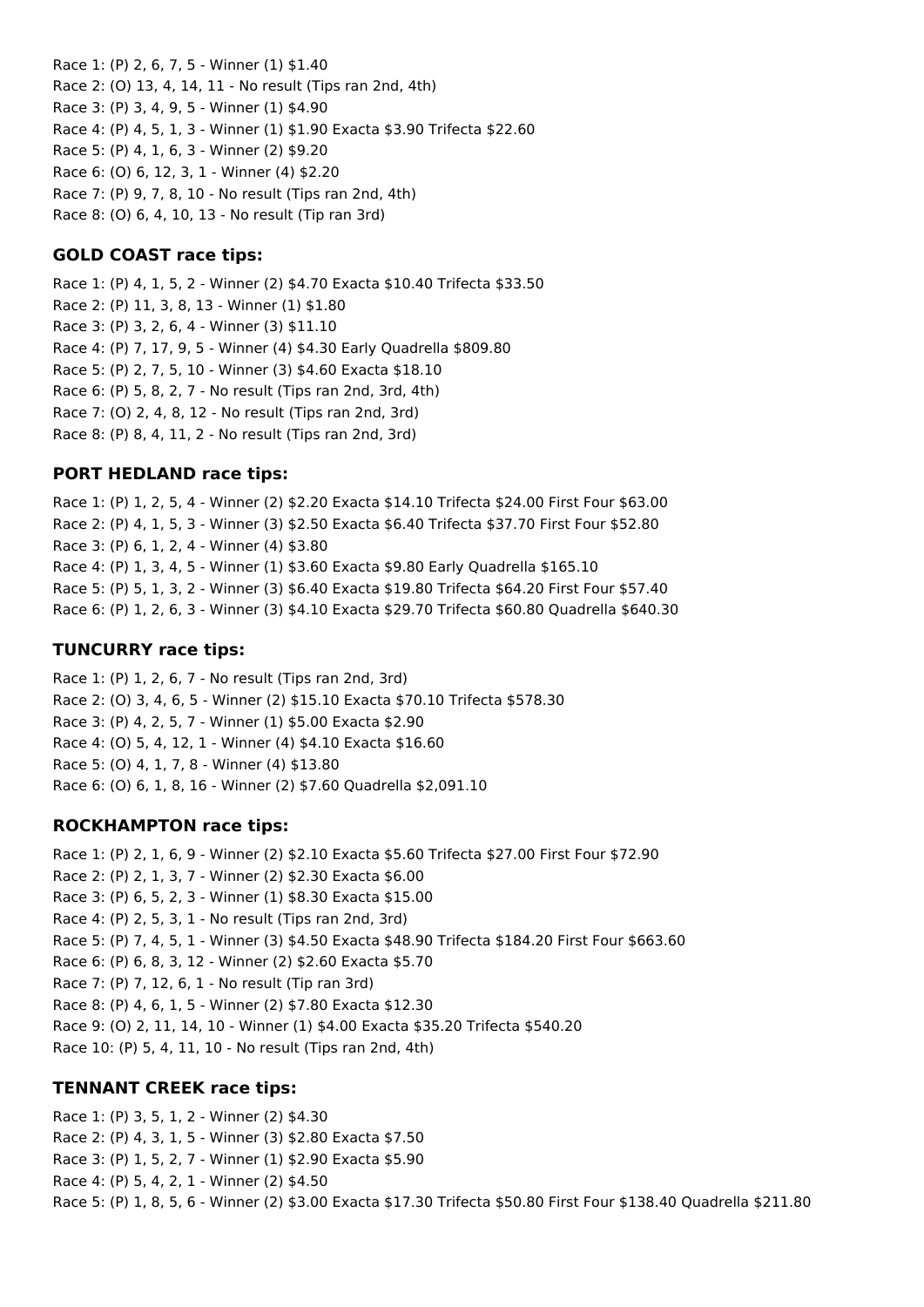# **Saturday 8th May 2021**

## **GOSFORD race tips:**

Race 1: (P) 4, 3, 7, 6 - Winner (2) \$2.40 Race 2: (P) 4, 8, 5, 1 - Winner (2) \$5.30 Race 3: (P) 18, 11, 1, 5 - No result (Tip ran 3rd) Race 4: (\*) 6, 4, 5, 7 - Winner (4) \$14.40 Exacta \$73.90 Race 5: (P) 9, 5, 4, 1 - Winner (1) \$3.80 Exacta \$22.30 Race 6: (P) 2, 4, 1, 3 - Winner (2) \$2.60 Exacta \$25.90 Trifecta \$61.80 First Four \$111.80 Race 7: (P) 9, 6, 16, 5 - Winner (1) \$2.70 Race 8: (O) 7, 9, 4, 1 - No result (Tips ran 2nd, 4th) Race 9: (\*) 1, 3, 5, 6 - No result (Tips ran 2nd, 3rd, 4th)

## **CAULFIELD race tips:**

Race 1: (P) 1, 6, 7, 4 - Winner (1) \$1.70 Exacta \$8.90 Trifecta \$14.80 First Four \$32.70 Race 2: (P) 10, 1, 4, 8 - Winner (1) \$1.90 Race 3: (P) 6, 2, 3, 7 - Winner (4) \$13.50 Race 4: (P) 9, 8, 10, 11 - Winner (1) \$2.40 Race 5: (P) 3, 5, 1, 7 - Winner (1) \$1.80 Exacta \$7.70 Early Quadrella \$220.50 Race 6: (P) 1, 8, 6, 7 - Winner (2) \$2.60 Exacta \$13.80 Trifecta \$49.40 Race 7: (P) 2, 1, 10, 5 - No result (Tip ran 3rd) Race 8: (O) 2, 8, 1, 5 - No result (Tip ran 3rd) Race 9: (\*) 4, 5, 8, 1 - Winner (1) \$1.60 Exacta \$3.30 Trifecta \$18.10

## **MORPHETTVILLE race tips:**

Race 1: (\*) 2, 1, 3, 6 - Winner (2) \$2.90 Exacta \$6.00 Race 2: (P) 1, 10, 9, 11 - Winner (2) \$3.90 Race 3: (P) 5, 12, 6, 4 - Winner (3) \$5.90 Race 4: (O) 3, 7, 6, 10 - Winner (4) \$7.10 Exacta \$41.50 Race 5: (\*) 7, 6, 5, 4 - Winner (4) \$8.40 Exacta \$37.20 Trifecta \$233.10 Early Quadrella \$2,538.00 Race 6: (\*) 7, 8, 5, 3 - Winner (1) \$2.60 Race 7: (P) 15, 1, 3, 6 - Winner (2) \$3.70 Race 8: (P) 1, 8, 9, 7 - Winner (1) \$2.20 Race 9: (O) 6, 5, 11, 7 - No result (Tip ran 2nd)

## **GOLD COAST race tips:**

Race 1: (P) 13, 8, 1, 4 - Winner (2) \$4.00 Exacta \$23.80 Race 2: (\*) 3, 4, 6, 2 - Winner (1) \$2.60 Exacta \$12.70 Trifecta \$45.50 Race 3: (P) 2, 4, 8, 6 - Winner (3) \$3.80 Exacta \$16.90 Race 4: (\*) 3, 11, 2, 8 - Winner (4) \$7.00 Exacta \$31.90 Trifecta \$100.20 Race 5: (P) 4, 7, 15, 5 - No result (Tips ran 2nd, 4th) Race 6: (P) 6, 1, 13, 2 - No result (Tips ran 2nd, 3rd) Race 7: (P) 5, 3, 2, 6 - No result (Tip ran 4th) Race 8: (P) 2, 9, 1, 7 - Winner (4) \$3.20 Exacta \$31.10 Race 9: (\*) 7, 3, 5, 9 - No result (Tips ran 2nd, 3rd)

## **ASCOT race tips:**

Race 1: (P) 2, 3, 1, 4 - Winner (3) \$4.60 Exacta \$25.90 Race 2: (P) 2, 7, 8, 1 - Winner (4) \$4.80 Exacta \$10.40 Trifecta \$43.50 Race 3: (P) 2, 6, 4, 3 - Winner (1) \$1.60 Exacta \$4.90 Trifecta \$13.10 Race 4: (P) 7, 3, 1, 2 - Winner (1) \$4.00 Race 5: (P) 1, 5, 7, 4 - Winner (1) \$2.60 Exacta \$13.20 Trifecta \$60.50 Early Quadrella \$200.00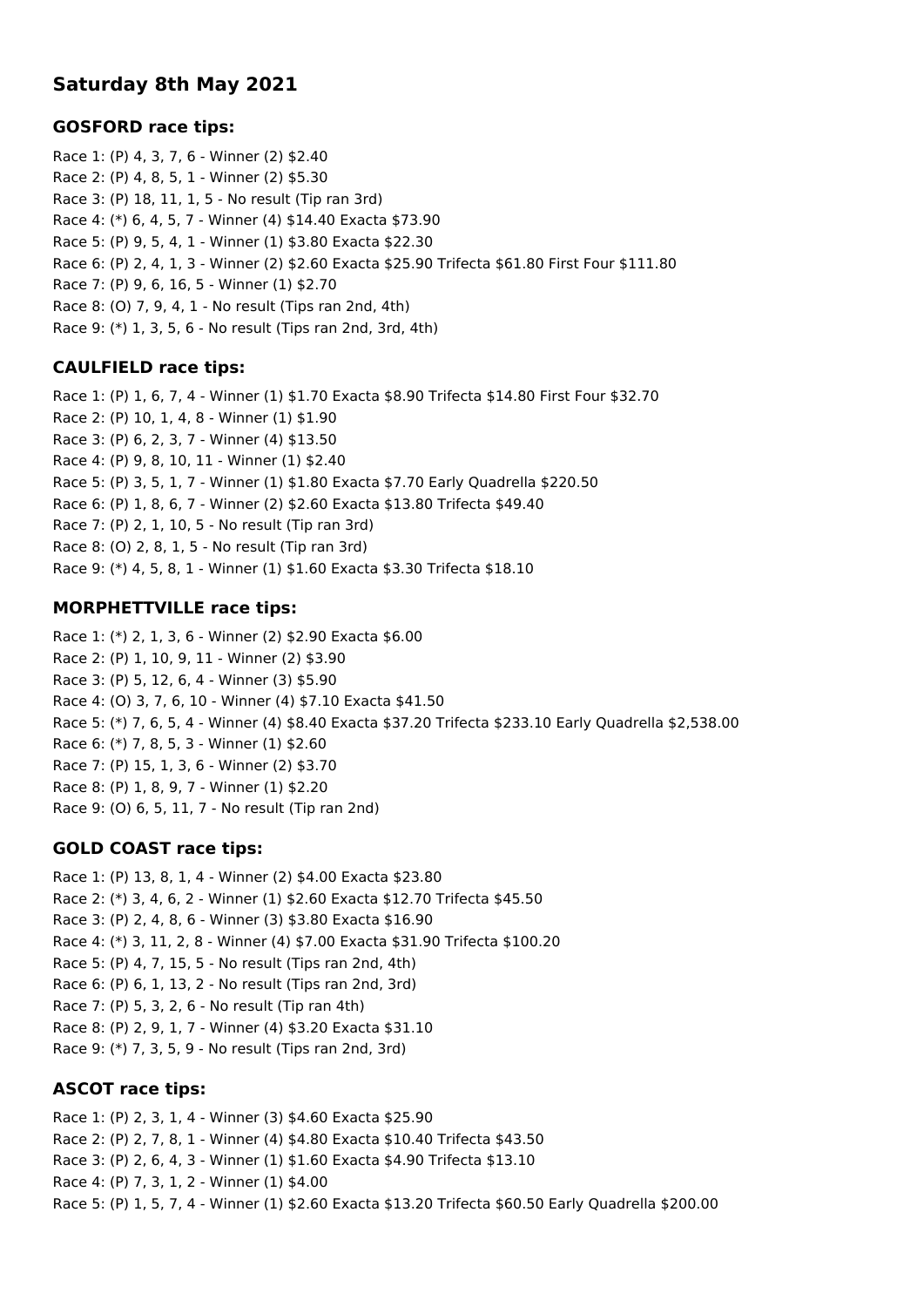Race 6: (P) 9, 1, 6, 10 - Winner (1) \$2.60 Exacta \$29.10 Trifecta \$217.70 Race 7: (P) 4, 6, 1, 8 - Winner (1) \$2.10 Exacta \$5.70 Trifecta \$34.70 Race 8: (O) 8, 11, 6, 5 - Winner (4) \$2.70 Exacta \$22.30 Trifecta \$111.10 Race 9: (O) 11, 12, 13, 6 - Winner (2) \$8.20 Exacta \$21.50 Trifecta \$315.50 Quadrella \$233.90

## **NEWCASTLE race tips:**

Race 1: (P) 9, 6, 7, 5 - Winner (1) \$2.20 Exacta \$27.70 Race 2: (O) 10, 2, 5, 6 - Winner (4) \$16.40 Exacta \$60.10 Race 3: (O) 2, 3, 4, 6 - Winner (4) \$3.20 Race 4: (P) 5, 2, 10, 9 - Winner (1) \$3.90 Early Quadrella \$965.90 Race 5: (O) 3, 7, 8, 6 - No result (Tip ran 3rd) Race 6: (O) 10, 8, 2, 1 - Winner (1) \$9.20 Race 7: (O) 3, 6, 1, 2 - Winner (1) \$3.30 Race 8: (O) 11, 1, 2, 4 - Winner (2) \$4.20 Exacta \$55.40

## **DONALD race tips:**

Race 1: (O) 12, 13, 14, 11 - Winner (2) \$9.60 Race 2: (O) 6, 1, 10, 9 - Winner (1) \$1.40 Exacta \$7.20 Race 3: (P) 1, 7, 10, 5 - Winner (1) \$3.10 Exacta \$26.00 Trifecta \$112.80 Race 4: (O) 3, 6, 10, 2 - No result (Tips ran 3rd, 4th) Race 5: (O) 2, 7, 10, 1 - Winner (4) \$2.80 Exacta \$20.60 Trifecta \$119.60 Race 6: (P) 5, 3, 8, 1 - Winner (2) \$7.20 Exacta \$22.90 Race 7: (P) 2, 4, 5, 3 - No result (Tips ran 2nd, 3rd, 4th) Race 8: (O) 7, 8, 9, 1 - No result (Tip ran 2nd) Race 9: (O) 6, 8, 1, 2 - Winner (2) \$7.70 Exacta \$42.90 Trifecta \$171.30

## **TOOWOOMBA race tips:**

Race 1: (P) 10, 9, 6, 3 - No result (Tip ran 3rd) Race 2: (P) 8, 6, 13, 1 - No result (Tips ran 2nd, 3rd) Race 3: (P) 1, 5, 4, 8 - Winner (2) \$7.50 Exacta \$40.90 Race 4: (P) 2, 3, 1, 6 - Winner (3) \$5.10 Race 5: (P) 6, 5, 3, 2 - Winner (1) \$8.00 Exacta \$41.60 Race 6: (P) 2, 1, 5, 9 - Winner (4) \$11.50 Exacta \$80.50 Trifecta \$353.10 Race 7: (P) 4, 3, 5, 8 - No result (Tips ran 2nd, 3rd, 4th)

## **IPSWICH race tips:**

Race 1: (P) 1, 7, 4, 5 - Winner (2) \$4.80 Race 2: (P) 7, 4, 8, 3 - Winner (2) \$2.80 Exacta \$16.50 Race 3: (O) 10, 4, 12, 2 - Winner (1) \$11.80 Exacta \$31.30 Race 4: (O) 7, 4, 10, 5 - Winner (3) \$2.60 Exacta \$15.40 Early Quadrella \$647.50 Race 5: (P) 2, 4, 1, 5 - Winner (1) \$4.30 Exacta \$12.10 Race 6: (P) 9, 12, 4, 2 - No result (Tips ran 3rd, 4th) Race 7: (P) 6, 9, 11, 7 - Winner (1) \$3.00 Exacta \$12.60 Race 8: (O) 5, 9, 2, 3 - Winner (1) \$1.50

## **LISMORE race tips:**

Race 1: (O) 3, 4, 7, 1 - Abandoned Race 2: (P) 2, 3, 8, 7 - Abandoned Race 3: (P) 1, 4, 7, 2 - Abandoned Race 4: (O) 1, 2, 6, 7 - Abandoned Race 5: (O) 1, 2, 7, 3 - Abandoned Race 6: (O) 1, 2, 5, 7 - Abandoned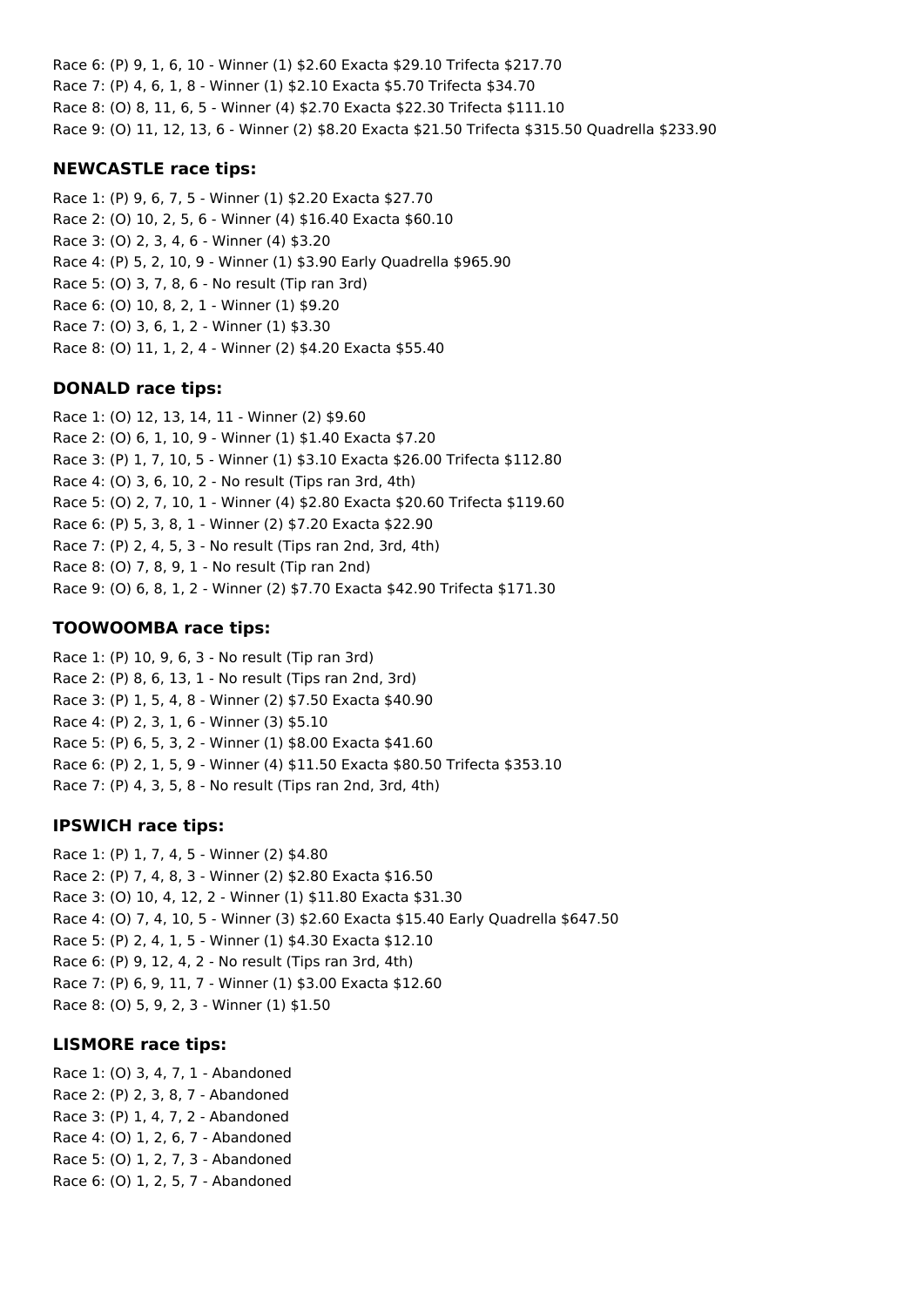### **ROCKHAMPTON race tips:**

Race 1: (P) 2, 4, 1, 3 - Winner (2) \$2.40 Exacta \$44.40 Race 2: (P) 1, 6, 7, 11 - Abandoned Race 3: (P) 1, 3, 4, 5 - Abandoned Race 4: (P) 5, 4, 2, 1 - Abandoned Race 5: (P) 6, 11, 9, 4 - Abandoned Race 6: (O) 8, 3, 9, 2 - Abandoned Race 7: (P) 8, 4, 11, 2 - Abandoned

## **CARNARVON race tips:**

Race 1: (P) 3, 1, 2, 7 - Winner (1) \$3.10 Race 2: (P) 1, 6, 5, 2 - Winner (2) \$3.60 Exacta \$14.20 Trifecta \$23.30 Race 3: (P) 9, 4, 6, 2 - Winner (2) \$2.20 Exacta \$10.90 Trifecta \$60.10 First Four \$189.40 Race 4: (P) 8, 4, 7, 1 - No result (Tips ran 2nd, 3rd) Race 5: (O) 4, 2, 7, 10 - No result (Tips ran 2nd, 3rd) Race 6: (P) 1, 3, 11, 6 - Winner (4) \$6.30 Exacta \$86.50 Trifecta \$544.40

### **DARWIN race tips:**

Race 1: (P) 3, 5, 2, 6 - Winner (4) \$4.40 Race 2: (P) 5, 8, 6, 3 - No result (Tips ran 3rd, 4th) Race 3: (P) 4, 6, 3, 1 - Winner (1) \$2.00 Race 4: (P) 6, 2, 7, 3 - Winner (4) \$60.70

## **Saturday 1st May 2021**

### **HAWKESBURY race tips:**

Race 1: (P) 1, 2, 4, 5 - Winner (1) \$3.40 Exacta \$8.80 Race 2: (P) 6, 10, 1, 7 - No result (Tips ran 2nd, 4th) Race 3: (P) 12, 9, 1, 5 - Winner (3) \$4.10 Exacta \$19.20 Race 4: (P) 12, 5, 1, 4 - Winner (3) \$5.20 Exacta \$34.90 Race 5: (P) 2, 5, 8, 12 - Winner (1) \$3.00 Race 6: (P) 11, 8, 10, 9 - Winner (1) \$4.30 Race 7: (\*) 3, 2, 10, 6 - Winner (4) \$7.60 Race 8: (P) 7, 1, 8, 3 - No result (Tips ran 2nd, 3rd, 4th) Race 9: (\*) 6, 9, 8, 1 - No result (Tips ran 2nd, 3rd)

## **SANDOWN race tips:**

Race 1: (P) 2, 1, 4, 7 - Winner (1) \$2.70 Exacta \$9.30 Trifecta \$24.00 First Four \$45.00 Race 2: (P) 8, 4, 2, 5 - No result Race 3: (P) 5, 9, 2, 8 - Winner (2) \$3.10 Exacta \$11.20 Race 4: (\*) 3, 7, 9, 5 - Winner (1) \$1.90 Race 5: (P) 3, 7, 5, 4 - Winner (2) \$2.30 Exacta \$7.90 Trifecta \$27.90 Race 6: (\*) 5, 13, 6, 14 - Winner (4) \$3.60 Exacta \$13.70 Race 7: (O) 11, 1, 6, 13 - No result (Tips ran 2nd, 4th) Race 8: (P) 11, 7, 3, 2 - Winner (2) \$4.20 Exacta \$18.60 Trifecta \$84.00 Race 9: (P) 10, 2, 5, 15 - Winner (2) \$5.30 Exacta \$24.30

### **MORPHETTVILLE race tips:**

Race 1: (P) 4, 5, 6, 3 - Winner (2) \$3.00 Exacta \$15.60 Trifecta \$38.30 Race 2: (P) 4, 1, 8, 5 - No result (Tips ran 2nd, 3rd, 4th) Race 3: (P) 2, 5, 1, 4 - No result (Tips ran 2nd, 4th) Race 4: (\*) 2, 5, 6, 3 - Winner (2) \$3.40 Exacta \$29.70 Trifecta \$78.50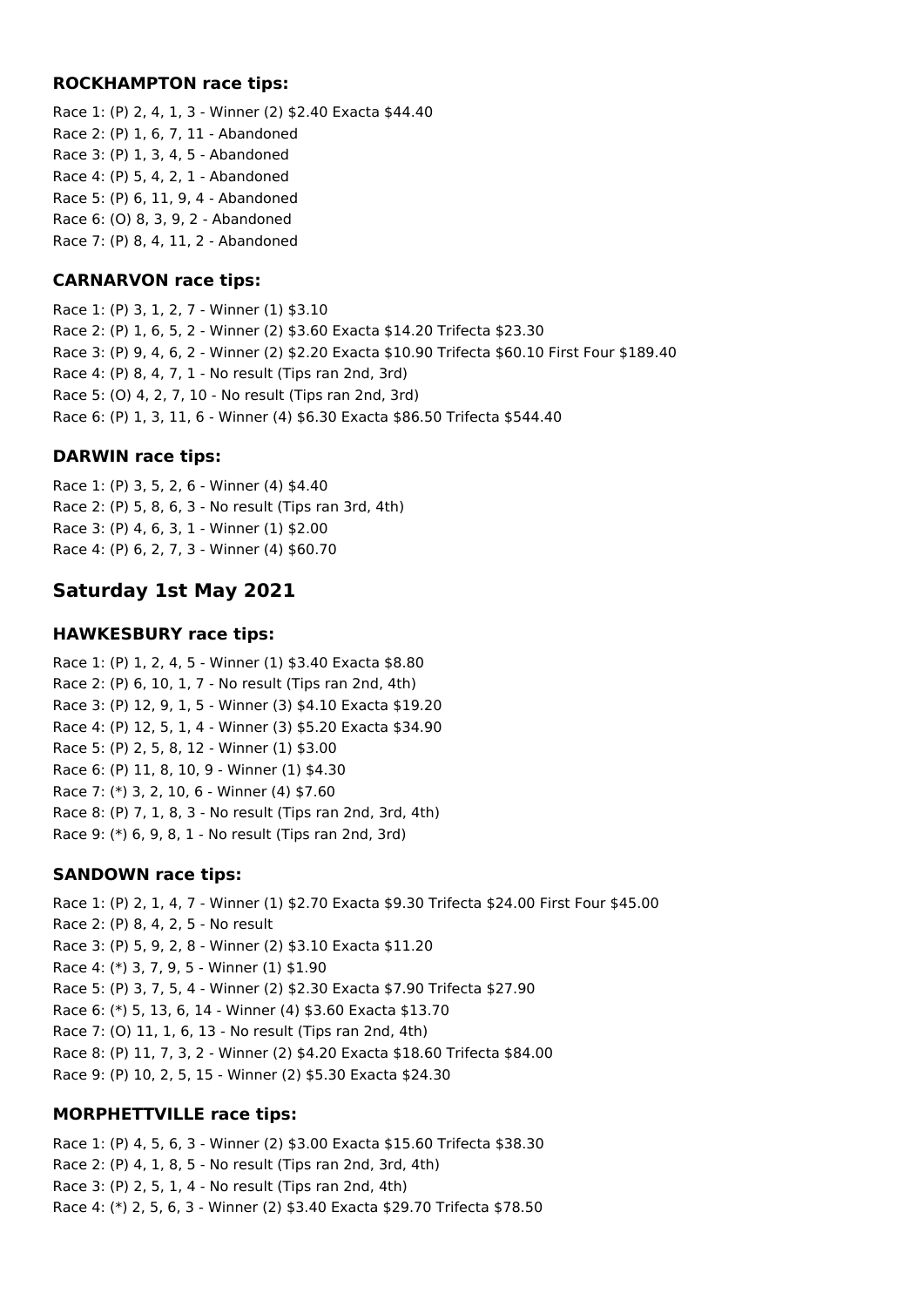Race 5: (P) 1, 2, 3, 4 - Winner (2) \$2.90 Race 6: (P) 8, 2, 3, 9 - Winner (2) \$4.10 Race 7: (O) 15, 2, 8, 5 - Winner (1) \$7.30 Race 8: (O) 13, 4, 1, 10 - No result (Tips ran 2nd, 4th) Race 9: (P) 10, 13, 11, 8 - Winner (3) \$6.80 Exacta \$36.00 Trifecta \$146.40

### **EAGLE FARM race tips:**

Race 1: (P) 10, 4, 7, 6 - Winner (2) \$3.80 Race 2: (P) 4, 8, 1, 3 - Winner (1) \$2.80 Exacta \$19.30 Trifecta \$107.10 First Four \$250.80 Race 3: (P) 2, 4, 5, 3 - No result (Tip ran 3rd) Race 4: (\*) 2, 1, 6, 8 - Winner (1) \$3.20 Exacta \$8.30 Trifecta \$54.40 First Four \$253.90 Race 5: (P) 5, 3, 1, 9 - Winner (1) \$5.70 Exacta \$10.30 Trifecta \$13.00 Race 6: (P) 8, 6, 7, 1 - Winner (3) \$3.60 Exacta \$12.40 Trifecta \$42.40 Race 7: (P) 1, 4, 2, 6 - Winner (2) \$2.40 Exacta \$3.70 Race 8: (\*) 1, 10, 2, 3 - Winner (4) \$11.80 Exacta \$96.90 Race 9: (P) 2, 3, 14, 11 - Winner (1) \$2.40 Exacta \$4.30 Quadrella \$521.00

### **ASCOT race tips:**

Race 1: (P) 3, 2, 5, 1 - Winner (2) \$2.50 Exacta \$4.40 Trifecta \$18.50 Race 2: (P) 4, 6, 7, 1 - Winner (2) \$2.80 Exacta \$14.70 Trifecta \$38.50 Race 3: (P) 8, 1, 4, 3 - Winner (1) \$3.50 Race 4: (P) 4, 5, 1, 7 - Winner (3) \$4.80 Exacta \$33.70 Trifecta \$71.90 First Four \$330.60 Race 5: (O) 8, 2, 4, 7 - No result (Tips ran 2nd, 4th) Race 6: (P) 3, 8, 6, 4 - Winner (2) \$4.50 Exacta \$10.20 Race 7: (P) 5, 8, 1, 2 - Winner (1) \$2.30 Race 8: (O) 3, 6, 5, 10 - No result Race 9: (O) 8, 12, 16, 6 - No result

### **NEWCASTLE race tips:**

Race 1: (P) 2, 6, 1, 7 - Winner (3) \$3.50 Exacta \$7.30 Race 2: (P) 3, 2, 6, 4 - Winner (2) \$6.80 Exacta \$34.10 Trifecta \$82.30 First Four \$161.90 Race 3: (\*) 6, 2, 4, 8 - Winner (1) \$1.20 Exacta \$4.10 Trifecta \$6.10 Race 4: (P) 1, 4, 8, 7 - Winner (3) \$2.70 Exacta \$4.90 Early Quadrella \$75.60 Race 5: (P) 4, 5, 1, 3 - Winner (4) \$5.70 Exacta \$30.30 Race 6: (P) 1, 3, 2, 7 - No result (Tips ran 2nd, 3rd, 4th) Race 7: (O) 1, 5, 6, 8 - No result (Tips ran 3rd, 4th) Race 8: (P) 1, 5, 6, 9 - Winner (2) \$6.00 Exacta \$28.20

### **HORSHAM race tips:**

Race 1: (P) 3, 4, 10, 1 - Winner (1) \$2.70 Race 2: (O) 5, 6, 10, 1 - Winner (1) \$3.90 Exacta \$15.50 Race 3: (O) 12, 11, 3, 8 - Winner (4) \$1.80 Exacta \$28.00 Race 4: (O) 3, 7, 1, 6 - No result (Tip ran 4th) Race 5: (P) 9, 2, 7, 10 - Winner (3) \$2.80 Exacta \$12.20 Trifecta \$40.90 First Four \$233.70 Race 6: (P) 5, 3, 9, 8 - No result (Tip ran 2nd) Race 7: (O) 4, 16, 14, 5 - Winner (1) \$1.90

### **BEAUDESERT race tips:**

Race 1: (P) 3, 1, 5, 4 - Winner (4) \$3.80 Exacta \$13.40 Trifecta \$24.70 Race 2: (P) 2, 4, 10, 3 - Winner (3) \$2.70 Exacta \$10.50 Trifecta \$20.80 Race 3: (O) 10, 9, 6, 3 - Winner (3) \$5.20 Exacta \$35.90 Trifecta \$99.20 Race 4: (P) 8, 6, 10, 3 - No result (Tips ran 2nd, 3rd, 4th) Race 5: (P) 5, 11, 12, 4 - Winner (3) \$5.20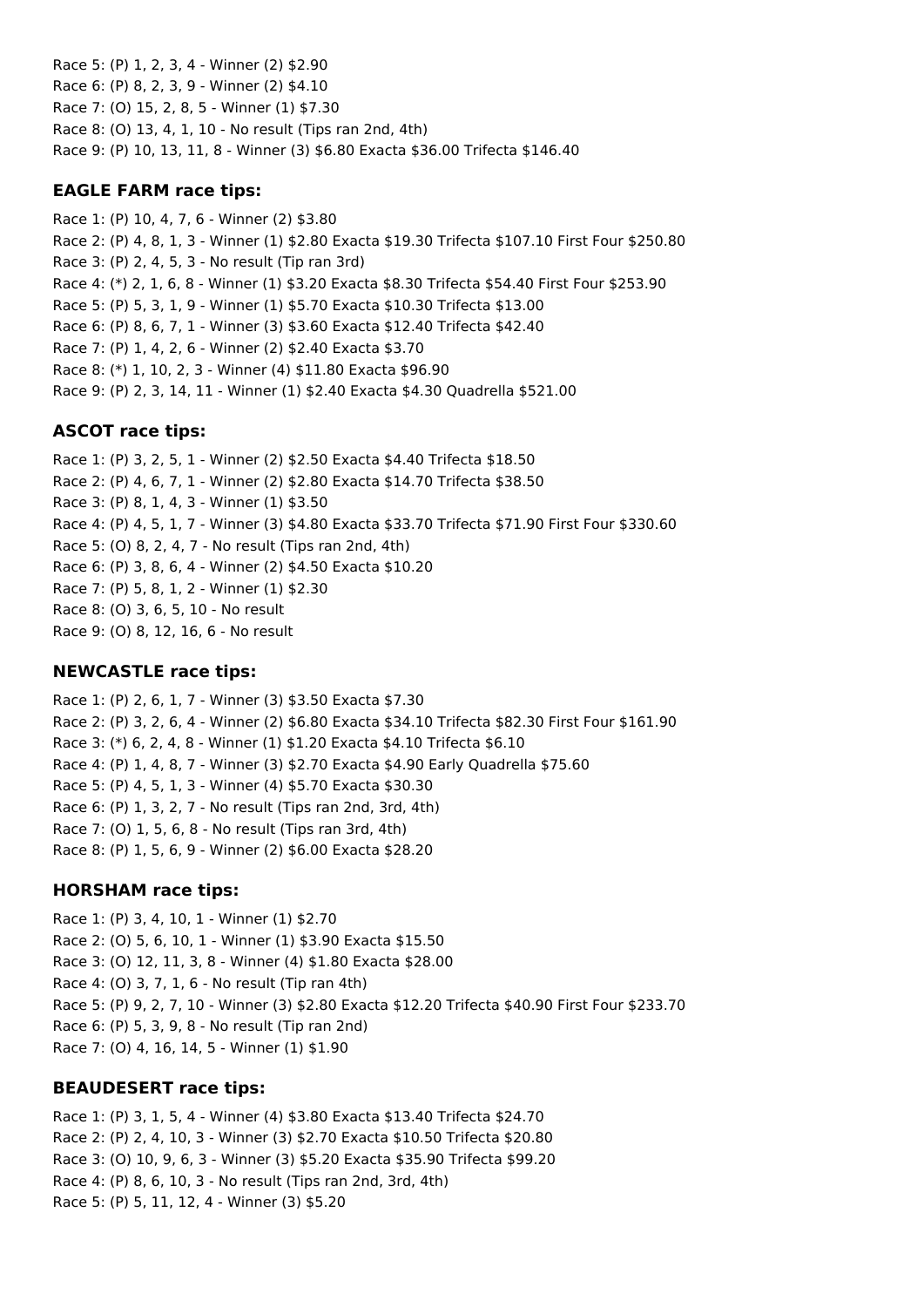Race 6: (P) 3, 10, 6, 7 - Winner (1) \$4.30 Race 7: (O) 3, 11, 6, 7 - No result (Tips ran 2nd, 3rd, 4th) Race 8: (P) 2, 11, 6, 4 - No result Race 9: (P) 3, 2, 1, 18 - Winner (2) \$2.20

## **BARCALDINE race tips:**

Race 1: (P) 1, 4, 5, 3 - No result (Tips ran 2nd, 3rd, 4th) Race 2: (P) 1, 11, 7, 4 - Winner (1) \$2.10 Exacta \$13.60 Race 3: (P) 9, 5, 7, 3 - Winner (3) \$3.90 Race 4: (P) 3, 5, 4, 2 - Winner (4) \$2.90 Exacta \$12.80 Trifecta \$36.80 First Four \$50.70 Race 5: (P) 3, 4, 5, 6 - Winner (3) \$11.70 Race 6: (P) 4, 1, 5, 2 - Winner (1) \$1.60 Exacta \$5.80 Quadrella \$264.00

## **KEMPSEY race tips:**

Race 1: (P) 3, 7, 4, 2 - Winner (1) \$6.00 Race 2: (P) 5, 7, 1, 8 - No result (Tips ran 3rd, 4th) Race 3: (P) 1, 2, 4, 3 - Abandoned Race 4: (O) 2, 5, 8, 4 - Abandoned Race 5: (P) 2, 1, 5, 7 - Abandoned Race 6: (P) 4, 3, 1, 7 - Abandoned

# **Saturday 24th April 2021**

## **RANDWICK race tips:**

Race 1: (O) 12, 11, 1, 16 - Winner (2) \$5.00 Race 2: (P) 2, 6, 4, 1 - Winner (2) \$6.30 Race 3: (\*) 1, 3, 2, 4 - No result (Tips ran 2nd, 3rd, 4th) Race 4: (P) 1, 5, 2, 9 - No result (Tips ran 2nd, 3rd, 4th) Race 5: (P) 4, 5, 3, 8 - No result Race 6: (O) 2, 13, 1, 3 - Winner (3) \$4.10 Exacta \$12.40 Trifecta \$44.90 Race 7: (P) 2, 10, 1, 5 - Winner (3) \$9.60 Exacta \$58.50 Trifecta \$328.60 Race 8: (P) 14, 9, 6, 4 - No result (Tip ran 2nd) Race 9: (P) 2, 12, 15, 7 - Winner (1) \$2.40

## **CAULFIELD race tips:**

Race 1: (\*) 3, 4, 1, 10 - Winner (1) \$1.50 Exacta \$6.30 Trifecta \$21.00 Race 2: (P) 1, 3, 7, 4 - Winner (2) \$4.00 Race 3: (P) 12, 19, 1, 7 - Winner (1) \$9.10 Exacta \$74.60 Trifecta \$315.40 Race 4: (P) 9, 3, 15, 13 - Winner (2) \$4.20 Exacta \$18.80 Trifecta \$85.10 First Four \$325.40 Race 5: (P) 8, 6, 10, 7 - No result (Tips ran 3rd, 4th) Race 6: (O) 1, 12, 11, 4 - Winner (4) \$9.90 Exacta \$48.40 Race 7: (P) 9, 4, 12, 1 - Winner (1) \$4.00 Race 8: (P) 6, 7, 5, 4 - Winner (1) \$4.40 Exacta \$17.40 Trifecta \$39.40 First Four \$137.30 Race 9: (P) 11, 7, 14, 9 - No result (Tip ran 3rd)

## **MORPHETTVILLE race tips:**

Race 1: (P) 6, 9, 3, 5 - Winner (3) \$6.10 Exacta \$17.40 Race 2: (P) 6, 3, 7, 1 - Winner (2) \$4.30 Race 3: (P) 1, 8, 7, 3 - No result (Tips ran 2nd, 3rd, 4th) Race 4: (P) 6, 7, 11, 8 - Winner (1) \$4.00 Exacta \$15.50 Trifecta \$58.10 Race 5: (P) 13, 3, 8, 12 - Winner (1) \$4.20 Exacta \$47.30 Race 6: (P) 6, 8, 7, 9 - Winner (3) \$7.40 Race 7: (P) 2, 5, 6, 4 - Winner (1) \$2.10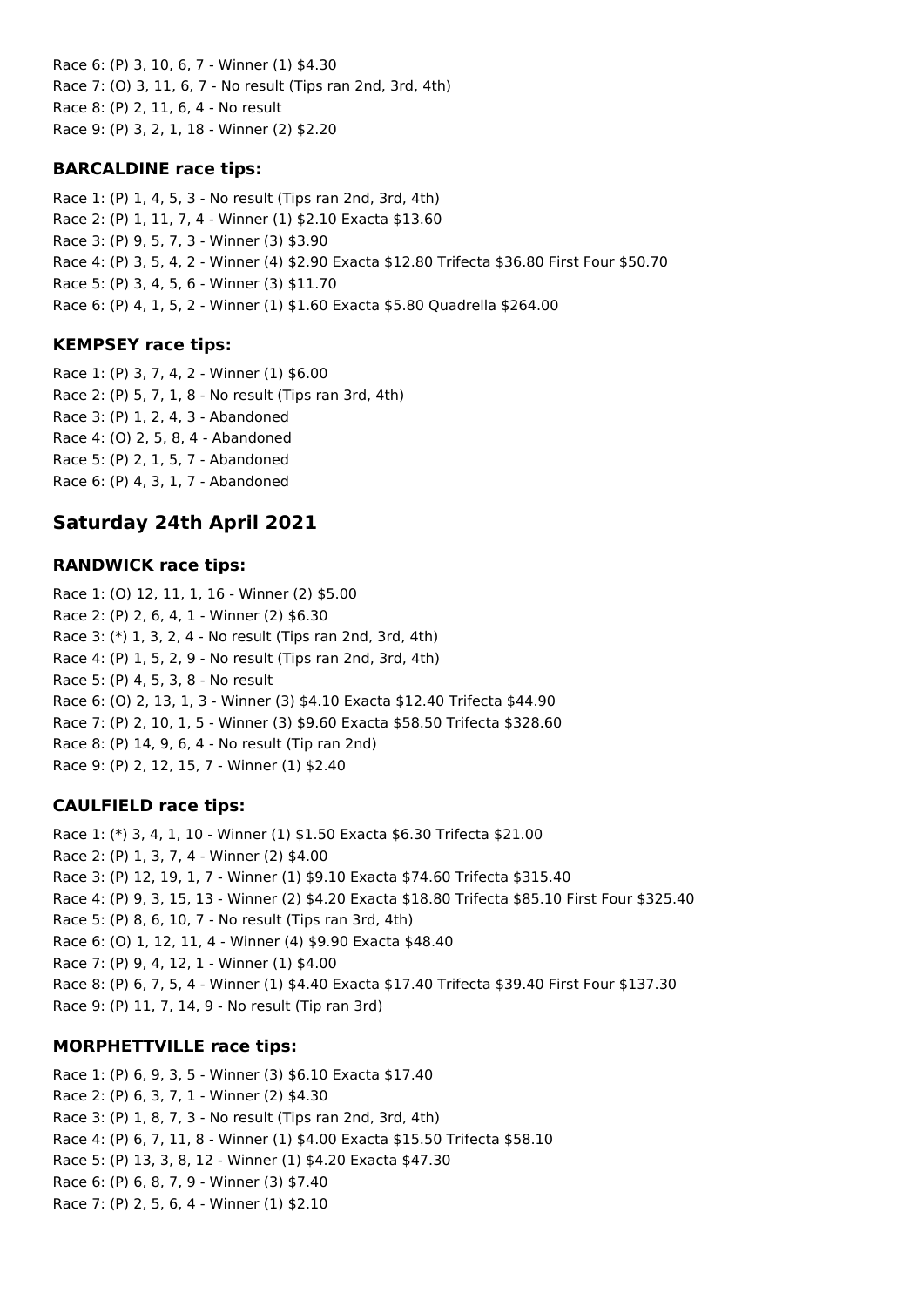Race 8: (P) 2, 6, 9, 8 - Winner (2) \$7.00 Exacta \$32.40 Trifecta \$132.00 Race 9: (P) 1, 5, 8, 6 - Winner (1) \$4.50 Quadrella \$490.30

### **DOOMBEN race tips:**

Race 1: (P) 5, 1, 11, 3 - Winner (3) \$6.20 Race 2: (P) 7, 1, 6, 4 - Winner (1) \$2.70 Race 3: (O) 9, 10, 2, 8 - No result (Tips ran 2nd, 3rd) Race 4: (O) 5, 7, 11, 13 - No result (Tips ran 2nd, 3rd) Race 5: (O) 3, 7, 4, 10 - No result (Tips ran 2nd, 3rd) Race 6: (\*) 1, 4, 2, 5 - No result (Tips ran 2nd, 4th) Race 7: (O) 7, 12, 5, 13 - Winner (4) \$8.00 Race 8: (O) 1, 4, 3, 12 - Winner (3) \$7.70 Race 9: (\*) 15, 8, 6, 11 - Winner (1) \$1.80 Exacta \$7.10 Trifecta \$65.40

## **ASCOT race tips:**

Race 1: (P) 4, 1, 2, 7 - No result (Tips ran 3rd, 4th) Race 2: (P) 4, 6, 8, 3 - Winner (4) \$4.50 Race 3: (P) 8, 9, 1, 3 - Winner (1) \$1.80 Exacta \$10.70 Trifecta \$33.30 First Four \$109.00 Race 4: (\*) 3, 2, 4, 6 - No result (Tips ran 2nd, 3rd) Race 5: (P) 9, 2, 3, 5 - No result (Tip ran 3rd) Race 6: (P) 6, 3, 7, 4 - Winner (3) \$2.80 Exacta \$18.40 Trifecta \$69.20 Race 7: (O) 1, 8, 3, 11 - No result (Tips ran 2nd, 4th) Race 8: (P) 8, 6, 7, 2 - Winner (1) \$2.50 Exacta \$7.30 Race 9: (O) 4, 10, 7, 13 - Winner (1) \$1.90 Exacta \$7.10

### **KEMBLA GRANGE race tips:**

Race 1: (P) 3, 5, 6, 2 - Winner (1) \$2.00 Race 2: (O) 3, 2, 6, 5 - No result (Tips ran 2nd, 3rd, 4th) Race 3: (O) 7, 4, 9, 3 - Winner (3) \$2.40 Race 4: (P) 2, 4, 9, 6 - Winner (2) \$5.20 Exacta \$32.10 Trifecta \$147.90 First Four \$856.60 Race 5: (P) 3, 4, 9, 1 - Winner (3) \$2.60 Exacta \$6.30 Trifecta \$14.80 Race 6: (P) 8, 1, 9, 6 - No result (Tip ran 4th) Race 7: (O) 5, 6, 9, 4 - No result (Tip ran 3rd) Race 8: (P) 5, 6, 10, 1 - No result (Tips ran 2nd, 4th)

### **WANGARATTA race tips:**

Race 1: (\*) 9, 2, 8, 12 - No result (Tips ran 2nd, 3rd, 4th) Race 2: (O) 2, 13, 3, 6 - Winner (2) \$2.70 Exacta \$16.30 Race 3: (P) 5, 8, 1, 7 - Winner (2) \$4.90 Race 4: (O) 6, 10, 5, 1 - No result (Tip ran 3rd) Race 5: (P) 4, 6, 2, 1 - No result (Tips ran 2nd, 3rd, 4th) Race 6: (O) 7, 12, 6, 10 - No result (Tip ran 4th) Race 7: (O) 12, 1, 8, 6 - Winner (4) \$4.70

### **DALBY race tips:**

Race 1: (P) 4, 6, 8, 2 - Winner (1) \$1.80 Exacta \$15.10 Trifecta \$45.20 Race 2: (P) 3, 2, 1, 4 - Winner (2) \$4.30 Exacta \$5.80 Trifecta \$14.80 First Four \$23.30 Race 3: (O) 4, 6, 8, 5 - Winner (2) \$3.70 Race 4: (P) 3, 5, 6, 10 - Winner (2) \$2.50 Early Quadrella \$36.80 Race 5: (O) 1, 11, 2, 9 - Winner (4) \$6.50 Exacta \$25.80 Trifecta \$108.90 Race 6: (P) 1, 3, 2, 4 - Winner (1) \$2.20 Exacta \$5.90 Trifecta \$14.50 Race 7: (O) 1, 3, 5, 2 - No result (Tips ran 2nd, 3rd)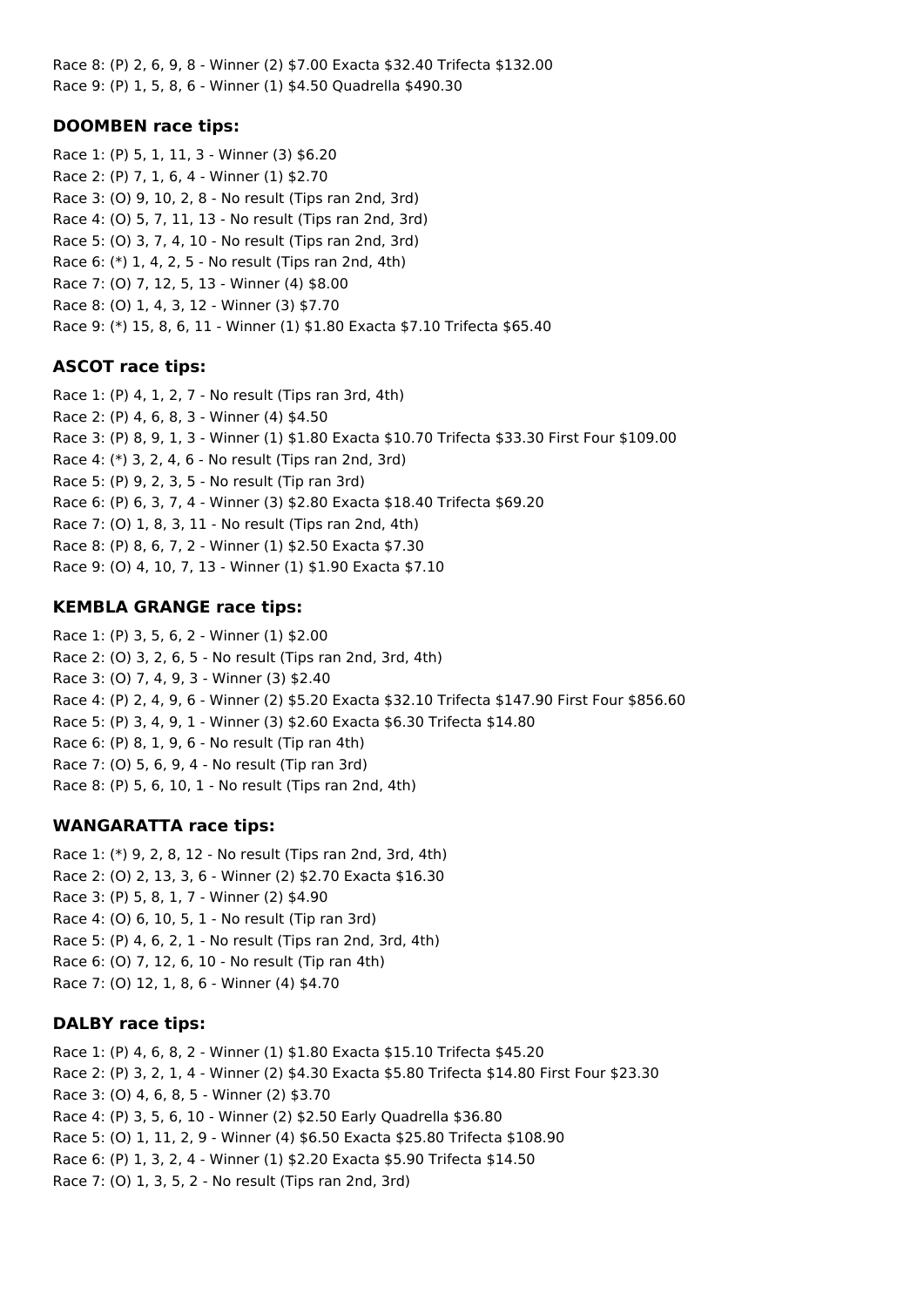### **GOLD COAST race tips:**

Race 1: (P) 9, 5, 2, 8 - Winner (1) \$2.50 Race 2: (O) 3, 9, 6, 7 - Winner (3) \$7.90 Race 3: (P) 3, 9, 7, 6 - Winner (3) \$2.50 Exacta \$16.00 Trifecta \$97.50 First Four \$430.40 Race 4: (P) 4, 9, 6, 2 - Winner (4) \$2.90 Race 5: (O) 3, 1, 5, 2 - Winner (2) \$5.00 Race 6: (P) 2, 7, 1, 4 - Winner (2) \$3.10 Exacta \$11.00 Trifecta \$30.90 First Four \$69.90 Early Quadrella \$181.20 Race 7: (\*) 1, 4, 5, 2 - Winner (3) \$5.30 Exacta \$43.10 Trifecta \$133.90 Race 8: (P) 6, 1, 3, 5 - Winner (2) \$3.10 Exacta \$7.90 Race 9: (P) 4, 2, 6, 7 - Winner (3) \$2.70 Race 10: (P) 2, 1, 9, 13 - Winner (1) \$2.40 Exacta \$4.10 Quadrella \$191.30

## **COONABARABRAN race tips:**

Race 1: (P) 2, 4, 8, 5 - Winner (1) \$1.80 Exacta \$10.70 Race 2: (O) 6, 2, 10, 9 - Winner (3) \$3.40 Exacta \$6.60 Trifecta \$52.40 Race 3: (O) 12, 4, 8, 3 - No result (Tip ran 2nd) Race 4: (O) 9, 7, 4, 15 - No result (Tips ran 3rd, 4th) Race 5: (P) 2, 6, 9, 15 - No result (Tip ran 2nd) Race 6: (O) 6, 15, 8, 12 - No result (Tip ran 2nd)

## **QUEANBEYAN race tips:**

Race 1: (P) 1, 3, 5, 6 - Winner (3) \$3.80 Race 2: (P) 8, 3, 9, 2 - Winner (4) \$2.90 Exacta \$9.80 Race 3: (P) 9, 1, 3, 11 - Winner (1) \$2.40 Exacta \$25.90 Race 4: (O) 5, 1, 11, 3 - No result (Tips ran 2nd, 3rd) Race 5: (P) 5, 7, 3, 6 - Winner (3) \$4.40 Exacta \$22.30 Race 6: (P) 1, 8, 5, 3 - Winner (4) \$8.20 Exacta \$58.30

## **DARWIN race tips:**

Race 1: (P) 1, 5, 4, 7 - Winner (2) \$2.80 Race 2: (P) 4, 5, 3, 1 - Winner (2) \$2.60 Exacta \$7.30 Trifecta \$18.60 Race 3: (P) 3, 2, 5, 1 - Winner (3) \$4.70 Exacta \$29.60 Trifecta \$71.60 Race 4: (P) 1, 5, 2, 6 - No result (Tips ran 2nd, 3rd, 4th) Race 5: (P) 5, 6, 4, 2 - Winner (1) \$5.60 Exacta \$20.90 Trifecta \$34.80 First Four \$69.60

# **Saturday 17th April 2021**

## **RANDWICK race tips:**

Race 1: (P) 1, 2, 6, 4 - Winner (1) \$2.90 Exacta \$9.10 Trifecta \$44.20 Race 2: (P) 8, 2, 6, 1 - Winner (1) \$2.80 Exacta \$11.60 Race 3: (O) 1, 4, 8, 9 - Winner (2) \$6.20 Exacta \$17.20 Race 4: (\*) 2, 7, 5, 6 - No result (Tip ran 2nd) Race 5: (P) 2, 3, 1, 4 - Winner (2) \$5.50 Race 6: (P) 8, 9, 1, 2 - Winner (3) \$5.70 Exacta \$22.80 Trifecta \$156.70 Race 7: (O) 12, 13, 7, 10 - No result (Tips ran 3rd, 4th) Race 8: (\*) 7, 2, 1, 3 - Winner (3) \$3.30 Exacta \$7.50 Race 9: (\*) 1, 11, 2, 6 - No result (Tips ran 2nd, 3rd, 4th) Race 10: (P) 3, 11, 7, 4 - No result (Tips ran 2nd, 3rd)

## **CAULFIELD race tips:**

Race 1: (\*) 2, 4, 9, 1 - Winner (1) \$1.80 Race 2: (P) 8, 2, 9, 11 - Winner (3) \$7.40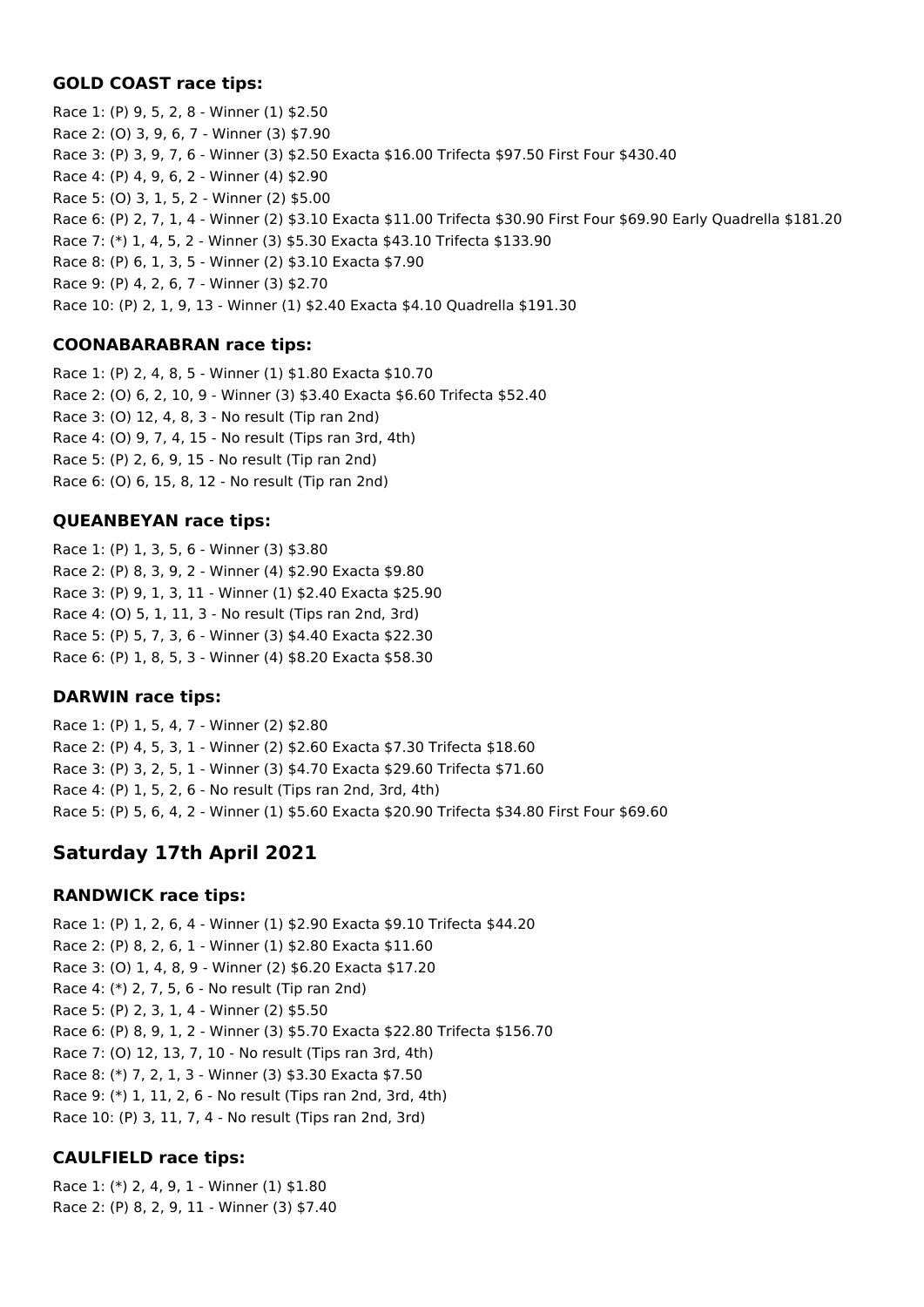Race 3: (\*) 3, 12, 13, 4 - Winner (3) \$8.80 Exacta \$27.50 Trifecta \$93.80 First Four \$446.10 Race 4: (\*) 1, 2, 6, 3 - Winner (2) \$3.20 Exacta \$5.40 Trifecta \$19.60 Race 5: (P) 2, 5, 10, 1 - Winner (1) \$2.50 Early Quadrella \$750.00 Race 6: (O) 10, 1, 11, 2 - Winner (2) \$3.10 Race 7: (P) 5, 4, 10, 1 - No result (Tip ran 3rd) Race 8: (P) 3, 11, 6, 1 - Winner (4) \$5.30 Exacta \$36.20 Trifecta \$118.90 Race 9: (O) 10, 14, 6, 3 - Winner (3) \$5.50

### **MORPHETTVILLE race tips:**

Race 1: (P) 2, 4, 1, 7 - Winner (1) \$2.80 Exacta \$11.90 Race 2: (P) 5, 4, 1, 6 - Winner (4) \$5.40 Race 3: (O) 6, 11, 4, 7 - No result (Tips ran 3rd, 4th) Race 4: (O) 4, 6, 10, 3 - Winner (1) \$2.80 Exacta \$8.50 Race 5: (P) 4, 10, 9, 8 - No result (Tips ran 2nd, 3rd) Race 6: (P) 1, 7, 2, 5 - Winner (2) \$3.80 Race 7: (\*) 7, 2, 6, 3 - No result (Tips ran 2nd, 4th) Race 8: (P) 10, 2, 11, 1 - Winner (2) \$3.20 Exacta \$21.40 Race 9: (O) 3, 7, 8, 6 - Winner (1) \$2.90

## **EAGLE FARM race tips:**

Race 1: (P) 1, 2, 9, 6 - Winner (1) \$1.70 Exacta \$5.40 Trifecta \$18.40 Race 2: (\*) 1, 4, 2, 5 - Winner (1) \$2.50 Exacta \$8.20 Race 3: (P) 4, 6, 3, 5 - Winner (1) \$4.30 Exacta \$27.30 Race 4: (O) 2, 1, 9, 8 - No result (Tips ran 2nd, 3rd, 4th) Race 5: (P) 4, 1, 6, 2 - Winner (2) \$2.20 Exacta \$10.30 Trifecta \$20.80 Race 6: (P) 4, 10, 14, 7 - Winner (1) \$5.20 Exacta \$18.80 Trifecta \$99.00 Race 7: (P) 6, 5, 4, 2 - No result (Tips ran 2nd, 3rd, 4th) Race 8: (P) 2, 1, 5, 8 - No result (Tip ran 3rd) Race 9: (O) 6, 13, 11, 5 - No result (Tip ran 4th)

## **ASCOT race tips:**

Race 1: (P) 3, 1, 2, 8 - No result (Tips ran 2nd, 4th) Race 2: (P) 4, 2, 1, 3 - Winner (1) \$3.90 Exacta \$14.00 Trifecta \$38.50 First Four \$60.00 Race 3: (O) 4, 3, 9, 6 - No result (Tip ran 3rd) Race 4: (O) 9, 1, 5, 8 - Winner (1) \$1.90 Race 5: (O) 12, 5, 8, 2 - Winner (4) \$5.60 Race 6: (O) 8, 5, 3, 7 - Winner (2) \$3.30 Exacta \$46.20 Trifecta \$227.20 First Four \$895.10 Race 7: (O) 4, 7, 9, 6 - No result (Tips ran 2nd, 3rd, 4th) Race 8: (O) 7, 8, 11, 9 - Winner (4) \$10.70 Race 9: (P) 2, 3, 8, 11 - Winner (1) \$1.90

## **KEMBLA GRANGE race tips:**

Race 1: (P) 3, 1, 4, 2 - Winner (1) \$1.70 Exacta \$6.50 Race 2: (P) 5, 3, 6, 7 - Winner (1) \$1.90 Exacta \$5.90 Trifecta \$11.30 Race 3: (P) 7, 1, 5, 6 - No result (Tips ran 2nd, 3rd, 4th) Race 4: (P) 4, 10, 7, 9 - Winner (2) \$4.50 Exacta \$23.50 Race 5: (O) 8, 1, 2, 5 - Winner (1) \$7.20 Race 6: (O) 10, 5, 2, 6 - Winner (2) \$5.60 Race 7: (P) 7, 2, 8, 10 - No result (Tip ran 2nd) Race 8: (O) 9, 6, 12, 14 - No result (Tip ran 2nd)

## **KYNETON race tips:**

Race 1: (P) 13, 5, 9, 12 - No result (Tips ran 2nd, 4th)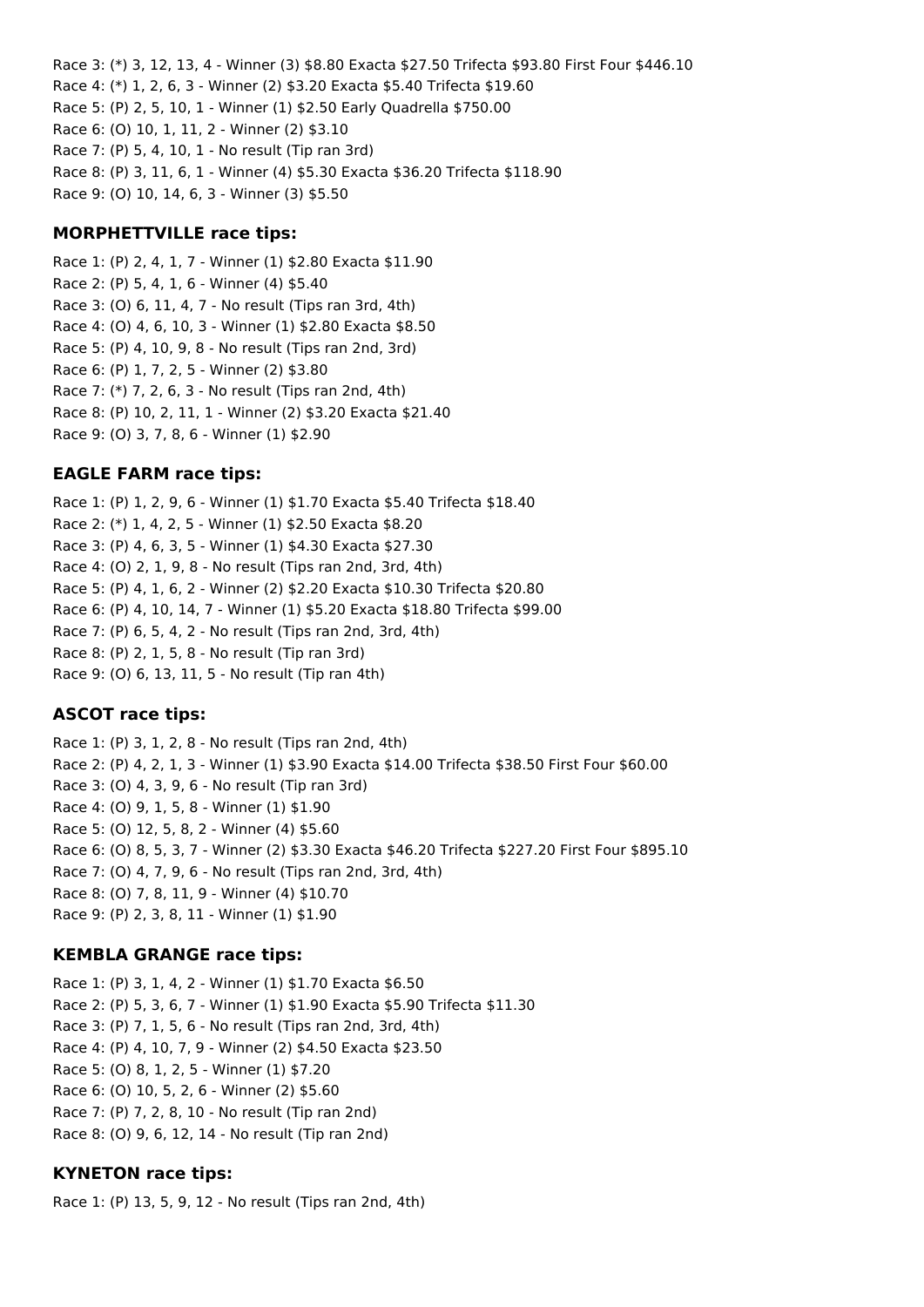Race 2: (P) 7, 8, 3, 4 - Winner (4) \$10.40 Exacta \$213.80 Race 3: (P) 4, 9, 5, 10 - Winner (2) \$2.40 Exacta \$12.80 Trifecta \$39.00 First Four \$150.10 Race 4: (O) 1, 5, 2, 13 - Winner (1) \$3.50 Race 5: (O) 12, 6, 7, 5 - Winner (2) \$3.90 Exacta \$18.50 Race 6: (P) 5, 9, 6, 1 - No result Race 7: (P) 4, 2, 3, 10 - No result (Tip ran 2nd) Race 8: (O) 4, 1, 5, 9 - No result (Tip ran 4th)

### **KILCOY race tips:**

Race 1: (P) 2, 3, 4, 1 - Winner (4) \$10.40 Exacta \$17.50 Trifecta \$54.90 First Four \$90.30 Race 2: (P) 2, 8, 6, 5 - No result (Tips ran 2nd, 3rd) Race 3: (P) 3, 5, 2, 4 - Winner (2) \$10.50 Exacta \$57.60 Trifecta \$152.60 Race 4: (O) 2, 6, 1, 9 - Winner (1) \$5.00 Exacta \$52.90 Trifecta \$295.90 Race 5: (O) 12, 5, 2, 4 - No result (Tips ran 3rd, 4th) Race 6: (O) 4, 1, 6, 12 - Winner (1) \$3.30 Exacta \$12.10 Trifecta \$106.60

### **GOLD COAST race tips:**

Race 1: (P) 5, 3, 4, 6 - Winner (1) \$1.90 Exacta \$19.60 Race 2: (O) 11, 2, 8, 5 - No result Race 3: (P) 8, 1, 4, 3 - Winner (1) \$12.30 Race 4: (P) 7, 5, 1, 4 - No result (Tips ran 2nd, 3rd, 4th) Race 5: (O) 5, 6, 8, 1 - No result (Tips ran 2nd, 4th) Race 6: (P) 4, 5, 6, 1 - No result (Tips ran 3rd, 4th) Race 7: (\*) 2, 5, 3, 11 - Winner (1) \$1.30 Race 8: (P) 19, 14, 7, 13 - Winner (1) \$3.50 Exacta \$16.90

### **LISMORE race tips:**

Race 1: (P) 7, 1, 3, 2 - Winner (2) \$1.60 Race 2: (P) 5, 6, 8, 7 - No result (Tips ran 2nd, 3rd, 4th) Race 3: (P) 2, 1, 6, 4 - No result (Tips ran 2nd, 4th) Race 4: (P) 2, 7, 10, 3 - Winner (3) \$1.70 Exacta \$4.90 Race 5: (O) 5, 6, 3, 9 - No result (Tip ran 4th) Race 6: (O) 9, 1, 5, 12 - Winner (3) \$6.60

### **KALGOORLIE race tips:**

Race 1: (P) 6, 3, 4, 1 - Winner (1) \$4.80 Exacta \$13.60 Trifecta \$98.10 First Four \$173.60 Race 2: (P) 7, 2, 4, 5 - Winner (1) \$4.70 Exacta \$15.70 Trifecta \$140.30 Race 3: (P) 4, 1, 5, 8 - No result (Tips ran 2nd, 3rd) Race 4: (P) 8, 6, 1, 5 - No result (Tips ran 2nd, 4th) Race 5: (P) 4, 5, 3, 6 - Winner (1) \$2.30 Race 6: (P) 7, 6, 4, 5 - No result (Tips ran 2nd, 4th) Race 7: (O) 5, 4, 9, 7 - Winner (2) \$4.20 Exacta \$13.60

### **ALICE SPRINGS race tips:**

Race 1: (P) 1, 2, 4, 8 - Winner (3) \$3.40 Exacta \$15.40 Race 2: (P) 4, 3, 5, 1 - Winner (2) \$6.20 Race 3: (P) 1, 2, 5, 3 - Winner (1) \$2.30 Exacta \$8.20 Trifecta \$10.40 Race 4: (O) 3, 1, 5, 9 - Winner (1) \$2.80 Early Quadrella \$138.80 Race 5: (P) 4, 2, 6, 3 - Winner (3) \$4.00 Race 6: (P) 2, 1, 3, 4 - Winner (3) \$3.10 Exacta \$6.60 Race 7: (P) 5, 3, 2, 7 - Winner (4) \$2.40 Exacta \$3.30 Trifecta \$16.30 Quadrella \$118.30

## **Saturday 10th April 2021**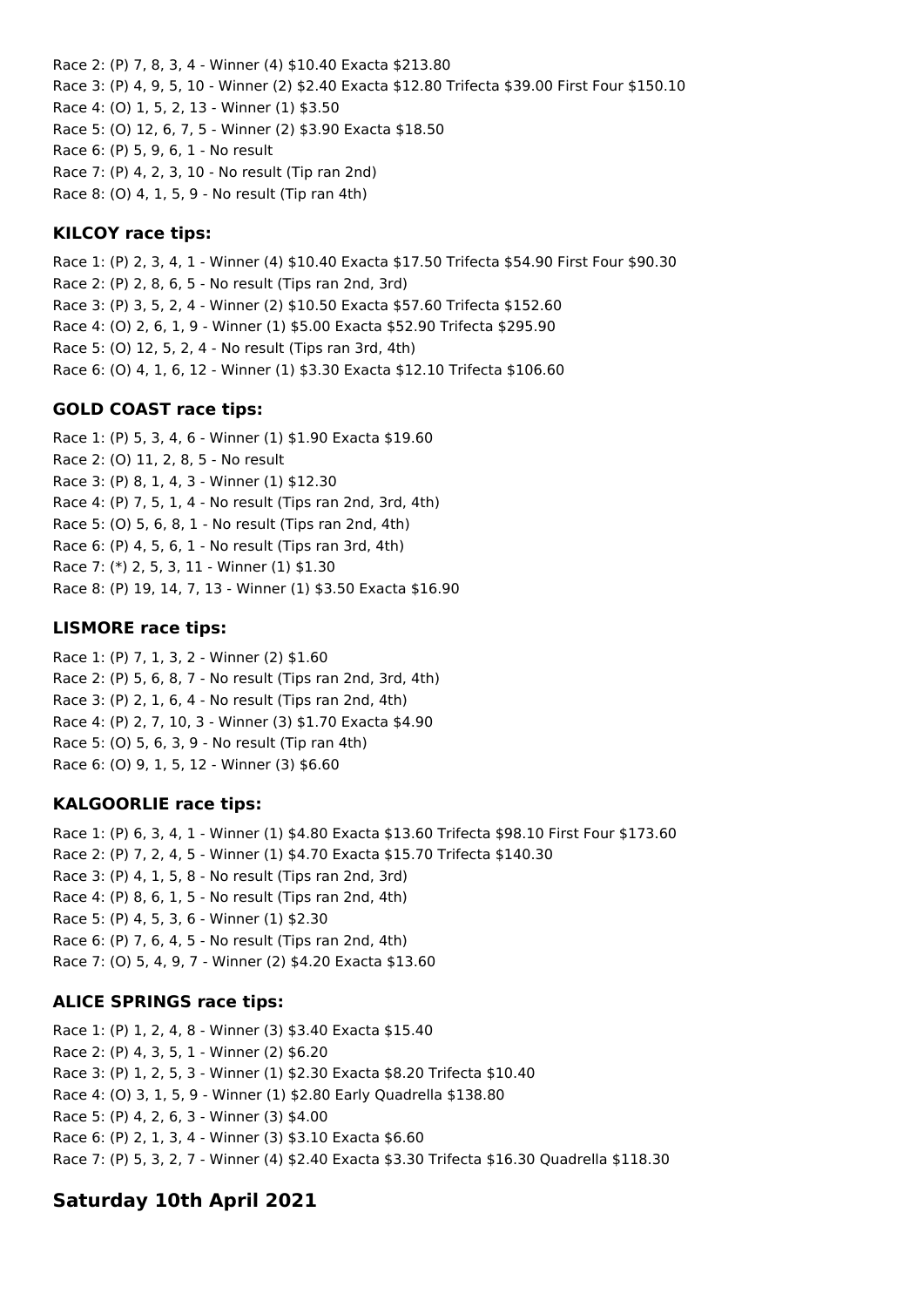### **RANDWICK race tips:**

Race 1: (O) 1, 8, 3, 2 - Winner (1) \$5.40 Race 2: (P) 4, 12, 1, 8 - Winner (2) \$3.70 Exacta \$9.20 Trifecta \$56.40 First Four \$128.40 Race 3: (O) 3, 7, 5, 4 - Winner (1) \$3.00 Exacta \$21.00 Race 4: (P) 5, 3, 2, 11 - Winner (1) \$4.20 Race 5: (O) 6, 11, 2, 9 - No result (Tip ran 4th) Race 6: (\*) 1, 8, 3, 4 - Winner (1) \$1.90 Race 7: (O) 3, 2, 16, 8 - No result (Tip ran 4th) Race 8: (P) 1, 3, 2, 5 - Winner (3) \$2.90 Exacta \$20.80 Trifecta \$63.00 Race 9: (O) 1, 10, 2, 16 - Winner (2) \$7.50 Race 10: (P) 2, 6, 3, 8 - No result (Tips ran 2nd, 4th)

## **CAULFIELD race tips:**

Race 1: (P) 2, 4, 6, 3 - Winner (2) \$3.90 Exacta \$17.30 Trifecta \$38.60 Race 2: (\*) 1, 6, 3, 5 - Winner (3) \$3.40 Exacta \$17.60 Trifecta \$40.40 Race 3: (O) 1, 6, 10, 12 - No result (Tips ran 3rd, 4th) Race 4: (O) 9, 3, 4, 6 - Winner (4) \$5.40 Race 5: (P) 6, 1, 10, 8 - Winner (2) \$2.60 Exacta \$4.60 Race 6: (P) 6, 1, 8, 5 - Winner (2) \$1.60 Exacta \$3.20 Race 7: (P) 7, 3, 8, 1 - Winner (3) \$4.70 Race 8: (P) 2, 5, 8, 7 - Winner (2) \$6.00 Exacta \$23.60 Trifecta \$64.40 Race 9: (P) 5, 7, 9, 8 - No result (Tip ran 3rd)

## **MORPHETTVILLE race tips:**

Race 1: (P) 6, 1, 3, 8 - Winner (3) \$7.70 Exacta \$28.50 Race 2: (O) 5, 8, 3, 4 - Winner (2) \$6.70 Race 3: (P) 2, 4, 11, 5 - Winner (1) \$3.70 Exacta \$26.70 Race 4: (\*) 2, 3, 1, 9 - Winner (3) \$4.30 Exacta \$9.70 Race 5: (P) 11, 9, 7, 8 - No result (Tips ran 2nd, 4th) Race 6: (O) 5, 14, 3, 4 - Winner (1) \$2.70 Exacta \$17.20 Race 7: (O) 14, 13, 1, 4 - No result (Tip ran 2nd) Race 8: (O) 3, 14, 4, 11 - Winner (2) \$11.40 Race 9: (O) 2, 11, 14, 3 - No result (Tip ran 3rd)

## **DOOMBEN race tips:**

Race 1: (P) 5, 1, 3, 7 - Winner (1) \$3.10 Exacta \$7.60 Trifecta \$16.40 Race 2: (P) 2, 3, 4, 1 - No result (Tips ran 2nd, 3rd, 4th) Race 3: (P) 1, 4, 3, 5 - No result (Tips ran 3rd, 4th) Race 4: (P) 13, 4, 2, 9 - Winner (2) \$4.00 Race 5: (P) 7, 8, 9, 5 - Winner (1) \$2.90 Exacta \$7.40 Race 6: (O) 2, 11, 4, 9 - No result (Tip ran 3rd) Race 7: (P) 1, 8, 11, 6 - Winner (4) \$3.20 Exacta \$15.00 Trifecta \$42.80 Race 8: (P) 1, 2, 8, 6 - Winner (2) \$3.30 Exacta \$9.00 Race 9: (O) 5, 12, 6, 1 - Winner (2) \$5.70 Exacta \$18.20

## **ASCOT race tips:**

Race 1: (\*) 4, 1, 3, 7 - Winner (1) \$2.30 Exacta \$8.40 Race 2: (P) 6, 1, 2, 4 - Winner (2) \$3.40 Exacta \$16.20 Trifecta \$79.80 First Four \$138.10 Race 3: (P) 8, 2, 3, 6 - Winner (2) \$2.20 Race 4: (P) 3, 7, 1, 8 - Winner (1) \$2.50 Exacta \$5.40 Trifecta \$18.00 Race 5: (O) 4, 1, 2, 5 - Winner (1) \$3.20 Early Quadrella \$54.80 Race 6: (P) 3, 8, 5, 9 - No result (Tips ran 2nd, 3rd)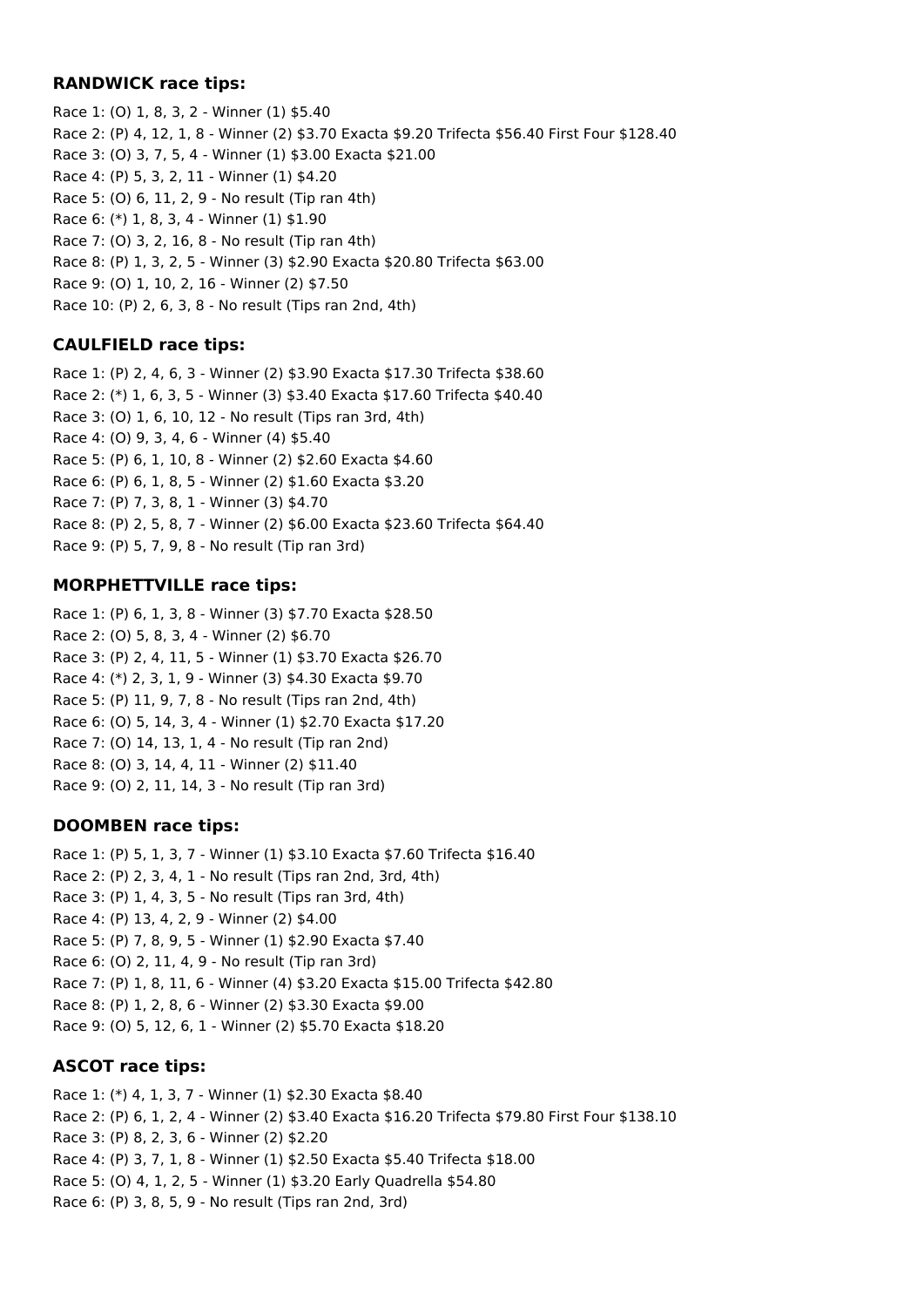Race 7: (\*) 9, 3, 2, 1 - Winner (1) \$1.60 Race 8: (\*) 1, 7, 4, 8 - Winner (1) \$1.30 Exacta \$2.50 Race 9: (O) 9, 7, 6, 8 - Winner (4) \$3.40 Exacta \$16.70

## **NEWCASTLE race tips:**

Race 1: (P) 6, 1, 3, 2 - Winner (2) \$2.70 Exacta \$2.80 Race 2: (P) 5, 8, 3, 4 - Winner (3) \$5.90 Exacta \$17.30 Race 3: (P) 4, 1, 9, 5 - Winner (1) \$1.40 Race 4: (P) 8, 7, 5, 2 - Winner (2) \$2.90 Early Quadrella \$87.00 Race 5: (O) 14, 9, 11, 13 - No result (Tip ran 2nd) Race 6: (O) 4, 1, 9, 5 - Winner (2) \$3.00 Exacta \$20.00 Trifecta \$132.10 First Four \$450.60 Race 7: (P) 12, 2, 8, 6 - Winner (2) \$4.40 Exacta \$18.30 Race 8: (O) 2, 5, 13, 14 - Winner (1) \$5.50

### **WERRIBEE race tips:**

Race 1: (P) 5, 7, 3, 6 - Winner (1) \$2.20 Exacta \$5.30 Trifecta \$24.60 First Four \$46.30 Race 2: (O) 6, 12, 11, 5 - Winner (1) \$1.70 Race 3: (P) 3, 5, 10, 8 - Winner (1) \$12.10 Exacta \$98.80 Trifecta \$113.30 Race 4: (P) 2, 5, 8, 6 - No result (Tips ran 2nd, 4th) Race 5: (O) 2, 6, 7, 8 - Winner (3) \$11.30 Exacta \$37.70 Race 6: (O) 6, 7, 10, 4 - Winner (3) \$10.90 Race 7: (O) 3, 18, 10, 7 - Winner (2) \$5.90

## **TOOWOOMBA race tips:**

Race 1: (O) 5, 3, 2, 4 - No result (Tips ran 2nd, 4th) Race 2: (P) 5, 2, 4, 9 - Winner (3) \$4.10 Exacta \$22.50 Race 3: (P) 4, 1, 5, 3 - Winner (1) \$11.30 Race 4: (P) 5, 8, 6, 9 - No result (Tips ran 2nd, 3rd, 4th) Race 5: (P) 3, 2, 9, 5 - Winner (1) \$3.90 Exacta \$22.20 Race 6: (P) 7, 3, 4, 6 - No result (Tips ran 3rd, 4th) Race 7: (P) 1, 2, 8, 3 - Winner (2) \$3.90 Exacta \$42.00 Trifecta \$78.20 Race 8: (P) 3, 2, 5, 10 - No result (Tips ran 2nd, 4th) Race 9: (P) 4, 6, 9, 2 - No result (Tips ran 2nd, 4th)

## **GOLD COAST race tips:**

Race 1: (P) 1, 4, 12, 11 - No result (Tip ran 2nd) Race 2: (P) 2, 3, 7, 6 - Winner (3) \$6.60 Exacta \$22.90 Race 3: (O) 12, 6, 1, 8 - Winner (1) \$2.90 Exacta \$28.60 Trifecta \$118.10 First Four \$586.70 Race 4: (\*) 2, 5, 1, 6 - No result (Tips ran 2nd, 3rd) Race 5: (P) 3, 2, 7, 10 - Winner (2) \$2.10 Race 6: (O) 9, 13, 6, 7 - Winner (2) \$4.80 Race 7: (P) 7, 14, 6, 1 - Winner (3) \$5.00 Exacta \$20.30 Race 8: (P) 4, 1, 2, 3 - Winner (3) \$2.80 Exacta \$10.90 Trifecta \$18.40 First Four \$53.20 Quadrella \$87.50

## **ALICE SPRINGS race tips:**

Race 1: (P) 6, 4, 5, 7 - Winner (2) \$2.80 Exacta \$11.50 Race 2: (P) 5, 1, 2, 7 - No result (Tip ran 2nd) Race 3: (P) 3, 1, 6, 5 - Winner (2) \$5.10 Exacta \$13.80 Race 4: (O) 4, 6, 2, 7 - No result (Tips ran 3rd, 4th) Race 5: (P) 5, 7, 2, 1 - No result (Tip ran 3rd) Race 6: (P) 6, 1, 9, 4 - Winner (1) \$3.80 Exacta \$16.90 Trifecta \$62.10 Race 7: (P) 1, 4, 7, 2 - Winner (3) \$4.60 Exacta \$13.10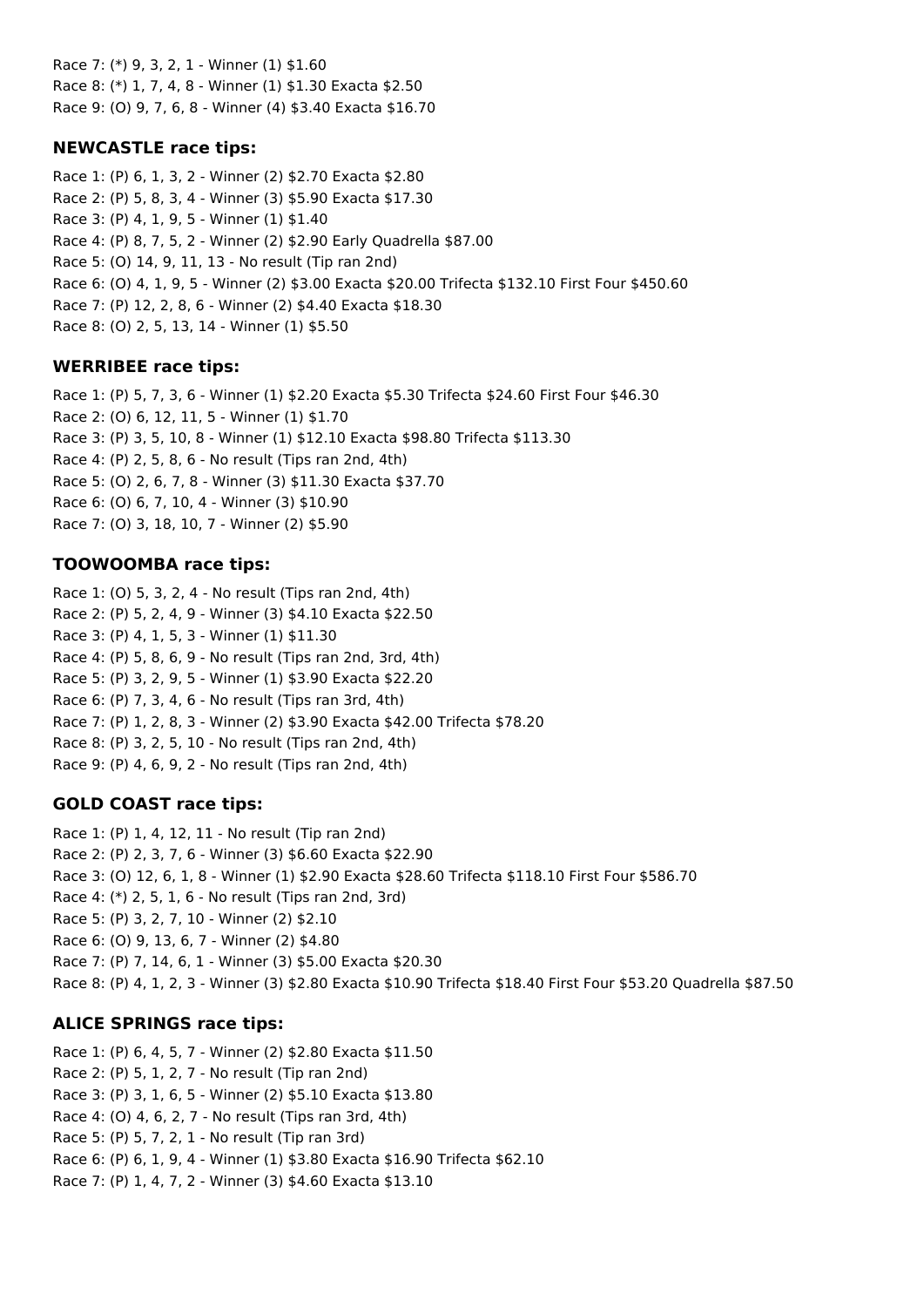## **TAREE race tips:**

Race 1: (P) 3, 4, 1, 9 - Winner (4) \$6.10 Race 2: (P) 6, 10, 8, 1 - Winner (1) \$2.30 Race 3: (O) 2, 14, 10, 5 - No result Race 4: (P) 12, 2, 16, 5 - No result (Tips ran 2nd, 3rd) Race 5: (P) 3, 4, 10, 8 - Winner (1) \$1.70 Exacta \$3.60 Race 6: (O) 4, 1, 5, 6 - Winner (1) \$4.90 Race 7: (P) 4, 7, 12, 8 - Winner (1) \$4.30

## **WARREN race tips:**

Race 1: (P) 11, 3, 5, 6 - Winner (2) \$3.90 Exacta \$33.00 Race 2: (P) 2, 12, 6, 3 - No result (Tip ran 2nd) Race 3: (O) 3, 1, 10, 2 - Winner (4) \$3.80 Race 4: (P) 13, 12, 15, 8 - Winner (3) \$10.90 Exacta \$106.40 Trifecta \$337.40 Race 5: (O) 5, 7, 2, 8 - No result (Tips ran 2nd, 3rd, 4th) Race 6: (O) 3, 15, 4, 2 - No result (Tips ran 2nd, 4th)

## **ROCKHAMPTON race tips:**

Race 1: (P) 3, 1, 7, 8 - Winner (4) \$7.60 Exacta \$47.40 Trifecta \$162.40 Race 2: (\*) 1, 7, 4, 3 - Winner (1) \$1.90 Race 3: (P) 2, 3, 4, 5 - Winner (1) \$3.50 Exacta \$23.90 Race 4: (P) 1, 6, 2, 7 - Winner (3) \$4.40 Exacta \$34.70 Early Quadrella \$0.00 Race 5: (P) 3, 1, 11, 10 - Winner (2) \$4.10 Exacta \$15.40 Trifecta \$89.60 First Four \$190.20 Race 6: (O) 6, 2, 7, 1 - No result (Tip ran 2nd)

## **NARROGIN race tips:**

Race 1: (P) 2, 3, 4, 6 - Winner (4) \$1.40 Exacta \$7.80 Race 2: (P) 1, 3, 4, 5 - Winner (1) \$1.30 Exacta \$4.40 Trifecta \$11.50 First Four \$27.90 Race 3: (P) 7, 6, 8, 5 - Winner (2) \$4.90 Race 4: (P) 8, 7, 4, 6 - Winner (2) \$3.60 Exacta \$8.00 Trifecta \$43.80 First Four \$145.60 Early Quadrella \$37.80 Race 5: (P) 6, 2, 5, 1 - Winner (1) \$4.90 Exacta \$12.60 Trifecta \$31.20 First Four \$158.50 Race 6: (P) 2, 4, 1, 6 - Winner (1) \$2.80 Exacta \$12.20 Trifecta \$32.70 Quadrella \$207.90

# **Saturday 3rd April 2021**

## **ROSEHILL race tips:**

Race 1: (O) 2, 6, 4, 11 - Winner (1) \$5.40 Race 2: (P) 1, 3, 2, 5 - Winner (2) \$4.40 Exacta \$17.10 Trifecta \$24.80 Race 3: (P) 1, 2, 6, 3 - No result (Tips ran 3rd, 4th) Race 4: (P) 1, 10, 9, 4 - Winner (2) \$3.70 Race 5: (O) 6, 11, 3, 7 - No result (Tips ran 3rd, 4th) Race 6: (P) 2, 1, 3, 10 - Winner (3) \$6.00 Exacta \$14.80 Race 7: (P) 11, 1, 9, 2 - Winner (2) \$4.10 Race 8: (P) 4, 15, 5, 13 - Winner (4) \$3.80 Race 9: (O) 5, 12, 2, 10 - Winner (1) \$3.00 Exacta \$12.40 Quadrella \$550.10

## **CAULFIELD race tips:**

Race 1: (P) 7, 11, 2, 12 - No result (Tip ran 2nd) Race 2: (P) 4, 1, 3, 8 - Winner (1) \$2.20 Exacta \$13.20 Trifecta \$50.80 Race 3: (P) 6, 8, 1, 2 - Winner (2) \$3.00 Race 4: (O) 6, 9, 5, 1 - No result (Tips ran 2nd, 4th) Race 5: (O) 12, 2, 1, 15 - No result (Tip ran 3rd)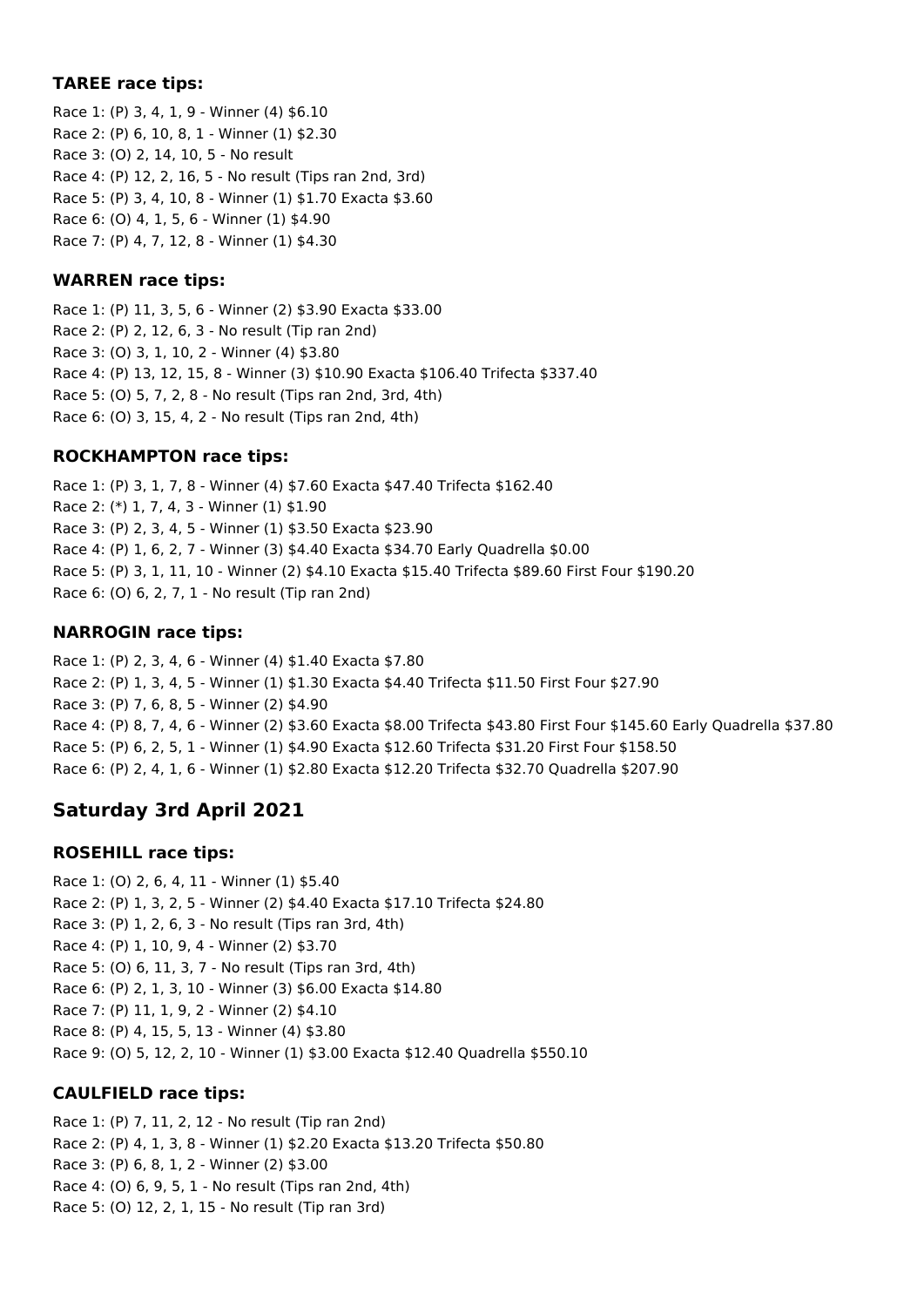Race 6: (P) 1, 6, 10, 4 - Winner (4) \$6.70 Exacta \$31.00 Trifecta \$72.90 First Four \$510.00 Race 7: (O) 2, 5, 9, 8 - Winner (3) \$7.80 Exacta \$35.20 Race 8: (O) 6, 1, 8, 9 - Winner (2) \$6.60 Race 9: (P) 9, 10, 2, 3 - Winner (3) \$4.00 Exacta \$17.40 Quadrella \$2,352.90

### **OAKBANK race tips:**

Race 1: (\*) 1, 2, 4, 6 - Winner (1) \$2.50 Exacta \$15.90 Race 2: (P) 4, 7, 3, 2 - Winner (3) \$2.20 Race 3: (P) 1, 4, 5, 3 - Winner (3) \$5.30 Exacta \$22.20 Trifecta \$99.70 Race 4: (P) 6, 2, 1, 4 - Winner (2) \$2.60 Race 5: (P) 1, 7, 5, 9 - Winner (2) \$5.00 Exacta \$10.50 Trifecta \$24.30 First Four \$47.00 Early Quadrella \$179.60 Race 6: (P) 2, 5, 1, 4 - No result (Tip ran 3rd) Race 7: (O) 14, 7, 3, 4 - No result (Tip ran 4th) Race 8: (O) 1, 7, 8, 10 - No result (Tips ran 3rd, 4th) Race 9: (P) 12, 6, 9, 13 - No result (Tips ran 2nd, 3rd)

## **EAGLE FARM race tips:**

Race 1: (P) 2, 4, 3, 6 - Winner (4) \$2.20 Exacta \$6.90 Trifecta \$12.90 First Four \$26.60 Race 2: (\*) 2, 7, 1, 5 - No result (Tips ran 2nd, 3rd) Race 3: (P) 8, 2, 5, 6 - Winner (1) \$2.40 Race 4: (P) 7, 3, 2, 8 - Winner (4) \$11.00 Exacta \$36.80 Race 5: (P) 3, 5, 4, 1 - Winner (2) \$3.90 Race 6: (P) 1, 5, 6, 2 - Winner (1) \$3.80 Exacta \$12.40 Trifecta \$72.20 Race 7: (P) 6, 2, 5, 8 - No result (Tip ran 2nd) Race 8: (O) 7, 3, 5, 9 - No result (Tip ran 4th) Race 9: (O) 2, 1, 10, 7 - Winner (4) \$4.30 Exacta \$16.00 Trifecta \$351.70

### **ASCOT race tips:**

Race 1: (P) 4, 2, 1, 6 - Winner (1) \$2.40 Exacta \$11.70 Race 2: (P) 2, 6, 3, 7 - Winner (1) \$3.20 Race 3: (O) 1, 7, 3, 10 - Winner (1) \$2.40 Race 4: (P) 1, 3, 4, 10 - No result (Tips ran 3rd, 4th) Race 5: (P) 6, 5, 8, 2 - Winner (3) \$4.70 Exacta \$10.10 Trifecta \$28.00 Race 6: (P) 9, 6, 7, 5 - No result (Tip ran 3rd) Race 7: (O) 2, 9, 5, 4 - No result (Tips ran 2nd, 3rd, 4th) Race 8: (O) 15, 3, 6, 10 - No result (Tips ran 2nd, 3rd) Race 9: (O) 5, 3, 2, 6 - Winner (4) \$3.30 Exacta \$16.80

## **KEMBLA GRANGE race tips:**

Race 1: (P) 1, 8, 7, 9 - Winner (1) \$1.20 Exacta \$1.90 Race 2: (O) 5, 12, 7, 1 - Winner (4) \$13.10 Race 3: (P) 5, 2, 7, 8 - No result (Tip ran 4th) Race 4: (P) 5, 7, 2, 8 - Winner (3) \$6.90 Exacta \$68.20 Trifecta \$275.30 Race 5: (O) 4, 8, 6, 9 - No result (Tips ran 3rd, 4th) Race 6: (O) 2, 6, 11, 8 - No result Race 7: (O) 1, 13, 19, 6 - Winner (2) \$5.40 Race 8: (O) 1, 2, 7, 15 - Winner (1) \$8.30 Race 9: (O) 12, 9, 15, 14 - Winner (3) \$23.90

## **WARRACKNABEAL race tips:**

Race 1: (O) 9, 10, 3, 5 - Winner (1) \$2.50 Race 2: (O) 12, 8, 6, 7 - Winner (4) \$4.40 Exacta \$16.10 Trifecta \$52.30 Race 3: (O) 12, 10, 6, 4 - Winner (1) \$3.10 Exacta \$31.00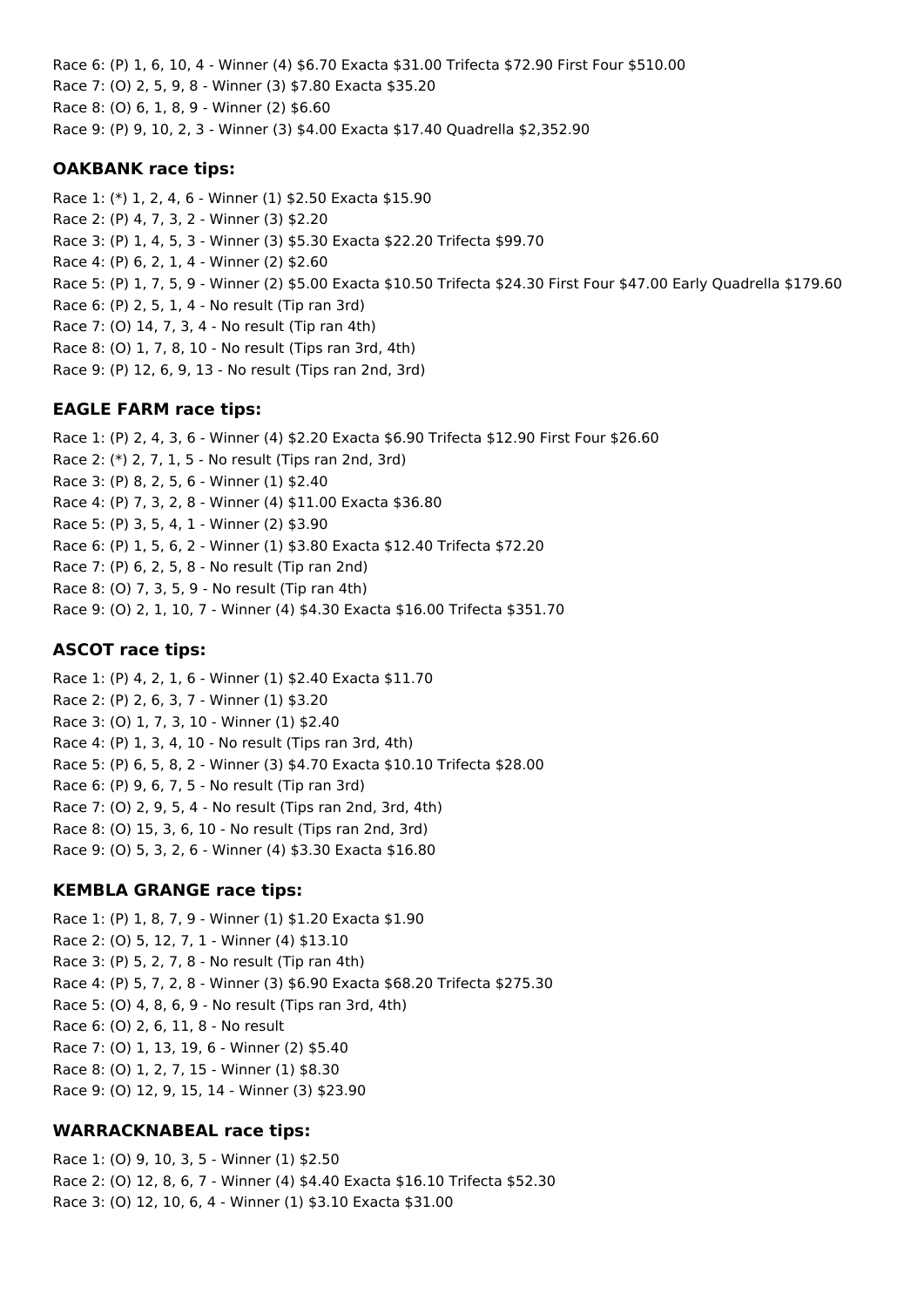Race 4: (O) 2, 1, 5, 10 - Winner (2) \$2.10 Exacta \$5.70 Trifecta \$27.80 Early Quadrella \$176.70 Race 5: (P) 4, 8, 1, 2 - Winner (2) \$3.10 Exacta \$35.00 Race 6: (O) 4, 1, 8, 5 - Winner (1) \$3.00 Race 7: (P) 6, 3, 7, 1 - No result (Tips ran 2nd, 3rd, 4th) Race 8: (P) 12, 1, 2, 9 - Winner (3) \$6.70 Exacta \$29.50

### **GATTON race tips:**

Race 1: (P) 10, 7, 12, 2 - No result (Tip ran 2nd) Race 2: (P) 10, 11, 7, 6 - Winner (1) \$3.40 Exacta \$37.10 Race 3: (P) 3, 7, 4, 9 - Winner (4) \$45.80 Exacta \$331.20 Race 4: (P) 7, 11, 1, 10 - No result (Tips ran 2nd, 3rd) Race 5: (P) 2, 3, 6, 4 - No result (Tips ran 2nd, 3rd, 4th) Race 6: (P) 5, 7, 11, 1 - No result (Tip ran 3rd) Race 7: (P) 6, 1, 2, 7 - No result (Tips ran 2nd, 3rd, 4th) Race 8: (O) 11, 2, 4, 9 - Winner (3) \$7.30 Exacta \$29.40 Race 9: (P) 10, 1, 11, 5 - No result (Tip ran 4th)

## **GOLD COAST race tips:**

Race 1: (O) 1, 8, 3, 7 - Winner (2) \$1.60 Race 2: (P) 2, 1, 3, 4 - Winner (2) \$3.10 Exacta \$2.80 Trifecta \$7.60 First Four \$4.30 Race 3: (P) 6, 3, 12, 4 - Winner (4) \$11.50 Exacta \$22.00 Race 4: (P) 2, 9, 1, 8 - Winner (1) \$1.70 Exacta \$13.30 Trifecta \$30.60 Race 5: (O) 4, 6, 7, 8 - Winner (3) \$4.30 Early Quadrella \$1,068.40 Race 6: (O) 10, 7, 4, 11 - Winner (3) \$4.00 Race 7: (P) 7, 5, 3, 4 - No result (Tips ran 2nd, 3rd, 4th) Race 8: (P) 1, 8, 6, 7 - Winner (3) \$2.90 Race 9: (P) 2, 8, 11, 14 - Winner (1) \$1.80 Exacta \$10.10

## **KERANG race tips:**

Race 1: (O) 2, 5, 7, 4 - Winner (3) \$6.70 Race 2: (P) 7, 3, 4, 1 - No result (Tips ran 2nd, 3rd) Race 3: (O) 1, 6, 4, 10 - Winner (1) \$2.50 Race 4: (P) 3, 1, 7, 2 - No result (Tips ran 2nd, 3rd) Race 5: (P) 1, 5, 2, 3 - Winner (1) \$2.70 Exacta \$11.00 Race 6: (P) 1, 5, 4, 6 - Winner (1) \$2.40 Exacta \$27.90 Race 7: (P) 1, 2, 7, 3 - No result (Tip ran 2nd)

## **PORT MACQUARIE race tips:**

Race 1: (P) 2, 3, 1, 4 - Winner (1) \$4.40 Exacta \$11.10 Race 2: (P) 11, 10, 1, 3 - Winner (1) \$4.70 Race 3: (O) 8, 10, 12, 11 - No result (Tips ran 2nd, 3rd) Race 4: (O) 1, 9, 3, 13 - Winner (2) \$4.10 Race 5: (O) 6, 2, 10, 12 - Winner (3) \$37.60 Exacta \$113.50 Trifecta \$530.30 Race 6: (O) 7, 9, 4, 10 - No result (Tip ran 3rd) Race 7: (O) 1, 10, 5, 8 - Winner (2) \$6.90

## **MORUYA race tips:**

Race 1: (P) 9, 6, 3, 1 - Winner (3) \$4.80 Exacta \$24.60 Trifecta \$159.70 Race 2: (P) 9, 5, 7, 3 - Winner (2) \$4.20 Race 3: (O) 11, 2, 6, 7 - No result (Tip ran 3rd) Race 4: (P) 5, 4, 2, 6 - Winner (1) \$5.80 Exacta \$21.50 Trifecta \$88.70 Race 5: (O) 11, 3, 9, 4 - No result (Tip ran 4th) Race 6: (O) 5, 9, 3, 6 - Winner (1) \$5.70 Exacta \$28.10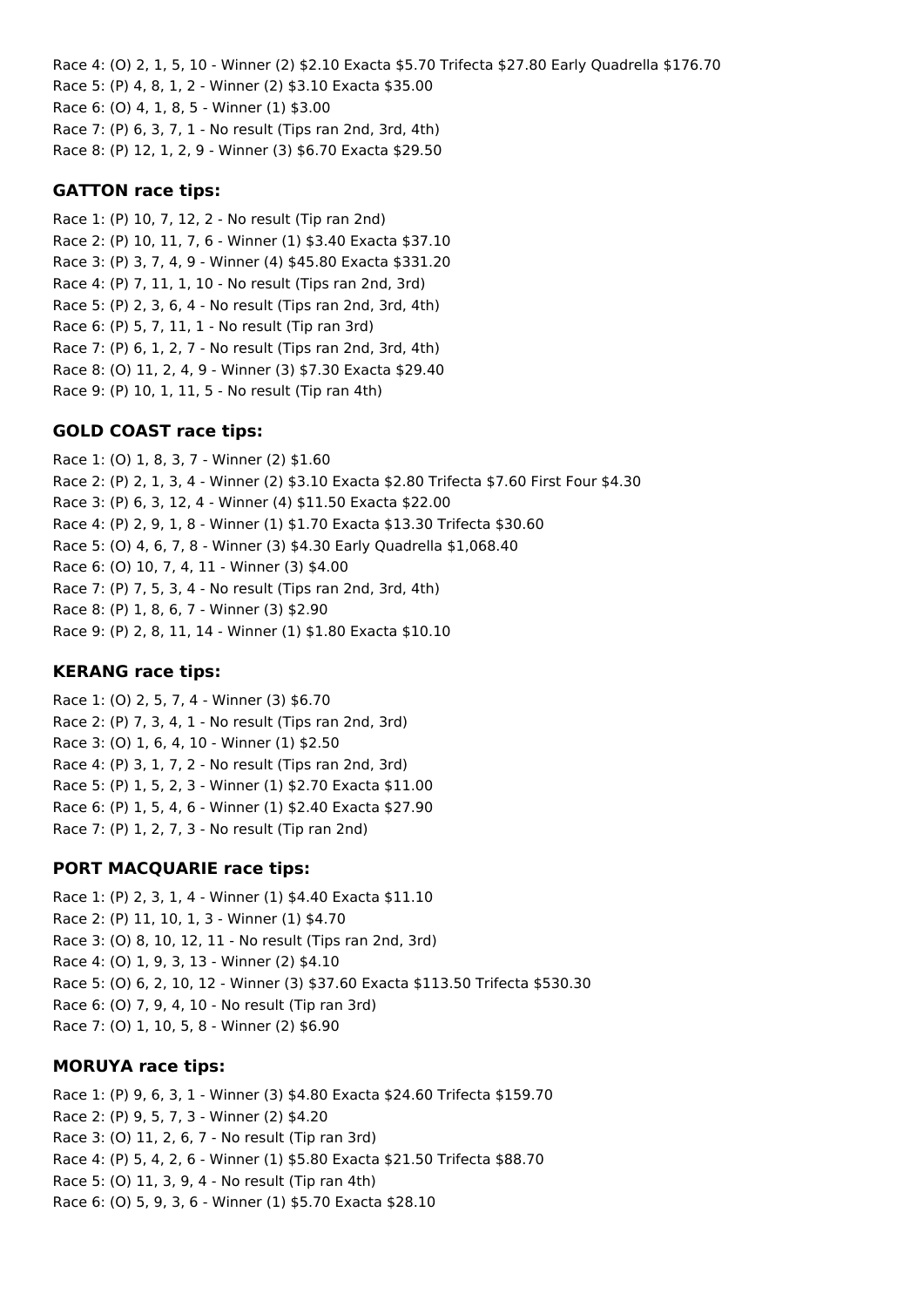## **ALICE SPRINGS race tips:**

Race 1: (P) 2, 1, 4, 3 - Winner (3) \$4.50 Exacta \$15.70 Trifecta \$36.00 Race 2: (P) 1, 9, 3, 12 - Winner (3) \$4.60 Race 3: (O) 9, 4, 2, 10 - No result Race 4: (P) 1, 2, 5, 4 - Winner (3) \$6.20 Exacta \$39.70 Trifecta \$33.40 First Four \$40.00 Race 5: (P) 8, 6, 5, 2 - Winner (4) \$4.30 Race 6: (P) 2, 4, 5, 7 - No result (Tips ran 2nd, 3rd) Race 7: (P) 8, 2, 4, 1 - Winner (3) \$2.20 Exacta \$6.10 Trifecta \$56.40 First Four \$157.60

### **CLARE race tips:**

Race 1: (P) 1, 3, 2, 6 - Winner (1) \$4.20 Exacta \$23.80 Race 2: (P) 4, 3, 2, 7 - Winner (1) \$2.00 Race 3: (P) 5, 9, 7, 1 - No result (Tips ran 2nd, 4th) Race 4: (O) 5, 1, 4, 11 - Winner (3) \$15.50 Exacta \$133.10 Race 5: (P) 9, 1, 2, 8 - Winner (4) \$4.10 Exacta \$29.80 Trifecta \$134.50 Race 6: (P) 7, 5, 9, 2 - No result (Tips ran 2nd, 3rd, 4th) Race 7: (O) 5, 6, 3, 11 - No result (Tips ran 3rd, 4th)

## **DONGARA race tips:**

Race 1: (P) 1, 7, 2, 8 - Winner (2) \$2.70 Exacta \$37.40 Trifecta \$69.20 Race 2: (O) 1, 4, 7, 6 - No result (Tip ran 4th) Race 3: (O) 2, 3, 5, 6 - Winner (2) \$4.20 Race 4: (P) 4, 1, 2, 6 - No result (Tips ran 2nd, 3rd) Race 5: (P) 2, 4, 7, 5 - Winner (1) \$3.10 Exacta \$17.20 Race 6: (O) 5, 4, 9, 1 - Winner (4) \$5.60 Exacta \$24.00 Trifecta \$73.00 First Four \$162.30

# **Saturday 27th March 2021**

## **ROSEHILL race tips:**

Race 1: (O) 6, 11, 4, 2 - Winner (1) \$3.50 Exacta \$34.10 Race 2: (O) 7, 4, 8, 10 - No result (Tip ran 3rd) Race 3: (P) 7, 5, 11, 9 - Winner (2) \$6.50 Race 4: (P) 6, 7, 1, 2 - Winner (1) \$2.70 Exacta \$5.20 Race 5: (O) 3, 1, 15, 11 - Winner (1) \$3.00 Exacta \$27.30 Trifecta \$143.10 First Four \$377.00 Race 6: (P) 2, 1, 13, 5 - No result (Tip ran 3rd) Race 7: (O) 2, 8, 13, 6 - Winner (2) \$5.10 Race 8: (P) 12, 4, 13, 1 - Winner (4) \$5.70 Race 9: (P) 12, 6, 4, 5 - No result (Tip ran 3rd)

## **BENDIGO race tips:**

Race 1: (P) 8, 2, 3, 4 - Winner (3) \$4.40 Exacta \$20.60 Race 2: (O) 2, 6, 4, 5 - No result (Tips ran 2nd, 3rd) Race 3: (O) 3, 7, 1, 2 - Winner (1) \$2.00 Exacta \$26.40 Race 4: (P) 4, 8, 6, 3 - Winner (1) \$2.30 Race 5: (P) 5, 1, 8, 7 - No result (Tips ran 2nd, 3rd) Race 6: (O) 5, 1, 2, 16 - No result (Tips ran 2nd, 3rd) Race 7: (P) 8, 7, 6, 2 - Winner (1) \$2.60 Exacta \$9.90 Race 8: (P) 14, 4, 6, 5 - Winner (1) \$2.10 Exacta \$7.30 Race 9: (P) 11, 5, 10, 6 - Winner (2) \$2.40 Exacta \$9.90

## **MORPHETTVILLE race tips:**

Race 1: (P) 1, 5, 2, 6 - Winner (3) \$2.20 Exacta \$5.90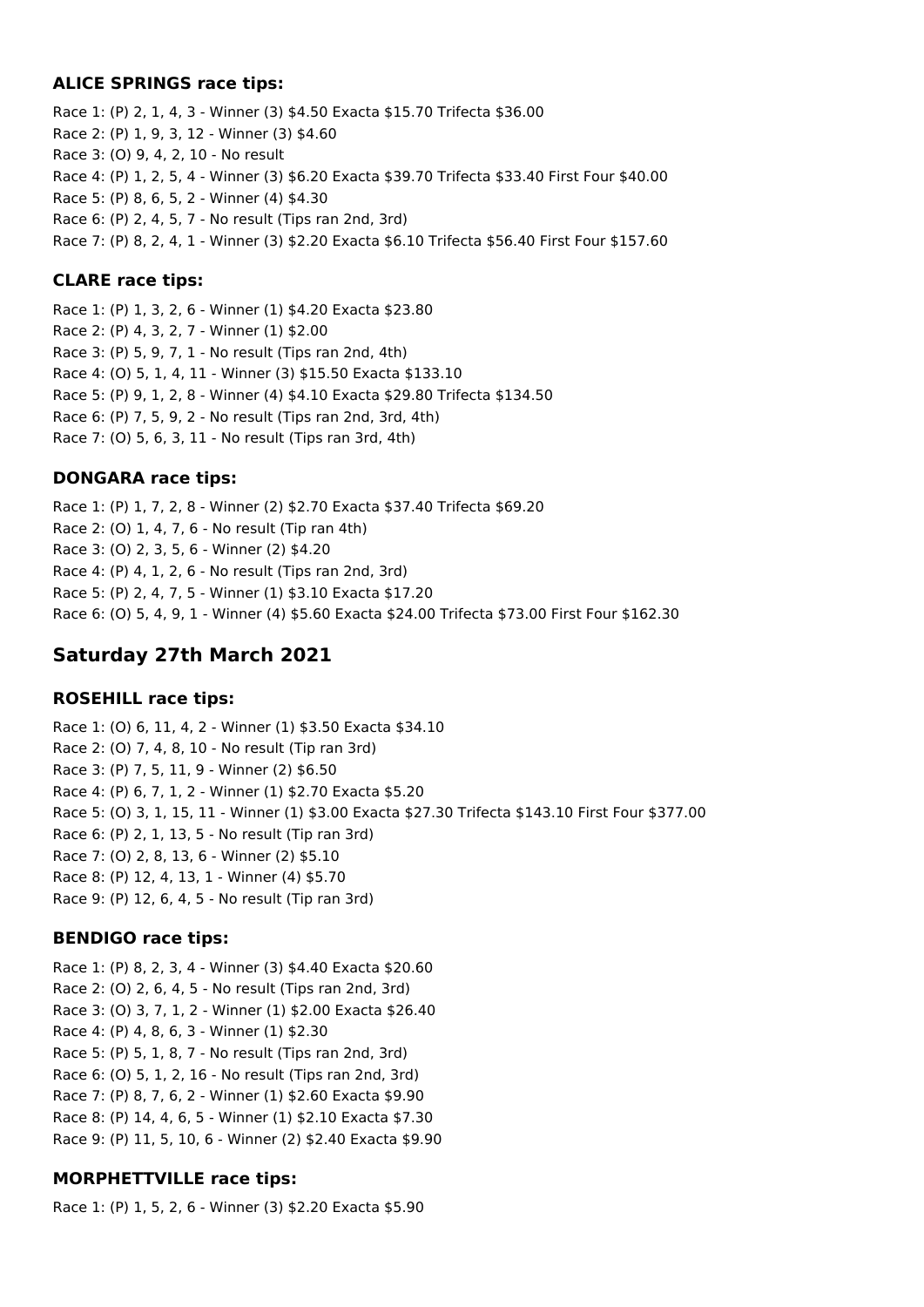Race 2: (O) 5, 2, 4, 13 - No result (Tips ran 2nd, 3rd) Race 3: (O) 1, 3, 7, 9 - Winner (3) \$5.60 Exacta \$25.60 Race 4: (P) 8, 4, 9, 6 - No result (Tips ran 2nd, 4th) Race 5: (O) 1, 5, 3, 4 - Winner (1) \$3.50 Race 6: (O) 19, 12, 17, 14 - Winner (2) \$4.50 Race 7: (P) 5, 1, 7, 3 - No result (Tips ran 2nd, 4th) Race 8: (P) 5, 1, 7, 4 - No result (Tip ran 2nd) Race 9: (O) 10, 12, 14, 16 - No result (Tip ran 3rd)

## **DOOMBEN race tips:**

Race 1: (P) 6, 5, 3, 1 - No result (Tips ran 2nd, 3rd) Race 2: (\*) 4, 1, 6, 3 - Winner (1) \$1.70 Exacta \$5.50 Trifecta \$16.30 First Four \$32.20 Race 3: (P) 7, 3, 2, 8 - Winner (1) \$3.10 Race 4: (P) 3, 5, 9, 8 - No result Race 5: (P) 1, 4, 2, 7 - Winner (1) \$3.70 Race 6: (P) 14, 12, 6, 4 - Winner (1) \$1.90 Exacta \$18.00 Race 7: (O) 6, 16, 7, 11 - Winner (4) \$9.40 Exacta \$87.50 Race 8: (O) 1, 7, 9, 13 - Winner (2) \$3.60 Race 9: (O) 6, 8, 2, 4 - Winner (1) \$3.00 Quadrella \$301.20

## **ASCOT race tips:**

Race 1: (P) 4, 1, 6, 2 - Winner (1) \$1.90 Exacta \$2.80 Trifecta \$5.50 Race 2: (P) 1, 2, 4, 6 - Winner (3) \$5.90 Exacta \$33.90 Race 3: (P) 4, 6, 7, 3 - Winner (3) \$8.60 Exacta \$23.00 Trifecta \$121.00 First Four \$468.20 Race 4: (\*) 1, 3, 2, 4 - Winner (1) \$1.10 Exacta \$2.50 Trifecta \$6.50 First Four \$7.50 Race 5: (O) 3, 1, 6, 5 - No result (Tips ran 2nd, 4th) Race 6: (O) 1, 10, 2, 12 - No result (Tip ran 4th) Race 7: (O) 10, 5, 2, 8 - Winner (1) \$2.40 Exacta \$23.40 Race 8: (P) 3, 1, 2, 4 - No result (Tips ran 2nd, 3rd, 4th) Race 9: (\*) 11, 6, 7, 8 - Winner (1) \$1.50 Exacta \$4.60

## **WYONG race tips:**

Race 1: (P) 3, 2, 7, 6 - Abandoned Race 2: (O) 8, 1, 3, 9 - Abandoned Race 3: (P) 11, 5, 6, 9 - Abandoned Race 4: (P) 11, 1, 8, 10 - Abandoned Race 5: (P) 8, 3, 7, 4 - Abandoned Race 6: (P) 1, 3, 9, 13 - Abandoned Race 7: (P) 5, 3, 6, 1 - Abandoned Race 8: (P) 11, 12, 3, 1 - Abandoned

## **WODONGA race tips:**

Race 1: (P) 5, 12, 9, 3 - Winner (2) \$3.60 Race 2: (O) 12, 10, 9, 11 - No result (Tips ran 2nd, 4th) Race 3: (O) 3, 4, 12, 1 - Winner (1) \$3.50 Race 4: (\*) 4, 6, 1, 5 - Winner (1) \$1.90 Race 5: (P) 7, 2, 4, 11 - No result (Tips ran 2nd, 4th) Race 6: (O) 4, 1, 6, 5 - Winner (2) \$3.40 Race 7: (O) 1, 4, 3, 5 - No result (Tips ran 3rd, 4th)

## **TOOWOOMBA race tips:**

Race 1: (O) 8, 7, 6, 10 - No result (Tips ran 2nd, 3rd, 4th) Race 2: (P) 4, 7, 6, 17 - Winner (4) \$12.90 Exacta \$31.70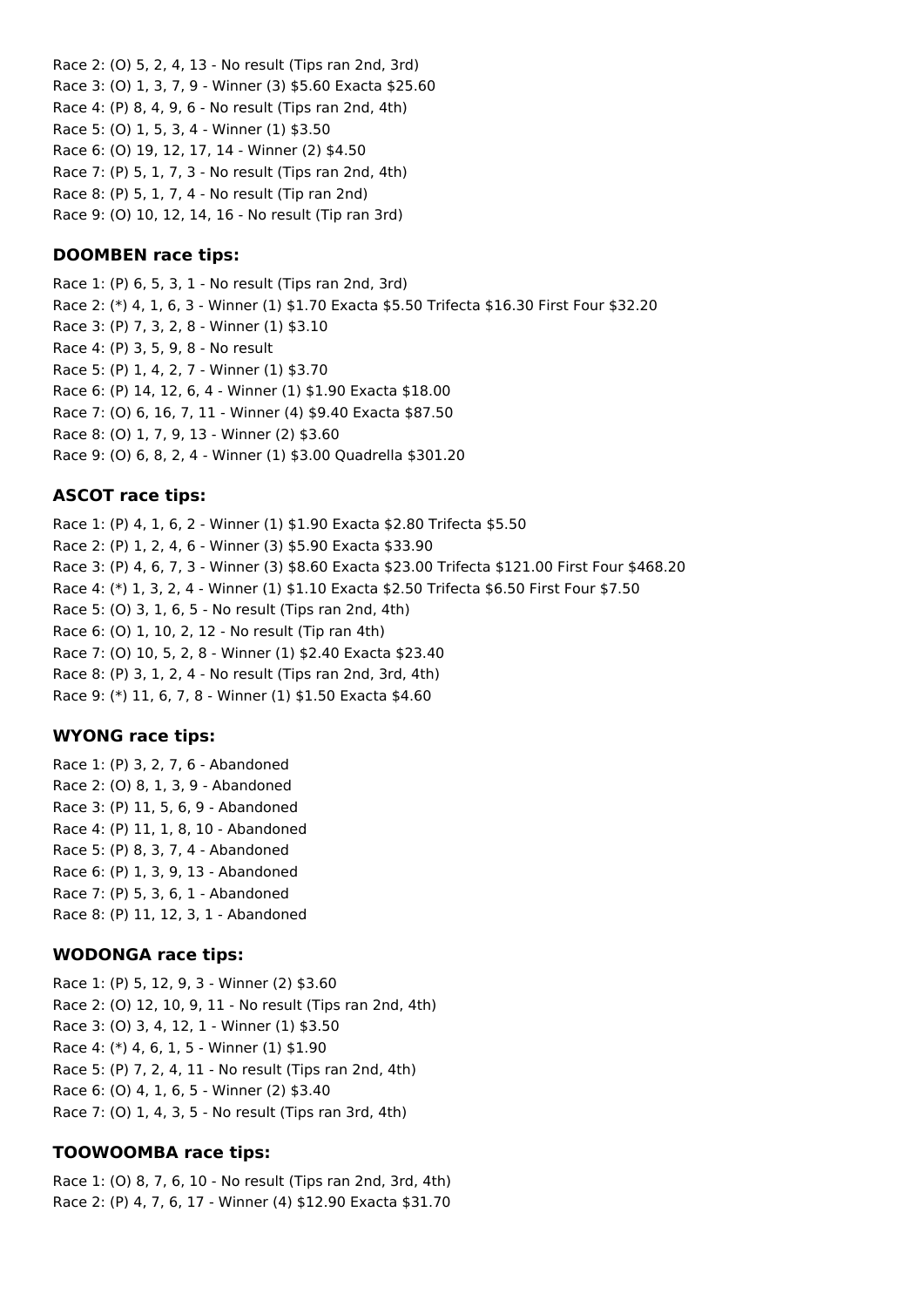Race 3: (P) 1, 4, 5, 9 - Winner (1) \$2.10 Exacta \$7.90 Trifecta \$20.40 Race 4: (P) 4, 3, 10, 2 - Winner (4) \$13.00 Exacta \$47.50 Trifecta \$82.50 Race 5: (O) 4, 8, 9, 3 - No result (Tips ran 2nd, 4th) Race 6: (P) 5, 6, 7, 1 - Winner (3) \$4.50 Exacta \$31.30 Trifecta \$168.70 Race 7: (O) 1, 4, 2, 9 - Winner (4) \$9.70 Exacta \$217.60 Race 8: (P) 3, 2, 11, 10 - No result (Tips ran 2nd, 3rd) Race 9: (P) 2, 3, 1, 6 - Winner (3) \$4.70

## **GOLD COAST race tips:**

Race 1: (P) 4, 3, 6, 2 - Winner (1) \$1.40 Exacta \$6.30 Trifecta \$5.70 Race 2: (P) 1, 7, 4, 6 - Winner (3) \$3.90 Exacta \$6.40 Race 3: (P) 1, 6, 4, 3 - Winner (2) \$20.10 Exacta \$51.40 Race 4: (P) 7, 4, 8, 5 - Winner (3) \$4.40 Race 5: (\*) 3, 10, 8, 9 - Winner (1) \$1.20 Exacta \$4.40 Trifecta \$3.10 First Four \$4.80 Early Quadrella \$1,014.40 Race 6: (P) 13, 3, 6, 14 - Winner (1) \$3.60 Race 7: (P) 8, 7, 5, 9 - Winner (2) \$2.50 Exacta \$8.40 Race 8: (O) 3, 2, 9, 6 - No result (Tip ran 2nd) Race 9: (O) 10, 8, 7, 4 - Winner (1) \$4.80 Exacta \$48.90

### **WELLINGTON race tips:**

Race 1: (P) 8, 2, 3, 4 - Winner (2) \$3.20 Race 2: (O) 5, 9, 16, 7 - Winner (1) \$1.60 Race 3: (O) 1, 4, 8, 6 - No result Race 4: (O) 12, 3, 4, 11 - Winner (2) \$5.30 Race 5: (O) 4, 2, 11, 3 - Winner (2) \$9.30 Race 6: (O) 4, 7, 3, 5 - Winner (2) \$5.30

### **PORT MACQUARIE race tips:**

Race 1: (P) 8, 6, 9, 5 - Winner (1) \$1.70 Exacta \$4.30 Trifecta \$49.50 Race 2: (P) 7, 3, 10, 6 - No result (Tips ran 3rd, 4th) Race 3: (P) 6, 3, 4, 2 - No result (Tips ran 2nd, 4th) Race 4: (P) 6, 3, 9, 1 - Winner (2) \$4.20 Race 5: (P) 4, 9, 5, 7 - No result (Tips ran 3rd, 4th) Race 6: (P) 3, 6, 1, 10 - No result (Tips ran 2nd, 4th)

### **CAIRNS race tips:**

Race 1: (P) 8, 6, 1, 2 - Winner (1) \$3.30 Exacta \$27.00 Race 2: (O) 3, 9, 4, 1 - No result (Tip ran 3rd) Race 3: (O) 4, 5, 11, 10 - Winner (3) \$11.00 Race 4: (P) 4, 6, 5, 8 - Winner (2) \$2.10 Race 5: (\*) 3, 2, 4, 1 - Winner (1) \$3.60 Exacta \$5.20 Trifecta \$6.30 Race 6: (P) 3, 5, 2, 6 - No result (Tips ran 2nd, 4th)

### **KALGOORLIE race tips:**

Race 1: (P) 2, 3, 4, 1 - Winner (3) \$2.40 Exacta \$13.50 Trifecta \$39.80 First Four \$45.20 Race 2: (P) 8, 6, 3, 4 - Winner (3) \$2.70 Exacta \$14.20 Trifecta \$40.10 Race 3: (P) 4, 7, 6, 9 - Winner (3) \$14.00 Exacta \$65.30 Trifecta \$1,137.00 Race 4: (O) 1, 4, 3, 7 - No result (Tip ran 3rd) Race 5: (O) 5, 6, 10, 2 - No result (Tip ran 2nd) Race 6: (O) 11, 2, 10, 5 - Winner (1) \$5.10

## **ALICE SPRINGS race tips:**

Race 1: (P) 2, 8, 7, 4 - Winner (2) \$3.00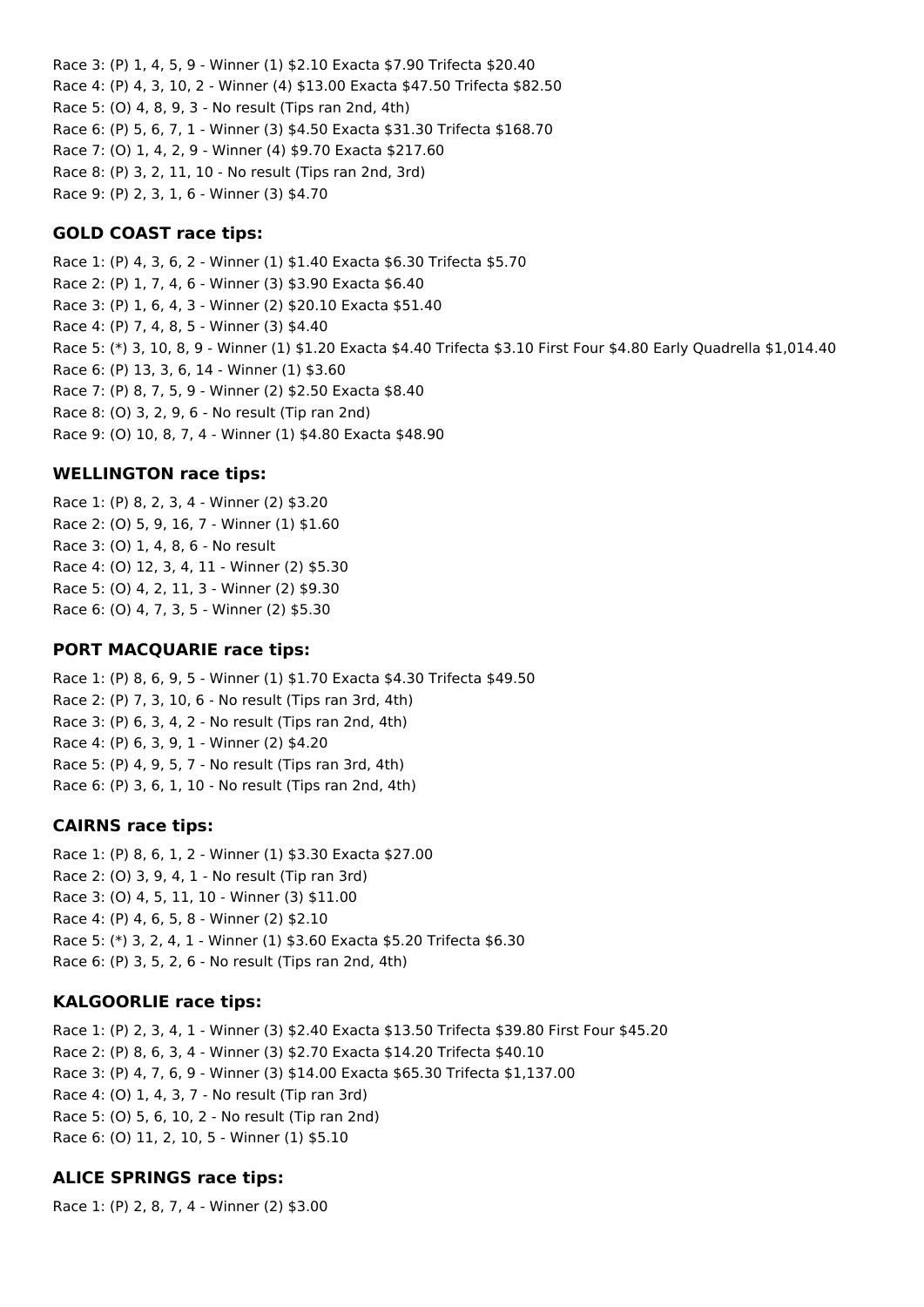Race 2: (P) 5, 2, 1, 3 - No result (Tips ran 2nd, 3rd) Race 3: (P) 5, 2, 1, 3 - Winner (4) \$7.30 Exacta \$34.80 Race 4: (P) 1, 2, 6, 4 - No result (Tips ran 2nd, 3rd, 4th) Race 5: (P) 1, 7, 8, 5 - Winner (3) \$4.20 Exacta \$36.20 Trifecta \$109.10 Race 6: (P) 5, 1, 2, 4 - No result (Tips ran 2nd, 3rd, 4th)

### **GOSFORD race tips:**

Race 1: (P) 3, 7, 2, 6 - Winner (1) \$3.30 Exacta \$8.30 Trifecta \$34.30 First Four \$57.10 Race 2: (P) 1, 6, 8, 3 - No result (Tips ran 2nd, 4th) Race 3: (O) 11, 5, 8, 6 - Winner (2) \$4.80 Race 4: (O) 11, 1, 19, 8 - No result (Tips ran 2nd, 3rd) Race 5: (O) 7, 3, 6, 8 - Winner (2) \$3.00 Exacta \$11.30 Race 6: (\*) 1, 3, 9, 13 - Winner (1) \$1.70 Race 7: (O) 6, 7, 8, 3 - No result (Tip ran 3rd) Race 8: (O) 12, 11, 8, 6 - No result (Tips ran 3rd, 4th)

# **Saturday 20th March 2021**

## **ROSEHILL race tips:**

Race 1: (P) 5, 2, 4, 6 - Abandoned Race 2: (P) 11, 4, 7, 2 - Abandoned Race 3: (P) 14, 13, 2, 4 - Abandoned Race 4: (P) 4, 1, 2, 3 - Abandoned Race 5: (P) 3, 11, 1, 8 - Abandoned Race 6: (P) 2, 1, 11, 6 - Abandoned Race 7: (P) 2, 13, 10, 8 - Abandoned Race 8: (O) 4, 13, 9, 8 - Abandoned Race 9: (P) 7, 5, 12, 9 - Abandoned

## **MORNINGTON race tips:**

Race 1: (P) 1, 6, 2, 3 - Winner (3) \$5.10 Exacta \$44.50 Trifecta \$65.30 First Four \$147.30 Race 2: (P) 6, 5, 1, 4 - Winner (2) \$4.20 Exacta \$15.20 Trifecta \$86.40 Race 3: (P) 1, 10, 6, 2 - Winner (3) \$4.40 Exacta \$18.60 Race 4: (P) 11, 3, 8, 10 - No result (Tips ran 3rd, 4th) Race 5: (O) 1, 9, 4, 7 - Winner (1) \$4.80 Race 6: (O) 2, 3, 1, 4 - Winner (1) \$2.70 Exacta \$22.00 Race 7: (\*) 7, 4, 3, 2 - Winner (1) \$2.20 Race 8: (\*) 1, 3, 11, 10 - Winner (3) \$6.10 Exacta \$52.30 Race 9: (O) 10, 9, 13, 12 - No result (Tips ran 2nd, 3rd, 4th)

## **MORPHETTVILLE race tips:**

Race 1: (P) 3, 4, 1, 7 - Winner (3) \$5.40 Exacta \$25.20 Race 2: (P) 5, 1, 3, 4 - No result (Tips ran 2nd, 3rd, 4th) Race 3: (P) 3, 8, 1, 6 - Winner (1) \$3.50 Exacta \$24.50 Trifecta \$69.30 First Four \$196.90 Race 4: (P) 1, 2, 8, 3 - Winner (2) \$5.70 Exacta \$13.50 Race 5: (P) 2, 8, 7, 1 - Winner (3) \$2.60 Exacta \$22.00 Trifecta \$96.90 First Four \$155.40 Race 6: (O) 3, 10, 2, 8 - Winner (3) \$4.10 Race 7: (P) 6, 8, 1, 7 - Winner (1) \$2.60 Race 8: (O) 3, 1, 9, 10 - No result (Tip ran 3rd) Race 9: (O) 2, 6, 12, 16 - Winner (1) \$2.90

## **EAGLE FARM race tips:**

Race 1: (\*) 2, 7, 3, 6 - Winner (3) \$6.10 Exacta \$35.50 Trifecta \$149.70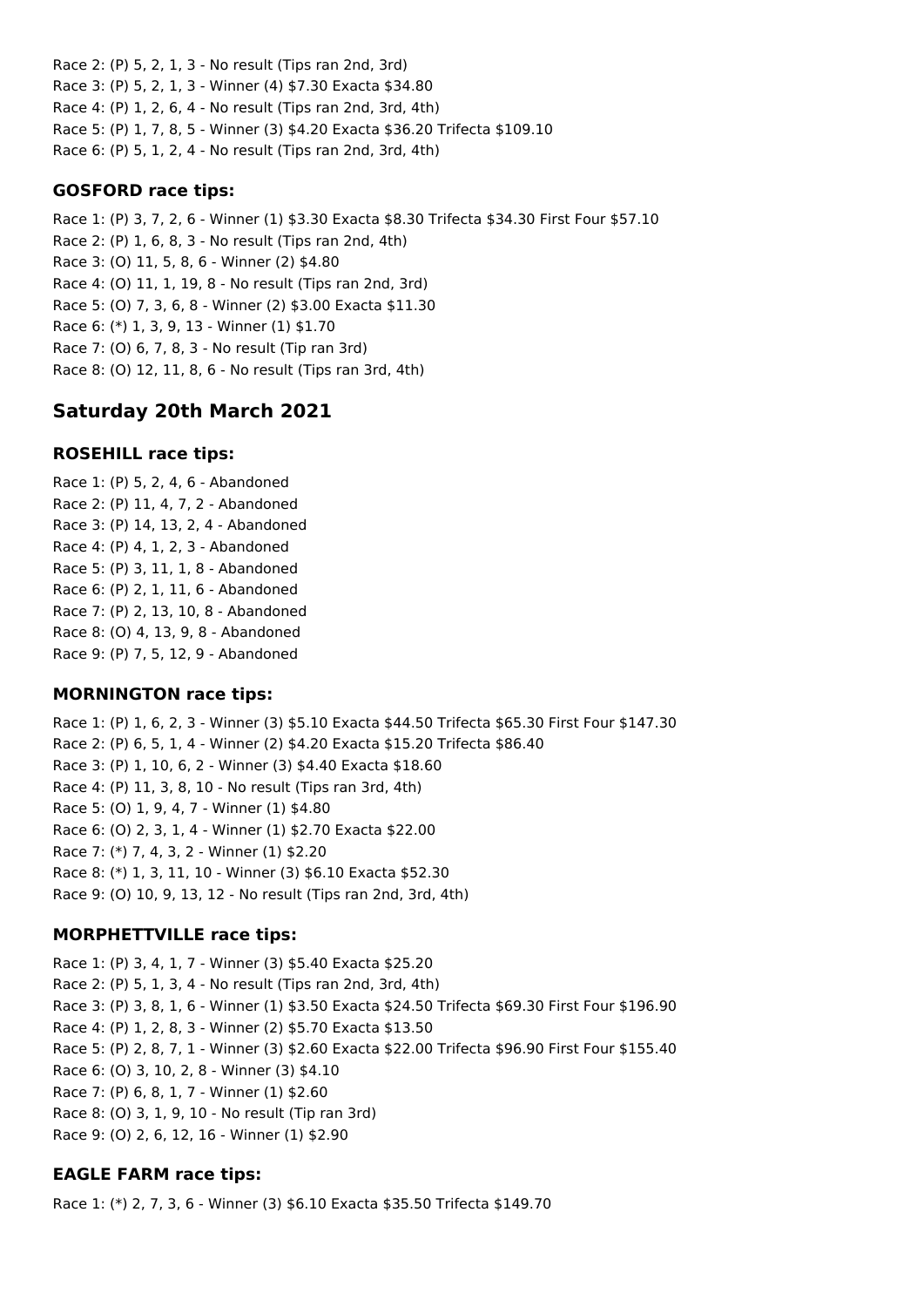Race 2: (P) 3, 7, 1, 5 - Winner (1) \$3.40 Race 3: (P) 4, 5, 1, 2 - Winner (1) \$3.30 Race 4: (P) 4, 6, 3, 1 - Winner (3) \$6.10 Exacta \$35.00 Trifecta \$207.50 First Four \$496.20 Race 5: (P) 5, 1, 4, 2 - Winner (3) \$3.60 Exacta \$19.40 Trifecta \$71.80 Early Quadrella \$307.50 Race 6: (P) 5, 4, 3, 7 - Winner (1) \$3.10 Race 7: (O) 9, 1, 11, 3 - Winner (4) \$6.10 Race 8: (O) 8, 16, 14, 10 - Winner (1) \$2.20 Race 9: (O) 11, 3, 7, 2 - Winner (2) \$6.50 Exacta \$26.60 Quadrella \$709.40

### **ASCOT race tips:**

Race 1: (P) 3, 2, 7, 1 - Winner (1) \$2.10 Exacta \$5.90 Race 2: (P) 2, 1, 4, 3 - Winner (2) \$3.30 Race 3: (P) 6, 3, 7, 11 - Winner (4) \$3.20 Exacta \$12.20 Trifecta \$57.90 Race 4: (O) 3, 2, 4, 6 - Winner (2) \$4.80 Exacta \$20.70 Trifecta \$146.70 Race 5: (O) 7, 10, 2, 8 - Winner (3) \$5.90 Early Quadrella \$386.10 Race 6: (O) 3, 1, 9, 2 - Winner (1) \$3.90 Exacta \$26.20 Race 7: (O) 4, 3, 6, 8 - Winner (2) \$3.90 Race 8: (O) 10, 5, 7, 8 - Winner (3) \$3.40 Race 9: (O) 7, 10, 6, 15 - No result

### **GOULBURN race tips:**

Race 1: (P) 4, 5, 7, 3 - Winner (2) \$4.30 Exacta \$20.00 Trifecta \$31.90 First Four \$37.40 Race 2: (P) 2, 8, 9, 6 - No result (Tips ran 2nd, 3rd, 4th) Race 3: (P) 1, 6, 3, 5 - Winner (3) \$6.00 Exacta \$39.00 Trifecta \$159.30 First Four \$334.50 Race 4: (P) 1, 8, 3, 2 - Abandoned Race 5: (P) 14, 5, 6, 12 - Abandoned Race 6: (P) 2, 14, 8, 12 - Abandoned Race 7: (P) 2, 5, 10, 13 - Abandoned Race 8: (P) 8, 7, 1, 4 - Abandoned

### **AVOCA race tips:**

Race 1: (O) 9, 3, 6, 10 - Winner (1) \$4.00 Exacta \$12.60 Race 2: (P) 5, 10, 6, 8 - Abandoned Race 3: (O) 1, 7, 2, 5 - Winner (2) \$4.10 Race 4: (P) 8, 6, 9, 5 - No result (Tip ran 3rd) Race 5: (O) 2, 6, 8, 10 - No result (Tips ran 3rd, 4th) Race 6: (O) 10, 5, 6, 4 - No result (Tip ran 4th) Race 7: (P) 1, 4, 7, 8 - Winner (4) \$6.10 Exacta \$27.90 Trifecta \$104.40

## **TOOWOOMBA race tips:**

Race 1: (O) 7, 8, 10, 6 - Winner (1) \$1.90 Exacta \$20.30 Trifecta \$100.50 Race 2: (P) 1, 2, 5, 4 - No result (Tips ran 2nd, 4th) Race 3: (P) 3, 6, 2, 1 - No result (Tips ran 2nd, 3rd, 4th) Race 4: (P) 4, 10, 14, 6 - Winner (1) \$1.80 Race 5: (O) 5, 7, 8, 4 - Winner (2) \$5.90 Race 6: (O) 5, 7, 4, 9 - Winner (1) \$3.40 Exacta \$36.50 Race 7: (P) 3, 8, 6, 1 - Winner (1) \$1.70 Exacta \$3.30 Trifecta \$11.80 First Four \$49.80 Race 8: (P) 1, 7, 8, 3 - No result (Tip ran 2nd) Race 9: (P) 4, 1, 5, 2 - Abandoned

## **GOLD COAST race tips:**

Race 1: (P) 6, 1, 7, 3 - Abandoned Race 2: (P) 1, 4, 3, 2 - Abandoned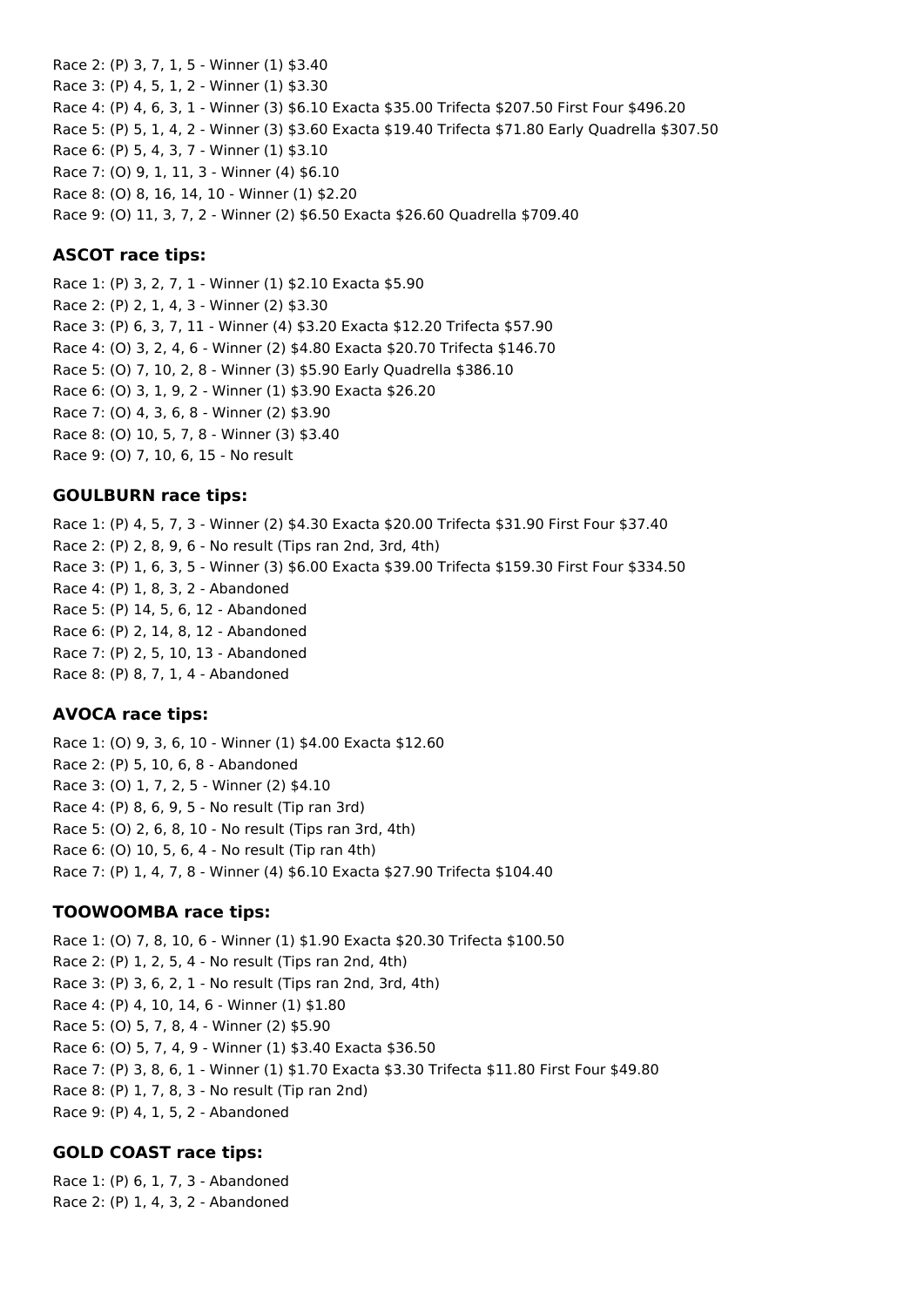Race 3: (P) 6, 4, 1, 2 - Abandoned Race 4: (P) 1, 7, 6, 2 - Abandoned Race 5: (P) 5, 7, 4, 2 - Abandoned Race 6: (P) 9, 6, 2, 11 - Abandoned Race 7: (P) 1, 3, 12, 11 - Abandoned Race 8: (O) 6, 3, 2, 11 - Abandoned

### **QUEANBEYAN race tips:**

Race 1: (P) 8, 4, 5, 2 - Winner (2) \$5.20 Exacta \$26.20 Race 2: (P) 10, 9, 4, 7 - Winner (1) \$1.30 Race 3: (O) 4, 2, 7, 9 - Winner (2) \$6.30 Exacta \$114.60 Trifecta \$1,393.80 First Four \$4,744.50 Race 4: (P) 9, 1, 8, 11 - No result (Tips ran 2nd, 3rd, 4th) Race 5: (P) 11, 9, 10, 5 - No result (Tip ran 2nd) Race 6: (O) 9, 11, 1, 2 - Winner (4) \$9.80

### **MACKAY race tips:**

Race 1: (P) 1, 2, 9, 5 - Winner (1) \$1.70 Exacta \$3.60 Trifecta \$17.40 Race 2: (P) 1, 2, 3, 5 - No result (Tips ran 3rd, 4th) Race 3: (P) 2, 10, 4, 1 - Winner (4) \$3.10 Exacta \$19.00 Trifecta \$30.70 First Four \$209.10 Race 4: (P) 3, 5, 4, 2 - Winner (3) \$4.10 Exacta \$18.50 Trifecta \$47.00 First Four \$88.90 Race 5: (P) 7, 12, 4, 1 - Winner (2) \$4.40 Exacta \$20.10 Trifecta \$68.30 Race 6: (P) 4, 11, 15, 2 - Winner (1) \$1.90 Quadrella \$432.90

### **GERALDTON race tips:**

Race 1: (P) 7, 6, 1, 3 - Winner (1) \$2.70 Exacta \$21.40 Race 2: (P) 2, 5, 7, 9 - No result (Tips ran 2nd, 4th) Race 3: (P) 3, 4, 7, 1 - Winner (1) \$2.30 Exacta \$3.90 Trifecta \$26.30 Race 4: (P) 3, 1, 4, 2 - Winner (2) \$2.40 Exacta \$5.70 Race 5: (O) 5, 1, 6, 7 - Winner (2) \$3.60 Race 6: (P) 9, 1, 8, 2 - Winner (1) \$6.40 Exacta \$41.30 Trifecta \$379.60 Race 7: (P) 5, 2, 6, 3 - Winner (1) \$2.40 Exacta \$8.20 Quadrella \$307.60

## **ALICE SPRINGS race tips:**

Race 1: (P) 1, 2, 4, 6 - Winner (1) \$2.50 Exacta \$10.60 Race 2: (P) 1, 5, 3, 4 - Winner (3) \$3.60 Exacta \$7.70 Race 3: (P) 2, 9, 6, 7 - No result (Tip ran 4th) Race 4: (O) 3, 5, 8, 6 - Winner (1) \$2.00 Race 5: (O) 3, 6, 10, 5 - Winner (1) \$3.80 Exacta \$30.00 Race 6: (P) 2, 5, 3, 1 - No result (Tips ran 3rd, 4th) Race 7: (P) 7, 1, 2, 5 - Winner (1) \$4.80 Exacta \$16.10 Trifecta \$66.20 First Four \$266.60 Race 8: (P) 3, 4, 1, 6 - Winner (2) \$3.30 Exacta \$10.90 Race 9: (P) 2, 7, 4, 5 - Winner (1) \$2.00 Exacta \$6.70

## **Saturday 13th March 2021**

### **ROSEHILL race tips:**

Race 1: (\*) 4, 7, 6, 1 - Winner (3) \$6.70 Exacta \$66.40 Trifecta \$280.70 First Four \$593.10 Race 2: (P) 2, 4, 1, 5 - Winner (1) \$2.70 Exacta \$2.20 Trifecta \$7.90 Race 3: (P) 2, 6, 12, 1 - Winner (4) \$9.30 Race 4: (\*) 4, 3, 5, 6 - Winner (3) \$11.70 Exacta \$64.30 Race 5: (P) 9, 5, 2, 3 - Winner (2) \$3.20 Exacta \$40.80 Trifecta \$179.90 First Four \$545.20 Early Quadrella \$1,443.70 Race 6: (P) 9, 1, 6, 3 - Winner (3) \$3.80 Exacta \$17.90 Trifecta \$94.10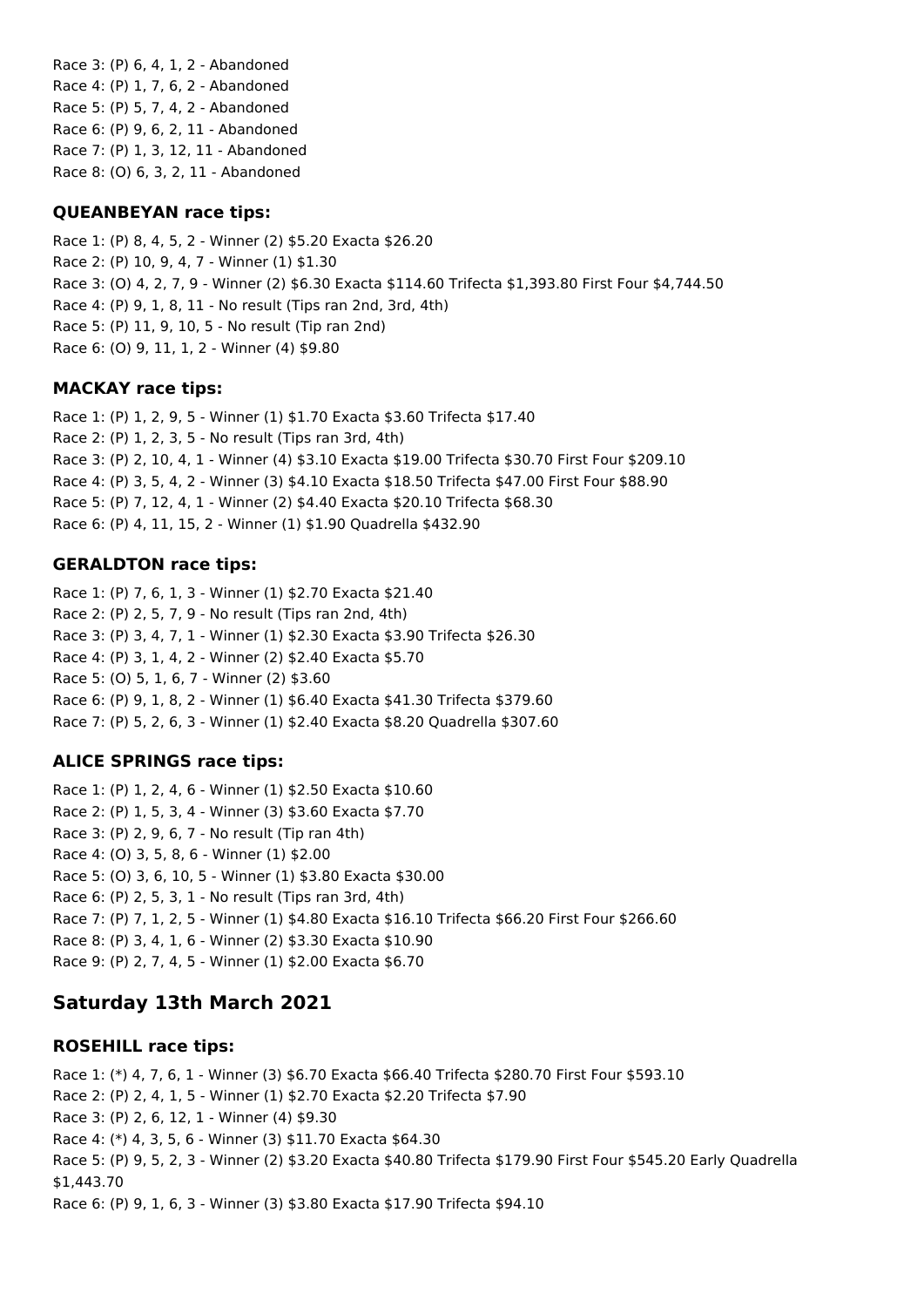Race 7: (O) 9, 14, 15, 6 - No result (Tip ran 3rd) Race 8: (P) 11, 7, 3, 6 - No result (Tips ran 3rd, 4th) Race 9: (P) 12, 1, 6, 8 - Winner (2) \$3.80 Exacta \$13.90 Trifecta \$63.10

## **MOONEE VALLEY race tips:**

Race 1: (P) 7, 1, 5, 2 - Winner (3) \$3.70 Exacta \$7.70 Trifecta \$20.50 Race 2: (P) 7, 8, 1, 5 - Winner (1) \$2.10 Race 3: (P) 2, 6, 1, 3 - Winner (3) \$5.00 Exacta \$28.40 Race 4: (P) 3, 1, 7, 2 - Winner (1) \$3.40 Race 5: (P) 1, 5, 9, 3 - Winner (4) \$9.60 Early Quadrella \$484.70 Race 6: (P) 14, 5, 4, 2 - No result (Tip ran 3rd) Race 7: (O) 2, 4, 7, 3 - No result (Tip ran 3rd) Race 8: (O) 11, 9, 1, 2 - No result (Tips ran 2nd, 3rd) Race 9: (P) 10, 5, 11, 4 - No result (Tips ran 3rd, 4th)

## **MORPHETTVILLE race tips:**

Race 1: (P) 1, 2, 4, 5 - Winner (1) \$2.00 Exacta \$7.30 Trifecta \$15.40 First Four \$18.80 Race 2: (\*) 1, 3, 5, 4 - Winner (4) \$12.90 Exacta \$24.00 Race 3: (P) 3, 2, 4, 1 - Winner (1) \$2.60 Exacta \$7.20 Trifecta \$20.20 Race 4: (\*) 1, 4, 2, 3 - Winner (1) \$2.20 Exacta \$9.70 Race 5: (O) 11, 7, 12, 10 - Winner (3) \$24.40 Exacta \$111.90 Early Quadrella \$1,298.00 Race 6: (P) 1, 6, 5, 4 - Winner (4) \$4.80 Race 7: (P) 6, 5, 7, 10 - Winner (1) \$3.10 Exacta \$20.60 Trifecta \$59.70 Race 8: (O) 2, 3, 1, 7 - No result (Tips ran 2nd, 3rd) Race 9: (O) 7, 2, 1, 3 - Winner (4) \$3.50

## **GOLD COAST race tips:**

Race 1: (O) 12, 14, 21, 10 - Winner (2) \$4.00 Exacta \$33.20 Race 2: (\*) 3, 8, 4, 10 - Winner (4) \$6.40 Race 3: (P) 1, 3, 2, 9 - Winner (3) \$5.40 Race 4: (P) 7, 2, 6, 5 - Winner (3) \$6.30 Race 5: (P) 1, 5, 8, 4 - No result (Tips ran 3rd, 4th) Race 6: (\*) 7, 1, 2, 8 - Winner (1) \$1.50 Race 7: (P) 9, 1, 3, 4 - Winner (4) \$3.30 Exacta \$12.10 Race 8: (P) 8, 13, 2, 1 - No result Race 9: (O) 7, 8, 4, 15 - Winner (1) \$14.80

## **ASCOT race tips:**

Race 1: (O) 1, 10, 8, 3 - No result (Tip ran 4th) Race 2: (P) 2, 4, 3, 8 - Winner (1) \$4.00 Exacta \$22.10 Race 3: (P) 3, 4, 7, 5 - Winner (1) \$2.20 Race 4: (P) 9, 8, 5, 11 - Winner (2) \$4.20 Race 5: (P) 1, 2, 3, 5 - Winner (1) \$2.50 Exacta \$10.40 Trifecta \$25.50 Early Quadrella \$147.10 Race 6: (O) 5, 7, 4, 2 - Winner (2) \$3.40 Race 7: (\*) 1, 2, 7, 6 - Winner (1) \$1.50 Race 8: (P) 4, 7, 2, 9 - Winner (1) \$2.90 Race 9: (O) 7, 2, 8, 11 - Winner (1) \$7.20 Quadrella \$143.10

## **GOSFORD race tips:**

Race 1: (P) 3, 5, 7, 6 - Winner (2) \$2.80 Exacta \$5.10 Trifecta \$12.50 First Four \$16.10 Race 2: (P) 6, 10, 5, 12 - Winner (3) \$19.90 Exacta \$20.50 Race 3: (P) 2, 6, 4, 5 - Winner (4) \$5.20 Race 4: (P) 2, 6, 9, 4 - Winner (1) \$2.40 Early Quadrella \$805.80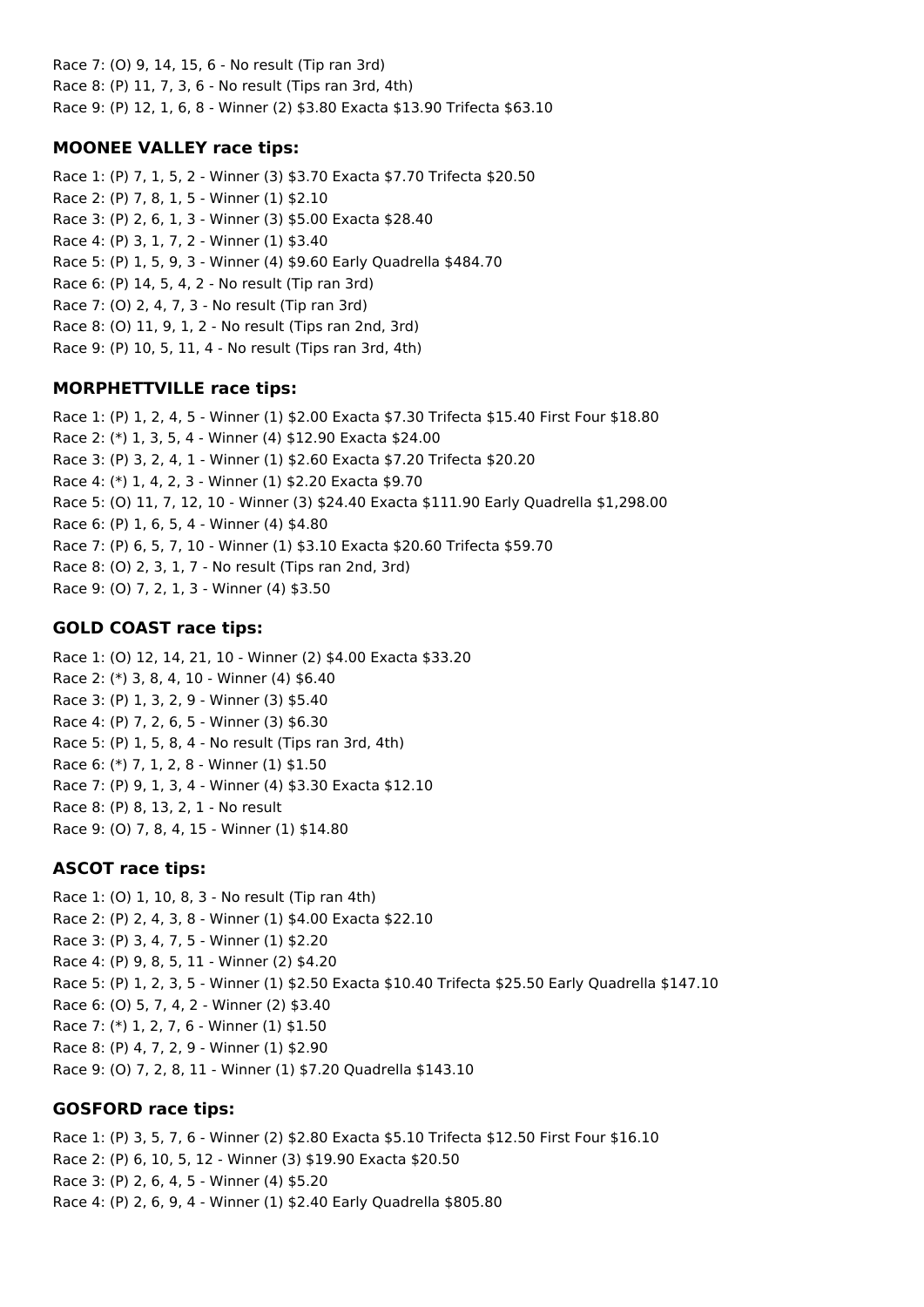Race 5: (P) 1, 8, 5, 6 - Winner (4) \$5.00 Exacta \$44.80 Trifecta \$165.90 Race 6: (P) 5, 11, 2, 7 - Winner (2) \$2.50 Exacta \$8.60 Race 7: (O) 10, 3, 12, 8 - Winner (1) \$7.10 Race 8: (O) 12, 6, 16, 5 - Winner (1) \$2.20 Quadrella \$645.40

### **COLAC race tips:**

Race 1: (P) 3, 4, 2, 1 - Winner (4) \$4.30 Exacta \$12.20 Trifecta \$39.50 First Four \$61.70 Race 2: (P) 5, 8, 2, 6 - Winner (3) \$5.80 Race 3: (O) 5, 10, 9, 8 - Winner (3) \$10.00 Race 4: (P) 3, 2, 1, 4 - Winner (4) \$4.50 Exacta \$12.00 Trifecta \$38.00 Early Quadrella \$704.80 Race 5: (P) 3, 1, 5, 4 - Winner (2) \$4.00 Exacta \$20.50 Trifecta \$62.80 Race 6: (P) 2, 4, 3, 1 - Winner (1) \$11.50 Race 7: (P) 1, 4, 8, 5 - No result (Tips ran 2nd, 3rd, 4th) Race 8: (P) 3, 1, 9, 8 - No result (Tips ran 2nd, 3rd, 4th)

### **TOOWOOMBA race tips:**

Race 1: (\*) 9, 5, 3, 1 - Winner (1) \$1.40 Race 2: (O) 15, 1, 7, 8 - No result (Tip ran 2nd) Race 3: (O) 1, 6, 8, 3 - No result (Tips ran 2nd, 3rd) Race 4: (O) 7, 5, 4, 6 - Winner (2) \$3.50 Exacta \$37.80 Race 5: (P) 5, 2, 3, 6 - Winner (3) \$7.20 Race 6: (\*) 1, 3, 2, 4 - Winner (1) \$1.60 Exacta \$2.70 Race 7: (O) 3, 10, 2, 6 - No result (Tips ran 2nd, 3rd, 4th) Race 8: (O) 11, 3, 4, 5 - Winner (4) \$4.30 Exacta \$18.80 Trifecta \$195.60

### **IPSWICH race tips:**

Race 1: (P) 1, 2, 4, 7 - Winner (2) \$3.50 Race 2: (P) 9, 2, 12, 3 - Winner (1) \$2.30 Race 3: (P) 1, 3, 7, 9 - Winner (1) \$1.60 Exacta \$9.70 Race 4: (P) 7, 4, 3, 6 - No result (Tips ran 2nd, 4th) Race 5: (O) 11, 5, 8, 13 - No result Race 6: (P) 2, 4, 7, 9 - Winner (1) \$4.80 Exacta \$16.60 Race 7: (O) 1, 4, 9, 2 - Winner (4) \$5.00 Race 8: (P) 12, 1, 4, 10 - No result (Tips ran 2nd, 4th)

### **BALLINA race tips:**

Race 1: (P) 5, 2, 3, 7 - Abandoned Race 2: (P) 1, 2, 3, 4 - Abandoned Race 3: (P) 10, 4, 2, 11 - Abandoned Race 4: (P) 6, 4, 2, 8 - Abandoned Race 5: (P) 14, 5, 3, 8 - Abandoned Race 6: (P) 1, 5, 12, 3 - Abandoned

### **GUNNEDAH race tips:**

Race 1: (P) 4, 6, 7, 9 - Winner (2) \$1.80 Exacta \$10.50 Race 2: (O) 8, 2, 7, 6 - Winner (1) \$4.80 Exacta \$31.80 Trifecta \$96.10 Race 3: (P) 11, 1, 9, 7 - Winner (3) \$9.60 Exacta \$21.30 Trifecta \$103.30 Race 4: (O) 7, 1, 6, 10 - Winner (2) \$1.90 Exacta \$6.30 Early Quadrella \$220.10 Race 5: (P) 10, 13, 2, 11 - Winner (1) \$3.00 Race 6: (O) 4, 6, 2, 9 - Winner (2) \$7.40 Quadrella \$486.70

## **ROCKHAMPTON race tips:**

Race 1: (P) 4, 1, 5, - Winner (2) \$2.20 Exacta \$6.00 Trifecta \$4.00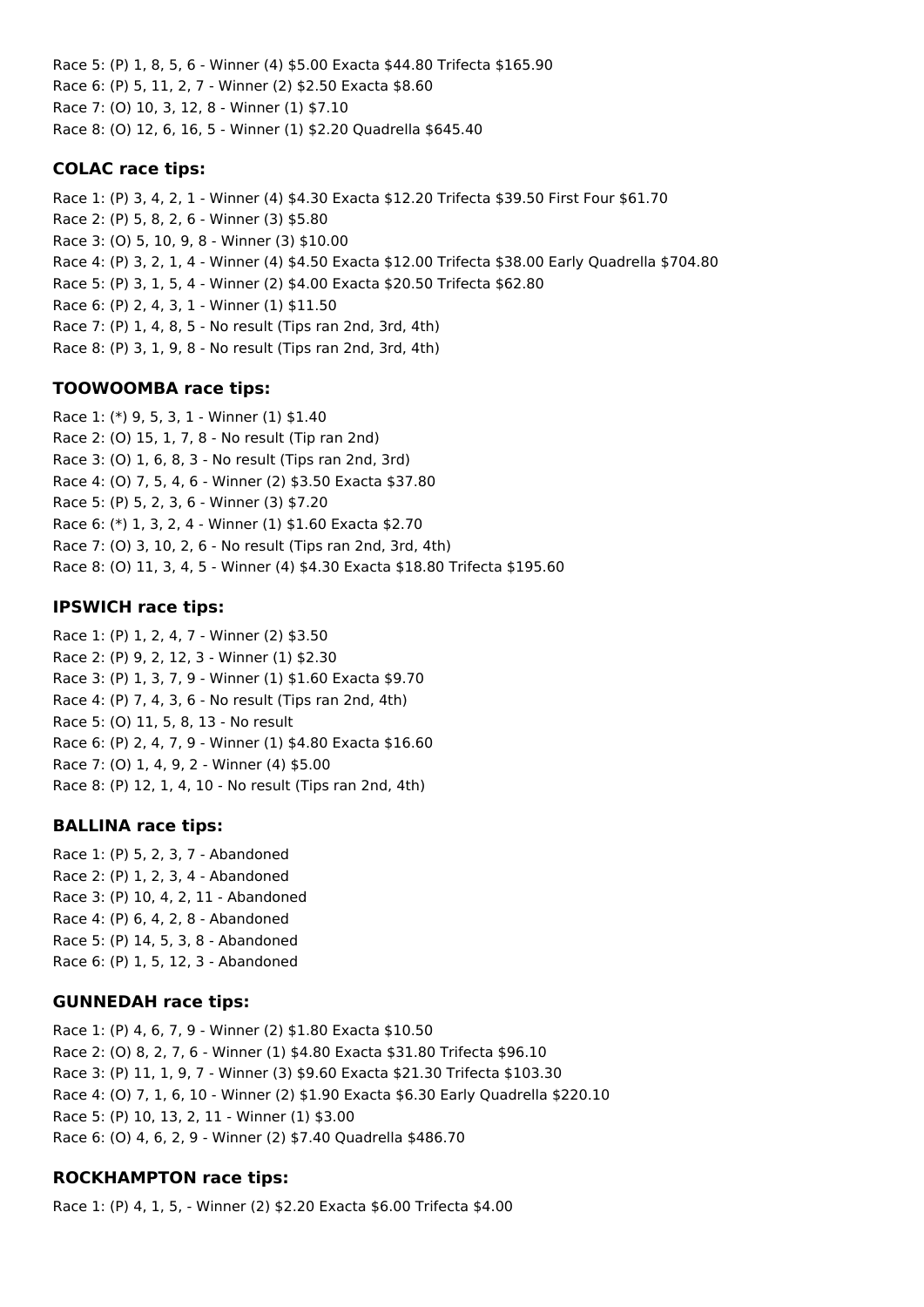Race 2: (P) 4, 6, 1, 2 - Winner (4) \$4.60 Exacta \$43.50 Trifecta \$74.80 Race 3: (P) 2, 4, 3, 1 - Winner (3) \$2.20 Exacta \$4.20 Trifecta \$16.40 First Four \$6.20 Race 4: (P) 3, 6, 5, 1 - Winner (1) \$1.90 Exacta \$8.80 Trifecta \$29.40 Early Quadrella \$57.80 Race 5: (P) 4, 7, 3, 2 - Winner (2) \$3.60 Exacta \$24.00 Trifecta \$96.40 First Four \$178.50 Race 6: (\*) 2, 3, 7, 10 - Winner (2) \$2.70 Exacta \$7.40 Trifecta \$38.70 Quadrella \$37.90

#### **DARWIN race tips:**

Race 1: (P) 1, 5, 2, 4 - Winner (4) \$6.90 Exacta \$22.70 Race 2: (P) 1, 3, 4, 2 - Winner (1) \$1.50 Exacta \$3.50 Trifecta \$6.90 First Four \$22.30 Race 3: (P) 1, 5, 2, 6 - Winner (1) \$3.40 Race 4: (P) 5, 9, 2, 7 - Winner (1) \$3.40 Race 5: (P) 1, 5, 4, 3 - Winner (3) \$4.30 Quadrella \$148.90

### **MINGENEW race tips:**

Race 1: (P) 5, 3, 2, 1 - Winner (1) \$2.10 Race 2: (P) 2, 4, 6, 5 - Winner (3) \$10.10 Exacta \$51.90 Trifecta \$186.70 Race 3: (P) 7, 3, 8, 9 - Winner (2) \$3.70 Race 4: (P) 7, 1, 4, 2 - No result (Tips ran 2nd, 3rd) Race 5: (P) 4, 8, 6, 3 - Winner (1) \$1.80 Race 6: (P) 6, 7, 5, 1 - No result (Tips ran 2nd, 4th)

## **Saturday 6th March 2021**

### **RANDWICK race tips:**

Race 1: (\*) 1, 6, 3, 2 - Winner (1) \$1.80 Race 2: (P) 1, 5, 3, 7 - Winner (3) \$9.00 Exacta \$28.50 Race 3: (O) 3, 1, 12, 5 - No result (Tip ran 2nd) Race 4: (\*) 7, 2, 3, 4 - Winner (1) \$1.90 Exacta \$3.90 Trifecta \$19.50 First Four \$38.60 Race 5: (P) 1, 8, 5, 2 - Winner (4) \$8.90 Exacta \$18.30 Race 6: (P) 6, 2, 5, 1 - No result (Tips ran 3rd, 4th) Race 7: (\*) 1, 7, 3, 5 - No result (Tip ran 2nd) Race 8: (P) 1, 8, 6, 7 - Winner (2) \$3.70 Race 9: (P) 5, 13, 7, 16 - No result (Tips ran 2nd, 3rd, 4th)

## **FLEMINGTON race tips:**

Race 1: (\*) 3, 2, 5, 1 - Winner (1) \$1.90 Exacta \$5.90 Trifecta \$21.40 Race 2: (P) 7, 5, 1, 8 - Winner (2) \$5.90 Exacta \$13.20 Race 3: (\*) 5, 1, 7, 4 - Winner (2) \$7.60 Exacta \$37.80 Race 4: (O) 2, 9, 3, 7 - Winner (3) \$5.20 Race 5: (\*) 2, 5, 3, 1 - Winner (2) \$3.60 Early Quadrella \$1,335.30 Race 6: (P) 14, 15, 5, 18 - No result Race 7: (P) 7, 2, 5, 1 - Winner (4) \$7.20 Race 8: (O) 3, 8, 17, 11 - No result (Tip ran 4th) Race 9: (\*) 1, 2, 10, 3 - No result (Tips ran 2nd, 3rd)

## **MORPHETTVILLE race tips:**

Race 1: (O) 4, 8, 7, 3 - Winner (3) \$16.30 Exacta \$249.30 Race 2: (P) 10, 2, 7, 5 - Winner (1) \$3.50 Exacta \$32.80 Trifecta \$70.10 First Four \$388.50 Race 3: (P) 2, 6, 3, 9 - Winner (3) \$4.30 Exacta \$32.90 Race 4: (P) 4, 6, 3, 8 - Winner (1) \$3.00 Race 5: (P) 4, 6, 1, 2 - Winner (3) \$9.30 Exacta \$22.30 Trifecta \$159.60 Early Quadrella \$670.10 Race 6: (P) 4, 11, 2, 3 - Winner (1) \$3.40 Exacta \$12.50 Trifecta \$37.30 Race 7: (P) 3, 9, 10, 4 - Winner (1) \$6.30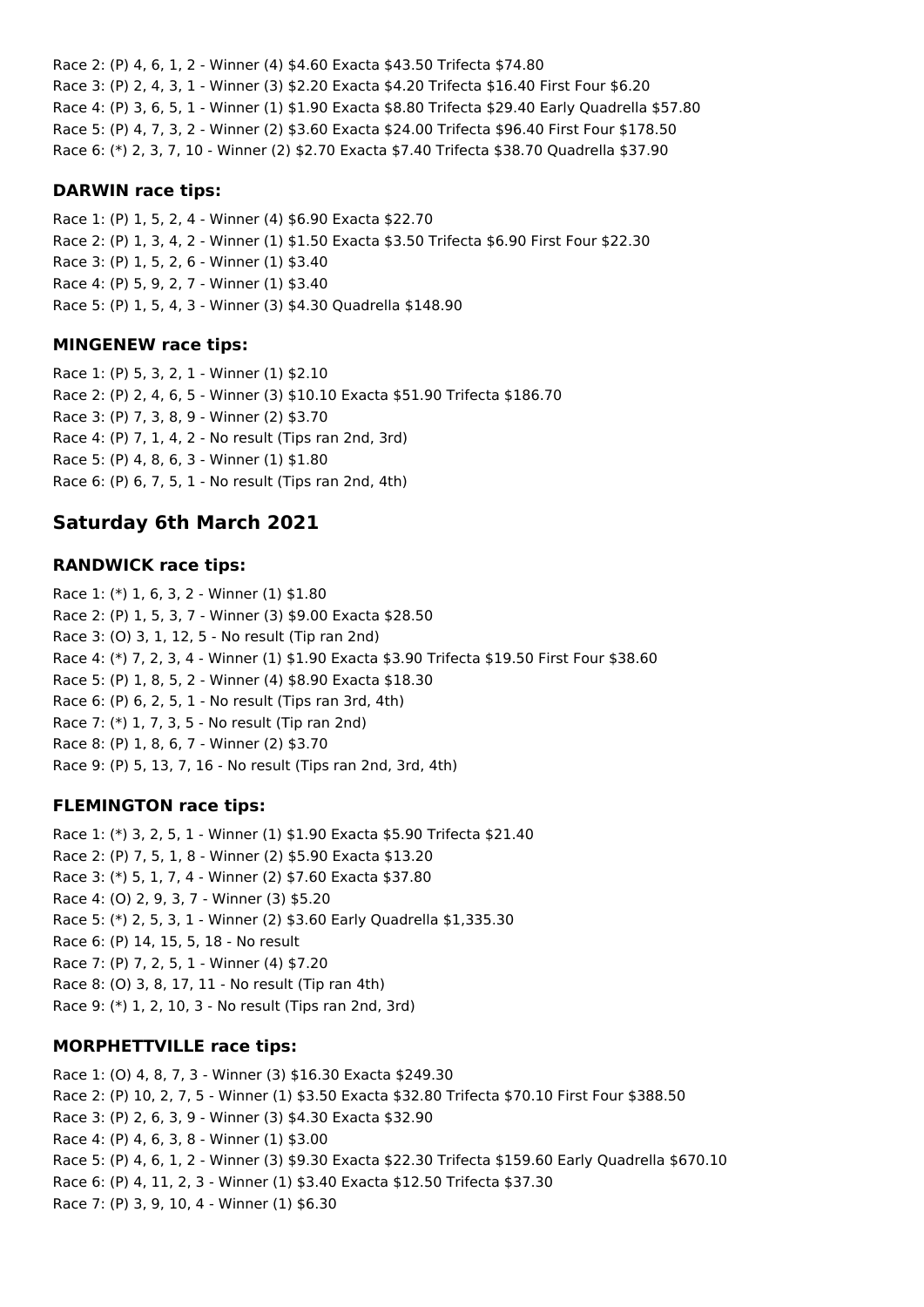Race 8: (P) 3, 2, 4, 11 - Winner (3) \$7.70 Race 9: (P) 1, 11, 7, 9 - No result (Tips ran 2nd, 3rd, 4th)

## **EAGLE FARM race tips:**

Race 1: (P) 3, 5, 8, 1 - Winner (1) \$2.70 Race 2: (P) 4, 1, 2, 5 - Winner (3) \$5.00 Exacta \$13.60 Trifecta \$71.20 First Four \$114.90 Race 3: (\*) 1, 10, 11, 5 - Winner (4) \$5.30 Race 4: (\*) 6, 1, 3, 7 - Winner (1) \$1.60 Exacta \$7.40 Race 5: (P) 6, 5, 2, 1 - No result (Tips ran 2nd, 3rd) Race 6: (P) 4, 5, 11, 2 - No result (Tips ran 2nd, 3rd) Race 7: (P) 4, 8, 5, 2 - No result (Tip ran 2nd) Race 8: (P) 6, 2, 11, 5 - Winner (1) \$2.30 Race 9: (\*) 1, 3, 5, 7 - Winner (1) \$3.10 Exacta \$12.00 Trifecta \$41.30

## **BUNBURY race tips:**

Race 1: (O) 1, 9, 2, 3 - Winner (1) \$2.90 Exacta \$57.20 Trifecta \$325.70 Race 2: (O) 1, 4, 9, 2 - Winner (1) \$2.60 Exacta \$35.60 Race 3: (P) 3, 4, 6, 1 - Winner (4) \$10.20 Race 4: (P) 5, 4, 3, 8 - No result (Tip ran 3rd) Race 5: (O) 5, 11, 3, 6 - Winner (1) \$4.60 Race 6: (P) 1, 3, 2, 5 - Winner (1) \$2.40 Exacta \$13.60 Trifecta \$17.90 Race 7: (O) 9, 7, 13, 6 - No result (Tips ran 2nd, 3rd, 4th) Race 8: (O) 4, 14, 11, 9 - No result (Tips ran 3rd, 4th) Race 9: (O) 7, 12, 1, 8 - Winner (4) \$12.10 Exacta \$32.10 Race 10: (O) 11, 9, 1, 14 - Winner (1) \$5.00

## **HAWKESBURY race tips:**

Race 1: (P) 7, 11, 2, 1 - Winner (1) \$1.60 Exacta \$26.90 Race 2: (O) 8, 3, 11, 5 - Winner (3) \$9.10 Race 3: (P) 3, 7, 9, 11 - No result (Tips ran 2nd, 4th) Race 4: (O) 8, 3, 1, 10 - Winner (2) \$4.20 Race 5: (P) 7, 3, 4, 8 - No result (Tips ran 2nd, 4th) Race 6: (P) 7, 2, 11, 5 - Winner (2) \$3.40 Exacta \$9.20 Trifecta \$96.30 Race 7: (O) 6, 5, 13, 4 - No result (Tip ran 3rd) Race 8: (O) 11, 8, 12, 4 - Winner (2) \$5.00 Exacta \$93.10

## **EDENHOPE race tips:**

Race 1: (P) 8, 1, 2, 4 - No result (Tips ran 2nd, 3rd, 4th) Race 2: (P) 7, 9, 8, 4 - Winner (2) \$2.30 Race 3: (P) 12, 8, 7, 10 - No result (Tips ran 3rd, 4th) Race 4: (P) 3, 2, 7, 1 - Winner (1) \$3.00 Exacta \$9.70 Race 5: (P) 1, 3, 5, 2 - No result (Tip ran 2nd) Race 6: (P) 4, 8, 1, 6 - Winner (3) \$2.50 Exacta \$12.40 Trifecta \$43.50 Race 7: (O) 4, 2, 8, 7 - Winner (1) \$4.50 Race 8: (O) 7, 11, 2, 8 - Winner (3) \$3.40

## **DALBY race tips:**

Race 1: (P) 6, 2, 9, 4 - Winner (2) \$6.00 Exacta \$19.30 Race 2: (P) 3, 4, 2, 1 - Winner (2) \$5.20 Exacta \$37.20 Race 3: (P) 6, 8, 1, 2 - Winner (4) \$3.30 Race 4: (P) 1, 5, 9, 8 - Winner (2) \$2.80 Early Quadrella \$340.80 Race 5: (P) 1, 11, 6, 3 - No result (Tips ran 3rd, 4th) Race 6: (O) 2, 9, 7, 6 - No result (Tips ran 2nd, 4th)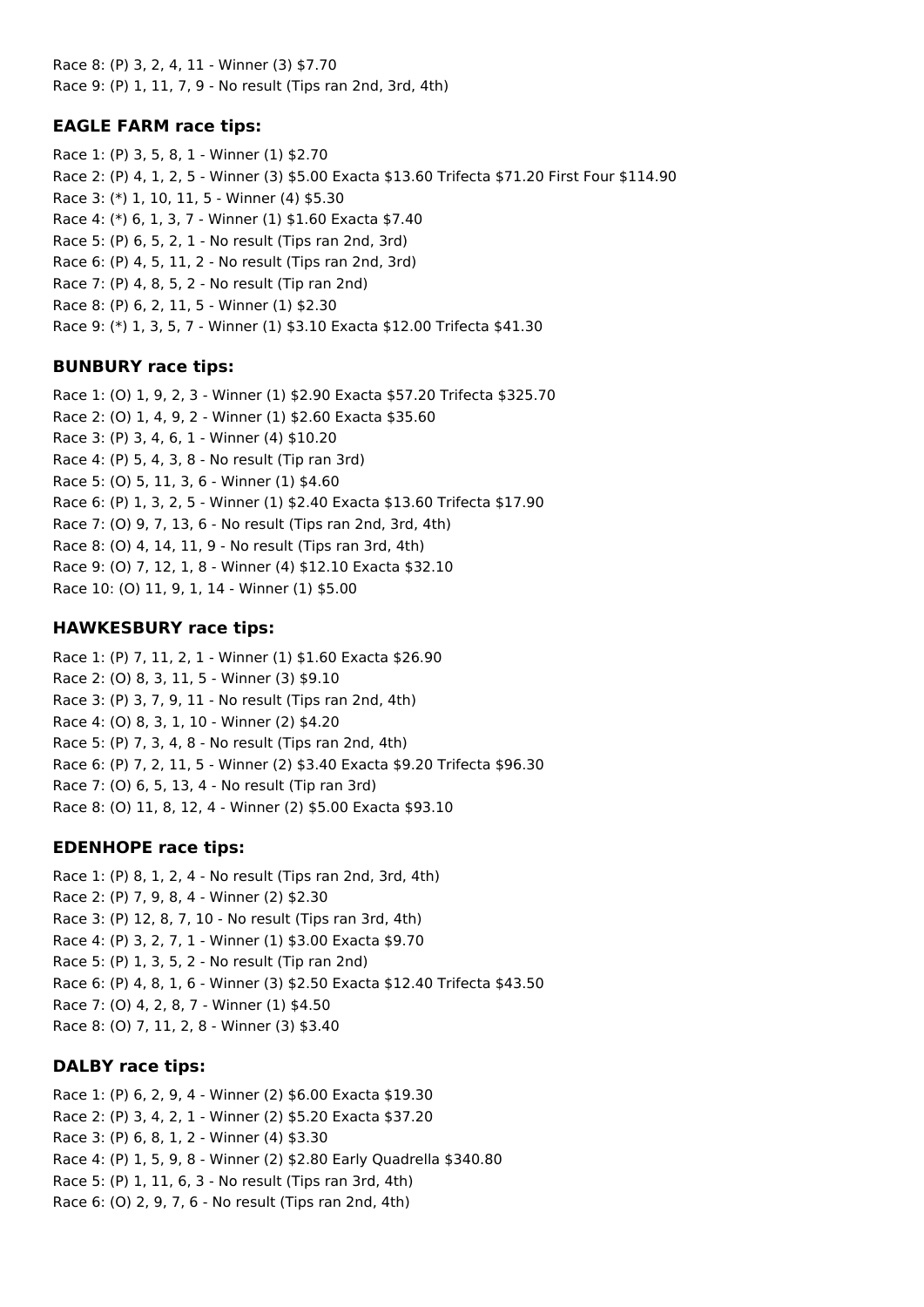## **GOLD COAST race tips:**

Race 1: (P) 11, 7, 1, 3 - Winner (2) \$2.60 Exacta \$16.30 Race 2: (O) 5, 11, 2, 12 - Winner (1) \$5.70 Race 3: (\*) 4, 2, 1, 3 - Winner (1) \$1.20 Exacta \$4.20 Trifecta \$12.50 Race 4: (O) 6, 9, 7, 4 - Winner (4) \$2.80 Race 5: (P) 5, 2, 3, 1 - Winner (4) \$4.20 Early Quadrella \$91.10 Race 6: (P) 3, 5, 2, 9 - Winner (2) \$3.50 Exacta \$8.90 Race 7: (P) 4, 2, 9, 1 - Winner (1) \$2.70 Exacta \$8.10 Trifecta \$9.10 Race 8: (P) 7, 3, 16, 17 - Winner (3) \$21.70 Race 9: (P) 3, 4, 13, 1 - No result (Tips ran 2nd, 3rd)

## **TOWONG race tips:**

Race 1: (O) 9, 11, 8, 4 - No result (Tips ran 2nd, 4th) Race 2: (P) 5, 3, 6, 2 - No result (Tip ran 2nd) Race 3: (P) 7, 6, 1, 3 - Winner (3) \$10.30 Exacta \$43.30 Trifecta \$52.50 Race 4: (P) 4, 2, 1, 3 - Winner (1) \$8.30 Exacta \$14.10 Trifecta \$40.40 First Four \$49.00 Race 5: (P) 1, 2, 5, 7 - No result (Tips ran 3rd, 4th) Race 6: (P) 3, 1, 4, 6 - Winner (1) \$6.10 Exacta \$15.10 Trifecta \$14.70 First Four \$23.00 Race 7: (O) 4, 3, 12, 7 - Winner (1) \$4.00

### **COROWA race tips:**

Race 1: (P) 8, 3, 10, 4 - Winner (3) \$9.10 Exacta \$44.30 Race 2: (\*) 3, 7, 1, 4 - No result (Tips ran 2nd, 3rd) Race 3: (O) 3, 6, 8, 10 - No result (Tips ran 2nd, 3rd, 4th) Race 4: (P) 4, 13, 1, 9 - Winner (3) \$8.50 Exacta \$13.20 Race 5: (O) 5, 1, 3, 7 - Winner (2) \$2.70 Race 6: (O) 3, 8, 7, 1 - Winner (3) \$13.70 Exacta \$28.10 Race 7: (O) 1, 5, 10, 12 - Winner (2) \$3.50 Quadrella \$982.00

### **ESPERANCE race tips:**

Race 1: (O) 5, 12, 4, 1 - No result Race 2: (O) 7, 6, 5, 8 - No result (Tips ran 2nd, 3rd, 4th) Race 3: (P) 1, 3, 4, 6 - Winner (2) \$3.40 Race 4: (O) 7, 2, 8, 1 - Winner (2) \$5.00 Exacta \$11.00 Race 5: (O) 9, 5, 6, 8 - Winner (2) \$4.50 Exacta \$28.60 Race 6: (O) 1, 6, 5, 3 - No result (Tips ran 2nd, 3rd, 4th)

### **ALICE SPRINGS race tips:**

Race 1: (P) 4, 3, 1, 6 - Winner (2) \$2.80 Exacta \$5.50 Trifecta \$17.80 Race 2: (P) 3, 2, 4, 6 - Winner (1) \$3.30 Exacta \$13.20 Race 3: (P) 1, 5, 3, 7 - Winner (1) \$1.40 Race 4: (P) 7, 2, 5, 4 - Winner (3) \$5.10 Race 5: (P) 2, 3, 6, 1 - Winner (1) \$1.80 Exacta \$4.60 Quadrella \$32.10

## **Saturday 27th February 2021**

## **RANDWICK race tips:**

Race 1: (\*) 6, 1, 8, 2 - Winner (2) \$6.20 Exacta \$17.70 Race 2: (\*) 1, 2, 6, 4 - No result (Tips ran 2nd, 3rd, 4th) Race 3: (\*) 5, 1, 3, 7 - Winner (1) \$2.50 Exacta \$10.10 Trifecta \$29.30 Race 4: (P) 10, 1, 2, 11 - No result (Tip ran 2nd) Race 5: (\*) 7, 4, 5, 9 - No result (Tips ran 2nd, 3rd)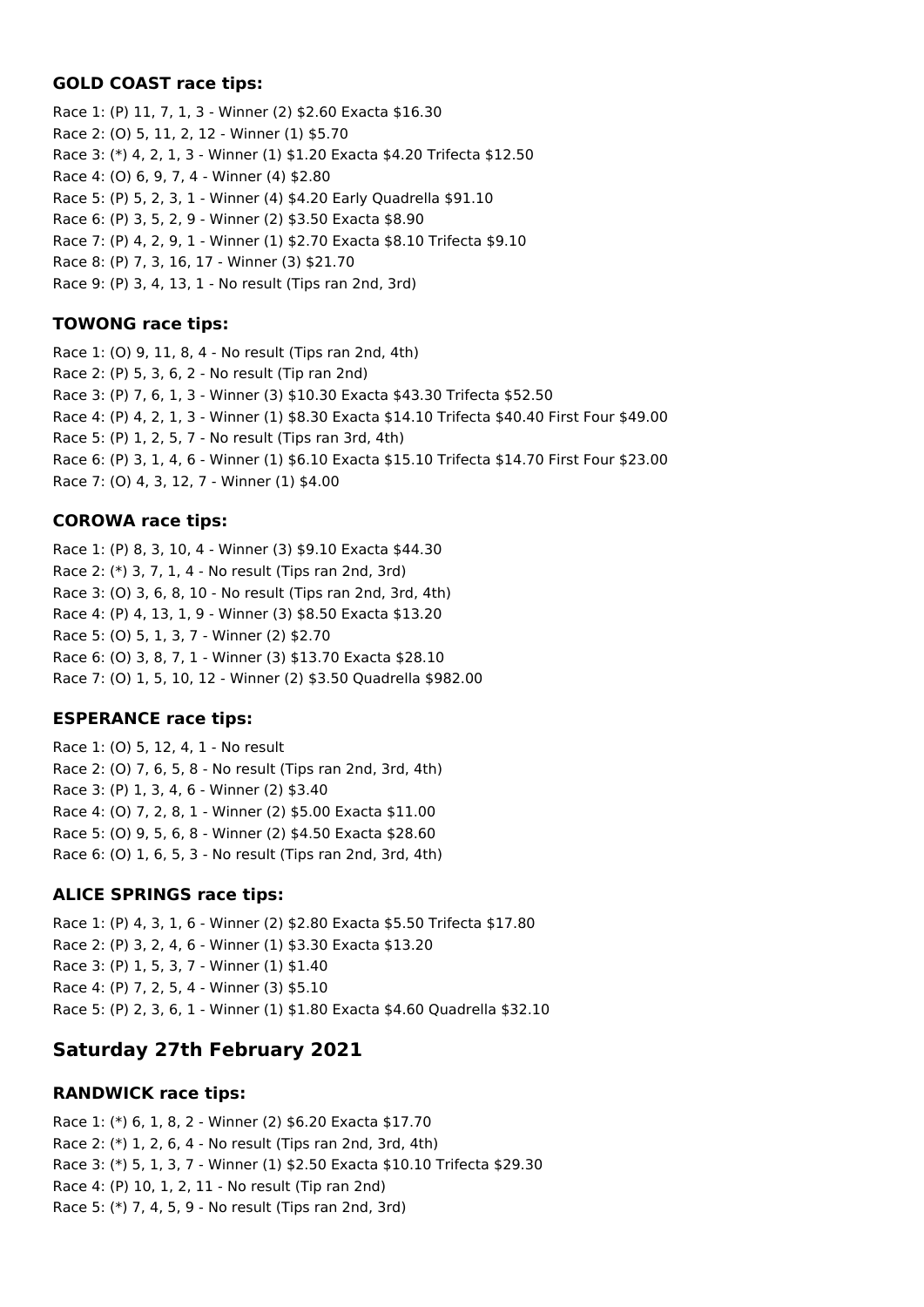Race 6: (P) 6, 7, 1, 8 - Winner (1) \$2.20 Exacta \$5.90 Race 7: (O) 3, 7, 9, 2 - No result (Tip ran 4th) Race 8: (\*) 10, 13, 12, 8 - No result (Tips ran 2nd, 3rd, 4th) Race 9: (\*) 5, 8, 1, 6 - No result (Tips ran 2nd, 3rd, 4th)

## **FLEMINGTON race tips:**

Race 1: (P) 1, 5, 6, 8 - Winner (2) \$2.40 Exacta \$6.00 Trifecta \$34.60 Race 2: (\*) 3, 5, 2, 6 - Winner (3) \$5.30 Race 3: (P) 2, 1, 6, 7 - Winner (4) \$6.30 Race 4: (P) 6, 3, 4, 7 - Winner (1) \$4.00 Race 5: (\*) 2, 8, 10, 4 - Winner (1) \$3.00 Exacta \$23.50 Early Quadrella \$878.20 Race 6: (P) 11, 5, 6, 7 - Winner (4) \$4.20 Race 7: (P) 16, 2, 1, 3 - No result (Tip ran 3rd) Race 8: (O) 13, 2, 6, 3 - No result (Tips ran 2nd, 4th) Race 9: (P) 8, 2, 11, 10 - Winner (3) \$3.90

## **MURRAY BRIDGE race tips:**

Race 1: (P) 13, 6, 11, 10 - Winner (4) \$3.40 Race 2: (\*) 3, 6, 1, 2 - Winner (4) \$4.00 Exacta \$10.30 Trifecta \$23.20 Race 3: (\*) 4, 2, 1, 6 - Winner (1) \$1.50 Exacta \$3.80 Trifecta \$10.40 Race 4: (P) 2, 1, 5, 7 - Winner (2) \$1.80 Race 5: (P) 5, 6, 8, 2 - Winner (1) \$3.80 Exacta \$33.90 Trifecta \$125.20 First Four \$446.40 Early Quadrella \$62.20 Race 6: (P) 4, 7, 5, 11 - Winner (1) \$2.80 Race 7: (O) 13, 15, 3, 2 - No result (Tip ran 2nd) Race 8: (O) 4, 7, 5, 1 - No result (Tips ran 2nd, 3rd) Race 9: (P) 8, 11, 15, 4 - No result

## **SUNSHINE COAST race tips:**

Race 1: (P) 8, 7, 5, 2 - Winner (1) \$4.90 Exacta \$11.30 Trifecta \$56.50 Race 2: (P) 6, 8, 7, 1 - Winner (3) \$3.80 Exacta \$15.10 Trifecta \$67.40 Race 3: (P) 2, 1, 6, 4 - Winner (1) \$2.10 Exacta \$2.80 Race 4: (P) 2, 15, 4, 8 - No result (Tips ran 2nd, 3rd, 4th) Race 5: (P) 1, 3, 5, 2 - Winner (3) \$5.80 Exacta \$27.00 Race 6: (O) 13, 2, 6, 5 - Winner (1) \$3.00 Race 7: (P) 7, 4, 5, 6 - Winner (3) \$3.30 Exacta \$28.90 Trifecta \$152.50 Race 8: (P) 3, 2, 13, 6 - No result (Tip ran 4th) Race 9: (O) 16, 3, 8, 14 - No result (Tips ran 2nd, 3rd)

## **ASCOT race tips:**

Race 1: (P) 2, 5, 4, 7 - Winner (2) \$4.40 Exacta \$14.90 Trifecta \$66.50 First Four \$128.60 Race 2: (P) 4, 2, 3, 5 - Winner (1) \$3.20 Exacta \$23.30 Race 3: (P) 3, 2, 7, 1 - No result (Tips ran 3rd, 4th) Race 4: (O) 2, 3, 6, 8 - No result (Tips ran 2nd, 3rd) Race 5: (P) 3, 1, 7, 5 - Winner (1) \$1.80 Exacta \$46.30 Race 6: (P) 6, 1, 9, 8 - No result (Tip ran 2nd) Race 7: (O) 1, 4, 7, 8 - Winner (2) \$22.90 Exacta \$64.20 Race 8: (O) 11, 5, 12, 3 - Winner (1) \$10.60 Race 9: (O) 9, 7, 3, 5 - Winner (3) \$9.40

## **NEWCASTLE race tips:**

Race 1: (P) 5, 10, 7, 2 - Winner (1) \$3.20 Exacta \$26.10 Race 2: (O) 1, 16, 17, 11 - No result (Tips ran 2nd, 3rd, 4th) Race 3: (P) 6, 7, 2, 5 - Winner (1) \$6.30 Exacta \$21.20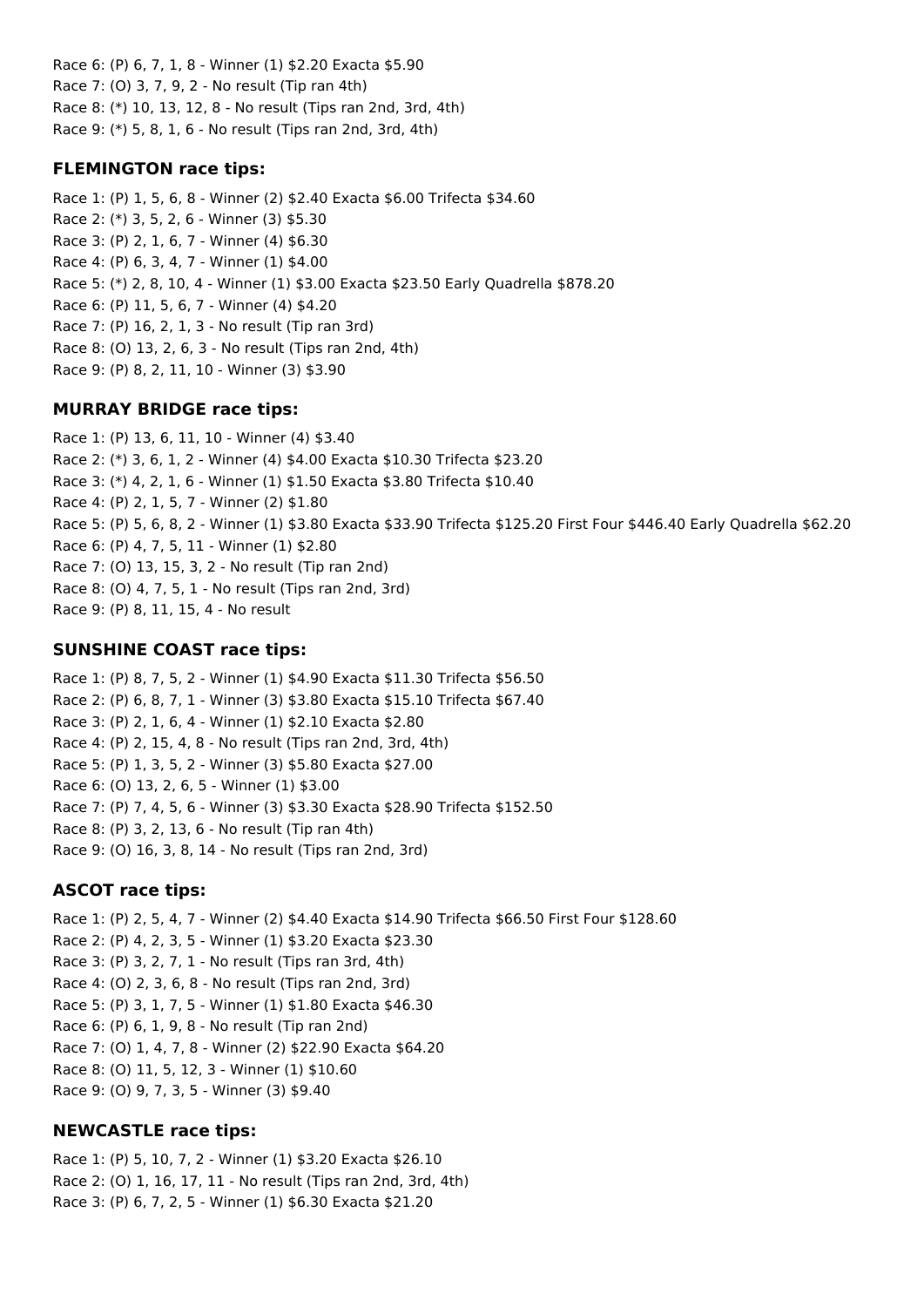Race 4: (O) 7, 1, 10, 8 - Winner (1) \$2.80 Race 5: (P) 1, 9, 10, 7 - Winner (2) \$2.30 Exacta \$12.70 Trifecta \$38.70 First Four \$127.40 Race 6: (P) 6, 9, 16, 8 - Winner (2) \$4.00 Race 7: (O) 14, 5, 4, 1 - Winner (2) \$3.00 Exacta \$34.00 Trifecta \$150.20 Race 8: (P) 2, 13, 12, 11 - Winner (3) \$7.40 Exacta \$17.60 Quadrella \$319.10

### **WANGARATTA race tips:**

Race 1: (O) 8, 3, 9, 5 - Winner (3) \$6.40 Race 2: (O) 14, 8, 11, 3 - Winner (4) \$4.30 Exacta \$16.10 Race 3: (O) 1, 8, 5, 6 - Winner (1) \$3.80 Exacta \$10.10 Race 4: (O) 2, 15, 6, 5 - No result (Tips ran 2nd, 3rd, 4th) Race 5: (O) 2, 6, 7, 4 - No result (Tips ran 3rd, 4th) Race 6: (O) 7, 5, 12, 10 - Winner (1) \$4.30 Exacta \$22.80 Race 7: (P) 2, 3, 5, 4 - Winner (1) \$3.70 Exacta \$14.90 Trifecta \$37.60 Race 8: (O) 10, 8, 9, 7 - No result (Tips ran 2nd, 3rd, 4th)

### **TOOWOOMBA race tips:**

Race 1: (O) 2, 7, 5, 1 - Winner (2) \$6.90 Race 2: (O) 1, 3, 8, 17 - No result (Tip ran 4th) Race 3: (P) 8, 6, 12, 2 - No result (Tips ran 2nd, 4th) Race 4: (P) 1, 2, 9, 5 - Winner (2) \$5.70 Exacta \$7.90 Race 5: (O) 7, 8, 3, 10 - Winner (3) \$3.50 Race 6: (P) 1, 2, 7, 8 - No result (Tips ran 2nd, 3rd, 4th) Race 7: (O) 8, 2, 7, 3 - No result (Tip ran 4th)

### **GOLD COAST race tips:**

Race 1: (P) 1, 2, 4, 5 - Winner (1) \$1.60 Race 2: (P) 6, 5, 4, 2 - Winner (1) \$2.70 Race 3: (P) 3, 2, 4, 5 - Winner (3) \$4.10 Exacta \$15.50 Trifecta \$50.20 First Four \$72.90 Race 4: (P) 5, 6, 4, 3 - Winner (4) \$3.50 Exacta \$8.70 Race 5: (P) 1, 3, 6, 4 - Winner (2) \$4.80 Exacta \$40.40 Early Quadrella \$332.00 Race 6: (P) 1, 3, 6, 5 - Winner (1) \$3.60 Exacta \$9.80 Trifecta \$48.80 Race 7: (P) 3, 8, 10, 1 - Winner (2) \$3.00 Exacta \$8.70 Race 8: (P) 3, 5, 1, 2 - Winner (4) \$7.70 Race 9: (O) 2, 12, 5, 1 - No result (Tips ran 2nd, 3rd, 4th)

### **ALICE SPRINGS race tips:**

Race 1: (P) 3, 6, 7, 5 - Winner (2) \$11.70 Race 2: (P) 4, 3, 7, 8 - No result (Tip ran 2nd) Race 3: (P) 3, 4, 2, 1 - Winner (3) \$5.60 Exacta \$18.50 Race 4: (P) 5, 1, 7, 2 - Winner (2) \$2.50 Exacta \$26.60 Race 5: (P) 2, 3, 6, 4 - Winner (3) \$35.80 Exacta \$169.30 Trifecta \$3,268.20

### **MUSWELLBROOK race tips:**

Race 1: (P) 7, 3, 6, 1 - Winner (3) \$6.70 Exacta \$11.90 Race 2: (P) 6, 7, 3, 8 - Winner (4) \$10.80 Exacta \$37.50 Trifecta \$157.90 First Four \$319.00 Race 3: (O) 2, 4, 7, 8 - Winner (4) \$13.70 Race 4: (P) 4, 5, 6, 2 - Winner (4) \$3.30 Exacta \$14.80 Trifecta \$61.00 First Four \$182.10 Early Quadrella \$0.00 Race 5: (P) 5, 7, 1, 3 - Winner (1) \$2.40 Exacta \$9.30 Trifecta \$44.80 First Four \$77.00 Race 6: (P) 3, 1, 5, 6 - Winner (2) \$5.10 Exacta \$10.70 Trifecta \$53.60 Quadrella \$1,882.50

### **ROCKHAMPTON race tips:**

Race 1: (P) 6, 3, 1, 2 - Winner (4) \$5.80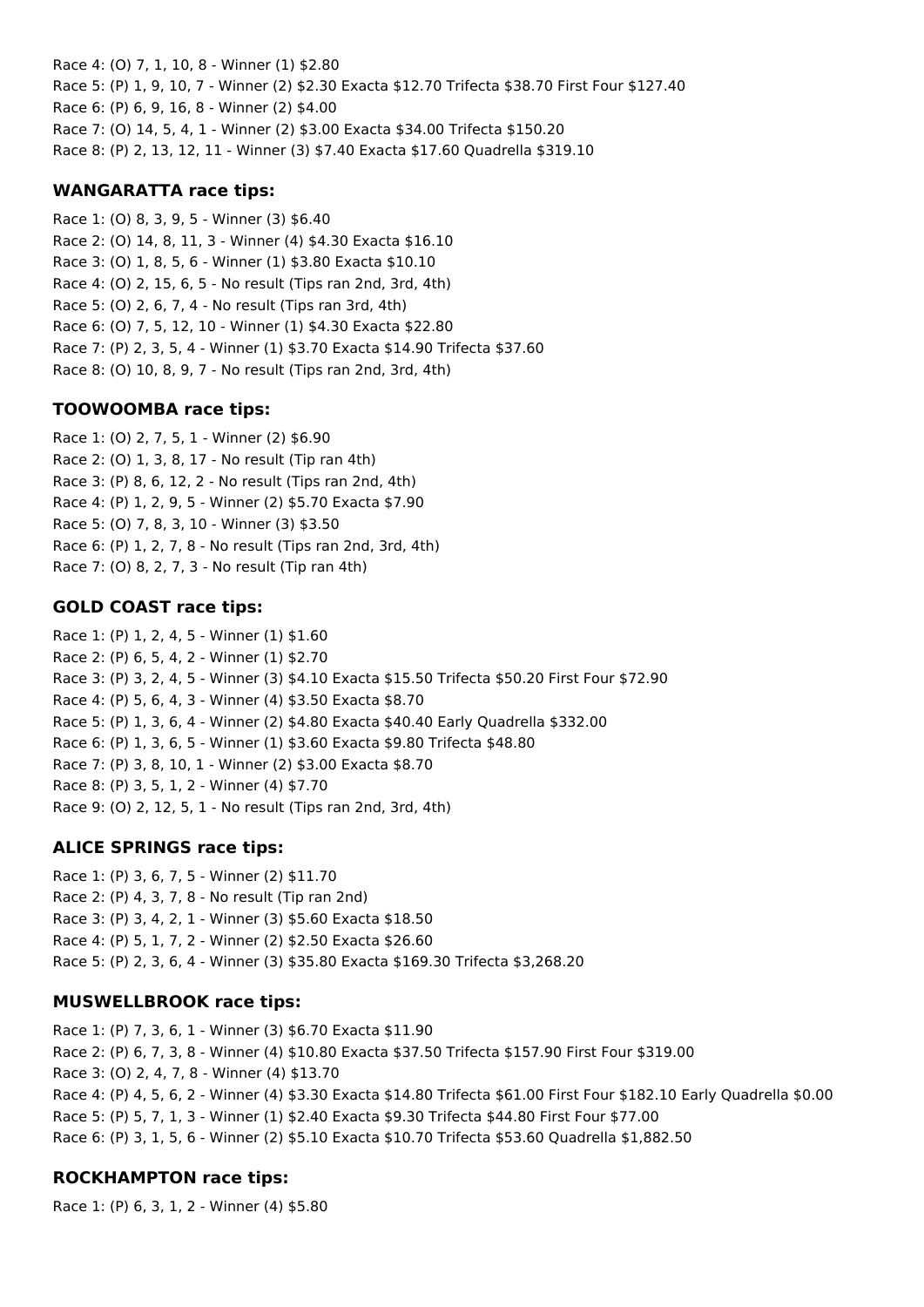Race 2: (P) 3, 5, 1, 4 - Winner (1) \$1.70 Race 3: (P) 4, 7, 6, 1 - No result (Tips ran 2nd, 3rd) Race 4: (P) 10, 9, 11, 8 - No result (Tip ran 3rd) Race 5: (P) 6, 5, 1, 7 - Winner (4) \$4.30 Exacta \$14.00 Trifecta \$39.50 First Four \$63.30 Race 6: (P) 3, 8, 4, 5 - Winner (2) \$3.00 Exacta \$25.00 Trifecta \$60.00

# **Saturday 20th February 2021**

## **ROSEHILL race tips:**

Race 1: (\*) 11, 13, 5, 12 - Winner (2) \$3.50 Race 2: (O) 7, 15, 3, 9 - Winner (4) \$6.10 Exacta \$42.80 Race 3: (P) 6, 3, 8, 1 - Winner (3) \$6.50 Exacta \$15.60 Race 4: (P) 1, 4, 3, 2 - Winner (3) \$7.30 Exacta \$27.90 Race 5: (P) 5, 1, 4, 8 - Winner (1) \$3.50 Early Quadrella \$1,220.60 Race 6: (\*) 11, 9, 5, 1 - Winner (1) \$2.20 Race 7: (\*) 4, 1, 3, 7 - Winner (2) \$4.50 Exacta \$20.20 Race 8: (P) 12, 7, 4, 1 - Winner (1) \$3.10 Race 9: (\*) 4, 16, 5, 2 - Winner (4) \$9.40 Quadrella \$334.60

## **CAULFIELD race tips:**

Race 1: (\*) 4, 3, 9, 6 - Winner (1) \$2.40 Race 2: (P) 5, 7, 3, 2 - Winner (2) \$2.70 Exacta \$4.90 Trifecta \$17.80 First Four \$32.20 Race 3: (P) 3, 5, 1, 4 - Winner (3) \$5.20 Exacta \$23.10 Race 4: (P) 1, 7, 3, 2 - Winner (3) \$4.00 Exacta \$10.70 Trifecta \$37.90 Race 5: (P) 11, 3, 1, 10 - Winner (4) \$7.60 Exacta \$32.50 Trifecta \$97.60 Early Quadrella \$1,193.00 Race 6: (\*) 1, 7, 6, 8 - Winner (2) \$3.30 Exacta \$17.20 Race 7: (O) 1, 13, 5, 8 - No result (Tip ran 3rd) Race 8: (O) 7, 1, 6, 2 - Winner (1) \$4.40 Race 9: (P) 3, 9, 12, 8 - Winner (3) \$4.90 Exacta \$17.70 Trifecta \$82.70

## **MORPHETTVILLE race tips:**

Race 1: (P) 6, 2, 1, 3 - Winner (1) \$2.50 Exacta \$3.90 Race 2: (P) 6, 4, 2, 5 - Winner (4) \$4.10 Race 3: (P) 2, 7, 3, 5 - Winner (2) \$2.30 Race 4: (\*) 3, 4, 5, 2 - Winner (1) \$3.80 Race 5: (O) 2, 5, 11, 8 - Winner (1) \$2.90 Early Quadrella \$175.30 Race 6: (O) 11, 1, 5, 4 - Winner (2) \$6.50 Exacta \$38.30 Trifecta \$95.50 First Four \$582.50 Race 7: (O) 3, 2, 11, 12 - No result (Tips ran 2nd, 4th) Race 8: (\*) 12, 3, 10, 4 - Winner (1) \$1.70 Exacta \$2.70 Race 9: (O) 5, 1, 3, 6 - Winner (1) \$3.20

## **EAGLE FARM race tips:**

Race 1: (P) 7, 1, 3, 8 - Winner (1) \$3.80 Exacta \$15.40 Trifecta \$22.70 Race 2: (P) 4, 2, 1, 5 - No result (Tips ran 2nd, 3rd, 4th) Race 3: (P) 5, 3, 4, 1 - No result (Tips ran 2nd, 4th) Race 4: (\*) 8, 4, 9, 1 - No result (Tips ran 2nd, 4th) Race 5: (P) 3, 1, 2, 4 - Winner (4) \$7.30 Exacta \$28.00 Trifecta \$105.90 Race 6: (P) 6, 3, 7, 5 - Winner (1) \$2.20 Exacta \$8.80 Trifecta \$54.20 Race 7: (O) 1, 3, 8, 6 - Winner (2) \$3.30 Exacta \$9.10 Race 8: (O) 5, 10, 6, 1 - Winner (2) \$4.70 Race 9: (P) 10, 1, 7, 4 - Winner (3) \$18.40 Quadrella \$1,332.90

## **ASCOT race tips:**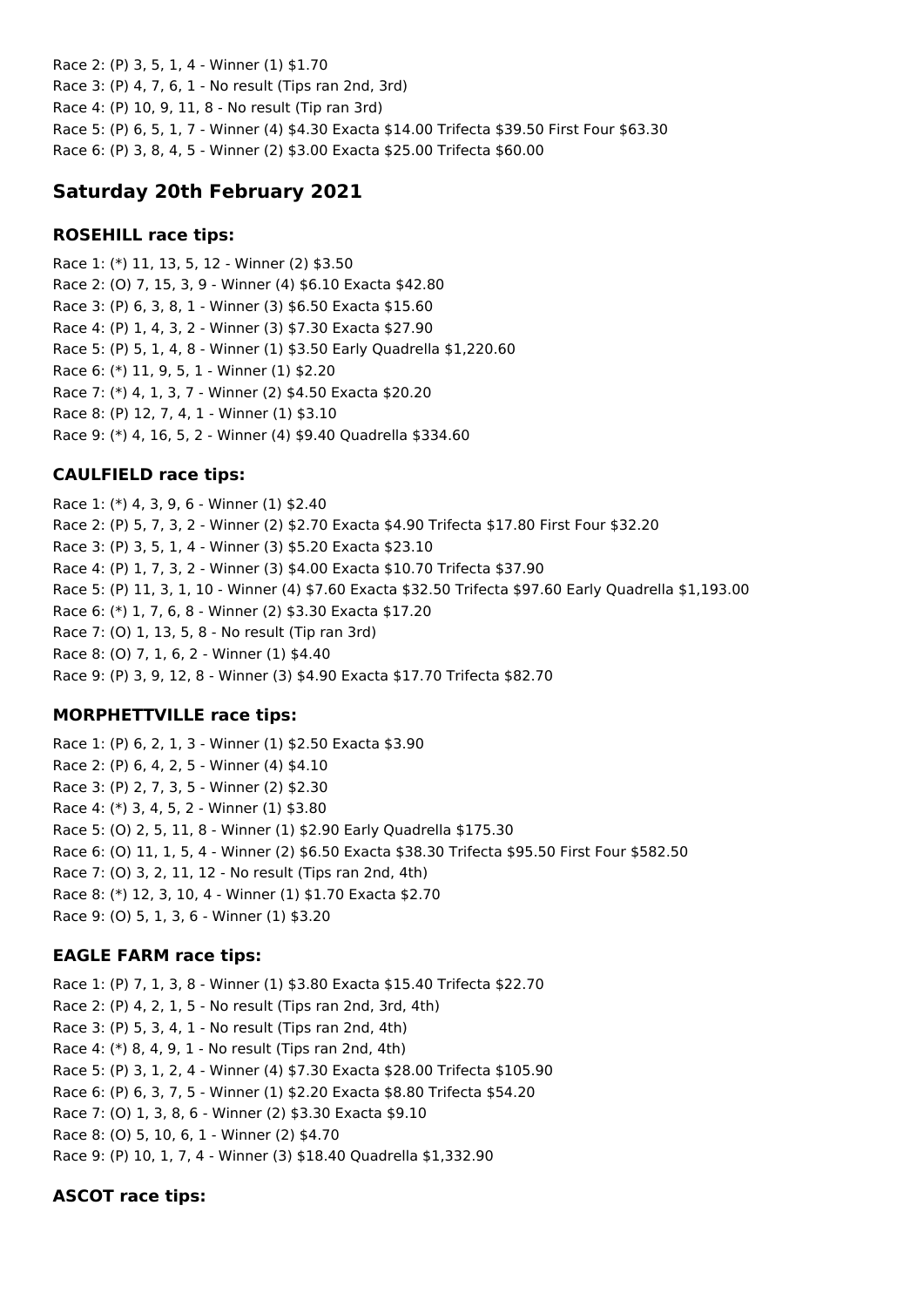Race 1: (O) 11, 12, 1, 7 - Winner (3) \$7.30 Exacta \$22.50 Race 2: (P) 1, 3, 5, 7 - Winner (4) \$2.60 Exacta \$14.00 Race 3: (O) 9, 4, 1, 10 - Winner (2) \$3.40 Exacta \$14.60 Race 4: (O) 4, 12, 1, 6 - Winner (1) \$1.70 Race 5: (O) 4, 7, 2, 3 - No result (Tips ran 3rd, 4th) Race 6: (O) 6, 4, 3, 8 - No result (Tips ran 2nd, 4th) Race 7: (O) 2, 1, 10, 8 - Winner (3) \$15.70 Race 8: (O) 16, 3, 7, 8 - No result (Tip ran 2nd) Race 9: (O) 9, 7, 5, 6 - Winner (1) \$7.50

#### **WAGGA race tips:**

Race 1: (P) 2, 1, 4, 5 - Winner (4) \$9.40 Exacta \$66.80 Trifecta \$155.70 First Four \$573.40 Race 2: (O) 1, 6, 10, 7 - Winner (3) \$15.80 Exacta \$80.30 Trifecta \$339.70 Race 3: (O) 3, 9, 14, 2 - Winner (1) \$3.40 Exacta \$9.50 Race 4: (O) 2, 9, 11, 10 - Winner (3) \$2.70 Exacta \$34.80 Early Quadrella \$3,174.50 Race 5: (P) 6, 9, 10, 8 - Winner (1) \$1.80 Race 6: (O) 1, 7, 17, 13 - No result (Tips ran 2nd, 3rd, 4th) Race 7: (O) 8, 14, 4, 11 - Winner (2) \$7.10 Exacta \$43.20 Trifecta \$209.70 Race 8: (O) 4, 6, 2, 5 - Winner (1) \$5.40

## **YARRA VALLEY race tips:**

Race 1: (P) 3, 7, 8, 6 - Winner (1) \$3.30 Exacta \$9.10 Trifecta \$47.00 Race 2: (P) 11, 4, 8, 2 - No result (Tips ran 2nd, 3rd, 4th) Race 3: (P) 4, 3, 5, 1 - Winner (2) \$8.50 Exacta \$27.40 Race 4: (P) 1, 7, 10, 5 - No result (Tip ran 4th) Race 5: (P) 1, 2, 3, 4 - No result (Tip ran 3rd) Race 6: (O) 1, 9, 3, 11 - No result (Tip ran 2nd) Race 7: (P) 8, 5, 7, 2 - Winner (3) \$5.30 Exacta \$26.80 Trifecta \$95.70

#### **TOOWOOMBA race tips:**

Race 1: (P) 9, 11, 2, 10 - Winner (1) \$2.40 Exacta \$6.10 Race 2: (O) 3, 10, 2, 1 - No result (Tip ran 2nd) Race 3: (P) 6, 4, 2, 3 - Winner (1) \$2.50 Race 4: (P) 3, 4, 8, 1 - Winner (1) \$1.70 Race 5: (P) 8, 3, 1, 2 - Winner (2) \$1.60 Exacta \$4.80 Trifecta \$8.60 Race 6: (P) 3, 2, 4, 5 - Winner (2) \$1.60 Exacta \$1.50 Trifecta \$3.20 First Four \$4.00 Race 7: (P) 6, 1, 4, 2 - No result (Tips ran 2nd, 3rd)

#### **GOLD COAST race tips:**

Race 1: (P) 6, 1, 2, 4 - Abandoned Race 2: (P) 2, 4, 3, 1 - Abandoned Race 3: (P) 4, 1, 2, 3 - Abandoned Race 4: (O) 2, 9, 4, 8 - Abandoned Race 5: (P) 2, 4, 3, 8 - Abandoned Race 6: (P) 6, 2, 1, 5 - Abandoned Race 7: (P) 2, 1, 4, 6 - Abandoned Race 8: (P) 7, 2, 1, 5 - Abandoned

#### **ALICE SPRINGS race tips:**

Race 1: (P) 5, 6, 7, 2 - Winner (4) \$4.50 Exacta \$16.20 Trifecta \$33.70 Race 2: (P) 1, 4, 3, 8 - Winner (3) \$5.90 Race 3: (P) 1, 3, 7, 5 - No result (Tips ran 2nd, 4th) Race 4: (P) 2, 3, 5, 4 - Winner (2) \$6.40 Exacta \$14.90 Trifecta \$49.90 First Four \$124.40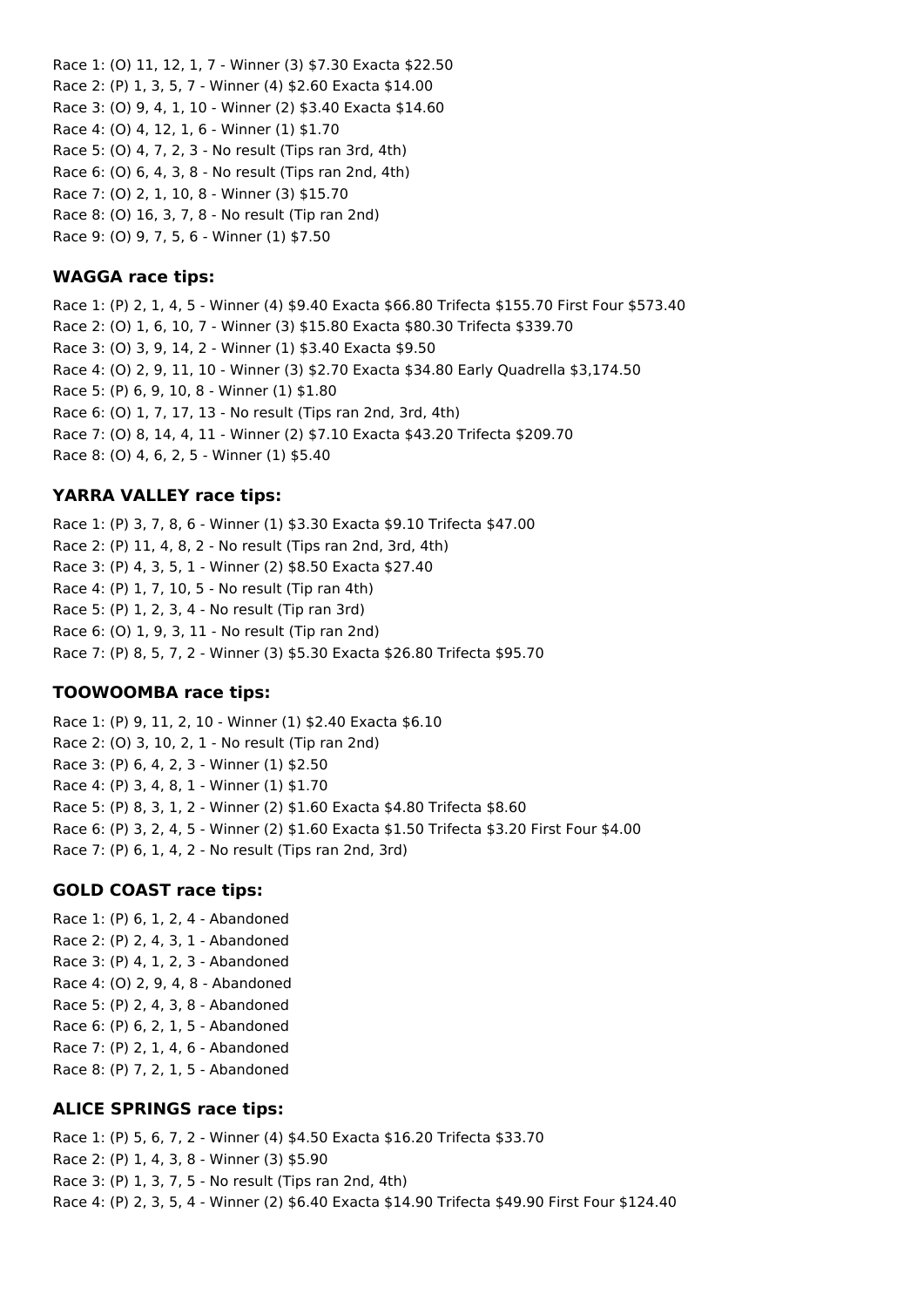Race 5: (P) 4, 3, 1, 2 - Winner (1) \$3.30 Exacta \$5.70 Trifecta \$14.70 First Four \$8.10

#### **NEWCASTLE race tips:**

Race 1: (P) 4, 1, 5, 6 - Winner (3) \$5.80 Race 2: (P) 2, 3, 10, 4 - Winner (3) \$2.80 Exacta \$7.10 Trifecta \$32.00 First Four \$47.20 Race 3: (O) 5, 3, 10, 2 - Winner (1) \$2.00 Exacta \$11.10 Trifecta \$62.30 Race 4: (P) 7, 2, 3, 5 - Winner (3) \$5.40 Early Quadrella \$354.50 Race 5: (P) 7, 13, 6, 5 - Winner (3) \$5.00 Race 6: (P) 5, 6, 2, 3 - Winner (1) \$2.90 Race 7: (P) 4, 3, 7, 6 - Winner (1) \$7.10 Race 8: (O) 8, 2, 15, 13 - Winner (4) \$25.20 Quadrella \$2,492.70

#### **ORANGE race tips:**

Race 1: (P) 2, 3, 7, 1 - Winner (1) \$2.10 Exacta \$7.00 Race 2: (P) 11, 10, 9, 2 - Winner (1) \$5.20 Race 3: (P) 9, 2, 10, 7 - Winner (1) \$2.70 Race 4: (O) 7, 10, 4, 5 - Winner (1) \$2.00 Early Quadrella \$304.40 Race 5: (O) 8, 3, 1, 2 - Winner (2) \$4.90 Exacta \$10.70 Trifecta \$45.40 Race 6: (O) 2, 5, 4, 3 - No result (Tip ran 2nd)

#### **MACKAY race tips:**

Race 1: (P) 3, 7, 1, 8 - No result (Tips ran 2nd, 3rd, 4th) Race 2: (P) 3, 1, 5, 6 - Winner (1) \$2.20 Exacta \$11.40 Trifecta \$21.50 Race 3: (O) 5, 3, 2, 4 - No result (Tips ran 2nd, 4th) Race 4: (O) 8, 1, 11, 9 - No result (Tip ran 3rd) Race 5: (O) 10, 1, 2, 4 - No result (Tips ran 2nd, 3rd) Race 6: (P) 7, 5, 8, 4 - Winner (1) \$7.90 Exacta \$40.20 Trifecta \$204.70

#### **KANGAROO ISL race tips:**

Race 1: (P) 1, 3, 9, 6 - No result (Tips ran 2nd, 4th) Race 2: (P) 7, 2, 9, 5 - Winner (2) \$1.90 Exacta \$12.30 Trifecta \$25.00 Race 3: (P) 3, 1, 10, 4 - Winner (3) \$4.30 Race 4: (P) 5, 3, 6, 8 - Winner (1) \$4.80 Race 5: (P) 8, 6, 11, 3 - No result (Tip ran 2nd) Race 6: (P) 6, 2, 1, 8 - Winner (3) \$5.00 Exacta \$27.10 Race 7: (O) 1, 6, 5, 10 - Winner (4) \$12.90 Exacta \$44.50

## **Saturday 13th February 2021**

#### **RANDWICK race tips:**

Race 1: (P) 3, 1, 7, 2 - No result (Tips ran 2nd, 4th) Race 2: (\*) 1, 12, 13, 14 - Winner (1) \$1.80 Exacta \$11.80 Race 3: (P) 4, 7, 2, 12 - Winner (2) \$4.70 Exacta \$22.60 Race 4: (\*) 6, 1, 2, 3 - Winner (1) \$1.40 Race 5: (P) 8, 5, 7, 12 - No result (Tips ran 2nd, 3rd, 4th) Race 6: (P) 4, 7, 6, 1 - Winner (2) \$2.00 Race 7: (\*) 6, 1, 4, 2 - No result (Tips ran 2nd, 3rd) Race 8: (O) 1, 3, 5, 7 - No result (Tip ran 3rd) Race 9: (P) 3, 10, 1, 2 - Winner (4) \$4.80 Exacta \$22.10 Trifecta \$75.50

## **FLEMINGTON race tips:**

Race 1: (P) 8, 1, 4, 5 - Winner (1) \$2.40 Race 2: (P) 1, 9, 2, 8 - Winner (1) \$2.90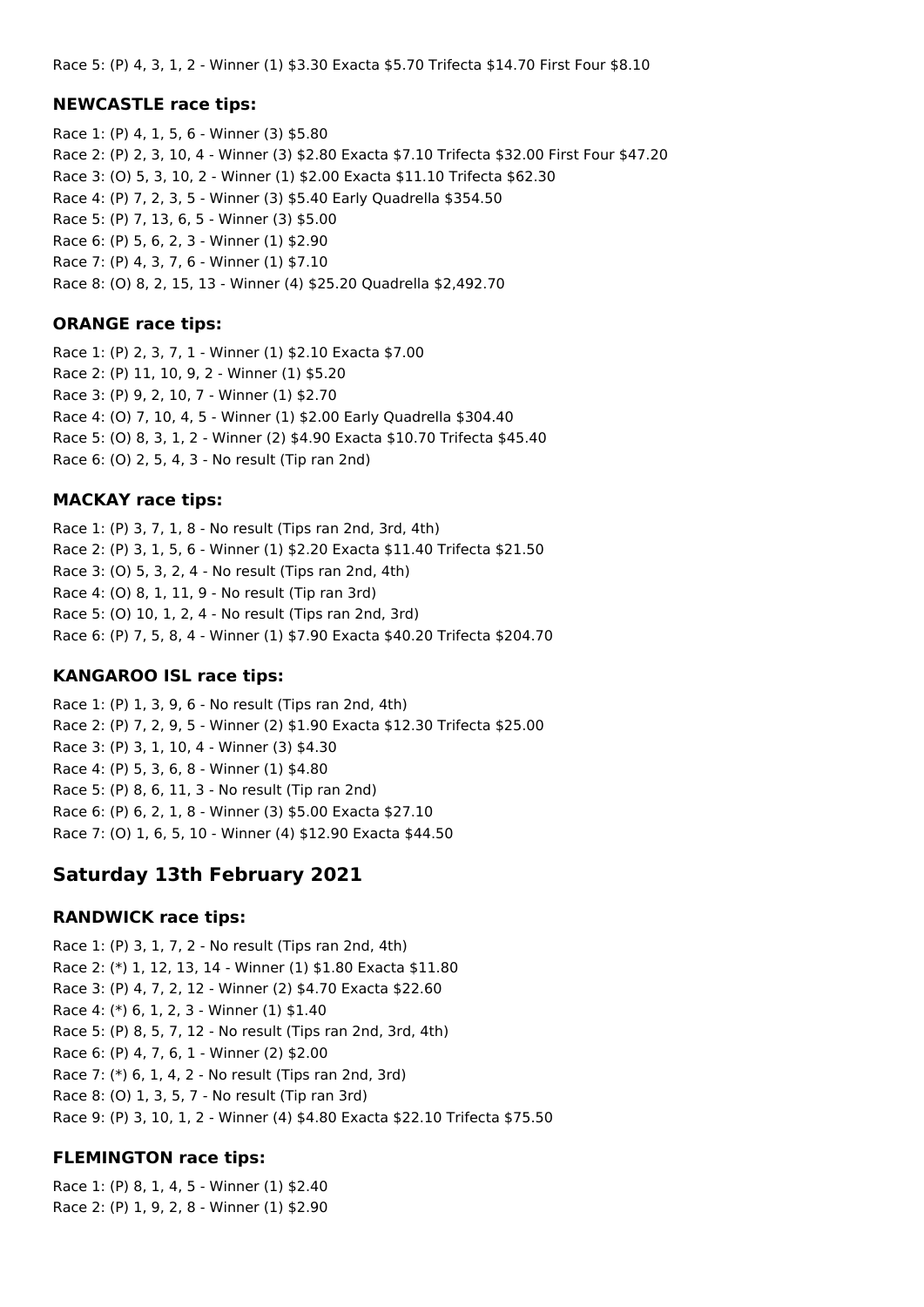Race 3: (\*) 9, 2, 7, 5 - Winner (1) \$1.80 Exacta \$4.40 Trifecta \$13.40 Race 4: (\*) 8, 5, 10, 11 - No result (Tip ran 4th) Race 5: (P) 4, 1, 3, 2 - Winner (1) \$3.20 Exacta \$6.50 Race 6: (O) 6, 10, 2, 5 - Winner (1) \$3.00 Race 7: (O) 9, 6, 1, 5 - Winner (3) \$12.50 Exacta \$65.90 Trifecta \$256.40 Race 8: (\*) 2, 1, 5, 7 - Winner (2) \$4.40 Exacta \$10.70 Race 9: (O) 7, 5, 10, 9 - Winner (4) \$12.90 Exacta \$71.00 Quadrella \$2,535.70

### **MORPHETTVILLE race tips:**

Race 1: (P) 3, 4, 5, 2 - Winner (4) \$7.60 Exacta \$46.60 Trifecta \$88.00 First Four \$167.20 Race 2: (\*) 12, 3, 6, 11 - Winner (2) \$4.70 Race 3: (P) 10, 3, 8, 4 - Winner (4) \$11.50 Exacta \$44.40 Trifecta \$144.40 First Four \$452.90 Race 4: (\*) 1, 6, 3, 2 - No result (Tips ran 2nd, 3rd, 4th) Race 5: (P) 1, 5, 7, 2 - Winner (1) \$6.50 Exacta \$31.60 Trifecta \$133.10 Race 6: (P) 1, 4, 6, 3 - No result (Tips ran 3rd, 4th) Race 7: (O) 2, 4, 9, 5 - Winner (3) \$10.70 Exacta \$61.50 Race 8: (P) 2, 3, 11, 10 - Winner (1) \$3.50 Race 9: (P) 2, 9, 7, 10 - Winner (1) \$4.80

#### **DOOMBEN race tips:**

Race 1: (P) 6, 1, 4, 11 - Winner (1) \$1.90 Exacta \$11.90 Trifecta \$40.90 Race 2: (\*) 6, 3, 1, 4 - Winner (1) \$1.10 Exacta \$1.80 Trifecta \$3.30 Race 3: (P) 7, 2, 3, 1 - Winner (4) \$9.60 Exacta \$35.70 Trifecta \$88.30 Race 4: (\*) 5, 6, 1, 2 - Winner (1) \$3.00 Race 5: (P) 3, 10, 9, 1 - Winner (2) \$4.90 Exacta \$8.70 Early Quadrella \$380.20 Race 6: (O) 4, 8, 13, 10 - Winner (3) \$11.20 Race 7: (P) 6, 4, 3, 7 - Winner (1) \$3.10 Exacta \$11.40 Race 8: (P) 8, 5, 6, 2 - Winner (3) \$4.60 Exacta \$21.10 Race 9: (\*) 7, 12, 14, 10 - Winner (1) \$1.50 Exacta \$3.80 Trifecta \$33.10 Quadrella \$482.20

#### **ASCOT race tips:**

Race 1: (P) 8, 6, 7, 1 - Winner (4) \$6.30 Exacta \$23.90 Trifecta \$138.20 Race 2: (P) 2, 6, 4, 9 - Winner (3) \$3.80 Exacta \$18.90 Trifecta \$42.30 Race 3: (O) 8, 1, 3, 11 - No result (Tips ran 2nd, 4th) Race 4: (P) 2, 5, 7, 3 - Winner (3) \$6.30 Race 5: (P) 1, 3, 7, 5 - Winner (2) \$3.70 Exacta \$9.50 Race 6: (O) 12, 6, 8, 2 - No result (Tips ran 2nd, 4th) Race 7: (P) 1, 2, 6, 5 - Winner (2) \$4.90 Race 8: (P) 3, 6, 8, 1 - Winner (3) \$5.80 Exacta \$15.50 Trifecta \$35.00 First Four \$122.50 Race 9: (O) 1, 15, 5, 6 - Winner (2) \$5.60

#### **COFFS HARBOUR race tips:**

Race 1: (O) 8, 12, 2, 1 - Winner (4) \$3.50 Race 2: (O) 8, 1, 3, 7 - No result (Tips ran 2nd, 3rd, 4th) Race 3: (P) 4, 2, 10, 6 - No result (Tips ran 2nd, 3rd) Race 4: (P) 1, 2, 3, 7 - Winner (2) \$2.40 Exacta \$4.40 Race 5: (O) 4, 7, 10, 5 - No result (Tip ran 3rd) Race 6: (P) 5, 11, 10, 4 - Winner (1) \$2.00 Exacta \$7.00 Race 7: (P) 3, 9, 6, 10 - No result (Tips ran 2nd, 4th) Race 8: (\*) 14, 2, 13, 4 - No result (Tips ran 2nd, 4th)

#### **BENDIGO race tips:**

Race 1: (P) 2, 10, 3, 4 - Winner (2) \$3.20 Exacta \$13.50 Trifecta \$33.40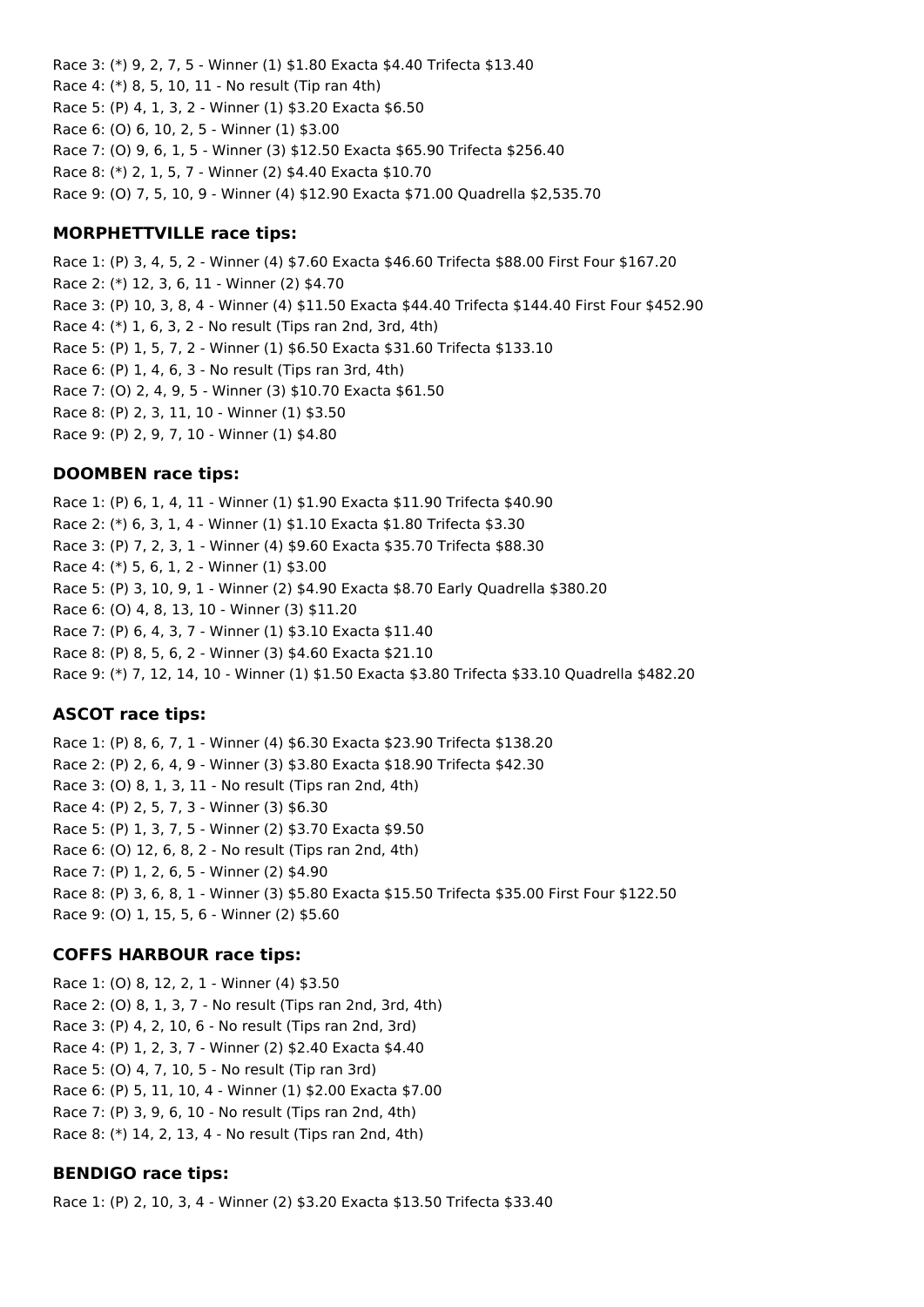Race 2: (O) 2, 5, 7, 6 - Winner (2) \$4.70 Race 3: (P) 6, 8, 9, 14 - Winner (1) \$2.20 Exacta \$19.10 Trifecta \$66.30 Race 4: (P) 7, 13, 2, 6 - Winner (3) \$8.60 Exacta \$12.40 Early Quadrella \$530.20 Race 5: (P) 6, 3, 9, 4 - Winner (4) \$8.30 Exacta \$52.20 Trifecta \$135.40 First Four \$775.30 Race 6: (P) 2, 7, 4, 6 - Winner (4) \$3.40 Exacta \$20.30 Race 7: (P) 9, 3, 7, 8 - No result (Tips ran 2nd, 3rd, 4th) Race 8: (P) 7, 5, 2, 1 - Winner (2) \$4.10 Exacta \$9.60

### **TOOWOOMBA race tips:**

Race 1: (P) 3, 1, 4, 8 - Winner (2) \$2.50 Exacta \$11.30 Trifecta \$45.60 Race 2: (O) 4, 3, 8, 11 - No result (Tip ran 2nd) Race 3: (O) 5, 11, 7, 2 - No result (Tips ran 2nd, 3rd, 4th) Race 4: (O) 4, 2, 6, 3 - Winner (1) \$2.70 Race 5: (P) 3, 7, 2, 8 - No result (Tips ran 2nd, 3rd, 4th) Race 6: (P) 5, 1, 6, 4 - No result (Tips ran 2nd, 4th)

#### **GOLD COAST race tips:**

Race 1: (P) 2, 4, 5, 1 - Winner (1) \$3.10 Exacta \$6.40 Trifecta \$8.90 Race 2: (P) 6, 5, 2, 4 - No result (Tips ran 2nd, 3rd, 4th) Race 3: (P) 10, 5, 15, 6 - Winner (2) \$1.80 Exacta \$2.50 Race 4: (P) 5, 4, 1, 10 - Winner (1) \$2.20 Exacta \$6.80 Trifecta \$25.60 Race 5: (P) 7, 2, 6, 3 - No result (Tips ran 3rd, 4th) Race 6: (P) 2, 7, 6, 9 - No result (Tips ran 2nd, 3rd) Race 7: (O) 1, 6, 12, 8 - No result (Tips ran 2nd, 4th)

#### **GOSFORD race tips:**

Race 1: (P) 2, 8, 4, 6 - No result (Tips ran 2nd, 3rd) Race 2: (O) 6, 13, 10, 5 - Winner (4) \$14.70 Exacta \$37.60 Race 3: (P) 6, 9, 10, 7 - Winner (3) \$3.40 Exacta \$6.20 Trifecta \$10.20 Race 4: (P) 3, 2, 4, 6 - Winner (1) \$3.10 Race 5: (P) 1, 5, 8, 3 - Winner (3) \$5.20 Race 6: (P) 3, 1, 2, 7 - Winner (3) \$3.00 Exacta \$11.00 Trifecta \$28.00 First Four \$63.20 Race 7: (P) 7, 6, 8, 13 - Winner (4) \$2.60 Exacta \$12.50 Trifecta \$28.30 First Four \$32.50 Race 8: (P) 3, 7, 4, 1 - Winner (1) \$6.20 Quadrella \$647.10

## **SAPPHIRE COAST race tips:**

Race 1: (P) 3, 2, 6, 4 - Winner (3) \$3.50 Race 2: (P) 2, 6, 7, 3 - Winner (4) \$2.20 Exacta \$6.90 Race 3: (P) 1, 4, 5, 3 - Winner (2) \$4.40 Exacta \$21.10 Trifecta \$43.10 Race 4: (P) 1, 7, 3, 2 - Winner (4) \$2.10 Exacta \$15.50 Trifecta \$27.70 Early Quadrella \$170.50 Race 5: (O) 3, 1, 2, 5 - No result (Tip ran 2nd) Race 6: (P) 3, 5, 9, 1 - Winner (1) \$2.20 Exacta \$5.80

#### **ROCKHAMPTON race tips:**

Race 1: (\*) 1, 8, 3, 7 - Winner (1) \$2.20 Exacta \$8.30 Race 2: (P) 6, 2, 7, 1 - Winner (1) \$2.20 Exacta \$16.00 Trifecta \$54.90 Race 3: (\*) 3, 2, 7, 6 - Winner (1) \$1.20 Exacta \$7.20 Race 4: (P) 6, 2, 4, 3 - No result (Tips ran 2nd, 3rd) Race 5: (P) 1, 10, 3, 4 - Winner (1) \$3.00 Exacta \$8.60 Race 6: (P) 9, 4, 5, 3 - Winner (2) \$3.50 Race 7: (P) 1, 4, 5, 2 - Winner (4) \$7.90 Exacta \$35.20

## **ALICE SPRINGS race tips:**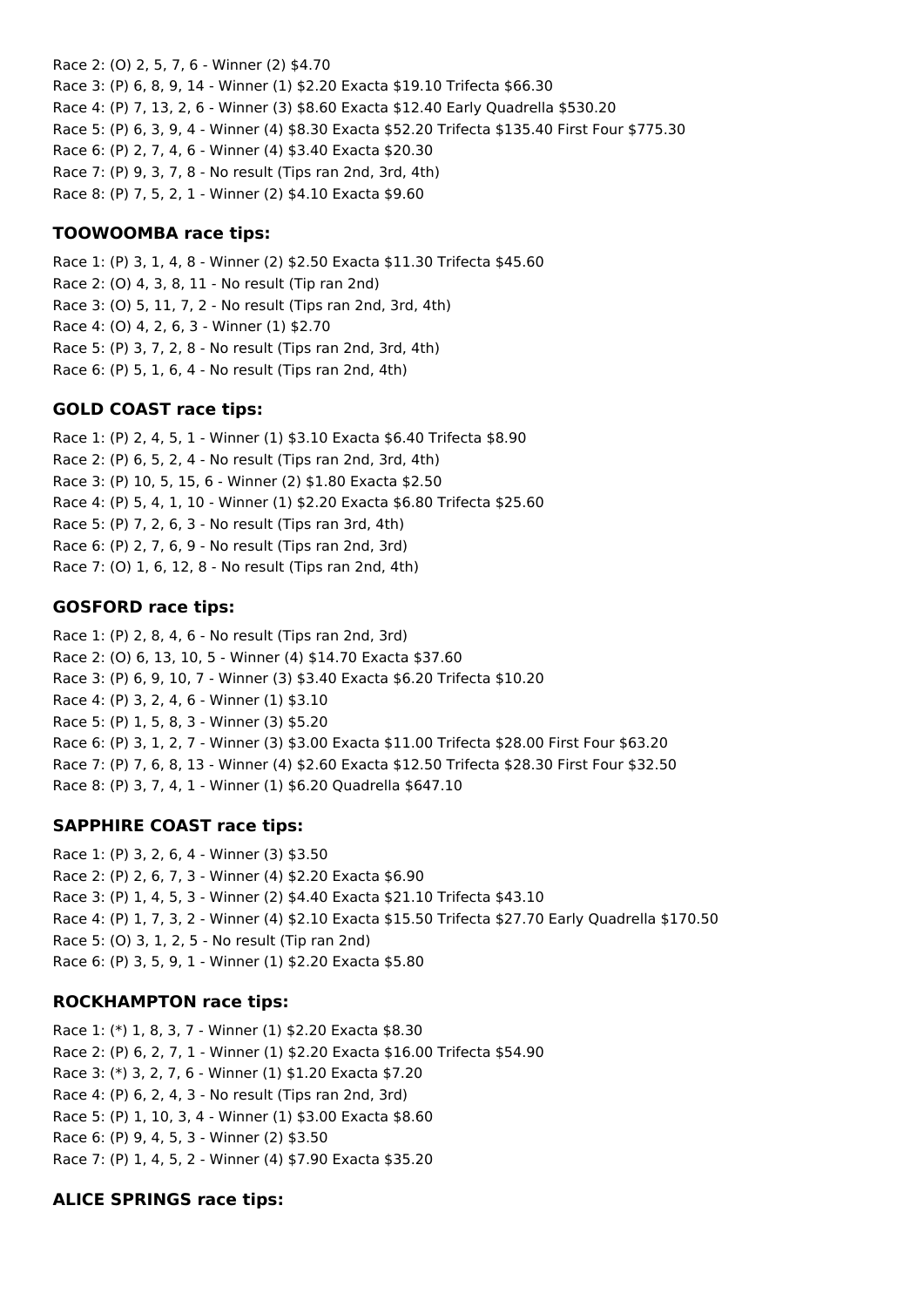Race 1: (P) 5, 2, 7, 6 - Winner (4) \$7.90 Race 2: (P) 3, 1, 5, 2 - Winner (2) \$3.30 Exacta \$11.70 Trifecta \$28.30 Race 3: (P) 5, 1, 4, 3 - Winner (4) \$3.40 Exacta \$24.60 Trifecta \$53.60 Race 4: (P) 1, 3, 2, 4 - Winner (1) \$1.40 Race 5: (P) 4, 1, 2, 7 - No result (Tips ran 3rd, 4th)

#### **ESPERANCE race tips:**

Race 1: (P) 7, 1, 2, 6 - Winner (3) \$4.20 Race 2: (O) 3, 4, 1, 6 - Winner (1) \$2.80 Exacta \$15.20 Race 3: (P) 2, 5, 3, 6 - Winner (4) \$3.00 Exacta \$18.30 Race 4: (P) 8, 3, 1, 6 - No result (Tips ran 3rd, 4th) Race 5: (P) 5, 6, 3, 8 - No result (Tips ran 3rd, 4th) Race 6: (O) 2, 3, 9, 1 - Winner (1) \$2.00 Exacta \$4.80 Race 7: (O) 4, 7, 6, 9 - No result (Tip ran 3rd) Race 8: (O) 4, 6, 5, 1 - No result (Tip ran 4th)

## **Saturday 6th February 2021**

## **RANDWICK race tips:**

Race 1: (P) 12, 1, 5, 6 - No result (Tip ran 3rd) Race 2: (\*) 1, 5, 14, 11 - Winner (3) \$23.30 Exacta \$253.20 Race 3: (\*) 6, 2, 3, 7 - Winner (1) \$1.20 Exacta \$2.70 Race 4: (\*) 8, 4, 2, 1 - Winner (1) \$1.90 Race 5: (\*) 1, 9, 11, 13 - Winner (1) \$1.70 Early Quadrella \$118.20 Race 6: (\*) 3, 1, 8, 2 - Winner (2) \$5.00 Race 7: (P) 1, 10, 3, 5 - No result (Tips ran 3rd, 4th) Race 8: (P) 8, 7, 3, 10 - No result (Tips ran 2nd, 3rd, 4th) Race 9: (O) 6, 8, 9, 10 - No result (Tips ran 2nd, 4th)

## **CAULFIELD race tips:**

Race 1: (\*) 7, 1, 9, 3 - Winner (1) \$1.60 Exacta \$5.50 Trifecta \$21.80 Race 2: (O) 5, 3, 1, 6 - Winner (1) \$2.40 Race 3: (\*) 1, 7, 2, 3 - Winner (1) \$3.00 Exacta \$14.80 Trifecta \$54.20 Race 4: (O) 2, 3, 7, 4 - No result (Tips ran 2nd, 3rd, 4th) Race 5: (P) 1, 10, 5, 4 - Winner (1) \$2.60 Race 6: (O) 6, 2, 4, 7 - Winner (1) \$3.20 Race 7: (P) 6, 1, 4, 3 - Winner (2) \$2.70 Race 8: (P) 2, 10, 6, 5 - Winner (4) \$8.40 Exacta \$49.90 Trifecta \$161.90 Race 9: (P) 1, 2, 10, 7 - No result (Tip ran 4th)

## **MORPHETTVILLE race tips:**

Race 1: (P) 4, 3, 6, 5 - Winner (1) \$3.50 Exacta \$20.80 Race 2: (P) 9, 4, 3, 7 - Winner (2) \$3.40 Exacta \$16.80 Race 3: (\*) 1, 5, 7, 3 - Winner (1) \$2.70 Exacta \$13.40 Race 4: (\*) 3, 5, 9, 6 - Winner (2) \$3.10 Race 5: (P) 4, 3, 1, 2 - Winner (2) \$2.90 Exacta \$30.00 Early Quadrella \$84.40 Race 6: (O) 6, 2, 5, 9 - Winner (4) \$13.60 Race 7: (P) 7, 6, 8, 5 - No result (Tip ran 4th) Race 8: (O) 9, 3, 7, 1 - Winner (1) \$5.00 Exacta \$23.90 Trifecta \$74.90 Race 9: (\*) 1, 10, 13, 8 - Winner (1) \$2.20

## **EAGLE FARM race tips:**

Race 1: (P) 10, 5, 8, 6 - Winner (2) \$3.50 Exacta \$10.50 Trifecta \$49.90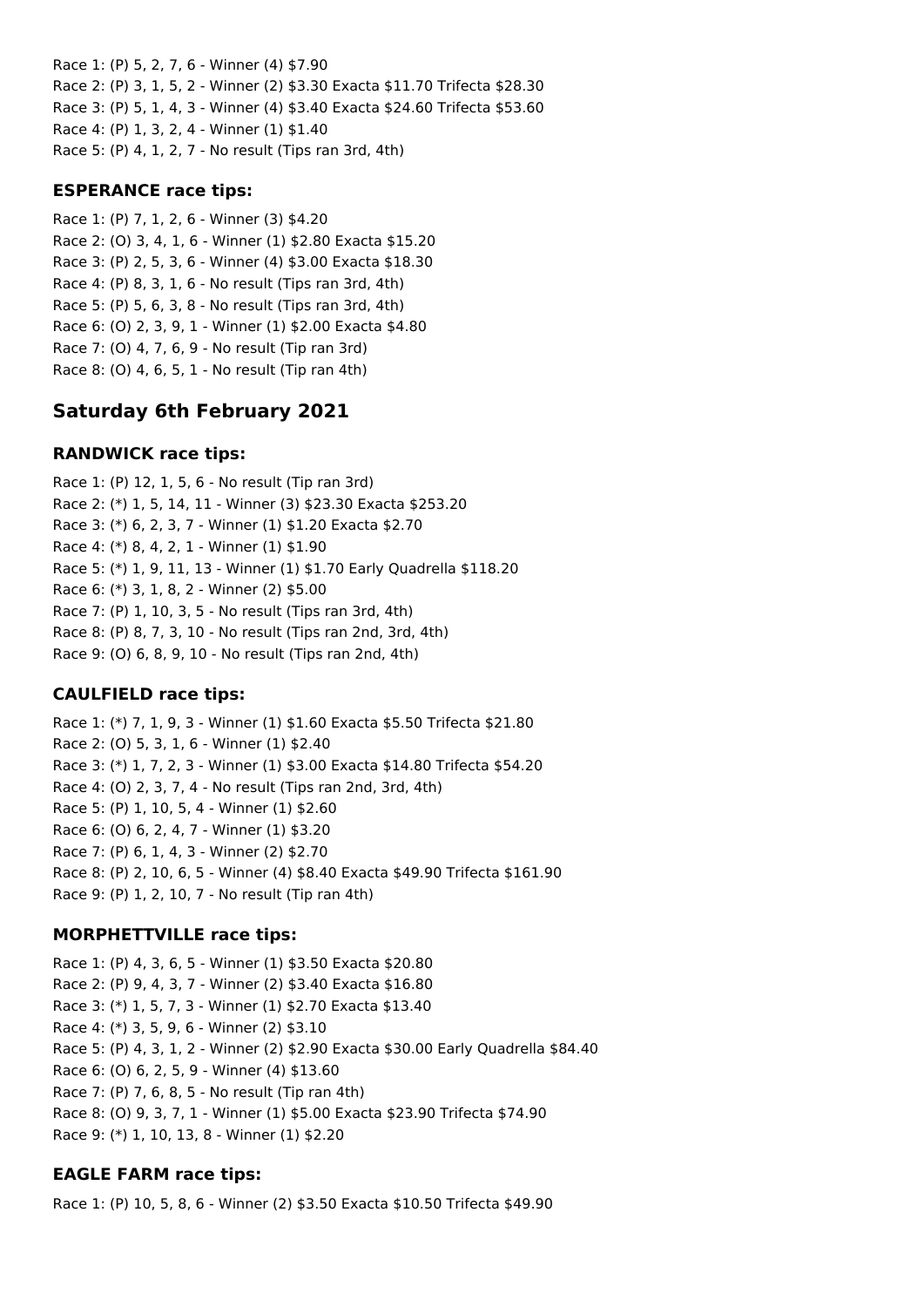Race 2: (P) 4, 2, 3, 1 - Winner (2) \$4.50 Exacta \$16.30 Trifecta \$13.20 Race 3: (P) 7, 1, 3, 5 - Winner (3) \$5.70 Exacta \$24.20 Race 4: (P) 2, 1, 3, 7 - Winner (2) \$2.00 Exacta \$3.00 Trifecta \$15.50 First Four \$22.30 Race 5: (O) 11, 7, 5, 9 - No result (Tips ran 2nd, 3rd, 4th) Race 6: (\*) 9, 1, 8, 5 - Winner (4) \$9.10 Exacta \$34.70 Race 7: (\*) 4, 5, 12, 1 - Winner (2) \$7.10 Exacta \$16.30 Trifecta \$90.90 Race 8: (O) 9, 5, 7, 15 - Winner (3) \$4.90 Race 9: (P) 3, 4, 6, 13 - No result (Tips ran 2nd, 3rd, 4th)

#### **PINJARRA race tips:**

Race 1: (P) 10, 1, 2, 6 - No result (Tip ran 4th) Race 2: (O) 2, 4, 11, 6 - No result (Tips ran 3rd, 4th) Race 3: (O) 6, 3, 1, 8 - Winner (3) \$6.30 Race 4: (O) 2, 4, 7, 8 - Winner (3) \$18.10 Exacta \$226.00 Race 5: (O) 3, 10, 15, 4 - No result (Tips ran 2nd, 4th) Race 6: (O) 10, 14, 1, 8 - No result (Tip ran 2nd) Race 7: (O) 11, 13, 5, 9 - Winner (1) \$3.80 Exacta \$16.90 Race 8: (P) 5, 7, 8, 1 - Winner (4) \$5.70 Race 9: (P) 1, 3, 6, 10 - Winner (1) \$2.20 Exacta \$9.70 Race 10: (O) 9, 12, 6, 10 - No result (Tip ran 2nd)

#### **NEWCASTLE race tips:**

Race 1: (P) 6, 1, 9, 7 - Winner (3) \$6.10 Race 2: (P) 3, 6, 4, 5 - Winner (1) \$1.30 Race 3: (P) 3, 1, 5, 7 - Winner (3) \$5.20 Race 4: (P) 1, 3, 5, 8 - No result (Tips ran 3rd, 4th) Race 5: (P) 5, 3, 6, 4 - Winner (4) \$2.70 Race 6: (P) 8, 1, 7, 4 - Winner (4) \$7.40 Race 7: (O) 2, 3, 9, 5 - No result (Tips ran 2nd, 3rd, 4th) Race 8: (P) 4, 1, 11, 8 - Abandoned

## **YARRA VALLEY race tips:**

Race 1: (P) 3, 2, 7, 1 - Winner (3) \$6.00 Exacta \$27.00 Trifecta \$163.10 First Four \$310.70 Race 2: (P) 4, 5, 2, 8 - Winner (3) \$4.50 Exacta \$21.40 Trifecta \$63.60 Race 3: (O) 10, 6, 3, 8 - No result (Tips ran 2nd, 3rd, 4th) Race 4: (P) 4, 5, 1, 10 - Winner (2) \$2.00 Exacta \$4.20 Trifecta \$31.60 First Four \$111.80 Race 5: (P) 6, 5, 7, 2 - Winner (3) \$4.60 Race 6: (O) 7, 4, 9, 10 - Winner (4) \$5.00 Race 7: (O) 6, 9, 5, 7 - No result (Tips ran 3rd, 4th) Race 8: (P) 1, 5, 9, 8 - Winner (2) \$2.70 Exacta \$18.80 Trifecta \$104.10 First Four \$315.00

#### **TOOWOOMBA race tips:**

Race 1: (O) 4, 3, 7, 2 - Winner (2) \$9.00 Race 2: (P) 1, 3, 2, 6 - No result (Tips ran 2nd, 3rd) Race 3: (P) 1, 13, 4, 2 - Winner (3) \$5.80 Race 4: (P) 8, 9, 3, 2 - No result (Tips ran 3rd, 4th) Race 5: (O) 3, 1, 5, 6 - No result (Tip ran 2nd) Race 6: (P) 2, 6, 10, 11 - No result (Tips ran 3rd, 4th) Race 7: (P) 6, 1, 5, 2 - No result (Tips ran 2nd, 4th) Race 8: (P) 4, 8, 7, 1 - Winner (4) \$2.50 Exacta \$6.10 Trifecta \$17.80

## **GOLD COAST race tips:**

Race 1: (P) 1, 8, 4, 2 - Winner (3) \$2.20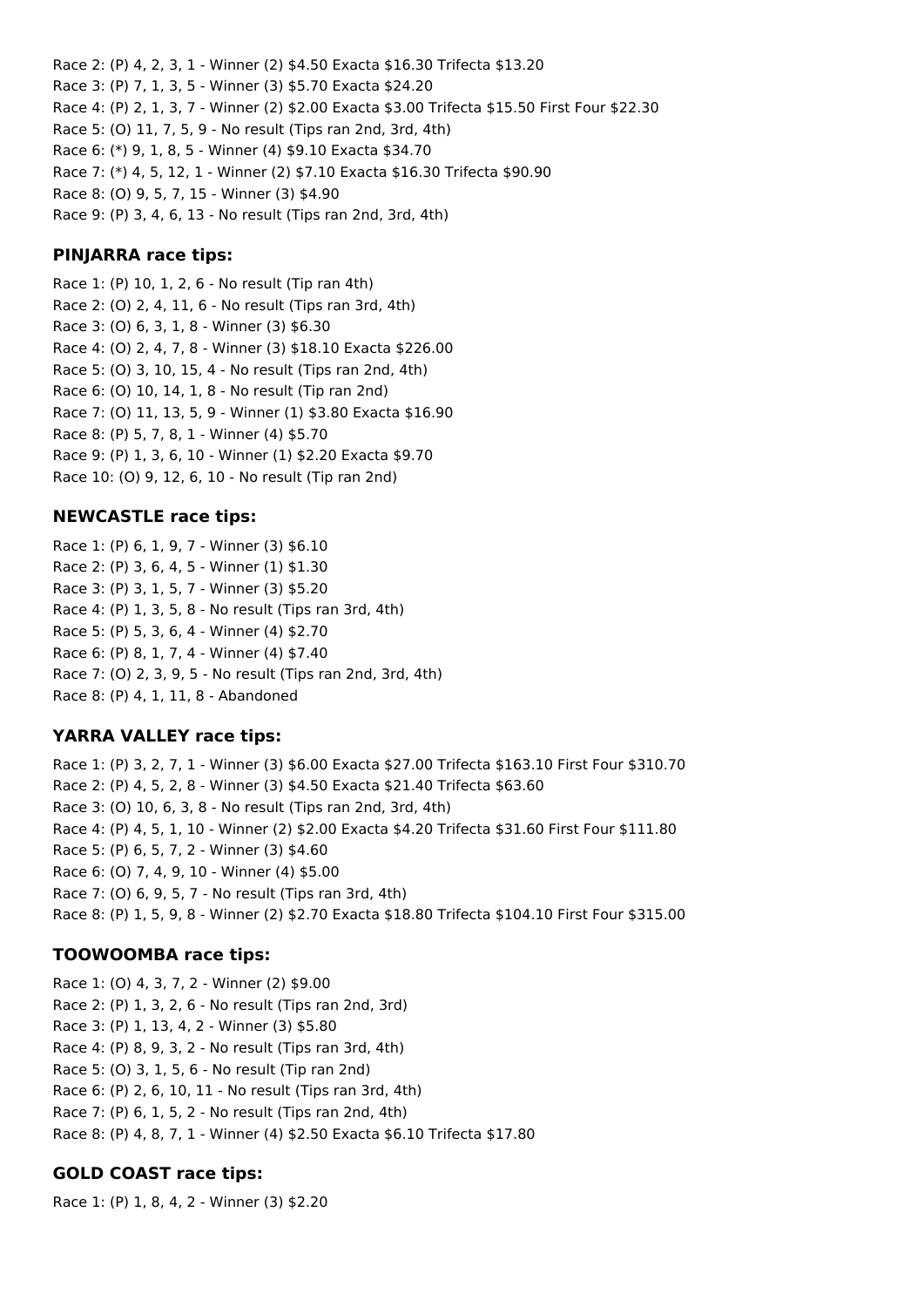Race 2: (P) 2, 3, 1, 6 - Winner (1) \$2.20 Exacta \$3.20 Race 3: (P) 5, 2, 4, 1 - No result (Tips ran 2nd, 4th) Race 4: (P) 8, 7, 9, 3 - Winner (1) \$2.40 Exacta \$3.90 Race 5: (P) 3, 6, 1, 5 - Winner (4) \$11.10 Exacta \$20.00 Trifecta \$75.40 Race 6: (P) 2, 3, 5, 6 - Winner (1) \$2.40 Race 7: (P) 3, 2, 1, 8 - No result (Tips ran 2nd, 3rd, 4th) Race 8: (O) 6, 14, 13, 9 - No result (Tip ran 4th)

## **GILGANDRA race tips:**

Race 1: (P) 1, 6, 2, 4 - No result (Tips ran 2nd, 3rd, 4th) Race 2: (O) 7, 6, 10, 4 - Winner (1) \$2.60 Exacta \$20.90 Race 3: (P) 5, 4, 9, 2 - Winner (2) \$8.40 Race 4: (O) 10, 3, 2, 5 - No result (Tip ran 2nd) Race 5: (P) 9, 10, 5, 4 - No result (Tips ran 2nd, 3rd, 4th) Race 6: (O) 5, 4, 13, 9 - No result (Tip ran 2nd)

## **EMERALD race tips:**

Race 1: (O) 8, 10, 1, 3 - No result (Tips ran 2nd, 3rd, 4th) Race 2: (P) 6, 7, 3, 9 - Winner (1) \$2.10 Exacta \$8.60 Trifecta \$68.20 First Four \$204.50 Race 3: (O) 5, 12, 3, 2 - No result (Tips ran 2nd, 4th) Race 4: (P) 1, 2, 5, 3 - Winner (4) \$3.30 Exacta \$5.30 Trifecta \$7.50 Race 5: (O) 1, 2, 3, 7 - No result (Tip ran 2nd) Race 6: (O) 7, 5, 11, 6 - Winner (4) \$7.40

# **Saturday 30th January 2021**

## **ROSEHILL race tips:**

Race 1: (\*) 1, 9, 3, 12 - No result (Tips ran 2nd, 3rd, 4th) Race 2: (P) 2, 1, 3, 4 - Winner (2) \$3.50 Exacta \$12.70 Trifecta \$24.90 Race 3: (P) 9, 4, 1, 5 - Winner (2) \$5.60 Exacta \$11.90 Trifecta \$94.70 Race 4: (P) 8, 3, 10, 2 - Winner (1) \$2.60 Exacta \$9.90 Trifecta \$53.50 Race 5: (P) 6, 4, 11, 5 - Winner (3) \$3.40 Exacta \$24.70 Trifecta \$62.90 Early Quadrella \$225.20 Race 6: (P) 12, 6, 10, 5 - Winner (4) \$5.30 Exacta \$41.50 Race 7: (\*) 5, 2, 6, 1 - Winner (1) \$2.00 Exacta \$10.40 Race 8: (P) 1, 3, 5, 10 - Winner (4) \$7.70 Race 9: (O) 11, 5, 3, 1 - Winner (3) \$2.60 Quadrella \$359.70

## **CAULFIELD race tips:**

Race 1: (P) 3, 1, 6, 2 - No result (Tips ran 2nd, 3rd) Race 2: (P) 6, 2, 5, 8 - Winner (1) \$2.80 Exacta \$13.60 Trifecta \$118.70 Race 3: (P) 3, 2, 10, 14 - Winner (3) \$5.70 Exacta \$18.20 Race 4: (\*) 2, 1, 4, 6 - Winner (1) \$1.20 Exacta \$1.50 Race 5: (P) 3, 4, 1, 5 - No result (Tips ran 2nd, 3rd, 4th) Race 6: (P) 3, 6, 5, 2 - No result (Tips ran 2nd, 4th) Race 7: (P) 4, 1, 8, 10 - Winner (2) \$3.90 Exacta \$9.30 Race 8: (O) 6, 7, 9, 2 - No result (Tip ran 2nd) Race 9: (\*) 3, 9, 10, 6 - No result (Tip ran 4th)

## **MORPHETTVILLE race tips:**

Race 1: (P) 3, 6, 1, 4 - Winner (1) \$2.60 Exacta \$14.50 Trifecta \$28.20 Race 2: (P) 3, 7, 4, 2 - Winner (3) \$3.50 Exacta \$25.30 Trifecta \$38.40 First Four \$51.70 Race 3: (P) 2, 4, 5, 3 - Winner (2) \$3.90 Exacta \$12.50 Trifecta \$26.90 First Four \$48.00 Race 4: (P) 2, 1, 5, 3 - Winner (1) \$2.60 Exacta \$19.70 Trifecta \$73.10 First Four \$218.10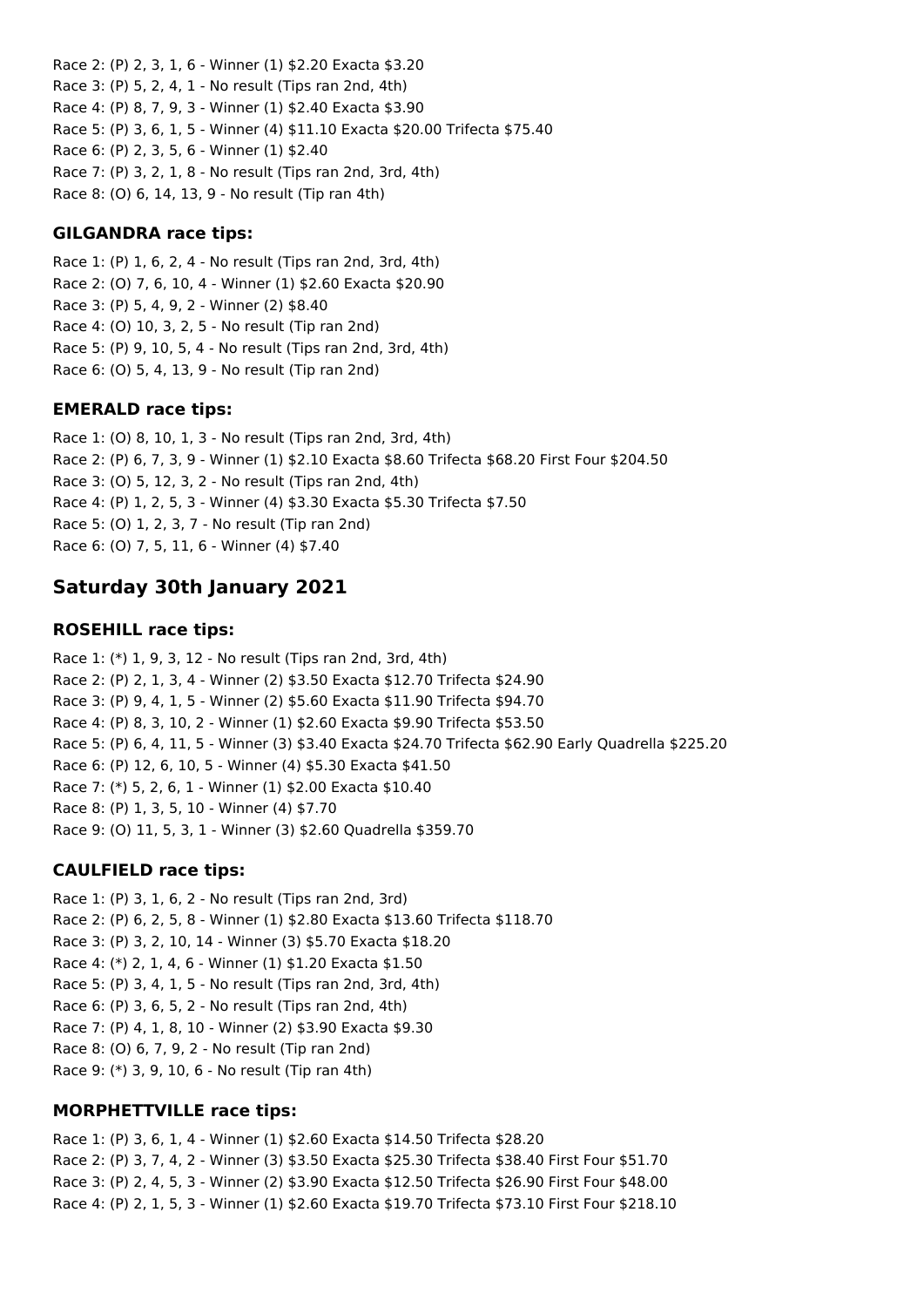Race 5: (\*) 3, 1, 2, 4 - Winner (3) \$2.00 Early Quadrella \$134.90 Race 6: (\*) 1, 2, 7, 4 - Winner (1) \$1.50 Exacta \$2.20 Trifecta \$8.00 Race 7: (P) 2, 1, 9, 7 - Winner (1) \$2.20 Exacta \$22.00 Trifecta \$71.40 Race 8: (P) 1, 6, 2, 3 - Winner (1) \$5.10 Race 9: (O) 1, 6, 9, 7 - Winner (2) \$5.90 Quadrella \$98.50

#### **SUNSHINE COAST race tips:**

Race 1: (\*) 6, 11, 3, 12 - Winner (4) \$13.40 Exacta \$69.40 Trifecta \$104.30 Race 2: (\*) 3, 10, 4, 7 - No result (Tips ran 2nd, 3rd, 4th) Race 3: (P) 6, 5, 7, 4 - Winner (1) \$3.20 Exacta \$5.20 Race 4: (P) 4, 6, 5, 1 - No result (Tips ran 2nd, 3rd) Race 5: (P) 5, 6, 4, 3 - Winner (4) \$4.20 Exacta \$26.50 Trifecta \$68.70 First Four \$129.50 Race 6: (O) 10, 7, 4, 8 - Winner (4) \$13.20 Exacta \$28.50 Race 7: (O) 9, 8, 5, 6 - No result Race 8: (O) 14, 1, 11, 2 - Winner (2) \$2.60 Exacta \$16.00 Race 9: (P) 2, 1, 13, 4 - No result (Tip ran 3rd)

#### **ASCOT race tips:**

Race 1: (P) 4, 9, 2, 8 - No result (Tips ran 2nd, 4th) Race 2: (P) 8, 5, 11, 1 - No result (Tips ran 3rd, 4th) Race 3: (P) 2, 7, 9, 4 - Winner (1) \$2.20 Exacta \$10.20 Trifecta \$35.00 First Four \$136.80 Race 4: (P) 6, 2, 5, 1 - Winner (1) \$1.90 Exacta \$5.70 Trifecta \$10.70 Race 5: (O) 5, 13, 7, 6 - Winner (1) \$5.50 Race 6: (P) 9, 7, 1, 2 - Winner (3) \$8.90 Race 7: (P) 1, 9, 5, 3 - Winner (2) \$3.60 Exacta \$11.00 Race 8: (P) 7, 2, 5, 4 - Winner (2) \$4.90 Exacta \$40.90 Quadrella \$1,043.60

#### **NEWCASTLE race tips:**

Race 1: (O) 8, 6, 5, 2 - Winner (1) \$1.40 Exacta \$2.30 Race 2: (O) 8, 1, 4, 12 - Winner (1) \$1.60 Race 3: (O) 3, 8, 5, 6 - Winner (2) \$5.70 Exacta \$28.30 Race 4: (O) 5, 6, 11, 7 - Winner (4) \$11.10 Early Quadrella \$189.20 Race 5: (O) 6, 1, 3, 4 - Abandoned Race 6: (O) 11, 9, 6, 10 - Abandoned Race 7: (O) 3, 6, 7, 10 - Abandoned Race 8: (O) 7, 5, 14, 11 - Abandoned

#### **KYNETON race tips:**

Race 1: (P) 6, 1, 2, 3 - Abandoned Race 2: (P) 1, 2, 3, 4 - Abandoned Race 3: (P) 1, 2, 3, 4 - Abandoned Race 4: (O) 1, 2, 10, 7 - Abandoned Race 5: (P) 7, 1, 2, 3 - Abandoned Race 6: (P) 1, 2, 6, 9 - Abandoned Race 7: (P) 1, 3, 5, 2 - Abandoned

#### **TOOWOOMBA race tips:**

Race 1: (P) 2, 4, 8, 7 - Winner (1) \$1.50 Race 2: (P) 6, 2, 5, 7 - Winner (2) \$1.20 Race 3: (P) 1, 3, 9, 4 - Winner (1) \$4.80 Race 4: (O) 3, 9, 6, 8 - No result (Tips ran 2nd, 3rd, 4th) Race 5: (P) 1, 2, 8, 3 - Winner (1) \$1.50 Race 6: (P) 3, 7, 4, 5 - Winner (4) \$18.60 Exacta \$175.50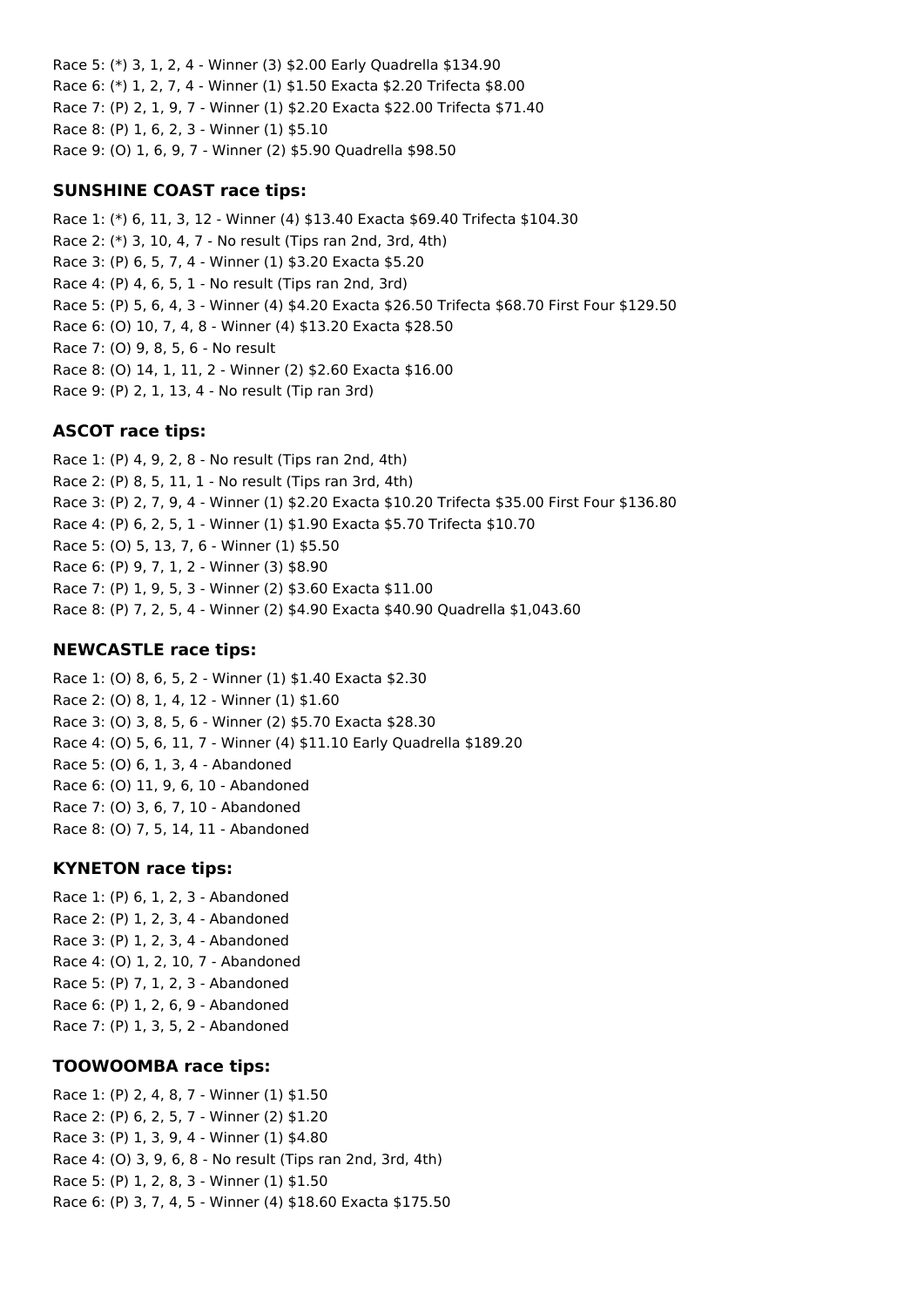Race 7: (P) 7, 4, 3, 6 - Winner (4) \$8.10 Exacta \$41.60 Trifecta \$150.90

#### **GOLD COAST race tips:**

Race 1: (P) 3, 1, 5, 4 - Winner (1) \$2.30 Exacta \$6.50 Trifecta \$12.20 First Four \$31.70 Race 2: (P) 1, 2, 4, 5 - Winner (1) \$1.50 Exacta \$4.50 Trifecta \$11.20 Race 3: (P) 3, 4, 1, 6 - Winner (3) \$3.00 Exacta \$5.30 Race 4: (O) 5, 8, 2, 1 - Winner (3) \$5.70 Early Quadrella \$88.70 Race 5: (P) 2, 4, 6, 3 - Winner (3) \$6.90 Exacta \$54.20 Trifecta \$92.00 Race 6: (P) 12, 5, 15, 1 - Winner (1) \$1.90 Race 7: (P) 9, 8, 2, 7 - Winner (1) \$2.60 Exacta \$12.60 Race 8: (P) 12, 2, 5, 10 - Winner (1) \$2.70 Exacta \$3.90 Trifecta \$27.40 Quadrella \$186.10

#### **TAMWORTH race tips:**

Race 1: (O) 12, 5, 7, 13 - Winner (2) \$3.90 Race 2: (O) 8, 12, 11, 9 - Winner (1) \$10.60 Race 3: (P) 1, 11, 6, 10 - No result (Tips ran 2nd, 4th) Race 4: (P) 6, 5, 1, 2 - Winner (3) \$4.70 Exacta \$23.80 Trifecta \$116.90 Race 5: (O) 8, 3, 11, 13 - No result (Tips ran 3rd, 4th) Race 6: (O) 3, 1, 8, 5 - No result (Tip ran 3rd)

## **SAPPHIRE COAST race tips:**

Race 1: (P) 2, 1, 8, 7 - No result (Tips ran 2nd, 4th) Race 2: (P) 1, 2, 9, 7 - No result (Tips ran 2nd, 4th) Race 3: (P) 14, 12, 10, 9 - No result (Tips ran 2nd, 4th) Race 4: (P) 4, 3, 2, 8 - No result (Tips ran 2nd, 3rd) Race 5: (O) 1, 3, 11, 6 - No result (Tips ran 2nd, 3rd, 4th) Race 6: (O) 3, 5, 10, 9 - Winner (1) \$4.20 Exacta \$24.60 Trifecta \$111.30

## **CAIRNS race tips:**

Race 1: (P) 1, 10, 9, 6 - No result (Tips ran 2nd, 3rd, 4th) Race 2: (P) 1, 3, 2, 4 - Winner (2) \$2.80 Exacta \$7.30 Trifecta \$6.90 Race 3: (P) 4, 3, 6, 1 - Winner (1) \$13.70 Exacta \$46.00 Trifecta \$199.10 Race 4: (O) 3, 1, 9, 8 - No result (Tip ran 4th) Race 5: (P) 2, 1, 7, 4 - Winner (2) \$2.70 Exacta \$18.90 Trifecta \$73.70 Race 6: (P) 5, 3, 7, 2 - No result (Tips ran 3rd, 4th) Race 7: (P) 5, 2, 1, 3 - Winner (4) \$3.70 Exacta \$6.30 Race 8: (P) 1, 2, 4, 6 - Winner (2) \$5.70 Race 9: (P) 2, 5, 4, 1 - Winner (2) \$3.10 Exacta \$20.00 Trifecta \$60.40 First Four \$159.70 Race 10: (P) 9, 2, 7, 1 - Winner (3) \$14.50 Quadrella \$1,510.20

## **ALICE SPRINGS race tips:**

Race 1: (P) 1, 2, 3, 6 - Winner (4) \$2.80 Exacta \$8.30 Trifecta \$19.50 First Four \$29.50 Race 2: (P) 5, 3, 1, 2 - Winner (2) \$1.80 Exacta \$3.30 Trifecta \$5.80 First Four \$3.90 Race 3: (P) 2, 3, 4, 1 - Winner (4) \$4.20 Exacta \$14.80 Race 4: (P) 4, 2, 1, 3 - Winner (2) \$4.30 Early Quadrella \$0.00 Race 5: (P) 1, 3, 2, 4 - Winner (3) \$1.70 Exacta \$5.10 Trifecta \$13.10 Race 6: (P) 4, 1, 5, 2 - Winner (2) \$3.30 Exacta \$18.80 Trifecta \$35.00 First Four \$61.40 Quadrella \$190.80

## **Saturday 23rd January 2021**

## **RANDWICK race tips:**

Race 1: (P) 3, 8, 9, 1 - No result (Tips ran 2nd, 3rd) Race 2: (P) 1, 9, 2, 4 - Winner (1) \$3.20 Exacta \$8.80 Trifecta \$35.90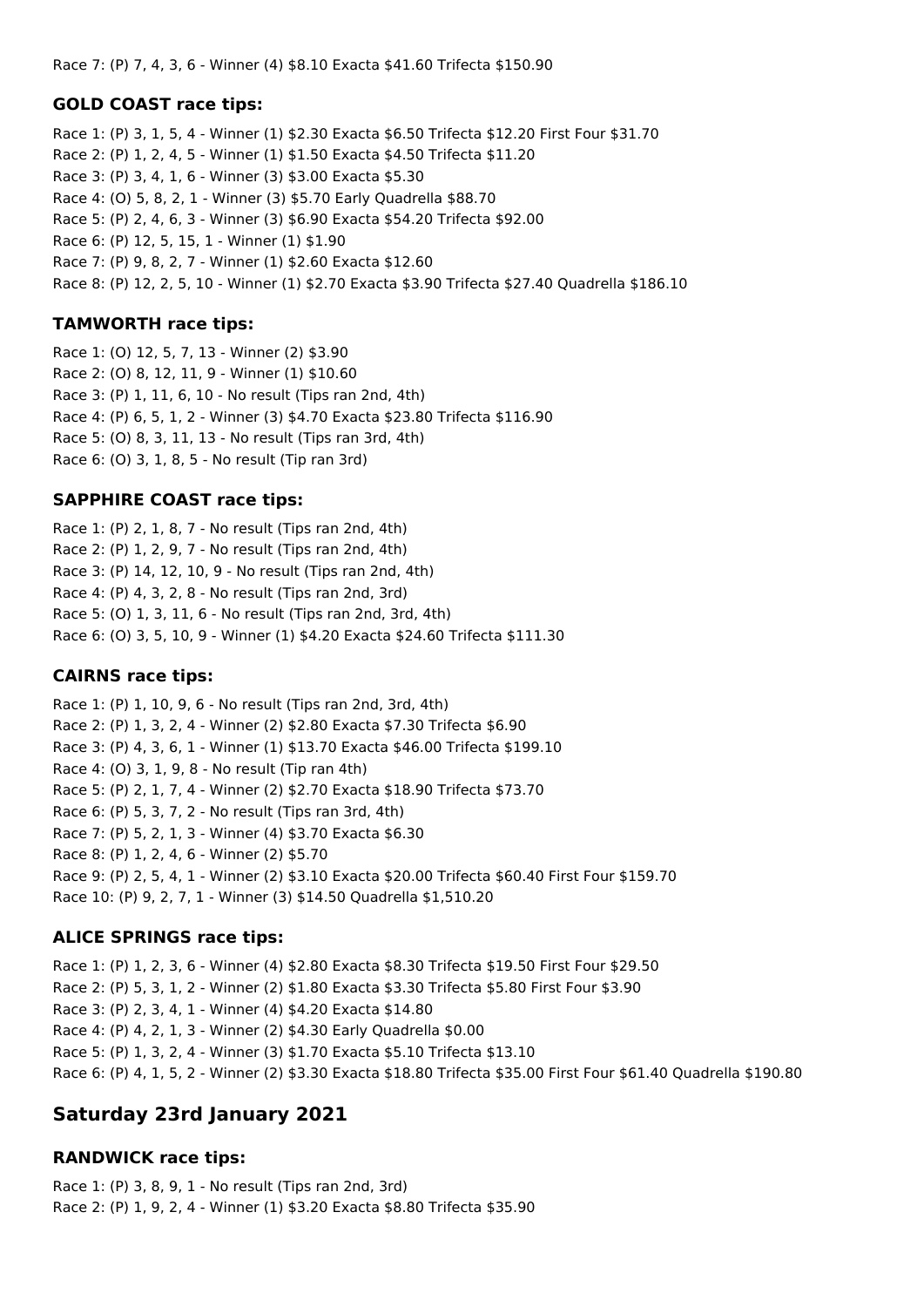Race 3: (P) 1, 3, 5, 6 - Winner (2) \$8.40 Exacta \$73.80 Race 4: (\*) 9, 6, 3, 2 - Winner (1) \$2.30 Race 5: (P) 5, 7, 8, 6 - No result (Tip ran 2nd) Race 6: (P) 3, 4, 2, 1 - Winner (2) \$3.50 Exacta \$10.00 Trifecta \$35.00 First Four \$173.40 Race 7: (P) 4, 2, 5, 3 - No result (Tips ran 2nd, 3rd) Race 8: (\*) 8, 9, 1, 2 - Winner (1) \$2.10 Exacta \$29.50 Race 9: (O) 12, 9, 3, 5 - No result (Tip ran 4th) Race 10: (\*) 5, 8, 3, 14 - No result (Tips ran 2nd, 3rd)

### **SANDOWN race tips:**

Race 1: (P) 1, 3, 5, 2 - Winner (2) \$3.50 Race 2: (P) 4, 5, 8, 9 - Winner (4) \$7.90 Exacta \$23.10 Trifecta \$79.60 First Four \$351.60 Race 3: (P) 9, 4, 3, 5 - Winner (1) \$3.30 Race 4: (P) 3, 5, 2, 6 - Winner (3) \$5.90 Exacta \$27.80 Trifecta \$72.40 First Four \$160.00 Race 5: (\*) 2, 10, 7, 3 - Winner (2) \$4.90 Early Quadrella \$960.30 Race 6: (P) 8, 4, 1, 6 - Winner (3) \$2.60 Exacta \$6.70 Race 7: (P) 5, 4, 3, 8 - Winner (1) \$2.30 Race 8: (O) 2, 10, 3, 8 - Winner (3) \$5.10 Race 9: (O) 3, 8, 7, 9 - Winner (1) \$3.80 Exacta \$19.40 Quadrella \$122.40

## **GAWLER race tips:**

Race 1: (P) 4, 5, 2, 3 - Winner (4) \$5.20 Exacta \$15.60 Trifecta \$20.70 First Four \$27.60 Race 2: (P) 5, 1, 3, 2 - Winner (4) \$7.10 Exacta \$28.10 Race 3: (P) 2, 3, 4, 1 - No result (Tips ran 2nd, 4th) Race 4: (P) 4, 2, 6, 3 - No result (Tips ran 2nd, 4th) Race 5: (\*) 2, 3, 4, 7 - No result (Tip ran 3rd) Race 6: (P) 2, 5, 3, 8 - No result (Tips ran 3rd, 4th) Race 7: (P) 10, 9, 1, 4 - Winner (2) \$3.60 Race 8: (P) 9, 1, 7, 10 - Winner (2) \$6.00 Exacta \$28.90 Race 9: (O) 3, 7, 11, 12 - Winner (2) \$10.10

#### **DOOMBEN race tips:**

Race 1: (P) 11, 5, 7, 10 - Winner (1) \$5.00 Exacta \$21.70 Trifecta \$67.00 First Four \$183.50 Race 2: (P) 3, 7, 2, 1 - Winner (3) \$1.90 Exacta \$5.30 Race 3: (P) 4, 7, 11, 2 - Winner (3) \$6.30 Race 4: (\*) 1, 3, 7, 2 - Winner (1) \$1.80 Exacta \$4.90 Race 5: (O) 3, 6, 11, 8 - Winner (1) \$3.60 Early Quadrella \$166.20 Race 6: (\*) 2, 6, 10, 1 - Winner (1) \$3.00 Race 7: (O) 8, 2, 4, 5 - No result (Tips ran 2nd, 4th) Race 8: (P) 8, 4, 3, 9 - Winner (1) \$2.80 Exacta \$9.30 Trifecta \$38.90 First Four \$92.10 Race 9: (P) 11, 4, 1, 12 - Winner (1) \$5.30 Exacta \$26.30

#### **ASCOT race tips:**

Race 1: (O) 3, 11, 10, 9 - No result (Tips ran 3rd, 4th) Race 2: (P) 5, 4, 1, 2 - No result (Tips ran 2nd, 3rd) Race 3: (P) 3, 1, 4, 9 - No result (Tips ran 2nd, 3rd, 4th) Race 4: (P) 10, 6, 2, 9 - Winner (1) \$1.80 Exacta \$17.10 Race 5: (O) 1, 3, 2, 5 - No result (Tips ran 2nd, 4th) Race 6: (O) 1, 7, 4, 6 - Winner (3) \$3.00 Exacta \$30.40 Trifecta \$218.20 Race 7: (P) 3, 7, 5, 4 - No result (Tips ran 2nd, 3rd) Race 8: (P) 2, 9, 6, 14 - No result (Tip ran 2nd) Race 9: (O) 1, 11, 8, 12 - No result (Tip ran 4th)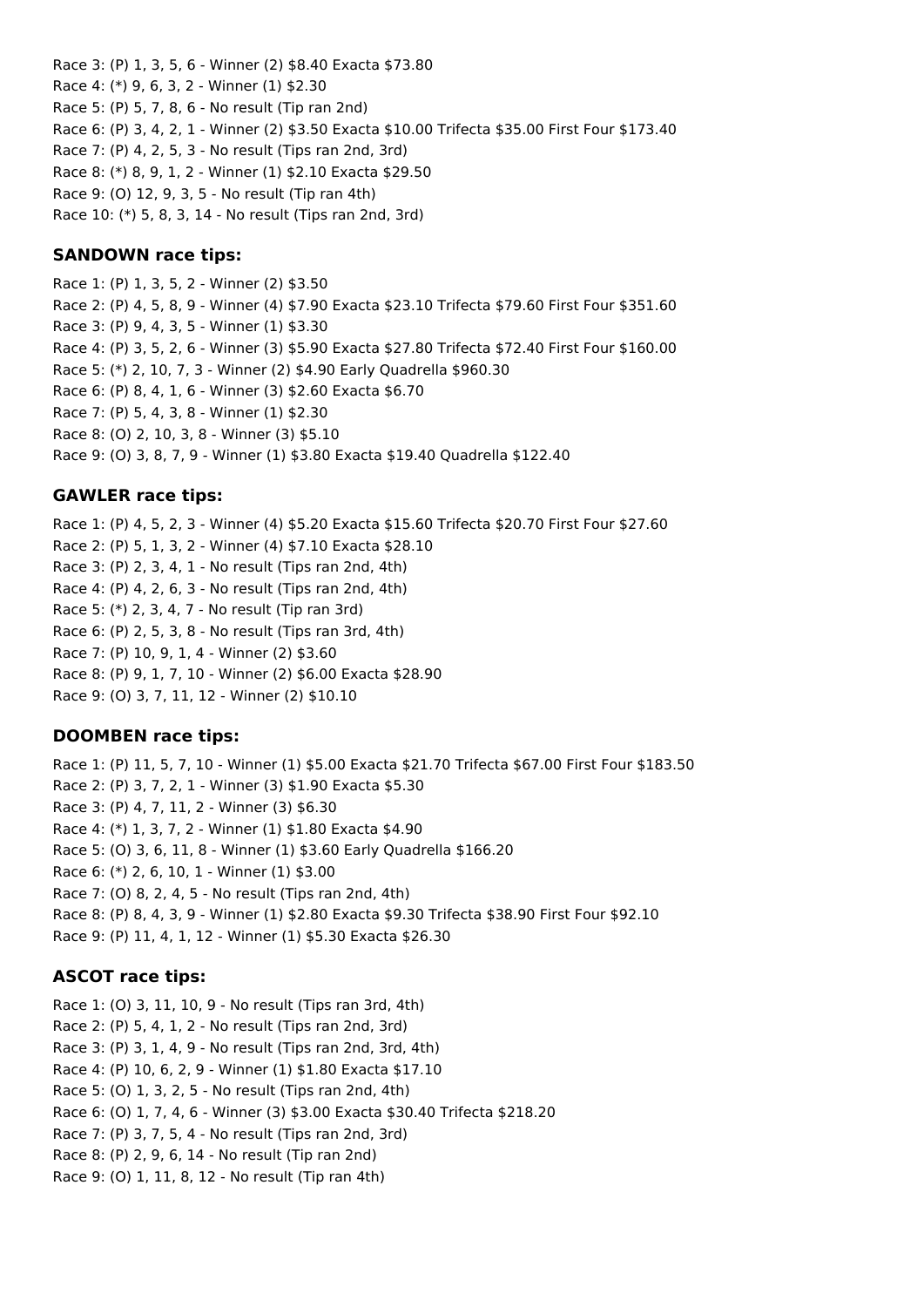#### **KEMBLA GRANGE race tips:**

Race 1: (P) 3, 4, 8, 7 - Winner (3) \$5.80 Exacta \$23.80 Trifecta \$20.50 First Four \$35.80 Race 2: (P) 7, 1, 10, 4 - Winner (3) \$6.10 Exacta \$21.90 Trifecta \$53.70 Race 3: (O) 15, 5, 6, 3 - No result (Tip ran 4th) Race 4: (P) 1, 9, 3, 2 - Winner (3) \$5.60 Exacta \$52.10 Race 5: (O) 7, 1, 8, 9 - No result (Tip ran 3rd) Race 6: (O) 7, 5, 9, 2 - No result (Tip ran 3rd) Race 7: (O) 5, 14, 8, 7 - Winner (1) \$2.10

## **YARRA VALLEY race tips:**

Race 1: (P) 5, 3, 4, 8 - Winner (1) \$1.30 Race 2: (P) 9, 5, 1, 4 - No result (Tips ran 2nd, 3rd, 4th) Race 3: (P) 8, 4, 7, 5 - Winner (4) \$14.30 Exacta \$80.30 Trifecta \$142.20 First Four \$250.00 Race 4: (P) 1, 9, 4, 6 - Winner (1) \$3.80 Exacta \$11.50 Race 5: (P) 1, 8, 6, 4 - Winner (2) \$5.10 Exacta \$13.10 Trifecta \$38.80 First Four \$79.50 Race 6: (P) 4, 8, 6, 9 - No result (Tip ran 4th) Race 7: (O) 2, 13, 8, 7 - Winner (1) \$2.80 Exacta \$12.10

## **IPSWICH race tips:**

Race 1: (P) 8, 5, 7, 3 - Winner (2) \$7.20 Exacta \$9.90 Race 2: (P) 11, 13, 2, 9 - Winner (2) \$3.40 Exacta \$5.20 Race 3: (P) 3, 5, 4, 7 - Winner (1) \$1.90 Exacta \$6.30 Race 4: (P) 7, 5, 3, 9 - Winner (2) \$3.20 Early Quadrella \$186.70 Race 5: (P) 10, 2, 9, 12 - Winner (3) \$2.90 Exacta \$13.50 Trifecta \$34.40 Race 6: (\*) 7, 9, 3, 11 - Winner (2) \$5.30 Exacta \$56.00 Trifecta \$88.00 Race 7: (P) 2, 1, 9, 5 - Winner (1) \$2.40 Exacta \$5.70 Race 8: (\*) 1, 6, 5, 7 - Winner (1) \$1.80 Quadrella \$124.00

## **ROCKHAMPTON race tips:**

Race 1: (P) 5, 1, 4, 3 - Winner (3) \$1.60 Exacta \$5.80 Trifecta \$28.90 First Four \$82.00 Race 2: (P) 2, 3, 4, 5 - Winner (1) \$1.70 Exacta \$3.70 Trifecta \$21.10 Race 3: (O) 5, 8, 2, 4 - Winner (1) \$1.70 Race 4: (P) 11, 4, 6, 8 - No result (Tips ran 3rd, 4th) Race 5: (P) 4, 5, 6, 3 - Winner (4) \$2.10 Exacta \$11.50 Trifecta \$37.10 First Four \$111.30 Race 6: (O) 2, 6, 1, 5 - Winner (1) \$4.90 Exacta \$16.40 Trifecta \$49.90

## **MURWILLUMBAH race tips:**

Race 1: (P) 1, 4, 5, 3 - Winner (2) \$3.20 Race 2: (P) 6, 5, 1, 8 - Winner (1) \$2.80 Race 3: (P) 3, 5, 7, 4 - No result (Tips ran 2nd, 3rd) Race 4: (P) 3, 4, 5, 7 - No result (Tips ran 2nd, 3rd, 4th) Race 5: (P) 2, 1, 9, 11 - Winner (1) \$1.80 Exacta \$4.90 Trifecta \$44.40 Race 6: (P) 1, 2, 7, 3 - No result (Tip ran 3rd)

## **PARKES race tips:**

Race 1: (O) 8, 9, 11, 4 - Winner (2) \$2.50 Exacta \$18.30 Race 2: (O) 2, 15, 16, 14 - No result (Tips ran 2nd, 4th) Race 3: (P) 4, 2, 6, 3 - No result (Tips ran 2nd, 3rd, 4th) Race 4: (P) 3, 4, 14, 2 - No result (Tip ran 3rd) Race 5: (O) 2, 1, 3, 7 - Winner (1) \$4.20 Race 6: (O) 7, 9, 6, 11 - Winner (3) \$14.80 Exacta \$58.50 Trifecta \$418.20 Race 7: (O) 2, 9, 7, 13 - Winner (2) \$3.80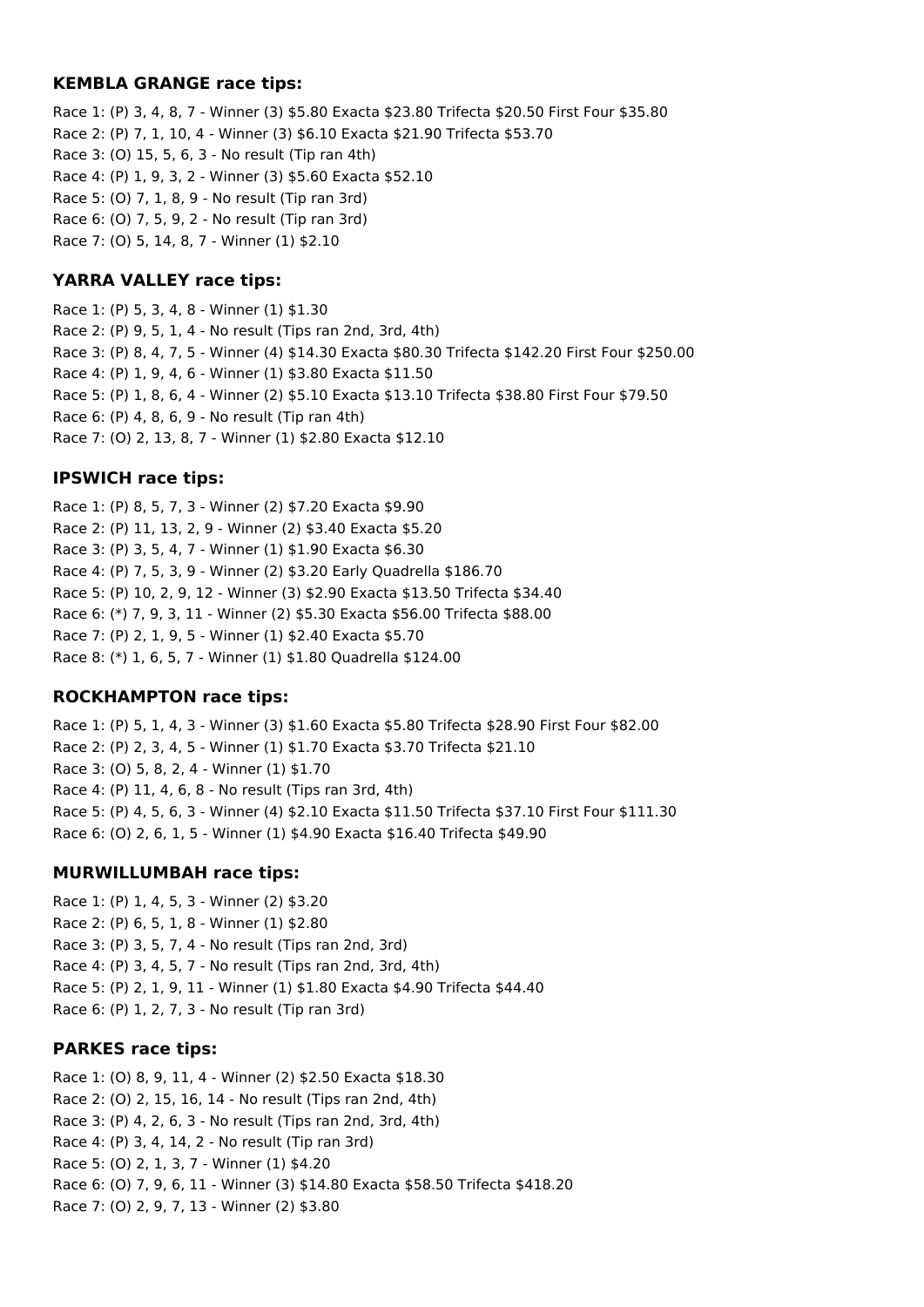# **Saturday 16th January 2021**

## **ROSEHILL race tips:**

Race 1: (\*) 7, 2, 11, 5 - Winner (1) \$1.40 Exacta \$6.70 Race 2: (P) 7, 3, 5, 2 - Winner (2) \$2.60 Exacta \$11.00 Race 3: (P) 7, 9, 6, 2 - No result (Tips ran 3rd, 4th) Race 4: (P) 5, 2, 4, 6 - Winner (1) \$3.30 Race 5: (P) 10, 6, 1, 7 - Winner (1) \$3.10 Race 6: (P) 7, 4, 10, 5 - Winner (3) \$6.40 Race 7: (\*) 8, 5, 7, 6 - No result (Tips ran 2nd, 4th) Race 8: (O) 9, 6, 3, 5 - Winner (4) \$6.40 Race 9: (\*) 8, 6, 9, 12 - Winner (1) \$2.80 Exacta \$12.70

#### **FLEMINGTON race tips:**

Race 1: (P) 2, 7, 3, 1 - No result (Tips ran 2nd, 4th) Race 2: (\*) 4, 3, 5, 8 - Winner (3) \$6.10 Exacta \$17.70 Trifecta \$66.40 Race 3: (P) 4, 7, 2, 1 - Winner (1) \$2.40 Race 4: (O) 3, 4, 9, 1 - Winner (1) \$4.20 Race 5: (\*) 3, 7, 1, 9 - Winner (1) \$2.60 Exacta \$5.10 Early Quadrella \$192.00 Race 6: (P) 6, 5, 4, 2 - Winner (1) \$4.50 Exacta \$16.90 Trifecta \$106.60 Race 7: (P) 2, 8, 6, 1 - Winner (4) \$3.50 Exacta \$16.20 Trifecta \$45.20 Race 8: (O) 5, 14, 4, 2 - Winner (2) \$6.40 Race 9: (\*) 3, 4, 6, 10 - No result (Tips ran 3rd, 4th)

## **MURRAY BRIDGE race tips:**

Race 1: (P) 5, 1, 3, 6 - Winner (1) \$2.30 Exacta \$10.20 Trifecta \$23.20 First Four \$52.70 Race 2: (P) 6, 3, 5, 1 - Winner (4) \$6.50 Exacta \$24.30 Trifecta \$79.60 Race 3: (P) 6, 5, 11, 12 - Winner (1) \$1.80 Exacta \$10.20 Trifecta \$33.20 Race 4: (O) 7, 3, 8, 13 - Winner (1) \$5.10 Race 5: (\*) 2, 8, 7, 3 - Winner (1) \$2.10 Exacta \$6.60 Trifecta \$30.50 Early Quadrella \$332.70 Race 6: (\*) 1, 4, 12, 3 - Winner (3) \$32.70 Exacta \$151.00 Trifecta \$566.90 Race 7: (O) 6, 1, 4, 2 - No result (Tip ran 3rd) Race 8: (P) 1, 3, 6, 8 - Winner (2) \$5.80 Exacta \$10.30 Trifecta \$45.70 Race 9: (O) 6, 10, 5, 8 - No result (Tips ran 2nd, 4th)

## **GOLD COAST race tips:**

Race 1: (P) 16, 8, 5, 7 - Winner (1) \$5.10 Race 2: (P) 3, 5, 8, 2 - Winner (1) \$3.30 Race 3: (P) 1, 3, 2, 6 - Winner (3) \$5.80 Race 4: (O) 4, 7, 3, 9 - Winner (2) \$4.80 Exacta \$37.30 Trifecta \$164.10 Race 5: (\*) 2, 9, 3, 11 - No result (Tips ran 2nd, 3rd) Race 6: (P) 11, 12, 1, 4 - Winner (4) \$12.50 Exacta \$68.60 Trifecta \$247.90 Race 7: (P) 3, 13, 12, 1 - No result (Tips ran 3rd, 4th) Race 8: (P) 3, 12, 1, 9 - Winner (1) \$6.10 Exacta \$40.20 Trifecta \$211.80 First Four \$407.70 Race 9: (O) 9, 10, 2, 6 - Winner (3) \$8.60

#### **ASCOT race tips:**

Race 1: (P) 7, 2, 1, 3 - Winner (2) \$3.90 Exacta \$9.80 Trifecta \$23.40 Race 2: (P) 7, 5, 4, 1 - Winner (4) \$6.90 Race 3: (P) 8, 7, 5, 3 - Winner (1) \$1.70 Race 4: (P) 5, 2, 7, 1 - No result (Tips ran 2nd, 3rd) Race 5: (P) 5, 6, 10, 3 - Winner (1) \$1.70 Exacta \$10.60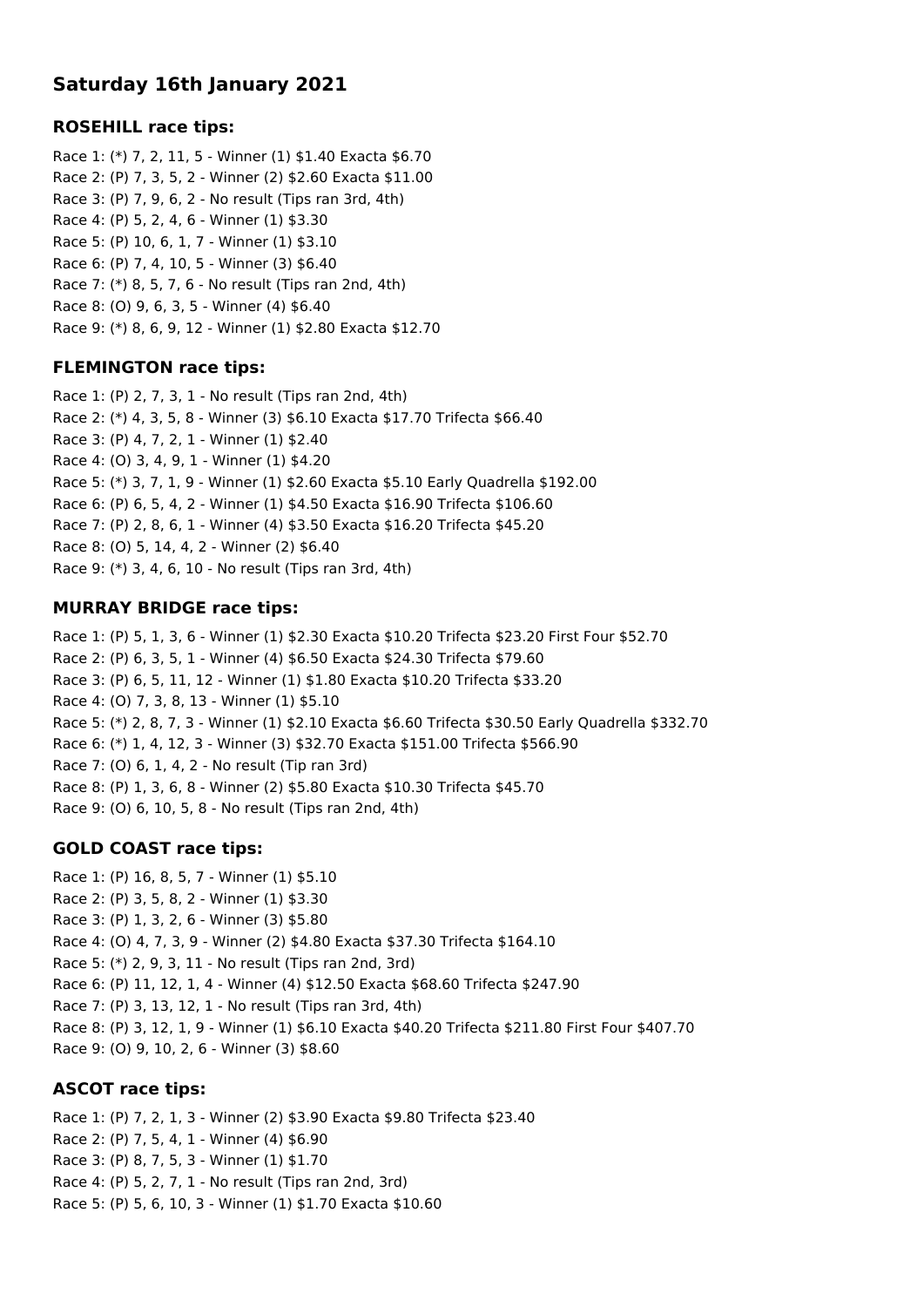Race 6: (P) 3, 7, 1, 2 - No result (Tip ran 4th) Race 7: (O) 7, 4, 2, 5 - Winner (4) \$4.90 Exacta \$24.10 Race 8: (P) 3, 11, 2, 10 - Winner (3) \$7.60 Race 9: (O) 9, 1, 3, 6 - Winner (1) \$4.50 Exacta \$14.30

## **KEMBLA GRANGE race tips:**

Race 1: (P) 1, 5, 6, 8 - Winner (1) \$2.20 Race 2: (O) 1, 4, 7, 2 - Winner (2) \$6.20 Exacta \$37.00 Race 3: (P) 4, 7, 2, 9 - Winner (1) \$1.10 Exacta \$3.90 Race 4: (O) 8, 12, 13, 14 - No result (Tips ran 2nd, 3rd) Race 5: (P) 1, 2, 8, 10 - No result (Tip ran 2nd) Race 6: (P) 9, 13, 2, 11 - Winner (2) \$3.60 Race 7: (O) 8, 9, 15, 12 - No result (Tips ran 2nd, 4th)

#### **CAMPERDOWN race tips:**

Race 1: (P) 6, 5, 1, 2 - Winner (1) \$2.80 Exacta \$7.10 Race 2: (O) 8, 12, 2, 1 - No result (Tips ran 2nd, 4th) Race 3: (P) 12, 9, 4, 10 - No result (Tips ran 2nd, 3rd) Race 4: (P) 4, 6, 7, 8 - Winner (3) \$5.70 Exacta \$56.80 Race 5: (P) 4, 5, 8, 1 - Winner (1) \$2.30 Exacta \$18.70 Trifecta \$76.10 First Four \$243.20 Race 6: (P) 6, 7, 3, 5 - No result (Tips ran 3rd, 4th) Race 7: (P) 1, 6, 3, 5 - Winner (3) \$2.50 Exacta \$18.20 Race 8: (O) 1, 4, 6, 10 - No result (Tips ran 2nd, 3rd, 4th)

## **IPSWICH race tips:**

Race 1: (P) 7, 5, 1, 8 - Winner (3) \$3.50 Exacta \$12.80 Race 2: (P) 1, 3, 6, 4 - Winner (2) \$2.10 Race 3: (P) 1, 3, 16, 4 - No result (Tips ran 2nd, 3rd, 4th) Race 4: (P) 8, 10, 2, 5 - Winner (2) \$9.10 Exacta \$95.80 Trifecta \$281.30 First Four \$760.80 Race 5: (P) 13, 5, 8, 17 - Winner (1) \$1.70 Exacta \$2.60 Race 6: (O) 5, 2, 10, 4 - Winner (1) \$5.40 Exacta \$17.20 Race 7: (O) 6, 11, 4, 3 - No result (Tip ran 4th) Race 8: (O) 1, 10, 5, 11 - Winner (3) \$4.20 Exacta \$19.30 Trifecta \$111.00

## **WARWICK race tips:**

Race 1: (P) 2, 5, 6, 8 - Winner (1) \$3.80 Exacta \$8.50 Trifecta \$24.40 Race 2: (O) 6, 9, 4, 12 - No result (Tip ran 2nd) Race 3: (P) 6, 3, 7, 8 - No result (Tip ran 3rd) Race 4: (P) 1, 6, 4, 3 - Winner (1) \$1.80 Race 5: (P) 5, 2, 1, 10 - Winner (2) \$3.80 Exacta \$18.00 Trifecta \$73.60 Race 6: (O) 10, 3, 7, 13 - Winner (2) \$3.10

#### **TUNCURRY race tips:**

Race 1: (O) 3, 1, 10, 2 - Winner (3) \$2.10 Race 2: (P) 1, 3, 2, 8 - Winner (2) \$5.30 Race 3: (O) 3, 4, 9, 13 - Winner (1) \$2.20 Race 4: (P) 2, 6, 5, 4 - No result (Tips ran 2nd, 3rd, 4th) Race 5: (O) 1, 5, 11, 6 - No result Race 6: (O) 10, 2, 5, 7 - No result (Tips ran 2nd, 3rd)

## **TUMUT race tips:**

Race 1: (P) 1, 6, 2, 7 - Winner (2) \$2.50 Exacta \$12.40 Trifecta \$19.00 Race 2: (P) 9, 4, 5, 7 - Winner (1) \$2.00 Exacta \$7.00 Trifecta \$46.70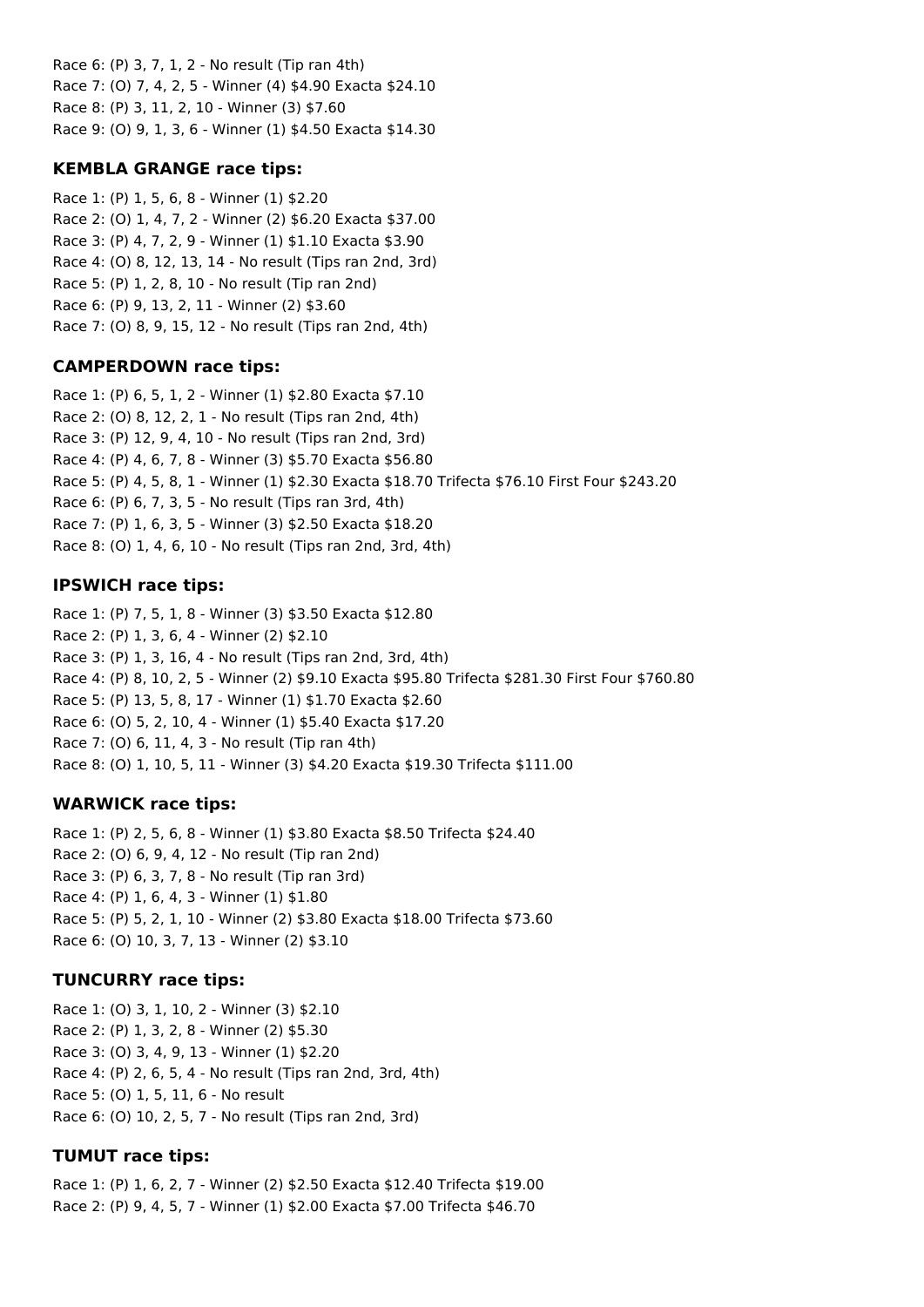Race 3: (P) 9, 2, 3, 5 - Winner (4) \$2.50 Race 4: (P) 4, 1, 3, 7 - Winner (3) \$1.60 Exacta \$7.60 Early Quadrella \$12.30 Race 5: (P) 1, 2, 7, 4 - Winner (1) \$3.20 Exacta \$44.00 Race 6: (P) 7, 2, 10, 9 - Winner (1) \$8.20 Exacta \$26.50 Quadrella \$109.50

## **LAUNCESTON race tips:**

Race 1: (P) 7, 2, 3, 4 - Winner (2) \$6.50 Exacta \$42.90 Race 2: (O) 1, 2, 3, 8 - Winner (1) \$4.60 Race 3: (P) 4, 2, 5, 7 - No result (Tips ran 2nd, 3rd) Race 4: (O) 4, 8, 1, 13 - No result (Tips ran 2nd, 4th) Race 5: (P) 5, 2, 4, 10 - Winner (1) \$2.40 Exacta \$12.10 Race 6: (P) 1, 5, 4, 3 - Winner (1) \$4.70 Exacta \$10.50 Race 7: (P) 3, 2, 4, 5 - No result (Tips ran 2nd, 3rd, 4th) Race 8: (P) 1, 2, 7, 5 - Winner (1) \$4.00

## **GERALDTON race tips:**

Race 1: (P) 1, 4, 2, 3 - Abandoned Race 2: (P) 1, 2, 3, 4 - Abandoned Race 3: (P) 1, 2, 3, 4 - Abandoned Race 4: (P) 1, 2, 3, 4 - Abandoned Race 5: (P) 1, 2, 3, 4 - Abandoned Race 6: (P) 1, 2, 3, 4 - Abandoned Race 7: (P) 1, 2, 3, 4 - Abandoned

## **DARWIN race tips:**

Race 1: (P) 1, 5, 2, 6 - Winner (3) \$6.90 Exacta \$29.40 Race 2: (P) 4, 2, 5, 1 - Winner (1) \$3.10 Race 3: (P) 6, 1, 8, 7 - Winner (1) \$2.90 Exacta \$14.20 Trifecta \$64.00 First Four \$358.80 Race 4: (P) 7, 1, 6, 4 - Winner (1) \$1.80 Race 5: (P) 9, 4, 8, 1 - No result (Tips ran 2nd, 3rd)

# **Saturday 9th January 2021**

## **RANDWICK race tips:**

Race 1: (P) 3, 2, 1, 4 - Winner (2) \$5.30 Exacta \$18.50 Trifecta \$74.50 Race 2: (\*) 4, 3, 5, 6 - Winner (1) \$1.50 Race 3: (P) 4, 9, 5, 2 - Winner (1) \$2.80 Race 4: (\*) 5, 4, 10, 3 - Winner (1) \$1.70 Exacta \$3.40 Race 5: (P) 6, 7, 1, 3 - No result (Tips ran 2nd, 3rd, 4th) Race 6: (P) 4, 2, 7, 6 - No result (Tips ran 2nd, 3rd, 4th) Race 7: (P) 2, 3, 11, 1 - Winner (1) \$3.20 Exacta \$14.10 Race 8: (P) 4, 6, 5, 3 - Winner (2) \$5.40 Exacta \$24.10 Race 9: (O) 10, 6, 8, 16 - No result (Tips ran 2nd, 3rd, 4th)

## **FLEMINGTON race tips:**

Race 1: (O) 12, 11, 7, 6 - No result (Tips ran 2nd, 4th) Race 2: (\*) 1, 6, 3, 5 - No result (Tips ran 3rd, 4th) Race 3: (\*) 4, 3, 1, 2 - No result (Tip ran 3rd) Race 4: (P) 1, 7, 2, 6 - Winner (1) \$4.20 Race 5: (O) 2, 16, 14, 4 - Winner (2) \$5.60 Exacta \$44.90 Race 6: (O) 5, 3, 4, 12 - Winner (3) \$4.90 Race 7: (\*) 7, 1, 3, 2 - No result (Tips ran 2nd, 3rd) Race 8: (O) 10, 13, 3, 6 - Winner (2) \$6.30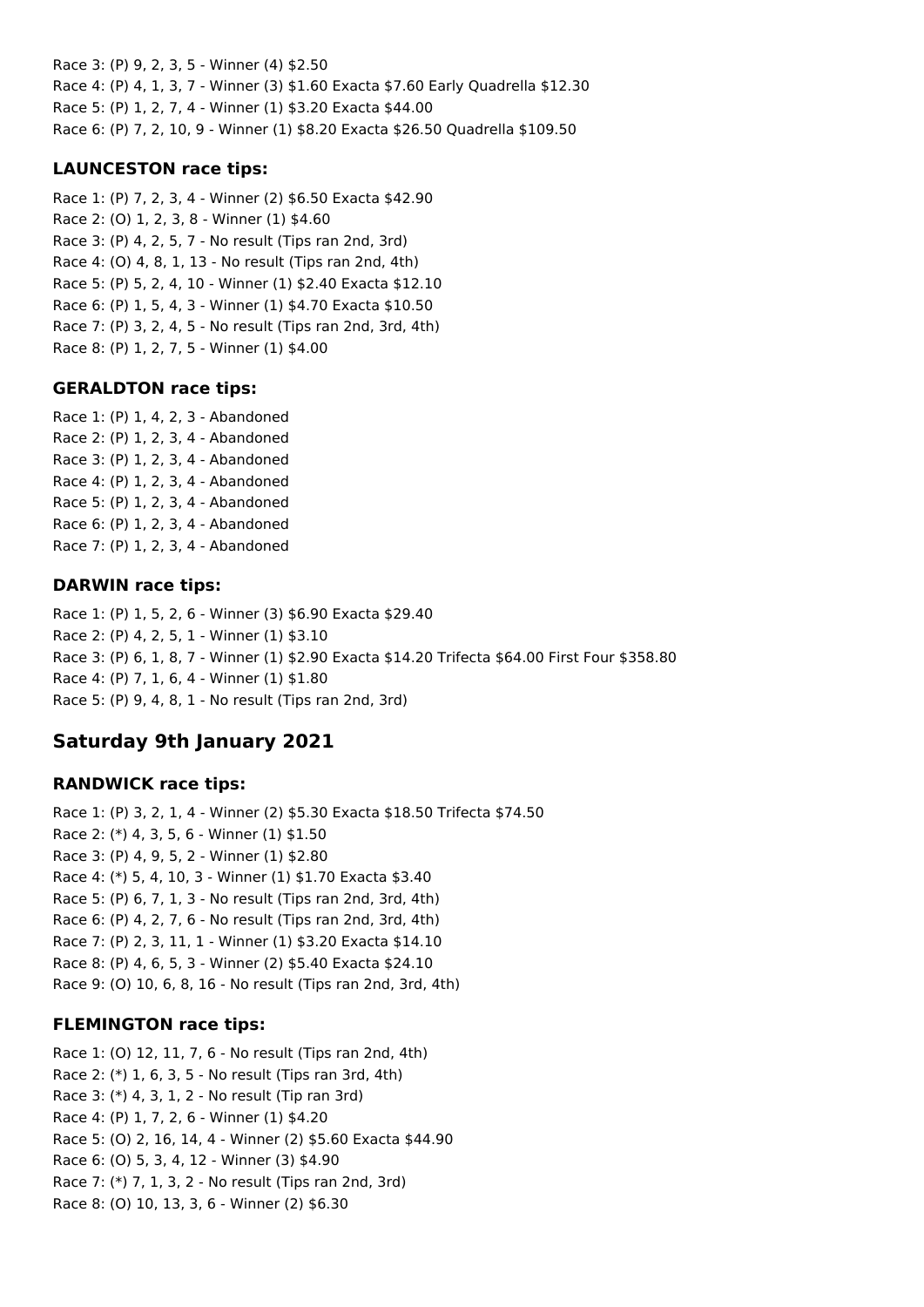#### **MURRAY BRIDGE race tips:**

Race 1: (P) 3, 5, 6, 7 - Winner (3) \$4.50 Race 2: (P) 2, 3, 5, 1 - Winner (1) \$3.70 Race 3: (P) 1, 4, 6, 5 - No result (Tips ran 3rd, 4th) Race 4: (O) 1, 3, 4, 6 - Winner (4) \$6.00 Exacta \$53.20 Race 5: (P) 4, 2, 7, 8 - No result (Tip ran 2nd) Race 6: (O) 12, 9, 7, 2 - No result Race 7: (P) 10, 5, 13, 1 - No result (Tips ran 2nd, 3rd, 4th) Race 8: (P) 10, 12, 1, 5 - No result (Tip ran 4th) Race 9: (O) 10, 2, 4, 17 - Winner (1) \$5.30

## **GOLD COAST race tips:**

Race 1: (P) 10, 8, 4, 5 - Winner (2) \$3.90 Race 2: (P) 1, 9, 2, 5 - Winner (2) \$4.50 Race 3: (P) 1, 2, 7, 6 - Winner (1) \$3.40 Exacta \$10.10 Race 4: (O) 8, 5, 1, 14 - Winner (3) \$4.00 Exacta \$17.50 Race 5: (O) 10, 3, 2, 11 - Winner (2) \$2.80 Exacta \$12.30 Early Quadrella \$239.50 Race 6: (P) 2, 1, 15, 8 - Winner (1) \$3.20 Exacta \$8.70 Trifecta \$31.00 Race 7: (O) 1, 10, 16, 15 - Winner (2) \$2.70 Race 8: (O) 10, 1, 2, 4 - Winner (1) \$3.90 Exacta \$18.00 Race 9: (O) 14, 3, 7, 8 - No result

## **ASCOT race tips:**

Race 1: (P) 1, 2, 5, 8 - Winner (2) \$16.40 Exacta \$98.00 Trifecta \$211.30 Race 2: (P) 1, 6, 2, 5 - Winner (4) \$1.50 Exacta \$16.40 Race 3: (\*) 6, 1, 2, 9 - Winner (2) \$2.40 Exacta \$4.90 Race 4: (P) 13, 1, 10, 9 - Winner (1) \$2.50 Early Quadrella \$217.50 Race 5: (P) 3, 6, 7, 8 - Winner (1) \$2.50 Exacta \$19.20 Trifecta \$55.60 First Four \$195.20 Race 6: (O) 8, 7, 9, 11 - No result (Tips ran 2nd, 3rd) Race 7: (O) 6, 1, 11, 5 - Winner (1) \$5.50 Exacta \$19.00 Race 8: (P) 8, 4, 1, 6 - Winner (3) \$5.60

## **KEMBLA GRANGE race tips:**

Race 1: (P) 4, 7, 3, 1 - Winner (1) \$1.90 Exacta \$2.60 Trifecta \$4.40 First Four \$7.50 Race 2: (P) 5, 3, 8, 7 - Winner (3) \$4.50 Race 3: (P) 7, 3, 1, 9 - Winner (1) \$1.90 Exacta \$2.90 Race 4: (P) 1, 8, 3, 7 - No result (Tips ran 2nd, 3rd, 4th) Race 5: (O) 10, 3, 5, 1 - Winner (4) \$4.70 Race 6: (O) 7, 4, 13, 6 - No result Race 7: (O) 4, 5, 17, 10 - Winner (3) \$6.50

#### **WERRIBEE race tips:**

Race 1: (P) 5, 1, 8, 9 - Winner (3) \$8.80 Race 2: (O) 2, 8, 6, 1 - Winner (3) \$13.90 Race 3: (P) 2, 12, 9, 1 - Winner (1) \$3.80 Race 4: (P) 4, 1, 7, 2 - Winner (2) \$1.60 Exacta \$56.20 Early Quadrella \$1,974.40 Race 5: (P) 7, 1, 3, 4 - No result (Tips ran 2nd, 3rd, 4th) Race 6: (O) 5, 2, 10, 3 - Winner (3) \$6.40 Exacta \$48.30 Trifecta \$249.60 Race 7: (P) 6, 1, 4, 3 - Winner (4) \$12.80

## **IPSWICH race tips:**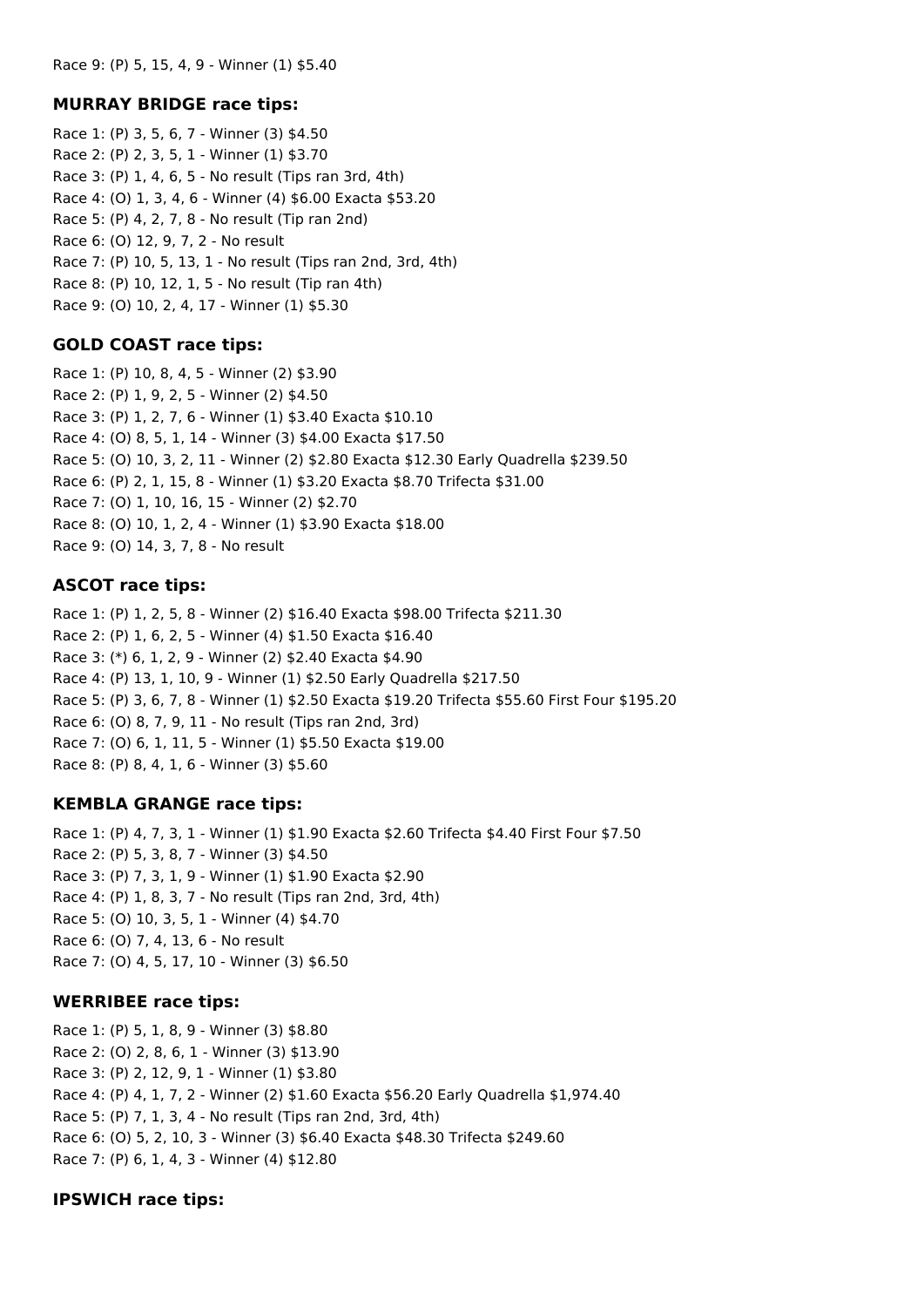Race 1: (P) 2, 3, 5, 4 - Winner (2) \$2.90 Exacta \$8.80 Race 2: (P) 2, 7, 9, 10 - Winner (2) \$3.80 Race 3: (P) 5, 7, 6, 10 - Winner (2) \$3.00 Exacta \$20.90 Trifecta \$274.60 Race 4: (P) 8, 1, 4, 2 - Winner (2) \$4.00 Exacta \$9.00 Early Quadrella \$100.50 Race 5: (P) 2, 6, 10, 4 - Winner (2) \$1.70 Exacta \$33.80 Trifecta \$94.80 First Four \$287.40 Race 6: (P) 15, 12, 24, 5 - No result (Tip ran 4th) Race 7: (O) 1, 10, 12, 6 - No result (Tips ran 2nd, 3rd)

Race 8: (O) 13, 8, 11, 3 - No result (Tip ran 2nd)

#### **CAIRNS race tips:**

Race 1: (P) 4, 2, 3, 1 - Abandoned Race 2: (P) 1, 8, 6, 4 - Abandoned Race 3: (P) 2, 3, 5, 1 - Abandoned Race 4: (P) 4, 6, 3, 2 - Abandoned Race 5: (P) 3, 4, 9, 2 - Abandoned Race 6: (P) 3, 1, 6, 7 - Abandoned

#### **GERALDTON race tips:**

Race 1: (P) 2, 5, 1, 4 - Winner (2) \$3.20 Exacta \$5.80 Trifecta \$6.90 First Four \$9.40 Race 2: (P) 5, 2, 7, 6 - Winner (4) \$3.10 Race 3: (P) 5, 3, 8, 10 - No result (Tip ran 3rd) Race 4: (O) 4, 2, 3, 5 - No result (Tip ran 2nd) Race 5: (O) 3, 1, 10, 8 - No result (Tip ran 2nd) Race 6: (P) 9, 6, 10, 2 - Winner (1) \$4.10 Race 7: (O) 8, 5, 11, 7 - No result (Tips ran 3rd, 4th)

## **GLEN INNES race tips:**

Race 1: (P) 2, 4, 3, 1 - Winner (3) \$4.80 Exacta \$7.00 Trifecta \$121.80 Race 2: (O) 11, 4, 6, 9 - No result (Tip ran 2nd) Race 3: (P) 1, 12, 10, 7 - Winner (1) \$1.60 Race 4: (P) 10, 11, 9, 8 - Winner (1) \$1.60 Exacta \$7.60 Race 5: (O) 1, 4, 8, 5 - No result (Tip ran 2nd) Race 6: (O) 1, 2, 12, 11 - No result (Tip ran 2nd)

## **Saturday 2nd January 2021**

#### **RANDWICK Kensington race tips:**

Race 1: (P) 9, 10, 5, 6 - Winner (1) \$2.80 Race 2: (\*) 3, 6, 5, 11 - Winner (4) \$10.20 Exacta \$62.20 Race 3: (P) 4, 5, 1, 9 - Winner (4) \$8.60 Race 4: (P) 2, 7, 4, 11 - Winner (1) \$4.30 Race 5: (\*) 2, 7, 5, 1 - No result (Tips ran 2nd, 3rd, 4th) Race 6: (P) 4, 7, 10, 11 - No result (Tip ran 2nd) Race 7: (P) 7, 6, 3, 8 - Winner (1) \$3.00 Race 8: (P) 3, 4, 8, 9 - Winner (1) \$2.10 Exacta \$7.10 Trifecta \$16.80 First Four \$26.90 Race 9: (P) 12, 2, 5, 1 - No result (Tips ran 3rd, 4th)

#### **CAULFIELD race tips:**

Race 1: (\*) 1, 4, 2, 5 - Winner (2) \$4.80 Exacta \$23.00 Trifecta \$94.10 Race 2: (P) 16, 10, 1, 15 - Winner (4) \$5.90 Race 3: (P) 6, 12, 5, 10 - No result (Tips ran 2nd, 3rd) Race 4: (\*) 9, 8, 2, 7 - Winner (2) \$6.20 Race 5: (O) 10, 4, 12, 1 - Winner (1) \$3.80 Exacta \$17.20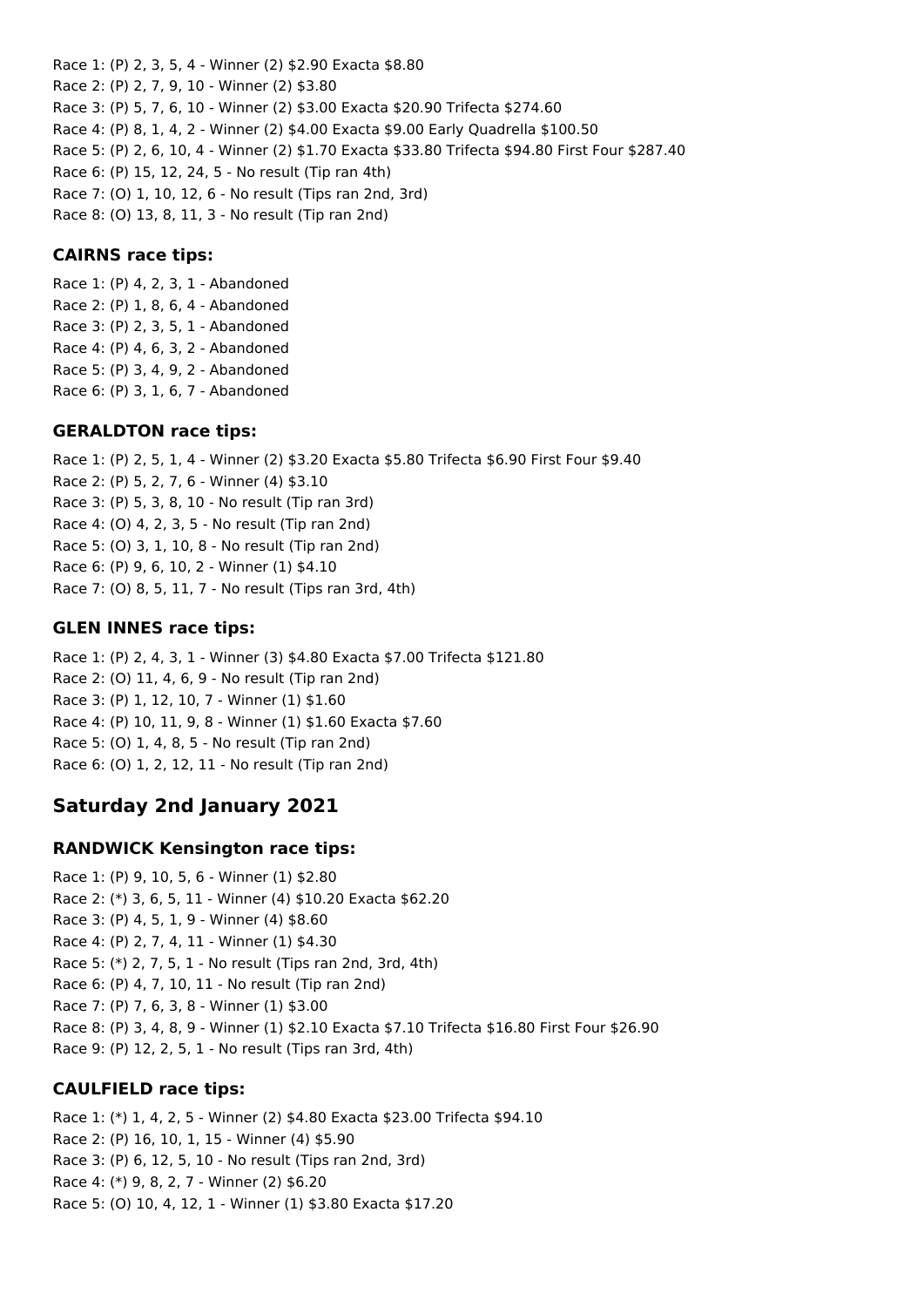Race 6: (P) 6, 8, 2, 1 - Winner (1) \$3.20 Race 7: (P) 8, 7, 5, 6 - Winner (3) \$9.50 Exacta \$39.80 Race 8: (P) 1, 9, 10, 11 - Winner (2) \$4.50 Race 9: (O) 14, 8, 7, 9 - Winner (3) \$3.70 Quadrella \$749.30

## **GAWLER race tips:**

Race 1: (P) 4, 3, 5, 1 - Winner (3) \$3.70 Exacta \$17.00 Trifecta \$53.20 Race 2: (P) 4, 7, 3, 8 - No result (Tips ran 2nd, 3rd, 4th) Race 3: (P) 5, 2, 13, 4 - Winner (1) \$2.40 Exacta \$3.80 Race 4: (P) 8, 1, 7, 6 - Winner (1) \$5.40 Race 5: (P) 7, 1, 4, 2 - Winner (3) \$2.70 Race 6: (P) 2, 7, 9, 3 - Winner (1) \$2.30 Exacta \$6.70 Race 7: (O) 11, 8, 1, 6 - Winner (1) \$9.50 Race 8: (O) 1, 9, 14, 5 - No result (Tip ran 2nd) Race 9: (O) 9, 14, 3, 4 - Winner (3) \$4.20

## **EAGLE FARM race tips:**

Race 1: (O) 5, 12, 10, 16 - Winner (2) \$4.90 Exacta \$19.90 Race 2: (P) 2, 3, 4, 1 - Winner (3) \$6.30 Race 3: (O) 12, 8, 14, 6 - No result (Tip ran 2nd) Race 4: (\*) 1, 5, 6, 11 - Winner (4) \$23.20 Race 5: (O) 15, 7, 4, 19 - Winner (1) \$3.90 Race 6: (P) 5, 3, 2, 4 - No result (Tip ran 3rd) Race 7: (O) 13, 8, 6, 7 - Winner (4) \$18.50 Exacta \$83.80 Trifecta \$721.30 Race 8: (O) 12, 11, 7, 10 - Winner (3) \$8.60 Race 9: (O) 2, 18, 11, 6 - Winner (1) \$2.50

## **ASCOT race tips:**

Race 1: (\*) 2, 1, 8, 7 - Winner (2) \$3.30 Exacta \$4.50 Race 2: (P) 3, 6, 4, 7 - Winner (3) \$4.40 Exacta \$12.90 Race 3: (P) 3, 4, 2, 8 - Winner (1) \$2.50 Exacta \$8.00 Trifecta \$72.60 Race 4: (O) 6, 5, 7, 2 - No result (Tips ran 2nd, 3rd, 4th) Race 5: (P) 2, 6, 3, 7 - Winner (2) \$1.10 Race 6: (P) 2, 6, 1, 7 - Winner (3) \$4.30 Exacta \$16.10 Trifecta \$38.20 Race 7: (P) 5, 6, 10, 7 - Winner (2) \$1.60 Exacta \$10.40 Race 8: (\*) 1, 3, 5, 4 - Winner (4) \$3.50 Exacta \$10.90 Race 9: (O) 4, 14, 6, 10 - No result

## **WYONG race tips:**

Race 1: (P) 2, 3, 4, 9 - No result (Tip ran 2nd) Race 2: (P) 2, 8, 10, 5 - Winner (1) \$3.20 Race 3: (\*) 5, 11, 8, 13 - Winner (1) \$1.20 Exacta \$12.40 Race 4: (O) 2, 9, 7, 4 - Winner (2) \$3.30 Race 5: (\*) 8, 10, 3, 4 - Winner (2) \$2.10 Exacta \$12.00 Trifecta \$22.00 Race 6: (O) 7, 3, 2, 11 - Winner (1) \$3.30 Race 7: (O) 3, 5, 8, 4 - Winner (1) \$2.00 Exacta \$15.70 Trifecta \$56.80 Race 8: (O) 2, 13, 17, 9 - Winner (4) \$9.20 Exacta \$33.60 Quadrella \$396.70

## **TERANG race tips:**

Race 1: (P) 3, 1, 4, 2 - Winner (2) \$3.10 Exacta \$6.30 Trifecta \$9.80 First Four \$10.10 Race 2: (O) 1, 5, 3, 6 - Winner (3) \$4.40 Race 3: (O) 2, 12, 6, 10 - Winner (1) \$3.10 Exacta \$6.90 Trifecta \$49.40 Race 4: (P) 2, 5, 3, 4 - Winner (1) \$1.80 Exacta \$4.40 Trifecta \$6.80 First Four \$7.10 Early Quadrella \$112.80